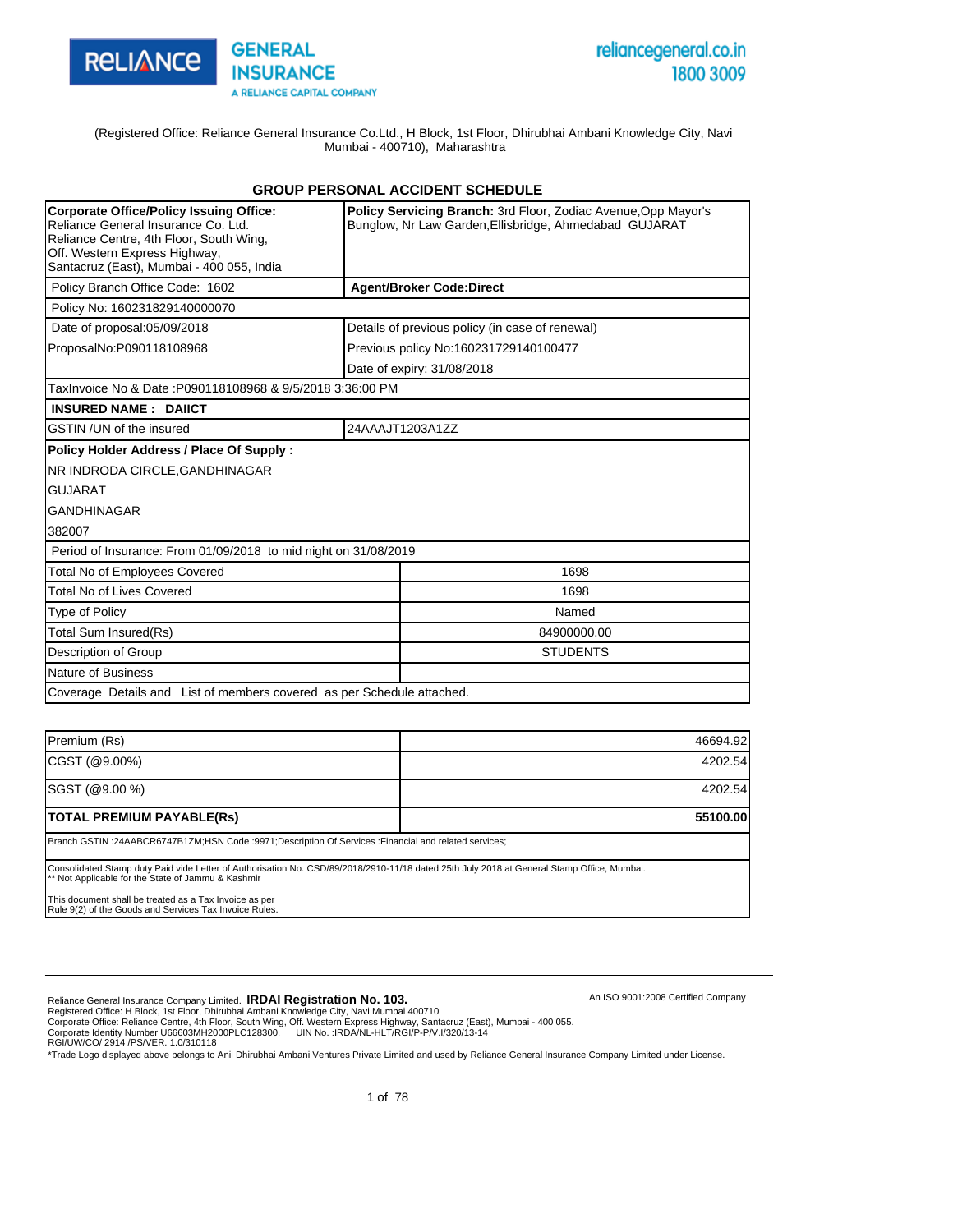



An ISO 9001:2008 Certified Company

(Registered Office: Reliance General Insurance Co.Ltd., H Block, 1st Floor, Dhirubhai Ambani Knowledge City, Navi Mumbai - 400710), Maharashtra

|                         | a separate communication is sent or not.                                                        | In the event of dishonor of Cheque, this policy automatically stands cancelled from inception irrespective of whether                                                                                                                                                                                                                                                                                                                                                                                                                                                                                                                                                                                                                                                                                                                                                                                                                                                                                                                                                                                                                                                                              |  |
|-------------------------|-------------------------------------------------------------------------------------------------|----------------------------------------------------------------------------------------------------------------------------------------------------------------------------------------------------------------------------------------------------------------------------------------------------------------------------------------------------------------------------------------------------------------------------------------------------------------------------------------------------------------------------------------------------------------------------------------------------------------------------------------------------------------------------------------------------------------------------------------------------------------------------------------------------------------------------------------------------------------------------------------------------------------------------------------------------------------------------------------------------------------------------------------------------------------------------------------------------------------------------------------------------------------------------------------------------|--|
|                         | In witness whereof this policy has been signed at Mumbai on 05/09/2018                          |                                                                                                                                                                                                                                                                                                                                                                                                                                                                                                                                                                                                                                                                                                                                                                                                                                                                                                                                                                                                                                                                                                                                                                                                    |  |
| change.                 |                                                                                                 | In case of a renewal, the benefits provided under the policy and/or terms and conditions of the policy including premium rate may be subject to                                                                                                                                                                                                                                                                                                                                                                                                                                                                                                                                                                                                                                                                                                                                                                                                                                                                                                                                                                                                                                                    |  |
|                         | Road, Ahmedabad - 380 001. Tel.: 079 - 25501201/02/05/06 Email: bimalokpal.ahmedabad@qbic.co.in | Grievance Clause: For resolution of any query or grievance, Insured may contact the respective branch office of the Company or may call at 1800 3009 or may<br>write an email at rgicl.services@relianceada.com. In case the insured is not satisfied with the response of the office, insured may contact the Nodal Grievance Officer of<br>the Company at rgicl.grievances@relianceada.com. In the event of unsatisfactory response from the Nodal Grievance Officer, insured may email to Head Grievance<br>Officer at rgicl.headgrievances@relianceada.com. In the event of unsatisfactory response from the Head Grievance Officer, he/she may, subject to vested jurisdiction,<br>approach the Insurance Ombudsman for the redressal of grievance. Details of the offices of the Insurance Ombudsman are available at IRDAI website www.irda.gov.in<br>or on company website www.reliancegeneral.co.in or on www.gbic.co.in. The insured may also contact the following office of the Insurance Ombudsman within whose<br>territorial jurisdiction the branch or office of the Company is located. Office of the Insurance Ombudsman, Jeevan Prakash Building, 6th floor, Tilak Marg, Relief |  |
|                         |                                                                                                 | For and on behalf of                                                                                                                                                                                                                                                                                                                                                                                                                                                                                                                                                                                                                                                                                                                                                                                                                                                                                                                                                                                                                                                                                                                                                                               |  |
|                         |                                                                                                 | Reliance General Insurance Company Limited.                                                                                                                                                                                                                                                                                                                                                                                                                                                                                                                                                                                                                                                                                                                                                                                                                                                                                                                                                                                                                                                                                                                                                        |  |
| <b>Agent Code</b>       | Direct                                                                                          |                                                                                                                                                                                                                                                                                                                                                                                                                                                                                                                                                                                                                                                                                                                                                                                                                                                                                                                                                                                                                                                                                                                                                                                                    |  |
| <b>Agent Contact No</b> |                                                                                                 | <b>Authorised Signatory</b>                                                                                                                                                                                                                                                                                                                                                                                                                                                                                                                                                                                                                                                                                                                                                                                                                                                                                                                                                                                                                                                                                                                                                                        |  |
| User ID: 70175496       | Policy Generation Date: 05/09/2018                                                              |                                                                                                                                                                                                                                                                                                                                                                                                                                                                                                                                                                                                                                                                                                                                                                                                                                                                                                                                                                                                                                                                                                                                                                                                    |  |

Reliance General Insurance Company Limited. **IRDAI Registration No. 103.**<br>Registered Office: H Block, 1st Floor, Dhirubhai Ambani Knowledge City, Navi Mumbai 400710<br>Corporate Office: Reliance Centre, 4th Floor, South Wing,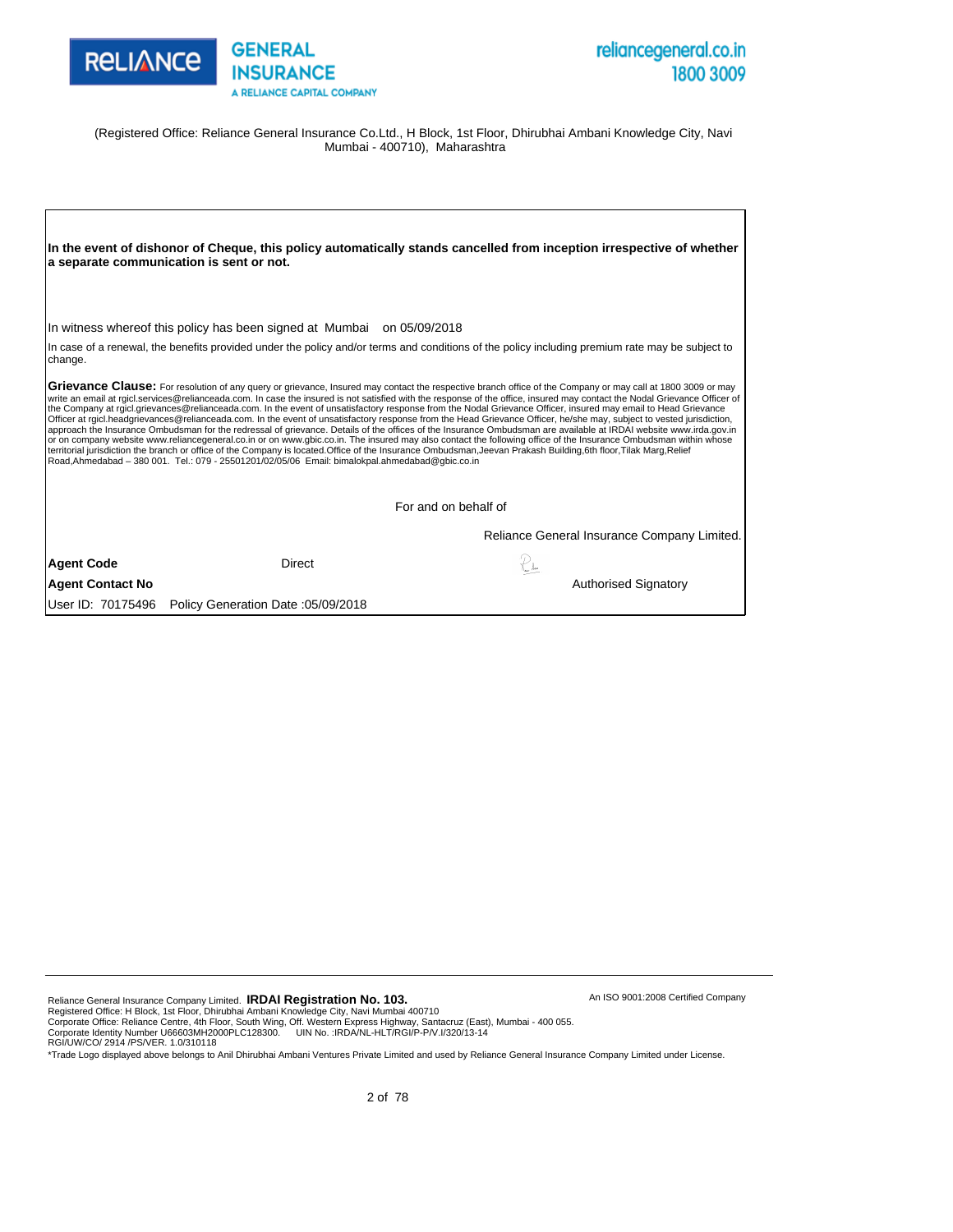



(Registered Office: Reliance General Insurance Co.Ltd., H Block, 1st Floor, Dhirubhai Ambani Knowledge City, Navi Mumbai - 400710), Maharashtra

|  | Schedule attached to and forming part of Policy No.160231829140000070 |
|--|-----------------------------------------------------------------------|
|  |                                                                       |

| <b>Cover Name</b>                                                          | <b>Sum insured</b> | Co-pay | <b>Special Conditions</b>                                                                                                                                         |
|----------------------------------------------------------------------------|--------------------|--------|-------------------------------------------------------------------------------------------------------------------------------------------------------------------|
| Table C-Death +Permanent Total Disability<br>+Permanent Partial Disability |                    |        | Table C covers, Death+Permanent Total<br>Disablement+Permanent Partial<br>Disablement due to external accidental<br>lmeans                                        |
| Medical expenses                                                           |                    |        | Medical expenses 20% of sum insured or<br>40% of admissible claim or actuals<br>whichever is lower, only when claim is<br>admissible under benefit table A,B or C |
| Carriage of Dead Body                                                      |                    |        | Carriage of Dead body - 2% of Capital<br>Sum Insured or Rs. 2500/- Whichever is<br>lless.                                                                         |

General Conditions: 1) Policy will be on named basis

2) AOA Rs.4 crores

3) Maximum any one life limit will be Rs. 50,000

4) Addition-deletion will be done on pro-rata premium basis for students once in a month only, subject to all relevent details being forwarded to insurer before 7th day of succeeding month.

5) Minimum age of beneficiary 16 years and maximum 50 years

6) Terrorism is covered, however, terrorism activity arising out of Nuclear, Biological and/or Chemical means is excluded from the scope of this policy

7) Ambulance Hiring Charges: - The policy will be reimbursed upto Rs.1,000 for ambulance hiring charges in the event of an accident.

8) Special Conditions:

Below mentioned activity shall be outside the scope of the policy:-

Professional sports team in respect of specific benefit for inability to perform

Participation in any kind of motor speed contest

While engaged in aviation, or whilst mounting or dismounting from or traveling in any aircraft. ( Not applicable for fare Paying Passengers)

Underground mining & contractor specializing in tunneling and Offshore actvities

Naval, military or air force personnel

Radioactivity, Nuclear risks, ionizing radiation

Animal bite/Insect bite is not covered.

Exclusions:-

Suicide, attempt to Suicide or intentionally self- inflicted injury, sexually transmitted conditions, mental disorder, anxiety, stress or depression.

Being under influence of drugs, alcohol, or other intoxication or hallucinogens

Participation in actual or attempted felony, riot, civil commotion, crime misdemeanor

Committing any breach of law of land with criminal intent.

Death or disablement resulting from Pregnancy or childbirth

Risk Category III people are out of the scope of the policy

Reliance General Insurance Company Limited. **IRDAI Registration No. 103.** 

Registered Office: H Block, 1st Floor, Dhirubhai Ambani Knowledge City, Navi Mumbai 400710<br>Corporate Office: Reliance Centre, 4th Floor, South Wing, Off. Western Express Highway, Santacruz (East), Mumbai - 400 055.<br>Corpora

RGI/UW/CO/ 2914 /PS/VER. 1.0/310118

\*Trade Logo displayed above belongs to Anil Dhirubhai Ambani Ventures Private Limited and used by Reliance General Insurance Company Limited under License.

An ISO 9001:2008 Certified Company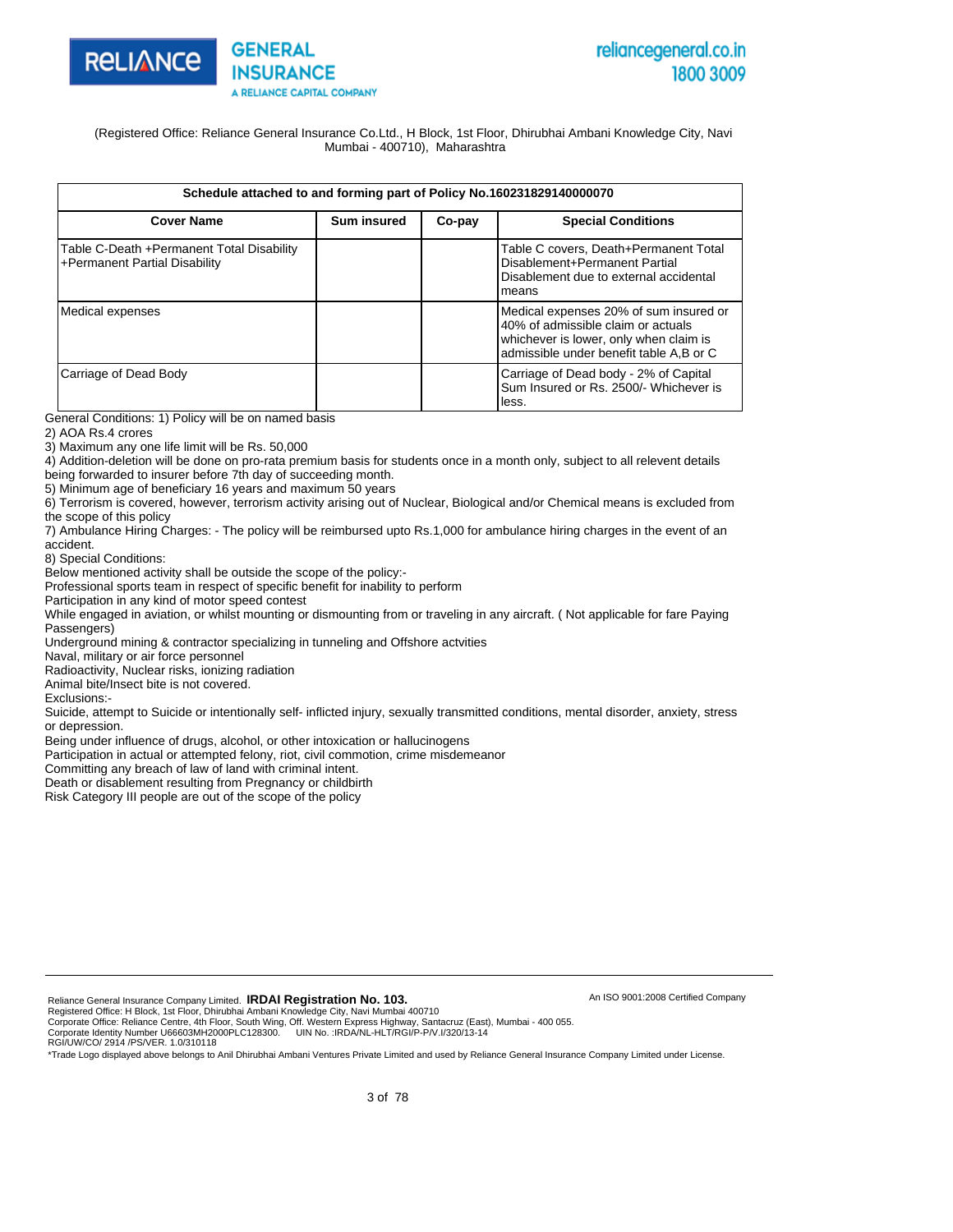

(Registered Office: Reliance General Insurance Co.Ltd., H Block, 1st Floor, Dhirubhai Ambani Knowledge City, Navi Mumbai - 400710), Maharashtra

#### SCHEDULE ATTACHED TO AND FORMING PART OF POLICY NO.: '160231829140000070'

MEDICAL EXPENSES EXTENSION (Group Insurance)

Endorsement extending Insurance under Policy No. '160231829140000070' in the name of 'DAIICT ' In consideration of the payment of an additional premium paid under the policy it is hereby agreed and declared that notwithstanding anything in the within written policy contained to the contrary, this insurance is extended to cover the medical expenses necessarily incurred and expended in connection with any accident as specified in the Policy, for which a claim is made by the Insured and admitted by the Company. The Company shall reimburse to the insured person an amount up to but not exceeding 60% of the Admissible Claim or 60% of claim amount or actual whichever is less. Further, it is a condition precedent to the payment of such medical expenses that the medical attendant's detailed account shall, if the Company so requires be submitted to and is approved by the Company.

#### PROVIDED ALWAYS THAT:

1. The insurance shall not apply, in so far as it applies to a female to expenses incurred in respect of any condition arising from the traceable to any disease of the organs of generation, malignant diseases of mammary glands, pregnancy, childbirth, abortion or miscarriage or any complications and or sequels arising from the foregoing, unless otherwise provided hereafter. 2. The Company shall not be liable to may any payment under this Policy in respect of :-

i. Disease, Injury, Death or Disablement directly or indirectly due to war, Invasion, Act of Foreign Enemy Hostilities or Warlike Operations (whether war be declared or not) or Civil War or Rebellion, Revolution, Insurrection Mutiny, Military, Naval or Air Service or Breach of Law of Hunting Steeple chasing or engaging in aviation or Ballooning other than as a passenger (fare paying or otherwise) in any licensed Standard Type of Aircraft.

ii. Circumcision or Strictures of Vaccination or Inoculation or change of life or beauty treatment of any description of dental or eye treatment other than treatment for the diseases etc. or Intentional self injury or insanity or dissipation or Nervous Breakdown (which expression shall cover also general debility "run down" conditions and General "overhaul") or Venereal Disease or intemperance or the use of intoxicating drugs or liquors or any diseases, injury, death or disablement directly or indirectly due to any one or more of them.

Subject otherwise to the terms, exceptions, conditions and limitations of the Policy.

Reliance General Insurance Company Limited. **IRDAI Registration No. 103.** 

Registered Office: H Block, 1st Floor, Dhirubhai Ambani Knowledge City, Navi Mumbai 400710<br>Corporate Office: Reliance Centre, 4th Floor, South Wing, Off. Western Express Highway, Santacruz (East), Mumbai - 400 055.<br>Corpora

RGI/UW/CO/ 2914 /PS/VER. 1.0/310118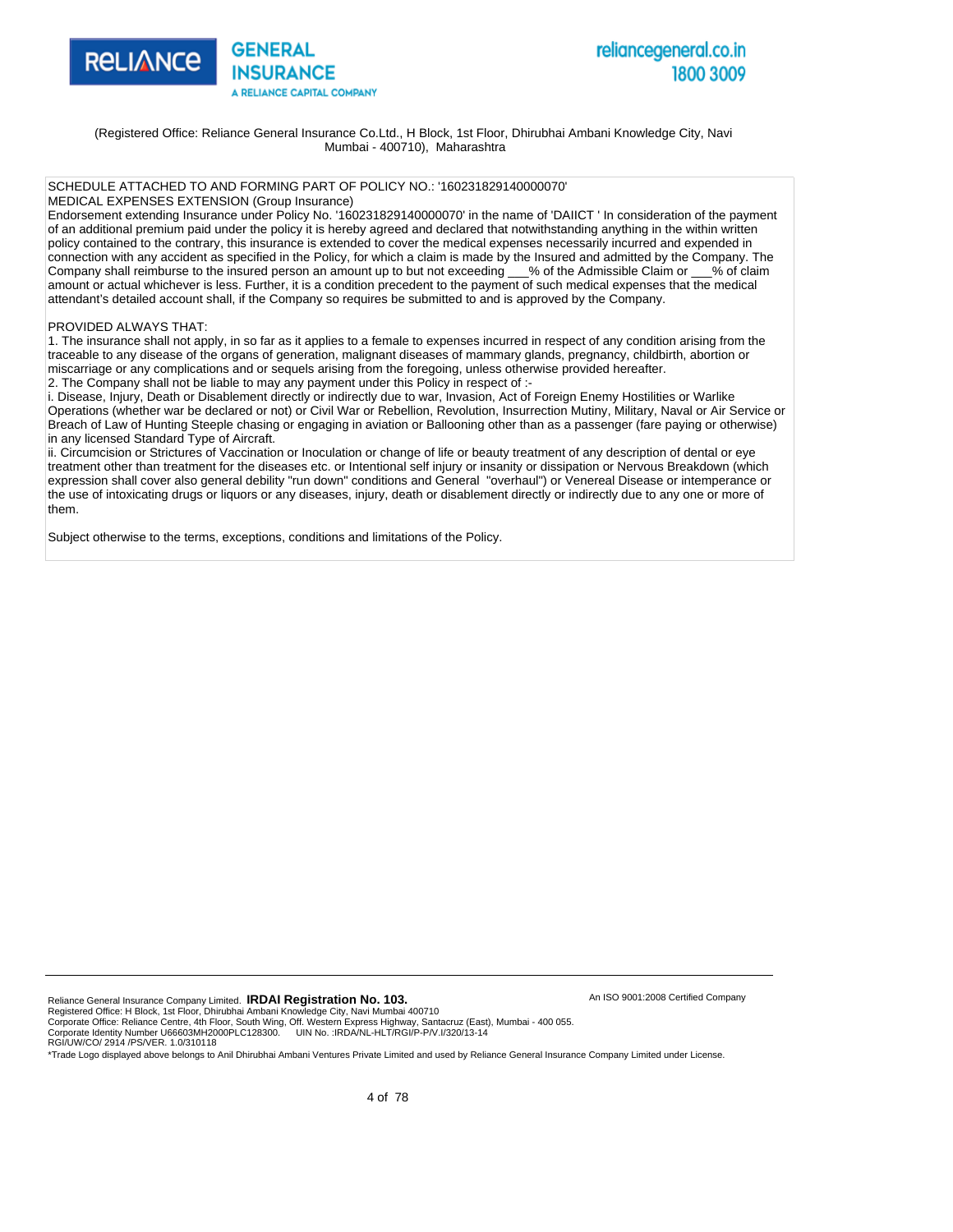



An ISO 9001:2008 Certified Company

#### (Registered Office: Reliance General Insurance Co.Ltd., H Block, 1st Floor, Dhirubhai Ambani Knowledge City, Navi Mumbai - 400710), Maharashtra

|                         | Schedule of Members covered attached to and forming part of Policy No 160231829140000070 |                                                           |                |                |               |                 |                   |         |                   |                                    |                   |                               |         |
|-------------------------|------------------------------------------------------------------------------------------|-----------------------------------------------------------|----------------|----------------|---------------|-----------------|-------------------|---------|-------------------|------------------------------------|-------------------|-------------------------------|---------|
| <b>SNo</b>              | Emp<br>Code                                                                              | <b>Name</b>                                               | <b>Nominee</b> | Grade          |               | Age Table A     | <b>Table</b><br>в | Table C | <b>Table</b><br>D | <b>Total Sum</b><br><b>Insured</b> | DateofJoi<br>ning | Location                      | Remarks |
| $\mathbf{1}$            | 2013010<br>81                                                                            | <b>SOLANKI</b><br><b>GAURAVKUMAR</b><br><b>NATVARSINH</b> | <b>NA</b>      | STUDENT        | 22 Yr<br>00 M | l 0             | $\overline{0}$    | 50000   | $\overline{0}$    | 50000                              |                   | <b>GANDHIN</b><br><b>AGAR</b> |         |
| $\overline{2}$          | 2013210<br>04                                                                            | <b>VINEET KUMAR DAD</b>                                   | <b>NA</b>      | <b>STUDENT</b> | 33 Yr<br>00 M | ۱o              | l o               | 50000   | $\mathbf 0$       | 50000                              |                   | <b>GANDHIN</b><br><b>AGAR</b> |         |
| 3                       | 2013210<br>09                                                                            | <b>SHAH NIRMESH</b><br><b>JAYESHKUMAR</b>                 | <b>NA</b>      | <b>STUDENT</b> | 29 Yr<br>00 M | $\overline{10}$ | $\overline{0}$    | 50000   | $\overline{0}$    | 50000                              |                   | <b>GANDHIN</b><br><b>AGAR</b> |         |
| $\overline{\mathbf{4}}$ | 2014011<br>07                                                                            | <b>SHAH SAPREM</b><br><b>MUKESH</b>                       | <b>NA</b>      | <b>STUDENT</b> | 21 Yr<br>00 M | $\overline{10}$ | $\overline{0}$    | 50000   | $\mathbf 0$       | 50000                              |                   | <b>GANDHIN</b><br><b>AGAR</b> |         |
| 5                       | 21                                                                                       | 2014012 RAIYA DEEP<br><b>KIRTIKUMAR</b>                   | <b>NA</b>      | <b>STUDENT</b> | 21 Yr<br>00 M | $\overline{10}$ | l o               | 50000   | 0                 | 50000                              |                   | <b>GANDHIN</b><br><b>AGAR</b> |         |
| 6                       | 01                                                                                       | 2014210 ARCHANA NIGAM                                     | <b>NA</b>      | <b>STUDENT</b> | 29 Yr<br>00 M | $\mathsf{I}$    | $\overline{0}$    | 50000   | 0                 | 50000                              |                   | <b>GANDHIN</b><br><b>AGAR</b> |         |
| $\overline{7}$          | 02                                                                                       | 2014210 SUMUKH BANSAL                                     | <b>NA</b>      | <b>STUDENT</b> | 29 Yr<br>00 M | $\overline{10}$ | l o               | 50000   | 0                 | 50000                              |                   | <b>GANDHIN</b><br><b>AGAR</b> |         |
| 8                       | 04                                                                                       | 2014210 HARDIK GAJERA                                     | <b>NA</b>      | <b>STUDENT</b> | 28 Yr<br>00 M | I <sub>0</sub>  | $\overline{0}$    | 50000   | 0                 | 50000                              |                   | <b>GANDHIN</b><br><b>AGAR</b> |         |
| 9                       | 05                                                                                       | 2014210 DESAI NIDHI<br><b>NITINBHAI</b>                   | <b>NA</b>      | <b>STUDENT</b> | 30 Yr<br>00 M | $\overline{10}$ | l o               | 50000   | 0                 | 50000                              |                   | <b>GANDHIN</b><br><b>AGAR</b> |         |
| 10                      | 06                                                                                       | 2014210 RAHUL VASHISTH                                    | <b>NA</b>      | <b>STUDENT</b> | 30 Yr<br>00 M | I <sub>0</sub>  | $\overline{0}$    | 50000   | $\mathbf 0$       | 50000                              |                   | <b>GANDHIN</b><br><b>AGAR</b> |         |
| 11                      | 02                                                                                       | 2015010 PARV CHADHA                                       | <b>NA</b>      | <b>STUDENT</b> | 21 Yr<br>00 M | $\overline{10}$ | $\overline{0}$    | 50000   | $\overline{0}$    | 50000                              |                   | <b>GANDHIN</b><br><b>AGAR</b> |         |
| 12                      | 04                                                                                       | 2015010 AASHINI<br><b>NILESHKUMAR SONI</b>                | <b>NA</b>      | STUDENT 21 Yr  | 00 M          | I <sub>0</sub>  | l o               | 50000   | $\mathbf 0$       | 50000                              |                   | <b>GANDHIN</b><br><b>AGAR</b> |         |
| 13                      | 05                                                                                       | 2015010 AMARNATH KARTHI                                   | <b>NA</b>      | <b>STUDENT</b> | 20 Yr<br>00 M | I <sub>0</sub>  | l o               | 50000   | $\overline{0}$    | 50000                              |                   | <b>GANDHIN</b><br><b>AGAR</b> |         |
| 14                      | 06                                                                                       | 2015010 SOUMYA AGRAWAL                                    | <b>NA</b>      | <b>STUDENT</b> | 20 Yr<br>00 M | $\overline{10}$ | l O               | 50000   | $\overline{0}$    | 50000                              |                   | <b>GANDHIN</b><br><b>AGAR</b> |         |
| 15                      | 07                                                                                       | 2015010 AGRAWAL<br><b>ABHISHEK MANOJ</b>                  | <b>NA</b>      | <b>STUDENT</b> | 20 Yr<br>00 M | I <sub>0</sub>  | l o               | 50000   | 0                 | 50000                              |                   | <b>GANDHIN</b><br><b>AGAR</b> |         |
| 16                      | 08                                                                                       | 2015010 RAVIRAM MAMIDI                                    | <b>NA</b>      | <b>STUDENT</b> | 20 Yr<br>00 M | $\overline{0}$  | l O               | 50000   | 0                 | 50000                              |                   | <b>GANDHIN</b><br><b>AGAR</b> |         |
| 17                      | 09                                                                                       | 2015010 PRAKHAR ANANYA                                    | <b>NA</b>      | <b>STUDENT</b> | 21 Yr<br>00 M | Io.             | l o               | 50000   | 0                 | 50000                              |                   | <b>GANDHIN</b><br>AGAR        |         |
| 18                      | 10                                                                                       | 2015010 ISAAC MALSAWMA                                    | <b>NA</b>      | <b>STUDENT</b> | 20 Yr<br>00 M | $\mathsf{I}$    | l O               | 50000   | $\overline{0}$    | 50000                              |                   | <b>GANDHIN</b><br><b>AGAR</b> |         |
| 19                      | 2015010<br>11                                                                            | <b>KUNAL NIRAV</b><br><b>KHATRI</b>                       | <b>NA</b>      | <b>STUDENT</b> | 20 Yr<br>00 M | I <sub>0</sub>  | $\overline{0}$    | 50000   | $\mathbf 0$       | 50000                              |                   | <b>GANDHIN</b><br><b>AGAR</b> |         |
| 20                      | 12                                                                                       | 2015010 KEYA DESAI                                        | <b>NA</b>      | <b>STUDENT</b> | 20 Yr<br>00 M | $\overline{10}$ | l O               | 50000   | $\mathbf 0$       | 50000                              |                   | <b>GANDHIN</b><br><b>AGAR</b> |         |
| 21                      | 2015010<br>13                                                                            | KOLI POOJA<br><b>TUKARAM</b>                              | <b>NA</b>      | <b>STUDENT</b> | 21 Yr<br>00 M | $\overline{0}$  | $\overline{0}$    | 50000   | 0                 | 50000                              |                   | <b>GANDHIN</b><br><b>AGAR</b> |         |
| 22                      | 14                                                                                       | 2015010 NIKITA VERMA                                      | <b>NA</b>      | <b>STUDENT</b> | 22 Yr<br>00 M | $\overline{10}$ | l O               | 50000   | $\overline{0}$    | 50000                              |                   | <b>GANDHIN</b><br><b>AGAR</b> |         |
| 23                      | 2015010<br>15                                                                            | PATEL PARTH<br>HITENDRAKUMAR                              | <b>NA</b>      | <b>STUDENT</b> | 20 Yr<br>00 M | $\overline{10}$ | 0                 | 50000   | 0                 | 50000                              |                   | <b>GANDHIN</b><br><b>AGAR</b> |         |

Reliance General Insurance Company Limited. **IRDAI Registration No. 103.**<br>Registered Office: H Block, 1st Floor, Dhirubhai Ambani Knowledge City, Navi Mumbai 400710<br>Corporate Office: Reliance Centre, 4th Floor, South Wing,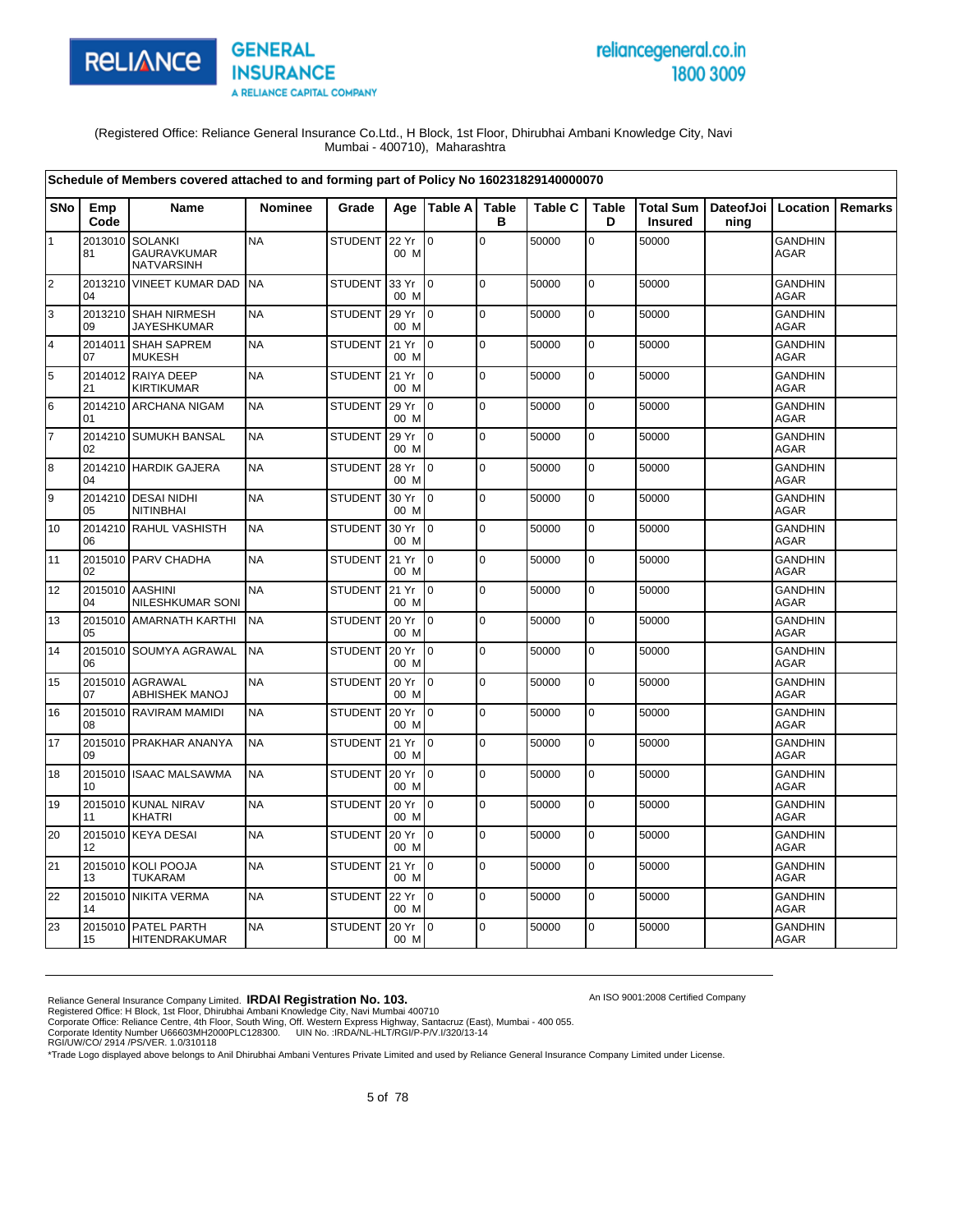

# reliancegeneral.co.in 1800 3009

An ISO 9001:2008 Certified Company

(Registered Office: Reliance General Insurance Co.Ltd., H Block, 1st Floor, Dhirubhai Ambani Knowledge City, Navi Mumbai - 400710), Maharashtra

|            |               | Schedule of Members covered attached to and forming part of Policy No 160231829140000070 |                |                |                   |                 |                   |                |                   |                                                      |      |                               |         |
|------------|---------------|------------------------------------------------------------------------------------------|----------------|----------------|-------------------|-----------------|-------------------|----------------|-------------------|------------------------------------------------------|------|-------------------------------|---------|
| <b>SNo</b> | Emp<br>Code   | Name                                                                                     | <b>Nominee</b> | Grade          |                   | Age   Table A   | <b>Table</b><br>в | <b>Table C</b> | <b>Table</b><br>D | Total Sum   DateofJoi   Location  <br><b>Insured</b> | ning |                               | Remarks |
| 24         | 16            | 2015010 SALONI MUNDRA                                                                    | <b>NA</b>      | STUDENT 21 Yr  | 00 M              | $\overline{0}$  | $\mathbf 0$       | 50000          | $\mathbf 0$       | 50000                                                |      | <b>GANDHIN</b><br><b>AGAR</b> |         |
| 25         | 17            | 2015010 PATEL RAHUL<br><b>HASMUKHBHAI</b>                                                | <b>NA</b>      | <b>STUDENT</b> | 20 Yr<br>00 M     | I <sub>0</sub>  | $\mathbf 0$       | 50000          | $\mathbf 0$       | 50000                                                |      | <b>GANDHIN</b><br><b>AGAR</b> |         |
| 26         | 18            | 2015010 VARIA NEELANSHI<br>ATUL                                                          | <b>NA</b>      | <b>STUDENT</b> | 20 Yr<br>00 M     | $\overline{10}$ | $\mathbf 0$       | 50000          | $\mathbf 0$       | 50000                                                |      | <b>GANDHIN</b><br>AGAR        |         |
| 27         | 19            | 2015010 RAGHAV AGARWAL                                                                   | <b>NA</b>      | STUDENT        | 21 Yr<br>00 M     | $\overline{10}$ | $\Omega$          | 50000          | $\mathbf 0$       | 50000                                                |      | <b>GANDHIN</b><br><b>AGAR</b> |         |
| 28         | 20            | 2015010 SHUBHAM D<br>ANNADATE                                                            | <b>NA</b>      | <b>STUDENT</b> | 20 Yr<br>00 M     | $\overline{0}$  | $\mathbf 0$       | 50000          | 0                 | 50000                                                |      | <b>GANDHIN</b><br><b>AGAR</b> |         |
| 29         | 21            | 2015010 ROSHAN<br>ASHOKBHAI SHAH                                                         | <b>NA</b>      | <b>STUDENT</b> | 21 Yr<br>00 M     | $\overline{10}$ | $\mathbf 0$       | 50000          | $\mathbf 0$       | 50000                                                |      | <b>GANDHIN</b><br>AGAR        |         |
| 30         | 22            | 2015010 SHETH RUTVIK<br>LALITKUMAR                                                       | <b>NA</b>      | <b>STUDENT</b> | 20 Yr<br>00 M     | $\overline{10}$ | $\mathbf 0$       | 50000          | $\mathbf 0$       | 50000                                                |      | <b>GANDHIN</b><br>AGAR        |         |
| 31         | 23            | 2015010 PATEL DEV<br>NARENDRAKUMAR                                                       | <b>NA</b>      | <b>STUDENT</b> | 20 Yr<br>00 M     | Io.             | $\mathbf 0$       | 50000          | 0                 | 50000                                                |      | <b>GANDHIN</b><br>AGAR        |         |
| 32         | 24            | 2015010 PARAMJEET SUNIL<br><b>DESAI</b>                                                  | <b>NA</b>      | <b>STUDENT</b> | 20 Yr<br>00 M     | I <sub>0</sub>  | $\mathbf 0$       | 50000          | $\mathbf 0$       | 50000                                                |      | <b>GANDHIN</b><br><b>AGAR</b> |         |
| 33         | 25            | 2015010 SHUBHAM SONKAR                                                                   | <b>NA</b>      | <b>STUDENT</b> | 22 Yr<br>00 M     | lo.             | $\mathbf 0$       | 50000          | 0                 | 50000                                                |      | <b>GANDHIN</b><br><b>AGAR</b> |         |
| 34         | 26            | 2015010 SHUBHAM S MEENA                                                                  | <b>NA</b>      | <b>STUDENT</b> | 22 Yr<br>00 M     | $\overline{10}$ | $\mathbf 0$       | 50000          | $\mathbf 0$       | 50000                                                |      | <b>GANDHIN</b><br><b>AGAR</b> |         |
| 35         | 27            | 2015010 PRASHIK NAGRALE                                                                  | <b>NA</b>      | STUDENT        | 21 Yr<br>00 M     | $\overline{10}$ | $\Omega$          | 50000          | $\mathbf 0$       | 50000                                                |      | <b>GANDHIN</b><br><b>AGAR</b> |         |
| 36         | 28            | 2015010 BHANSALI YASH<br><b>GAURANGBHAI</b>                                              | <b>NA</b>      | <b>STUDENT</b> | 20 Yr<br>00 M     | $\overline{10}$ | $\overline{0}$    | 50000          | 0                 | 50000                                                |      | <b>GANDHIN</b><br>AGAR        |         |
| 37         | 29            | 2015010 VANAMALA<br><b>VYSHNAVI</b>                                                      | <b>NA</b>      | <b>STUDENT</b> | 20 Yr<br>00 M     | lo.             | $\overline{0}$    | 50000          | $\mathbf 0$       | 50000                                                |      | <b>GANDHIN</b><br>AGAR        |         |
| 38         | 2015010<br>30 | PUROHIT DEVANSH<br>NARESHKUMAR                                                           | <b>NA</b>      | <b>STUDENT</b> | 21 Yr<br>00 M     | $\overline{10}$ | $\mathbf 0$       | 50000          | $\mathbf 0$       | 50000                                                |      | <b>GANDHIN</b><br>AGAR        |         |
| 39         | 31            | 2015010 SHAH MIHIR<br><b>BIRENDRAKUMAR</b>                                               | <b>NA</b>      | <b>STUDENT</b> | 20 Yr<br>00 M     | $\overline{10}$ | $\Omega$          | 50000          | $\mathbf 0$       | 50000                                                |      | <b>GANDHIN</b><br>AGAR        |         |
| 40         | 32            | 2015010 DIVYANSHU SINGH                                                                  | <b>NA</b>      | <b>STUDENT</b> | 21 Yr<br>00 M     | $\overline{10}$ | $\mathbf 0$       | 50000          | $\mathbf 0$       | 50000                                                |      | <b>GANDHIN</b><br>AGAR        |         |
| 41         | 33            | 2015010 DAVAWALA NIDHI<br><b>DEVANG</b>                                                  | <b>NA</b>      | <b>STUDENT</b> | 20 Yr<br>00 M     | lo.             | $\mathbf 0$       | 50000          | $\mathbf 0$       | 50000                                                |      | <b>GANDHIN</b><br>AGAR        |         |
| 42         | 34            | 2015010 HARDIK BANSAL                                                                    | <b>NA</b>      | <b>STUDENT</b> | 22 Yr<br>00 M     | $\overline{10}$ | $\overline{0}$    | 50000          | $\mathbf 0$       | 50000                                                |      | <b>GANDHIN</b><br><b>AGAR</b> |         |
| 43         | 35            | 2015010 PATEL HARSH<br><b>ALPESH</b>                                                     | <b>NA</b>      | <b>STUDENT</b> | 20 Yr<br>00 M     | I <sub>0</sub>  | $\mathbf 0$       | 50000          | 0                 | 50000                                                |      | <b>GANDHIN</b><br><b>AGAR</b> |         |
| 44         | 36            | 2015010 SHAH DHAIRYA<br><b>MUKESHBHAI</b>                                                | <b>NA</b>      | <b>STUDENT</b> | 20 Yr<br>00 M     | $\overline{10}$ | $\overline{0}$    | 50000          | $\mathbf 0$       | 50000                                                |      | <b>GANDHIN</b><br>AGAR        |         |
| 45         | 37            | 2015010 GOSWAMI JAY<br><b>SURESHGIRI</b>                                                 | <b>NA</b>      | <b>STUDENT</b> | 20 Yr<br>00 M     | I0.             | $\mathbf 0$       | 50000          | 0                 | 50000                                                |      | <b>GANDHIN</b><br>AGAR        |         |
| 46         | 38            | 2015010 DOBARIYA HARDIK<br><b>PARESHBHAI</b>                                             | <b>NA</b>      | <b>STUDENT</b> | 21 Yr<br>00 M     | $\overline{10}$ | $\Omega$          | 50000          | $\overline{0}$    | 50000                                                |      | <b>GANDHIN</b><br>AGAR        |         |
| 47         | 39            | 2015010 MEENA ABHISHEK<br><b>HARI SHANKAR</b>                                            | <b>NA</b>      | <b>STUDENT</b> | $20 Yr$ 0<br>00 M |                 | $\mathbf 0$       | 50000          | $\mathbf 0$       | 50000                                                |      | GANDHIN<br>AGAR               |         |

Reliance General Insurance Company Limited. **IRDAI Registration No. 103.**<br>Registered Office: H Block, 1st Floor, Dhirubhai Ambani Knowledge City, Navi Mumbai 400710<br>Corporate Office: Reliance Centre, 4th Floor, South Wing,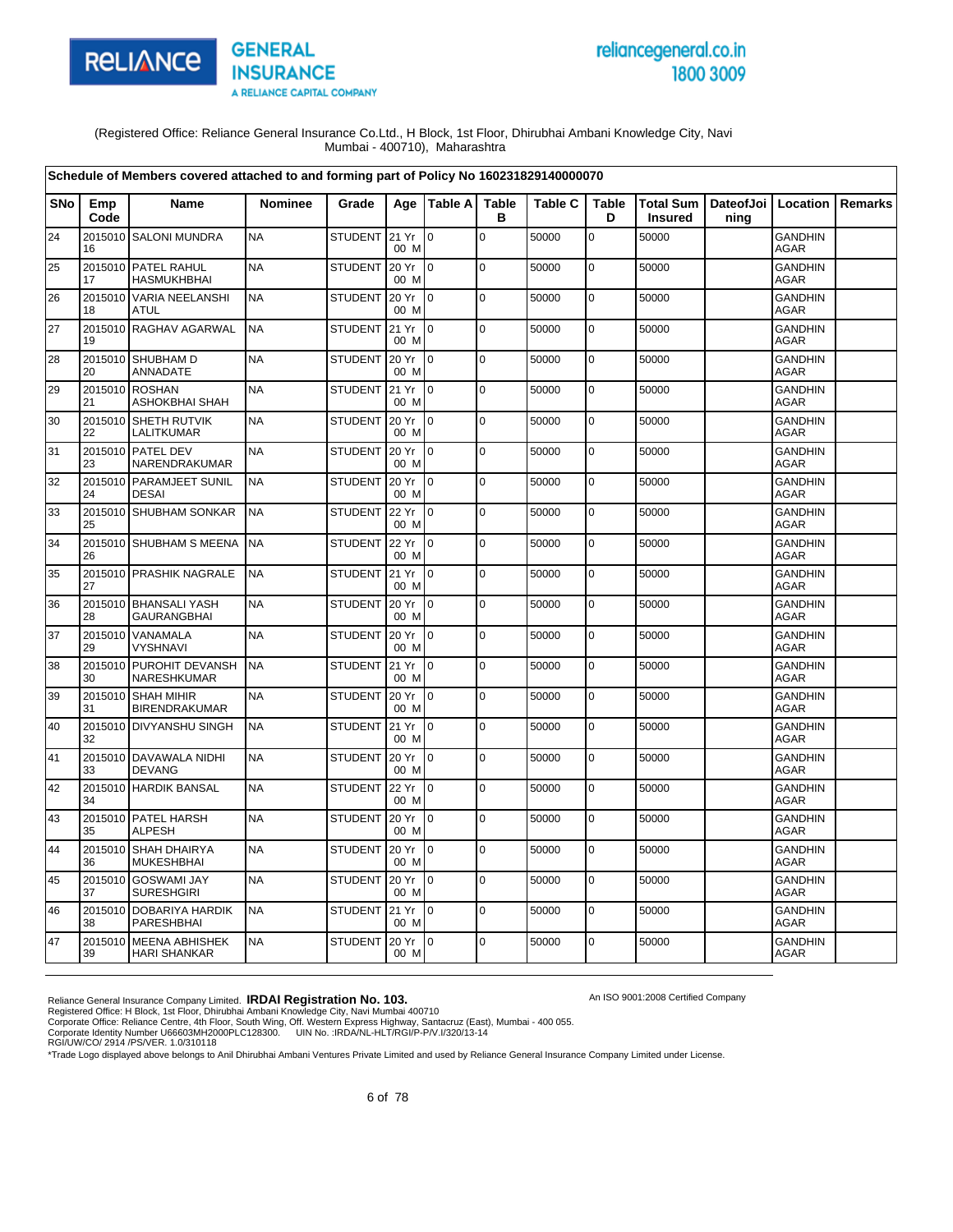

# reliancegeneral.co.in 1800 3009

(Registered Office: Reliance General Insurance Co.Ltd., H Block, 1st Floor, Dhirubhai Ambani Knowledge City, Navi Mumbai - 400710), Maharashtra

|            |               | Schedule of Members covered attached to and forming part of Policy No 160231829140000070 |                |                |               |                 |                   |                |                   |                |                                          |                               |                |
|------------|---------------|------------------------------------------------------------------------------------------|----------------|----------------|---------------|-----------------|-------------------|----------------|-------------------|----------------|------------------------------------------|-------------------------------|----------------|
| <b>SNo</b> | Emp<br>Code   | <b>Name</b>                                                                              | <b>Nominee</b> | Grade          | Aae           | <b>Table A</b>  | <b>Table</b><br>в | <b>Table C</b> | <b>Table</b><br>D | <b>Insured</b> | Total Sum   DateofJoi   Location<br>ning |                               | <b>Remarks</b> |
| 48         | 40            | 2015010 MAYANK NAHAR                                                                     | <b>NA</b>      | STUDENT 21 Yr  | 00 M          | $\overline{0}$  | $\Omega$          | 50000          | $\overline{0}$    | 50000          |                                          | <b>GANDHIN</b><br><b>AGAR</b> |                |
| 49         | 2015010<br>41 | <b>VIDISH</b><br>PANKAJKUMAR<br><b>TRIVEDI</b>                                           | <b>NA</b>      | <b>STUDENT</b> | 20 Yr<br>00 M | $\overline{0}$  | $\mathbf 0$       | 50000          | $\mathbf 0$       | 50000          |                                          | <b>GANDHIN</b><br><b>AGAR</b> |                |
| 50         | 42            | 2015010 VINEETA MEENA                                                                    | <b>NA</b>      | STUDENT 21 Yr  | 00 M          | Io.             | l o               | 50000          | $\mathbf 0$       | 50000          |                                          | <b>GANDHIN</b><br>AGAR        |                |
| 51         | 43            | 2015010 R P KOUSHIK                                                                      | <b>NA</b>      | <b>STUDENT</b> | 20 Yr<br>00 M | I٥              | $\mathbf 0$       | 50000          | $\overline{0}$    | 50000          |                                          | GANDHIN<br><b>AGAR</b>        |                |
| 52         | 44            | 2015010 PRAKRUTI HASIT<br><b>JOSHI</b>                                                   | <b>NA</b>      | <b>STUDENT</b> | 21 Yr<br>00 M | Io.             | $\mathbf 0$       | 50000          | $\pmb{0}$         | 50000          |                                          | <b>GANDHIN</b><br><b>AGAR</b> |                |
| 53         | 45            | 2015010 PATEL SHREEMAD<br><b>SANSKAR</b>                                                 | <b>NA</b>      | <b>STUDENT</b> | 21 Yr<br>00 M | I O             | $\mathbf 0$       | 50000          | $\mathbf 0$       | 50000          |                                          | <b>GANDHIN</b><br>AGAR        |                |
| 54         | 46            | 2015010 PATEL YASH<br><b>MANHARBHAI</b>                                                  | <b>NA</b>      | <b>STUDENT</b> | 20 Yr<br>00 M | $\overline{10}$ | $\Omega$          | 50000          | $\mathbf 0$       | 50000          |                                          | <b>GANDHIN</b><br><b>AGAR</b> |                |
| 55         | 47            | 2015010 JAYANTHI ARAVIND                                                                 | <b>NA</b>      | <b>STUDENT</b> | 20 Yr<br>00 M | $\Omega$        | $\pmb{0}$         | 50000          | $\pmb{0}$         | 50000          |                                          | <b>GANDHIN</b><br><b>AGAR</b> |                |
| 56         | 48            | 2015010 SHIWANGI KASHYAP                                                                 | <b>NA</b>      | <b>STUDENT</b> | 21 Yr<br>00 M | l 0             | $\mathbf 0$       | 50000          | $\mathbf 0$       | 50000          |                                          | <b>GANDHIN</b><br><b>AGAR</b> |                |
| 57         | 49            | 2015010 SHUBHAM ATRI                                                                     | <b>NA</b>      | <b>STUDENT</b> | 20 Yr<br>00 M | Io.             | $\mathbf 0$       | 50000          | $\pmb{0}$         | 50000          |                                          | <b>GANDHIN</b><br>AGAR        |                |
| 58         | 50            | 2015010 CHAUDHARY<br><b>KEYURKUMAR</b>                                                   | <b>NA</b>      | <b>STUDENT</b> | 20 Yr<br>00 M | l 0             | $\Omega$          | 50000          | $\mathbf 0$       | 50000          |                                          | <b>GANDHIN</b><br><b>AGAR</b> |                |
| 59         | 2015010<br>51 | <b>RAMAVATH SASANK</b><br><b>RATHOD</b>                                                  | <b>NA</b>      | <b>STUDENT</b> | 20 Yr<br>00 M | Io.             | l o               | 50000          | $\pmb{0}$         | 50000          |                                          | <b>GANDHIN</b><br><b>AGAR</b> |                |
| 60         | 2015010<br>52 | <b>BAROCHIYA DHRUV</b><br><b>DILIPBHAI</b>                                               | <b>NA</b>      | <b>STUDENT</b> | 20 Yr<br>00 M | $\overline{0}$  | $\pmb{0}$         | 50000          | $\pmb{0}$         | 50000          |                                          | <b>GANDHIN</b><br><b>AGAR</b> |                |
| 61         | 53            | 2015010 KHATNANI BHAVESH NA                                                              |                | STUDENT        | 20 Yr<br>00 M | Io.             | $\mathbf 0$       | 50000          | $\mathbf 0$       | 50000          |                                          | <b>GANDHIN</b><br>AGAR        |                |
| 62         | 54            | 2015010 RATHOD MIHIRBHAI<br><b>MANSUKHBHAI</b>                                           | <b>NA</b>      | <b>STUDENT</b> | 20 Yr<br>00 M | I0.             | $\pmb{0}$         | 50000          | $\mathsf 0$       | 50000          |                                          | <b>GANDHIN</b><br><b>AGAR</b> |                |
| 63         | 55            | 2015010 SAI ANISH<br><b>GARAPATI</b>                                                     | <b>NA</b>      | <b>STUDENT</b> | 20 Yr<br>00 M | $\overline{10}$ | $\mathbf 0$       | 50000          | $\mathbf 0$       | 50000          |                                          | <b>GANDHIN</b><br><b>AGAR</b> |                |
| 64         | 56            | 2015010 DOSHI NIRAV<br>JAYANTILAL                                                        | <b>NA</b>      | <b>STUDENT</b> | 20 Yr<br>00 M | 0               | $\mathbf 0$       | 50000          | $\mathbf 0$       | 50000          |                                          | <b>GANDHIN</b><br><b>AGAR</b> |                |
| 65         | 57            | 2015010 DHANVANTHRI<br>KUMAR AGARWAL                                                     | <b>NA</b>      | <b>STUDENT</b> | 20 Yr<br>00 M | Io.             | $\mathbf 0$       | 50000          | $\overline{0}$    | 50000          |                                          | <b>GANDHIN</b><br><b>AGAR</b> |                |
| 66         | 58            | 2015010 PATEL RAVIBHAI<br><b>BHARATBHAI</b>                                              | <b>NA</b>      | <b>STUDENT</b> | 20 Yr<br>00 M | $\overline{0}$  | $\mathbf 0$       | 50000          | $\pmb{0}$         | 50000          |                                          | <b>GANDHIN</b><br>AGAR        |                |
| 67         | 2015010<br>59 | <b>SHAH FENIL</b><br><b>MUKESH</b>                                                       | <b>NA</b>      | <b>STUDENT</b> | 20 Yr<br>00 M | $\overline{0}$  | $\mathbf 0$       | 50000          | $\pmb{0}$         | 50000          |                                          | <b>GANDHIN</b><br>AGAR        |                |
| 68         | 2015010<br>60 | <b>VIDHI</b><br>SHAILESHBHAI<br><b>KATKORIA</b>                                          | <b>NA</b>      | STUDENT        | 20 Yr<br>00 M | Io.             | $\Omega$          | 50000          | $\mathbf 0$       | 50000          |                                          | <b>GANDHIN</b><br>AGAR        |                |
| 69         | 61            | 2015010 MAVURAPU UMESH<br>REDDY                                                          | <b>NA</b>      | <b>STUDENT</b> | 19 Yr<br>00 M | $\overline{0}$  | $\Omega$          | 50000          | $\mathbf 0$       | 50000          |                                          | <b>GANDHIN</b><br>AGAR        |                |
| 70         | 62            | 2015010 BHATT RISHIKESH<br><b>JAYESHBHAI</b>                                             | <b>NA</b>      | <b>STUDENT</b> | 20 Yr<br>00 M | $\overline{0}$  | $\mathbf 0$       | 50000          | $\mathbf 0$       | 50000          |                                          | <b>GANDHIN</b><br><b>AGAR</b> |                |

An ISO 9001:2008 Certified Company

Reliance General Insurance Company Limited. **IRDAI Registration No. 103.**<br>Registered Office: H Block, 1st Floor, Dhirubhai Ambani Knowledge City, Navi Mumbai 400710<br>Corporate Office: Reliance Centre, 4th Floor, South Wing,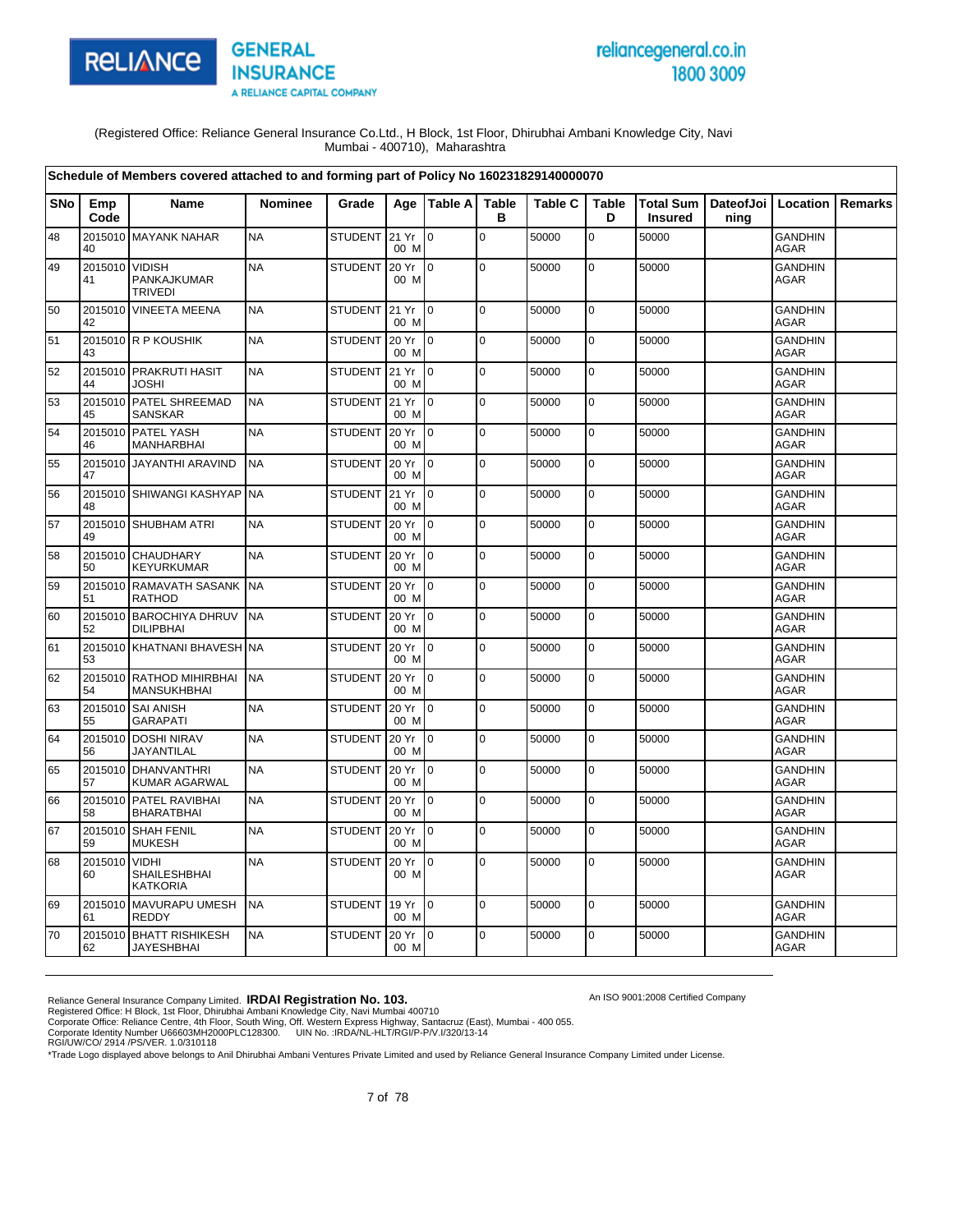

# reliancegeneral.co.in 1800 3009

An ISO 9001:2008 Certified Company

(Registered Office: Reliance General Insurance Co.Ltd., H Block, 1st Floor, Dhirubhai Ambani Knowledge City, Navi Mumbai - 400710), Maharashtra

|            | Schedule of Members covered attached to and forming part of Policy No 160231829140000070<br><b>Table</b><br><b>Table</b><br>Total Sum   DateofJoi   Location  <br><b>Name</b><br><b>Nominee</b><br>Grade<br>Age   Table A<br><b>Table C</b><br>Remarks<br>Emp |                                                             |           |                |                  |                 |             |       |             |                |      |                               |  |
|------------|---------------------------------------------------------------------------------------------------------------------------------------------------------------------------------------------------------------------------------------------------------------|-------------------------------------------------------------|-----------|----------------|------------------|-----------------|-------------|-------|-------------|----------------|------|-------------------------------|--|
| <b>SNo</b> | Code                                                                                                                                                                                                                                                          |                                                             |           |                |                  |                 | в           |       | D           | <b>Insured</b> | ning |                               |  |
| $\bf 71$   | 63                                                                                                                                                                                                                                                            | 2015010 VIKANI PREMANG<br><b>BHARATBHAI</b>                 | <b>NA</b> | <b>STUDENT</b> | 20 Yr<br>00 M    | $\overline{10}$ | $\pmb{0}$   | 50000 | 0           | 50000          |      | <b>GANDHIN</b><br><b>AGAR</b> |  |
| 72         | 65                                                                                                                                                                                                                                                            | 2015010 GUNDAPANENI<br><b>LOHITA</b>                        | <b>NA</b> | <b>STUDENT</b> | 20 Yr<br>00 M    | $\overline{10}$ | $\mathbf 0$ | 50000 | $\mathbf 0$ | 50000          |      | <b>GANDHIN</b><br><b>AGAR</b> |  |
| 73         | 66                                                                                                                                                                                                                                                            | 2015010 CHINTALAPATI<br><b>VENKATA RAMA</b><br><b>RAHUL</b> | <b>NA</b> | <b>STUDENT</b> | 20 Yr<br>00 M    | $\overline{10}$ | $\Omega$    | 50000 | $\mathbf 0$ | 50000          |      | <b>GANDHIN</b><br>AGAR        |  |
| 74         | 67                                                                                                                                                                                                                                                            | 2015010 UPPU KAAVYA                                         | <b>NA</b> | <b>STUDENT</b> | 20 Yr<br>00 M    | $\overline{10}$ | $\mathbf 0$ | 50000 | $\mathbf 0$ | 50000          |      | <b>GANDHIN</b><br><b>AGAR</b> |  |
| 75         | 68                                                                                                                                                                                                                                                            | 2015010 RAM NIRBHAY<br><b>JESABHAI</b>                      | <b>NA</b> | <b>STUDENT</b> | 21 Yr<br>00 M    | l 0             | $\mathbf 0$ | 50000 | $\mathbf 0$ | 50000          |      | <b>GANDHIN</b><br><b>AGAR</b> |  |
| 76         | 69                                                                                                                                                                                                                                                            | 2015010 KASHISH                                             | <b>NA</b> | <b>STUDENT</b> | 22 Yr<br>00 M    | $\overline{0}$  | $\mathbf 0$ | 50000 | $\pmb{0}$   | 50000          |      | <b>GANDHIN</b><br>AGAR        |  |
| 77         | 70                                                                                                                                                                                                                                                            | 2015010 RISHAB ARORA                                        | <b>NA</b> | STUDENT        | 21 Yr<br>00 M    | l 0             | $\mathbf 0$ | 50000 | $\mathbf 0$ | 50000          |      | <b>GANDHIN</b><br>AGAR        |  |
| 78         | 71                                                                                                                                                                                                                                                            | 2015010 SHAH JAY<br>NILESHKUMAR                             | <b>NA</b> | <b>STUDENT</b> | 20 Yr<br>00 M    | $\mathsf{I}_0$  | $\pmb{0}$   | 50000 | 0           | 50000          |      | <b>GANDHIN</b><br><b>AGAR</b> |  |
| 79         | 72                                                                                                                                                                                                                                                            | 2015010 SOLANKI SHARVIL<br><b>ATULBHAI</b>                  | <b>NA</b> | <b>STUDENT</b> | 20 Yr<br>00 M    | $\overline{0}$  | $\mathbf 0$ | 50000 | 0           | 50000          |      | <b>GANDHIN</b><br><b>AGAR</b> |  |
| 80         | 73                                                                                                                                                                                                                                                            | 2015010 SHAH MALHAR<br><b>BHARAT</b>                        | <b>NA</b> | <b>STUDENT</b> | 21 Yr<br>00 M    | $\overline{10}$ | $\mathbf 0$ | 50000 | $\mathbf 0$ | 50000          |      | <b>GANDHIN</b><br><b>AGAR</b> |  |
| 81         | 74                                                                                                                                                                                                                                                            | 2015010 RAJAT GARG                                          | <b>NA</b> | <b>STUDENT</b> | 22 Yr<br>00 M    | $\overline{0}$  | $\mathbf 0$ | 50000 | $\mathbf 0$ | 50000          |      | <b>GANDHIN</b><br><b>AGAR</b> |  |
| 82         | 75                                                                                                                                                                                                                                                            | 2015010 ASHUTOSH<br><b>MAHESHWARI</b>                       | <b>NA</b> | <b>STUDENT</b> | 21 Yr<br>00 M    | I0              | $\mathbf 0$ | 50000 | $\mathbf 0$ | 50000          |      | <b>GANDHIN</b><br>AGAR        |  |
| 83         | 76                                                                                                                                                                                                                                                            | 2015010 DHOLAKIA NINAD<br><b>SHIRISHBHAI</b>                | <b>NA</b> | <b>STUDENT</b> | 21 Yr<br>00 M    | $\overline{10}$ | $\pmb{0}$   | 50000 | $\mathbf 0$ | 50000          |      | <b>GANDHIN</b><br>AGAR        |  |
| 84         | 77                                                                                                                                                                                                                                                            | 2015010 PATEL DARSHAN<br><b>BHARATKUMAR</b>                 | <b>NA</b> | <b>STUDENT</b> | 20 Yr<br>00 M    | $\overline{10}$ | $\mathbf 0$ | 50000 | $\mathbf 0$ | 50000          |      | <b>GANDHIN</b><br><b>AGAR</b> |  |
| 85         | 78                                                                                                                                                                                                                                                            | 2015010 KUNJAL RUPALA                                       | <b>NA</b> | <b>STUDENT</b> | 20 Yr<br>00 M    | I <sub>0</sub>  | $\pmb{0}$   | 50000 | $\mathbf 0$ | 50000          |      | <b>GANDHIN</b><br><b>AGAR</b> |  |
| 86         | 79                                                                                                                                                                                                                                                            | 2015010 ANUPRIYA JAJU                                       | <b>NA</b> | <b>STUDENT</b> | 21 Yr<br>00 M    | $\overline{10}$ | $\pmb{0}$   | 50000 | $\mathbf 0$ | 50000          |      | <b>GANDHIN</b><br><b>AGAR</b> |  |
| 87         | 80                                                                                                                                                                                                                                                            | 2015010 JADAV HARDIK<br><b>PRAVINBHAI</b>                   | <b>NA</b> | <b>STUDENT</b> | 20 Yr<br>00 M    | I <sub>0</sub>  | $\Omega$    | 50000 | $\mathbf 0$ | 50000          |      | <b>GANDHIN</b><br><b>AGAR</b> |  |
| 88         | 81                                                                                                                                                                                                                                                            | 2015010 SHAH MEGH<br><b>RAJESHKUMAR</b>                     | <b>NA</b> | <b>STUDENT</b> | 20 Yr<br>00 M    | l 0             | $\mathsf 0$ | 50000 | $\mathbf 0$ | 50000          |      | <b>GANDHIN</b><br><b>AGAR</b> |  |
| 89         | 2015010<br>82                                                                                                                                                                                                                                                 | <b>NASIT SAMARTH</b><br><b>GORDHANBHAI</b>                  | <b>NA</b> | <b>STUDENT</b> | 20 Yr<br>00 M    | $\overline{0}$  | $\mathbf 0$ | 50000 | $\mathbf 0$ | 50000          |      | <b>GANDHIN</b><br>AGAR        |  |
| 90         | 83                                                                                                                                                                                                                                                            | 2015010 RUTVIK SHAH                                         | <b>NA</b> | <b>STUDENT</b> | 21 Yr<br>00 M    | $\overline{10}$ | $\Omega$    | 50000 | $\mathbf 0$ | 50000          |      | <b>GANDHIN</b><br>AGAR        |  |
| 91         | 85                                                                                                                                                                                                                                                            | 2015010 AKSHIT SONI                                         | <b>NA</b> | <b>STUDENT</b> | 21 Yr<br>00 M    | $\overline{10}$ | $\mathbf 0$ | 50000 | $\mathbf 0$ | 50000          |      | <b>GANDHIN</b><br>AGAR        |  |
| 92         | 86                                                                                                                                                                                                                                                            | 2015010 LILA DHAVALKUMAR<br>JAYANTILAL                      | <b>NA</b> | <b>STUDENT</b> | 20 Yr<br>00 M    | $\overline{10}$ | $\mathbf 0$ | 50000 | $\mathbf 0$ | 50000          |      | <b>GANDHIN</b><br><b>AGAR</b> |  |
| 93         | 87                                                                                                                                                                                                                                                            | 2015010 BHUVA JAYKUMAR<br>ANILKUMAR                         | <b>NA</b> | <b>STUDENT</b> | 20 Yr<br>00 M    | $\overline{10}$ | $\mathbf 0$ | 50000 | 0           | 50000          |      | <b>GANDHIN</b><br><b>AGAR</b> |  |
| 94         | 88                                                                                                                                                                                                                                                            | 2015010 ETTA SRI POOJITHA                                   | <b>NA</b> | <b>STUDENT</b> | 20 Yr 10<br>00 M |                 | $\mathbf 0$ | 50000 | 0           | 50000          |      | <b>GANDHIN</b><br>AGAR        |  |

Reliance General Insurance Company Limited. **IRDAI Registration No. 103.**<br>Registered Office: H Block, 1st Floor, Dhirubhai Ambani Knowledge City, Navi Mumbai 400710<br>Corporate Office: Reliance Centre, 4th Floor, South Wing,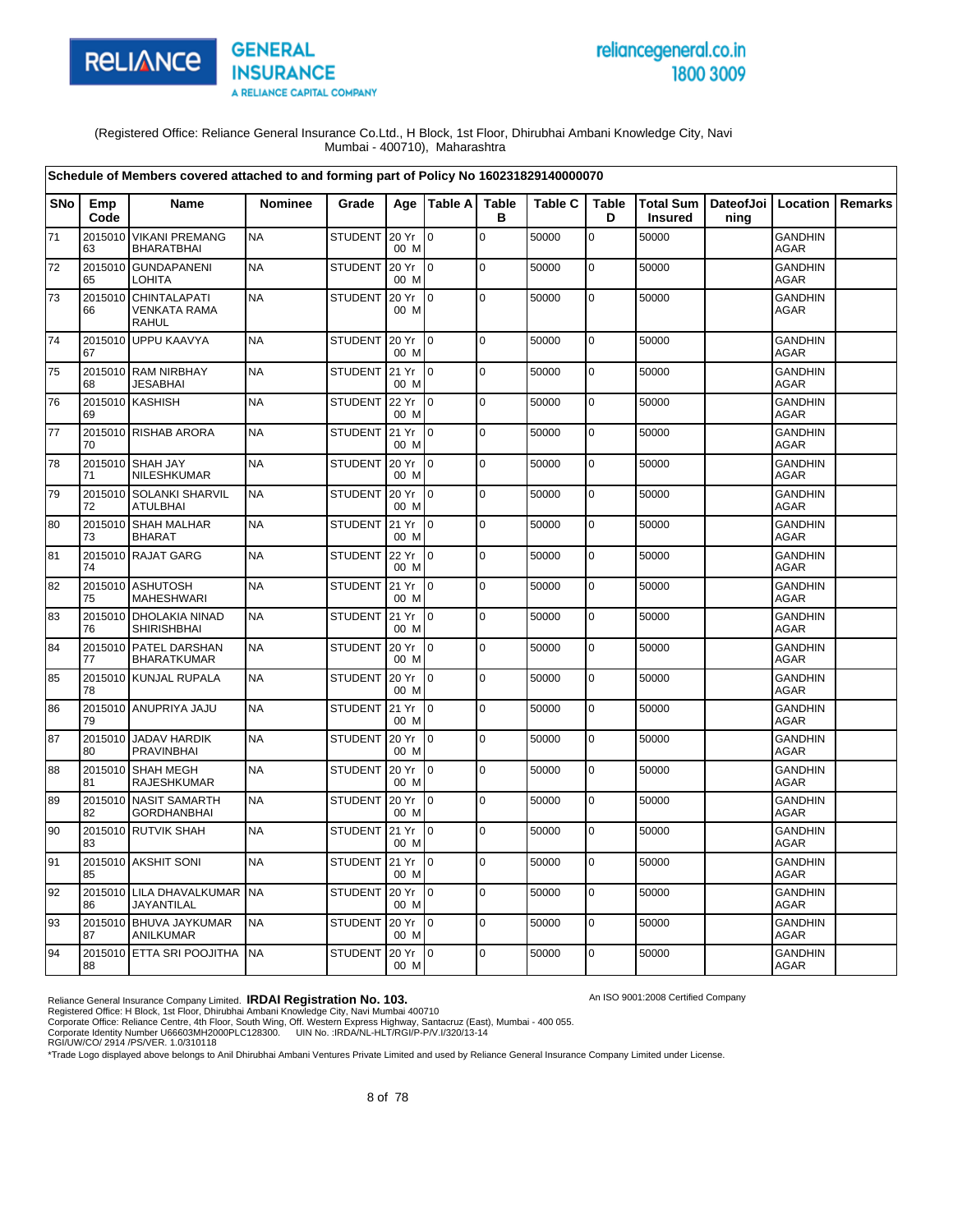

# reliancegeneral.co.in 1800 3009

An ISO 9001:2008 Certified Company

(Registered Office: Reliance General Insurance Co.Ltd., H Block, 1st Floor, Dhirubhai Ambani Knowledge City, Navi Mumbai - 400710), Maharashtra

|            |               | Schedule of Members covered attached to and forming part of Policy No 160231829140000070 |                |                |               |                 |                   |                |                   |                                    |                   |                               |         |
|------------|---------------|------------------------------------------------------------------------------------------|----------------|----------------|---------------|-----------------|-------------------|----------------|-------------------|------------------------------------|-------------------|-------------------------------|---------|
| <b>SNo</b> | Emp<br>Code   | Name                                                                                     | <b>Nominee</b> | Grade          |               | Age Table A     | <b>Table</b><br>в | <b>Table C</b> | <b>Table</b><br>D | <b>Total Sum</b><br><b>Insured</b> | DateofJoi<br>ning | Location                      | Remarks |
| 95         | 2015010<br>89 | <b>SANGHANI</b><br><b>ANILKUMAR</b><br><b>GOPALBHAI</b>                                  | <b>NA</b>      | <b>STUDENT</b> | 20 Yr<br>00 M | $\overline{0}$  | $\mathbf 0$       | 50000          | $\overline{0}$    | 50000                              |                   | <b>GANDHIN</b><br>AGAR        |         |
| 96         | 2015010<br>90 | <b>PIYUSH AJMERIA</b>                                                                    | <b>NA</b>      | <b>STUDENT</b> | 20 Yr<br>00 M | $\overline{0}$  | l o               | 50000          | $\mathbf 0$       | 50000                              |                   | <b>GANDHIN</b><br>AGAR        |         |
| 97         | 2015010<br>91 | <b>DHOLIYA DHUMIL</b><br><b>ASHOK</b>                                                    | <b>NA</b>      | <b>STUDENT</b> | 21 Yr<br>00 M | l o             | $\mathbf 0$       | 50000          | $\mathbf 0$       | 50000                              |                   | <b>GANDHIN</b><br><b>AGAR</b> |         |
| 98         | 2015010<br>92 | CHIRANG MALVIYA                                                                          | <b>NA</b>      | <b>STUDENT</b> | 22 Yr<br>00 M | l 0             | $\mathbf 0$       | 50000          | 0                 | 50000                              |                   | GANDHIN<br>AGAR               |         |
| 99         | 93            | 2015010 GOTI MEET<br>RAJENDRAKUMAR                                                       | <b>NA</b>      | <b>STUDENT</b> | 20 Yr<br>00 M | I0              | $\mathbf 0$       | 50000          | $\pmb{0}$         | 50000                              |                   | GANDHIN<br><b>AGAR</b>        |         |
| 100        | 95            | 2015010 DIVYANSHU<br><b>SHEKHAR</b>                                                      | <b>NA</b>      | <b>STUDENT</b> | 20 Yr<br>00 M | Io.             | $\mathbf 0$       | 50000          | $\mathbf 0$       | 50000                              |                   | GANDHIN<br><b>AGAR</b>        |         |
| 101        | 2015010<br>96 | PATEL SHASHANK<br>NARESHBHAI                                                             | <b>NA</b>      | <b>STUDENT</b> | 20 Yr<br>00 M | l0              | $\mathbf 0$       | 50000          | $\mathbf 0$       | 50000                              |                   | <b>GANDHIN</b><br>AGAR        |         |
| 102        | 97            | 2015010 KRITI UPADHYAY                                                                   | <b>NA</b>      | <b>STUDENT</b> | 20 Yr<br>00 M | l o             | $\mathbf 0$       | 50000          | $\mathsf 0$       | 50000                              |                   | <b>GANDHIN</b><br><b>AGAR</b> |         |
| 103        | 2015010<br>98 | <b>THAKRANI POOJA</b><br>AMRUTLAL                                                        | <b>NA</b>      | <b>STUDENT</b> | 21 Yr<br>00 M | lo.             | $\overline{0}$    | 50000          | $\mathbf 0$       | 50000                              |                   | <b>GANDHIN</b><br><b>AGAR</b> |         |
| 104        | 2015010<br>99 | <b>AGAM</b><br><b>ALKESHKUMAR</b><br><b>SHAH</b>                                         | <b>NA</b>      | <b>STUDENT</b> | 20 Yr<br>00 M | lo.             | $\mathbf 0$       | 50000          | $\mathbf 0$       | 50000                              |                   | <b>GANDHIN</b><br><b>AGAR</b> |         |
| 105        | 2015011<br>00 | <b>AMIN MEET</b><br><b>ANILKUMAR</b>                                                     | <b>NA</b>      | <b>STUDENT</b> | 21 Yr<br>00 M | I0              | $\mathbf 0$       | 50000          | $\pmb{0}$         | 50000                              |                   | GANDHIN<br><b>AGAR</b>        |         |
| 106        | 01            | 2015011 HARSH VYAS                                                                       | <b>NA</b>      | <b>STUDENT</b> | 20 Yr<br>00 M | I0              | $\mathbf 0$       | 50000          | $\mathbf 0$       | 50000                              |                   | <b>GANDHIN</b><br>AGAR        |         |
| 107        | 02            | 2015011 SAKET JAJOO                                                                      | <b>NA</b>      | STUDENT 21 Yr  | 00 M          | I٥              | $\Omega$          | 50000          | $\mathbf 0$       | 50000                              |                   | <b>GANDHIN</b><br><b>AGAR</b> |         |
| 108        | 03            | 2015011 HITESH KAUSHIK<br><b>KORABATHINA</b>                                             | <b>NA</b>      | <b>STUDENT</b> | 20 Yr<br>00 M | I0              | $\mathbf 0$       | 50000          | $\mathsf 0$       | 50000                              |                   | <b>GANDHIN</b><br><b>AGAR</b> |         |
| 109        | 2015011<br>04 | <b>KALANGI SRAVANI</b>                                                                   | <b>NA</b>      | <b>STUDENT</b> | 20 Yr<br>00 M | lo.             | $\mathbf 0$       | 50000          | $\mathbf 0$       | 50000                              |                   | <b>GANDHIN</b><br><b>AGAR</b> |         |
| 110        | 2015011<br>05 | <b>SAINI KARAN</b><br><b>RAJSINGH</b>                                                    | <b>NA</b>      | <b>STUDENT</b> | 21 Yr<br>00 M | I٥              | $\mathbf 0$       | 50000          | $\mathbf 0$       | 50000                              |                   | <b>GANDHIN</b><br>AGAR        |         |
| 111        | 2015011<br>07 | <b>SHRIMALI JAY</b>                                                                      | <b>NA</b>      | <b>STUDENT</b> | 20 Yr<br>00 M | $\overline{0}$  | l o               | 50000          | $\mathbf 0$       | 50000                              |                   | <b>GANDHIN</b><br><b>AGAR</b> |         |
| 112        | 2015011<br>08 | <b>SOLANKI</b><br><b>DIVYAKUMAR</b><br><b>BIPINKUMAR</b>                                 | <b>NA</b>      | <b>STUDENT</b> | 20 Yr<br>00 M | l o             | $\mathbf 0$       | 50000          | $\mathbf 0$       | 50000                              |                   | <b>GANDHIN</b><br>AGAR        |         |
| 113        | 2015011<br>09 | <b>MADHURYA</b><br><b>SANKHLA</b>                                                        | <b>NA</b>      | <b>STUDENT</b> | 22 Yr<br>00 M | I٥              | $\pmb{0}$         | 50000          | $\mathbf 0$       | 50000                              |                   | <b>GANDHIN</b><br><b>AGAR</b> |         |
| 114        | 2015011<br>10 | <b>MISTRY DARREN</b><br><b>JAYKANT</b>                                                   | <b>NA</b>      | <b>STUDENT</b> | 20 Yr<br>00 M | I0              | $\pmb{0}$         | 50000          | $\mathbf 0$       | 50000                              |                   | <b>GANDHIN</b><br>AGAR        |         |
| 115        | 2015011<br>11 | <b>MITESH KAPASIA</b>                                                                    | <b>NA</b>      | <b>STUDENT</b> | 21 Yr<br>00 M | I0              | $\Omega$          | 50000          | $\mathbf 0$       | 50000                              |                   | GANDHIN<br><b>AGAR</b>        |         |
| 116        | 12            | 2015011 SAKSHI SHARMA                                                                    | <b>NA</b>      | STUDENT 21 Yr  | 00 M          | $\overline{0}$  | $\mathbf 0$       | 50000          | $\mathbf 0$       | 50000                              |                   | <b>GANDHIN</b><br>AGAR        |         |
| 117        | 13            | 2015011 SHAH SHREY<br><b>MANISHBHAI</b>                                                  | <b>NA</b>      | <b>STUDENT</b> | 21 Yr<br>00 M | $\overline{10}$ | $\mathbf 0$       | 50000          | $\mathbf 0$       | 50000                              |                   | GANDHIN<br>AGAR               |         |

Reliance General Insurance Company Limited. **IRDAI Registration No. 103.**<br>Registered Office: H Block, 1st Floor, Dhirubhai Ambani Knowledge City, Navi Mumbai 400710<br>Corporate Office: Reliance Centre, 4th Floor, South Wing,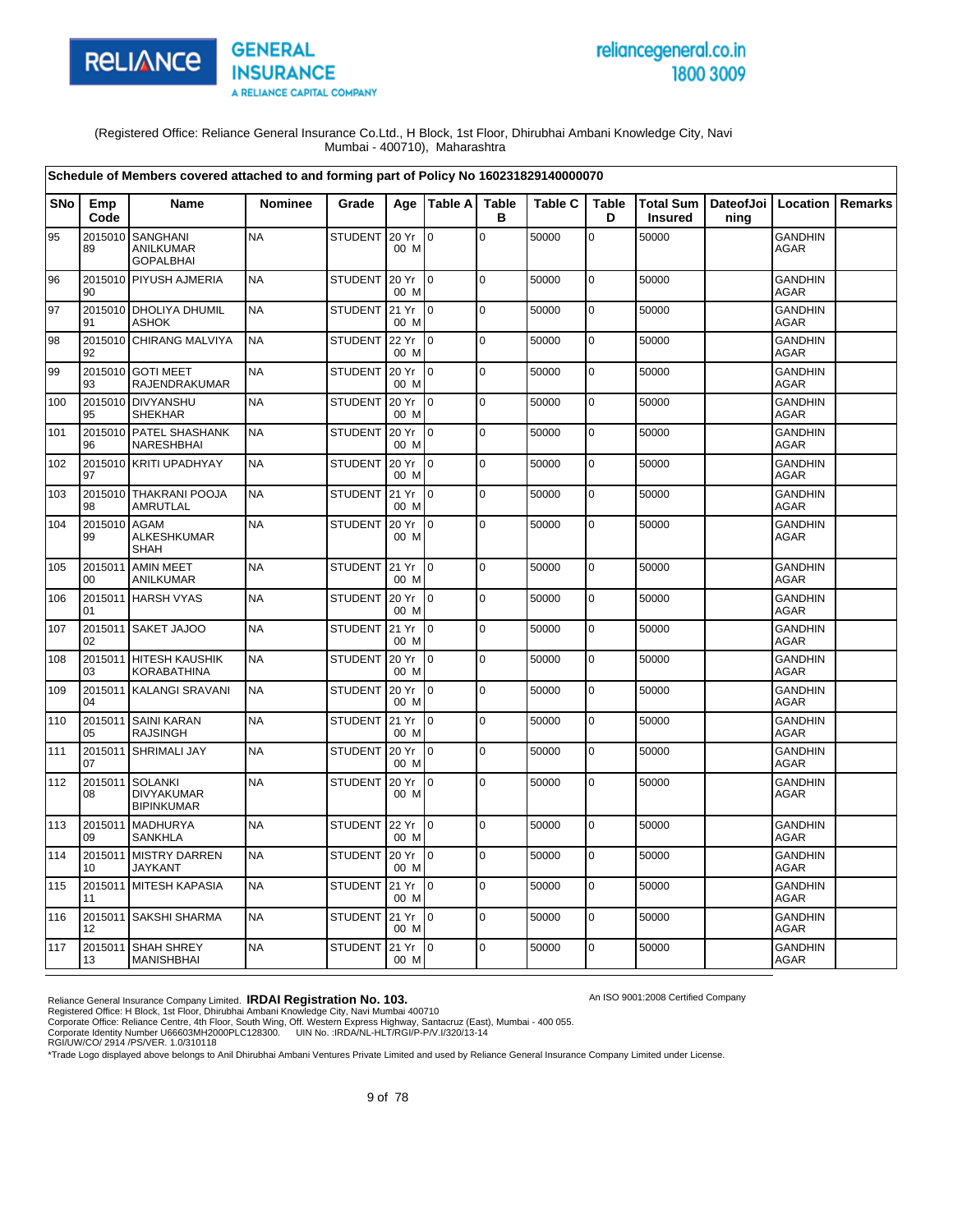

# reliancegeneral.co.in 1800 3009

An ISO 9001:2008 Certified Company

(Registered Office: Reliance General Insurance Co.Ltd., H Block, 1st Floor, Dhirubhai Ambani Knowledge City, Navi Mumbai - 400710), Maharashtra

| Schedule of Members covered attached to and forming part of Policy No 160231829140000070<br><b>Table</b><br>Total Sum   DateofJoi   Location<br><b>SNo</b><br>Age   Table A<br><b>Table C</b><br><b>Table</b><br>Emp<br>Name<br>Nominee<br>Grade |               |                                                |           |                |               |                |                |       |             |                |      |                               |                |
|--------------------------------------------------------------------------------------------------------------------------------------------------------------------------------------------------------------------------------------------------|---------------|------------------------------------------------|-----------|----------------|---------------|----------------|----------------|-------|-------------|----------------|------|-------------------------------|----------------|
|                                                                                                                                                                                                                                                  | Code          |                                                |           |                |               |                | в              |       | D           | <b>Insured</b> | ning |                               | <b>Remarks</b> |
| 118                                                                                                                                                                                                                                              | 2015011<br>14 | <b>VAGHELA BHARAT</b><br>JETHALAL              | <b>NA</b> | STUDENT 21 Yr  | 00 M          | lo.            | $\overline{0}$ | 50000 | $\mathsf 0$ | 50000          |      | <b>GANDHIN</b><br>AGAR        |                |
| 119                                                                                                                                                                                                                                              | 15            | 2015011 MAKWANA VIRAJ                          | <b>NA</b> | <b>STUDENT</b> | 21 Yr<br>00 M | lo.            | lo.            | 50000 | $\mathbf 0$ | 50000          |      | <b>GANDHIN</b><br><b>AGAR</b> |                |
| 120                                                                                                                                                                                                                                              | 16            | 2015011 VADALIYA KARN<br><b>KAUSHIK</b>        | <b>NA</b> | STUDENT        | 20 Yr<br>00 M | $\overline{0}$ | lo.            | 50000 | $\pmb{0}$   | 50000          |      | <b>GANDHIN</b><br>AGAR        |                |
| 121                                                                                                                                                                                                                                              | 17            | 2015011 GANATRA HARMISH<br><b>SANDIPBHAI</b>   | <b>NA</b> | STUDENT 21 Yr  | 00 M          | lo.            | $\overline{0}$ | 50000 | $\mathbf 0$ | 50000          |      | <b>GANDHIN</b><br><b>AGAR</b> |                |
| 122                                                                                                                                                                                                                                              | 18            | 2015011 KAUSHIK P<br><b>MAKWANA</b>            | <b>NA</b> | <b>STUDENT</b> | 20 Yr<br>00 M | 0              | lo.            | 50000 | $\mathbf 0$ | 50000          |      | <b>GANDHIN</b><br><b>AGAR</b> |                |
| 123                                                                                                                                                                                                                                              | 19            | 2015011 PATIL TEJASKUMAR<br><b>RAVINDRA</b>    | <b>NA</b> | STUDENT        | 21 Yr<br>00 M | $\overline{0}$ | lo.            | 50000 | $\mathbf 0$ | 50000          |      | <b>GANDHIN</b><br><b>AGAR</b> |                |
| 124                                                                                                                                                                                                                                              | 20            | 2015011 ETTA MADHUMITHA                        | <b>NA</b> | <b>STUDENT</b> | 20 Yr<br>00 M | lo.            | lo.            | 50000 | $\mathbf 0$ | 50000          |      | <b>GANDHIN</b><br>AGAR        |                |
| 125                                                                                                                                                                                                                                              | 2015011<br>21 | ANDHARIA DHAVAL<br>KALPESHKUMAR                | <b>NA</b> | <b>STUDENT</b> | 20 Yr<br>00 M | lo.            | lo.            | 50000 | $\mathbf 0$ | 50000          |      | <b>GANDHIN</b><br>AGAR        |                |
| 126                                                                                                                                                                                                                                              | 22            | 2015011 HIMANSHU GUPTA                         | <b>NA</b> | STUDENT 21 Yr  | 00 M          | I0             | lo.            | 50000 | $\mathbf 0$ | 50000          |      | <b>GANDHIN</b><br><b>AGAR</b> |                |
| 127                                                                                                                                                                                                                                              | 23            | 2015011 ASHRAY BHARAMBE                        | <b>NA</b> | STUDENT        | 21 Yr<br>00 M | $\overline{0}$ | lo.            | 50000 | $\pmb{0}$   | 50000          |      | <b>GANDHIN</b><br>AGAR        |                |
| 128                                                                                                                                                                                                                                              | 24            | 2015011 SHUBHANGI<br><b>MEHROTRA</b>           | <b>NA</b> | STUDENT 21 Yr  | 00 M          | I0             | $\pmb{0}$      | 50000 | $\mathbf 0$ | 50000          |      | <b>GANDHIN</b><br><b>AGAR</b> |                |
| 129                                                                                                                                                                                                                                              | 25            | 2015011 PATEL POOJA<br>KALPESHBHAI             | <b>NA</b> | <b>STUDENT</b> | 20 Yr<br>00 M | $\overline{0}$ | $\overline{0}$ | 50000 | $\mathbf 0$ | 50000          |      | <b>GANDHIN</b><br>AGAR        |                |
| 130                                                                                                                                                                                                                                              | 26            | 2015011 ATKURI SRI DUTTA<br><b>SAI SANDEEP</b> | <b>NA</b> | STUDENT        | 21 Yr<br>00 M | 0              | $\mathbf 0$    | 50000 | $\pmb{0}$   | 50000          |      | <b>GANDHIN</b><br><b>AGAR</b> |                |
| 131                                                                                                                                                                                                                                              | 27            | 2015011 GAJERA MIHIR<br><b>HASMUKHBHAI</b>     | <b>NA</b> | <b>STUDENT</b> | 20 Yr<br>00 M | l o            | $\Omega$       | 50000 | $\mathbf 0$ | 50000          |      | <b>GANDHIN</b><br><b>AGAR</b> |                |
| 132                                                                                                                                                                                                                                              | 28            | 2015011 SHIRISH JAIN                           | <b>NA</b> | <b>STUDENT</b> | 22 Yr<br>00 M | $\overline{0}$ | lo.            | 50000 | $\mathbf 0$ | 50000          |      | <b>GANDHIN</b><br>AGAR        |                |
| 133                                                                                                                                                                                                                                              | 29            | 2015011 PRATIK N<br>WANKHEDE                   | <b>NA</b> | STUDENT        | 20 Yr<br>00 M | $\overline{0}$ | $\Omega$       | 50000 | $\mathbf 0$ | 50000          |      | <b>GANDHIN</b><br><b>AGAR</b> |                |
| 134                                                                                                                                                                                                                                              | 30            | 2015011 RAVAL PARTH<br>SANJAYBHAI              | <b>NA</b> | <b>STUDENT</b> | 21 Yr<br>00 M | $\overline{0}$ | $\overline{0}$ | 50000 | $\mathbf 0$ | 50000          |      | <b>GANDHIN</b><br><b>AGAR</b> |                |
| 135                                                                                                                                                                                                                                              | 31            | 2015011 ADITI SOGRA                            | <b>NA</b> | <b>STUDENT</b> | 22 Yr<br>00 M | l 0            | lo.            | 50000 | $\mathbf 0$ | 50000          |      | <b>GANDHIN</b><br><b>AGAR</b> |                |
| 136                                                                                                                                                                                                                                              | 32            | 2015011 SHAH MAULI NILESH NA                   |           | <b>STUDENT</b> | 20 Yr<br>00 M | $\overline{0}$ | l O            | 50000 | $\mathbf 0$ | 50000          |      | <b>GANDHIN</b><br><b>AGAR</b> |                |
| 137                                                                                                                                                                                                                                              | 33            | 2015011 MEHTA AAGAM<br>PARESHBHAI              | <b>NA</b> | STUDENT        | 21 Yr<br>00 M | lo.            | lo.            | 50000 | $\mathbf 0$ | 50000          |      | <b>GANDHIN</b><br><b>AGAR</b> |                |
| 138                                                                                                                                                                                                                                              | 34            | 2015011 NISARG PATEL                           | <b>NA</b> | STUDENT 21 Yr  | 00 M          | $\overline{0}$ | lo.            | 50000 | $\mathbf 0$ | 50000          |      | <b>GANDHIN</b><br><b>AGAR</b> |                |
| 139                                                                                                                                                                                                                                              | 35            | 2015011 GADHVI VEDANT                          | <b>NA</b> | <b>STUDENT</b> | 20 Yr<br>00 M | 0              | lo.            | 50000 | 0           | 50000          |      | <b>GANDHIN</b><br>AGAR        |                |
| 140                                                                                                                                                                                                                                              | 36            | 2015011 MEHTA YASH DIPAK                       | <b>NA</b> | <b>STUDENT</b> | 20 Yr<br>00 M | $\overline{0}$ | $\overline{0}$ | 50000 | $\mathbf 0$ | 50000          |      | <b>GANDHIN</b><br><b>AGAR</b> |                |
| 141                                                                                                                                                                                                                                              | 37            | 2015011 RATHOD KAUSTUK<br><b>AJAYBHAI</b>      | <b>NA</b> | STUDENT        | 21 Yr<br>00 M | I0             | lo.            | 50000 | $\mathbf 0$ | 50000          |      | <b>GANDHIN</b><br>AGAR        |                |

Reliance General Insurance Company Limited. **IRDAI Registration No. 103.**<br>Registered Office: H Block, 1st Floor, Dhirubhai Ambani Knowledge City, Navi Mumbai 400710<br>Corporate Office: Reliance Centre, 4th Floor, South Wing,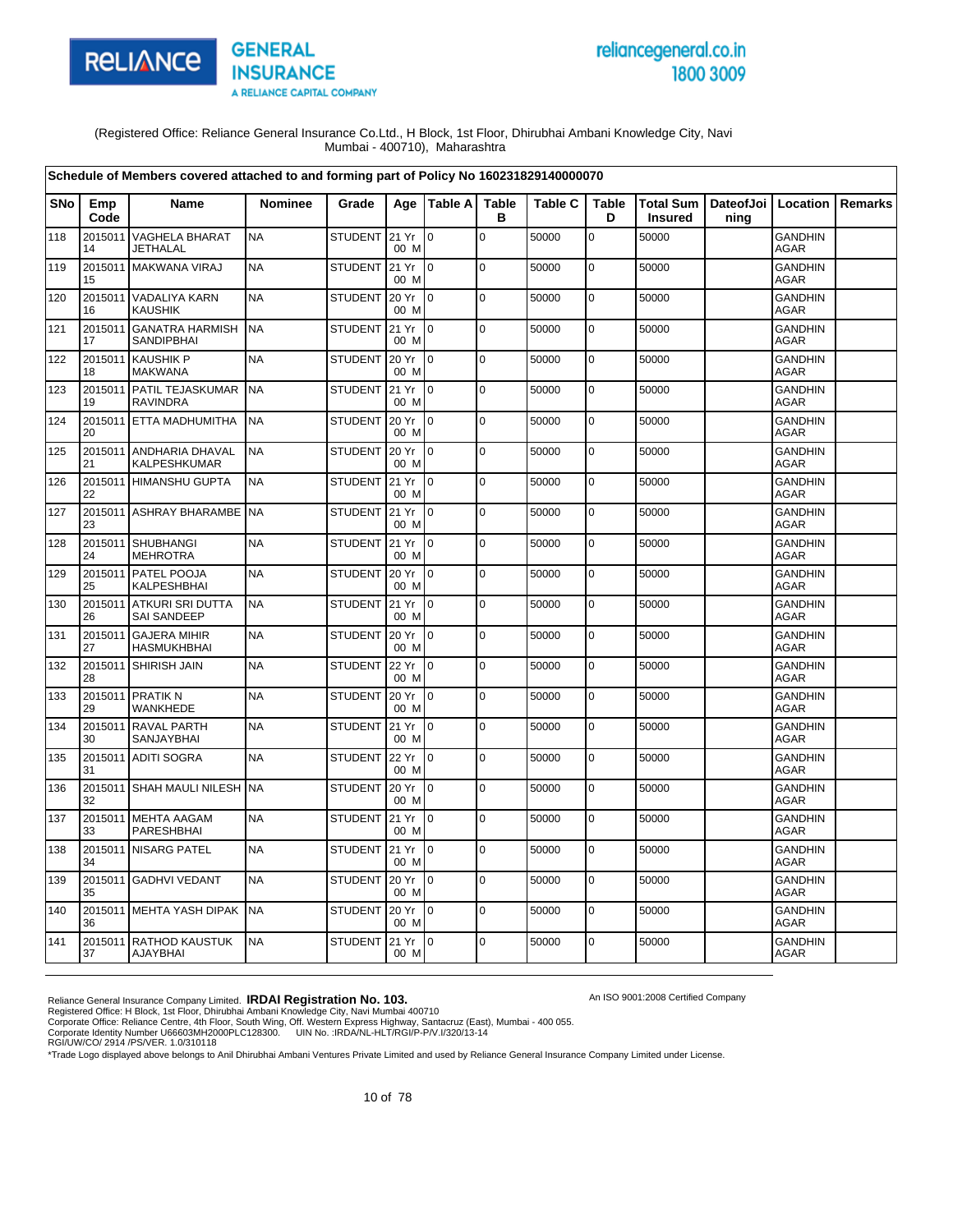

# reliancegeneral.co.in 1800 3009

An ISO 9001:2008 Certified Company

(Registered Office: Reliance General Insurance Co.Ltd., H Block, 1st Floor, Dhirubhai Ambani Knowledge City, Navi Mumbai - 400710), Maharashtra

|            |                     | Schedule of Members covered attached to and forming part of Policy No 160231829140000070 |                |                |               |                           |                   |                |                   |                |                                          |                               |                |
|------------|---------------------|------------------------------------------------------------------------------------------|----------------|----------------|---------------|---------------------------|-------------------|----------------|-------------------|----------------|------------------------------------------|-------------------------------|----------------|
| <b>SNo</b> | Emp<br>Code         | <b>Name</b>                                                                              | <b>Nominee</b> | Grade          |               | Age   Table A             | <b>Table</b><br>в | <b>Table C</b> | <b>Table</b><br>D | <b>Insured</b> | Total Sum   DateofJoi   Location<br>ning |                               | <b>Remarks</b> |
| 142        | 2015011<br>38       | PRIYANKKUMAR<br>PRAJAPATI                                                                | <b>NA</b>      | STUDENT        | 20 Yr<br>00 M | $\mathbf 0$               | $\mathbf 0$       | 50000          | $\mathbf 0$       | 50000          |                                          | <b>GANDHIN</b><br>AGAR        |                |
| 143        | 2015011<br>39       | <b>AGRAWAL AAYUSH</b><br><b>KAILASH</b>                                                  | <b>NA</b>      | <b>STUDENT</b> | 21 Yr<br>00 M | I <sub>0</sub>            | $\mathbf 0$       | 50000          | $\mathbf 0$       | 50000          |                                          | <b>GANDHIN</b><br><b>AGAR</b> |                |
| 144        | 2015011<br>40       | <b>MACHIRAJU</b><br><b>UNNATHI</b>                                                       | <b>NA</b>      | <b>STUDENT</b> | 21 Yr<br>00 M | lo.                       | $\pmb{0}$         | 50000          | $\mathbf 0$       | 50000          |                                          | <b>GANDHIN</b><br><b>AGAR</b> |                |
| 145        | 41                  | 2015011 ENGINEER TIRTH<br><b>JIGNESHBHAI</b>                                             | <b>NA</b>      | <b>STUDENT</b> | 20 Yr<br>00 M | I <sub>0</sub>            | $\mathbf 0$       | 50000          | 0                 | 50000          |                                          | <b>GANDHIN</b><br><b>AGAR</b> |                |
| 146        | 42                  | 2015011 SHAH LABDHI<br><b>JIGNESHKUMAR</b>                                               | <b>NA</b>      | <b>STUDENT</b> | 20 Yr<br>00 M | I <sub>0</sub>            | $\Omega$          | 50000          | $\mathbf 0$       | 50000          |                                          | <b>GANDHIN</b><br><b>AGAR</b> |                |
| 147        | 43                  | 2015011 ONKAR PANDIT                                                                     | <b>NA</b>      | <b>STUDENT</b> | 20 Yr<br>00 M | $\overline{10}$           | $\mathbf 0$       | 50000          | $\mathbf 0$       | 50000          |                                          | <b>GANDHIN</b><br><b>AGAR</b> |                |
| 148        | 44                  | 2015011 KHOKHAR SOHIL<br><b>ABDULRASID</b>                                               | <b>NA</b>      | <b>STUDENT</b> | 20 Yr<br>00 M | $\overline{10}$           | $\mathbf 0$       | 50000          | 0                 | 50000          |                                          | <b>GANDHIN</b><br><b>AGAR</b> |                |
| 149        | 45                  | 2015011 CHANDNANI CHIRAG<br><b>KHUSHIRAM</b>                                             | <b>NA</b>      | <b>STUDENT</b> | 21 Yr<br>00 M | l0                        | $\mathbf 0$       | 50000          | $\mathbf 0$       | 50000          |                                          | <b>GANDHIN</b><br>AGAR        |                |
| 150        | 46                  | 2015011 AKSHAY MARU                                                                      | <b>NA</b>      | <b>STUDENT</b> | 20 Yr<br>00 M | $\overline{10}$           | $\mathbf 0$       | 50000          | $\mathbf 0$       | 50000          |                                          | <b>GANDHIN</b><br>AGAR        |                |
| 151        | 2015011 PATEL<br>47 | KISHANKUMAR<br><b>HASMUKHBHAI</b>                                                        | <b>NA</b>      | <b>STUDENT</b> | 20 Yr<br>00 M | I0.                       | $\mathbf 0$       | 50000          | $\mathbf 0$       | 50000          |                                          | <b>GANDHIN</b><br>AGAR        |                |
| 152        | 2015011<br>48       | <b>RATHOD</b><br><b>ANKITKUMAR</b><br>DHIRAJLAL                                          | <b>NA</b>      | <b>STUDENT</b> | 20 Yr<br>00 M | $\overline{10}$           | $\Omega$          | 50000          | $\mathbf 0$       | 50000          |                                          | <b>GANDHIN</b><br><b>AGAR</b> |                |
| 153        | 49                  | 2015011 PANCHAL UMANG<br>HASMUKHBHAI                                                     | <b>NA</b>      | STUDENT 21 Yr  | 00 M          | I0                        | $\mathbf 0$       | 50000          | $\mathbf 0$       | 50000          |                                          | <b>GANDHIN</b><br><b>AGAR</b> |                |
| 154        | 50                  | 2015011 SAJAL TIWARI                                                                     | <b>NA</b>      | STUDENT 22 Yr  | 00 M          | $\mathsf{I}^{\mathsf{0}}$ | $\overline{0}$    | 50000          | $\mathbf 0$       | 50000          |                                          | <b>GANDHIN</b><br>AGAR        |                |
| 155        | 51                  | 2015011 VIKASH KUMAR                                                                     | <b>NA</b>      | <b>STUDENT</b> | 21 Yr<br>00 M | Io.                       | $\pmb{0}$         | 50000          | $\mathbf 0$       | 50000          |                                          | GANDHIN<br><b>AGAR</b>        |                |
| 156        | 52                  | 2015011 MUKUL JOSHI                                                                      | <b>NA</b>      | <b>STUDENT</b> | 20 Yr<br>00 M | Io.                       | $\mathbf 0$       | 50000          | 0                 | 50000          |                                          | <b>GANDHIN</b><br><b>AGAR</b> |                |
| 157        | 53                  | 2015011 TIWARI RAVIKUMAR<br><b>VYAS</b>                                                  | <b>NA</b>      | <b>STUDENT</b> | 21 Yr<br>00 M | I <sub>0</sub>            | $\mathbf 0$       | 50000          | $\mathbf 0$       | 50000          |                                          | <b>GANDHIN</b><br><b>AGAR</b> |                |
| 158        | 54                  | 2015011 RIYA TALWAR                                                                      | <b>NA</b>      | STUDENT 21 Yr  | 00 M          | $\overline{10}$           | $\Omega$          | 50000          | $\mathbf 0$       | 50000          |                                          | <b>GANDHIN</b><br><b>AGAR</b> |                |
| 159        | 55                  | 2015011 AASHAY BINAYKIA                                                                  | <b>NA</b>      | STUDENT 21 Yr  | 00 M          | Io.                       | $\mathbf 0$       | 50000          | 0                 | 50000          |                                          | <b>GANDHIN</b><br><b>AGAR</b> |                |
| 160        | 56                  | 2015011 VAISHNAV ASHISH<br>ANIRUDHBHAI                                                   | <b>NA</b>      | <b>STUDENT</b> | 20 Yr<br>00 M | I0                        | $\mathbf 0$       | 50000          | $\mathbf 0$       | 50000          |                                          | GANDHIN<br><b>AGAR</b>        |                |
| 161        | 57                  | 2015011 PATEL NIKISHA                                                                    | <b>NA</b>      | STUDENT        | 21 Yr<br>00 M | $\overline{10}$           | $\mathbf 0$       | 50000          | $\mathbf 0$       | 50000          |                                          | <b>GANDHIN</b><br>AGAR        |                |
| 162        | 58                  | 2015011 BRINDA JENA                                                                      | <b>NA</b>      | <b>STUDENT</b> | 29 Yr<br>00 M | $\overline{0}$            | $\mathbf 0$       | 50000          | $\mathbf 0$       | 50000          |                                          | <b>GANDHIN</b><br>AGAR        |                |
| 163        | 59                  | 2015011 KIRTANKUMAR A<br><b>PATEL</b>                                                    | <b>NA</b>      | STUDENT 21 Yr  | 00 M          | $\overline{10}$           | $\overline{0}$    | 50000          | $\pmb{0}$         | 50000          |                                          | <b>GANDHIN</b><br><b>AGAR</b> |                |
| 164        | 60                  | 2015011 SIDDHARTH MISHRA                                                                 | <b>NA</b>      | <b>STUDENT</b> | 20 Yr<br>00 M | I <sub>0</sub>            | $\mathbf 0$       | 50000          | $\mathbf 0$       | 50000          |                                          | <b>GANDHIN</b><br>AGAR        |                |

Reliance General Insurance Company Limited. **IRDAI Registration No. 103.**<br>Registered Office: H Block, 1st Floor, Dhirubhai Ambani Knowledge City, Navi Mumbai 400710<br>Corporate Office: Reliance Centre, 4th Floor, South Wing,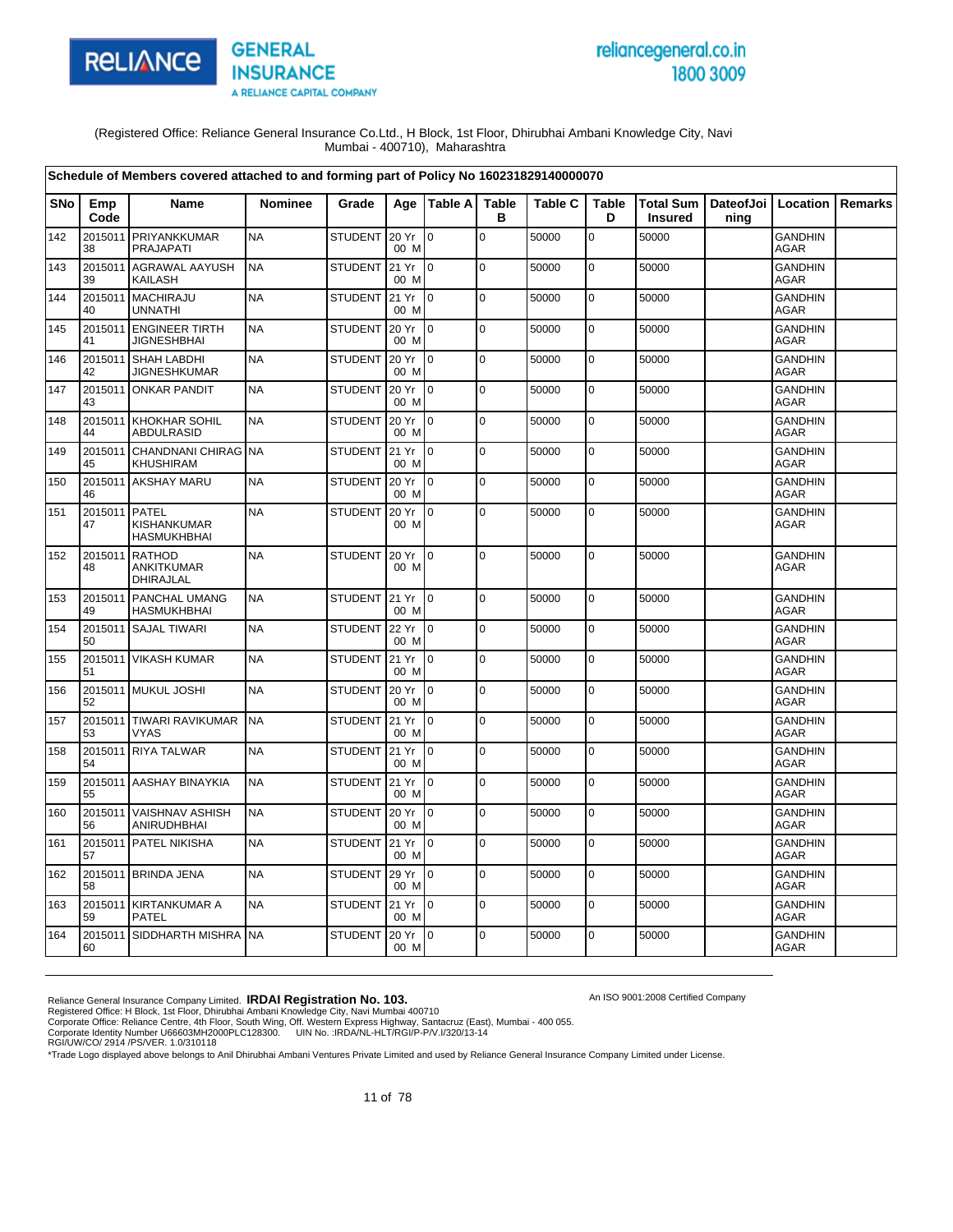

# reliancegeneral.co.in 1800 3009

An ISO 9001:2008 Certified Company

(Registered Office: Reliance General Insurance Co.Ltd., H Block, 1st Floor, Dhirubhai Ambani Knowledge City, Navi Mumbai - 400710), Maharashtra

|            |                     | Schedule of Members covered attached to and forming part of Policy No 160231829140000070 |                |                |               |                |                   |                |                   |                                    |                              |                               |                |
|------------|---------------------|------------------------------------------------------------------------------------------|----------------|----------------|---------------|----------------|-------------------|----------------|-------------------|------------------------------------|------------------------------|-------------------------------|----------------|
| <b>SNo</b> | Emp<br>Code         | <b>Name</b>                                                                              | <b>Nominee</b> | Grade          |               | Age   Table A  | <b>Table</b><br>в | <b>Table C</b> | <b>Table</b><br>D | <b>Total Sum</b><br><b>Insured</b> | DateofJoi   Location<br>ning |                               | <b>Remarks</b> |
| 165        | 63                  | 2015011 CHINMAY V GAMETI                                                                 | <b>NA</b>      | STUDENT 21 Yr  | 00 M          | l 0            | $\overline{0}$    | 50000          | $\mathbf 0$       | 50000                              |                              | <b>GANDHIN</b><br>AGAR        |                |
| 166        | 64                  | 2015011 PATEL DHVANI<br><b>PRASHANT</b>                                                  | <b>NA</b>      | <b>STUDENT</b> | 21 Yr<br>00 M | l 0            | 0                 | 50000          | $\pmb{0}$         | 50000                              |                              | <b>GANDHIN</b><br>AGAR        |                |
| 167        | 65                  | 2015011 AJAYKUMAR<br><b>SHAMLA</b>                                                       | <b>NA</b>      | STUDENT        | 22 Yr<br>00 M | $\overline{0}$ | $\overline{0}$    | 50000          | $\mathbf 0$       | 50000                              |                              | <b>GANDHIN</b><br><b>AGAR</b> |                |
| 168        | 71                  | 2015011 RAJ AJITKUMAR<br><b>GAMIT</b>                                                    | <b>NA</b>      | <b>STUDENT</b> | 21 Yr<br>00 M | 0              | $\overline{0}$    | 50000          | $\mathbf 0$       | 50000                              |                              | <b>GANDHIN</b><br><b>AGAR</b> |                |
| 169        | 2015011<br>72       | CHAUDHARI DVEEP<br>PARESHBHAI                                                            | <b>NA</b>      | STUDENT        | 20 Yr<br>00 M | 0              | lo.               | 50000          | $\mathbf 0$       | 50000                              |                              | <b>GANDHIN</b><br>AGAR        |                |
| 170        | 73                  | 2015011 GAMIT DEEP<br>KANALAL                                                            | <b>NA</b>      | <b>STUDENT</b> | 20 Yr<br>00 M | l o            | $\overline{0}$    | 50000          | $\mathbf 0$       | 50000                              |                              | <b>GANDHIN</b><br><b>AGAR</b> |                |
| 171        | 74                  | 2015011 KARTIK MUDGAL                                                                    | <b>NA</b>      | <b>STUDENT</b> | 20 Yr<br>00 M | l 0            | $\overline{0}$    | 50000          | $\mathbf 0$       | 50000                              |                              | <b>GANDHIN</b><br><b>AGAR</b> |                |
| 172        | 75                  | 2015011 PATEL MAULIK<br><b>BHARATKUMAR</b>                                               | <b>NA</b>      | STUDENT        | 21 Yr<br>00 M | lo.            | lo.               | 50000          | $\mathbf 0$       | 50000                              |                              | <b>GANDHIN</b><br><b>AGAR</b> |                |
| 173        | 76                  | 2015011 SHAH HET<br>PRASHANTBHAI                                                         | <b>NA</b>      | <b>STUDENT</b> | 20 Yr<br>00 M | l 0            | $\mathbf 0$       | 50000          | $\pmb{0}$         | 50000                              |                              | <b>GANDHIN</b><br><b>AGAR</b> |                |
| 174        | 77                  | 2015011 DODIA NAITIK                                                                     | <b>NA</b>      | <b>STUDENT</b> | 20 Yr<br>00 M | 0              | $\overline{0}$    | 50000          | $\mathbf 0$       | 50000                              |                              | <b>GANDHIN</b><br><b>AGAR</b> |                |
| 175        | 78                  | 2015011 BHAGYASHREE<br><b>SOLANKI</b>                                                    | <b>NA</b>      | <b>STUDENT</b> | 21 Yr<br>00 M | l 0            | l O               | 50000          | $\pmb{0}$         | 50000                              |                              | <b>GANDHIN</b><br><b>AGAR</b> |                |
| 176        | 79                  | 2015011 SHAH ADIT<br>JAYESHKUMAR                                                         | <b>NA</b>      | <b>STUDENT</b> | 20 Yr<br>00 M | $\overline{0}$ | lo.               | 50000          | $\mathbf 0$       | 50000                              |                              | <b>GANDHIN</b><br>AGAR        |                |
| 177        | 2015011<br>80       | <b>KRUTI VYOMESH</b><br><b>SHETH</b>                                                     | <b>NA</b>      | <b>STUDENT</b> | 20 Yr<br>00 M | lo.            | $\overline{0}$    | 50000          | $\mathbf 0$       | 50000                              |                              | <b>GANDHIN</b><br>AGAR        |                |
| 178        | 81                  | 2015011 PRIYAM<br><b>MALAYKUMAR VORA</b>                                                 | <b>NA</b>      | <b>STUDENT</b> | 20 Yr<br>00 M | lo.            | lo.               | 50000          | $\mathbf 0$       | 50000                              |                              | <b>GANDHIN</b><br><b>AGAR</b> |                |
| 179        | 82                  | 2015011 LUKHI DRASHTI<br>DHIRAJLAL                                                       | <b>NA</b>      | <b>STUDENT</b> | 20 Yr<br>00 M | $\overline{0}$ | lo.               | 50000          | $\pmb{0}$         | 50000                              |                              | <b>GANDHIN</b><br>AGAR        |                |
| 180        | 83                  | 2015011 AMAN VANGANI                                                                     | <b>NA</b>      | <b>STUDENT</b> | 20 Yr<br>00 M | 0              | l O               | 50000          | $\mathbf 0$       | 50000                              |                              | <b>GANDHIN</b><br><b>AGAR</b> |                |
| 181        | 2015011 HEMIL<br>84 | HASMUKHBHAI JAIN                                                                         | <b>NA</b>      | <b>STUDENT</b> | 20 Yr<br>00 M | 0              | lo.               | 50000          | $\pmb{0}$         | 50000                              |                              | <b>GANDHIN</b><br><b>AGAR</b> |                |
| 182        | 2015011<br>85       | <b>SHAH MEET</b><br><b>DIMPLEKUMAR</b>                                                   | <b>NA</b>      | <b>STUDENT</b> | 20 Yr<br>00 M | l O            | lo.               | 50000          | $\mathbf 0$       | 50000                              |                              | <b>GANDHIN</b><br>AGAR        |                |
| 183        | 86                  | 2015011 PATEL JAY<br><b>RASIKBHAI</b>                                                    | <b>NA</b>      | STUDENT        | 21 Yr<br>00 M | l o            | l O               | 50000          | $\mathbf 0$       | 50000                              |                              | <b>GANDHIN</b><br><b>AGAR</b> |                |
| 184        | 2015011<br>87       | KAPADIA AASHKA<br><b>BHADRESH KUMAR</b>                                                  | <b>NA</b>      | <b>STUDENT</b> | 21 Yr<br>00 M | l o            | lo.               | 50000          | $\mathbf 0$       | 50000                              |                              | <b>GANDHIN</b><br>AGAR        |                |
| 185        | 2015011<br>88       | <b>PRAJAPATI</b><br>DHAVALKUMAR<br><b>GOVINDBHAI</b>                                     | <b>NA</b>      | <b>STUDENT</b> | 20 Yr<br>00 M | 0              | $\mathbf 0$       | 50000          | $\mathbf 0$       | 50000                              |                              | <b>GANDHIN</b><br>AGAR        |                |
| 186        | 2015011<br>89       | PATEL NIRMAL<br><b>JAGDISHBHAI</b>                                                       | <b>NA</b>      | STUDENT        | 20 Yr<br>00 M | I0             | lo.               | 50000          | $\pmb{0}$         | 50000                              |                              | <b>GANDHIN</b><br>AGAR        |                |
| 187        | 90                  | 2015011 VORA DARSHIT<br><b>GIRISHBHAI</b>                                                | <b>NA</b>      | STUDENT        | 20 Yr<br>00 M | l o            | l O               | 50000          | $\mathbf 0$       | 50000                              |                              | <b>GANDHIN</b><br><b>AGAR</b> |                |
| 188        | 91                  | 2015011 MAKWANA HARSH<br><b>JAYVEERBHAI</b>                                              | <b>NA</b>      | <b>STUDENT</b> | 20 Yr<br>00 M | $\mathsf{I}$   | $\overline{0}$    | 50000          | $\mathbf 0$       | 50000                              |                              | GANDHIN<br>AGAR               |                |

Reliance General Insurance Company Limited. **IRDAI Registration No. 103.**<br>Registered Office: H Block, 1st Floor, Dhirubhai Ambani Knowledge City, Navi Mumbai 400710<br>Corporate Office: Reliance Centre, 4th Floor, South Wing,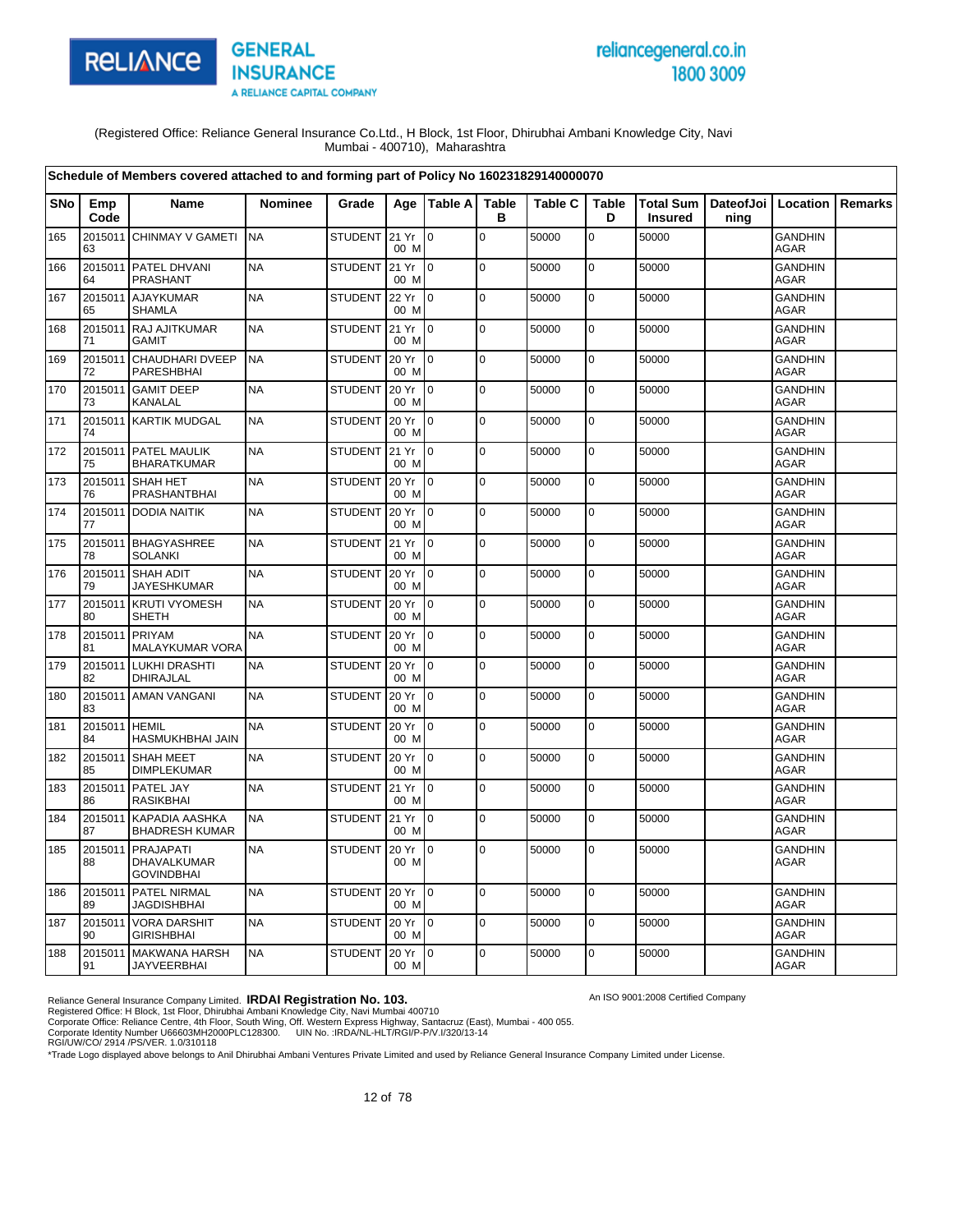

# reliancegeneral.co.in 1800 3009

An ISO 9001:2008 Certified Company

(Registered Office: Reliance General Insurance Co.Ltd., H Block, 1st Floor, Dhirubhai Ambani Knowledge City, Navi Mumbai - 400710), Maharashtra

|            |               | Schedule of Members covered attached to and forming part of Policy No 160231829140000070 |                |                |               |                 |                   |                |                   |                |                                          |                               |                |
|------------|---------------|------------------------------------------------------------------------------------------|----------------|----------------|---------------|-----------------|-------------------|----------------|-------------------|----------------|------------------------------------------|-------------------------------|----------------|
| <b>SNo</b> | Emp<br>Code   | Name                                                                                     | <b>Nominee</b> | Grade          | Age           | <b>Table Al</b> | <b>Table</b><br>в | <b>Table C</b> | <b>Table</b><br>D | <b>Insured</b> | Total Sum   DateofJoi   Location<br>ning |                               | <b>Remarks</b> |
| 189        | 92            | 2015011 PARMAR MIHIR                                                                     | <b>NA</b>      | <b>STUDENT</b> | 20 Yr<br>00 M | $\Omega$        | $\Omega$          | 50000          | $\mathbf 0$       | 50000          |                                          | <b>GANDHIN</b><br><b>AGAR</b> |                |
| 190        | 2015011<br>93 | <b>BAMBHANIA PRATIK</b><br><b>JAYANTI</b>                                                | <b>NA</b>      | <b>STUDENT</b> | 21 Yr<br>00 M | I0.             | $\mathbf 0$       | 50000          | 0                 | 50000          |                                          | <b>GANDHIN</b><br><b>AGAR</b> |                |
| 191        | 2015011<br>94 | <b>NAIK DHAIWAT</b>                                                                      | <b>NA</b>      | <b>STUDENT</b> | 21 Yr<br>00 M | l 0             | $\pmb{0}$         | 50000          | $\mathbf 0$       | 50000          |                                          | <b>GANDHIN</b><br><b>AGAR</b> |                |
| 192        | 2015011<br>95 | <b>CHAUHAN</b><br><b>HIRENKUMAR</b><br><b>JITENDRA</b>                                   | <b>NA</b>      | <b>STUDENT</b> | 21 Yr<br>00 M | $\overline{10}$ | $\overline{0}$    | 50000          | $\mathbf 0$       | 50000          |                                          | <b>GANDHIN</b><br><b>AGAR</b> |                |
| 193        | 2015011<br>96 | <b>DARJI CHIRAG</b><br><b>BHAVESHBHAI</b>                                                | <b>NA</b>      | <b>STUDENT</b> | 20 Yr<br>00 M | $\overline{10}$ | $\mathbf 0$       | 50000          | $\mathbf 0$       | 50000          |                                          | <b>GANDHIN</b><br><b>AGAR</b> |                |
| 194        | 2015011<br>97 | <b>MODI SMIT</b><br><b>JIGNESHKUMAR</b>                                                  | <b>NA</b>      | <b>STUDENT</b> | 20 Yr<br>00 M | I0.             | $\mathbf 0$       | 50000          | $\mathbf 0$       | 50000          |                                          | <b>GANDHIN</b><br><b>AGAR</b> |                |
| 195        | 2015011<br>98 | PRAJAPATI PRATIK<br><b>ARVINDBHAI</b>                                                    | <b>NA</b>      | <b>STUDENT</b> | 20 Yr<br>00 M | Io.             | $\mathbf 0$       | 50000          | 0                 | 50000          |                                          | <b>GANDHIN</b><br><b>AGAR</b> |                |
| 196        | 2015011<br>99 | <b>MODI TAPAN</b><br><b>RAJNIKANT</b>                                                    | <b>NA</b>      | <b>STUDENT</b> | 20 Yr<br>00 M | $\overline{10}$ | $\mathbf 0$       | 50000          | $\mathbf 0$       | 50000          |                                          | <b>GANDHIN</b><br><b>AGAR</b> |                |
| 197        | 2015012<br>00 | <b>SACHIN CHAUHAN</b>                                                                    | <b>NA</b>      | <b>STUDENT</b> | 21 Yr<br>00 M | I <sub>0</sub>  | 0                 | 50000          | 0                 | 50000          |                                          | <b>GANDHIN</b><br><b>AGAR</b> |                |
| 198        | 01            | 2015012 GOHIL AJAY<br><b>ASHOKKUMAR</b>                                                  | <b>NA</b>      | <b>STUDENT</b> | 22 Yr<br>00 M | $\overline{10}$ | $\Omega$          | 50000          | $\Omega$          | 50000          |                                          | <b>GANDHIN</b><br><b>AGAR</b> |                |
| 199        | 03            | 2015012 SHUKLA ADARSH<br>DWARIKANATH                                                     | <b>NA</b>      | <b>STUDENT</b> | 20 Yr<br>00 M | $\overline{10}$ | $\mathbf 0$       | 50000          | $\mathbf 0$       | 50000          |                                          | <b>GANDHIN</b><br><b>AGAR</b> |                |
| 200        | 04            | 2015012 MISTRY KHUSHIL<br><b>BHADRESHKUMAR</b>                                           | <b>NA</b>      | <b>STUDENT</b> | 20 Yr<br>00 M | I0              | $\mathbf 0$       | 50000          | 0                 | 50000          |                                          | <b>GANDHIN</b><br><b>AGAR</b> |                |
| 201        | 05            | 2015012 PATEL SKENY<br><b>SATISHCHANDRA</b>                                              | <b>NA</b>      | <b>STUDENT</b> | 20 Yr<br>00 M | I o             | $\overline{0}$    | 50000          | 0                 | 50000          |                                          | <b>GANDHIN</b><br>AGAR        |                |
| 202        | 2015012<br>06 | <b>CHAUHAN YAGNESH NA</b><br><b>SURESHBHAI</b>                                           |                | <b>STUDENT</b> | 21 Yr<br>00 M | l 0             | $\Omega$          | 50000          | $\mathbf 0$       | 50000          |                                          | <b>GANDHIN</b><br>AGAR        |                |
| 203        | 07            | 2015012 GOHIL AVANIBEN<br><b>ASHOKKUMAR</b>                                              | <b>NA</b>      | <b>STUDENT</b> | 21 Yr<br>00 M | l o             | $\mathbf 0$       | 50000          | $\mathbf 0$       | 50000          |                                          | <b>GANDHIN</b><br>AGAR        |                |
| 204        | 2015012<br>08 | <b>VRAJ JITENDRA</b><br><b>MEHTA</b>                                                     | <b>NA</b>      | <b>STUDENT</b> | 20 Yr<br>00 M | $\overline{0}$  | $\mathbf 0$       | 50000          | 0                 | 50000          |                                          | <b>GANDHIN</b><br><b>AGAR</b> |                |
| 205        | 2015012<br>10 | <b>BHAT KOPAL VIR</b><br><b>KUMAR</b>                                                    | <b>NA</b>      | <b>STUDENT</b> | 21 Yr<br>00 M | I0.             | $\Omega$          | 50000          | $\mathbf 0$       | 50000          |                                          | <b>GANDHIN</b><br>AGAR        |                |
| 206        | 2015012<br>11 | PRAJAPATI PARTH<br><b>RAMESHCHANDRA</b>                                                  | <b>NA</b>      | STUDENT        | 20 Yr<br>00 M | $\overline{10}$ | $\mathbf 0$       | 50000          | $\mathbf 0$       | 50000          |                                          | <b>GANDHIN</b><br><b>AGAR</b> |                |
| 207        | 2015012<br>12 | <b>GAJJAR</b><br>AKASHKUMAR<br><b>ASHOKBHAI</b>                                          | <b>NA</b>      | <b>STUDENT</b> | 20 Yr<br>00 M | l 0             | 0                 | 50000          | 0                 | 50000          |                                          | <b>GANDHIN</b><br><b>AGAR</b> |                |
| 208        | 2015012<br>13 | PRAJAPATI<br><b>JEELKUMAR</b><br>MAHENDRABHAI                                            | <b>NA</b>      | <b>STUDENT</b> | 20 Yr<br>00 M | $\overline{10}$ | $\Omega$          | 50000          | $\pmb{0}$         | 50000          |                                          | <b>GANDHIN</b><br>AGAR        |                |
| 209        | 2015012<br>14 | <b>DARJI ATMAN</b><br><b>JAYESHKUMAR</b>                                                 | <b>NA</b>      | <b>STUDENT</b> | 21 Yr<br>00 M | I0              | $\Omega$          | 50000          | $\mathbf 0$       | 50000          |                                          | <b>GANDHIN</b><br><b>AGAR</b> |                |
| 210        | 2015012<br>15 | VADHAIYA<br>NIRAJKUMAR<br><b>SURESHBHAI</b>                                              | <b>NA</b>      | <b>STUDENT</b> | 20 Yr<br>00 M | I0              | $\mathbf 0$       | 50000          | 0                 | 50000          |                                          | <b>GANDHIN</b><br>AGAR        |                |

Reliance General Insurance Company Limited. **IRDAI Registration No. 103.**<br>Registered Office: H Block, 1st Floor, Dhirubhai Ambani Knowledge City, Navi Mumbai 400710<br>Corporate Office: Reliance Centre, 4th Floor, South Wing,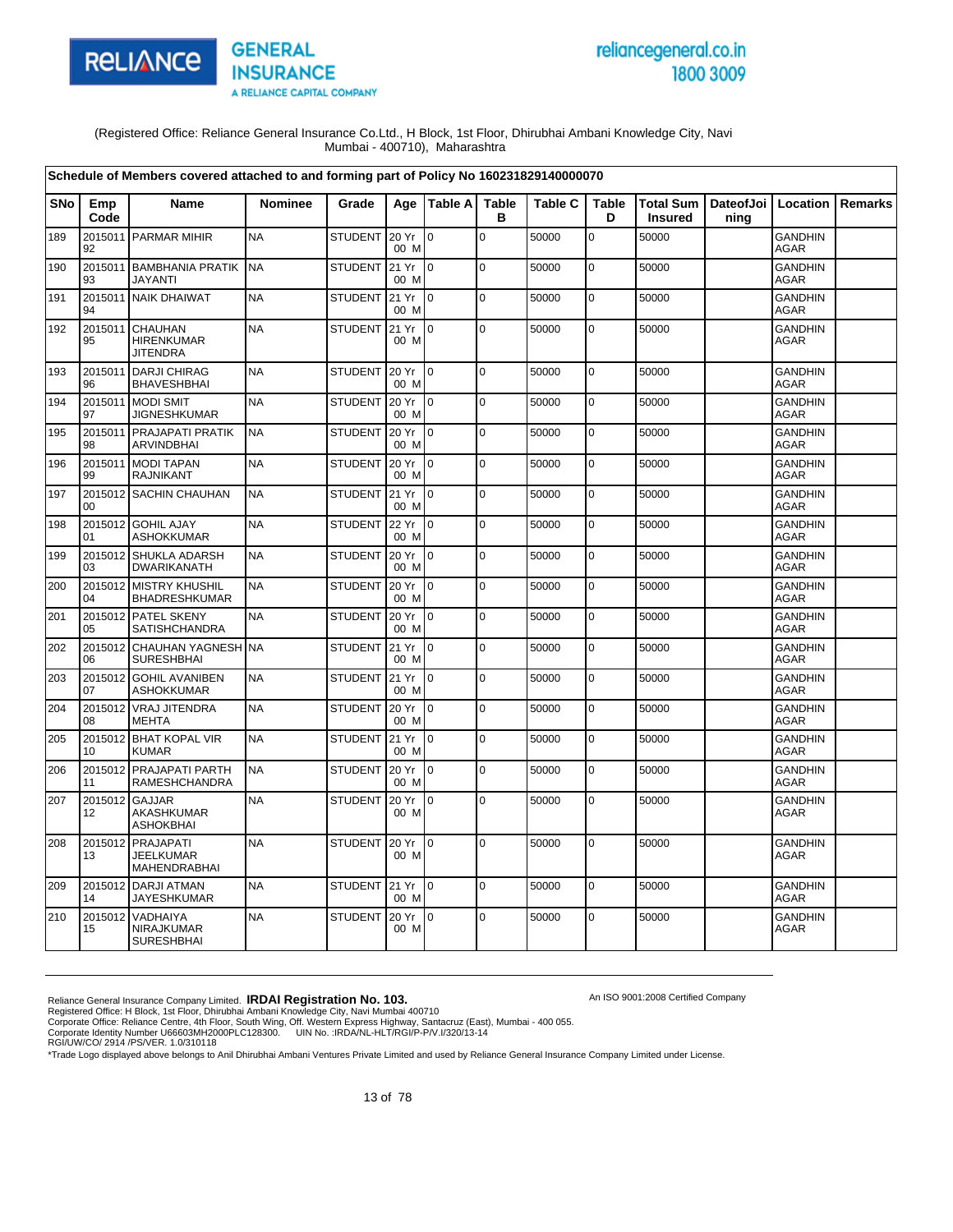

# reliancegeneral.co.in 1800 3009

An ISO 9001:2008 Certified Company

(Registered Office: Reliance General Insurance Co.Ltd., H Block, 1st Floor, Dhirubhai Ambani Knowledge City, Navi Mumbai - 400710), Maharashtra

|            |                     | Schedule of Members covered attached to and forming part of Policy No 160231829140000070 |                |                |               |                 |                   |                |                   |                |                                          |                               |         |
|------------|---------------------|------------------------------------------------------------------------------------------|----------------|----------------|---------------|-----------------|-------------------|----------------|-------------------|----------------|------------------------------------------|-------------------------------|---------|
| <b>SNo</b> | Emp<br>Code         | Name                                                                                     | <b>Nominee</b> | Grade          |               | Age   Table A   | <b>Table</b><br>в | <b>Table C</b> | <b>Table</b><br>D | <b>Insured</b> | Total Sum   DateofJoi   Location<br>ning |                               | Remarks |
| 211        | 2015012 DARJI<br>16 | <b>JAYMINKUMAR</b><br><b>NAVINBHAI</b>                                                   | <b>NA</b>      | <b>STUDENT</b> | 21 Yr<br>00 M | l 0             | $\mathbf 0$       | 50000          | 0                 | 50000          |                                          | <b>GANDHIN</b><br>AGAR        |         |
| 212        | 2015012<br>17       | APPURVA<br><b>MURAWAT</b>                                                                | <b>NA</b>      | <b>STUDENT</b> | 20 Yr<br>00 M | $\overline{0}$  | $\mathbf 0$       | 50000          | $\mathbf 0$       | 50000          |                                          | <b>GANDHIN</b><br><b>AGAR</b> |         |
| 213        | 2015012<br>18       | <b>HIMANSHU</b><br><b>AGARWAL</b>                                                        | <b>NA</b>      | <b>STUDENT</b> | 22 Yr<br>00 M | $\overline{0}$  | $\mathbf 0$       | 50000          | $\mathbf 0$       | 50000          |                                          | <b>GANDHIN</b><br><b>AGAR</b> |         |
| 214        | 19                  | 2015012 PATEL KAUSHAL<br>PANKAJKUMAR                                                     | <b>NA</b>      | <b>STUDENT</b> | 20 Yr<br>00 M | $\Omega$        | $\mathbf 0$       | 50000          | $\pmb{0}$         | 50000          |                                          | <b>GANDHIN</b><br>AGAR        |         |
| 215        | 20                  | 2015012 DOSHI SAVAN<br><b>DIXESH</b>                                                     | <b>NA</b>      | <b>STUDENT</b> | 20 Yr<br>00 M | $\overline{0}$  | $\mathbf 0$       | 50000          | $\mathsf 0$       | 50000          |                                          | <b>GANDHIN</b><br><b>AGAR</b> |         |
| 216        | 21                  | 2015012 KALYANI RISHABH<br>SANJAYKUMAR                                                   | <b>NA</b>      | <b>STUDENT</b> | 20 Yr<br>00 M | $\Omega$        | $\mathbf 0$       | 50000          | $\mathbf 0$       | 50000          |                                          | <b>GANDHIN</b><br><b>AGAR</b> |         |
| 217        | 2015012<br>23       | <b>MEGHPARA</b><br><b>RAJKUMAR</b><br>PRAVINBHAI                                         | <b>NA</b>      | <b>STUDENT</b> | 20 Yr<br>00 M | 0               | $\mathbf 0$       | 50000          | 0                 | 50000          |                                          | <b>GANDHIN</b><br>AGAR        |         |
| 218        | 2015012<br>24       | <b>SHAH ROMIL</b><br>RAJESHBHAI                                                          | <b>NA</b>      | <b>STUDENT</b> | 21 Yr<br>00 M | $\overline{0}$  | $\mathbf 0$       | 50000          | $\mathbf 0$       | 50000          |                                          | <b>GANDHIN</b><br>AGAR        |         |
| 219        | 2015012<br>25       | <b>OZA DHRUMIL</b><br><b>UMESHBHAI</b>                                                   | <b>NA</b>      | <b>STUDENT</b> | 20 Yr<br>00 M | $\Omega$        | $\mathbf 0$       | 50000          | $\mathbf 0$       | 50000          |                                          | <b>GANDHIN</b><br><b>AGAR</b> |         |
| 220        | 2015012<br>26       | PATEL NILKUMAR<br>BABUBHAI                                                               | <b>NA</b>      | <b>STUDENT</b> | 20 Yr<br>00 M | lo.             | $\overline{0}$    | 50000          | $\pmb{0}$         | 50000          |                                          | <b>GANDHIN</b><br>AGAR        |         |
| 221        | 27                  | 2015012 PATEL AMAN<br><b>MUKESHBHAI</b>                                                  | <b>NA</b>      | <b>STUDENT</b> | 20 Yr<br>00 M | I0              | $\pmb{0}$         | 50000          | 0                 | 50000          |                                          | <b>GANDHIN</b><br><b>AGAR</b> |         |
| 222        | 2015012<br>28       | <b>KAHODARIYA</b><br><b>MAHARSHI</b><br><b>MAHESHBHAI</b>                                | <b>NA</b>      | <b>STUDENT</b> | 20 Yr<br>00 M | l 0             | $\mathbf 0$       | 50000          | $\pmb{0}$         | 50000          |                                          | <b>GANDHIN</b><br><b>AGAR</b> |         |
| 223        | 29                  | 2015012 DOSHI PARTH                                                                      | <b>NA</b>      | <b>STUDENT</b> | 20 Yr<br>00 M | $\overline{10}$ | $\pmb{0}$         | 50000          | $\pmb{0}$         | 50000          |                                          | <b>GANDHIN</b><br><b>AGAR</b> |         |
| 224        | 30                  | 2015012 PATEL PRITHVI<br>VIJAYKUMAR                                                      | <b>NA</b>      | <b>STUDENT</b> | 20 Yr<br>00 M | Io.             | $\Omega$          | 50000          | $\mathbf 0$       | 50000          |                                          | <b>GANDHIN</b><br><b>AGAR</b> |         |
| 225        | 31                  | 2015012 PATEL HELLY<br><b>JIGNESHBHAI</b>                                                | <b>NA</b>      | STUDENT        | 20 Yr<br>00 M | 0               | $\mathbf 0$       | 50000          | $\mathbf 0$       | 50000          |                                          | <b>GANDHIN</b><br><b>AGAR</b> |         |
| 226        | 2015012<br>32       | <b>SHAH ANURAG</b><br>AJAYKUMAR                                                          | <b>NA</b>      | <b>STUDENT</b> | 20 Yr<br>00 M | $\overline{0}$  | $\mathbf 0$       | 50000          | $\pmb{0}$         | 50000          |                                          | <b>GANDHIN</b><br><b>AGAR</b> |         |
| 227        | 34                  | 2015012 PATEL KAVAN                                                                      | <b>NA</b>      | <b>STUDENT</b> | 20 Yr<br>00 M | $\overline{0}$  | $\pmb{0}$         | 50000          | $\pmb{0}$         | 50000          |                                          | <b>GANDHIN</b><br><b>AGAR</b> |         |
| 228        | 35                  | 2015012 JEEL SANTOKI                                                                     | <b>NA</b>      | STUDENT        | 20 Yr<br>00 M | lo.             | $\mathbf 0$       | 50000          | $\mathbf 0$       | 50000          |                                          | <b>GANDHIN</b><br><b>AGAR</b> |         |
| 229        | 36                  | 2015012 ARNAV KAUSHIK<br><b>SHARMA</b>                                                   | <b>NA</b>      | <b>STUDENT</b> | 21 Yr<br>00 M | $\overline{0}$  | $\pmb{0}$         | 50000          | 0                 | 50000          |                                          | <b>GANDHIN</b><br><b>AGAR</b> |         |
| 230        | 2015012<br>37       | <b>DARSH BHARAT</b><br>VAJARIA                                                           | <b>NA</b>      | <b>STUDENT</b> | 20 Yr<br>00 M | 0               | $\mathsf 0$       | 50000          | $\mathsf 0$       | 50000          |                                          | <b>GANDHIN</b><br><b>AGAR</b> |         |
| 231        | 2015012<br>38       | PATEL<br><b>BRIJESHKUMAR</b>                                                             | <b>NA</b>      | <b>STUDENT</b> | 20 Yr<br>00 M | $\overline{10}$ | $\Omega$          | 50000          | $\mathbf 0$       | 50000          |                                          | <b>GANDHIN</b><br><b>AGAR</b> |         |
| 232        | 40                  | 2015012 BHUPTANI DHRUVIL<br><b>MITESHBHAI</b>                                            | <b>NA</b>      | <b>STUDENT</b> | 20 Yr<br>00 M | $\overline{0}$  | $\mathbf 0$       | 50000          | $\mathbf 0$       | 50000          |                                          | <b>GANDHIN</b><br><b>AGAR</b> |         |
| 233        | 41                  | 2015012 KASUNDRA TEJAS<br><b>RAJESHBHAI</b>                                              | <b>NA</b>      | <b>STUDENT</b> | 20 Yr<br>00 M | $\overline{10}$ | $\mathbf 0$       | 50000          | 0                 | 50000          |                                          | <b>GANDHIN</b><br>AGAR        |         |

Reliance General Insurance Company Limited. **IRDAI Registration No. 103.**<br>Registered Office: H Block, 1st Floor, Dhirubhai Ambani Knowledge City, Navi Mumbai 400710<br>Corporate Office: Reliance Centre, 4th Floor, South Wing,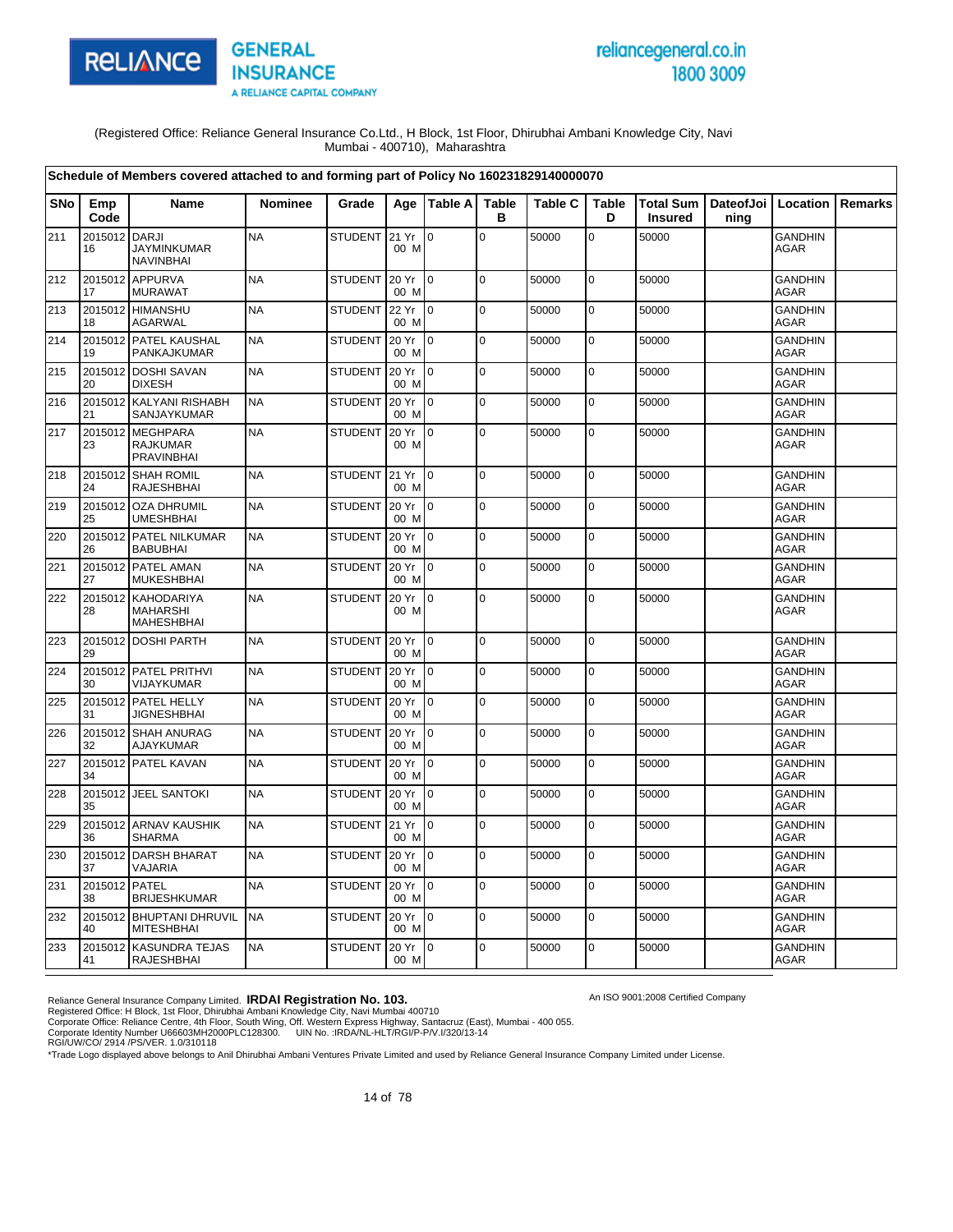

# reliancegeneral.co.in 1800 3009

An ISO 9001:2008 Certified Company

(Registered Office: Reliance General Insurance Co.Ltd., H Block, 1st Floor, Dhirubhai Ambani Knowledge City, Navi Mumbai - 400710), Maharashtra

|            |                     | Schedule of Members covered attached to and forming part of Policy No 160231829140000070 |                |                |               |                 |                   |                |                   |                             |                   |                               |         |
|------------|---------------------|------------------------------------------------------------------------------------------|----------------|----------------|---------------|-----------------|-------------------|----------------|-------------------|-----------------------------|-------------------|-------------------------------|---------|
| <b>SNo</b> | Emp<br>Code         | Name                                                                                     | <b>Nominee</b> | Grade          |               | Age   Table A   | <b>Table</b><br>в | <b>Table C</b> | <b>Table</b><br>D | Total Sum<br><b>Insured</b> | DateofJoi<br>ning | Location                      | Remarks |
| 234        | 2015012<br>42       | <b>KAVAR RUSHIKESH</b><br><b>PRAFULBHAI</b>                                              | <b>NA</b>      | <b>STUDENT</b> | 20 Yr<br>00 M | $\mathbf 0$     | $\mathbf 0$       | 50000          | 0                 | 50000                       |                   | <b>GANDHIN</b><br>AGAR        |         |
| 235        | 2015012<br>43       | <b>GOSALIYA KAJAL</b><br><b>PARESH</b>                                                   | <b>NA</b>      | <b>STUDENT</b> | 20 Yr<br>00 M | I0              | $\mathbf 0$       | 50000          | $\mathbf 0$       | 50000                       |                   | <b>GANDHIN</b><br>AGAR        |         |
| 236        | 44                  | 2015012 PATEL RUTUL                                                                      | <b>NA</b>      | <b>STUDENT</b> | 20 Yr<br>00 M | I0.             | $\pmb{0}$         | 50000          | 0                 | 50000                       |                   | <b>GANDHIN</b><br><b>AGAR</b> |         |
| 237        | 2015012 PATEL<br>45 | <b>KADAMKUMAR</b><br><b>BHARATBHAI</b>                                                   | <b>NA</b>      | <b>STUDENT</b> | 21 Yr<br>00 M | l 0             | $\mathbf 0$       | 50000          | $\mathbf 0$       | 50000                       |                   | <b>GANDHIN</b><br>AGAR        |         |
| 238        | 46                  | 2015012 PATEL MANTHAN<br><b>DILIPBHAI</b>                                                | <b>NA</b>      | <b>STUDENT</b> | 20 Yr<br>00 M | I0.             | $\mathbf 0$       | 50000          | 0                 | 50000                       |                   | GANDHIN<br><b>AGAR</b>        |         |
| 239        | 47                  | 2015012 LAD GAURAVKUMAR<br><b>JAYESHBHAI</b>                                             | <b>NA</b>      | <b>STUDENT</b> | 20 Yr<br>00 M | $\overline{0}$  | $\mathbf 0$       | 50000          | $\mathbf 0$       | 50000                       |                   | <b>GANDHIN</b><br><b>AGAR</b> |         |
| 240        | 2015012<br>48       | <b>KAYASTHA PRATIK</b><br>JAYESH                                                         | <b>NA</b>      | <b>STUDENT</b> | 20 Yr<br>00 M | $\Omega$        | $\mathbf 0$       | 50000          | 0                 | 50000                       |                   | <b>GANDHIN</b><br>AGAR        |         |
| 241        | 2015012<br>49       | <b>SUTHAR PRIYAM</b><br><b>DIPAKBHAI</b>                                                 | <b>NA</b>      | <b>STUDENT</b> | 20 Yr<br>00 M | $\overline{0}$  | $\mathbf 0$       | 50000          | $\mathbf 0$       | 50000                       |                   | <b>GANDHIN</b><br>AGAR        |         |
| 242        | 50                  | 2015012 PATEL KUSH<br><b>DIPESHBHAI</b>                                                  | <b>NA</b>      | STUDENT        | 20 Yr<br>00 M | $\overline{0}$  | $\overline{0}$    | 50000          | $\mathbf 0$       | 50000                       |                   | <b>GANDHIN</b><br><b>AGAR</b> |         |
| 243        | 51                  | 2015012 MIT SWAMI                                                                        | <b>NA</b>      | <b>STUDENT</b> | 20 Yr<br>00 M | Io.             | $\mathbf 0$       | 50000          | $\mathbf 0$       | 50000                       |                   | <b>GANDHIN</b><br><b>AGAR</b> |         |
| 244        | 2015014<br>01       | <b>JIVANI KARAN</b><br><b>PRAFULBHAI</b>                                                 | <b>NA</b>      | <b>STUDENT</b> | 21 Yr<br>00 M | $\overline{0}$  | $\mathbf 0$       | 50000          | 0                 | 50000                       |                   | <b>GANDHIN</b><br>AGAR        |         |
| 245        | 02                  | 2015014 BHORANIYA EKTA<br><b>NITINBHAI</b>                                               | <b>NA</b>      | <b>STUDENT</b> | 20 Yr<br>00 M | Io.             | $\Omega$          | 50000          | $\pmb{0}$         | 50000                       |                   | <b>GANDHIN</b><br><b>AGAR</b> |         |
| 246        | 03                  | 2015014 BHATT UJAVAL<br><b>GUNVANTBHAI</b>                                               | <b>NA</b>      | <b>STUDENT</b> | 20 Yr<br>00 M | $\overline{0}$  | $\mathbf 0$       | 50000          | $\mathbf 0$       | 50000                       |                   | <b>GANDHIN</b><br><b>AGAR</b> |         |
| 247        | 2015014<br>04       | <b>VINEET MEHTA</b>                                                                      | <b>NA</b>      | <b>STUDENT</b> | 21 Yr<br>00 M | $\overline{0}$  | $\mathbf 0$       | 50000          | $\mathbf 0$       | 50000                       |                   | GANDHIN<br>AGAR               |         |
| 248        | 2015014<br>05       | <b>VASOYA HARSH</b><br><b>DINESHBHAI</b>                                                 | <b>NA</b>      | <b>STUDENT</b> | 21 Yr<br>00 M | $\overline{0}$  | $\mathbf 0$       | 50000          | 0                 | 50000                       |                   | <b>GANDHIN</b><br><b>AGAR</b> |         |
| 249        | 2015014<br>06       | <b>UNNATI</b><br>PARESHBHAI<br><b>PAREKH</b>                                             | <b>NA</b>      | <b>STUDENT</b> | 21 Yr<br>00 M | l 0             | $\Omega$          | 50000          | 0                 | 50000                       |                   | <b>GANDHIN</b><br><b>AGAR</b> |         |
| 250        | 2015014<br>07       | <b>SAVALIYA</b><br>SAGARKUMAR<br><b>NAVNITBHAI</b>                                       | <b>NA</b>      | <b>STUDENT</b> | 20 Yr<br>00 M | $\overline{0}$  | $\mathbf 0$       | 50000          | $\mathbf 0$       | 50000                       |                   | <b>GANDHIN</b><br>AGAR        |         |
| 251        | 2015014<br>08       | RAJ ASHOKBHAI<br><b>JAKASANIYA</b>                                                       | <b>NA</b>      | STUDENT        | 21 Yr<br>00 M | lo.             | l o               | 50000          | $\mathbf 0$       | 50000                       |                   | <b>GANDHIN</b><br>AGAR        |         |
| 252        | 2015014<br>09       | THESIYA KISHAN<br><b>MOHANBHAI</b>                                                       | <b>NA</b>      | <b>STUDENT</b> | 20 Yr<br>00 M | $\overline{0}$  | $\mathbf 0$       | 50000          | $\mathbf 0$       | 50000                       |                   | <b>GANDHIN</b><br><b>AGAR</b> |         |
| 253        | 2015014<br>10       | PATEL SMIT<br><b>JASHVANTBHAI</b>                                                        | <b>NA</b>      | <b>STUDENT</b> | 20 Yr<br>00 M | 0               | $\mathsf 0$       | 50000          | 0                 | 50000                       |                   | <b>GANDHIN</b><br>AGAR        |         |
| 254        | 2015014<br>11       | <b>JOSHI RUTVIK</b><br><b>BHARATKUMAR</b>                                                | <b>NA</b>      | <b>STUDENT</b> | 20 Yr<br>00 M | $\overline{10}$ | $\Omega$          | 50000          | $\mathbf 0$       | 50000                       |                   | <b>GANDHIN</b><br><b>AGAR</b> |         |
| 255        | 12                  | 2015014 MANVAR KRISHNA<br><b>ARVINDBHAI</b>                                              | <b>NA</b>      | <b>STUDENT</b> | 21 Yr<br>00 M | $\overline{0}$  | $\mathbf 0$       | 50000          | $\mathbf 0$       | 50000                       |                   | <b>GANDHIN</b><br>AGAR        |         |
| 256        | 13                  | 2015014 KOTHARI YASH<br><b>SANJAYBHAI</b>                                                | <b>NA</b>      | <b>STUDENT</b> | 20 Yr<br>00 M | $\overline{10}$ | $\mathbf 0$       | 50000          | $\mathbf 0$       | 50000                       |                   | GANDHIN<br>AGAR               |         |

Reliance General Insurance Company Limited. **IRDAI Registration No. 103.**<br>Registered Office: H Block, 1st Floor, Dhirubhai Ambani Knowledge City, Navi Mumbai 400710<br>Corporate Office: Reliance Centre, 4th Floor, South Wing,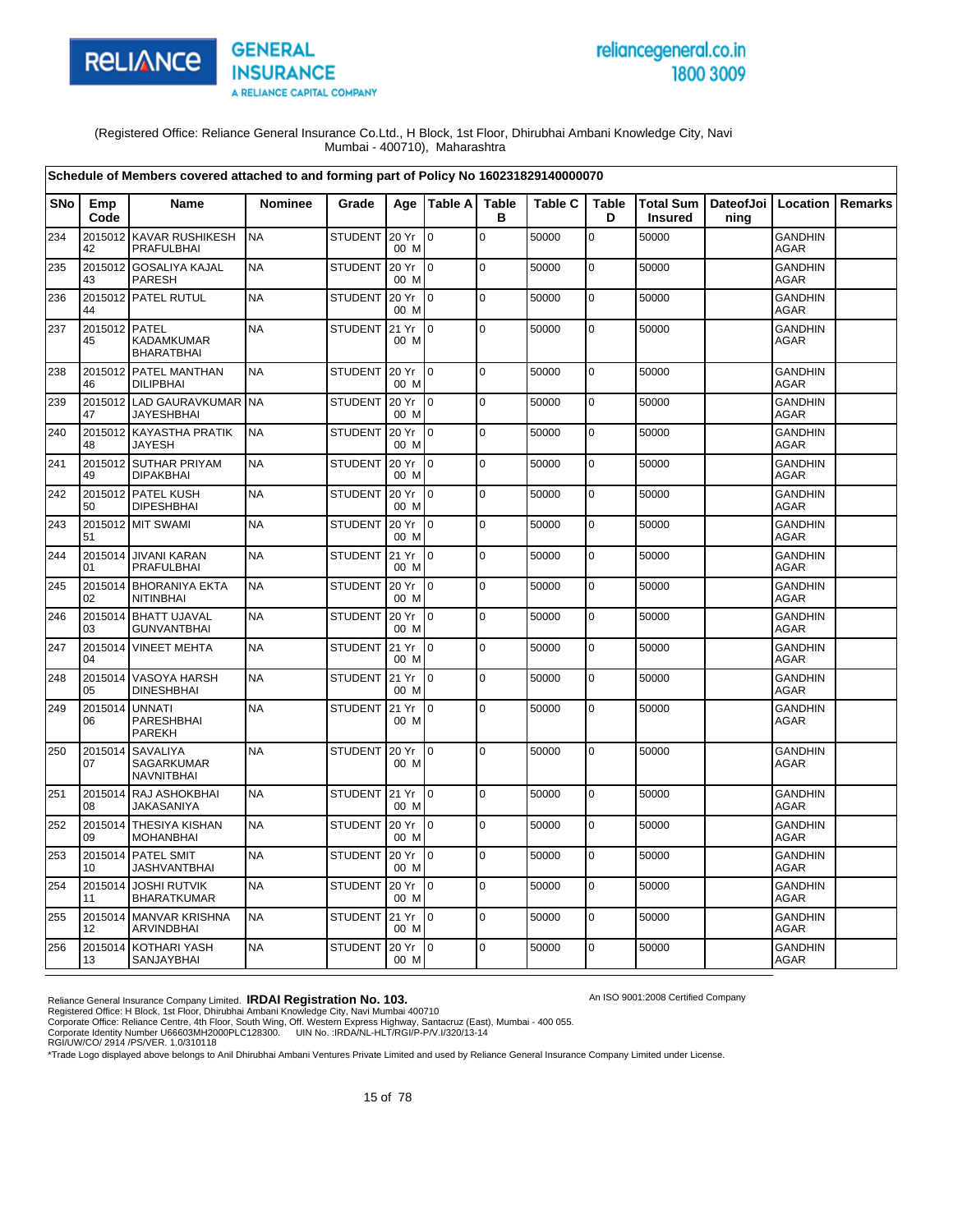

# reliancegeneral.co.in 1800 3009

(Registered Office: Reliance General Insurance Co.Ltd., H Block, 1st Floor, Dhirubhai Ambani Knowledge City, Navi Mumbai - 400710), Maharashtra

|            |               | Schedule of Members covered attached to and forming part of Policy No 160231829140000070 |                |                |               |                 |                   |                |                   |                                                      |      |                               |         |
|------------|---------------|------------------------------------------------------------------------------------------|----------------|----------------|---------------|-----------------|-------------------|----------------|-------------------|------------------------------------------------------|------|-------------------------------|---------|
| <b>SNo</b> | Emp<br>Code   | Name                                                                                     | <b>Nominee</b> | Grade          |               | Age   Table A   | <b>Table</b><br>в | <b>Table C</b> | <b>Table</b><br>D | Total Sum   DateofJoi   Location  <br><b>Insured</b> | ning |                               | Remarks |
| 257        | 2015014<br>14 | PATEL GAURANG<br><b>SURESHBHAI</b>                                                       | <b>NA</b>      | <b>STUDENT</b> | 20 Yr<br>00 M | $\overline{0}$  | $\mathbf 0$       | 50000          | $\mathbf 0$       | 50000                                                |      | <b>GANDHIN</b><br><b>AGAR</b> |         |
| 258        | 2015014<br>15 | <b>DOSHI SAUMYA</b><br>PARESHBHAI                                                        | <b>NA</b>      | <b>STUDENT</b> | 20 Yr<br>00 M | Io.             | 0                 | 50000          | 0                 | 50000                                                |      | <b>GANDHIN</b><br><b>AGAR</b> |         |
| 259        | 16            | 2015014 HASNAIN AKIL<br><b>GANDHI</b>                                                    | <b>NA</b>      | <b>STUDENT</b> | 20 Yr<br>00 M | $10^{-1}$       | $\mathbf 0$       | 50000          | 0                 | 50000                                                |      | <b>GANDHIN</b><br>AGAR        |         |
| 260        | 17            | 2015014 RAMRAKHIA YASH<br><b>RAJENDRA</b>                                                | <b>NA</b>      | <b>STUDENT</b> | 20 Yr<br>00 M | $\overline{10}$ | $\Omega$          | 50000          | $\mathbf 0$       | 50000                                                |      | <b>GANDHIN</b><br><b>AGAR</b> |         |
| 261        | 18            | 2015014 MAKADIYA SAVAN<br><b>MAHESHBHAI</b>                                              | <b>NA</b>      | <b>STUDENT</b> | 21 Yr<br>00 M | l 0             | $\overline{0}$    | 50000          | $\mathbf 0$       | 50000                                                |      | <b>GANDHIN</b><br><b>AGAR</b> |         |
| 262        | 19            | 2015014 KAKKAD ABHIN<br><b>KETAN</b>                                                     | <b>NA</b>      | <b>STUDENT</b> | 20 Yr<br>00 M | I0              | $\mathbf 0$       | 50000          | $\mathbf 0$       | 50000                                                |      | <b>GANDHIN</b><br>AGAR        |         |
| 263        | 20            | 2015014 MEHTA MANTHAN<br><b>DHARMESHKUMAR</b>                                            | <b>NA</b>      | <b>STUDENT</b> | 20 Yr<br>00 M | $\overline{10}$ | $\mathbf 0$       | 50000          | 0                 | 50000                                                |      | <b>GANDHIN</b><br>AGAR        |         |
| 264        | 21            | 2015014 GOYAL VISHAL<br><b>NARENDRABHAI</b>                                              | <b>NA</b>      | <b>STUDENT</b> | 21 Yr<br>00 M | I٥              | $\pmb{0}$         | 50000          | $\mathbf 0$       | 50000                                                |      | <b>GANDHIN</b><br><b>AGAR</b> |         |
| 265        | 2015014<br>22 | <b>MEHTA CHAHAK</b><br><b>PARAS</b>                                                      | <b>NA</b>      | <b>STUDENT</b> | 20 Yr<br>00 M | I0              | $\overline{0}$    | 50000          | $\mathbf 0$       | 50000                                                |      | <b>GANDHIN</b><br><b>AGAR</b> |         |
| 266        | 2015014<br>23 | <b>SWASTIKA SATISH</b><br><b>NAYAK</b>                                                   | <b>NA</b>      | <b>STUDENT</b> | 20 Yr<br>00 M | I0              | 0                 | 50000          | $\mathbf 0$       | 50000                                                |      | <b>GANDHIN</b><br><b>AGAR</b> |         |
| 267        | 24            | 2015014 PATEL ANERI<br><b>ASHISH</b>                                                     | <b>NA</b>      | <b>STUDENT</b> | 20 Yr<br>00 M | $\overline{10}$ | $\mathbf 0$       | 50000          | 0                 | 50000                                                |      | <b>GANDHIN</b><br><b>AGAR</b> |         |
| 268        | 2015014<br>25 | <b>DARSHANY</b><br><b>MAKWANA</b>                                                        | <b>NA</b>      | <b>STUDENT</b> | 20 Yr<br>00 M | I0              | 0                 | 50000          | 0                 | 50000                                                |      | <b>GANDHIN</b><br><b>AGAR</b> |         |
| 269        | 2015014<br>26 | CHAVDA JAKSHIL<br><b>DHIRUBHAI</b>                                                       | <b>NA</b>      | <b>STUDENT</b> | 20 Yr<br>00 M | I٥              | $\mathbf 0$       | 50000          | $\mathbf 0$       | 50000                                                |      | <b>GANDHIN</b><br>AGAR        |         |
| 270        | 27            | 2015014 PARMAR EKTA<br>PANKAJBHAI                                                        | <b>NA</b>      | <b>STUDENT</b> | 20 Yr<br>00 M | $\overline{10}$ | $\Omega$          | 50000          | $\mathbf 0$       | 50000                                                |      | <b>GANDHIN</b><br>AGAR        |         |
| 271        | 28            | 2015014 MAHESHWARI<br><b>ROHAN PREMJI</b>                                                | <b>NA</b>      | <b>STUDENT</b> | 20 Yr<br>00 M | I0.             | $\mathbf 0$       | 50000          | $\mathbf 0$       | 50000                                                |      | GANDHIN<br><b>AGAR</b>        |         |
| 272        | 29            | 2015014 PARMAR VYOM<br><b>JAYSUKHLAL</b>                                                 | <b>NA</b>      | <b>STUDENT</b> | 20 Yr<br>00 M | I0              | $\mathbf 0$       | 50000          | $\mathbf 0$       | 50000                                                |      | <b>GANDHIN</b><br><b>AGAR</b> |         |
| 273        | 30            | 2015014 PRAJEET THAKUR                                                                   | <b>NA</b>      | <b>STUDENT</b> | 20 Yr<br>00 M | I O             | $\mathbf 0$       | 50000          | $\mathbf 0$       | 50000                                                |      | <b>GANDHIN</b><br><b>AGAR</b> |         |
| 274        | 31            | 2015014 AKRITI THAKUR                                                                    | <b>NA</b>      | <b>STUDENT</b> | 21 Yr<br>00 M | $\overline{10}$ | $\mathbf 0$       | 50000          | $\mathbf 0$       | 50000                                                |      | <b>GANDHIN</b><br><b>AGAR</b> |         |
| 275        | 2015014<br>32 | <b>MAKWANA</b><br><b>BHARGAV</b><br><b>MAHESHKUMAR</b>                                   | <b>NA</b>      | <b>STUDENT</b> | 21 Yr<br>00 M | $\overline{0}$  | $\mathbf 0$       | 50000          | $\mathbf 0$       | 50000                                                |      | <b>GANDHIN</b><br><b>AGAR</b> |         |
| 276        | 33            | 2015014 SUBHANIYA AYUB<br>ANWER                                                          | <b>NA</b>      | <b>STUDENT</b> | 21 Yr<br>00 M | lo.             | $\mathbf 0$       | 50000          | 0                 | 50000                                                |      | <b>GANDHIN</b><br>AGAR        |         |
| 277        | 2015014<br>34 | <b>SISODIYA</b><br>SIDDHARAJ<br><b>SADURBHAI</b>                                         | <b>NA</b>      | <b>STUDENT</b> | 22 Yr<br>00 M | $\overline{0}$  | $\mathbf 0$       | 50000          | $\mathbf 0$       | 50000                                                |      | <b>GANDHIN</b><br>AGAR        |         |
| 278        | 2015014<br>35 | <b>CHAUDHARY</b><br>MAULIKKUMAR                                                          | <b>NA</b>      | <b>STUDENT</b> | 20 Yr<br>00 M | $\overline{0}$  | $\mathbf 0$       | 50000          | 0                 | 50000                                                |      | <b>GANDHIN</b><br>AGAR        |         |
| 279        | 2015014<br>36 | <b>KALASWA</b><br><b>RAJDEEPKUMAR</b><br>CHANDULAL                                       | <b>NA</b>      | <b>STUDENT</b> | 20 Yr<br>00 M | I0              | $\mathbf 0$       | 50000          | 0                 | 50000                                                |      | <b>GANDHIN</b><br>AGAR        |         |

An ISO 9001:2008 Certified Company

Reliance General Insurance Company Limited. **IRDAI Registration No. 103.**<br>Registered Office: H Block, 1st Floor, Dhirubhai Ambani Knowledge City, Navi Mumbai 400710<br>Corporate Office: Reliance Centre, 4th Floor, South Wing,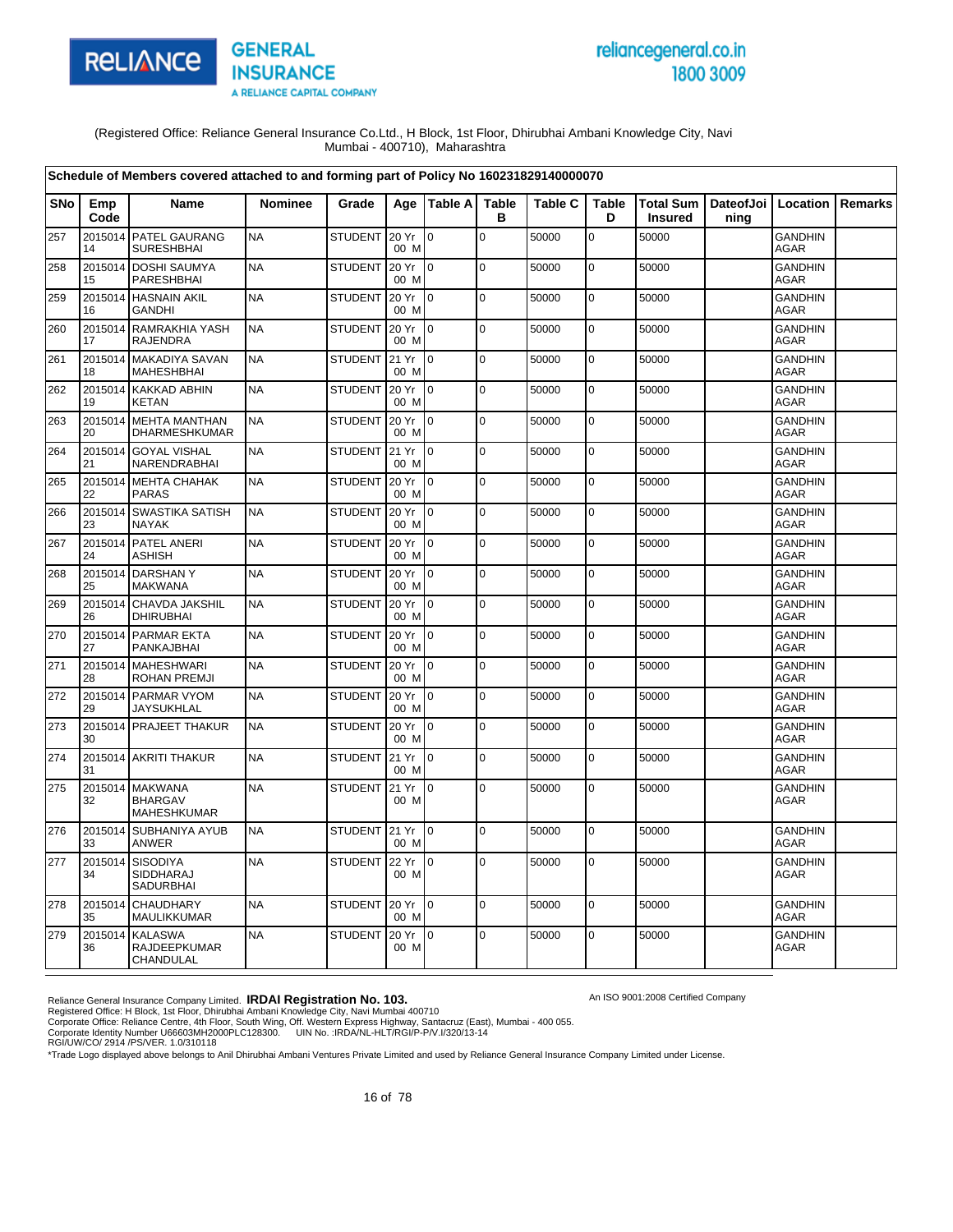

# reliancegeneral.co.in 1800 3009

An ISO 9001:2008 Certified Company

(Registered Office: Reliance General Insurance Co.Ltd., H Block, 1st Floor, Dhirubhai Ambani Knowledge City, Navi Mumbai - 400710), Maharashtra

|            |               | Schedule of Members covered attached to and forming part of Policy No 160231829140000070 |           |                |               |                 |                   |                |                   |                |                                          |                               |         |
|------------|---------------|------------------------------------------------------------------------------------------|-----------|----------------|---------------|-----------------|-------------------|----------------|-------------------|----------------|------------------------------------------|-------------------------------|---------|
| <b>SNo</b> | Emp<br>Code   | Name                                                                                     | Nominee   | Grade          |               | Age   Table A   | <b>Table</b><br>в | <b>Table C</b> | <b>Table</b><br>D | <b>Insured</b> | Total Sum   DateofJoi   Location<br>ning |                               | Remarks |
| 280        | 2015014<br>37 | <b>SELOT</b><br>PRIYANSHIBEN                                                             | <b>NA</b> | <b>STUDENT</b> | 20 Yr<br>00 M | $\Omega$        | $\Omega$          | 50000          | $\overline{0}$    | 50000          |                                          | <b>GANDHIN</b><br>AGAR        |         |
| 281        | 38            | 2015014 PATEL HIRAL<br><b>ASHVINKUMAR</b>                                                | <b>NA</b> | <b>STUDENT</b> | 20 Yr<br>00 M | I0.             | $\mathbf 0$       | 50000          | $\mathbf 0$       | 50000          |                                          | <b>GANDHIN</b><br>AGAR        |         |
| 282        | 39            | 2015014 KARNAVAT<br><b>PRADIPKUMAR</b><br><b>MAHESHBHAI</b>                              | <b>NA</b> | <b>STUDENT</b> | 20 Yr<br>00 M | Io.             | $\mathbf 0$       | 50000          | 0                 | 50000          |                                          | <b>GANDHIN</b><br>AGAR        |         |
| 283        | 40            | 2015014 THAKKAR SMIT<br><b>RAJESHKUMAR</b>                                               | <b>NA</b> | <b>STUDENT</b> | 20 Yr<br>00 M | $\overline{0}$  | $\mathbf 0$       | 50000          | $\mathbf 0$       | 50000          |                                          | <b>GANDHIN</b><br><b>AGAR</b> |         |
| 284        | 41            | 2015014 THAKKER DHRUV<br><b>VIKRAM</b>                                                   | <b>NA</b> | STUDENT 21 Yr  | 00 M          | Io.             | $\mathbf 0$       | 50000          | $\pmb{0}$         | 50000          |                                          | <b>GANDHIN</b><br>AGAR        |         |
| 285        | 2015014<br>42 | <b>JOSHI ISHANI</b><br><b>BHASKARBHAI</b>                                                | <b>NA</b> | <b>STUDENT</b> | 21 Yr<br>00 M | $\overline{10}$ | $\mathbf 0$       | 50000          | $\mathbf 0$       | 50000          |                                          | <b>GANDHIN</b><br><b>AGAR</b> |         |
| 286        | 43            | 2015014 PATEL UTSAV<br><b>PRAHLADBHAI</b>                                                | <b>NA</b> | <b>STUDENT</b> | 20 Yr<br>00 M | I <sub>0</sub>  | $\mathbf 0$       | 50000          | 0                 | 50000          |                                          | <b>GANDHIN</b><br><b>AGAR</b> |         |
| 287        | 44            | 2015014 RAYVADERA MEET<br><b>HITESHKUMAR</b>                                             | <b>NA</b> | <b>STUDENT</b> | 20 Yr<br>00 M | $\overline{10}$ | $\mathbf 0$       | 50000          | 0                 | 50000          |                                          | <b>GANDHIN</b><br><b>AGAR</b> |         |
| 288        | 45            | 2015014 PARMAR UMANG<br><b>JASHVANTBHAI</b>                                              | <b>NA</b> | <b>STUDENT</b> | 20 Yr<br>00 M | $\mathbf{I}$    | $\mathbf 0$       | 50000          | $\mathbf 0$       | 50000          |                                          | <b>GANDHIN</b><br><b>AGAR</b> |         |
| 289        | 46            | 2015014 MASTER KARAN<br>RAJENDRABHAI                                                     | <b>NA</b> | STUDENT        | 21 Yr<br>00 M | I <sub>0</sub>  | $\Omega$          | 50000          | 0                 | 50000          |                                          | <b>GANDHIN</b><br><b>AGAR</b> |         |
| 290        | 47            | 2015014 MORI ABHIJITSINH<br>SHAILESHBHAI                                                 | <b>NA</b> | <b>STUDENT</b> | 20 Yr<br>00 M | $\overline{10}$ | $\mathbf 0$       | 50000          | 0                 | 50000          |                                          | <b>GANDHIN</b><br><b>AGAR</b> |         |
| 291        | 48            | 2015014 PRAJAPATI KAVI<br>YAGNESHBHAI                                                    | <b>NA</b> | <b>STUDENT</b> | 20 Yr<br>00 M | l 0             | $\Omega$          | 50000          | 0                 | 50000          |                                          | <b>GANDHIN</b><br><b>AGAR</b> |         |
| 292        | 49            | 2015014 GANDHI DHARMIL                                                                   | <b>NA</b> | <b>STUDENT</b> | 20 Yr<br>00 M | $\overline{10}$ | $\mathbf 0$       | 50000          | $\mathbf 0$       | 50000          |                                          | GANDHIN<br><b>AGAR</b>        |         |
| 293        | 2015014<br>50 | <b>SHINGALA</b><br>VISHALKUMAR<br><b>BABUBHAI</b>                                        | <b>NA</b> | <b>STUDENT</b> | 20 Yr<br>00 M | $\overline{0}$  | 0                 | 50000          | 0                 | 50000          |                                          | <b>GANDHIN</b><br><b>AGAR</b> |         |
| 294        | 52            | 2015014 PATEL DHRUV<br><b>MAHESHBHAI</b>                                                 | <b>NA</b> | <b>STUDENT</b> | 20 Yr<br>00 M | l 0             | $\mathbf 0$       | 50000          | 0                 | 50000          |                                          | <b>GANDHIN</b><br><b>AGAR</b> |         |
| 295        | 53            | 2015014 PATEL TIRTH<br><b>JITENDRA</b>                                                   | <b>NA</b> | STUDENT        | 21 Yr<br>00 M | I٥              | $\mathbf 0$       | 50000          | 0                 | 50000          |                                          | <b>GANDHIN</b><br><b>AGAR</b> |         |
| 296        | 54            | 2015014 ANUSHRUTI<br>PANDEY                                                              | <b>NA</b> | STUDENT 21 Yr  | 00 M          | l 0             | $\mathbf 0$       | 50000          | $\mathbf 0$       | 50000          |                                          | <b>GANDHIN</b><br>AGAR        |         |
| 297        | 56            | 2015014 DHARAK<br>CHANDUBHAI<br><b>GAMETI</b>                                            | <b>NA</b> | <b>STUDENT</b> | 19 Yr<br>00 M | $\mathsf{I}$    | $\mathbf 0$       | 50000          | 0                 | 50000          |                                          | <b>GANDHIN</b><br>AGAR        |         |
| 298        | 2015014<br>57 | <b>GAMIT PROMIL</b><br>LAXMANBHAI                                                        | <b>NA</b> | STUDENT 21 Yr  | 00 M          | $\overline{0}$  | $\mathbf 0$       | 50000          | $\mathbf 0$       | 50000          |                                          | <b>GANDHIN</b><br><b>AGAR</b> |         |
| 299        | 58            | 2015014 UPADHYAY<br><b>UMANGBHAI</b>                                                     | <b>NA</b> | <b>STUDENT</b> | 20 Yr<br>00 M | $\overline{10}$ | $\Omega$          | 50000          | $\pmb{0}$         | 50000          |                                          | <b>GANDHIN</b><br>AGAR        |         |
| 300        | 59            | 2015014 PATEL LUV<br><b>DIPESHBHAI</b>                                                   | <b>NA</b> | <b>STUDENT</b> | 20 Yr<br>00 M | $\overline{10}$ | $\mathbf 0$       | 50000          | $\mathbf 0$       | 50000          |                                          | <b>GANDHIN</b><br>AGAR        |         |
| 301        | 2015014<br>60 | <b>CHAUDHARY</b><br><b>VISHNUKUMAR</b><br>BHARMALBHAI                                    | <b>NA</b> | <b>STUDENT</b> | 21 Yr<br>00 M | $\mathsf{I}$    | $\mathbf 0$       | 50000          | 0                 | 50000          |                                          | <b>GANDHIN</b><br>AGAR        |         |

Reliance General Insurance Company Limited. **IRDAI Registration No. 103.**<br>Registered Office: H Block, 1st Floor, Dhirubhai Ambani Knowledge City, Navi Mumbai 400710<br>Corporate Office: Reliance Centre, 4th Floor, South Wing,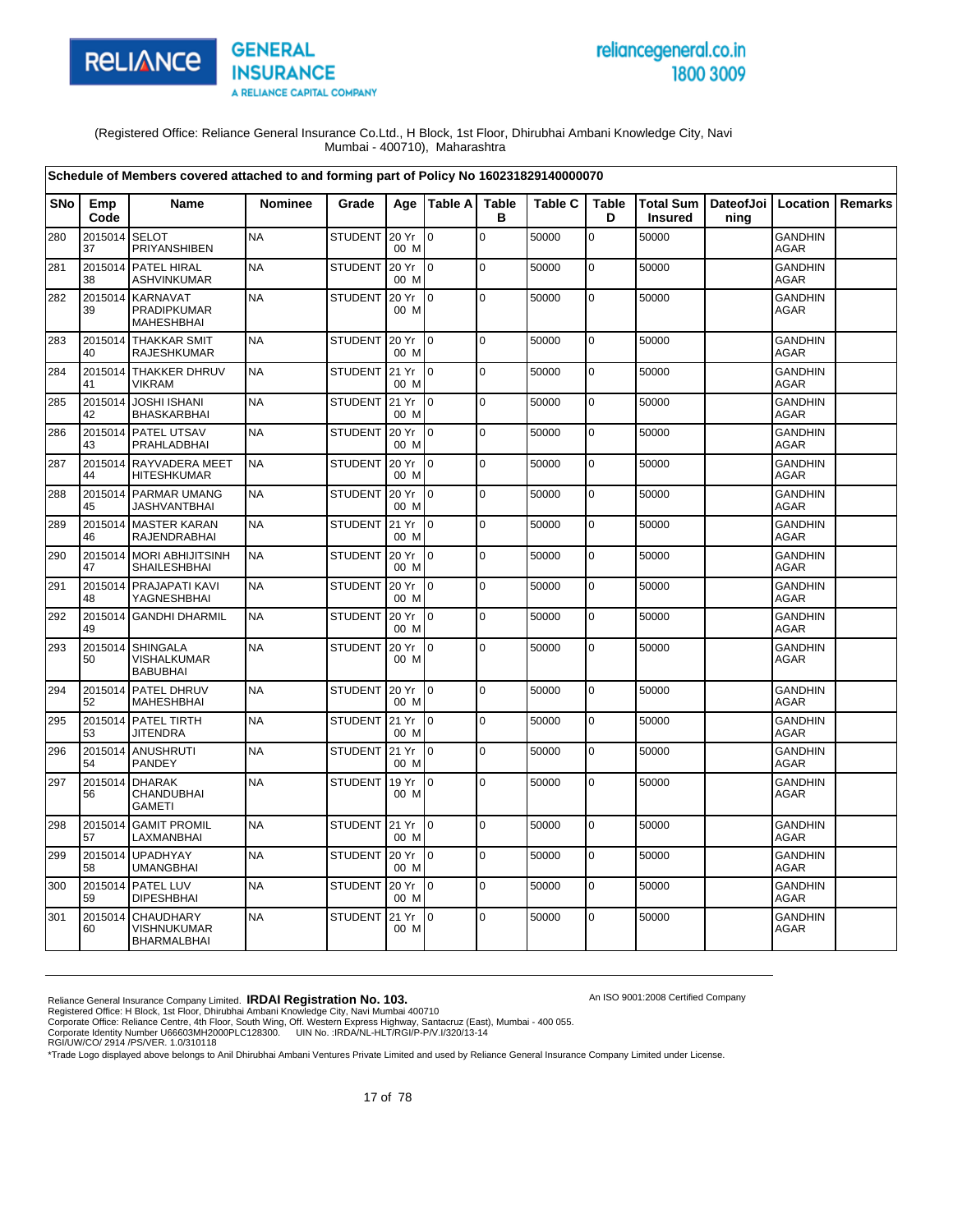

# reliancegeneral.co.in 1800 3009

An ISO 9001:2008 Certified Company

(Registered Office: Reliance General Insurance Co.Ltd., H Block, 1st Floor, Dhirubhai Ambani Knowledge City, Navi Mumbai - 400710), Maharashtra

|            |               | Schedule of Members covered attached to and forming part of Policy No 160231829140000070 |                |                |               |                |                   |                |                   |                               |      |                               |         |
|------------|---------------|------------------------------------------------------------------------------------------|----------------|----------------|---------------|----------------|-------------------|----------------|-------------------|-------------------------------|------|-------------------------------|---------|
| <b>SNo</b> | Emp<br>Code   | <b>Name</b>                                                                              | <b>Nominee</b> | Grade          | Age           | Table A        | <b>Table</b><br>в | <b>Table C</b> | <b>Table</b><br>D | Total Sum  <br><b>Insured</b> | ning | DateofJoi   Location          | Remarks |
| 302        | 2015014<br>61 | <b>KHODIFAD</b><br><b>HARSHAL</b><br>VALLABHBHAI                                         | <b>NA</b>      | <b>STUDENT</b> | 20 Yr<br>00 M | $\overline{0}$ | $\mathsf 0$       | 50000          | $\mathbf 0$       | 50000                         |      | <b>GANDHIN</b><br><b>AGAR</b> |         |
| 303        | 2015210<br>01 | <b>CHAUDHARY</b><br>PANKAJ<br>PRABHUBHAI                                                 | <b>NA</b>      | <b>STUDENT</b> | 28 Yr<br>00 M | $\mathbf 0$    | l o               | 50000          | $\mathbf 0$       | 50000                         |      | <b>GANDHIN</b><br>AGAR        |         |
| 304        | 2015210<br>03 | <b>SUJATA</b>                                                                            | <b>NA</b>      | <b>STUDENT</b> | 25 Yr<br>00 M | $\Omega$       | $\mathbf 0$       | 50000          | $\mathbf 0$       | 50000                         |      | <b>GANDHIN</b><br><b>AGAR</b> |         |
| 305        | 2015210<br>04 | <b>SANKHAVARA</b><br><b>JAINISHA</b>                                                     | <b>NA</b>      | <b>STUDENT</b> | 25 Yr<br>00 M | I0             | l O               | 50000          | $\pmb{0}$         | 50000                         |      | <b>GANDHIN</b><br><b>AGAR</b> |         |
| 306        | 2015210<br>05 | <b>KAMBLE MADHU</b><br><b>RAYAPPA</b>                                                    | <b>NA</b>      | <b>STUDENT</b> | 27 Yr<br>00 M | $\Omega$       | $\pmb{0}$         | 50000          | $\pmb{0}$         | 50000                         |      | <b>GANDHIN</b><br><b>AGAR</b> |         |
| 307        | 2015210<br>06 | <b>RISHIKANT</b><br><b>RAJDEEPAK</b>                                                     | <b>NA</b>      | <b>STUDENT</b> | 26 Yr<br>00 M | I0             | $\mathbf 0$       | 50000          | $\mathbf 0$       | 50000                         |      | <b>GANDHIN</b><br>AGAR        |         |
| 308        | 08            | 2015210 PATEL PURVIBEN<br><b>JAYPRAKASH</b>                                              | <b>NA</b>      | <b>STUDENT</b> | 26 Yr<br>00 M | I0             | $\mathbf 0$       | 50000          | 0                 | 50000                         |      | <b>GANDHIN</b><br><b>AGAR</b> |         |
| 309        | 2015210<br>09 | <b>SHAIKH</b><br>MOHAMMEDSAYEE<br><b>MUDDIN</b><br>KALIMUDDIN                            | <b>NA</b>      | <b>STUDENT</b> | 40 Yr<br>00 M | lo.            | $\Omega$          | 50000          | $\mathbf 0$       | 50000                         |      | <b>GANDHIN</b><br><b>AGAR</b> |         |
| 310        | 2015210<br>10 | <b>DOMADIYA</b><br>PRASHANT<br>MANSHUKHBHAI                                              | <b>NA</b>      | <b>STUDENT</b> | 28 Yr<br>00 M | $10^{-1}$      | $\pmb{0}$         | 50000          | $\pmb{0}$         | 50000                         |      | <b>GANDHIN</b><br><b>AGAR</b> |         |
| 311        | 2015210<br>11 | <b>PATEL JIGNESH</b><br>RAMESHCHANDRA                                                    | <b>NA</b>      | <b>STUDENT</b> | 30 Yr<br>00 M | I <sub>0</sub> | $\mathbf 0$       | 50000          | $\mathbf 0$       | 50000                         |      | <b>GANDHIN</b><br><b>AGAR</b> |         |
| 312        | 2015210<br>12 | <b>PATEL</b><br>MAYANKKUMAR<br>LALABHAI                                                  | <b>NA</b>      | <b>STUDENT</b> | 28 Yr<br>00 M | $\mathsf{I}$   | $\mathbf 0$       | 50000          | $\mathbf 0$       | 50000                         |      | <b>GANDHIN</b><br>AGAR        |         |
| 313        | 2015210<br>13 | <b>ANJALI DIWAN</b>                                                                      | <b>NA</b>      | <b>STUDENT</b> | 41 Yr<br>00 M | I <sub>0</sub> | $\pmb{0}$         | 50000          | $\pmb{0}$         | 50000                         |      | <b>GANDHIN</b><br><b>AGAR</b> |         |
| 314        | 2016010<br>01 | SHIVANI BHANDARI                                                                         | <b>NA</b>      | <b>STUDENT</b> | 20 Yr<br>00 M | I0             | $\mathbf 0$       | 50000          | 0                 | 50000                         |      | <b>GANDHIN</b><br><b>AGAR</b> |         |
| 315        | 02            | 2016010 SHETH VISHWA<br>VILPESHKUMAR                                                     | <b>NA</b>      | <b>STUDENT</b> | 20 Yr<br>00 M | l o            | $\Omega$          | 50000          | $\mathbf 0$       | 50000                         |      | <b>GANDHIN</b><br>AGAR        |         |
| 316        | 03            | 2016010 VIDHIN HITESH<br><b>PARMAR</b>                                                   | <b>NA</b>      | <b>STUDENT</b> | 19 Yr<br>00 M | Io.            | $\mathbf 0$       | 50000          | $\mathbf 0$       | 50000                         |      | <b>GANDHIN</b><br>AGAR        |         |
| 317        | 04            | 2016010 ADARSH MISRA                                                                     | <b>NA</b>      | <b>STUDENT</b> | 20 Yr<br>00 M | l o            | $\mathbf 0$       | 50000          | $\mathbf 0$       | 50000                         |      | <b>GANDHIN</b><br><b>AGAR</b> |         |
| 318        | 2016010<br>05 | <b>RAVAL DEVARSHI</b><br><b>JAGATKISHORE</b>                                             | <b>NA</b>      | <b>STUDENT</b> | 19 Yr<br>00 M | l 0            | $\Omega$          | 50000          | 0                 | 50000                         |      | <b>GANDHIN</b><br><b>AGAR</b> |         |
| 319        | 2016010<br>06 | <b>SWAPNIL DHIMMAR</b>                                                                   | <b>NA</b>      | <b>STUDENT</b> | 19 Yr<br>00 M | $\overline{0}$ | $\pmb{0}$         | 50000          | $\pmb{0}$         | 50000                         |      | <b>GANDHIN</b><br><b>AGAR</b> |         |
| 320        | 2016010<br>07 | PONAKA PRAYAG<br>REDDY                                                                   | <b>NA</b>      | <b>STUDENT</b> | 20 Yr<br>00 M | lo.            | $\mathbf 0$       | 50000          | $\mathbf 0$       | 50000                         |      | <b>GANDHIN</b><br><b>AGAR</b> |         |
| 321        | 2016010<br>08 | <b>BHUMITRA SAHWAL</b>                                                                   | <b>NA</b>      | <b>STUDENT</b> | 21 Yr<br>00 M | lo.            | $\overline{0}$    | 50000          | $\pmb{0}$         | 50000                         |      | <b>GANDHIN</b><br>AGAR        |         |
| 322        | 2016010<br>09 | <b>TIRTH</b><br><b>BHAVESHBHAI</b><br>SHAH                                               | <b>NA</b>      | <b>STUDENT</b> | 19 Yr<br>00 M | lo.            | $\mathbf 0$       | 50000          | 0                 | 50000                         |      | <b>GANDHIN</b><br>AGAR        |         |

Reliance General Insurance Company Limited. **IRDAI Registration No. 103.**<br>Registered Office: H Block, 1st Floor, Dhirubhai Ambani Knowledge City, Navi Mumbai 400710<br>Corporate Office: Reliance Centre, 4th Floor, South Wing,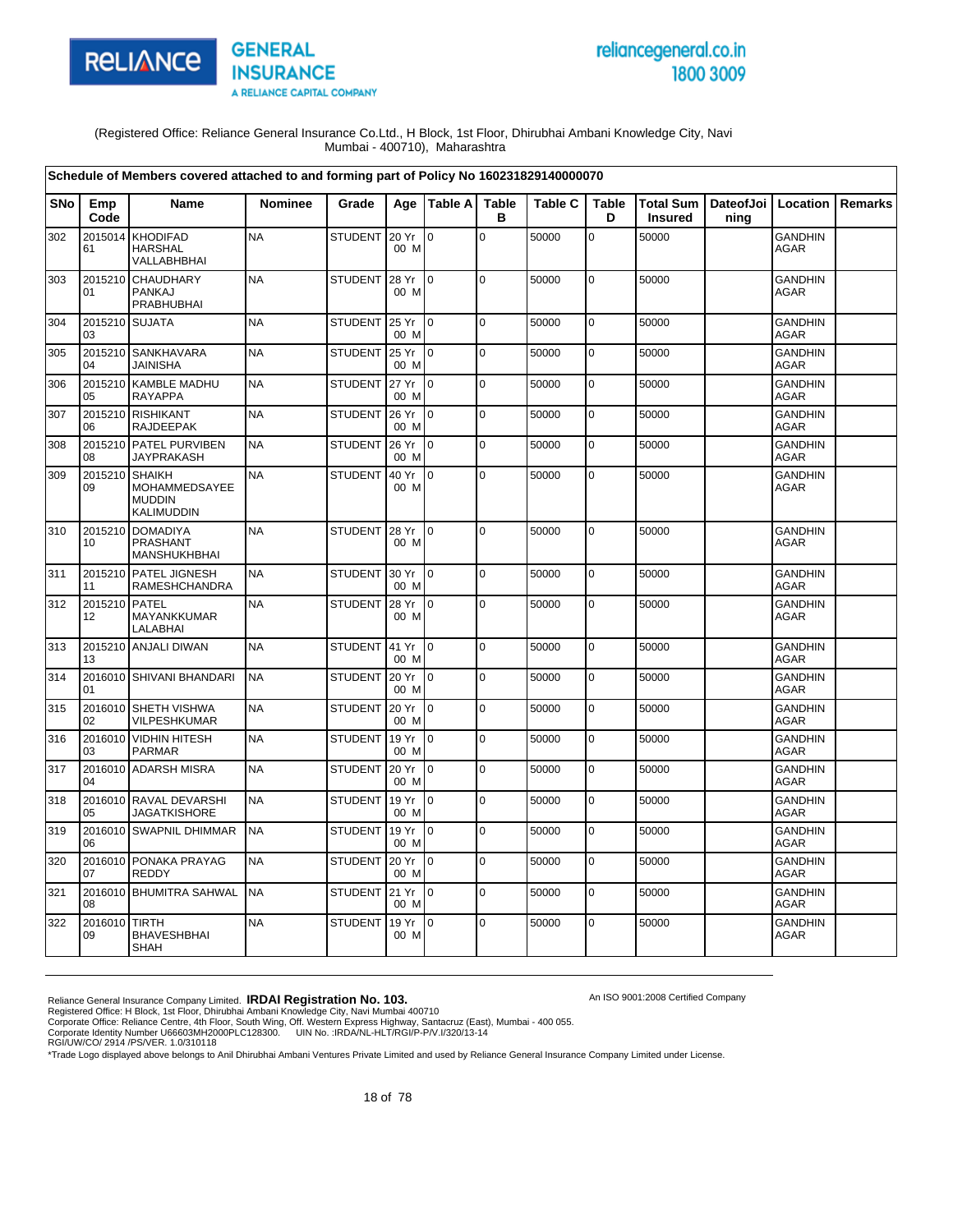



An ISO 9001:2008 Certified Company

(Registered Office: Reliance General Insurance Co.Ltd., H Block, 1st Floor, Dhirubhai Ambani Knowledge City, Navi Mumbai - 400710), Maharashtra

|            |                     | Schedule of Members covered attached to and forming part of Policy No 160231829140000070 |                |                |               |                 |                   |                |                   |                                    |                              |                               |         |
|------------|---------------------|------------------------------------------------------------------------------------------|----------------|----------------|---------------|-----------------|-------------------|----------------|-------------------|------------------------------------|------------------------------|-------------------------------|---------|
| <b>SNo</b> | Emp<br>Code         | Name                                                                                     | <b>Nominee</b> | Grade          |               | Age   Table A   | <b>Table</b><br>в | <b>Table C</b> | <b>Table</b><br>D | <b>Total Sum</b><br><b>Insured</b> | DateofJoi   Location<br>ning |                               | Remarks |
| 323        | 2016010<br>11       | <b>SHAH DHRUVIL</b><br><b>MANISH</b>                                                     | <b>NA</b>      | <b>STUDENT</b> | 19 Yr<br>00 M | $\overline{0}$  | $\mathbf 0$       | 50000          | $\mathbf 0$       | 50000                              |                              | <b>GANDHIN</b><br>AGAR        |         |
| 324        | 2016010<br>12       | <b>AJINKYA</b><br><b>JEETENDRA</b><br><b>MATSAWAR</b>                                    | <b>NA</b>      | STUDENT        | 20 Yr<br>00 M | $\mathsf{I}$    | $\mathbf 0$       | 50000          | $\pmb{0}$         | 50000                              |                              | <b>GANDHIN</b><br><b>AGAR</b> |         |
| 325        | 13                  | 2016010 PATEL SMIT<br><b>BHAVESHKUMAR</b>                                                | <b>NA</b>      | <b>STUDENT</b> | 19 Yr<br>00 M | $\overline{10}$ | $\mathbf 0$       | 50000          | 0                 | 50000                              |                              | <b>GANDHIN</b><br>AGAR        |         |
| 326        | 2016010<br>14       | <b>JOSHI SHIVANG</b><br><b>GIRISHKUMAR</b>                                               | <b>NA</b>      | STUDENT        | 20 Yr<br>00 M | $\overline{10}$ | $\mathbf 0$       | 50000          | $\mathbf 0$       | 50000                              |                              | <b>GANDHIN</b><br><b>AGAR</b> |         |
| 327        | 2016010<br>15       | <b>SHREYA</b><br>SANJAYKUMAR<br>SAGAR                                                    | <b>NA</b>      | <b>STUDENT</b> | 19 Yr<br>00 M | I <sub>0</sub>  | $\mathbf 0$       | 50000          | $\mathbf 0$       | 50000                              |                              | <b>GANDHIN</b><br>AGAR        |         |
| 328        | 16                  | 2016010 SASTRY SRIKUMAR                                                                  | <b>NA</b>      | STUDENT        | 20 Yr<br>00 M | I <sub>0</sub>  | l O               | 50000          | $\pmb{0}$         | 50000                              |                              | <b>GANDHIN</b><br><b>AGAR</b> |         |
| 329        | 2016010<br>17       | <b>BADIYANI GAURANG</b><br>KAMLESHKUMAR                                                  | <b>NA</b>      | <b>STUDENT</b> | 19 Yr<br>00 M | $\overline{10}$ | $\pmb{0}$         | 50000          | $\mathbf 0$       | 50000                              |                              | <b>GANDHIN</b><br><b>AGAR</b> |         |
| 330        | 18                  | 2016010 PATEL RIDDHI<br><b>DIPAKBHAI</b>                                                 | <b>NA</b>      | <b>STUDENT</b> | 19 Yr<br>00 M | I <sub>0</sub>  | $\mathbf 0$       | 50000          | $\mathbf 0$       | 50000                              |                              | <b>GANDHIN</b><br><b>AGAR</b> |         |
| 331        | 19                  | 2016010 SHETH PARITA<br><b>MANOJBHAI</b>                                                 | <b>NA</b>      | <b>STUDENT</b> | 19 Yr<br>00 M | I <sub>0</sub>  | $\mathbf 0$       | 50000          | $\mathbf 0$       | 50000                              |                              | <b>GANDHIN</b><br>AGAR        |         |
| 332        | 20                  | 2016010 PRAPTI TRIVEDI                                                                   | <b>NA</b>      | <b>STUDENT</b> | 19 Yr<br>00 M | I <sub>0</sub>  | 0                 | 50000          | $\mathbf 0$       | 50000                              |                              | <b>GANDHIN</b><br>AGAR        |         |
| 333        | 21                  | 2016010 JANI VISHVESH<br><b>MUKESHKUMAR</b>                                              | <b>NA</b>      | STUDENT        | 20 Yr<br>00 M | $\overline{10}$ | $\mathbf 0$       | 50000          | $\mathbf 0$       | 50000                              |                              | <b>GANDHIN</b><br><b>AGAR</b> |         |
| 334        | 22                  | 2016010 ARNAV SAHA                                                                       | <b>NA</b>      | <b>STUDENT</b> | 20 Yr<br>00 M | I <sub>0</sub>  | $\mathbf 0$       | 50000          | 0                 | 50000                              |                              | <b>GANDHIN</b><br><b>AGAR</b> |         |
| 335        | 23                  | 2016010 ASHWIN PORWAL                                                                    | <b>NA</b>      | <b>STUDENT</b> | 21 Yr<br>00 M | $\overline{0}$  | $\pmb{0}$         | 50000          | 0                 | 50000                              |                              | <b>GANDHIN</b><br><b>AGAR</b> |         |
| 336        | 2016010 PATEL<br>24 | PARTHKUMAR<br>VASUDEVBHAI                                                                | <b>NA</b>      | <b>STUDENT</b> | 19 Yr<br>00 M | $\overline{10}$ | $\overline{0}$    | 50000          | $\mathbf 0$       | 50000                              |                              | <b>GANDHIN</b><br><b>AGAR</b> |         |
| 337        | 25                  | 2016010 MAYANK SHANTILAL<br>SAVALIYA                                                     | <b>NA</b>      | <b>STUDENT</b> | 20 Yr<br>00 M | $\overline{10}$ | $\pmb{0}$         | 50000          | 0                 | 50000                              |                              | <b>GANDHIN</b><br><b>AGAR</b> |         |
| 338        | 26                  | 2016010 MANSI OD                                                                         | <b>NA</b>      | <b>STUDENT</b> | 19 Yr<br>00 M | I <sub>0</sub>  | $\Omega$          | 50000          | $\mathbf 0$       | 50000                              |                              | <b>GANDHIN</b><br><b>AGAR</b> |         |
| 339        | 2016010<br>27       | ZANZARUKIYA ABHI<br>RAJENDRABHAI                                                         | <b>NA</b>      | <b>STUDENT</b> | 19 Yr<br>00 M | $\overline{10}$ | $\mathbf 0$       | 50000          | $\mathbf 0$       | 50000                              |                              | <b>GANDHIN</b><br>AGAR        |         |
| 340        | 29                  | 2016010 MALONDKAR<br>VISMAY JAYDIP                                                       | <b>NA</b>      | <b>STUDENT</b> | 21 Yr<br>00 M | $\overline{10}$ | $\mathbf 0$       | 50000          | $\mathbf 0$       | 50000                              |                              | <b>GANDHIN</b><br>AGAR        |         |
| 341        | 2016010<br>30       | <b>TIKAM ALMA</b>                                                                        | <b>NA</b>      | <b>STUDENT</b> | 20 Yr<br>00 M | $\overline{10}$ | $\mathbf 0$       | 50000          | $\mathbf 0$       | 50000                              |                              | <b>GANDHIN</b><br><b>AGAR</b> |         |
| 342        | 31                  | 2016010 SHAH HILLONI<br>HITESH                                                           | <b>NA</b>      | STUDENT 20 Yr  | 00 M          | I <sub>0</sub>  | $\mathbf 0$       | 50000          | $\pmb{0}$         | 50000                              |                              | <b>GANDHIN</b><br><b>AGAR</b> |         |
| 343        | 2016010<br>32       | JAINIL<br>MANOJKUMAR<br><b>PARIYA</b>                                                    | <b>NA</b>      | <b>STUDENT</b> | 20 Yr<br>00 M | $\overline{10}$ | $\pmb{0}$         | 50000          | 0                 | 50000                              |                              | <b>GANDHIN</b><br><b>AGAR</b> |         |
| 344        | 2016010<br>33       | <b>TANYA PUSHKIN</b><br>GARG                                                             | <b>NA</b>      | <b>STUDENT</b> | 20 Yr<br>00 M | $\overline{10}$ | $\mathbf 0$       | 50000          | 0                 | 50000                              |                              | <b>GANDHIN</b><br>AGAR        |         |

Reliance General Insurance Company Limited. **IRDAI Registration No. 103.**<br>Registered Office: H Block, 1st Floor, Dhirubhai Ambani Knowledge City, Navi Mumbai 400710<br>Corporate Office: Reliance Centre, 4th Floor, South Wing,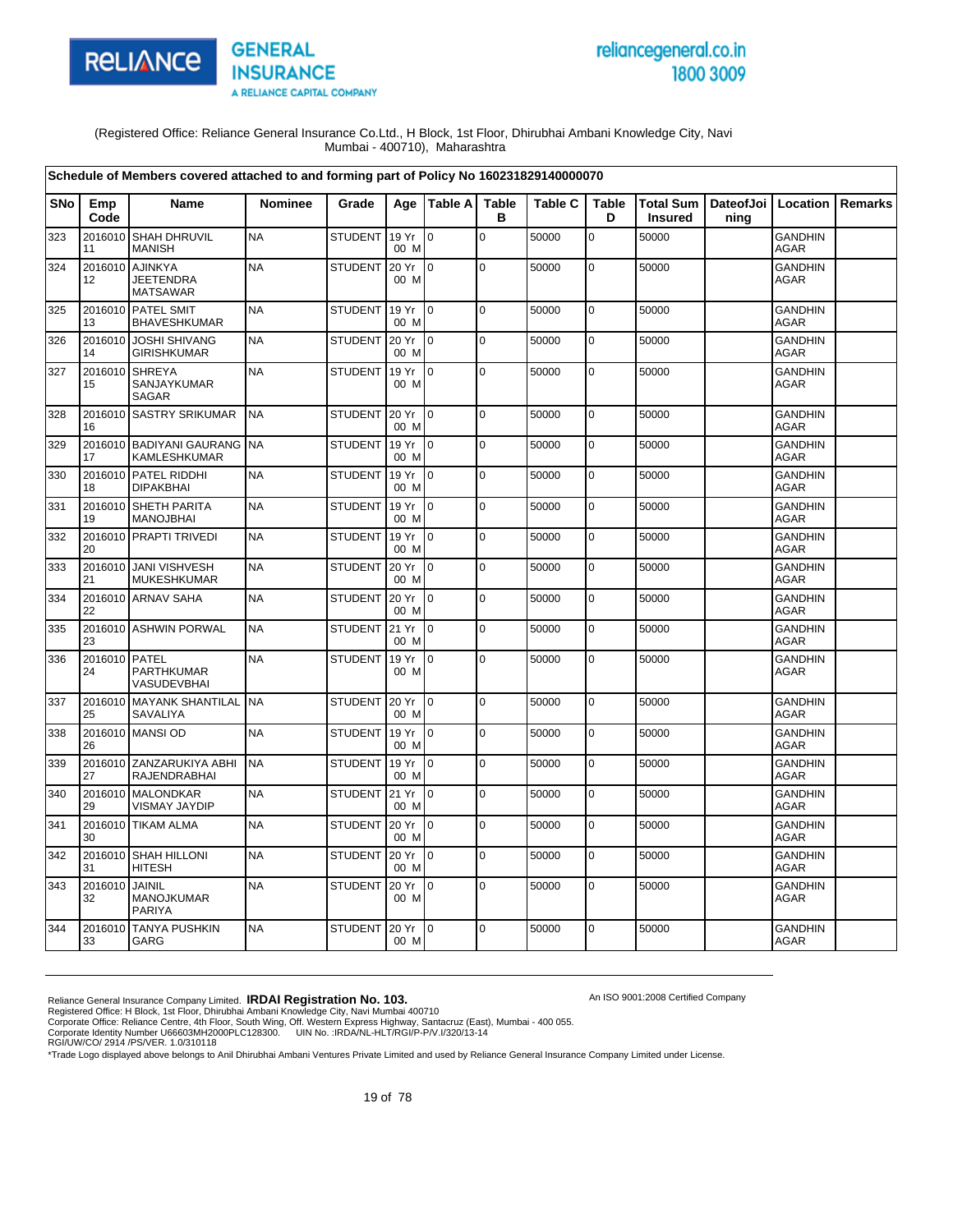

# reliancegeneral.co.in 1800 3009

An ISO 9001:2008 Certified Company

(Registered Office: Reliance General Insurance Co.Ltd., H Block, 1st Floor, Dhirubhai Ambani Knowledge City, Navi Mumbai - 400710), Maharashtra

|     |               | Schedule of Members covered attached to and forming part of Policy No 160231829140000070 |                |                |               |                 |                   |                |                   |                                                      |      |                               |                |
|-----|---------------|------------------------------------------------------------------------------------------|----------------|----------------|---------------|-----------------|-------------------|----------------|-------------------|------------------------------------------------------|------|-------------------------------|----------------|
| SNo | Emp<br>Code   | Name                                                                                     | <b>Nominee</b> | Grade          |               | Age   Table A   | <b>Table</b><br>в | <b>Table C</b> | <b>Table</b><br>D | Total Sum   DateofJoi   Location  <br><b>Insured</b> | ning |                               | <b>Remarks</b> |
| 345 | 34            | 2016010 HET THAKKAR                                                                      | <b>NA</b>      | <b>STUDENT</b> | 19 Yr<br>00 M | l 0             | $\mathbf 0$       | 50000          | $\mathbf 0$       | 50000                                                |      | <b>GANDHIN</b><br><b>AGAR</b> |                |
| 346 | 35            | 2016010 SANJOLI CHAUHAN                                                                  | <b>NA</b>      | <b>STUDENT</b> | 19 Yr<br>00 M | I <sub>0</sub>  | 0                 | 50000          | 0                 | 50000                                                |      | <b>GANDHIN</b><br><b>AGAR</b> |                |
| 347 | 36            | 2016010 PATEL ARPITKUMAR NA<br><b>JAYESHBHAI</b>                                         |                | <b>STUDENT</b> | 19 Yr<br>00 M | $\overline{10}$ | $\mathbf 0$       | 50000          | $\mathbf 0$       | 50000                                                |      | <b>GANDHIN</b><br><b>AGAR</b> |                |
| 348 | 37            | 2016010 DIVAKAR BHARGAV<br><b>JAGDISHCHANDRA</b>                                         | <b>NA</b>      | <b>STUDENT</b> | 19 Yr<br>00 M | I <sub>0</sub>  | $\Omega$          | 50000          | 0                 | 50000                                                |      | <b>GANDHIN</b><br><b>AGAR</b> |                |
| 349 | 38            | 2016010 DESAI ANUSHKA<br><b>BHUPENDRA</b>                                                | <b>NA</b>      | <b>STUDENT</b> | 19 Yr<br>00 M | $\overline{10}$ | $\mathbf 0$       | 50000          | $\mathbf 0$       | 50000                                                |      | <b>GANDHIN</b><br><b>AGAR</b> |                |
| 350 | 39            | 2016010 MAVANI TARUN<br><b>JAYESHBHAI</b>                                                | <b>NA</b>      | <b>STUDENT</b> | 19 Yr<br>00 M | I0              | $\mathbf 0$       | 50000          | $\mathbf 0$       | 50000                                                |      | <b>GANDHIN</b><br><b>AGAR</b> |                |
| 351 | 40            | 2016010 BHAVSAR SHACHI<br><b>DIVYANG</b>                                                 | <b>NA</b>      | <b>STUDENT</b> | 19 Yr<br>00 M | $\overline{10}$ | $\mathbf 0$       | 50000          | $\mathbf 0$       | 50000                                                |      | <b>GANDHIN</b><br>AGAR        |                |
| 352 | 41            | 2016010 SHAH MANISH<br><b>RASIKLAL</b>                                                   | <b>NA</b>      | <b>STUDENT</b> | 20 Yr<br>00 M | I0              | $\mathbf 0$       | 50000          | $\mathbf 0$       | 50000                                                |      | <b>GANDHIN</b><br>AGAR        |                |
| 353 | 42            | 2016010 MUNSHI JALANSH<br><b>SAUMIL</b>                                                  | <b>NA</b>      | <b>STUDENT</b> | 19 Yr<br>00 M | $\overline{10}$ | $\mathbf 0$       | 50000          | 0                 | 50000                                                |      | <b>GANDHIN</b><br><b>AGAR</b> |                |
| 354 | 43            | 2016010 DOSHI PRITHVISH<br><b>RAKESH</b>                                                 | <b>NA</b>      | <b>STUDENT</b> | 19 Yr<br>00 M | I0              | $\mathbf 0$       | 50000          | 0                 | 50000                                                |      | <b>GANDHIN</b><br><b>AGAR</b> |                |
| 355 | 44            | 2016010 MIRANI YASH<br>NILESHKUMAR                                                       | <b>NA</b>      | <b>STUDENT</b> | 20 Yr<br>00 M | I <sub>0</sub>  | $\mathbf 0$       | 50000          | 0                 | 50000                                                |      | <b>GANDHIN</b><br><b>AGAR</b> |                |
| 356 | 45            | 2016010 JAIN ISHITA<br><b>HEMENDRA</b>                                                   | <b>NA</b>      | <b>STUDENT</b> | 19 Yr<br>00 M | I <sub>0</sub>  | $\Omega$          | 50000          | $\mathbf 0$       | 50000                                                |      | <b>GANDHIN</b><br><b>AGAR</b> |                |
| 357 | 46            | 2016010 PAREKH YASH<br><b>ATULBHAI</b>                                                   | <b>NA</b>      | <b>STUDENT</b> | 19 Yr<br>00 M | $\overline{10}$ | $\mathbf 0$       | 50000          | 0                 | 50000                                                |      | <b>GANDHIN</b><br><b>AGAR</b> |                |
| 358 | 47            | 2016010 SARANGI PATEL                                                                    | <b>NA</b>      | <b>STUDENT</b> | 20 Yr<br>00 M | $\overline{10}$ | $\overline{0}$    | 50000          | $\mathbf 0$       | 50000                                                |      | GANDHIN<br>AGAR               |                |
| 359 | 48            | 2016010 NIDHI GUPTA                                                                      | <b>NA</b>      | <b>STUDENT</b> | 19 Yr<br>00 M | l0              | $\mathbf 0$       | 50000          | $\mathbf 0$       | 50000                                                |      | <b>GANDHIN</b><br>AGAR        |                |
| 360 | 2016010<br>49 | <b>SONI MONIL</b><br><b>PINAKIN</b>                                                      | <b>NA</b>      | <b>STUDENT</b> | 19 Yr<br>00 M | $\overline{10}$ | $\Omega$          | 50000          | $\mathbf 0$       | 50000                                                |      | <b>GANDHIN</b><br>AGAR        |                |
| 361 | 50            | 2016010 VAGHELA MAULIK<br><b>JITENDRA</b>                                                | <b>NA</b>      | <b>STUDENT</b> | 19 Yr<br>00 M | Io.             | $\mathbf 0$       | 50000          | 0                 | 50000                                                |      | <b>GANDHIN</b><br><b>AGAR</b> |                |
| 362 | 51            | 2016010 PARTH ARUN<br><b>DADHANIA</b>                                                    | <b>NA</b>      | <b>STUDENT</b> | 19 Yr<br>00 M | I <sub>0</sub>  | $\mathbf 0$       | 50000          | $\mathbf 0$       | 50000                                                |      | <b>GANDHIN</b><br><b>AGAR</b> |                |
| 363 | 52            | 2016010 SHRUTI ARVIND<br>CHAUDHARI                                                       | <b>NA</b>      | <b>STUDENT</b> | 19 Yr<br>00 M | $\overline{10}$ | $\mathbf 0$       | 50000          | 0                 | 50000                                                |      | <b>GANDHIN</b><br>AGAR        |                |
| 364 | 53            | 2016010 BHAVSAR MAHER                                                                    | <b>NA</b>      | <b>STUDENT</b> | 19 Yr<br>00 M | $\overline{10}$ | $\Omega$          | 50000          | $\mathbf 0$       | 50000                                                |      | <b>GANDHIN</b><br><b>AGAR</b> |                |
| 365 | 54            | 2016010 VANDAN SONI                                                                      | <b>NA</b>      | <b>STUDENT</b> | 19 Yr<br>00 M | $\overline{0}$  | $\mathbf 0$       | 50000          | 0                 | 50000                                                |      | <b>GANDHIN</b><br><b>AGAR</b> |                |
| 366 | 55            | 2016010 RANK RAKSHA<br>ARVINDBHAI                                                        | <b>NA</b>      | <b>STUDENT</b> | 20 Yr<br>00 M | $\overline{10}$ | $\mathbf 0$       | 50000          | $\mathbf 0$       | 50000                                                |      | <b>GANDHIN</b><br><b>AGAR</b> |                |
| 367 | 56            | 2016010 MARU PRANJALI<br><b>RAJIV</b>                                                    | <b>NA</b>      | <b>STUDENT</b> | 20 Yr<br>00 M | $\overline{10}$ | $\mathbf 0$       | 50000          | $\pmb{0}$         | 50000                                                |      | <b>GANDHIN</b><br>AGAR        |                |
| 368 | 57            | 2016010 SHEREKAR<br>VAIBHAV RAJU                                                         | <b>NA</b>      | <b>STUDENT</b> | 20 Yr<br>00 M | I <sub>0</sub>  | $\Omega$          | 50000          | $\mathbf 0$       | 50000                                                |      | <b>GANDHIN</b><br>AGAR        |                |

Reliance General Insurance Company Limited. **IRDAI Registration No. 103.**<br>Registered Office: H Block, 1st Floor, Dhirubhai Ambani Knowledge City, Navi Mumbai 400710<br>Corporate Office: Reliance Centre, 4th Floor, South Wing,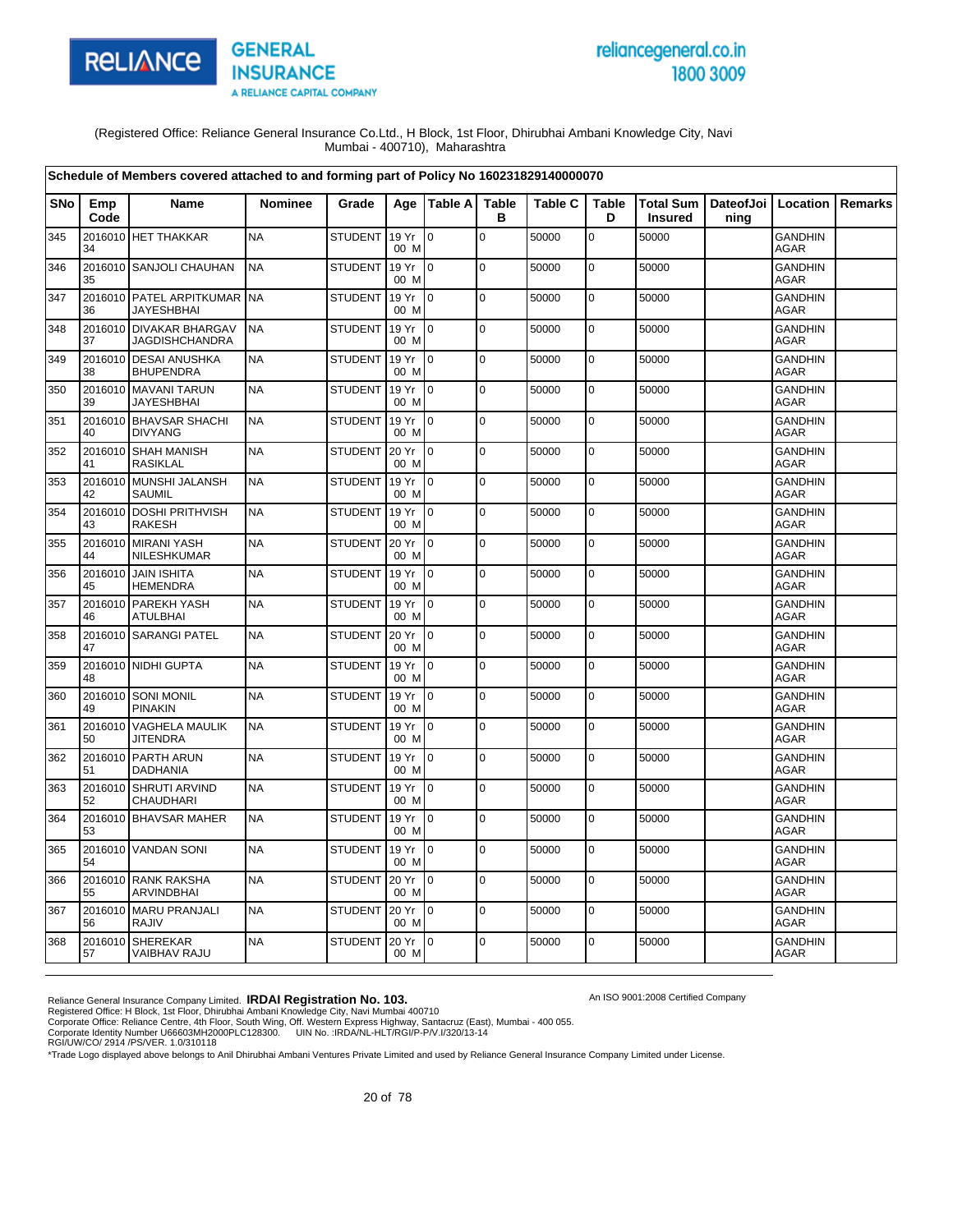

# reliancegeneral.co.in 1800 3009

An ISO 9001:2008 Certified Company

(Registered Office: Reliance General Insurance Co.Ltd., H Block, 1st Floor, Dhirubhai Ambani Knowledge City, Navi Mumbai - 400710), Maharashtra

|     |               | Schedule of Members covered attached to and forming part of Policy No 160231829140000070 |                |                |                 |                 |                   |                |                   |                                                      |      |                               |         |
|-----|---------------|------------------------------------------------------------------------------------------|----------------|----------------|-----------------|-----------------|-------------------|----------------|-------------------|------------------------------------------------------|------|-------------------------------|---------|
| SNo | Emp<br>Code   | <b>Name</b>                                                                              | <b>Nominee</b> | Grade          |                 | Age   Table A   | <b>Table</b><br>B | <b>Table C</b> | <b>Table</b><br>D | Total Sum   DateofJoi   Location  <br><b>Insured</b> | ning |                               | Remarks |
| 369 | 2016010<br>58 | PRAJAPATI NISHIT<br>PRAHLADBHAI                                                          | <b>NA</b>      | <b>STUDENT</b> | 20 Yr<br>00 M   | lo.             | $\mathsf 0$       | 50000          | $\mathbf 0$       | 50000                                                |      | <b>GANDHIN</b><br><b>AGAR</b> |         |
| 370 | 59            | 2016010 ROSHANI                                                                          | <b>NA</b>      | <b>STUDENT</b> | 19 Yr<br>00 M   | lo.             | $\mathbf 0$       | 50000          | $\mathbf 0$       | 50000                                                |      | <b>GANDHIN</b><br><b>AGAR</b> |         |
| 371 | 60            | 2016010 DHRUV JADAV                                                                      | <b>NA</b>      | <b>STUDENT</b> | 20 Yr<br>00 M   | I <sub>0</sub>  | $\mathbf 0$       | 50000          | $\mathbf 0$       | 50000                                                |      | <b>GANDHIN</b><br><b>AGAR</b> |         |
| 372 | 61            | 2016010 PAREKH NIKESH<br><b>BHARAT</b>                                                   | <b>NA</b>      | <b>STUDENT</b> | 20 Yr<br>00 M   | $\overline{10}$ | $\mathbf 0$       | 50000          | $\mathbf 0$       | 50000                                                |      | <b>GANDHIN</b><br><b>AGAR</b> |         |
| 373 | 62            | 2016010 SHIVAM AGARWAL                                                                   | <b>NA</b>      | <b>STUDENT</b> | 21 Yr<br>00 M   | $\overline{0}$  | $\mathbf 0$       | 50000          | 0                 | 50000                                                |      | <b>GANDHIN</b><br>AGAR        |         |
| 374 | 63            | 2016010 CHIRAG PODDAR                                                                    | <b>NA</b>      | <b>STUDENT</b> | 20 Yr<br>00 M   | lo.             | $\mathbf 0$       | 50000          | $\mathbf 0$       | 50000                                                |      | <b>GANDHIN</b><br>AGAR        |         |
| 375 | 64            | 2016010 SHAH RIYA<br><b>HEMENDRA</b>                                                     | <b>NA</b>      | <b>STUDENT</b> | 19 Yr<br>00 M   | $\overline{10}$ | $\mathbf 0$       | 50000          | $\pmb{0}$         | 50000                                                |      | <b>GANDHIN</b><br><b>AGAR</b> |         |
| 376 | 65            | 2016010 GUNDAM SAMHITHA                                                                  | <b>NA</b>      | <b>STUDENT</b> | 19 Yr<br>00 M   | lo.             | $\mathbf 0$       | 50000          | $\mathbf 0$       | 50000                                                |      | <b>GANDHIN</b><br><b>AGAR</b> |         |
| 377 | 67            | 2016010 ROHIT CHAKU                                                                      | <b>NA</b>      | <b>STUDENT</b> | 19 Yr<br>00 M   | $\overline{10}$ | $\mathbf 0$       | 50000          | 0                 | 50000                                                |      | <b>GANDHIN</b><br><b>AGAR</b> |         |
| 378 | 68            | 2016010 THANKI DEEP<br><b>JAYSUKH</b>                                                    | <b>NA</b>      | <b>STUDENT</b> | 20 Yr<br>00 M   | I0              | $\mathbf 0$       | 50000          | 0                 | 50000                                                |      | <b>GANDHIN</b><br><b>AGAR</b> |         |
| 379 | 69            | 2016010 GHATE AMEY<br>ABHAY                                                              | <b>NA</b>      | <b>STUDENT</b> | 20 Yr<br>00 M   | $\overline{10}$ | $\overline{0}$    | 50000          | $\mathbf 0$       | 50000                                                |      | <b>GANDHIN</b><br><b>AGAR</b> |         |
| 380 | 72            | 2016010 RAJANI PRATIK<br><b>PRAVINBHAI</b>                                               | <b>NA</b>      | <b>STUDENT</b> | 19 Yr<br>00 M   | $\overline{10}$ | $\mathbf 0$       | 50000          | $\pmb{0}$         | 50000                                                |      | <b>GANDHIN</b><br>AGAR        |         |
| 381 | 2016010<br>73 | JAYATI AMRUTBHAI<br><b>PATEL</b>                                                         | <b>NA</b>      | <b>STUDENT</b> | 20 Yr<br>00 M   | l 0             | $\mathbf 0$       | 50000          | 0                 | 50000                                                |      | <b>GANDHIN</b><br>AGAR        |         |
| 382 | 74            | 2016010 BRIJESH PANARA                                                                   | <b>NA</b>      | <b>STUDENT</b> | 20 Yr<br>00 M   | I <sub>0</sub>  | $\mathbf 0$       | 50000          | $\mathbf 0$       | 50000                                                |      | <b>GANDHIN</b><br><b>AGAR</b> |         |
| 383 | 75            | 2016010 MAYANK KUMAR<br><b>JETHWA</b>                                                    | <b>NA</b>      | <b>STUDENT</b> | 20 Yr<br>00 M   | $\overline{10}$ | $\mathbf 0$       | 50000          | 0                 | 50000                                                |      | <b>GANDHIN</b><br><b>AGAR</b> |         |
| 384 | 76            | 2016010 NILESH MEENA                                                                     | <b>NA</b>      | <b>STUDENT</b> | 20 Yr<br>00 M   | I <sub>0</sub>  | $\Omega$          | 50000          | $\mathbf 0$       | 50000                                                |      | <b>GANDHIN</b><br><b>AGAR</b> |         |
| 385 | 77            | 2016010 ANERY KIRTIBHAI<br><b>PATEL</b>                                                  | <b>NA</b>      | <b>STUDENT</b> | 20 Yr<br>00 M   | $\overline{10}$ | $\mathbf 0$       | 50000          | 0                 | 50000                                                |      | <b>GANDHIN</b><br><b>AGAR</b> |         |
| 386 | 2016010<br>78 | KALLAKURIN V S<br>PUSHPA RAMA<br><b>MANASA</b>                                           | <b>NA</b>      | <b>STUDENT</b> | 19 Yr<br>00 M   | $\overline{0}$  | $\mathbf 0$       | 50000          | 0                 | 50000                                                |      | <b>GANDHIN</b><br>AGAR        |         |
| 387 | 79            | 2016010 RITWIK BHARADWAJ                                                                 | <b>NA</b>      | <b>STUDENT</b> | 20 Yr<br>00 M   | l0              | $\mathbf 0$       | 50000          | $\pmb{0}$         | 50000                                                |      | <b>GANDHIN</b><br>AGAR        |         |
| 388 | 80            | 2016010 HARSHA MAHAVER                                                                   | <b>NA</b>      | <b>STUDENT</b> | 20 Yr<br>00 M   | $\overline{10}$ | $\mathbf 0$       | 50000          | 0                 | 50000                                                |      | <b>GANDHIN</b><br>AGAR        |         |
| 389 | 81            | 2016010 PATEL KIRTAN<br>DARSHANKUMAR                                                     | <b>NA</b>      | <b>STUDENT</b> | 19 Yr<br>00 M   | $\overline{10}$ | $\mathsf 0$       | 50000          | 0                 | 50000                                                |      | <b>GANDHIN</b><br>AGAR        |         |
| 390 | 82            | 2016010 PURVA MAKARAND<br><b>MHASAKAR</b>                                                | <b>NA</b>      | <b>STUDENT</b> | 20 Yr<br>00 M   | Io.             | $\mathbf 0$       | 50000          | 0                 | 50000                                                |      | <b>GANDHIN</b><br><b>AGAR</b> |         |
| 391 | 83            | 2016010 GARIKIPATI<br><b>GANESHSAI</b>                                                   | <b>NA</b>      | <b>STUDENT</b> | 19 Yr<br>00 M   | $\overline{10}$ | $\mathbf 0$       | 50000          | 0                 | 50000                                                |      | <b>GANDHIN</b><br><b>AGAR</b> |         |
| 392 | 84            | 2016010 PATEL KSHITIJ<br><b>DINESHBHAI</b>                                               | <b>NA</b>      | <b>STUDENT</b> | 19 Yr 0<br>00 M |                 | $\mathbf 0$       | 50000          | 0                 | 50000                                                |      | <b>GANDHIN</b><br>AGAR        |         |

Reliance General Insurance Company Limited. **IRDAI Registration No. 103.**<br>Registered Office: H Block, 1st Floor, Dhirubhai Ambani Knowledge City, Navi Mumbai 400710<br>Corporate Office: Reliance Centre, 4th Floor, South Wing,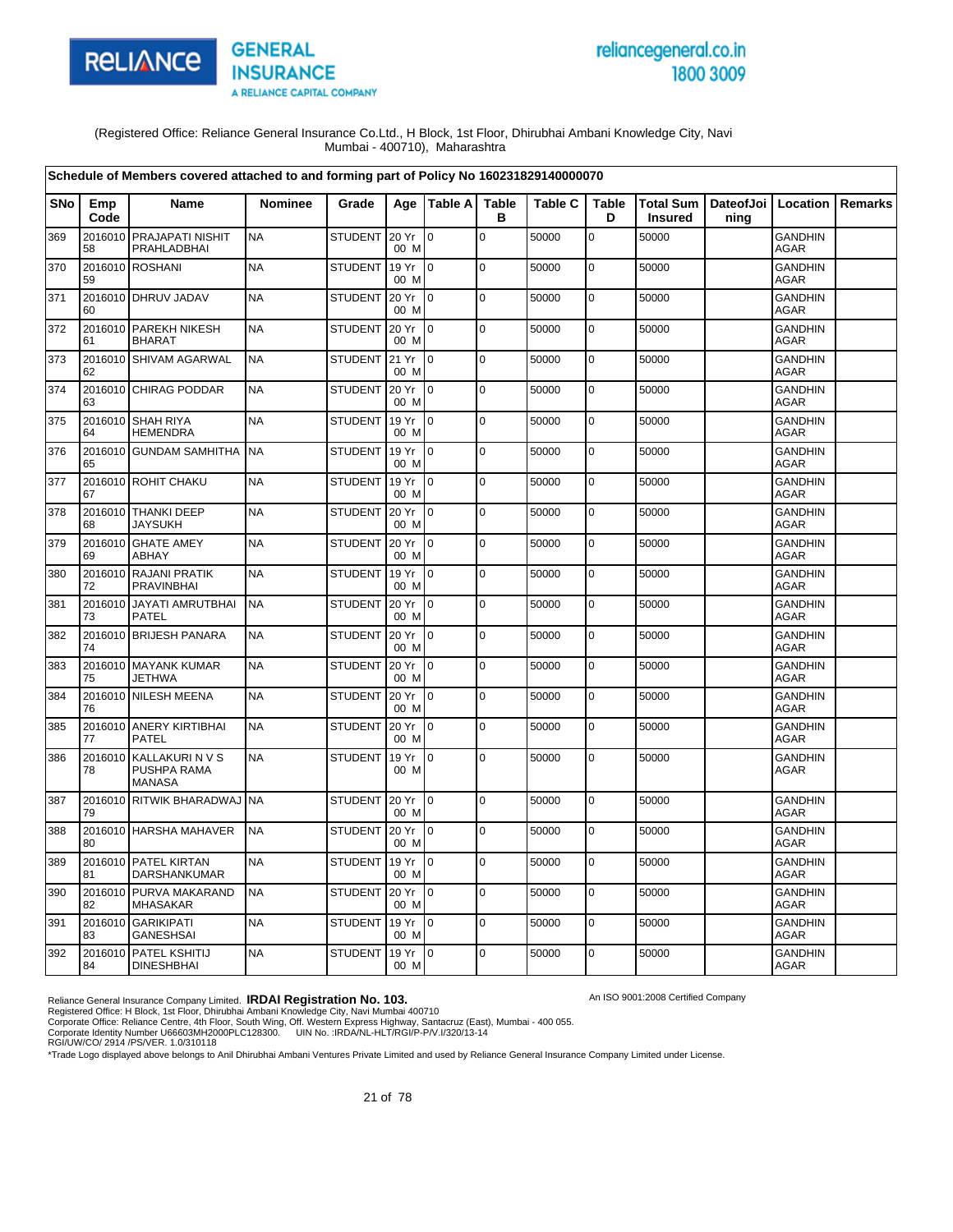

# reliancegeneral.co.in 1800 3009

An ISO 9001:2008 Certified Company

(Registered Office: Reliance General Insurance Co.Ltd., H Block, 1st Floor, Dhirubhai Ambani Knowledge City, Navi Mumbai - 400710), Maharashtra

|     |               | Schedule of Members covered attached to and forming part of Policy No 160231829140000070 |                |                |               |                 |                   |                |                   |                                    |      |                               |                |
|-----|---------------|------------------------------------------------------------------------------------------|----------------|----------------|---------------|-----------------|-------------------|----------------|-------------------|------------------------------------|------|-------------------------------|----------------|
| SNo | Emp<br>Code   | <b>Name</b>                                                                              | <b>Nominee</b> | Grade          | Age           | <b>Table Al</b> | <b>Table</b><br>в | <b>Table C</b> | <b>Table</b><br>D | <b>Total Sum</b><br><b>Insured</b> | ning | DateofJoi   Location          | <b>Remarks</b> |
| 393 | 2016010<br>85 | PANDIT ADITYA<br><b>SHIRISHBHAI</b>                                                      | <b>NA</b>      | STUDENT        | 18 Yr<br>00 M | lo.             | $\mathbf 0$       | 50000          | $\mathbf 0$       | 50000                              |      | <b>GANDHIN</b><br>AGAR        |                |
| 394 | 2016010<br>86 | PARTH RAJESHBHAI<br><b>SHAH</b>                                                          | <b>NA</b>      | <b>STUDENT</b> | 20 Yr<br>00 M | lo.             | $\mathbf 0$       | 50000          | $\pmb{0}$         | 50000                              |      | <b>GANDHIN</b><br><b>AGAR</b> |                |
| 395 | 2016010<br>87 | <b>HIMANSHU KUMAR</b>                                                                    | <b>NA</b>      | <b>STUDENT</b> | 18 Yr<br>00 M | $\overline{0}$  | $\pmb{0}$         | 50000          | $\mathbf 0$       | 50000                              |      | GANDHIN<br><b>AGAR</b>        |                |
| 396 | 88            | 2016010 VISHNU KANDURI<br><b>SREENIVAS</b>                                               | <b>NA</b>      | <b>STUDENT</b> | 20 Yr<br>00 M | l0              | $\pmb{0}$         | 50000          | 0                 | 50000                              |      | <b>GANDHIN</b><br><b>AGAR</b> |                |
| 397 | 89            | 2016010 HARDIK MODI                                                                      | <b>NA</b>      | STUDENT 20 Yr  | 00 M          | lo.             | $\Omega$          | 50000          | $\mathbf 0$       | 50000                              |      | <b>GANDHIN</b><br><b>AGAR</b> |                |
| 398 | 90            | 2016010 JANI SMEET<br><b>BHAVESHBHAI</b>                                                 | <b>NA</b>      | <b>STUDENT</b> | 20 Yr<br>00 M | Io.             | $\mathbf 0$       | 50000          | $\mathbf 0$       | 50000                              |      | <b>GANDHIN</b><br>AGAR        |                |
| 399 | 91            | 2016010 GAURAV SOFAT                                                                     | <b>NA</b>      | <b>STUDENT</b> | 20 Yr<br>00 M | l0              | $\mathbf 0$       | 50000          | $\pmb{0}$         | 50000                              |      | GANDHIN<br><b>AGAR</b>        |                |
| 400 | 2016010<br>92 | NONGHANVADRA<br><b>PRAGNESH</b><br><b>BHARATBHAI</b>                                     | <b>NA</b>      | <b>STUDENT</b> | 20 Yr<br>00 M | I0              | $\mathbf 0$       | 50000          | $\mathbf 0$       | 50000                              |      | <b>GANDHIN</b><br>AGAR        |                |
| 401 | 2016010<br>93 | <b>MEGH</b><br><b>MAHESHKUMAR</b><br><b>CHOKSI</b>                                       | <b>NA</b>      | <b>STUDENT</b> | 21 Yr<br>00 M | I0              | $\mathbf 0$       | 50000          | 0                 | 50000                              |      | <b>GANDHIN</b><br><b>AGAR</b> |                |
| 402 | 2016010<br>94 | CHANDAN VATSAL<br>VISHALBHAI                                                             | <b>NA</b>      | <b>STUDENT</b> | 19 Yr<br>00 M | lo.             | $\Omega$          | 50000          | $\mathbf 0$       | 50000                              |      | <b>GANDHIN</b><br><b>AGAR</b> |                |
| 403 | 2016010<br>95 | <b>KHATRI HARSH</b><br><b>RAVINDRA</b>                                                   | <b>NA</b>      | <b>STUDENT</b> | 20 Yr<br>00 M | I٥              | $\mathbf 0$       | 50000          | $\mathbf 0$       | 50000                              |      | <b>GANDHIN</b><br><b>AGAR</b> |                |
| 404 | 2016010<br>96 | <b>DUNGARANI MILAN</b><br>VINODKUMAR                                                     | <b>NA</b>      | <b>STUDENT</b> | 19 Yr<br>00 M | lo.             | $\mathbf 0$       | 50000          | $\mathbf 0$       | 50000                              |      | <b>GANDHIN</b><br>AGAR        |                |
| 405 | 2016010<br>97 | <b>KEYUR</b><br><b>GARSONDIYA</b>                                                        | <b>NA</b>      | STUDENT 20 Yr  | 00 M          | $\mathsf{I}$    | l O               | 50000          | $\mathbf 0$       | 50000                              |      | <b>GANDHIN</b><br>AGAR        |                |
| 406 | 2016010<br>98 | <b>DESAI MUDRA</b><br>PIYUSH                                                             | <b>NA</b>      | <b>STUDENT</b> | 19 Yr<br>00 M | $\overline{0}$  | $\mathbf 0$       | 50000          | $\mathbf 0$       | 50000                              |      | <b>GANDHIN</b><br><b>AGAR</b> |                |
| 407 | 2016010<br>99 | <b>SANMUKHANI</b><br><b>DHWANI GOPAL</b>                                                 | <b>NA</b>      | <b>STUDENT</b> | 19 Yr<br>00 M | I٥              | $\mathbf 0$       | 50000          | 0                 | 50000                              |      | <b>GANDHIN</b><br><b>AGAR</b> |                |
| 408 | 00            | 2016011 AVINASH AREKATLA                                                                 | <b>NA</b>      | <b>STUDENT</b> | 19 Yr<br>00 M | I0              | $\mathbf 0$       | 50000          | $\mathbf 0$       | 50000                              |      | GANDHIN<br>AGAR               |                |
| 409 | 02            | 2016011 PATEL NISHARG<br>SHANKARBHAI                                                     | <b>NA</b>      | <b>STUDENT</b> | 19 Yr<br>00 M | I0              | $\Omega$          | 50000          | $\mathbf 0$       | 50000                              |      | <b>GANDHIN</b><br><b>AGAR</b> |                |
| 410 | 2016011<br>03 | PATEL DHARMIL<br>CHANDRESHBHAI                                                           | <b>NA</b>      | <b>STUDENT</b> | 19 Yr<br>00 M | $\overline{0}$  | $\mathbf 0$       | 50000          | $\mathbf 0$       | 50000                              |      | <b>GANDHIN</b><br><b>AGAR</b> |                |
| 411 | 2016011<br>04 | PAREEK CHHAVI<br><b>SURESH</b>                                                           | <b>NA</b>      | <b>STUDENT</b> | 19 Yr<br>00 M | I0              | $\mathbf 0$       | 50000          | $\mathbf 0$       | 50000                              |      | GANDHIN<br><b>AGAR</b>        |                |
| 412 | 2016011<br>05 | <b>TANGIRALA</b><br><b>SUMANTH</b>                                                       | <b>NA</b>      | <b>STUDENT</b> | 19 Yr<br>00 M | I0              | $\mathbf 0$       | 50000          | $\overline{0}$    | 50000                              |      | <b>GANDHIN</b><br>AGAR        |                |
| 413 | 2016011<br>07 | AARUSH SINGH                                                                             | <b>NA</b>      | <b>STUDENT</b> | 20 Yr<br>00 M | l0              | $\mathbf 0$       | 50000          | $\pmb{0}$         | 50000                              |      | <b>GANDHIN</b><br><b>AGAR</b> |                |
| 414 | 2016011<br>08 | <b>SAI ADITYA</b><br><b>PARUCHURI</b>                                                    | <b>NA</b>      | STUDENT        | 20 Yr<br>00 M | I <sub>0</sub>  | l o               | 50000          | $\mathbf 0$       | 50000                              |      | <b>GANDHIN</b><br>AGAR        |                |
| 415 | 2016011<br>10 | YASH PANWAR                                                                              | <b>NA</b>      | <b>STUDENT</b> | 18 Yr<br>00 M | lo.             | $\mathbf 0$       | 50000          | $\mathbf 0$       | 50000                              |      | <b>GANDHIN</b><br>AGAR        |                |

Reliance General Insurance Company Limited. **IRDAI Registration No. 103.**<br>Registered Office: H Block, 1st Floor, Dhirubhai Ambani Knowledge City, Navi Mumbai 400710<br>Corporate Office: Reliance Centre, 4th Floor, South Wing,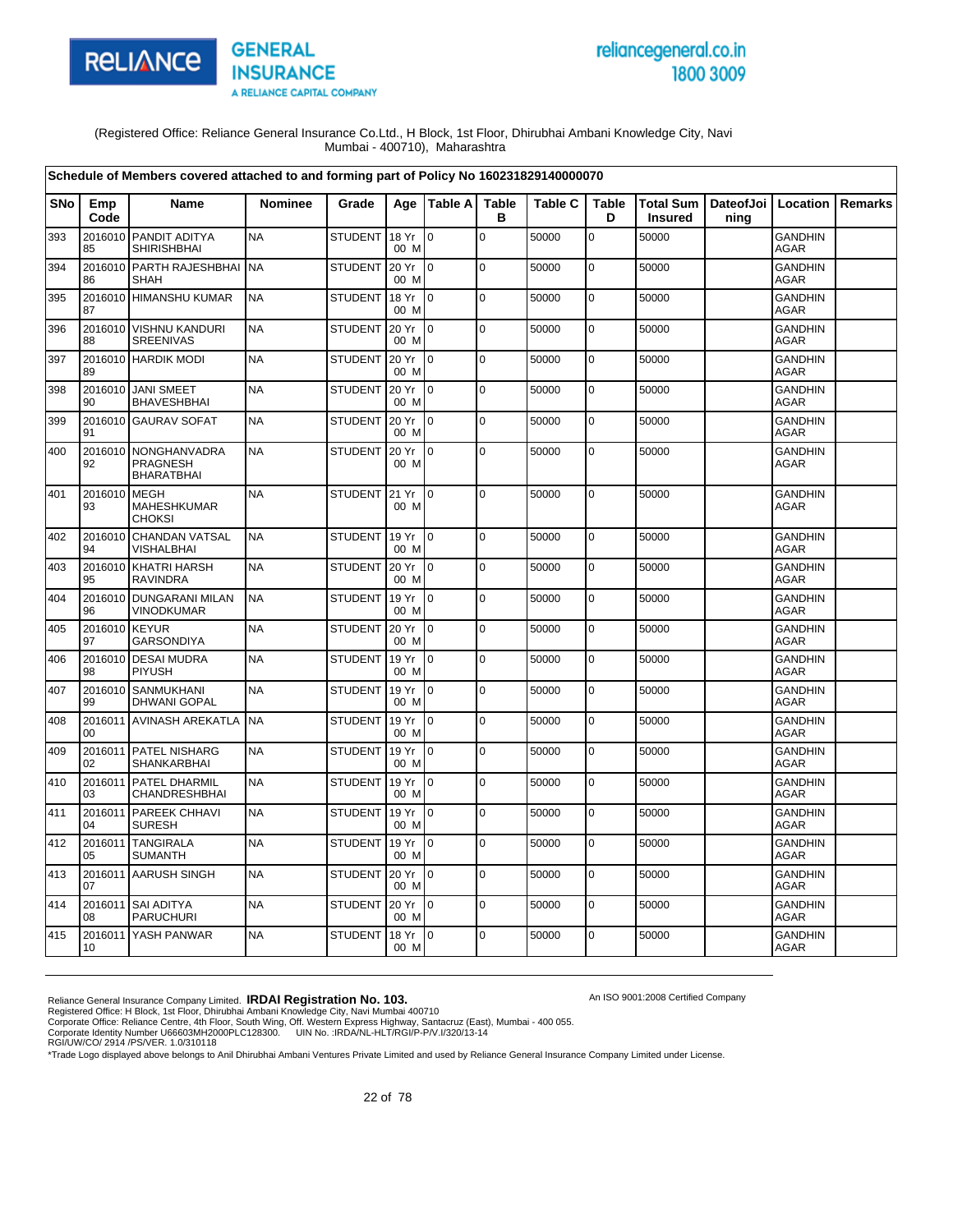

# reliancegeneral.co.in 1800 3009

An ISO 9001:2008 Certified Company

(Registered Office: Reliance General Insurance Co.Ltd., H Block, 1st Floor, Dhirubhai Ambani Knowledge City, Navi Mumbai - 400710), Maharashtra

|            |               | Schedule of Members covered attached to and forming part of Policy No 160231829140000070 |                |                |               |                 |                   |                |                   |                                                    |      |                               |                |
|------------|---------------|------------------------------------------------------------------------------------------|----------------|----------------|---------------|-----------------|-------------------|----------------|-------------------|----------------------------------------------------|------|-------------------------------|----------------|
| <b>SNo</b> | Emp<br>Code   | <b>Name</b>                                                                              | <b>Nominee</b> | Grade          | Age           | Table A         | <b>Table</b><br>в | <b>Table C</b> | <b>Table</b><br>D | Total Sum   DateofJoi   Location<br><b>Insured</b> | ning |                               | <b>Remarks</b> |
| 416        | 2016011<br>11 | <b>RAJKOTIYA</b><br><b>DIVYESH</b><br>SHAILESHBHAI                                       | <b>NA</b>      | STUDENT        | 20 Yr<br>00 M | l 0             | $\mathbf 0$       | 50000          | $\mathbf 0$       | 50000                                              |      | <b>GANDHIN</b><br>AGAR        |                |
| 417        | 12            | 2016011 SHREYANSH KUMAR NA                                                               |                | <b>STUDENT</b> | 19 Yr<br>00 M | lo.             | $\mathbf 0$       | 50000          | $\mathbf 0$       | 50000                                              |      | <b>GANDHIN</b><br><b>AGAR</b> |                |
| 418        | 2016011<br>13 | <b>DETROJA SMIT</b><br>CHANDULAL                                                         | <b>NA</b>      | <b>STUDENT</b> | 19 Yr<br>00 M | Io.             | $\mathbf 0$       | 50000          | $\mathbf 0$       | 50000                                              |      | <b>GANDHIN</b><br>AGAR        |                |
| 419        | 2016011<br>14 | RUPAPARA ANKIT<br>NARANBHAI                                                              | <b>NA</b>      | <b>STUDENT</b> | 19 Yr<br>00 M | I0.             | $\mathbf 0$       | 50000          | $\mathbf 0$       | 50000                                              |      | <b>GANDHIN</b><br><b>AGAR</b> |                |
| 420        | 2016011<br>15 | <b>RADADIYA</b><br><b>GAUTAMKUMAR</b><br><b>HIMMATBHAI</b>                               | <b>NA</b>      | <b>STUDENT</b> | 19 Yr<br>00 M | I0.             | $\overline{0}$    | 50000          | $\mathbf 0$       | 50000                                              |      | <b>GANDHIN</b><br><b>AGAR</b> |                |
| 421        | 2016011<br>16 | <b>DOBARIYA NIRAV</b><br><b>CHATURBHAI</b>                                               | <b>NA</b>      | <b>STUDENT</b> | 19 Yr<br>00 M | $10^{-1}$       | $\mathbf 0$       | 50000          | $\mathbf 0$       | 50000                                              |      | <b>GANDHIN</b><br><b>AGAR</b> |                |
| 422        | 18            | 2016011 DHAMELIYA DIPESH<br><b>SHAMJIBHAI</b>                                            | <b>NA</b>      | <b>STUDENT</b> | 19 Yr<br>00 M | $\overline{10}$ | $\pmb{0}$         | 50000          | $\mathbf 0$       | 50000                                              |      | <b>GANDHIN</b><br><b>AGAR</b> |                |
| 423        | 2016011<br>19 | JADHWANI RISHABH NA<br><b>KAMAL</b>                                                      |                | <b>STUDENT</b> | 19 Yr<br>00 M | I <sub>0</sub>  | $\mathbf 0$       | 50000          | 0                 | 50000                                              |      | <b>GANDHIN</b><br><b>AGAR</b> |                |
| 424        | 20            | 2016011 SAWLANI RAVI<br><b>GHANSHYAMDAS</b>                                              | <b>NA</b>      | <b>STUDENT</b> | 20 Yr<br>00 M | Io.             | $\mathbf 0$       | 50000          | 0                 | 50000                                              |      | <b>GANDHIN</b><br><b>AGAR</b> |                |
| 425        | 2016011<br>21 | <b>SAMARTH SAXENA</b>                                                                    | <b>NA</b>      | <b>STUDENT</b> | 19 Yr<br>00 M | $\overline{10}$ | $\mathbf 0$       | 50000          | $\mathbf 0$       | 50000                                              |      | <b>GANDHIN</b><br><b>AGAR</b> |                |
| 426        | 2016011<br>22 | PATEL<br>DARSHANKUMAR                                                                    | <b>NA</b>      | <b>STUDENT</b> | 19 Yr<br>00 M | $\Omega$        | $\Omega$          | 50000          | $\mathbf 0$       | 50000                                              |      | <b>GANDHIN</b><br>AGAR        |                |
| 427        | 24            | 2016011 THAKKER RIDDHI                                                                   | <b>NA</b>      | <b>STUDENT</b> | 19 Yr<br>00 M | I O             | $\mathbf 0$       | 50000          | 0                 | 50000                                              |      | <b>GANDHIN</b><br>AGAR        |                |
| 428        | 26            | 2016011 MEET PRAVINBHAI<br><b>SINOJIA</b>                                                | <b>NA</b>      | <b>STUDENT</b> | 20 Yr<br>00 M | $\overline{10}$ | $\mathbf 0$       | 50000          | $\mathbf 0$       | 50000                                              |      | <b>GANDHIN</b><br>AGAR        |                |
| 429        | 27            | 2016011 JETHWA SWAPNIL                                                                   | <b>NA</b>      | <b>STUDENT</b> | 20 Yr<br>00 M | $\overline{10}$ | $\mathbf 0$       | 50000          | $\mathbf 0$       | 50000                                              |      | <b>GANDHIN</b><br><b>AGAR</b> |                |
| 430        | 29            | 2016011 KRITIKA GUPTA                                                                    | <b>NA</b>      | <b>STUDENT</b> | 20 Yr<br>00 M | I <sub>0</sub>  | $\pmb{0}$         | 50000          | $\mathbf 0$       | 50000                                              |      | <b>GANDHIN</b><br><b>AGAR</b> |                |
| 431        | 2016011<br>30 | <b>JAY PATEL</b>                                                                         | <b>NA</b>      | <b>STUDENT</b> | 20 Yr<br>00 M | Io.             | $\mathbf 0$       | 50000          | 0                 | 50000                                              |      | <b>GANDHIN</b><br><b>AGAR</b> |                |
| 432        | 31            | 2016011 SHAH BHAVYA<br><b>BIMAL</b>                                                      | <b>NA</b>      | <b>STUDENT</b> | 19 Yr<br>00 M | I <sub>0</sub>  | 0                 | 50000          | 0                 | 50000                                              |      | <b>GANDHIN</b><br><b>AGAR</b> |                |
| 433        | 32            | 2016011 PATEL SAKSHEE                                                                    | <b>NA</b>      | <b>STUDENT</b> | 19 Yr<br>00 M | l 0             | $\Omega$          | 50000          | $\mathbf 0$       | 50000                                              |      | <b>GANDHIN</b><br><b>AGAR</b> |                |
| 434        | 33            | 2016011 AAYUSH BHAT                                                                      | <b>NA</b>      | <b>STUDENT</b> | 20 Yr<br>00 M | $\overline{10}$ | $\mathbf 0$       | 50000          | $\mathbf 0$       | 50000                                              |      | <b>GANDHIN</b><br><b>AGAR</b> |                |
| 435        | 34            | 2016011 BHALANI UMANG<br><b>GANESHBHAI</b>                                               | <b>NA</b>      | <b>STUDENT</b> | 19 Yr<br>00 M | $\overline{10}$ | $\mathbf 0$       | 50000          | $\mathbf 0$       | 50000                                              |      | <b>GANDHIN</b><br>AGAR        |                |
| 436        | 35            | 2016011 ABHISHEK<br><b>BHOWMIK</b>                                                       | <b>NA</b>      | <b>STUDENT</b> | 21 Yr<br>00 M | I0              | $\mathbf 0$       | 50000          | $\mathbf 0$       | 50000                                              |      | <b>GANDHIN</b><br>AGAR        |                |
| 437        | 2016011<br>36 | AJUDIYA BHARGAV<br><b>GIRDHARBHAI</b>                                                    | <b>NA</b>      | <b>STUDENT</b> | 19 Yr<br>00 M | l 0             | $\mathbf 0$       | 50000          | $\mathbf 0$       | 50000                                              |      | <b>GANDHIN</b><br>AGAR        |                |
| 438        | 39            | 2016011 PATEL GEET                                                                       | <b>NA</b>      | <b>STUDENT</b> | 19 Yr<br>00 M | $\overline{10}$ | $\Omega$          | 50000          | $\overline{0}$    | 50000                                              |      | <b>GANDHIN</b><br>AGAR        |                |

Reliance General Insurance Company Limited. **IRDAI Registration No. 103.**<br>Registered Office: H Block, 1st Floor, Dhirubhai Ambani Knowledge City, Navi Mumbai 400710<br>Corporate Office: Reliance Centre, 4th Floor, South Wing,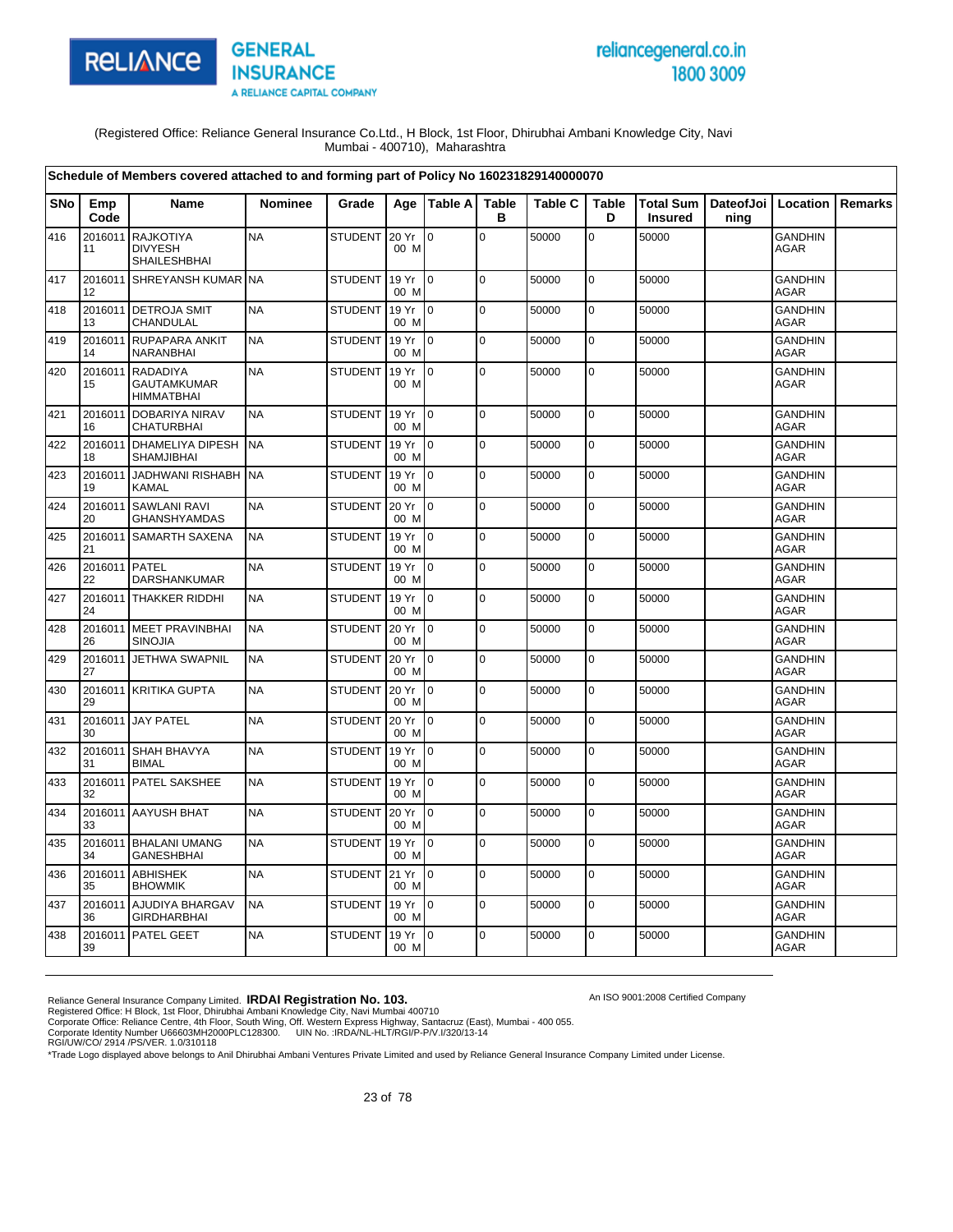

# reliancegeneral.co.in 1800 3009

An ISO 9001:2008 Certified Company

(Registered Office: Reliance General Insurance Co.Ltd., H Block, 1st Floor, Dhirubhai Ambani Knowledge City, Navi Mumbai - 400710), Maharashtra

|     |                     | Schedule of Members covered attached to and forming part of Policy No 160231829140000070 |                |                |               |                |                   |                |                   |                             |                              |                               |                |
|-----|---------------------|------------------------------------------------------------------------------------------|----------------|----------------|---------------|----------------|-------------------|----------------|-------------------|-----------------------------|------------------------------|-------------------------------|----------------|
| SNo | Emp<br>Code         | <b>Name</b>                                                                              | <b>Nominee</b> | Grade          |               | Age   Table A  | <b>Table</b><br>в | <b>Table C</b> | <b>Table</b><br>D | Total Sum<br><b>Insured</b> | DateofJoi   Location<br>ning |                               | <b>Remarks</b> |
| 439 | 2016011<br>40       | YASH DEVANG<br><b>SHAH</b>                                                               | <b>NA</b>      | <b>STUDENT</b> | 20 Yr<br>00 M | l 0            | $\overline{0}$    | 50000          | $\mathbf 0$       | 50000                       |                              | <b>GANDHIN</b><br><b>AGAR</b> |                |
| 440 | 2016011<br>41       | PANCHAL PANKIL                                                                           | <b>NA</b>      | <b>STUDENT</b> | 19 Yr<br>00 M | l 0            | 0                 | 50000          | $\pmb{0}$         | 50000                       |                              | <b>GANDHIN</b><br>AGAR        |                |
| 441 | 42                  | 2016011 KUNIYA SANJAY<br><b>BHAVANBHAI</b>                                               | <b>NA</b>      | <b>STUDENT</b> | 19 Yr<br>00 M | l 0            | l O               | 50000          | $\pmb{0}$         | 50000                       |                              | <b>GANDHIN</b><br><b>AGAR</b> |                |
| 442 | 2016011 PATEL<br>43 | <b>VISHVAKUMARI</b><br><b>BHARATBHAI</b>                                                 | <b>NA</b>      | <b>STUDENT</b> | 19 Yr<br>00 M | lo.            | $\overline{0}$    | 50000          | $\mathbf 0$       | 50000                       |                              | <b>GANDHIN</b><br><b>AGAR</b> |                |
| 443 | 44                  | 2016011 SHIKHAR DUBEY                                                                    | <b>NA</b>      | <b>STUDENT</b> | 19 Yr<br>00 M | $\overline{0}$ | lo.               | 50000          | $\mathbf 0$       | 50000                       |                              | <b>GANDHIN</b><br><b>AGAR</b> |                |
| 444 | 45                  | 2016011 VEDANT GUPTA                                                                     | <b>NA</b>      | <b>STUDENT</b> | 19 Yr<br>00 M | 0              | lo.               | 50000          | $\mathbf 0$       | 50000                       |                              | <b>GANDHIN</b><br><b>AGAR</b> |                |
| 445 | 46                  | 2016011 ERANIYA JAYDEEP                                                                  | <b>NA</b>      | <b>STUDENT</b> | 19 Yr<br>00 M | l o            | l O               | 50000          | $\mathbf 0$       | 50000                       |                              | <b>GANDHIN</b><br><b>AGAR</b> |                |
| 446 | 47                  | 2016011 MALAVIYA HARSHIT                                                                 | <b>NA</b>      | <b>STUDENT</b> | 19 Yr<br>00 M | lo.            | $\overline{0}$    | 50000          | $\mathbf 0$       | 50000                       |                              | <b>GANDHIN</b><br><b>AGAR</b> |                |
| 447 | 48                  | 2016011 PATEL MAYURBHAI<br><b>JAGDISHBHAI</b>                                            | <b>NA</b>      | <b>STUDENT</b> | 20 Yr<br>00 M | l o            | lo.               | 50000          | $\mathbf 0$       | 50000                       |                              | <b>GANDHIN</b><br><b>AGAR</b> |                |
| 448 | 49                  | 2016011 MOTIYANI HARSHIL                                                                 | <b>NA</b>      | <b>STUDENT</b> | 19 Yr<br>00 M | $\overline{0}$ | l O               | 50000          | $\mathbf 0$       | 50000                       |                              | <b>GANDHIN</b><br><b>AGAR</b> |                |
| 449 | 50                  | 2016011 KACHHADIYA RAVI                                                                  | <b>NA</b>      | <b>STUDENT</b> | 19 Yr<br>00 M | lo.            | lo.               | 50000          | $\mathbf 0$       | 50000                       |                              | <b>GANDHIN</b><br><b>AGAR</b> |                |
| 450 | 52                  | 2016011 MAVANI RUTVIK<br><b>MUKESHBHAI</b>                                               | <b>NA</b>      | <b>STUDENT</b> | 19 Yr<br>00 M | $\overline{0}$ | $\mathbf 0$       | 50000          | $\mathbf 0$       | 50000                       |                              | <b>GANDHIN</b><br><b>AGAR</b> |                |
| 451 | 53                  | 2016011 PATEL YOGESH                                                                     | <b>NA</b>      | <b>STUDENT</b> | 19 Yr<br>00 M | $\overline{0}$ | lo.               | 50000          | $\mathbf 0$       | 50000                       |                              | <b>GANDHIN</b><br>AGAR        |                |
| 452 | 2016011<br>54       | PANDYA SHLOKA<br><b>MANISH</b>                                                           | <b>NA</b>      | <b>STUDENT</b> | 19 Yr<br>00 M | $\overline{0}$ | $\Omega$          | 50000          | $\mathbf 0$       | 50000                       |                              | <b>GANDHIN</b><br>AGAR        |                |
| 453 | 57                  | 2016011 PARMAR NAYAN                                                                     | <b>NA</b>      | <b>STUDENT</b> | 19 Yr<br>00 M | lo.            | lo.               | 50000          | $\mathbf 0$       | 50000                       |                              | <b>GANDHIN</b><br><b>AGAR</b> |                |
| 454 | 58                  | 2016011 MEHTA MAUSAM                                                                     | <b>NA</b>      | <b>STUDENT</b> | 20 Yr<br>00 M | $\overline{0}$ | lo.               | 50000          | $\pmb{0}$         | 50000                       |                              | <b>GANDHIN</b><br><b>AGAR</b> |                |
| 455 | 59                  | 2016011 SATBHAI NIHAL                                                                    | <b>NA</b>      | <b>STUDENT</b> | 20 Yr<br>00 M | $\overline{0}$ | $\Omega$          | 50000          | $\mathbf 0$       | 50000                       |                              | <b>GANDHIN</b><br><b>AGAR</b> |                |
| 456 | 60                  | 2016011 PATEL MAITREYA                                                                   | <b>NA</b>      | <b>STUDENT</b> | 20 Yr<br>00 M | lo.            | lo.               | 50000          | $\mathbf 0$       | 50000                       |                              | <b>GANDHIN</b><br><b>AGAR</b> |                |
| 457 | 61                  | 2016011 HARSH KOTTA                                                                      | <b>NA</b>      | <b>STUDENT</b> | 20 Yr<br>00 M | l O            | lo.               | 50000          | $\mathbf 0$       | 50000                       |                              | <b>GANDHIN</b><br>AGAR        |                |
| 458 | 62                  | 2016011 RATHOD SONALI<br><b>RAJESHBHAI</b>                                               | <b>NA</b>      | <b>STUDENT</b> | 19 Yr<br>00 M | l O            | l O               | 50000          | $\mathbf 0$       | 50000                       |                              | <b>GANDHIN</b><br>AGAR        |                |
| 459 | 63                  | 2016011 PATEL JEET                                                                       | <b>NA</b>      | <b>STUDENT</b> | 19 Yr<br>00 M | 0              | $\overline{0}$    | 50000          | $\mathbf 0$       | 50000                       |                              | <b>GANDHIN</b><br>AGAR        |                |
| 460 | 2016011<br>64       | <b>CHAUDHARY NEEL</b>                                                                    | <b>NA</b>      | <b>STUDENT</b> | 20 Yr<br>00 M | $\overline{0}$ | lo.               | 50000          | $\mathbf 0$       | 50000                       |                              | <b>GANDHIN</b><br><b>AGAR</b> |                |
| 461 | 65                  | 2016011 MODI CHIRAG<br>NARESHKUMAR                                                       | <b>NA</b>      | <b>STUDENT</b> | 19 Yr<br>00 M | l O            | l O               | 50000          | $\pmb{0}$         | 50000                       |                              | <b>GANDHIN</b><br><b>AGAR</b> |                |
| 462 | 66                  | 2016011 PANCHASARA MILIT<br><b>DIXITBHAI</b>                                             | <b>NA</b>      | STUDENT        | 19 Yr<br>00 M | $\mathsf{I}$   | lo.               | 50000          | $\mathbf 0$       | 50000                       |                              | <b>GANDHIN</b><br>AGAR        |                |

Reliance General Insurance Company Limited. **IRDAI Registration No. 103.**<br>Registered Office: H Block, 1st Floor, Dhirubhai Ambani Knowledge City, Navi Mumbai 400710<br>Corporate Office: Reliance Centre, 4th Floor, South Wing,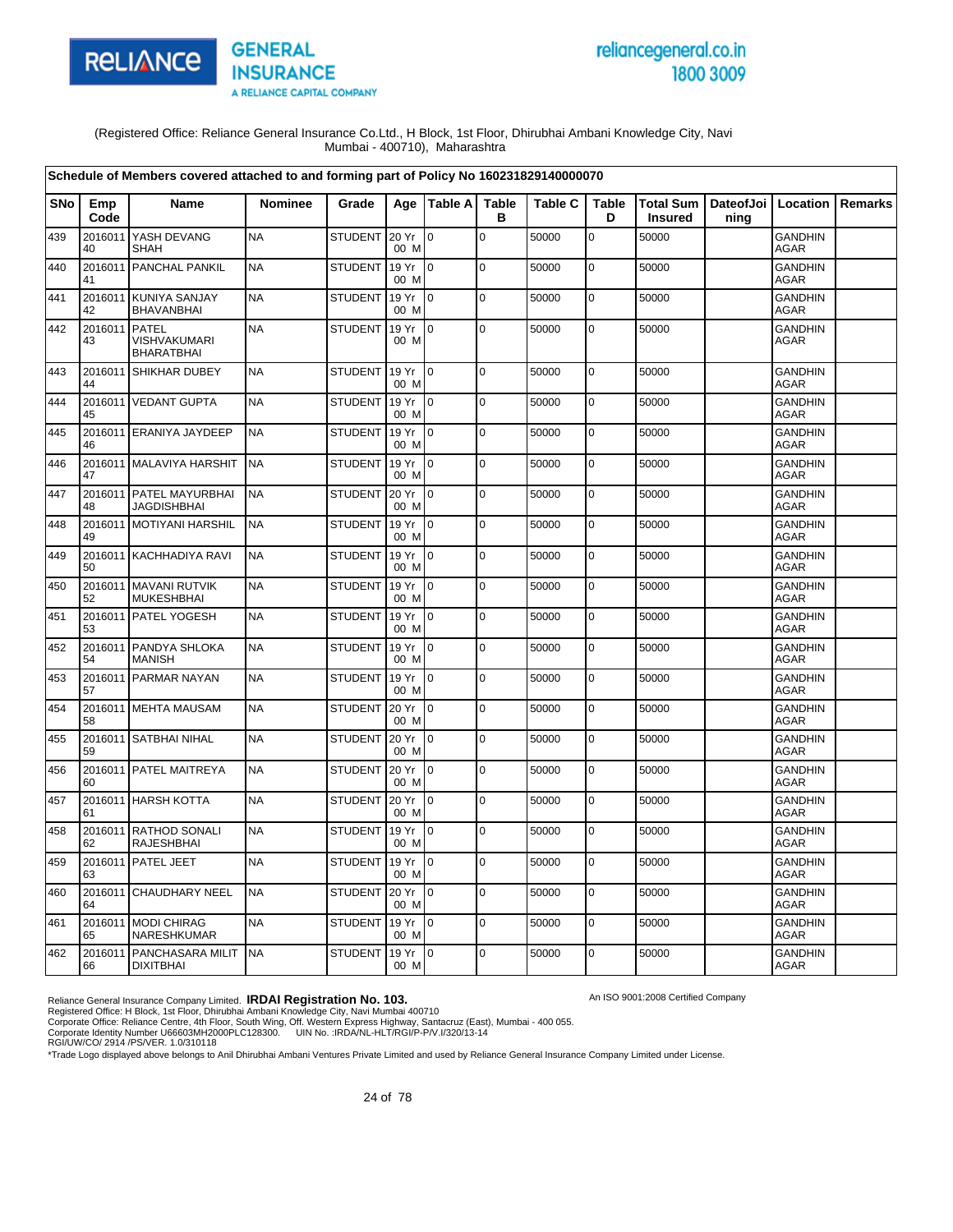

# reliancegeneral.co.in 1800 3009

An ISO 9001:2008 Certified Company

(Registered Office: Reliance General Insurance Co.Ltd., H Block, 1st Floor, Dhirubhai Ambani Knowledge City, Navi Mumbai - 400710), Maharashtra

|            |                     | Schedule of Members covered attached to and forming part of Policy No 160231829140000070 |                |                |               |                           |                   |                |                   |                |                                          |                               |         |
|------------|---------------------|------------------------------------------------------------------------------------------|----------------|----------------|---------------|---------------------------|-------------------|----------------|-------------------|----------------|------------------------------------------|-------------------------------|---------|
| <b>SNo</b> | Emp<br>Code         | <b>Name</b>                                                                              | <b>Nominee</b> | Grade          | Age           | Table A                   | <b>Table</b><br>в | <b>Table C</b> | <b>Table</b><br>D | <b>Insured</b> | Total Sum   DateofJoi   Location<br>ning |                               | Remarks |
| 463        | 67                  | 2016011 RABADIYA JINAL                                                                   | <b>NA</b>      | <b>STUDENT</b> | 19 Yr<br>00 M | $\Omega$                  | $\mathbf 0$       | 50000          | $\overline{0}$    | 50000          |                                          | <b>GANDHIN</b><br>AGAR        |         |
| 464        | 68                  | 2016011 DASA VISHAL<br><b>MENANDBHAI</b>                                                 | <b>NA</b>      | <b>STUDENT</b> | 19 Yr<br>00 M | $\overline{10}$           | $\mathbf 0$       | 50000          | $\mathbf 0$       | 50000          |                                          | <b>GANDHIN</b><br><b>AGAR</b> |         |
| 465        | 69                  | 2016011 GOHIL KASHYAP<br><b>DINESHBHAI</b>                                               | <b>NA</b>      | <b>STUDENT</b> | 19 Yr<br>00 M | Io.                       | $\mathbf 0$       | 50000          | $\mathbf 0$       | 50000          |                                          | <b>GANDHIN</b><br><b>AGAR</b> |         |
| 466        | 70                  | 2016011 DAVE KEVAL                                                                       | <b>NA</b>      | <b>STUDENT</b> | 19 Yr<br>00 M | I <sub>0</sub>            | $\pmb{0}$         | 50000          | 0                 | 50000          |                                          | <b>GANDHIN</b><br><b>AGAR</b> |         |
| 467        | 2016011<br>71       | <b>CHOTALIYA KARAN</b><br><b>NITINBHAI</b>                                               | <b>NA</b>      | <b>STUDENT</b> | 19 Yr<br>00 M | $\overline{0}$            | $\mathbf 0$       | 50000          | 0                 | 50000          |                                          | <b>GANDHIN</b><br><b>AGAR</b> |         |
| 468        | 2016011<br>72       | <b>GOVER VIVEK</b>                                                                       | <b>NA</b>      | <b>STUDENT</b> | 19 Yr<br>00 M | I <sub>0</sub>            | $\mathbf 0$       | 50000          | $\mathbf 0$       | 50000          |                                          | <b>GANDHIN</b><br><b>AGAR</b> |         |
| 469        | 73                  | 2016011 POPAT ABHISHEK<br><b>JAGDISHBHAI</b>                                             | <b>NA</b>      | <b>STUDENT</b> | 19 Yr<br>00 M | I <sub>0</sub>            | $\Omega$          | 50000          | $\mathbf 0$       | 50000          |                                          | <b>GANDHIN</b><br><b>AGAR</b> |         |
| 470        | 74                  | 2016011 MODI PRAHAR                                                                      | <b>NA</b>      | <b>STUDENT</b> | 19 Yr<br>00 M | $\mathsf{I}^{\mathsf{0}}$ | $\mathbf 0$       | 50000          | $\mathbf 0$       | 50000          |                                          | <b>GANDHIN</b><br><b>AGAR</b> |         |
| 471        | 75                  | 2016011 SUTHAR DHRUVAL<br><b>MINESH KUMAR</b>                                            | <b>NA</b>      | <b>STUDENT</b> | 19 Yr<br>00 M | $\overline{10}$           | $\mathbf 0$       | 50000          | 0                 | 50000          |                                          | <b>GANDHIN</b><br><b>AGAR</b> |         |
| 472        | 76                  | 2016011 KAVIT AMIT SHAH                                                                  | <b>NA</b>      | <b>STUDENT</b> | 20 Yr<br>00 M | I0                        | $\mathbf 0$       | 50000          | 0                 | 50000          |                                          | <b>GANDHIN</b><br><b>AGAR</b> |         |
| 473        | 77                  | 2016011 PRAJAPATI DEVEN                                                                  | <b>NA</b>      | <b>STUDENT</b> | 19 Yr<br>00 M | I0                        | $\mathbf 0$       | 50000          | 0                 | 50000          |                                          | <b>GANDHIN</b><br><b>AGAR</b> |         |
| 474        | 2016011 PATEL<br>78 | <b>HARSHILKUMAR</b><br><b>VIPULKUMAR</b>                                                 | <b>NA</b>      | <b>STUDENT</b> | 19 Yr<br>00 M | I0                        | $\mathbf 0$       | 50000          | $\pmb{0}$         | 50000          |                                          | <b>GANDHIN</b><br>AGAR        |         |
| 475        | 79                  | 2016011 KAPADIYA<br><b>DARSHANKUMAR</b><br>MADHABHAI                                     | <b>NA</b>      | <b>STUDENT</b> | 19 Yr<br>00 M | $\mathbf 0$               | $\mathbf 0$       | 50000          | 0                 | 50000          |                                          | <b>GANDHIN</b><br><b>AGAR</b> |         |
| 476        | 2016011<br>80       | <b>CHAUHAN</b><br><b>SUJITSINH</b><br><b>SUNILSINH</b>                                   | <b>NA</b>      | <b>STUDENT</b> | 19 Yr<br>00 M | $\mathsf{I}$              | $\mathbf 0$       | 50000          | $\mathbf 0$       | 50000          |                                          | <b>GANDHIN</b><br><b>AGAR</b> |         |
| 477        | 81                  | 2016011 PRAJAPATI NAMRA<br><b>BHARATKUMAR</b>                                            | <b>NA</b>      | <b>STUDENT</b> | 19 Yr<br>00 M | $\overline{10}$           | $\mathbf 0$       | 50000          | 0                 | 50000          |                                          | <b>GANDHIN</b><br><b>AGAR</b> |         |
| 478        | 83                  | 2016011 CHAUDHARI<br>ARPITKUMAR                                                          | <b>NA</b>      | <b>STUDENT</b> | 19 Yr<br>00 M | I <sub>0</sub>            | $\Omega$          | 50000          | $\mathbf 0$       | 50000          |                                          | <b>GANDHIN</b><br><b>AGAR</b> |         |
| 479        | 85                  | 2016011 PATEL RAVIKUMAR<br><b>BALKRISHNA</b>                                             | <b>NA</b>      | <b>STUDENT</b> | 20 Yr<br>00 M | lo.                       | $\mathbf 0$       | 50000          | $\mathbf 0$       | 50000          |                                          | <b>GANDHIN</b><br>AGAR        |         |
| 480        | 86                  | 2016011 PARDASANI HITESH                                                                 | <b>NA</b>      | <b>STUDENT</b> | 19 Yr<br>00 M | $\overline{10}$           | $\mathbf 0$       | 50000          | $\pmb{0}$         | 50000          |                                          | <b>GANDHIN</b><br>AGAR        |         |
| 481        | 87                  | 2016011 CHAUDHARI<br>VAISHVIKKUMAR                                                       | <b>NA</b>      | <b>STUDENT</b> | 20 Yr<br>00 M | $\overline{10}$           | $\mathbf 0$       | 50000          | $\mathbf 0$       | 50000          |                                          | <b>GANDHIN</b><br><b>AGAR</b> |         |
| 482        | 2016011<br>88       | PRANAV<br>PARIMALBHAI<br><b>CHAUDHARI</b>                                                | <b>NA</b>      | <b>STUDENT</b> | 20 Yr<br>00 M | $\overline{10}$           | $\mathbf 0$       | 50000          | $\pmb{0}$         | 50000          |                                          | <b>GANDHIN</b><br>AGAR        |         |
| 483        | 90                  | 2016011 GAMAR VISHNUBHAI NA                                                              |                | <b>STUDENT</b> | 20 Yr<br>00 M | $\overline{10}$           | $\mathbf 0$       | 50000          | $\mathbf 0$       | 50000          |                                          | <b>GANDHIN</b><br><b>AGAR</b> |         |
| 484        | 91                  | 2016011 CHARPOT KAUSHIL                                                                  | <b>NA</b>      | <b>STUDENT</b> | 19 Yr<br>00 M | $\mathsf{I}^{\mathsf{0}}$ | $\mathbf 0$       | 50000          | 0                 | 50000          |                                          | <b>GANDHIN</b><br>AGAR        |         |

Reliance General Insurance Company Limited. **IRDAI Registration No. 103.**<br>Registered Office: H Block, 1st Floor, Dhirubhai Ambani Knowledge City, Navi Mumbai 400710<br>Corporate Office: Reliance Centre, 4th Floor, South Wing,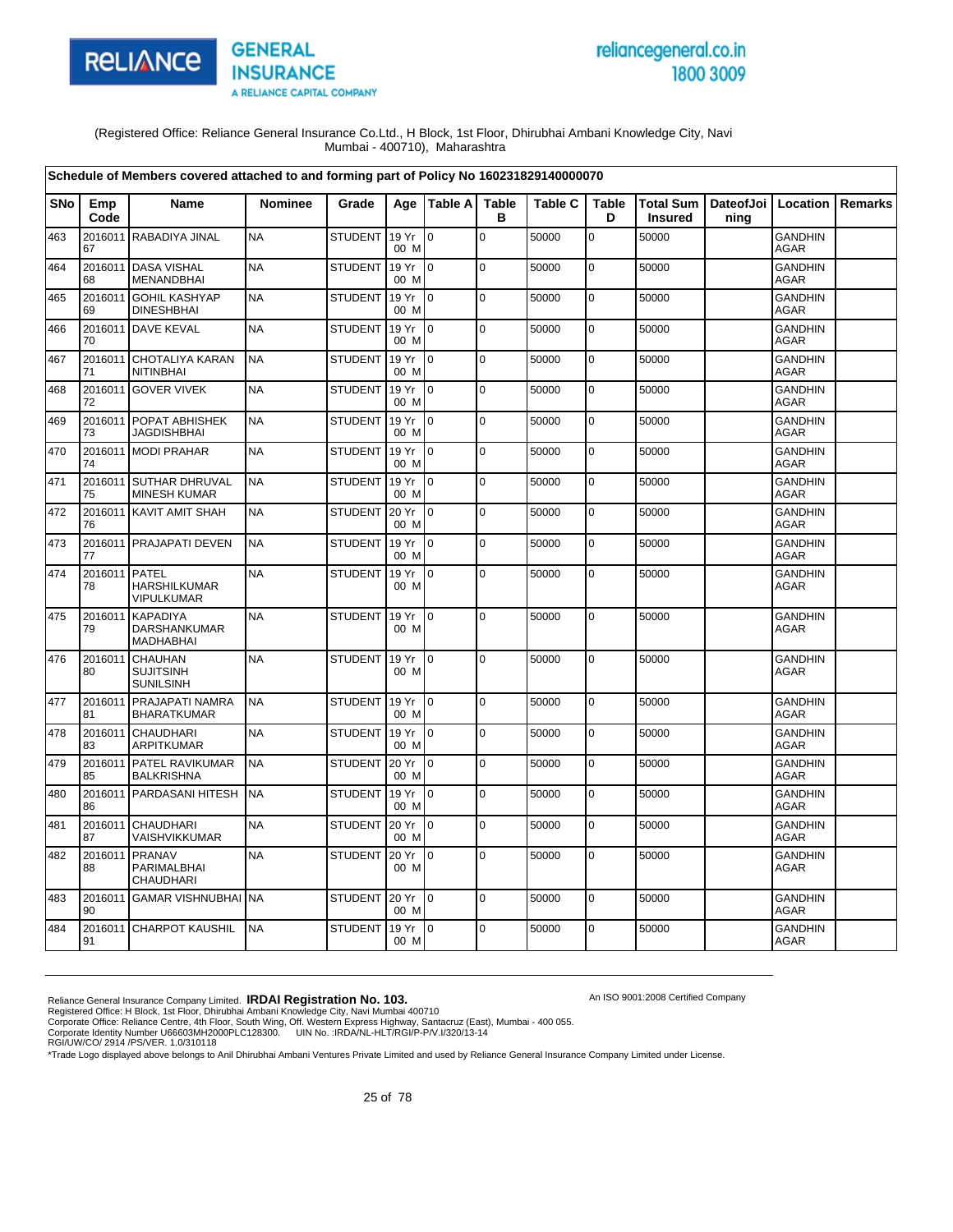

# reliancegeneral.co.in 1800 3009

An ISO 9001:2008 Certified Company

(Registered Office: Reliance General Insurance Co.Ltd., H Block, 1st Floor, Dhirubhai Ambani Knowledge City, Navi Mumbai - 400710), Maharashtra

|            |               | Schedule of Members covered attached to and forming part of Policy No 160231829140000070 |                |                |               |                 |                   |                |                   |                                                    |      |                               |                |
|------------|---------------|------------------------------------------------------------------------------------------|----------------|----------------|---------------|-----------------|-------------------|----------------|-------------------|----------------------------------------------------|------|-------------------------------|----------------|
| <b>SNo</b> | Emp<br>Code   | <b>Name</b>                                                                              | <b>Nominee</b> | Grade          | Age           | <b>Table Al</b> | <b>Table</b><br>в | <b>Table C</b> | <b>Table</b><br>D | Total Sum   DateofJoi   Location<br><b>Insured</b> | ning |                               | <b>Remarks</b> |
| 485        | 2016011<br>92 | <b>NAJA MAKWANA</b>                                                                      | <b>NA</b>      | STUDENT        | 20 Yr<br>00 M | lo.             | $\mathbf 0$       | 50000          | 0                 | 50000                                              |      | <b>GANDHIN</b><br>AGAR        |                |
| 486        | 2016011<br>93 | <b>BHAVESH K DAMOR</b>                                                                   | <b>NA</b>      | <b>STUDENT</b> | 20 Yr<br>00 M | l 0             | $\mathbf 0$       | 50000          | $\pmb{0}$         | 50000                                              |      | <b>GANDHIN</b><br><b>AGAR</b> |                |
| 487        | 2016011<br>94 | PRIYANK<br><b>ASHWINKUMAR</b><br><b>PATEL</b>                                            | <b>NA</b>      | <b>STUDENT</b> | 19 Yr<br>00 M | $\overline{0}$  | $\mathbf 0$       | 50000          | 0                 | 50000                                              |      | <b>GANDHIN</b><br><b>AGAR</b> |                |
| 488        | 2016011<br>98 | <b>TRIVEDI DISHANT</b>                                                                   | <b>NA</b>      | <b>STUDENT</b> | 19 Yr<br>00 M | $\overline{10}$ | $\mathbf 0$       | 50000          | $\mathbf 0$       | 50000                                              |      | <b>GANDHIN</b><br><b>AGAR</b> |                |
| 489        | 2016012<br>01 | <b>GANDHI PIYUSH</b>                                                                     | <b>NA</b>      | <b>STUDENT</b> | 20 Yr<br>00 M | Io.             | $\mathbf 0$       | 50000          | $\mathbf 0$       | 50000                                              |      | <b>GANDHIN</b><br><b>AGAR</b> |                |
| 490        | 02            | 2016012 JOGI YASH                                                                        | <b>NA</b>      | <b>STUDENT</b> | 19 Yr<br>00 M | I O             | $\mathbf 0$       | 50000          | $\mathbf 0$       | 50000                                              |      | <b>GANDHIN</b><br><b>AGAR</b> |                |
| 491        | 03            | 2016012 VAGHELA HIREN                                                                    | <b>NA</b>      | <b>STUDENT</b> | 19 Yr<br>00 M | $\overline{0}$  | $\mathbf 0$       | 50000          | $\mathbf 0$       | 50000                                              |      | <b>GANDHIN</b><br><b>AGAR</b> |                |
| 492        | 04            | 2016012 MAINAK CHAUDHURI                                                                 | <b>NA</b>      | <b>STUDENT</b> | 19 Yr<br>00 M | $\overline{0}$  | $\mathbf 0$       | 50000          | $\mathbf 0$       | 50000                                              |      | <b>GANDHIN</b><br>AGAR        |                |
| 493        | 05            | 2016012 NISHTHA<br>DHARMESH PANDYA                                                       | <b>NA</b>      | <b>STUDENT</b> | 20 Yr<br>00 M | $\overline{0}$  | $\Omega$          | 50000          | $\overline{0}$    | 50000                                              |      | <b>GANDHIN</b><br><b>AGAR</b> |                |
| 494        | 06            | 2016012 PANKTI B SHAH                                                                    | <b>NA</b>      | <b>STUDENT</b> | 19 Yr<br>00 M | $\Omega$        | $\pmb{0}$         | 50000          | $\pmb{0}$         | 50000                                              |      | <b>GANDHIN</b><br><b>AGAR</b> |                |
| 495        | 2016012<br>07 | <b>VRAJ SWETAL</b><br>MASHRUWALA                                                         | <b>NA</b>      | <b>STUDENT</b> | 19 Yr<br>00 M | $\overline{0}$  | $\mathbf 0$       | 50000          | $\mathbf 0$       | 50000                                              |      | <b>GANDHIN</b><br>AGAR        |                |
| 496        | 2016012<br>08 | <b>PATEL MITULKUMAR</b><br>RAJENDRAKUMAR                                                 | <b>NA</b>      | STUDENT        | 20 Yr<br>00 M | $\overline{10}$ | l o               | 50000          | $\mathbf 0$       | 50000                                              |      | <b>GANDHIN</b><br><b>AGAR</b> |                |
| 497        | 09            | 2016012 AAKLIT TANEJA                                                                    | <b>NA</b>      | <b>STUDENT</b> | 20 Yr<br>00 M | l0              | $\mathbf 0$       | 50000          | $\overline{0}$    | 50000                                              |      | <b>GANDHIN</b><br><b>AGAR</b> |                |
| 498        | 2016012<br>10 | <b>KIRTANA SUNIL</b><br><b>PHATNANI</b>                                                  | <b>NA</b>      | <b>STUDENT</b> | 19 Yr<br>00 M | $\overline{0}$  | $\mathbf 0$       | 50000          | $\pmb{0}$         | 50000                                              |      | <b>GANDHIN</b><br><b>AGAR</b> |                |
| 499        | 11            | 2016012 MOHAMED SHADAB                                                                   | <b>NA</b>      | <b>STUDENT</b> | 20 Yr<br>00 M | I O             | $\mathbf 0$       | 50000          | $\pmb{0}$         | 50000                                              |      | <b>GANDHIN</b><br><b>AGAR</b> |                |
| 500        | 12            | 2016012 AKSHAT GAUTAM                                                                    | <b>NA</b>      | <b>STUDENT</b> | 20 Yr<br>00 M | $\overline{10}$ | $\Omega$          | 50000          | $\mathbf 0$       | 50000                                              |      | <b>GANDHIN</b><br><b>AGAR</b> |                |
| 501        | 13            | 2016012 MOHMEDSAIF<br><b>MOHMEDHABIB</b><br><b>KOTWAL</b>                                | <b>NA</b>      | <b>STUDENT</b> | 20 Yr<br>00 M | ۱o              | $\mathbf 0$       | 50000          | $\mathbf 0$       | 50000                                              |      | <b>GANDHIN</b><br><b>AGAR</b> |                |
| 502        | 14            | 2016012 RAGHAV MATTAD                                                                    | <b>NA</b>      | <b>STUDENT</b> | 19 Yr<br>00 M | $\overline{0}$  | $\mathbf 0$       | 50000          | $\mathbf 0$       | 50000                                              |      | <b>GANDHIN</b><br>AGAR        |                |
| 503        | 15            | 2016012 GUPTA ARNAB<br><b>ARUP</b>                                                       | <b>NA</b>      | <b>STUDENT</b> | 20 Yr<br>00 M | l 0             | $\mathbf 0$       | 50000          | $\overline{0}$    | 50000                                              |      | <b>GANDHIN</b><br><b>AGAR</b> |                |
| 504        | 16            | 2016012 BHARDA PRASHANT<br>PARESHBHAI                                                    | <b>NA</b>      | <b>STUDENT</b> | 19 Yr<br>00 M | $\overline{0}$  | $\mathbf 0$       | 50000          | $\pmb{0}$         | 50000                                              |      | <b>GANDHIN</b><br>AGAR        |                |
| 505        | 17            | 2016012 SIDDHANT JAIN                                                                    | <b>NA</b>      | <b>STUDENT</b> | 19 Yr<br>00 M | $\overline{0}$  | $\pmb{0}$         | 50000          | $\pmb{0}$         | 50000                                              |      | <b>GANDHIN</b><br><b>AGAR</b> |                |
| 506        | 18            | 2016012 MEHTA YASH<br><b>BHUPENDRABHAI</b>                                               | <b>NA</b>      | <b>STUDENT</b> | 19 Yr<br>00 M | l 0             | $\Omega$          | 50000          | $\mathbf 0$       | 50000                                              |      | <b>GANDHIN</b><br>AGAR        |                |
| 507        | 19            | 2016012 PATEL NAISHAL                                                                    | <b>NA</b>      | <b>STUDENT</b> | 19 Yr<br>00 M | $\overline{0}$  | $\mathbf 0$       | 50000          | 0                 | 50000                                              |      | <b>GANDHIN</b><br>AGAR        |                |

Reliance General Insurance Company Limited. **IRDAI Registration No. 103.**<br>Registered Office: H Block, 1st Floor, Dhirubhai Ambani Knowledge City, Navi Mumbai 400710<br>Corporate Office: Reliance Centre, 4th Floor, South Wing,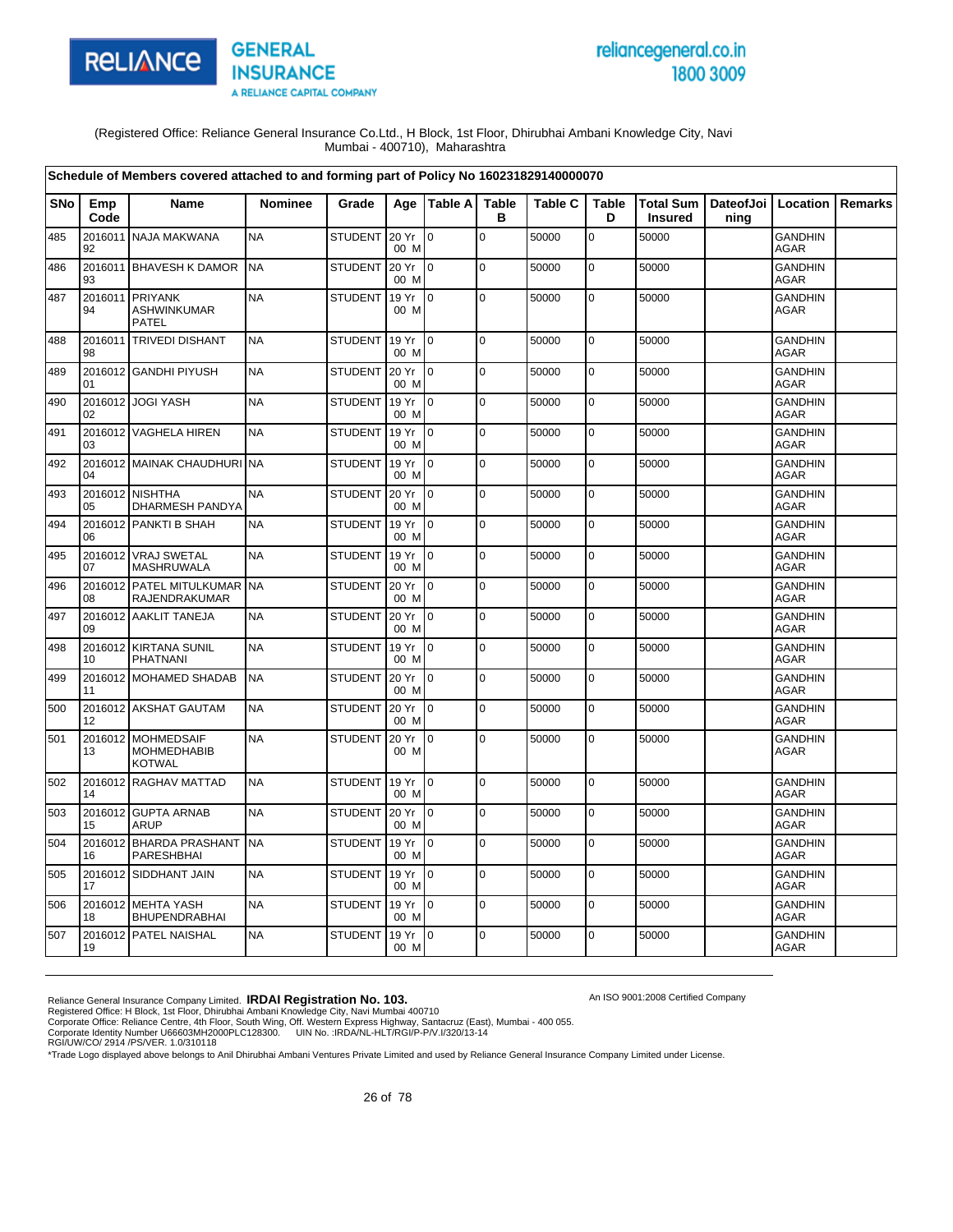

# reliancegeneral.co.in 1800 3009

An ISO 9001:2008 Certified Company

(Registered Office: Reliance General Insurance Co.Ltd., H Block, 1st Floor, Dhirubhai Ambani Knowledge City, Navi Mumbai - 400710), Maharashtra

|            |                    | Schedule of Members covered attached to and forming part of Policy No 160231829140000070 |                |                |               |                |                   |                |                   |                             |                   |                               |         |
|------------|--------------------|------------------------------------------------------------------------------------------|----------------|----------------|---------------|----------------|-------------------|----------------|-------------------|-----------------------------|-------------------|-------------------------------|---------|
| <b>SNo</b> | Emp<br>Code        | Name                                                                                     | <b>Nominee</b> | Grade          |               | Age Table A    | <b>Table</b><br>в | <b>Table C</b> | <b>Table</b><br>D | Total Sum<br><b>Insured</b> | DateofJoi<br>ning | Location                      | Remarks |
| 508        | 20                 | 2016012 PATEL JEET                                                                       | <b>NA</b>      | <b>STUDENT</b> | 19 Yr<br>00 M | lo.            | $\mathbf 0$       | 50000          | 0                 | 50000                       |                   | <b>GANDHIN</b><br>AGAR        |         |
| 509        | 21                 | 2016012 KALATHIYA NIMESH                                                                 | <b>NA</b>      | <b>STUDENT</b> | 19 Yr<br>00 M | lo.            | $\pmb{0}$         | 50000          | $\mathbf 0$       | 50000                       |                   | <b>GANDHIN</b><br><b>AGAR</b> |         |
| 510        | 2016012<br>22      | <b>CHHATRALA</b><br><b>HARDIKKUMAR</b><br>KANTILAL                                       | <b>NA</b>      | <b>STUDENT</b> | 19 Yr<br>00 M | I٥             | $\mathbf 0$       | 50000          | 0                 | 50000                       |                   | <b>GANDHIN</b><br><b>AGAR</b> |         |
| 511        | 23                 | 2016012 MEHTA BHAVIK                                                                     | <b>NA</b>      | <b>STUDENT</b> | 19 Yr<br>00 M | I0             | $\pmb{0}$         | 50000          | $\mathbf 0$       | 50000                       |                   | GANDHIN<br><b>AGAR</b>        |         |
| 512        | 24                 | 2016012 DAVE JAY                                                                         | <b>NA</b>      | <b>STUDENT</b> | 19 Yr<br>00 M | lo.            | $\Omega$          | 50000          | $\mathbf 0$       | 50000                       |                   | <b>GANDHIN</b><br><b>AGAR</b> |         |
| 513        | 2016012 RANA<br>25 | MANOHARSINH<br><b>BABUJI</b>                                                             | <b>NA</b>      | <b>STUDENT</b> | 19 Yr<br>00 M | 0              | $\mathbf 0$       | 50000          | 0                 | 50000                       |                   | GANDHIN<br><b>AGAR</b>        |         |
| 514        | 26                 | 2016012 PATEL MOHIL                                                                      | <b>NA</b>      | <b>STUDENT</b> | 19 Yr<br>00 M | lo.            | $\mathbf 0$       | 50000          | 0                 | 50000                       |                   | <b>GANDHIN</b><br>AGAR        |         |
| 515        | 2016012<br>27      | PATEL DHRUVIL<br>KAMLESHKUMAR                                                            | <b>NA</b>      | <b>STUDENT</b> | 19 Yr<br>00 M | I0             | $\mathbf 0$       | 50000          | $\mathbf 0$       | 50000                       |                   | GANDHIN<br>AGAR               |         |
| 516        | 2016012<br>28      | PATEL DHRUMIL<br>BHUPENDRAKUMAR                                                          | <b>NA</b>      | <b>STUDENT</b> | 19 Yr<br>00 M | I٥             | $\mathbf 0$       | 50000          | $\mathbf 0$       | 50000                       |                   | <b>GANDHIN</b><br><b>AGAR</b> |         |
| 517        | 2016012<br>29      | <b>VAGHASIYA</b><br>PRIYANKABEN<br><b>ISHWARBHAI</b>                                     | <b>NA</b>      | <b>STUDENT</b> | 19 Yr<br>00 M | $\overline{0}$ | $\mathbf 0$       | 50000          | 0                 | 50000                       |                   | <b>GANDHIN</b><br>AGAR        |         |
| 518        | 30                 | 2016012 SHAH NILAY                                                                       | <b>NA</b>      | <b>STUDENT</b> | 19 Yr<br>00 M | $\Omega$       | $\Omega$          | 50000          | $\mathbf 0$       | 50000                       |                   | <b>GANDHIN</b><br><b>AGAR</b> |         |
| 519        | 2016012<br>31      | <b>THAKKAR AVAN</b>                                                                      | <b>NA</b>      | <b>STUDENT</b> | 20 Yr<br>00 M | I٥             | $\pmb{0}$         | 50000          | $\pmb{0}$         | 50000                       |                   | <b>GANDHIN</b><br><b>AGAR</b> |         |
| 520        | 2016012<br>32      | JOBANPUTRA YASH                                                                          | <b>NA</b>      | <b>STUDENT</b> | 19 Yr<br>00 M | $\overline{0}$ | $\pmb{0}$         | 50000          | $\mathbf 0$       | 50000                       |                   | <b>GANDHIN</b><br>AGAR        |         |
| 521        | 33                 | 2016012 MALHOTRA AYUSHI<br>SANJIV                                                        | <b>NA</b>      | <b>STUDENT</b> | 19 Yr<br>00 M | lo.            | $\mathbf 0$       | 50000          | $\mathbf 0$       | 50000                       |                   | GANDHIN<br><b>AGAR</b>        |         |
| 522        | 34                 | 2016012 PATEL UJJVAL                                                                     | <b>NA</b>      | <b>STUDENT</b> | 20 Yr<br>00 M | $\overline{0}$ | $\mathbf 0$       | 50000          | $\mathbf 0$       | 50000                       |                   | <b>GANDHIN</b><br>AGAR        |         |
| 523        | 35                 | 2016012 PATEL VISHWA<br><b>HITESHBHAI</b>                                                | <b>NA</b>      | <b>STUDENT</b> | 19 Yr<br>00 M | lo.            | $\mathbf 0$       | 50000          | $\pmb{0}$         | 50000                       |                   | GANDHIN<br><b>AGAR</b>        |         |
| 524        | 36                 | 2016012 RADIA KISHAN<br><b>BHUPENDRABHAI</b>                                             | <b>NA</b>      | <b>STUDENT</b> | 20 Yr<br>00 M | l0             | $\mathbf 0$       | 50000          | $\mathbf 0$       | 50000                       |                   | <b>GANDHIN</b><br>AGAR        |         |
| 525        | 2016012<br>37      | VALA MEETRAJSINH<br><b>HARESHKUMAR</b>                                                   | <b>NA</b>      | <b>STUDENT</b> | 19 Yr<br>00 M | $\overline{0}$ | $\mathbf 0$       | 50000          | $\mathsf 0$       | 50000                       |                   | <b>GANDHIN</b><br>AGAR        |         |
| 526        | 38                 | 2016012 SHAH MEET                                                                        | <b>NA</b>      | <b>STUDENT</b> | 19 Yr<br>00 M | $\overline{0}$ | $\overline{0}$    | 50000          | $\pmb{0}$         | 50000                       |                   | <b>GANDHIN</b><br><b>AGAR</b> |         |
| 527        | 2016012<br>39      | <b>HIRPARA VATSAL</b><br>PARESHBHAI                                                      | <b>NA</b>      | <b>STUDENT</b> | 19 Yr<br>00 M | $\overline{0}$ | $\mathbf 0$       | 50000          | $\mathbf 0$       | 50000                       |                   | <b>GANDHIN</b><br><b>AGAR</b> |         |
| 528        | 2016012<br>40      | PANCHANI MEET<br><b>ASHOKBHAI</b>                                                        | <b>NA</b>      | <b>STUDENT</b> | 19 Yr<br>00 M | I٥             | $\pmb{0}$         | 50000          | $\mathbf 0$       | 50000                       |                   | <b>GANDHIN</b><br><b>AGAR</b> |         |
| 529        | 41                 | 2016012 SOLANKI KETUL                                                                    | <b>NA</b>      | <b>STUDENT</b> | 19 Yr<br>00 M | I0             | $\Omega$          | 50000          | $\mathbf 0$       | 50000                       |                   | GANDHIN<br><b>AGAR</b>        |         |
| 530        | 42                 | 2016012 KANERIA AKSHAT                                                                   | <b>NA</b>      | <b>STUDENT</b> | 20 Yr<br>00 M | 10             | $\mathbf 0$       | 50000          | $\mathbf 0$       | 50000                       |                   | <b>GANDHIN</b><br>AGAR        |         |

Reliance General Insurance Company Limited. **IRDAI Registration No. 103.**<br>Registered Office: H Block, 1st Floor, Dhirubhai Ambani Knowledge City, Navi Mumbai 400710<br>Corporate Office: Reliance Centre, 4th Floor, South Wing,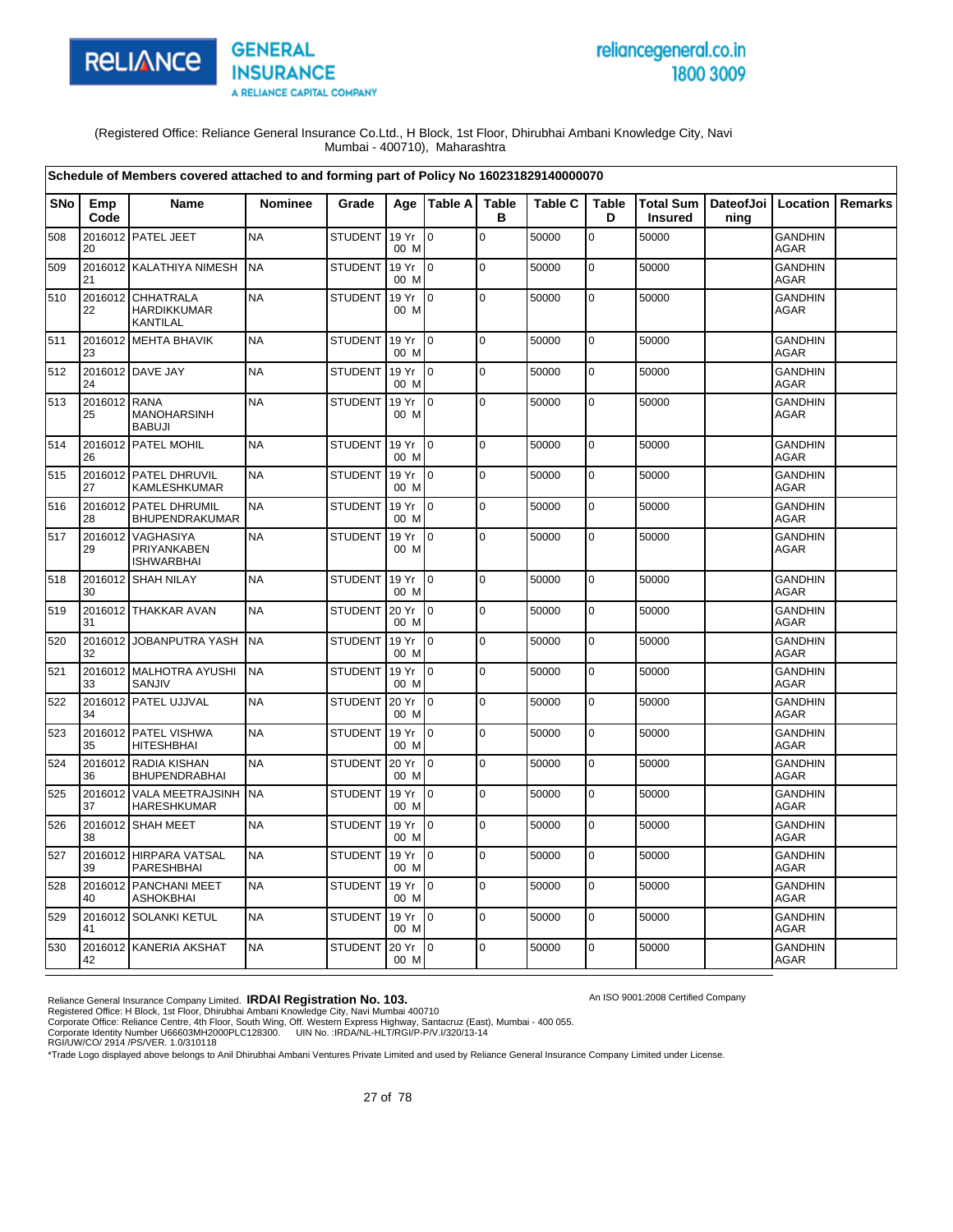

# reliancegeneral.co.in 1800 3009

An ISO 9001:2008 Certified Company

(Registered Office: Reliance General Insurance Co.Ltd., H Block, 1st Floor, Dhirubhai Ambani Knowledge City, Navi Mumbai - 400710), Maharashtra

|            |               | Schedule of Members covered attached to and forming part of Policy No 160231829140000070 |                |                |               |                 |                   |                |                   |                                    |                              |                               |         |
|------------|---------------|------------------------------------------------------------------------------------------|----------------|----------------|---------------|-----------------|-------------------|----------------|-------------------|------------------------------------|------------------------------|-------------------------------|---------|
| <b>SNo</b> | Emp<br>Code   | <b>Name</b>                                                                              | <b>Nominee</b> | Grade          | Age           | Table A         | <b>Table</b><br>в | <b>Table C</b> | <b>Table</b><br>D | <b>Total Sum</b><br><b>Insured</b> | DateofJoi   Location<br>ning |                               | Remarks |
| 531        | 43            | 2016012 ABHI RATNMAN                                                                     | <b>NA</b>      | <b>STUDENT</b> | 20 Yr<br>00 M | $\Omega$        | $\mathbf 0$       | 50000          | $\mathbf 0$       | 50000                              |                              | <b>GANDHIN</b><br>AGAR        |         |
| 532        | 44            | 2016012 PARMAR DARSHAN<br><b>VINODBHAI</b>                                               | <b>NA</b>      | <b>STUDENT</b> | 19 Yr<br>00 M | $\overline{10}$ | $\Omega$          | 50000          | $\mathbf 0$       | 50000                              |                              | <b>GANDHIN</b><br><b>AGAR</b> |         |
| 533        | 45            | 2016012 PANCHAL<br><b>HAVYAKUMAR</b>                                                     | <b>NA</b>      | <b>STUDENT</b> | 19 Yr<br>00 M | $\overline{10}$ | $\overline{0}$    | 50000          | $\mathbf 0$       | 50000                              |                              | <b>GANDHIN</b><br>AGAR        |         |
| 534        | 46            | 2016012 MADAKIYA FAIZAN                                                                  | <b>NA</b>      | <b>STUDENT</b> | 19 Yr<br>00 M | $\overline{10}$ | $\mathbf 0$       | 50000          | $\mathbf 0$       | 50000                              |                              | <b>GANDHIN</b><br><b>AGAR</b> |         |
| 535        | 47            | 2016012 PATEL KRIT                                                                       | <b>NA</b>      | <b>STUDENT</b> | 19 Yr<br>00 M | I0              | $\mathbf 0$       | 50000          | 0                 | 50000                              |                              | <b>GANDHIN</b><br><b>AGAR</b> |         |
| 536        | 48            | 2016012 POGUL SIDDHARTH                                                                  | <b>NA</b>      | <b>STUDENT</b> | 19 Yr<br>00 M | $\overline{10}$ | $\pmb{0}$         | 50000          | $\pmb{0}$         | 50000                              |                              | <b>GANDHIN</b><br><b>AGAR</b> |         |
| 537        | 49            | 2016012 SHAH YASH                                                                        | <b>NA</b>      | <b>STUDENT</b> | 20 Yr<br>00 M | $\overline{10}$ | $\Omega$          | 50000          | $\mathbf 0$       | 50000                              |                              | <b>GANDHIN</b><br><b>AGAR</b> |         |
| 538        | 50            | 2016012 TADHA NILESHBHAI                                                                 | <b>NA</b>      | <b>STUDENT</b> | 19 Yr<br>00 M | I <sub>0</sub>  | $\Omega$          | 50000          | $\mathbf 0$       | 50000                              |                              | <b>GANDHIN</b><br><b>AGAR</b> |         |
| 539        | 51            | 2016012 AGRAWAL MAHIN                                                                    | <b>NA</b>      | <b>STUDENT</b> | 20 Yr<br>00 M | $\overline{10}$ | $\mathbf 0$       | 50000          | $\mathbf 0$       | 50000                              |                              | <b>GANDHIN</b><br><b>AGAR</b> |         |
| 540        | 53            | 2016012 CHAUDHARI<br><b>JAIMINKUMAR</b><br><b>ASHOKBHAI</b>                              | <b>NA</b>      | <b>STUDENT</b> | 19 Yr<br>00 M | $\overline{0}$  | $\pmb{0}$         | 50000          | 0                 | 50000                              |                              | <b>GANDHIN</b><br><b>AGAR</b> |         |
| 541        | 54            | 2016012 VADHER<br>DHAVALKUMAR<br><b>MATHURDAS</b>                                        | <b>NA</b>      | <b>STUDENT</b> | 19 Yr<br>00 M | $\overline{10}$ | $\mathbf 0$       | 50000          | 0                 | 50000                              |                              | <b>GANDHIN</b><br><b>AGAR</b> |         |
| 542        | 55            | 2016012 PANCHAL VISHVESH NA<br><b>ASHWINBHAI</b>                                         |                | <b>STUDENT</b> | 19 Yr<br>00 M | $\overline{10}$ | $\mathbf 0$       | 50000          | $\mathbf 0$       | 50000                              |                              | <b>GANDHIN</b><br><b>AGAR</b> |         |
| 543        | 56            | 2016012 PRAJAPATI<br><b>ASHOKKUMAR</b>                                                   | <b>NA</b>      | <b>STUDENT</b> | 19 Yr<br>00 M | $\overline{0}$  | $\mathbf 0$       | 50000          | $\pmb{0}$         | 50000                              |                              | <b>GANDHIN</b><br><b>AGAR</b> |         |
| 544        | 57            | 2016012 CHAVDA HIMANSHU                                                                  | <b>NA</b>      | <b>STUDENT</b> | 19 Yr<br>00 M | I0              | $\mathbf 0$       | 50000          | $\mathbf 0$       | 50000                              |                              | <b>GANDHIN</b><br><b>AGAR</b> |         |
| 545        | 58            | 2016012 PATEL ADIT<br>KAMLESHKUMAR                                                       | <b>NA</b>      | <b>STUDENT</b> | 19 Yr<br>00 M | $\overline{10}$ | $\mathbf 0$       | 50000          | $\mathbf 0$       | 50000                              |                              | <b>GANDHIN</b><br><b>AGAR</b> |         |
| 546        | 59            | 2016012 PATEL HARDIK                                                                     | <b>NA</b>      | <b>STUDENT</b> | 20 Yr<br>00 M | I0              | $\mathbf 0$       | 50000          | $\mathbf 0$       | 50000                              |                              | GANDHIN<br><b>AGAR</b>        |         |
| 547        | 60            | 2016012 PATEL VISHVA<br>DAYALJIBHAI                                                      | <b>NA</b>      | <b>STUDENT</b> | 19 Yr<br>00 M | Io.             | $\mathbf 0$       | 50000          | $\pmb{0}$         | 50000                              |                              | <b>GANDHIN</b><br>AGAR        |         |
| 548        | 61            | 2016012 KALAVADIYA<br><b>ABHISHEK</b><br>MAHENDRAKUMAR                                   | <b>NA</b>      | STUDENT        | 20 Yr<br>00 M | I0              | $\Omega$          | 50000          | 0                 | 50000                              |                              | GANDHIN<br>AGAR               |         |
| 549        | 2016014<br>01 | <b>VASANI MIT</b><br>PADMANABHBHAI                                                       | <b>NA</b>      | STUDENT 20 Yr  | 00 M          | I0              | $\Omega$          | 50000          | $\pmb{0}$         | 50000                              |                              | <b>GANDHIN</b><br>AGAR        |         |
| 550        | 2016014<br>02 | SANGHVI JITESH<br><b>HEMANSHUBHAI</b>                                                    | <b>NA</b>      | <b>STUDENT</b> | 20 Yr<br>00 M | l 0             | $\mathbf 0$       | 50000          | $\mathbf 0$       | 50000                              |                              | <b>GANDHIN</b><br>AGAR        |         |
| 551        | 2016014<br>03 | <b>ABHIGNYANA</b><br>LAKSHMI<br>CHALAMCHARLA                                             | <b>NA</b>      | <b>STUDENT</b> | 19 Yr<br>00 M | $\mathsf{I}$    | $\Omega$          | 50000          | 0                 | 50000                              |                              | <b>GANDHIN</b><br>AGAR        |         |
| 552        | 04            | 2016014 AYUSH JAIN                                                                       | <b>NA</b>      | <b>STUDENT</b> | 19 Yr<br>00 M | $10^{-1}$       | $\mathbf 0$       | 50000          | 0                 | 50000                              |                              | <b>GANDHIN</b><br>AGAR        |         |

Reliance General Insurance Company Limited. **IRDAI Registration No. 103.**<br>Registered Office: H Block, 1st Floor, Dhirubhai Ambani Knowledge City, Navi Mumbai 400710<br>Corporate Office: Reliance Centre, 4th Floor, South Wing,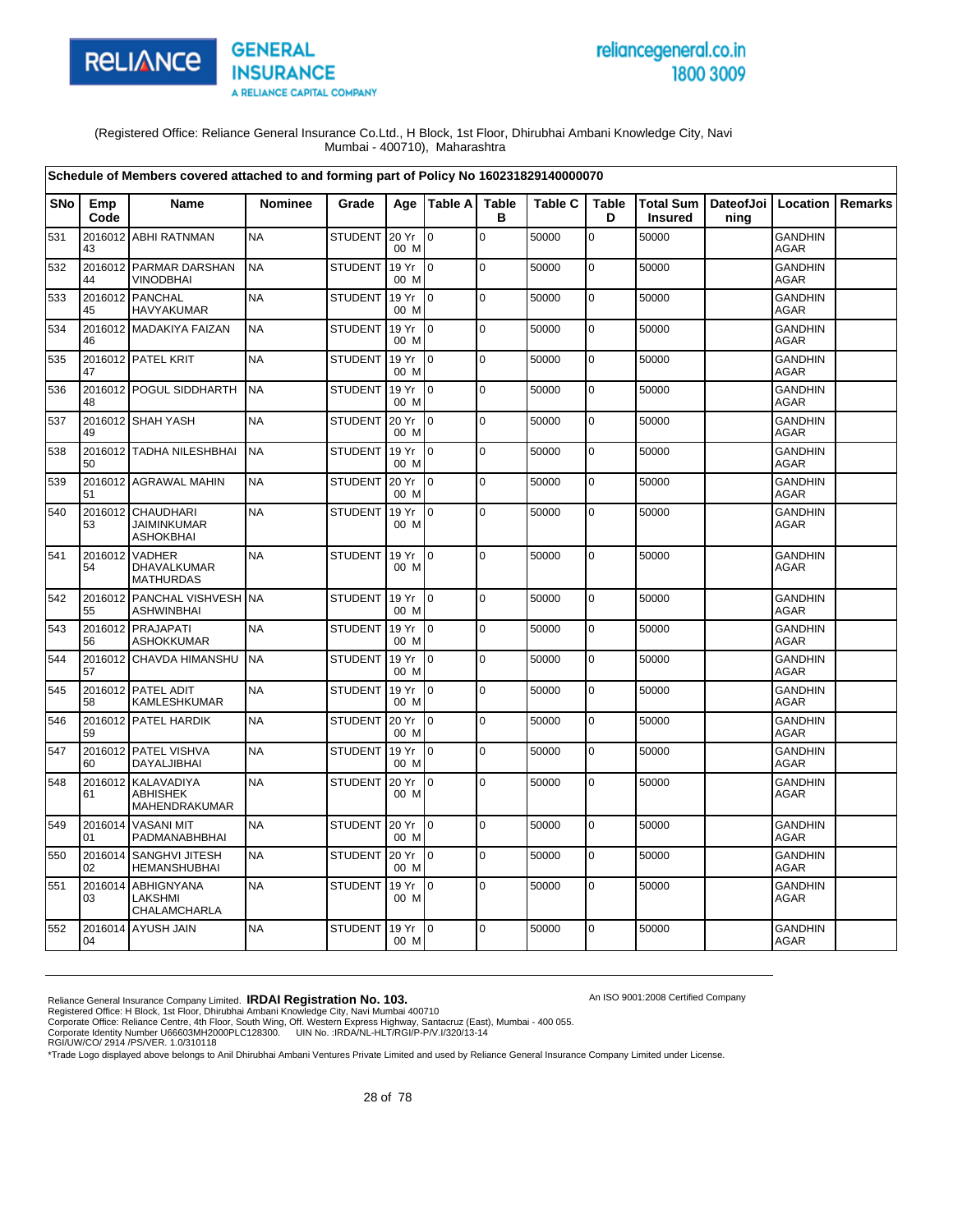

# reliancegeneral.co.in 1800 3009

An ISO 9001:2008 Certified Company

(Registered Office: Reliance General Insurance Co.Ltd., H Block, 1st Floor, Dhirubhai Ambani Knowledge City, Navi Mumbai - 400710), Maharashtra

|     |               | Schedule of Members covered attached to and forming part of Policy No 160231829140000070 |                |                |               |                 |                   |                |                   |                |                                          |                               |                |
|-----|---------------|------------------------------------------------------------------------------------------|----------------|----------------|---------------|-----------------|-------------------|----------------|-------------------|----------------|------------------------------------------|-------------------------------|----------------|
| SNo | Emp<br>Code   | <b>Name</b>                                                                              | <b>Nominee</b> | Grade          |               | Age   Table A   | <b>Table</b><br>в | <b>Table C</b> | <b>Table</b><br>D | <b>Insured</b> | Total Sum   DateofJoi   Location<br>ning |                               | <b>Remarks</b> |
| 553 | 2016014<br>05 | <b>PANDYA KALPESH</b><br><b>ARUN</b>                                                     | <b>NA</b>      | <b>STUDENT</b> | 20 Yr<br>00 M | $\Omega$        | $\mathbf 0$       | 50000          | $\mathbf 0$       | 50000          |                                          | <b>GANDHIN</b><br>AGAR        |                |
| 554 | 06            | 2016014 SHAH SULAY<br><b>ANANDBHAI</b>                                                   | <b>NA</b>      | <b>STUDENT</b> | 19 Yr<br>00 M | $\overline{10}$ | $\mathbf 0$       | 50000          | $\mathbf 0$       | 50000          |                                          | <b>GANDHIN</b><br><b>AGAR</b> |                |
| 555 | 2016014<br>07 | <b>CELLY PRATEEK</b><br><b>KAPIL</b>                                                     | <b>NA</b>      | <b>STUDENT</b> | 20 Yr<br>00 M | $\overline{0}$  | $\mathbf 0$       | 50000          | 0                 | 50000          |                                          | <b>GANDHIN</b><br><b>AGAR</b> |                |
| 556 | 08            | 2016014 DOSHI NISHI<br><b>MITESHKUMAR</b>                                                | <b>NA</b>      | <b>STUDENT</b> | 19 Yr<br>00 M | $\overline{10}$ | $\mathbf 0$       | 50000          | 0                 | 50000          |                                          | <b>GANDHIN</b><br><b>AGAR</b> |                |
| 557 | 09            | 2016014 PATEL HIMILKUMAR<br><b>JITENDRABHAI</b>                                          | <b>NA</b>      | <b>STUDENT</b> | 19 Yr<br>00 M | $\overline{10}$ | $\Omega$          | 50000          | 0                 | 50000          |                                          | <b>GANDHIN</b><br><b>AGAR</b> |                |
| 558 | 10            | 2016014 SMIT SHAH                                                                        | <b>NA</b>      | <b>STUDENT</b> | 19 Yr<br>00 M | $\overline{10}$ | $\pmb{0}$         | 50000          | $\mathbf 0$       | 50000          |                                          | <b>GANDHIN</b><br><b>AGAR</b> |                |
| 559 | 11            | 2016014 SAKSENA DEVANSH<br><b>JAYANTKUMAR</b>                                            | <b>NA</b>      | <b>STUDENT</b> | 19 Yr<br>00 M | $\overline{10}$ | $\mathbf 0$       | 50000          | 0                 | 50000          |                                          | <b>GANDHIN</b><br><b>AGAR</b> |                |
| 560 | 12            | 2016014 RINDANI KHANTI<br>NISHCHALBHAI                                                   | <b>NA</b>      | <b>STUDENT</b> | 19 Yr<br>00 M | $\overline{10}$ | $\mathbf 0$       | 50000          | $\mathbf 0$       | 50000          |                                          | <b>GANDHIN</b><br>AGAR        |                |
| 561 | 13            | 2016014 BISHESH ORAM                                                                     | <b>NA</b>      | <b>STUDENT</b> | 20 Yr<br>00 M | $\overline{10}$ | $\mathbf 0$       | 50000          | $\pmb{0}$         | 50000          |                                          | GANDHIN<br>AGAR               |                |
| 562 | 2016014<br>14 | <b>BHAVSAR SHIVAM</b><br>RAKESHKUMAR                                                     | <b>NA</b>      | <b>STUDENT</b> | 19 Yr<br>00 M | $\overline{0}$  | $\mathbf 0$       | 50000          | 0                 | 50000          |                                          | <b>GANDHIN</b><br><b>AGAR</b> |                |
| 563 | 15            | 2016014 PATEL PARVA<br><b>CHANDUBHAI</b>                                                 | <b>NA</b>      | <b>STUDENT</b> | 19 Yr<br>00 M | $\overline{10}$ | $\mathbf 0$       | 50000          | $\mathbf 0$       | 50000          |                                          | <b>GANDHIN</b><br><b>AGAR</b> |                |
| 564 | 16            | 2016014 RUTVIK SHAH                                                                      | <b>NA</b>      | <b>STUDENT</b> | 19 Yr<br>00 M | lo.             | $\pmb{0}$         | 50000          | 0                 | 50000          |                                          | <b>GANDHIN</b><br><b>AGAR</b> |                |
| 565 | 17            | 2016014 RUTVIK<br><b>JAYESHBHAI</b><br><b>KOTHARI</b>                                    | <b>NA</b>      | <b>STUDENT</b> | 19 Yr<br>00 M | $\overline{10}$ | $\mathbf 0$       | 50000          | 0                 | 50000          |                                          | <b>GANDHIN</b><br><b>AGAR</b> |                |
| 566 | 2016014<br>18 | <b>SARDHARA</b><br><b>PREETKUMAR</b><br><b>JAYSUKHLAL</b>                                | <b>NA</b>      | <b>STUDENT</b> | 19 Yr<br>00 M | I <sub>0</sub>  | $\mathbf 0$       | 50000          | 0                 | 50000          |                                          | <b>GANDHIN</b><br><b>AGAR</b> |                |
| 567 | 19            | 2016014 KARAN JAIN                                                                       | <b>NA</b>      | STUDENT 20 Yr  | 00 M          | $\overline{0}$  | $\pmb{0}$         | 50000          | $\mathbf 0$       | 50000          |                                          | <b>GANDHIN</b><br><b>AGAR</b> |                |
| 568 | 20            | 2016014 MEHTA DHVANEE<br><b>MANISH</b>                                                   | <b>NA</b>      | <b>STUDENT</b> | 19 Yr<br>00 M | $\overline{10}$ | $\mathbf 0$       | 50000          | 0                 | 50000          |                                          | <b>GANDHIN</b><br><b>AGAR</b> |                |
| 569 | 21            | 2016014 ROHAN DHANWANI                                                                   | <b>NA</b>      | <b>STUDENT</b> | 20 Yr<br>00 M | $\overline{10}$ | $\mathbf 0$       | 50000          | 0                 | 50000          |                                          | <b>GANDHIN</b><br><b>AGAR</b> |                |
| 570 | 22            | 2016014 VACHHANI RUSHI<br><b>UMANGBHAI</b>                                               | <b>NA</b>      | <b>STUDENT</b> | 20 Yr<br>00 M | I O             | $\pmb{0}$         | 50000          | $\mathbf 0$       | 50000          |                                          | <b>GANDHIN</b><br>AGAR        |                |
| 571 | 2016014<br>23 | <b>ASNANI DHRUVESH</b><br><b>PAHARJIT</b>                                                | <b>NA</b>      | <b>STUDENT</b> | 19 Yr<br>00 M | $\overline{0}$  | $\mathbf 0$       | 50000          | 0                 | 50000          |                                          | <b>GANDHIN</b><br>AGAR        |                |
| 572 | 24            | 2016014 VRUND SHAH                                                                       | <b>NA</b>      | <b>STUDENT</b> | 19 Yr<br>00 M | $\overline{10}$ | $\mathbf 0$       | 50000          | $\mathbf 0$       | 50000          |                                          | <b>GANDHIN</b><br>AGAR        |                |
| 573 | 25            | 2016014 MALLAVARAPU<br><b>ROHIT</b>                                                      | <b>NA</b>      | <b>STUDENT</b> | 19 Yr<br>00 M | I0.             | $\Omega$          | 50000          | $\mathbf 0$       | 50000          |                                          | <b>GANDHIN</b><br><b>AGAR</b> |                |
| 574 | 26            | 2016014 RAJPARA UTSAV<br><b>RASHMIKANT</b>                                               | <b>NA</b>      | <b>STUDENT</b> | 19 Yr<br>00 M | Io.             | $\mathbf 0$       | 50000          | $\pmb{0}$         | 50000          |                                          | <b>GANDHIN</b><br><b>AGAR</b> |                |
| 575 | 27            | 2016014 SAVANI DEEP<br>DEEPAKKUMAR                                                       | <b>NA</b>      | <b>STUDENT</b> | 20 Yr<br>00 M | I0              | 0                 | 50000          | 0                 | 50000          |                                          | <b>GANDHIN</b><br><b>AGAR</b> |                |

Reliance General Insurance Company Limited. **IRDAI Registration No. 103.**<br>Registered Office: H Block, 1st Floor, Dhirubhai Ambani Knowledge City, Navi Mumbai 400710<br>Corporate Office: Reliance Centre, 4th Floor, South Wing,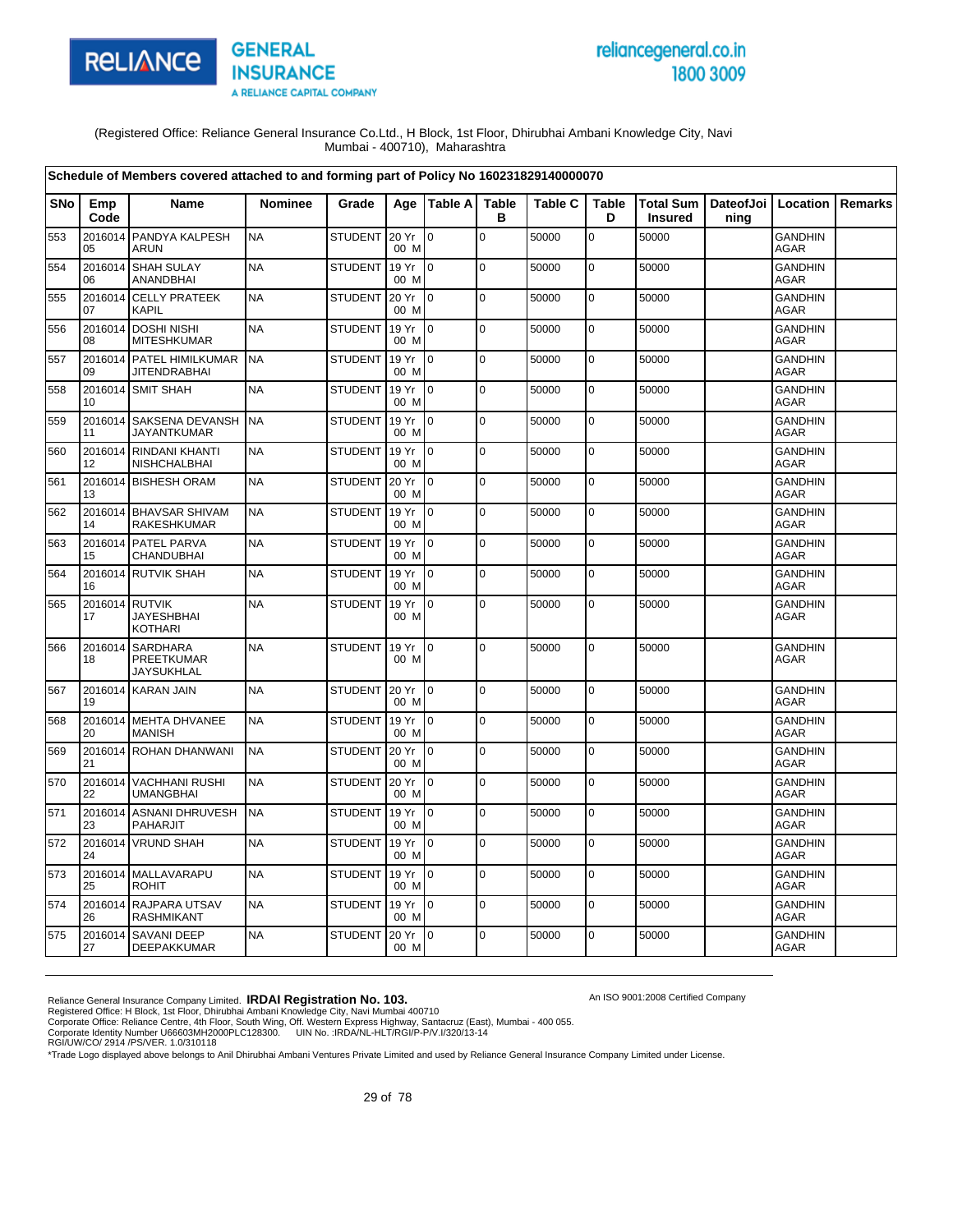

# reliancegeneral.co.in 1800 3009

An ISO 9001:2008 Certified Company

(Registered Office: Reliance General Insurance Co.Ltd., H Block, 1st Floor, Dhirubhai Ambani Knowledge City, Navi Mumbai - 400710), Maharashtra

|            |                     | Schedule of Members covered attached to and forming part of Policy No 160231829140000070 |                |                |               |                 |                   |                |                   |                                    |      |                               |                |
|------------|---------------------|------------------------------------------------------------------------------------------|----------------|----------------|---------------|-----------------|-------------------|----------------|-------------------|------------------------------------|------|-------------------------------|----------------|
| <b>SNo</b> | Emp<br>Code         | <b>Name</b>                                                                              | <b>Nominee</b> | Grade          | Aae           | <b>Table Al</b> | <b>Table</b><br>в | <b>Table C</b> | <b>Table</b><br>D | <b>Total Sum</b><br><b>Insured</b> | ning | DateofJoi   Location          | <b>Remarks</b> |
| 576        | 2016014<br>28       | <b>KATBA YOGI</b><br><b>RAJESHBHAI</b>                                                   | <b>NA</b>      | STUDENT        | 19 Yr<br>00 M | l o             | $\Omega$          | 50000          | $\mathbf 0$       | 50000                              |      | <b>GANDHIN</b><br>AGAR        |                |
| 577        | 29                  | 2016014 MIHIR THAKKAR                                                                    | <b>NA</b>      | <b>STUDENT</b> | 19 Yr<br>00 M | I٥              | $\mathbf 0$       | 50000          | $\mathbf 0$       | 50000                              |      | <b>GANDHIN</b><br><b>AGAR</b> |                |
| 578        | 2016014 PATEL<br>31 | PARTHKUMAR                                                                               | <b>NA</b>      | <b>STUDENT</b> | 20 Yr<br>00 M | I٥              | $\pmb{0}$         | 50000          | $\mathsf 0$       | 50000                              |      | GANDHIN<br><b>AGAR</b>        |                |
| 579        | 32                  | 2016014 KISHAN KUMAR<br><b>PATEL</b>                                                     | <b>NA</b>      | <b>STUDENT</b> | 20 Yr<br>00 M | I0              | $\pmb{0}$         | 50000          | $\mathbf 0$       | 50000                              |      | <b>GANDHIN</b><br><b>AGAR</b> |                |
| 580        | 33                  | 2016014 VADGAMA MAITREY<br><b>NAVINCHANDRA</b>                                           | <b>NA</b>      | <b>STUDENT</b> | 19 Yr<br>00 M | I0              | $\mathbf 0$       | 50000          | $\mathbf 0$       | 50000                              |      | <b>GANDHIN</b><br><b>AGAR</b> |                |
| 581        | 34                  | 2016014 VANSHIKA DARBARI                                                                 | <b>NA</b>      | <b>STUDENT</b> | 19 Yr<br>00 M | lo.             | $\mathbf 0$       | 50000          | $\mathbf 0$       | 50000                              |      | <b>GANDHIN</b><br>AGAR        |                |
| 582        | 35                  | 2016014 PATEL UMANG                                                                      | <b>NA</b>      | <b>STUDENT</b> | 19 Yr<br>00 M | I0              | $\pmb{0}$         | 50000          | $\pmb{0}$         | 50000                              |      | GANDHIN<br><b>AGAR</b>        |                |
| 583        | 36                  | 2016014 DETROJA SAKET<br>SANJAYKUMAR                                                     | <b>NA</b>      | <b>STUDENT</b> | 20 Yr<br>00 M | l0              | $\mathbf 0$       | 50000          | $\pmb{0}$         | 50000                              |      | <b>GANDHIN</b><br>AGAR        |                |
| 584        | 37                  | 2016014 JETHWA BHARGAV<br><b>HARISHKUMAR</b>                                             | <b>NA</b>      | <b>STUDENT</b> | 19 Yr<br>00 M | I٥              | $\mathbf 0$       | 50000          | $\mathbf 0$       | 50000                              |      | <b>GANDHIN</b><br>AGAR        |                |
| 585        | 38                  | 2016014 CHAVDA VIVEK                                                                     | <b>NA</b>      | <b>STUDENT</b> | 19 Yr<br>00 M | lo.             | $\Omega$          | 50000          | $\pmb{0}$         | 50000                              |      | <b>GANDHIN</b><br><b>AGAR</b> |                |
| 586        | 2016014<br>39       | <b>MEHTA</b><br>SHYAMKUMAR<br>CHANDRAKANTBHAI                                            | <b>NA</b>      | <b>STUDENT</b> | 19 Yr<br>00 M | l o             | $\mathbf 0$       | 50000          | $\pmb{0}$         | 50000                              |      | <b>GANDHIN</b><br>AGAR        |                |
| 587        | 2016014<br>40       | <b>CHUDASAMA</b><br><b>SATISH</b><br><b>MAHESHBHAI</b>                                   | <b>NA</b>      | <b>STUDENT</b> | 20 Yr<br>00 M | I0              | 0                 | 50000          | $\pmb{0}$         | 50000                              |      | <b>GANDHIN</b><br><b>AGAR</b> |                |
| 588        | 41                  | 2016014 SHAH KALPIT                                                                      | <b>NA</b>      | <b>STUDENT</b> | 19 Yr<br>00 M | I0              | $\overline{0}$    | 50000          | $\pmb{0}$         | 50000                              |      | <b>GANDHIN</b><br><b>AGAR</b> |                |
| 589        | 2016014<br>42       | VASAVA<br>DHAVALKUMAR                                                                    | <b>NA</b>      | <b>STUDENT</b> | 19 Yr<br>00 M | I٥              | 0                 | 50000          | $\mathsf 0$       | 50000                              |      | <b>GANDHIN</b><br><b>AGAR</b> |                |
| 590        | 43                  | 2016014 HARDIKI MUKESH<br><b>DEVRE</b>                                                   | <b>NA</b>      | <b>STUDENT</b> | 20 Yr<br>00 M | I0              | $\mathbf 0$       | 50000          | $\mathbf 0$       | 50000                              |      | <b>GANDHIN</b><br><b>AGAR</b> |                |
| 591        | 44                  | 2016014 KUNAL MANISH JANI                                                                | <b>NA</b>      | <b>STUDENT</b> | 20 Yr<br>00 M | I0              | $\mathbf 0$       | 50000          | $\mathbf 0$       | 50000                              |      | <b>GANDHIN</b><br><b>AGAR</b> |                |
| 592        | 45                  | 2016014 ANERI PIYUSH<br><b>KUMAR PATEL</b>                                               | <b>NA</b>      | STUDENT        | 20 Yr<br>00 M | 10              | $\mathbf 0$       | 50000          | $\mathbf 0$       | 50000                              |      | GANDHIN<br><b>AGAR</b>        |                |
| 593        | 46                  | 2016014 KSHITIZ SAREEN                                                                   | <b>NA</b>      | <b>STUDENT</b> | 20 Yr<br>00 M | l0              | l o               | 50000          | $\mathbf 0$       | 50000                              |      | <b>GANDHIN</b><br><b>AGAR</b> |                |
| 594        | 47                  | 2016014 PATEL ANSHU                                                                      | <b>NA</b>      | <b>STUDENT</b> | 19 Yr<br>00 M | Io.             | $\mathbf 0$       | 50000          | $\pmb{0}$         | 50000                              |      | GANDHIN<br><b>AGAR</b>        |                |
| 595        | 48                  | 2016014 ACHARYA ADITI                                                                    | <b>NA</b>      | <b>STUDENT</b> | 19 Yr<br>00 M | I0              | $\Omega$          | 50000          | $\mathbf 0$       | 50000                              |      | <b>GANDHIN</b><br>AGAR        |                |
| 596        | 49                  | 2016014 VISHRUT CHETAN<br><b>JETLY</b>                                                   | <b>NA</b>      | <b>STUDENT</b> | 20 Yr<br>00 M | l0              | $\pmb{0}$         | 50000          | $\pmb{0}$         | 50000                              |      | <b>GANDHIN</b><br><b>AGAR</b> |                |
| 597        | 50                  | 2016014 DHAMELIYA<br><b>POOJAN</b>                                                       | <b>NA</b>      | <b>STUDENT</b> | 20 Yr<br>00 M | I0              | $\Omega$          | 50000          | $\mathbf 0$       | 50000                              |      | <b>GANDHIN</b><br>AGAR        |                |
| 598        | 51                  | 2016014 KAMARIA PARTH                                                                    | <b>NA</b>      | <b>STUDENT</b> | 20 Yr<br>00 M | lo.             | $\mathbf 0$       | 50000          | $\mathbf 0$       | 50000                              |      | <b>GANDHIN</b><br>AGAR        |                |

Reliance General Insurance Company Limited. **IRDAI Registration No. 103.**<br>Registered Office: H Block, 1st Floor, Dhirubhai Ambani Knowledge City, Navi Mumbai 400710<br>Corporate Office: Reliance Centre, 4th Floor, South Wing,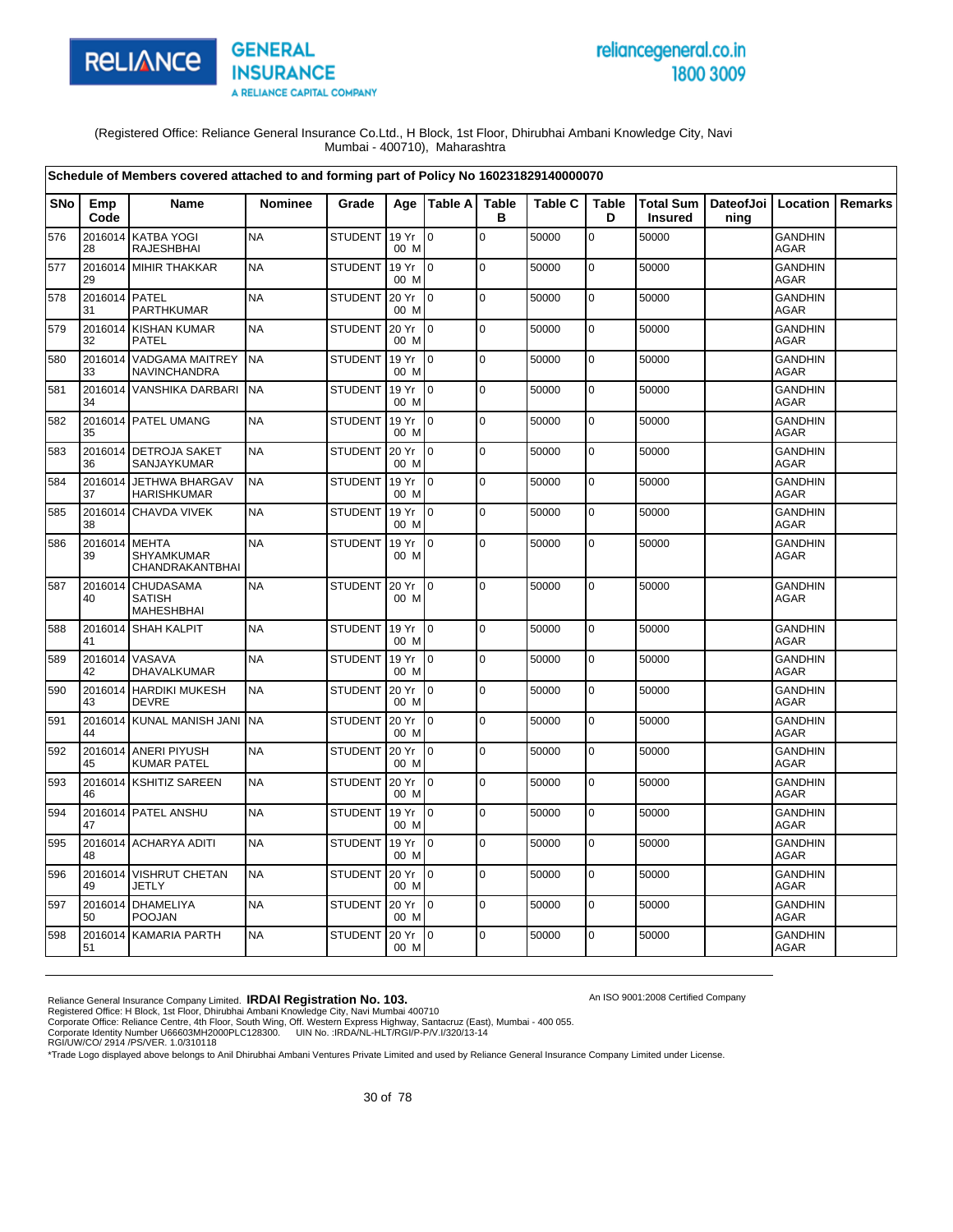

# reliancegeneral.co.in 1800 3009

An ISO 9001:2008 Certified Company

(Registered Office: Reliance General Insurance Co.Ltd., H Block, 1st Floor, Dhirubhai Ambani Knowledge City, Navi Mumbai - 400710), Maharashtra

|     |               | Schedule of Members covered attached to and forming part of Policy No 160231829140000070 |                |                |                 |                |                   |                |                   |                |                                          |                               |         |
|-----|---------------|------------------------------------------------------------------------------------------|----------------|----------------|-----------------|----------------|-------------------|----------------|-------------------|----------------|------------------------------------------|-------------------------------|---------|
| SNo | Emp<br>Code   | <b>Name</b>                                                                              | <b>Nominee</b> | Grade          |                 | Age   Table A  | <b>Table</b><br>B | <b>Table C</b> | <b>Table</b><br>D | <b>Insured</b> | Total Sum   DateofJoi   Location<br>ning |                               | Remarks |
| 599 | 2016014<br>52 | PADARIYA<br>ABHISHEK                                                                     | <b>NA</b>      | STUDENT        | 19 Yr<br>00 M   | lo.            | $\mathbf 0$       | 50000          | 0                 | 50000          |                                          | <b>GANDHIN</b><br><b>AGAR</b> |         |
| 600 | 2016014<br>53 | <b>BABRIYA</b><br><b>RAVIKUMAR</b>                                                       | <b>NA</b>      | <b>STUDENT</b> | 19 Yr<br>00 M   | $\overline{0}$ | $\mathbf 0$       | 50000          | $\pmb{0}$         | 50000          |                                          | <b>GANDHIN</b><br><b>AGAR</b> |         |
| 601 | 54            | 2016014 PATEL YATINKUMAR<br>SHASHIVADANBHAI                                              | <b>NA</b>      | <b>STUDENT</b> | 19 Yr<br>00 M   | $\Omega$       | $\mathbf 0$       | 50000          | $\pmb{0}$         | 50000          |                                          | <b>GANDHIN</b><br><b>AGAR</b> |         |
| 602 | 55            | 2016014 KALAVADIYA ANKIT                                                                 | <b>NA</b>      | <b>STUDENT</b> | 20 Yr<br>00 M   | $\overline{0}$ | $\mathbf 0$       | 50000          | $\pmb{0}$         | 50000          |                                          | <b>GANDHIN</b><br><b>AGAR</b> |         |
| 603 | 57            | 2016014 PIPALIYA ANAND<br><b>JAYSUKHBHAI</b>                                             | <b>NA</b>      | <b>STUDENT</b> | 19 Yr<br>00 M   | $\overline{0}$ | $\mathbf 0$       | 50000          | $\mathbf 0$       | 50000          |                                          | <b>GANDHIN</b><br><b>AGAR</b> |         |
| 604 | 58            | 2016014 PARMAR JAYKISHAN                                                                 | <b>INA</b>     | <b>STUDENT</b> | 19 Yr<br>00 M   | $\overline{0}$ | $\mathbf 0$       | 50000          | $\pmb{0}$         | 50000          |                                          | <b>GANDHIN</b><br>AGAR        |         |
| 605 | 59            | 2016014 BRAHMBHATT<br>VAISHVIK                                                           | <b>NA</b>      | <b>STUDENT</b> | 20 Yr<br>00 M   | $\overline{0}$ | l o               | 50000          | $\mathbf 0$       | 50000          |                                          | <b>GANDHIN</b><br>AGAR        |         |
| 606 | 60            | 2016014 BAROT KULDIPSINH                                                                 | <b>NA</b>      | <b>STUDENT</b> | 19 Yr<br>00 M   | $\overline{0}$ | $\mathbf 0$       | 50000          | 0                 | 50000          |                                          | <b>GANDHIN</b><br><b>AGAR</b> |         |
| 607 | 61            | 2016014 RANSARIYA<br><b>DIVYESH</b>                                                      | <b>NA</b>      | <b>STUDENT</b> | 20 Yr<br>00 M   | Io.            | $\mathbf 0$       | 50000          | $\pmb{0}$         | 50000          |                                          | <b>GANDHIN</b><br><b>AGAR</b> |         |
| 608 | 62            | 2016014 PANSURIYA TANIK                                                                  | <b>NA</b>      | <b>STUDENT</b> | 19 Yr<br>00 M   | $\overline{0}$ | $\mathbf 0$       | 50000          | $\mathbf 0$       | 50000          |                                          | <b>GANDHIN</b><br><b>AGAR</b> |         |
| 609 | 63            | 2016014 PATEL KAVAN                                                                      | <b>NA</b>      | <b>STUDENT</b> | 19 Yr<br>00 M   | $\overline{0}$ | $\mathbf 0$       | 50000          | $\pmb{0}$         | 50000          |                                          | <b>GANDHIN</b><br><b>AGAR</b> |         |
| 610 | 64            | 2016014 PATEL YASH<br>SATISHKUMAR                                                        | <b>NA</b>      | <b>STUDENT</b> | 19 Yr<br>00 M   | $\overline{0}$ | $\mathbf 0$       | 50000          | $\pmb{0}$         | 50000          |                                          | <b>GANDHIN</b><br>AGAR        |         |
| 611 | 2016014<br>65 | <b>VAIDYA KATHAN</b>                                                                     | <b>NA</b>      | <b>STUDENT</b> | 19 Yr<br>00 M   | $\overline{0}$ | $\mathbf 0$       | 50000          | $\mathbf 0$       | 50000          |                                          | <b>GANDHIN</b><br><b>AGAR</b> |         |
| 612 | 66            | 2016014 KARAN PARDASANI                                                                  | <b>NA</b>      | <b>STUDENT</b> | 20 Yr<br>00 M   | $\overline{0}$ | $\mathbf 0$       | 50000          | $\pmb{0}$         | 50000          |                                          | <b>GANDHIN</b><br><b>AGAR</b> |         |
| 613 | 06            | 2016110 MORADIYA<br><b>BHARGAV</b><br><b>DULABHAI</b>                                    | <b>NA</b>      | <b>STUDENT</b> | 24 Yr<br>00 M   | 0              | $\mathbf 0$       | 50000          | 0                 | 50000          |                                          | <b>GANDHIN</b><br><b>AGAR</b> |         |
| 614 | 23            | 2016110 PALAK THAKUR                                                                     | <b>NA</b>      | <b>STUDENT</b> | 23 Yr<br>00 M   | I0.            | $\mathbf 0$       | 50000          | $\pmb{0}$         | 50000          |                                          | <b>GANDHIN</b><br><b>AGAR</b> |         |
| 615 | 05            | 2016120 RANADE SANKALP<br><b>PRASHANT</b>                                                | <b>NA</b>      | <b>STUDENT</b> | 22 Yr<br>00 M   | I0.            | $\mathbf 0$       | 50000          | $\mathbf 0$       | 50000          |                                          | <b>GANDHIN</b><br><b>AGAR</b> |         |
| 616 | 53            | 2016120 RATHORE AKSHAY<br>PRADEEPSINGH                                                   | <b>NA</b>      | <b>STUDENT</b> | 23 Yr<br>00 M   | $\overline{0}$ | $\mathbf 0$       | 50000          | $\mathbf 0$       | 50000          |                                          | <b>GANDHIN</b><br><b>AGAR</b> |         |
| 617 | 2016120<br>61 | <b>LAKHANI ANKIT</b><br>RAJUBHAI                                                         | <b>NA</b>      | <b>STUDENT</b> | 23 Yr<br>00 M   | 0              | $\mathbf 0$       | 50000          | $\pmb{0}$         | 50000          |                                          | <b>GANDHIN</b><br>AGAR        |         |
| 618 | 2016120<br>73 | <b>UNDHAD HEMANSHI</b><br>RASIKBHAI                                                      | <b>NA</b>      | <b>STUDENT</b> | 23 Yr<br>00 M   | $\overline{0}$ | $\mathbf 0$       | 50000          | $\mathbf 0$       | 50000          |                                          | <b>GANDHIN</b><br>AGAR        |         |
| 619 | 2016121<br>16 | RATHOD AUDARYA<br>LALITNARAYAN                                                           | <b>NA</b>      | <b>STUDENT</b> | 23 Yr<br>00 M   | $\overline{0}$ | l O               | 50000          | $\pmb{0}$         | 50000          |                                          | <b>GANDHIN</b><br>AGAR        |         |
| 620 | 2016210<br>03 | <b>JOSHI NIKITA</b><br><b>RAJESHBHAI</b>                                                 | <b>NA</b>      | <b>STUDENT</b> | 26 Yr<br>00 M   | l 0            | $\mathbf 0$       | 50000          | $\mathbf 0$       | 50000          |                                          | <b>GANDHIN</b><br><b>AGAR</b> |         |
| 621 | 05            | 2016210 MANAS SINGH<br><b>SAKRWAR</b>                                                    | <b>NA</b>      | <b>STUDENT</b> | 28 Yr<br>00 M   | I O            | $\mathbf 0$       | 50000          | $\pmb{0}$         | 50000          |                                          | <b>GANDHIN</b><br><b>AGAR</b> |         |
| 622 | 07            | 2016210 SHAH MIRAL<br><b>ASHOKKUMAR</b>                                                  | <b>NA</b>      | <b>STUDENT</b> | 32 Yr 0<br>00 M |                | $\mathbf 0$       | 50000          | $\mathbf 0$       | 50000          |                                          | <b>GANDHIN</b><br>AGAR        |         |

Reliance General Insurance Company Limited. **IRDAI Registration No. 103.**<br>Registered Office: H Block, 1st Floor, Dhirubhai Ambani Knowledge City, Navi Mumbai 400710<br>Corporate Office: Reliance Centre, 4th Floor, South Wing,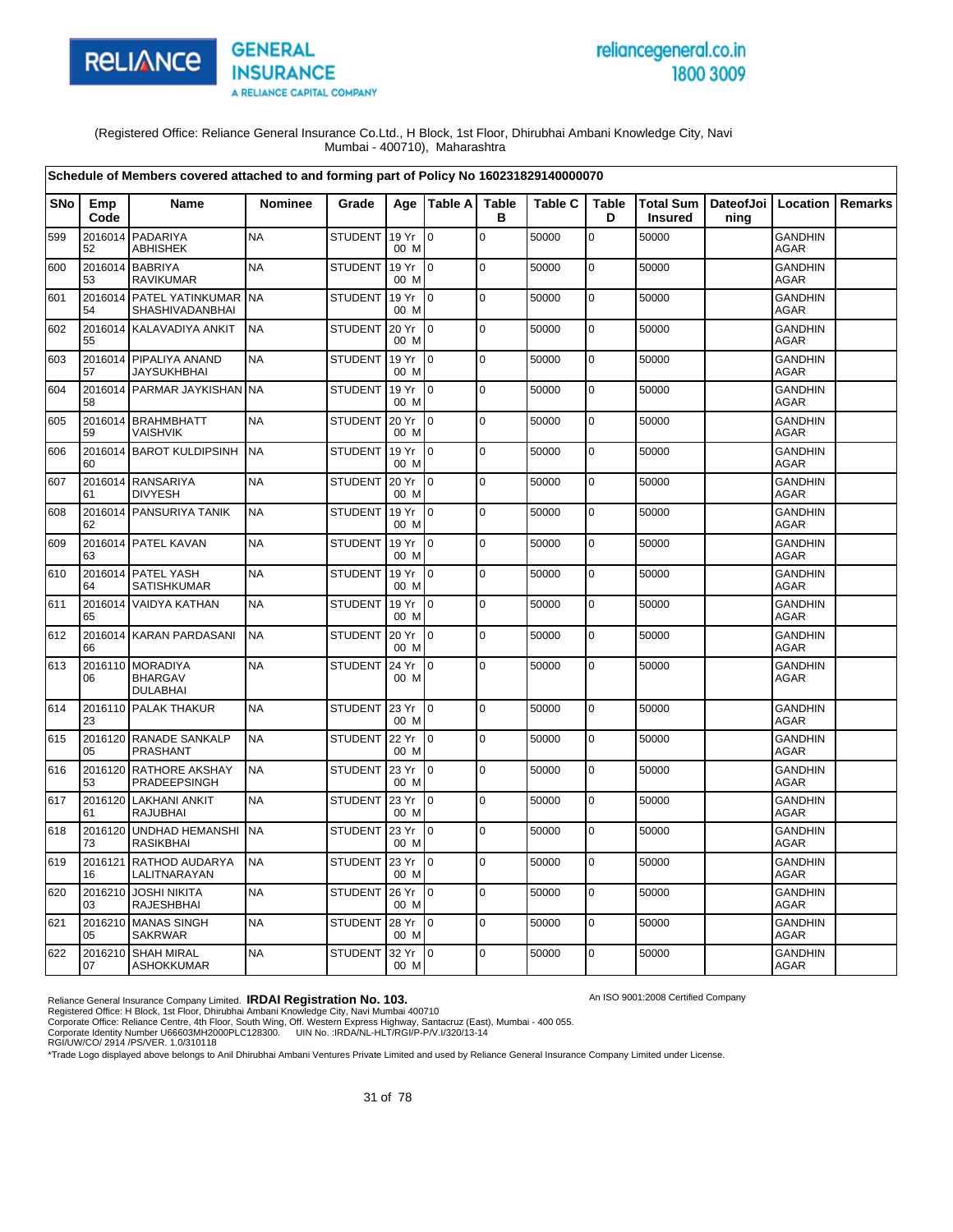

# reliancegeneral.co.in 1800 3009

An ISO 9001:2008 Certified Company

(Registered Office: Reliance General Insurance Co.Ltd., H Block, 1st Floor, Dhirubhai Ambani Knowledge City, Navi Mumbai - 400710), Maharashtra

|            |               | Schedule of Members covered attached to and forming part of Policy No 160231829140000070 |                |                |               |                 |                   |                |                   |                                    |                              |                               |                |
|------------|---------------|------------------------------------------------------------------------------------------|----------------|----------------|---------------|-----------------|-------------------|----------------|-------------------|------------------------------------|------------------------------|-------------------------------|----------------|
| <b>SNo</b> | Emp<br>Code   | <b>Name</b>                                                                              | <b>Nominee</b> | Grade          | Age           | <b>Table A</b>  | <b>Table</b><br>в | <b>Table C</b> | <b>Table</b><br>D | <b>Total Sum</b><br><b>Insured</b> | DateofJoi   Location<br>ning |                               | <b>Remarks</b> |
| 623        | 2016210<br>08 | <b>PATIL ANKUR</b><br><b>TUKARAM</b>                                                     | <b>NA</b>      | STUDENT 30 Yr  | 00 M          | $\overline{0}$  | $\Omega$          | 50000          | $\overline{0}$    | 50000                              |                              | <b>GANDHIN</b><br><b>AGAR</b> |                |
| 624        | 2016210<br>09 | <b>GADHIYA</b><br>TUSHARKUMAR<br><b>DAMJIBHAI</b>                                        | <b>NA</b>      | <b>STUDENT</b> | 27 Yr<br>00 M | I0              | $\mathbf 0$       | 50000          | $\mathbf 0$       | 50000                              |                              | <b>GANDHIN</b><br><b>AGAR</b> |                |
| 625        | 10            | 2016210 SHAH AMI<br>MAHENDRABHAI                                                         | <b>NA</b>      | <b>STUDENT</b> | 25 Yr<br>00 M | I0.             | l o               | 50000          | $\mathbf 0$       | 50000                              |                              | <b>GANDHIN</b><br>AGAR        |                |
| 626        | 11            | 2016210 EKTA RAJPUT                                                                      | <b>NA</b>      | <b>STUDENT</b> | 27 Yr<br>00 M | I0.             | $\mathbf 0$       | 50000          | $\overline{0}$    | 50000                              |                              | GANDHIN<br><b>AGAR</b>        |                |
| 627        | 12            | 2016210 NANDRE ASHISH<br><b>GOKUL</b>                                                    | <b>NA</b>      | <b>STUDENT</b> | 36 Yr<br>00 M | $\overline{0}$  | $\mathbf 0$       | 50000          | $\pmb{0}$         | 50000                              |                              | <b>GANDHIN</b><br><b>AGAR</b> |                |
| 628        | 2016210<br>13 | PATHADE<br><b>TAKSHASHILA</b><br>ANAND                                                   | <b>NA</b>      | <b>STUDENT</b> | 34 Yr<br>00 M | $\overline{0}$  | $\mathbf 0$       | 50000          | $\pmb{0}$         | 50000                              |                              | <b>GANDHIN</b><br><b>AGAR</b> |                |
| 629        | 14            | 2016210 SWATI PRIYA                                                                      | <b>NA</b>      | STUDENT        | 29 Yr<br>00 M | $\overline{10}$ | $\mathbf 0$       | 50000          | $\pmb{0}$         | 50000                              |                              | <b>GANDHIN</b><br><b>AGAR</b> |                |
| 630        | 17            | 2016210 PRANAV VERMA                                                                     | <b>NA</b>      | <b>STUDENT</b> | 29 Yr<br>00 M | Io.             | $\mathbf 0$       | 50000          | $\mathbf 0$       | 50000                              |                              | <b>GANDHIN</b><br><b>AGAR</b> |                |
| 631        | 01            | 2017010 ANKIT KUMAR                                                                      | <b>NA</b>      | STUDENT        | 19 Yr<br>00 M | Io.             | $\mathbf 0$       | 50000          | $\mathbf 0$       | 50000                              |                              | <b>GANDHIN</b><br>AGAR        |                |
| 632        | 03            | 2017010 JAHNAVI GUPTA                                                                    | <b>NA</b>      | <b>STUDENT</b> | 18 Yr<br>00 M | $\overline{0}$  | $\pmb{0}$         | 50000          | $\pmb{0}$         | 50000                              |                              | <b>GANDHIN</b><br><b>AGAR</b> |                |
| 633        | 04            | 2017010 GURNANI JAY<br>MAHESHKUMAR                                                       | <b>NA</b>      | <b>STUDENT</b> | 18 Yr<br>00 M | $\overline{0}$  | $\mathbf 0$       | 50000          | $\pmb{0}$         | 50000                              |                              | <b>GANDHIN</b><br>AGAR        |                |
| 634        | 2017010<br>05 | <b>KADUSKAR ANIKET</b><br>NITIN                                                          | <b>NA</b>      | <b>STUDENT</b> | 19 Yr<br>00 M | $\overline{0}$  | $\mathbf 0$       | 50000          | $\pmb{0}$         | 50000                              |                              | <b>GANDHIN</b><br>AGAR        |                |
| 635        | 2017010<br>06 | <b>SWARNADITYA</b><br>TAMONASH MAITRA                                                    | <b>NA</b>      | <b>STUDENT</b> | 18 Yr<br>00 M | Io.             | $\overline{0}$    | 50000          | $\pmb{0}$         | 50000                              |                              | <b>GANDHIN</b><br><b>AGAR</b> |                |
| 636        | 2017010<br>07 | <b>DESAI SANYAM</b><br><b>GAURANG</b>                                                    | <b>NA</b>      | <b>STUDENT</b> | 18 Yr<br>00 M | l 0             | $\pmb{0}$         | 50000          | $\pmb{0}$         | 50000                              |                              | <b>GANDHIN</b><br><b>AGAR</b> |                |
| 637        | 08            | 2017010 PATEL RAG NILESH                                                                 | <b>NA</b>      | <b>STUDENT</b> | 18 Yr<br>00 M | Io.             | $\mathbf 0$       | 50000          | $\mathbf 0$       | 50000                              |                              | <b>GANDHIN</b><br><b>AGAR</b> |                |
| 638        | 09            | 2017010 SHAH SMIT NILESH                                                                 | <b>NA</b>      | <b>STUDENT</b> | 18 Yr<br>00 M | l 0             | $\mathbf 0$       | 50000          | $\overline{0}$    | 50000                              |                              | <b>GANDHIN</b><br><b>AGAR</b> |                |
| 639        | 10            | 2017010 MILAN NAGARIYA                                                                   | <b>NA</b>      | <b>STUDENT</b> | 18 Yr<br>00 M | $\overline{10}$ | $\mathbf 0$       | 50000          | $\pmb{0}$         | 50000                              |                              | <b>GANDHIN</b><br><b>AGAR</b> |                |
| 640        | 11            | 2017010 DESHPANDE ANISH<br><b>MANGESH</b>                                                | <b>NA</b>      | <b>STUDENT</b> | 19 Yr<br>00 M | $\overline{0}$  | $\mathbf 0$       | 50000          | $\mathbf 0$       | 50000                              |                              | <b>GANDHIN</b><br><b>AGAR</b> |                |
| 641        | 12            | 2017010 ABHISHEK<br><b>SUTARIYA</b>                                                      | <b>NA</b>      | <b>STUDENT</b> | 18 Yr<br>00 M | Io.             | $\mathbf 0$       | 50000          | $\pmb{0}$         | 50000                              |                              | GANDHIN<br><b>AGAR</b>        |                |
| 642        | 13            | 2017010 ANIMESH RASTOGI                                                                  | <b>NA</b>      | <b>STUDENT</b> | 19 Yr<br>00 M | I O             | $\Omega$          | 50000          | $\pmb{0}$         | 50000                              |                              | <b>GANDHIN</b><br>AGAR        |                |
| 643        | 14            | 2017010 ROMIL JOSHI                                                                      | <b>NA</b>      | <b>STUDENT</b> | 20 Yr<br>00 M | $\overline{0}$  | $\pmb{0}$         | 50000          | $\pmb{0}$         | 50000                              |                              | <b>GANDHIN</b><br><b>AGAR</b> |                |
| 644        | 15            | 2017010 RAGHAV<br>KHANDELWAL                                                             | <b>NA</b>      | <b>STUDENT</b> | 20 Yr<br>00 M | l 0             | $\Omega$          | 50000          | $\mathbf 0$       | 50000                              |                              | <b>GANDHIN</b><br>AGAR        |                |
| 645        | 16            | 2017010 PATEL DAX<br>SHARADKUMAR                                                         | <b>NA</b>      | <b>STUDENT</b> | 19 Yr<br>00 M | $\overline{0}$  | $\mathbf 0$       | 50000          | $\mathbf 0$       | 50000                              |                              | <b>GANDHIN</b><br><b>AGAR</b> |                |

Reliance General Insurance Company Limited. **IRDAI Registration No. 103.**<br>Registered Office: H Block, 1st Floor, Dhirubhai Ambani Knowledge City, Navi Mumbai 400710<br>Corporate Office: Reliance Centre, 4th Floor, South Wing,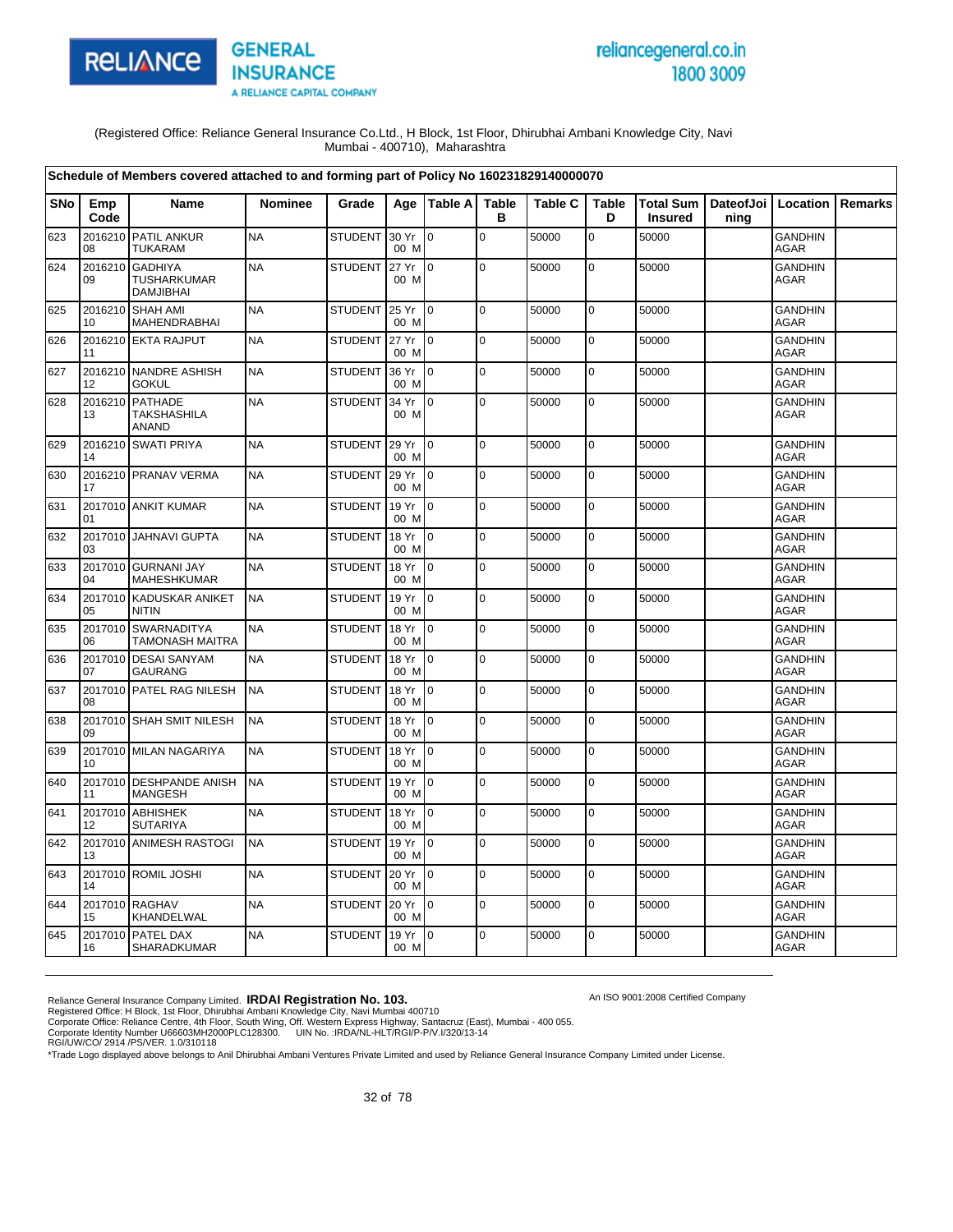

# reliancegeneral.co.in 1800 3009

An ISO 9001:2008 Certified Company

(Registered Office: Reliance General Insurance Co.Ltd., H Block, 1st Floor, Dhirubhai Ambani Knowledge City, Navi Mumbai - 400710), Maharashtra

|            |                     | Schedule of Members covered attached to and forming part of Policy No 160231829140000070 |                |                |               |                 |                   |                |                   |                                                    |      |                               |         |
|------------|---------------------|------------------------------------------------------------------------------------------|----------------|----------------|---------------|-----------------|-------------------|----------------|-------------------|----------------------------------------------------|------|-------------------------------|---------|
| <b>SNo</b> | Emp<br>Code         | Name                                                                                     | <b>Nominee</b> | Grade          |               | Age   Table A   | <b>Table</b><br>в | <b>Table C</b> | <b>Table</b><br>D | Total Sum   DateofJoi   Location<br><b>Insured</b> | ning |                               | Remarks |
| 646        | 2017010<br>17       | <b>SAGAR AJITKUMAR</b><br><b>SINGH</b>                                                   | <b>NA</b>      | STUDENT        | 20 Yr<br>00 M | lo.             | lo.               | 50000          | $\mathbf 0$       | 50000                                              |      | <b>GANDHIN</b><br>AGAR        |         |
| 647        | 18                  | 2017010 DEVESH AHUJA                                                                     | <b>NA</b>      | <b>STUDENT</b> | 18 Yr<br>00 M | lo.             | $\overline{0}$    | 50000          | $\mathbf 0$       | 50000                                              |      | <b>GANDHIN</b><br><b>AGAR</b> |         |
| 648        | 19                  | 2017010 SHAH MANN<br><b>JIGNESH</b>                                                      | <b>NA</b>      | <b>STUDENT</b> | 18 Yr<br>00 M | $\overline{0}$  | lo.               | 50000          | $\mathbf 0$       | 50000                                              |      | <b>GANDHIN</b><br><b>AGAR</b> |         |
| 649        | 20                  | 2017010 JASANI SMIT<br><b>ASHOKBHAI</b>                                                  | <b>NA</b>      | <b>STUDENT</b> | 18 Yr<br>00 M | 0               | lo.               | 50000          | $\pmb{0}$         | 50000                                              |      | <b>GANDHIN</b><br><b>AGAR</b> |         |
| 650        | 21                  | 2017010 PATEL HARSH<br><b>TARAK</b>                                                      | <b>NA</b>      | <b>STUDENT</b> | 18 Yr<br>00 M | $\overline{0}$  | $\overline{0}$    | 50000          | $\mathbf 0$       | 50000                                              |      | GANDHIN<br><b>AGAR</b>        |         |
| 651        | 22                  | 2017010 IDIKA MITTAL                                                                     | <b>NA</b>      | <b>STUDENT</b> | 18 Yr<br>00 M | l O             | $\mathbf 0$       | 50000          | 0                 | 50000                                              |      | <b>GANDHIN</b><br>AGAR        |         |
| 652        | 2017010 DHRUV<br>23 | <b>RAMKISHORE</b><br>CHARAN                                                              | <b>NA</b>      | <b>STUDENT</b> | 18 Yr<br>00 M | $\overline{0}$  | $\mathbf 0$       | 50000          | $\pmb{0}$         | 50000                                              |      | <b>GANDHIN</b><br>AGAR        |         |
| 653        | 24                  | 2017010 SIDDHARTH<br><b>DESHPANDE</b>                                                    | <b>NA</b>      | <b>STUDENT</b> | 19 Yr<br>00 M | $\overline{0}$  | l O               | 50000          | $\mathbf 0$       | 50000                                              |      | <b>GANDHIN</b><br>AGAR        |         |
| 654        | 2017010<br>25       | <b>BALANI HUNNY</b><br><b>NARESH</b>                                                     | <b>NA</b>      | <b>STUDENT</b> | 19 Yr<br>00 M | lo.             | lo.               | 50000          | $\mathbf 0$       | 50000                                              |      | <b>GANDHIN</b><br>AGAR        |         |
| 655        | 26                  | 2017010 HARSH LUKKA                                                                      | <b>NA</b>      | <b>STUDENT</b> | 19 Yr<br>00 M | lo.             | lo.               | 50000          | $\mathbf 0$       | 50000                                              |      | <b>GANDHIN</b><br><b>AGAR</b> |         |
| 656        | 27                  | 2017010 JANAM DEVANG<br>VAIDYA                                                           | <b>NA</b>      | <b>STUDENT</b> | 19 Yr<br>00 M | 0               | lo.               | 50000          | 0                 | 50000                                              |      | <b>GANDHIN</b><br>AGAR        |         |
| 657        | 28                  | 2017010 SATBIR SINGH GHAI                                                                | <b>NA</b>      | <b>STUDENT</b> | 20 Yr<br>00 M | l O             | l O               | 50000          | $\mathbf 0$       | 50000                                              |      | <b>GANDHIN</b><br><b>AGAR</b> |         |
| 658        | 29                  | 2017010 LADANI RAJAN<br><b>RAMNIKBHAI</b>                                                | <b>NA</b>      | <b>STUDENT</b> | 18 Yr<br>00 M | $\Omega$        | lo.               | 50000          | $\mathbf 0$       | 50000                                              |      | <b>GANDHIN</b><br><b>AGAR</b> |         |
| 659        | 2017010 PATEL<br>30 | MANTHANKUMAR<br><b>JAYESHKUMAR</b>                                                       | <b>NA</b>      | <b>STUDENT</b> | 18 Yr<br>00 M | l O             | $\mathbf 0$       | 50000          | $\mathbf 0$       | 50000                                              |      | <b>GANDHIN</b><br><b>AGAR</b> |         |
| 660        | 31                  | 2017010 AVI GUPTA                                                                        | <b>NA</b>      | <b>STUDENT</b> | 20 Yr<br>00 M | lo.             | $\mathbf 0$       | 50000          | $\mathbf 0$       | 50000                                              |      | <b>GANDHIN</b><br><b>AGAR</b> |         |
| 661        | 32                  | 2017010 SANTOKI NAYAN<br><b>DEVJIBHAI</b>                                                | <b>NA</b>      | <b>STUDENT</b> | 19 Yr<br>00 M | $\overline{0}$  | lo.               | 50000          | $\mathbf 0$       | 50000                                              |      | <b>GANDHIN</b><br>AGAR        |         |
| 662        | 2017010<br>33       | <b>PATEL RUDRA</b><br><b>RAJESHBHAI</b>                                                  | <b>NA</b>      | <b>STUDENT</b> | 18 Yr<br>00 M | l o             | $\overline{0}$    | 50000          | $\mathbf 0$       | 50000                                              |      | <b>GANDHIN</b><br><b>AGAR</b> |         |
| 663        | 34                  | 2017010 HARSH JAIN                                                                       | <b>NA</b>      | <b>STUDENT</b> | 20 Yr<br>00 M | lo.             | lo.               | 50000          | $\mathbf 0$       | 50000                                              |      | <b>GANDHIN</b><br>AGAR        |         |
| 664        | 35                  | 2017010 VACHHANI<br><b>DEVASHISH</b><br><b>DEVIDAS</b>                                   | <b>NA</b>      | <b>STUDENT</b> | 19 Yr<br>00 M | I٥              | l O               | 50000          | 0                 | 50000                                              |      | <b>GANDHIN</b><br><b>AGAR</b> |         |
| 665        | 36                  | 2017010 SURAPANENI SRI<br>AKHIL                                                          | <b>NA</b>      | <b>STUDENT</b> | 19 Yr<br>00 M | I0              | lo.               | 50000          | $\mathbf 0$       | 50000                                              |      | <b>GANDHIN</b><br><b>AGAR</b> |         |
| 666        | 37                  | 2017010 DONIKA JUTHANI                                                                   | <b>NA</b>      | <b>STUDENT</b> | 18 Yr<br>00 M | l 0             | $\overline{0}$    | 50000          | $\pmb{0}$         | 50000                                              |      | <b>GANDHIN</b><br><b>AGAR</b> |         |
| 667        | 38                  | 2017010 ANMOL DIXIT                                                                      | <b>NA</b>      | <b>STUDENT</b> | 18 Yr<br>00 M | $\overline{0}$  | $\overline{0}$    | 50000          | $\mathbf 0$       | 50000                                              |      | <b>GANDHIN</b><br><b>AGAR</b> |         |
| 668        | 39                  | 2017010 PURVA SINGHVI                                                                    | <b>NA</b>      | <b>STUDENT</b> | 19 Yr<br>00 M | $\overline{10}$ | lo.               | 50000          | $\mathbf 0$       | 50000                                              |      | <b>GANDHIN</b><br>AGAR        |         |

Reliance General Insurance Company Limited. **IRDAI Registration No. 103.**<br>Registered Office: H Block, 1st Floor, Dhirubhai Ambani Knowledge City, Navi Mumbai 400710<br>Corporate Office: Reliance Centre, 4th Floor, South Wing,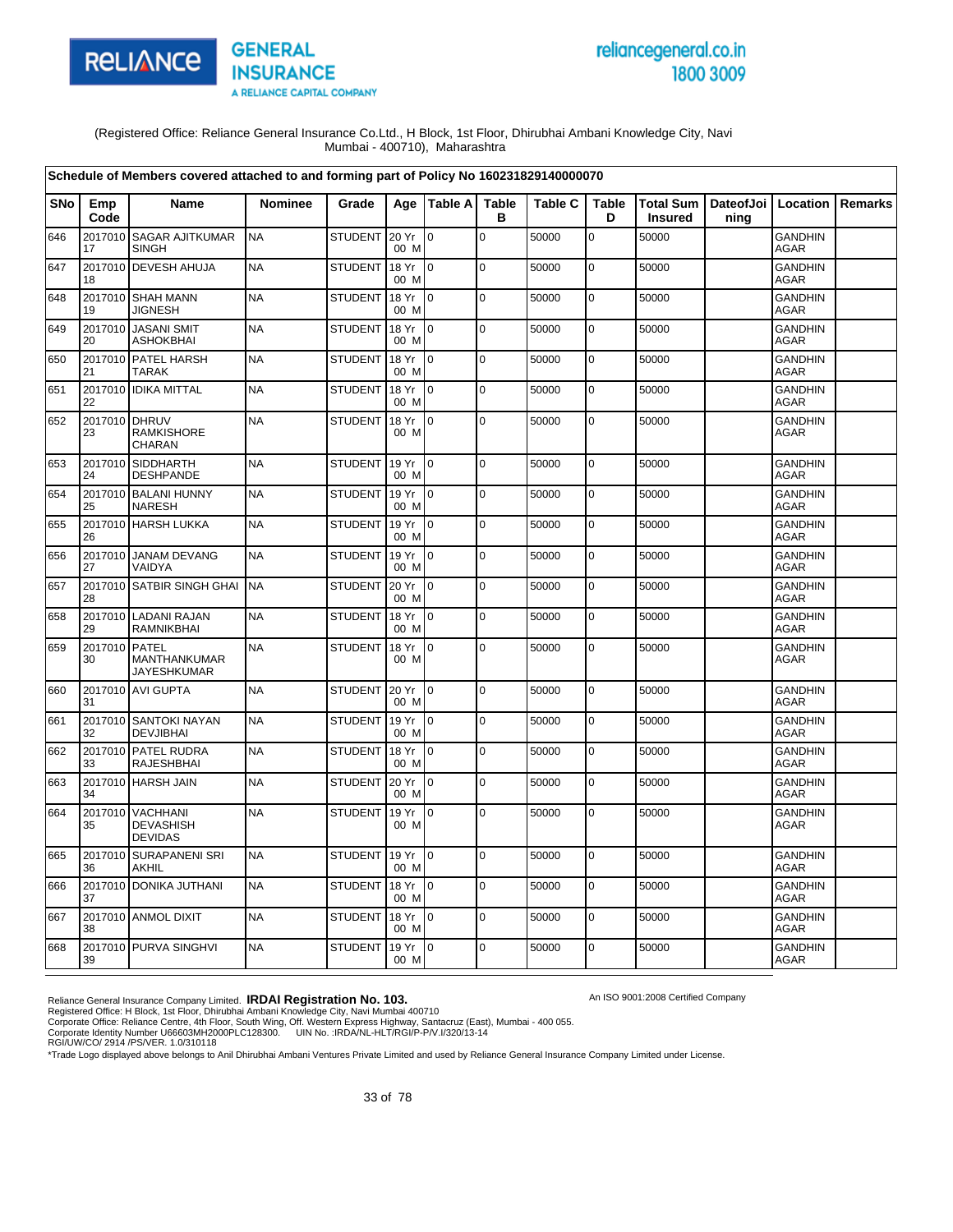

# reliancegeneral.co.in 1800 3009

An ISO 9001:2008 Certified Company

(Registered Office: Reliance General Insurance Co.Ltd., H Block, 1st Floor, Dhirubhai Ambani Knowledge City, Navi Mumbai - 400710), Maharashtra

|            |                    | Schedule of Members covered attached to and forming part of Policy No 160231829140000070 |                |                |               |                 |                   |                |                   |                                                    |      |                               |         |
|------------|--------------------|------------------------------------------------------------------------------------------|----------------|----------------|---------------|-----------------|-------------------|----------------|-------------------|----------------------------------------------------|------|-------------------------------|---------|
| <b>SNo</b> | Emp<br>Code        | <b>Name</b>                                                                              | <b>Nominee</b> | Grade          |               | Age   Table A   | <b>Table</b><br>в | <b>Table C</b> | <b>Table</b><br>D | Total Sum   DateofJoi   Location<br><b>Insured</b> | ning |                               | Remarks |
| 669        | 2017010<br>40      | <b>KAMMA BINDU</b><br>PRIYA                                                              | <b>NA</b>      | <b>STUDENT</b> | 18 Yr<br>00 M | $\overline{0}$  | $\Omega$          | 50000          | $\overline{0}$    | 50000                                              |      | <b>GANDHIN</b><br><b>AGAR</b> |         |
| 670        | 2017010<br>41      | <b>SOHAM</b><br>CHANDUBHAI<br><b>SOJITRA</b>                                             | <b>NA</b>      | <b>STUDENT</b> | 19 Yr<br>00 M | lo.             | $\mathbf 0$       | 50000          | $\mathbf 0$       | 50000                                              |      | <b>GANDHIN</b><br>AGAR        |         |
| 671        | 2017010<br>42      | YADAV AMIT<br><b>BRIJESH</b>                                                             | <b>NA</b>      | <b>STUDENT</b> | 18 Yr<br>00 M | $\overline{0}$  | l O               | 50000          | $\overline{0}$    | 50000                                              |      | <b>GANDHIN</b><br><b>AGAR</b> |         |
| 672        | 2017010 AREX<br>43 | <b>JAMBUSARWALA</b>                                                                      | <b>NA</b>      | <b>STUDENT</b> | 18 Yr<br>00 M | $\overline{0}$  | $\overline{0}$    | 50000          | $\pmb{0}$         | 50000                                              |      | <b>GANDHIN</b><br>AGAR        |         |
| 673        | 44                 | 2017010 SHAH NIRMIT<br><b>SACHIN</b>                                                     | <b>NA</b>      | <b>STUDENT</b> | 18 Yr<br>00 M | $\overline{10}$ | $\pmb{0}$         | 50000          | $\pmb{0}$         | 50000                                              |      | <b>GANDHIN</b><br><b>AGAR</b> |         |
| 674        | 2017010<br>45      | <b>SHAH YASHVI</b><br><b>RAJESHBHAI</b>                                                  | <b>NA</b>      | <b>STUDENT</b> | 18 Yr<br>00 M | I O             | $\mathbf 0$       | 50000          | $\mathbf 0$       | 50000                                              |      | <b>GANDHIN</b><br><b>AGAR</b> |         |
| 675        | 46                 | 2017010 AYUSH GUPTA                                                                      | <b>NA</b>      | <b>STUDENT</b> | 20 Yr<br>00 M | $\overline{0}$  | $\mathsf 0$       | 50000          | $\pmb{0}$         | 50000                                              |      | <b>GANDHIN</b><br><b>AGAR</b> |         |
| 676        | 47                 | 2017010 KARMADEEPSINH<br><b>VALA</b>                                                     | <b>NA</b>      | <b>STUDENT</b> | 18 Yr<br>00 M | l 0             | $\Omega$          | 50000          | $\mathbf 0$       | 50000                                              |      | <b>GANDHIN</b><br><b>AGAR</b> |         |
| 677        | 48                 | 2017010 RISHABH<br>KRISHNAKANT<br><b>PANDAT</b>                                          | <b>NA</b>      | <b>STUDENT</b> | 19 Yr<br>00 M | $\overline{0}$  | $\mathbf 0$       | 50000          | $\mathbf 0$       | 50000                                              |      | <b>GANDHIN</b><br>AGAR        |         |
| 678        | 49                 | 2017010 SHEIN SOPARIWALA NA                                                              |                | STUDENT        | 19 Yr<br>00 M | $\overline{10}$ | $\mathbf 0$       | 50000          | $\pmb{0}$         | 50000                                              |      | <b>GANDHIN</b><br><b>AGAR</b> |         |
| 679        | 50                 | 2017010 VYAS ANIKET<br>CHETANKUMAR                                                       | <b>NA</b>      | <b>STUDENT</b> | 19 Yr<br>00 M | $\overline{0}$  | l O               | 50000          | $\pmb{0}$         | 50000                                              |      | <b>GANDHIN</b><br>AGAR        |         |
| 680        | 2017010<br>51      | <b>SAUMIL</b><br><b>RAMNIKBHAI</b><br><b>BHALODI</b>                                     | <b>NA</b>      | <b>STUDENT</b> | 19 Yr<br>00 M | $\overline{0}$  | $\mathbf 0$       | 50000          | 0                 | 50000                                              |      | <b>GANDHIN</b><br><b>AGAR</b> |         |
| 681        | 2017010<br>52      | <b>RISHI</b><br>CHETANKUMAR<br><b>SANGHVI</b>                                            | <b>NA</b>      | <b>STUDENT</b> | 19 Yr<br>00 M | $\overline{0}$  | $\mathbf 0$       | 50000          | $\pmb{0}$         | 50000                                              |      | <b>GANDHIN</b><br>AGAR        |         |
| 682        | 53                 | 2017010 SHAH TATHAGAT<br><b>AHAN</b>                                                     | <b>NA</b>      | STUDENT        | 18 Yr<br>00 M | Io.             | l O               | 50000          | $\mathbf 0$       | 50000                                              |      | <b>GANDHIN</b><br>AGAR        |         |
| 683        | 54                 | 2017010 DEEPESH LUDHYANI NA                                                              |                | <b>STUDENT</b> | 20 Yr<br>00 M | $\overline{0}$  | $\mathbf 0$       | 50000          | $\mathbf 0$       | 50000                                              |      | <b>GANDHIN</b><br><b>AGAR</b> |         |
| 684        | 55                 | 2017010 RASIK MAHAJAN                                                                    | <b>NA</b>      | <b>STUDENT</b> | 19 Yr<br>00 M | Io.             | $\mathbf 0$       | 50000          | $\mathbf 0$       | 50000                                              |      | <b>GANDHIN</b><br>AGAR        |         |
| 685        | 56                 | 2017010 HASTIN MODI                                                                      | <b>NA</b>      | <b>STUDENT</b> | 19 Yr<br>00 M | Io.             | $\mathbf 0$       | 50000          | $\mathbf 0$       | 50000                                              |      | <b>GANDHIN</b><br>AGAR        |         |
| 686        | 57                 | 2017010 PATEL KAVIN<br><b>ASHOKKUMAR</b>                                                 | <b>NA</b>      | <b>STUDENT</b> | 18 Yr<br>00 M | l 0             | $\mathbf 0$       | 50000          | $\pmb{0}$         | 50000                                              |      | <b>GANDHIN</b><br>AGAR        |         |
| 687        | 58                 | 2017010 PRANAV PANDEY                                                                    | <b>NA</b>      | <b>STUDENT</b> | 19 Yr<br>00 M | Io.             | $\Omega$          | 50000          | $\mathbf 0$       | 50000                                              |      | <b>GANDHIN</b><br>AGAR        |         |
| 688        | 59                 | 2017010 RITVIK RAJESH<br>SINGHVI                                                         | <b>NA</b>      | <b>STUDENT</b> | 18 Yr<br>00 M | l 0             | l O               | 50000          | $\mathbf 0$       | 50000                                              |      | <b>GANDHIN</b><br>AGAR        |         |
| 689        | 60                 | 2017010 AGARWAL AMIT                                                                     | <b>NA</b>      | <b>STUDENT</b> | 18 Yr<br>00 M | Io.             | $\mathbf 0$       | 50000          | $\pmb{0}$         | 50000                                              |      | <b>GANDHIN</b><br><b>AGAR</b> |         |
| 690        | 61                 | 2017010 SPARSH GOIL                                                                      | <b>NA</b>      | <b>STUDENT</b> | 19 Yr<br>00 M | $\overline{0}$  | $\mathbf 0$       | 50000          | $\pmb{0}$         | 50000                                              |      | <b>GANDHIN</b><br>AGAR        |         |

Reliance General Insurance Company Limited. **IRDAI Registration No. 103.**<br>Registered Office: H Block, 1st Floor, Dhirubhai Ambani Knowledge City, Navi Mumbai 400710<br>Corporate Office: Reliance Centre, 4th Floor, South Wing,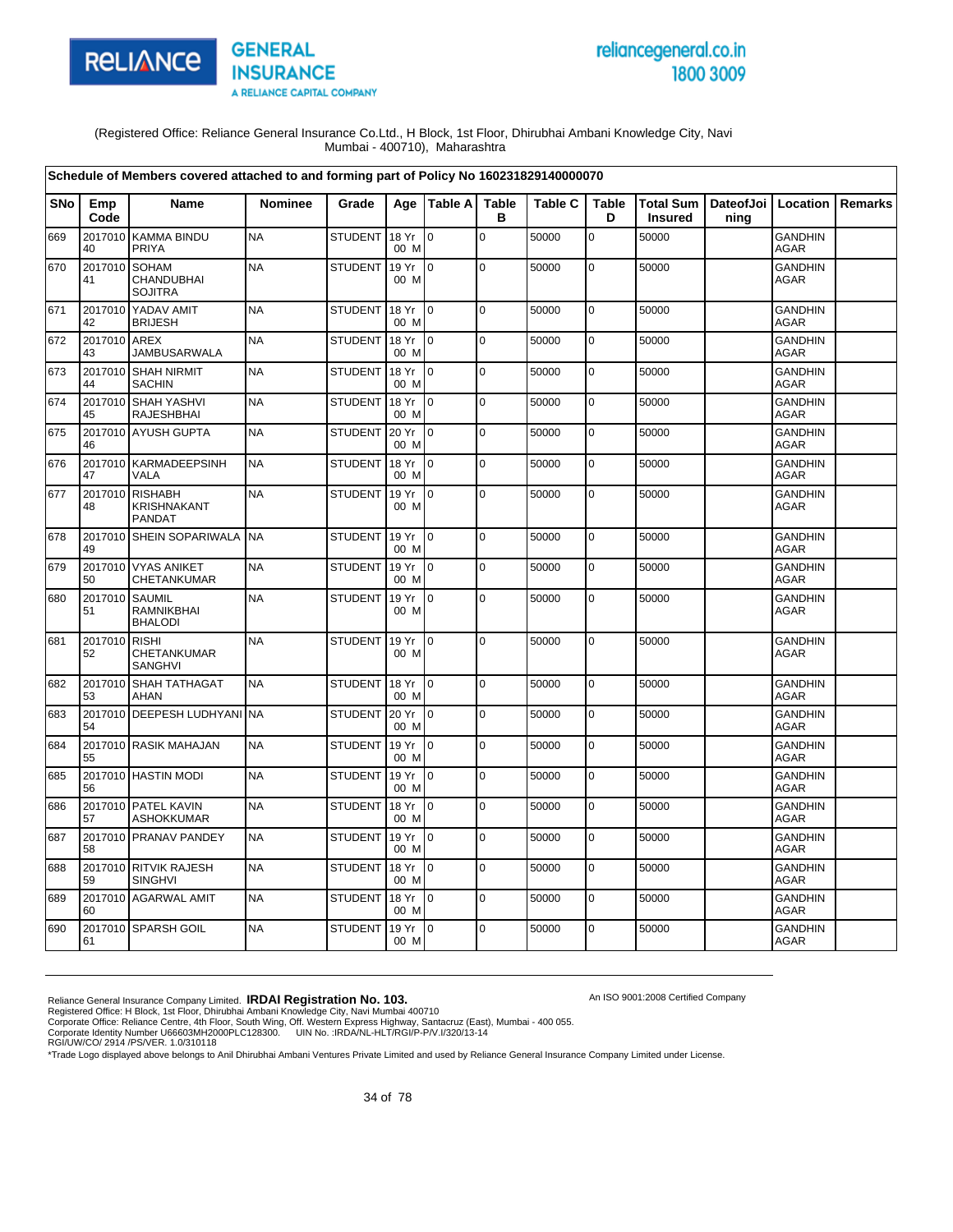

# reliancegeneral.co.in 1800 3009

An ISO 9001:2008 Certified Company

(Registered Office: Reliance General Insurance Co.Ltd., H Block, 1st Floor, Dhirubhai Ambani Knowledge City, Navi Mumbai - 400710), Maharashtra

|            |                     | Schedule of Members covered attached to and forming part of Policy No 160231829140000070 |                |                |               |                 |                   |                |                   |                                    |                              |                               |                |
|------------|---------------------|------------------------------------------------------------------------------------------|----------------|----------------|---------------|-----------------|-------------------|----------------|-------------------|------------------------------------|------------------------------|-------------------------------|----------------|
| <b>SNo</b> | Emp<br>Code         | <b>Name</b>                                                                              | <b>Nominee</b> | Grade          |               | Age   Table A   | <b>Table</b><br>в | <b>Table C</b> | <b>Table</b><br>D | <b>Total Sum</b><br><b>Insured</b> | DateofJoi   Location<br>ning |                               | <b>Remarks</b> |
| 691        | 62                  | 2017010 DUSHYANT<br>KAMLESH PATHAK                                                       | <b>NA</b>      | <b>STUDENT</b> | 19 Yr<br>00 M | 0               | $\mathbf 0$       | 50000          | $\mathbf 0$       | 50000                              |                              | <b>GANDHIN</b><br>AGAR        |                |
| 692        | 63                  | 2017010 MANTHAN<br>KHUBCHANDANI                                                          | <b>NA</b>      | <b>STUDENT</b> | 18 Yr<br>00 M | I <sub>0</sub>  | $\mathbf 0$       | 50000          | 0                 | 50000                              |                              | <b>GANDHIN</b><br><b>AGAR</b> |                |
| 693        | 64                  | 2017010 GAURAV UDIA                                                                      | <b>NA</b>      | <b>STUDENT</b> | 20 Yr<br>00 M | Io.             | $\mathbf 0$       | 50000          | 0                 | 50000                              |                              | <b>GANDHIN</b><br><b>AGAR</b> |                |
| 694        | 65                  | 2017010 ABHINAV RAJ                                                                      | <b>NA</b>      | <b>STUDENT</b> | 19 Yr<br>00 M | I <sub>0</sub>  | 0                 | 50000          | 0                 | 50000                              |                              | <b>GANDHIN</b><br><b>AGAR</b> |                |
| 695        | 66                  | 2017010 MILEK AGRAWAL                                                                    | <b>NA</b>      | <b>STUDENT</b> | 20 Yr<br>00 M | $\overline{10}$ | $\Omega$          | 50000          | $\mathbf 0$       | 50000                              |                              | <b>GANDHIN</b><br><b>AGAR</b> |                |
| 696        | 67                  | 2017010 ATHARVA BERGE                                                                    | <b>NA</b>      | <b>STUDENT</b> | 19 Yr<br>00 M | $\overline{10}$ | $\pmb{0}$         | 50000          | $\mathbf 0$       | 50000                              |                              | <b>GANDHIN</b><br><b>AGAR</b> |                |
| 697        | 68                  | 2017010 K V PANKAJ                                                                       | <b>NA</b>      | <b>STUDENT</b> | 18 Yr<br>00 M | $\overline{10}$ | $\mathbf 0$       | 50000          | 0                 | 50000                              |                              | <b>GANDHIN</b><br><b>AGAR</b> |                |
| 698        | 69                  | 2017010 PHALGUNI<br>KHUDKHUDIA                                                           | <b>NA</b>      | <b>STUDENT</b> | 20 Yr<br>00 M | $\overline{10}$ | $\mathbf 0$       | 50000          | $\mathbf 0$       | 50000                              |                              | <b>GANDHIN</b><br>AGAR        |                |
| 699        | 70                  | 2017010 VITHANI RUCHIT<br>JERAMBHAI                                                      | <b>NA</b>      | <b>STUDENT</b> | 18 Yr<br>00 M | $\overline{10}$ | $\mathbf 0$       | 50000          | $\pmb{0}$         | 50000                              |                              | <b>GANDHIN</b><br><b>AGAR</b> |                |
| 700        | 71                  | 2017010 PATEL SMIT                                                                       | <b>NA</b>      | <b>STUDENT</b> | 19 Yr<br>00 M | $\overline{10}$ | $\mathbf 0$       | 50000          | 0                 | 50000                              |                              | <b>GANDHIN</b><br>AGAR        |                |
| 701        | 2017010 ROHAN<br>72 | MAHESHWARI                                                                               | <b>NA</b>      | <b>STUDENT</b> | 19 Yr<br>00 M | I <sub>0</sub>  | $\mathbf 0$       | 50000          | $\mathbf 0$       | 50000                              |                              | <b>GANDHIN</b><br><b>AGAR</b> |                |
| 702        | 2017010<br>73       | <b>MEHTA PURVIL</b><br><b>PRAMITBHAI</b>                                                 | <b>NA</b>      | <b>STUDENT</b> | 18 Yr<br>00 M | l 0             | $\pmb{0}$         | 50000          | 0                 | 50000                              |                              | <b>GANDHIN</b><br><b>AGAR</b> |                |
| 703        | 74                  | 2017010 MEHTA BHARGEY<br>JAY                                                             | <b>NA</b>      | <b>STUDENT</b> | 19 Yr<br>00 M | $\overline{10}$ | $\mathbf 0$       | 50000          | 0                 | 50000                              |                              | <b>GANDHIN</b><br>AGAR        |                |
| 704        | 75                  | 2017010 KAUSHIL PARAG<br><b>SHAH</b>                                                     | <b>NA</b>      | <b>STUDENT</b> | 18 Yr<br>00 M | $\overline{10}$ | $\Omega$          | 50000          | $\mathbf 0$       | 50000                              |                              | <b>GANDHIN</b><br><b>AGAR</b> |                |
| 705        | 2017010<br>76       | VEDANT<br>VIJAYKUMAR<br>PARIKH                                                           | <b>NA</b>      | STUDENT        | 19 Yr<br>00 M | l0              | $\pmb{0}$         | 50000          | $\mathbf 0$       | 50000                              |                              | <b>GANDHIN</b><br><b>AGAR</b> |                |
| 706        | 77                  | 2017010 SHAH DHRUVI<br>DHARMESHBHAI                                                      | <b>NA</b>      | <b>STUDENT</b> | 18 Yr<br>00 M | I <sub>0</sub>  | $\mathbf 0$       | 50000          | 0                 | 50000                              |                              | <b>GANDHIN</b><br>AGAR        |                |
| 707        | 78                  | 2017010 SAMYAK BAKLIWAL                                                                  | <b>NA</b>      | <b>STUDENT</b> | 19 Yr<br>00 M | $\overline{10}$ | $\mathbf 0$       | 50000          | $\mathbf 0$       | 50000                              |                              | <b>GANDHIN</b><br><b>AGAR</b> |                |
| 708        | 79                  | 2017010 YATRI PATEL                                                                      | <b>NA</b>      | <b>STUDENT</b> | 18 Yr<br>00 M | $\overline{0}$  | $\mathbf 0$       | 50000          | 0                 | 50000                              |                              | <b>GANDHIN</b><br>AGAR        |                |
| 709        | 2017010<br>81       | <b>MEDHANKITHA</b><br><b>REDDY</b><br>CHENNAREDDY                                        | <b>NA</b>      | <b>STUDENT</b> | 18 Yr<br>00 M | $\overline{10}$ | $\Omega$          | 50000          | $\mathbf 0$       | 50000                              |                              | <b>GANDHIN</b><br>AGAR        |                |
| 710        | 82                  | 2017010 KOLLI BHAVANA                                                                    | <b>NA</b>      | <b>STUDENT</b> | 18 Yr<br>00 M | $\overline{10}$ | $\mathbf 0$       | 50000          | $\pmb{0}$         | 50000                              |                              | <b>GANDHIN</b><br>AGAR        |                |
| 711        | 83                  | 2017010 GUNTUR<br><b>MANEESHA</b>                                                        | <b>NA</b>      | <b>STUDENT</b> | 18 Yr<br>00 M | $\overline{10}$ | $\Omega$          | 50000          | $\mathbf 0$       | 50000                              |                              | <b>GANDHIN</b><br><b>AGAR</b> |                |
| 712        | 84                  | 2017010 RAVAL AAYUSH<br><b>MANISH</b>                                                    | <b>NA</b>      | <b>STUDENT</b> | 18 Yr<br>00 M | $\overline{10}$ | $\mathbf 0$       | 50000          | $\pmb{0}$         | 50000                              |                              | <b>GANDHIN</b><br><b>AGAR</b> |                |
| 713        | 85                  | 2017010 ISHA KAPOOR                                                                      | <b>NA</b>      | <b>STUDENT</b> | 18 Yr<br>00 M | I <sub>0</sub>  | $\mathbf 0$       | 50000          | 0                 | 50000                              |                              | <b>GANDHIN</b><br><b>AGAR</b> |                |

Reliance General Insurance Company Limited. **IRDAI Registration No. 103.**<br>Registered Office: H Block, 1st Floor, Dhirubhai Ambani Knowledge City, Navi Mumbai 400710<br>Corporate Office: Reliance Centre, 4th Floor, South Wing,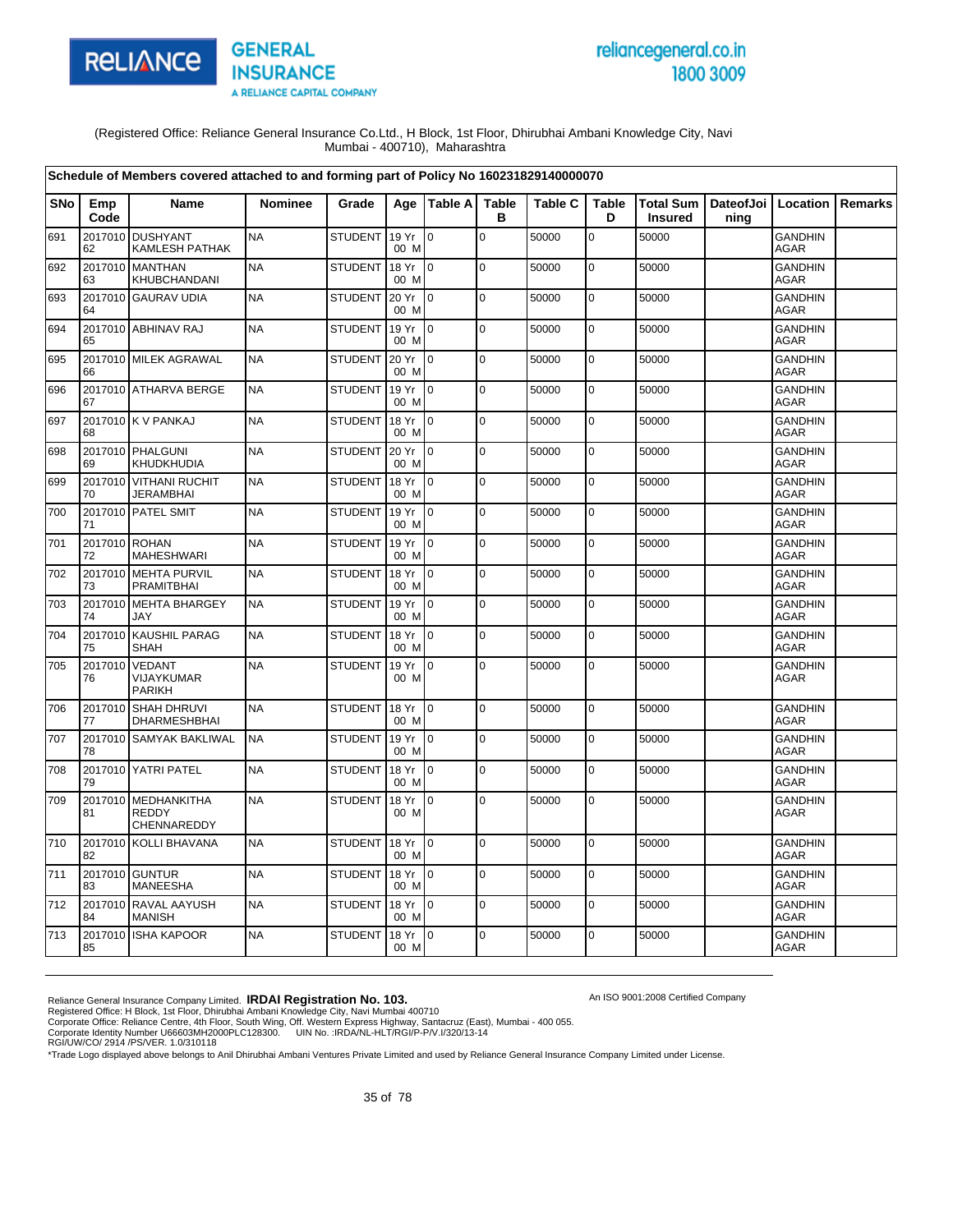

# reliancegeneral.co.in 1800 3009

An ISO 9001:2008 Certified Company

(Registered Office: Reliance General Insurance Co.Ltd., H Block, 1st Floor, Dhirubhai Ambani Knowledge City, Navi Mumbai - 400710), Maharashtra

| Schedule of Members covered attached to and forming part of Policy No 160231829140000070 |               |                                               |                |                |               |                 |                   |                |                   |                                    |                              |                               |                |
|------------------------------------------------------------------------------------------|---------------|-----------------------------------------------|----------------|----------------|---------------|-----------------|-------------------|----------------|-------------------|------------------------------------|------------------------------|-------------------------------|----------------|
| SNo                                                                                      | Emp<br>Code   | <b>Name</b>                                   | <b>Nominee</b> | Grade          |               | Age   Table A   | <b>Table</b><br>в | <b>Table C</b> | <b>Table</b><br>D | <b>Total Sum</b><br><b>Insured</b> | DateofJoi   Location<br>ning |                               | <b>Remarks</b> |
| 714                                                                                      | 86            | 2017010 ABHISHEK KUMAR<br>JISHU               | <b>NA</b>      | <b>STUDENT</b> | 19 Yr<br>00 M | l 0             | $\overline{0}$    | 50000          | $\mathbf 0$       | 50000                              |                              | <b>GANDHIN</b><br><b>AGAR</b> |                |
| 715                                                                                      | 2017010<br>87 | CHINWALA MEHER<br><b>ATIF</b>                 | <b>NA</b>      | <b>STUDENT</b> | 18 Yr<br>00 M | l 0             | $\overline{0}$    | 50000          | $\pmb{0}$         | 50000                              |                              | <b>GANDHIN</b><br>AGAR        |                |
| 716                                                                                      | 88            | 2017010 ADITYA KANAUJIA                       | <b>NA</b>      | <b>STUDENT</b> | 19 Yr<br>00 M | l 0             | l O               | 50000          | $\mathbf 0$       | 50000                              |                              | <b>GANDHIN</b><br><b>AGAR</b> |                |
| 717                                                                                      | 89            | 2017010 MODI PARAM<br><b>JAIBHAI</b>          | <b>NA</b>      | <b>STUDENT</b> | 19 Yr<br>00 M | 0               | $\overline{0}$    | 50000          | $\mathbf 0$       | 50000                              |                              | <b>GANDHIN</b><br><b>AGAR</b> |                |
| 718                                                                                      | 90            | 2017010 HITI MITTAL                           | <b>NA</b>      | STUDENT        | 18 Yr<br>00 M | l o             | $\mathbf 0$       | 50000          | $\pmb{0}$         | 50000                              |                              | <b>GANDHIN</b><br>AGAR        |                |
| 719                                                                                      | 91            | 2017010 AYUSH NIRWAL                          | <b>NA</b>      | <b>STUDENT</b> | 19 Yr<br>00 M | l o             | $\overline{0}$    | 50000          | $\mathbf 0$       | 50000                              |                              | <b>GANDHIN</b><br>AGAR        |                |
| 720                                                                                      | 92            | 2017010 PARMAR KAUSHAL<br>PARESHKUMAR         | <b>NA</b>      | <b>STUDENT</b> | 18 Yr<br>00 M | lo.             | $\overline{0}$    | 50000          | $\mathbf 0$       | 50000                              |                              | <b>GANDHIN</b><br>AGAR        |                |
| 721                                                                                      | 93            | 2017010 CHAUHAN VIKAS<br><b>GIRISHKUMAR</b>   | <b>NA</b>      | <b>STUDENT</b> | 18 Yr<br>00 M | $\overline{0}$  | O                 | 50000          | $\mathbf 0$       | 50000                              |                              | <b>GANDHIN</b><br><b>AGAR</b> |                |
| 722                                                                                      | 94            | 2017010 VAGHELA PARTH<br><b>SANJAYKUMAR</b>   | <b>NA</b>      | <b>STUDENT</b> | 18 Yr<br>00 M | lo.             | $\pmb{0}$         | 50000          | $\mathbf 0$       | 50000                              |                              | <b>GANDHIN</b><br><b>AGAR</b> |                |
| 723                                                                                      | 95            | 2017010 DHRUVA<br>PRAKASHKUMAR<br><b>VALA</b> | <b>NA</b>      | <b>STUDENT</b> | 20 Yr<br>00 M | $\mathbf 0$     | O                 | 50000          | $\pmb{0}$         | 50000                              |                              | <b>GANDHIN</b><br><b>AGAR</b> |                |
| 724                                                                                      | 96            | 2017010 RANA KRISHNA<br><b>RAJESHBHAI</b>     | <b>NA</b>      | <b>STUDENT</b> | 19 Yr<br>00 M | $\overline{0}$  | lo.               | 50000          | $\mathbf 0$       | 50000                              |                              | <b>GANDHIN</b><br><b>AGAR</b> |                |
| 725                                                                                      | 97            | 2017010 VANIYA RAJ<br><b>JAYESHBHAI</b>       | <b>NA</b>      | <b>STUDENT</b> | 18 Yr<br>00 M | $\overline{0}$  | $\mathbf 0$       | 50000          | $\mathbf 0$       | 50000                              |                              | <b>GANDHIN</b><br><b>AGAR</b> |                |
| 726                                                                                      | 98            | 2017010 PRANJAL GAWAI                         | <b>NA</b>      | <b>STUDENT</b> | 18 Yr<br>00 M | $\overline{0}$  | lo.               | 50000          | $\mathbf 0$       | 50000                              |                              | <b>GANDHIN</b><br>AGAR        |                |
| 727                                                                                      | 99            | 2017010 PARIKH YASH<br>MAHENDRABHAI           | <b>NA</b>      | <b>STUDENT</b> | 18 Yr<br>00 M | $\overline{0}$  | $\Omega$          | 50000          | $\mathbf 0$       | 50000                              |                              | <b>GANDHIN</b><br>AGAR        |                |
| 728                                                                                      | 00            | 2017011 MAHERIA KEYUR<br>SANJAY               | <b>NA</b>      | <b>STUDENT</b> | 18 Yr<br>00 M | lo.             | lo.               | 50000          | $\mathbf 0$       | 50000                              |                              | <b>GANDHIN</b><br><b>AGAR</b> |                |
| 729                                                                                      | 01            | 2017011 CHAITALI SHAILESH<br>ARLEKAR          | <b>NA</b>      | <b>STUDENT</b> | 18 Yr<br>00 M | $\overline{0}$  | lo.               | 50000          | $\mathbf 0$       | 50000                              |                              | <b>GANDHIN</b><br><b>AGAR</b> |                |
| 730                                                                                      | 02            | 2017011 INDRESH KUMAR<br><b>VERMA</b>         | <b>NA</b>      | <b>STUDENT</b> | 19 Yr<br>00 M | $\overline{0}$  | $\Omega$          | 50000          | $\mathbf 0$       | 50000                              |                              | <b>GANDHIN</b><br><b>AGAR</b> |                |
| 731                                                                                      | 03            | 2017011 PRASHANT BORANA                       | <b>NA</b>      | <b>STUDENT</b> | 18 Yr<br>00 M | $\overline{0}$  | lo.               | 50000          | $\mathbf 0$       | 50000                              |                              | <b>GANDHIN</b><br><b>AGAR</b> |                |
| 732                                                                                      | 04            | 2017011 MOTAWAR RAJ<br><b>INDRAJIT</b>        | <b>NA</b>      | <b>STUDENT</b> | 18 Yr<br>00 M | l O             | lo.               | 50000          | $\mathbf 0$       | 50000                              |                              | <b>GANDHIN</b><br>AGAR        |                |
| 733                                                                                      | 05            | 2017011 VATSALYA BUDDHA                       | <b>NA</b>      | <b>STUDENT</b> | 18 Yr<br>00 M | $\overline{0}$  | l O               | 50000          | $\mathbf 0$       | 50000                              |                              | <b>GANDHIN</b><br>AGAR        |                |
| 734                                                                                      | 06            | 2017011 DEKKAPATI<br><b>JAVIDRAJ</b>          | <b>NA</b>      | <b>STUDENT</b> | 18 Yr<br>00 M | 0               | $\overline{0}$    | 50000          | $\mathbf 0$       | 50000                              |                              | <b>GANDHIN</b><br>AGAR        |                |
| 735                                                                                      | 07            | 2017011 VAGHELA JAIMIN<br><b>ASHIKKUMAR</b>   | <b>NA</b>      | <b>STUDENT</b> | 18 Yr<br>00 M | $\overline{0}$  | lo.               | 50000          | $\mathbf 0$       | 50000                              |                              | <b>GANDHIN</b><br><b>AGAR</b> |                |
| 736                                                                                      | 08            | 2017011 MICHIKA GAYARI                        | <b>NA</b>      | <b>STUDENT</b> | 19 Yr<br>00 M | l O             | l O               | 50000          | $\pmb{0}$         | 50000                              |                              | <b>GANDHIN</b><br><b>AGAR</b> |                |
| 737                                                                                      | 09            | 2017011 DEEPANSH RAJ                          | <b>NA</b>      | STUDENT        | 20 Yr<br>00 M | $\overline{10}$ | lo.               | 50000          | $\mathbf 0$       | 50000                              |                              | <b>GANDHIN</b><br><b>AGAR</b> |                |

Reliance General Insurance Company Limited. **IRDAI Registration No. 103.**<br>Registered Office: H Block, 1st Floor, Dhirubhai Ambani Knowledge City, Navi Mumbai 400710<br>Corporate Office: Reliance Centre, 4th Floor, South Wing,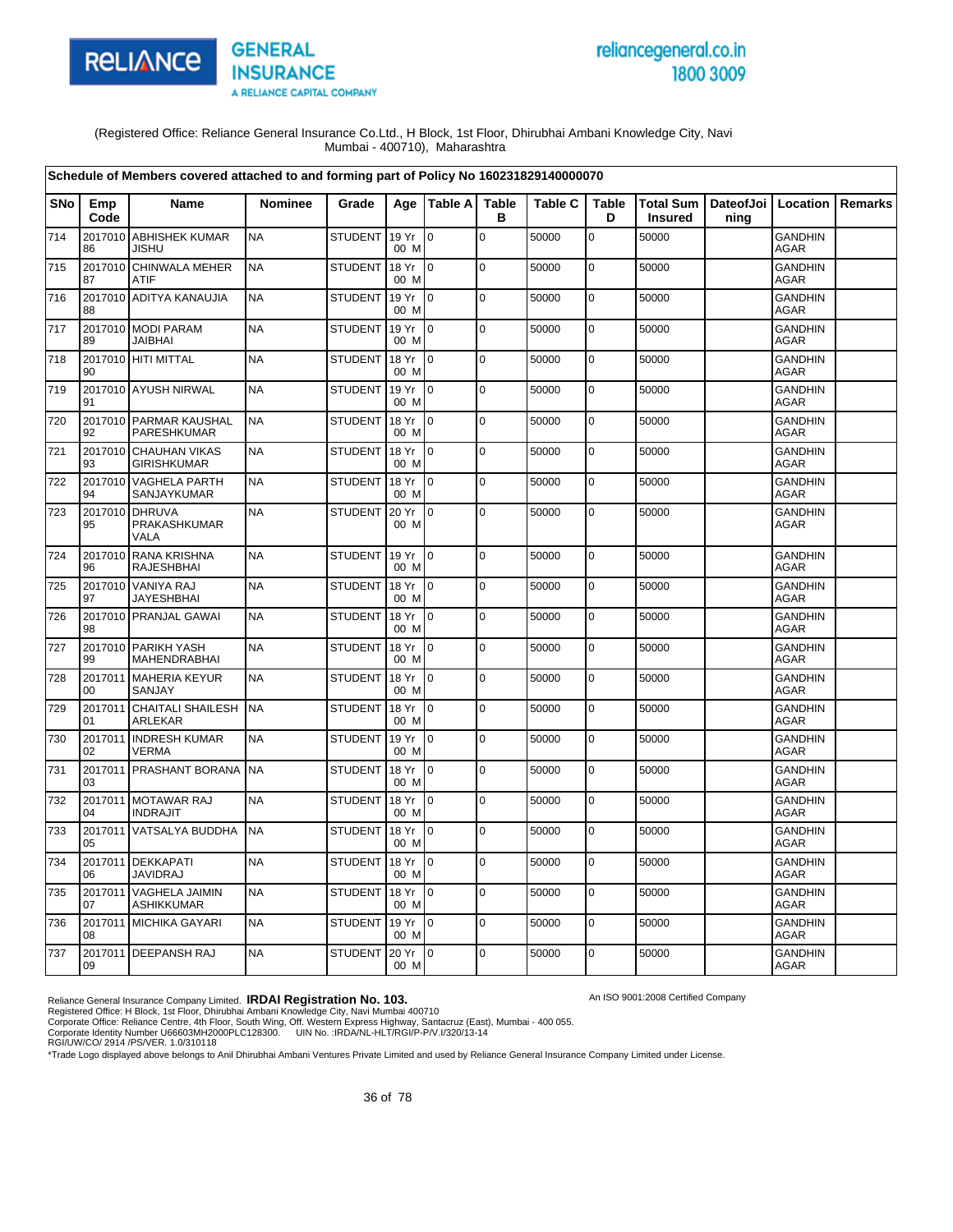

# reliancegeneral.co.in 1800 3009

An ISO 9001:2008 Certified Company

(Registered Office: Reliance General Insurance Co.Ltd., H Block, 1st Floor, Dhirubhai Ambani Knowledge City, Navi Mumbai - 400710), Maharashtra

|     |                     | Schedule of Members covered attached to and forming part of Policy No 160231829140000070 |           |                |               |                           |                   |                |                   |                                                      |      |                               |                |
|-----|---------------------|------------------------------------------------------------------------------------------|-----------|----------------|---------------|---------------------------|-------------------|----------------|-------------------|------------------------------------------------------|------|-------------------------------|----------------|
| SNo | Emp<br>Code         | Name                                                                                     | Nominee   | Grade          |               | Age   Table A             | <b>Table</b><br>в | <b>Table C</b> | <b>Table</b><br>D | Total Sum   DateofJoi   Location  <br><b>Insured</b> | ning |                               | <b>Remarks</b> |
| 738 | 2017011<br>11       | <b>SHAH KUSHAL</b><br><b>RAJENDRABHAI</b>                                                | <b>NA</b> | <b>STUDENT</b> | 18 Yr<br>00 M | $\overline{0}$            | $\mathbf 0$       | 50000          | $\mathbf 0$       | 50000                                                |      | <b>GANDHIN</b><br>AGAR        |                |
| 739 | 12                  | 2017011 BABITA BIRUA                                                                     | <b>NA</b> | <b>STUDENT</b> | 19 Yr<br>00 M | $\mathsf{I}^{\mathsf{0}}$ | $\mathbf 0$       | 50000          | $\mathbf 0$       | 50000                                                |      | <b>GANDHIN</b><br><b>AGAR</b> |                |
| 740 | 13                  | 2017011 RAGINI MEENA                                                                     | <b>NA</b> | <b>STUDENT</b> | 19 Yr<br>00 M | $\overline{10}$           | $\pmb{0}$         | 50000          | $\mathbf 0$       | 50000                                                |      | <b>GANDHIN</b><br><b>AGAR</b> |                |
| 741 | 2017011 GAMIT<br>14 | <b>HETALKUMARI</b><br><b>AJITBHAI</b>                                                    | <b>NA</b> | <b>STUDENT</b> | 18 Yr<br>00 M | I <sub>0</sub>            | $\mathbf 0$       | 50000          | 0                 | 50000                                                |      | <b>GANDHIN</b><br>AGAR        |                |
| 742 | 15                  | 2017011 SAKARIA DAIVIK<br>VITTHALBHAI                                                    | <b>NA</b> | <b>STUDENT</b> | 18 Yr<br>00 M | $\overline{10}$           | $\mathbf 0$       | 50000          | $\mathbf 0$       | 50000                                                |      | <b>GANDHIN</b><br><b>AGAR</b> |                |
| 743 | 16                  | 2017011 PRAGYA<br><b>MAHESHWARI</b>                                                      | <b>NA</b> | <b>STUDENT</b> | 19 Yr<br>00 M | $\overline{0}$            | $\mathbf 0$       | 50000          | 0                 | 50000                                                |      | <b>GANDHIN</b><br><b>AGAR</b> |                |
| 744 | 17                  | 2017011 NEHA JAIN                                                                        | <b>NA</b> | <b>STUDENT</b> | 18 Yr<br>00 M | $\overline{10}$           | $\mathbf 0$       | 50000          | $\mathbf 0$       | 50000                                                |      | <b>GANDHIN</b><br><b>AGAR</b> |                |
| 745 | 2017011<br>18       | PRUTHA<br><b>MILAPKUMAR</b><br>SHAHERAWALA                                               | <b>NA</b> | <b>STUDENT</b> | 18 Yr<br>00 M | l0                        | $\mathbf 0$       | 50000          | $\pmb{0}$         | 50000                                                |      | <b>GANDHIN</b><br>AGAR        |                |
| 746 | 19                  | 2017011 HARIYALI<br>PRAVINKUMAR<br><b>GAJERA</b>                                         | <b>NA</b> | <b>STUDENT</b> | 18 Yr<br>00 M | Io.                       | $\mathbf 0$       | 50000          | 0                 | 50000                                                |      | <b>GANDHIN</b><br>AGAR        |                |
| 747 | 21                  | 2017011 HIMADRI<br>VIJAYKUMAR PATEL                                                      | <b>NA</b> | <b>STUDENT</b> | 19 Yr<br>00 M | $\overline{10}$           | $\mathbf 0$       | 50000          | 0                 | 50000                                                |      | <b>GANDHIN</b><br>AGAR        |                |
| 748 | 22                  | 2017011 NISHTHA<br><b>JIGNESHKUMAR</b><br><b>DIWANJI</b>                                 | <b>NA</b> | STUDENT        | 19 Yr<br>00 M | $\overline{0}$            | $\pmb{0}$         | 50000          | $\mathbf 0$       | 50000                                                |      | <b>GANDHIN</b><br>AGAR        |                |
| 749 | 23                  | 2017011 AKSHAR JAYANT<br><b>JOSHI</b>                                                    | <b>NA</b> | <b>STUDENT</b> | 19 Yr<br>00 M | $\overline{10}$           | $\pmb{0}$         | 50000          | $\pmb{0}$         | 50000                                                |      | <b>GANDHIN</b><br>AGAR        |                |
| 750 | 25                  | 2017011 PONNAM SAI<br><b>DEEPAK</b>                                                      | <b>NA</b> | <b>STUDENT</b> | 18 Yr<br>00 M | $\overline{10}$           | $\Omega$          | 50000          | $\mathbf 0$       | 50000                                                |      | <b>GANDHIN</b><br>AGAR        |                |
| 751 | 26                  | 2017011 DHRUVAM ASHISH<br><b>PANCHAL</b>                                                 | <b>NA</b> | <b>STUDENT</b> | 19 Yr<br>00 M | $\overline{10}$           | $\mathsf 0$       | 50000          | $\mathbf 0$       | 50000                                                |      | <b>GANDHIN</b><br><b>AGAR</b> |                |
| 752 | 2017011 SHAIL<br>28 | <b>KRUPESHKUMAR</b><br><b>KOTHARI</b>                                                    | <b>NA</b> | <b>STUDENT</b> | 19 Yr<br>00 M | I <sub>0</sub>            | $\mathbf 0$       | 50000          | $\mathbf 0$       | 50000                                                |      | <b>GANDHIN</b><br><b>AGAR</b> |                |
| 753 | 29                  | 2017011 SHOBHIT GOLA                                                                     | <b>NA</b> | <b>STUDENT</b> | 19 Yr<br>00 M | $\overline{10}$           | $\mathbf 0$       | 50000          | $\mathbf 0$       | 50000                                                |      | <b>GANDHIN</b><br><b>AGAR</b> |                |
| 754 | 2017011 MOHUL<br>30 | SRIVASTAVA                                                                               | <b>NA</b> | <b>STUDENT</b> | 19 Yr<br>00 M | $\overline{10}$           | $\mathbf 0$       | 50000          | $\mathbf 0$       | 50000                                                |      | <b>GANDHIN</b><br><b>AGAR</b> |                |
| 755 | 31                  | 2017011 MUKUND KALRA                                                                     | <b>NA</b> | <b>STUDENT</b> | 18 Yr<br>00 M | $\overline{10}$           | $\Omega$          | 50000          | $\mathbf 0$       | 50000                                                |      | <b>GANDHIN</b><br><b>AGAR</b> |                |
| 756 | 33                  | 2017011 JOSHI KRUPA<br><b>BHARAT</b>                                                     | <b>NA</b> | <b>STUDENT</b> | 19 Yr<br>00 M | $\overline{0}$            | $\mathbf 0$       | 50000          | 0                 | 50000                                                |      | <b>GANDHIN</b><br><b>AGAR</b> |                |
| 757 | 2017011<br>34       | YASHPAL SINGH<br>CHAUHAN                                                                 | <b>NA</b> | <b>STUDENT</b> | 18 Yr<br>00 M | $\overline{10}$           | $\mathbf 0$       | 50000          | $\mathbf 0$       | 50000                                                |      | <b>GANDHIN</b><br>AGAR        |                |
| 758 | 36                  | 2017011 MAHEK RUPANI                                                                     | <b>NA</b> | <b>STUDENT</b> | 20 Yr<br>00 M | $\overline{10}$           | $\mathbf 0$       | 50000          | $\pmb{0}$         | 50000                                                |      | <b>GANDHIN</b><br>AGAR        |                |
| 759 | 37                  | 2017011 SAUMYA AGHERA                                                                    | <b>NA</b> | <b>STUDENT</b> | 19 Yr<br>00 M | I <sub>0</sub>            | $\Omega$          | 50000          | $\mathbf 0$       | 50000                                                |      | <b>GANDHIN</b><br>AGAR        |                |

Reliance General Insurance Company Limited. **IRDAI Registration No. 103.**<br>Registered Office: H Block, 1st Floor, Dhirubhai Ambani Knowledge City, Navi Mumbai 400710<br>Corporate Office: Reliance Centre, 4th Floor, South Wing,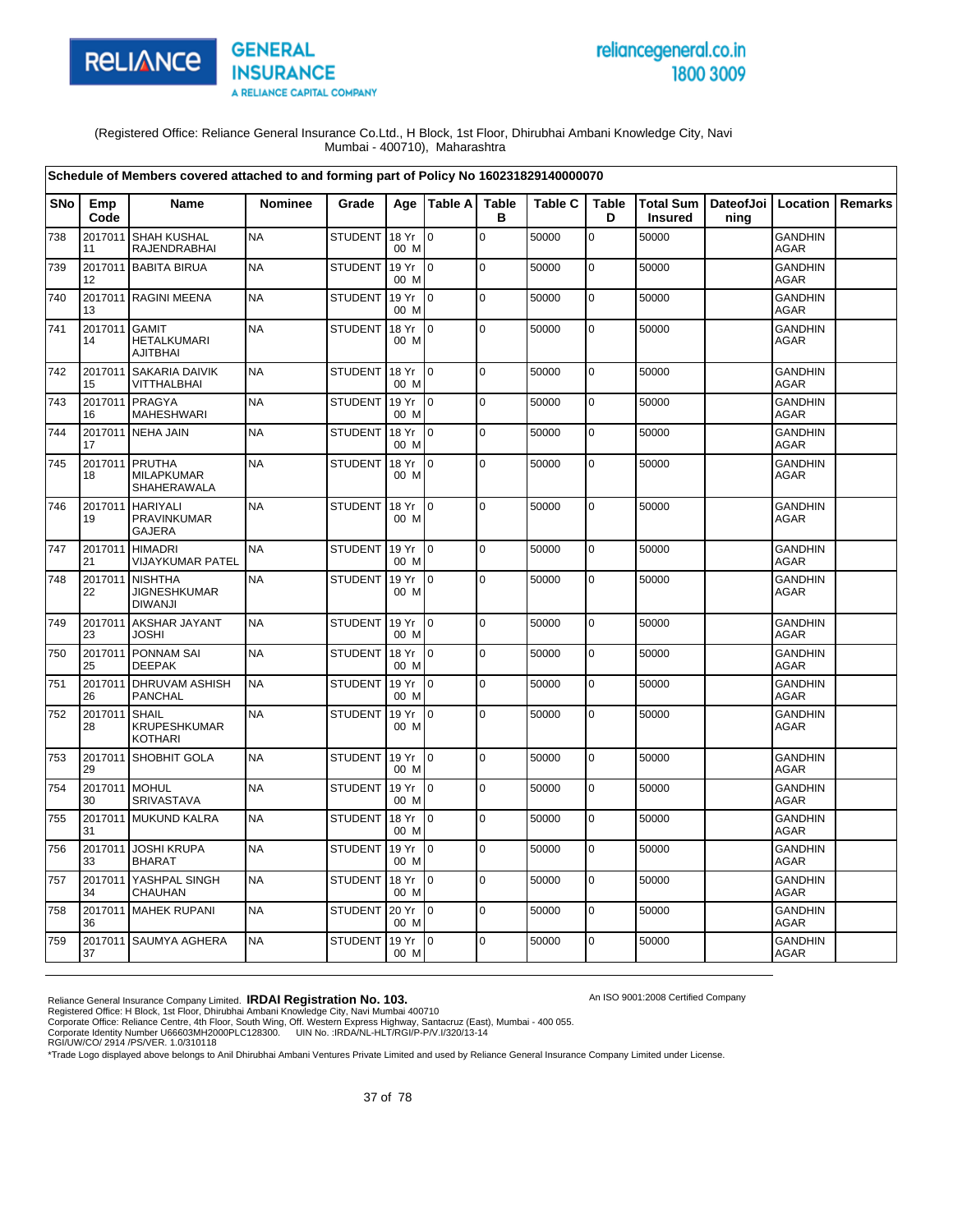

# reliancegeneral.co.in 1800 3009

An ISO 9001:2008 Certified Company

(Registered Office: Reliance General Insurance Co.Ltd., H Block, 1st Floor, Dhirubhai Ambani Knowledge City, Navi Mumbai - 400710), Maharashtra

|            |               | Schedule of Members covered attached to and forming part of Policy No 160231829140000070 |                |                |               |                 |                   |                |                   |                                    |      |                               |                |
|------------|---------------|------------------------------------------------------------------------------------------|----------------|----------------|---------------|-----------------|-------------------|----------------|-------------------|------------------------------------|------|-------------------------------|----------------|
| <b>SNo</b> | Emp<br>Code   | <b>Name</b>                                                                              | <b>Nominee</b> | Grade          | Aae           | <b>Table Al</b> | <b>Table</b><br>в | <b>Table C</b> | <b>Table</b><br>D | <b>Total Sum</b><br><b>Insured</b> | ning | DateofJoi   Location          | <b>Remarks</b> |
| 760        | 38            | 2017011 SWAPNIL DUBEY                                                                    | <b>NA</b>      | <b>STUDENT</b> | 19 Yr<br>00 M | l o             | $\Omega$          | 50000          | $\overline{0}$    | 50000                              |      | <b>GANDHIN</b><br><b>AGAR</b> |                |
| 761        | 2017011<br>39 | <b>DHANDHALYA</b><br>SAGARKUMAR<br><b>DINESHBHAI</b>                                     | <b>NA</b>      | <b>STUDENT</b> | 18 Yr<br>00 M | $\Omega$        | $\mathbf 0$       | 50000          | $\mathbf 0$       | 50000                              |      | <b>GANDHIN</b><br>AGAR        |                |
| 762        | 2017011<br>40 | <b>JARSANIA TIRTH</b><br><b>HARESHBHAI</b>                                               | <b>NA</b>      | <b>STUDENT</b> | 19 Yr<br>00 M | I٥              | l o               | 50000          | $\mathbf 0$       | 50000                              |      | <b>GANDHIN</b><br>AGAR        |                |
| 763        | 2017011<br>41 | <b>THAKKAR CHINTAN</b><br><b>HARESHBHAI</b>                                              | <b>NA</b>      | <b>STUDENT</b> | 18 Yr<br>00 M | lo.             | $\mathbf 0$       | 50000          | $\mathbf 0$       | 50000                              |      | <b>GANDHIN</b><br><b>AGAR</b> |                |
| 764        | 2017011<br>42 | <b>PATEL</b><br><b>TARALKUMAR</b><br><b>BHARATKUMAR</b>                                  | <b>NA</b>      | <b>STUDENT</b> | 19 Yr<br>00 M | I0              | $\mathbf 0$       | 50000          | 0                 | 50000                              |      | <b>GANDHIN</b><br><b>AGAR</b> |                |
| 765        | 2017011<br>43 | <b>SHAH MEET</b><br>SNEHALKUMAR                                                          | <b>NA</b>      | <b>STUDENT</b> | 18 Yr<br>00 M | I <sub>0</sub>  | $\pmb{0}$         | 50000          | $\mathbf 0$       | 50000                              |      | <b>GANDHIN</b><br><b>AGAR</b> |                |
| 766        | 2017011<br>44 | <b>FICHADIYA ANURAG</b><br><b>ATUL</b>                                                   | <b>NA</b>      | <b>STUDENT</b> | 19 Yr<br>00 M | I٥              | $\mathbf 0$       | 50000          | $\mathbf 0$       | 50000                              |      | <b>GANDHIN</b><br><b>AGAR</b> |                |
| 767        | 45            | 2017011 RAULJI YUVRAJSINH NA<br><b>HARBHADRASINH</b>                                     |                | <b>STUDENT</b> | 18 Yr<br>00 M | I0              | $\Omega$          | 50000          | $\mathbf 0$       | 50000                              |      | <b>GANDHIN</b><br>AGAR        |                |
| 768        | 46            | 2017011 MENDPARA DHRUV<br><b>HITESHBHAI</b>                                              | <b>NA</b>      | <b>STUDENT</b> | 18 Yr<br>00 M | I0.             | $\Omega$          | 50000          | $\mathbf 0$       | 50000                              |      | <b>GANDHIN</b><br>AGAR        |                |
| 769        | 47            | 2017011 PATEL AVI<br><b>JITENDRABHAI</b>                                                 | <b>NA</b>      | <b>STUDENT</b> | 18 Yr<br>00 M | I0              | $\mathbf 0$       | 50000          | $\pmb{0}$         | 50000                              |      | GANDHIN<br><b>AGAR</b>        |                |
| 770        | 2017011<br>48 | PATEL JAY<br>RAJENDRAKUMAR                                                               | <b>NA</b>      | <b>STUDENT</b> | 18 Yr<br>00 M | I0              | $\mathbf 0$       | 50000          | 0                 | 50000                              |      | <b>GANDHIN</b><br>AGAR        |                |
| 771        | 2017011<br>49 | <b>KAKADIYA RAJ</b><br>KANTILAL                                                          | <b>NA</b>      | <b>STUDENT</b> | 19 Yr<br>00 M | l o             | $\mathbf 0$       | 50000          | $\mathbf 0$       | 50000                              |      | <b>GANDHIN</b><br>AGAR        |                |
| 772        | 2017011<br>50 | <b>KANTARIA DHAVAL</b><br>SHAILESHBHAI                                                   | <b>NA</b>      | <b>STUDENT</b> | 18 Yr<br>00 M | lo.             | $\Omega$          | 50000          | $\pmb{0}$         | 50000                              |      | <b>GANDHIN</b><br><b>AGAR</b> |                |
| 773        | 2017011<br>52 | <b>DAFTARI KEVAN</b><br>YATINBHAI                                                        | <b>NA</b>      | <b>STUDENT</b> | 18 Yr<br>00 M | ۱o              | $\pmb{0}$         | 50000          | $\pmb{0}$         | 50000                              |      | <b>GANDHIN</b><br><b>AGAR</b> |                |
| 774        | 2017011<br>53 | <b>MEHTA ADIT</b><br>PANKAJBHAI                                                          | <b>NA</b>      | <b>STUDENT</b> | 19 Yr<br>00 M | I0              | $\mathbf 0$       | 50000          | $\mathbf 0$       | 50000                              |      | <b>GANDHIN</b><br><b>AGAR</b> |                |
| 775        | 2017011<br>54 | <b>JHAVERI KARAN</b><br>PREYASHBHAI                                                      | <b>NA</b>      | <b>STUDENT</b> | 18 Yr<br>00 M | I0              | $\mathbf 0$       | 50000          | $\mathbf 0$       | 50000                              |      | <b>GANDHIN</b><br>AGAR        |                |
| 776        | 55            | 2017011 KAVATHIYA KISHAN<br><b>HASAMUKHBHAI</b>                                          | <b>NA</b>      | <b>STUDENT</b> | 18 Yr<br>00 M | I0              | $\mathbf 0$       | 50000          | $\mathbf 0$       | 50000                              |      | GANDHIN<br><b>AGAR</b>        |                |
| 777        | 56            | 2017011 RAVAL MEET<br><b>KAMLESH</b>                                                     | <b>NA</b>      | <b>STUDENT</b> | 18 Yr<br>00 M | I0              | $\mathbf 0$       | 50000          | $\mathbf 0$       | 50000                              |      | <b>GANDHIN</b><br><b>AGAR</b> |                |
| 778        | 2017011<br>58 | <b>SAKDASARIYA</b><br>KISHAN PREMJIBHAI                                                  | <b>NA</b>      | <b>STUDENT</b> | 18 Yr<br>00 M | I٥              | $\mathbf 0$       | 50000          | $\mathbf 0$       | 50000                              |      | GANDHIN<br><b>AGAR</b>        |                |
| 779        | 2017011<br>59 | KOLADIYA BHAUTIK<br><b>ASHVINBHAI</b>                                                    | <b>NA</b>      | <b>STUDENT</b> | 18 Yr<br>00 M | l o             | $\Omega$          | 50000          | $\mathbf 0$       | 50000                              |      | <b>GANDHIN</b><br>AGAR        |                |
| 780        | 2017011<br>60 | <b>PATEL MEET</b><br>ARVINDBHAI                                                          | <b>NA</b>      | <b>STUDENT</b> | 18 Yr<br>00 M | I0              | $\pmb{0}$         | 50000          | $\pmb{0}$         | 50000                              |      | <b>GANDHIN</b><br><b>AGAR</b> |                |
| 781        | 2017011<br>61 | PUROHIT RAHUL<br>SANJAY                                                                  | <b>NA</b>      | <b>STUDENT</b> | 18 Yr<br>00 M | I٥              | $\Omega$          | 50000          | $\mathbf 0$       | 50000                              |      | <b>GANDHIN</b><br>AGAR        |                |
| 782        | 2017011<br>62 | PATEL DRISHTI<br>VIJAY                                                                   | <b>NA</b>      | <b>STUDENT</b> | 18 Yr<br>00 M | lo.             | $\mathbf 0$       | 50000          | 0                 | 50000                              |      | <b>GANDHIN</b><br>AGAR        |                |

Reliance General Insurance Company Limited. **IRDAI Registration No. 103.**<br>Registered Office: H Block, 1st Floor, Dhirubhai Ambani Knowledge City, Navi Mumbai 400710<br>Corporate Office: Reliance Centre, 4th Floor, South Wing,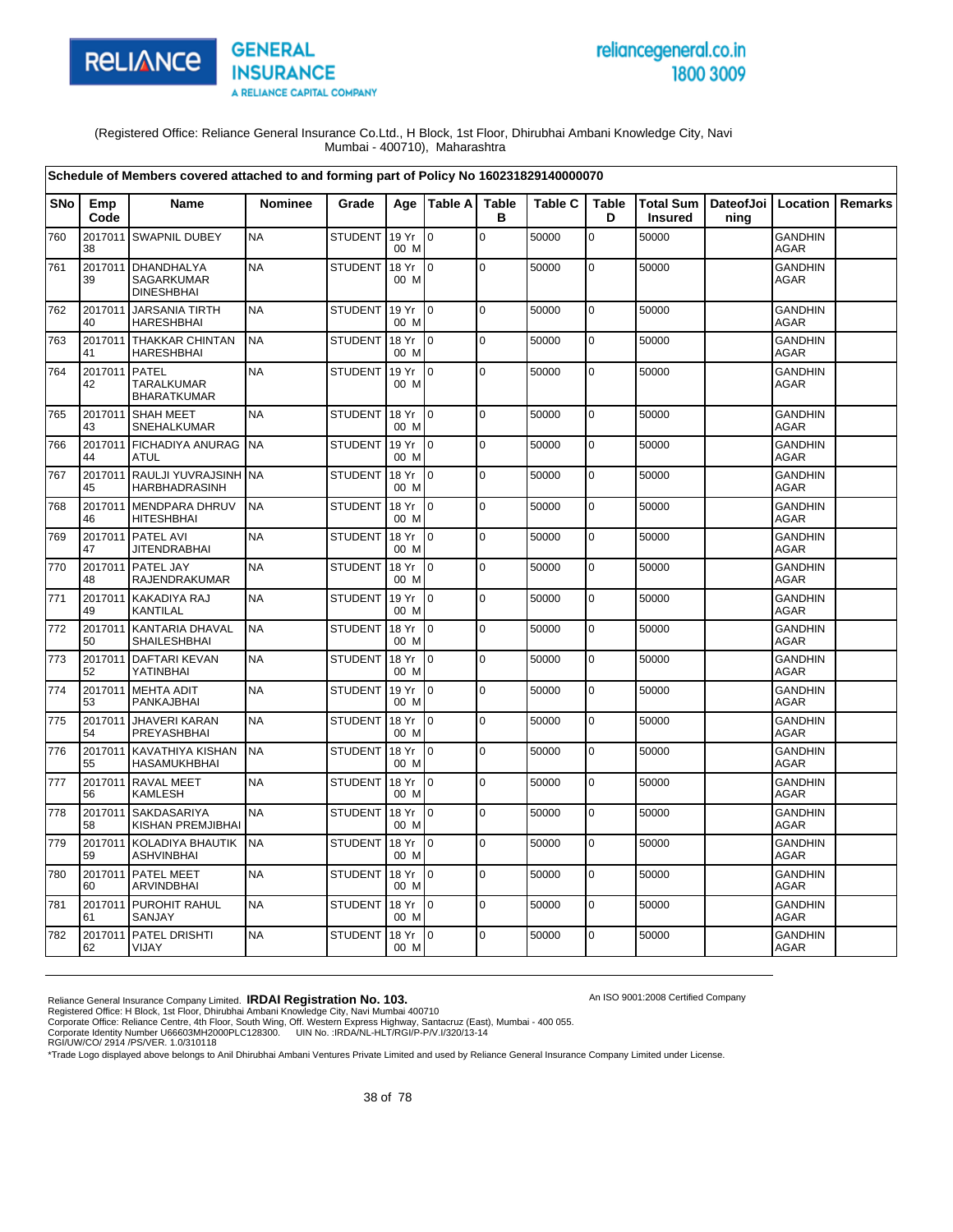

# reliancegeneral.co.in 1800 3009

An ISO 9001:2008 Certified Company

(Registered Office: Reliance General Insurance Co.Ltd., H Block, 1st Floor, Dhirubhai Ambani Knowledge City, Navi Mumbai - 400710), Maharashtra

|            |               | Schedule of Members covered attached to and forming part of Policy No 160231829140000070 |                |                |               |                 |                   |                |                   |                             |      |                               |         |
|------------|---------------|------------------------------------------------------------------------------------------|----------------|----------------|---------------|-----------------|-------------------|----------------|-------------------|-----------------------------|------|-------------------------------|---------|
| <b>SNo</b> | Emp<br>Code   | Name                                                                                     | <b>Nominee</b> | Grade          |               | Age   Table A   | <b>Table</b><br>в | <b>Table C</b> | <b>Table</b><br>D | Total Sum<br><b>Insured</b> | ning | DateofJoi   Location          | Remarks |
| 783        | 2017011<br>63 | PATEL AMAN<br>YOGESHBHAI                                                                 | <b>NA</b>      | <b>STUDENT</b> | 19 Yr<br>00 M | lo.             | $\mathbf 0$       | 50000          | $\mathbf 0$       | 50000                       |      | <b>GANDHIN</b><br>AGAR        |         |
| 784        | 2017011<br>64 | <b>PATEL JATIN</b><br><b>KIRITKUMAR</b>                                                  | <b>NA</b>      | <b>STUDENT</b> | 18 Yr<br>00 M | I0.             | $\mathbf 0$       | 50000          | $\mathbf 0$       | 50000                       |      | <b>GANDHIN</b><br><b>AGAR</b> |         |
| 785        | 2017011<br>65 | <b>KALAL KAUSHAL</b><br>SURESHKUMAR                                                      | <b>NA</b>      | <b>STUDENT</b> | 18 Yr<br>00 M | $\overline{0}$  | $\mathbf 0$       | 50000          | 0                 | 50000                       |      | <b>GANDHIN</b><br>AGAR        |         |
| 786        | 2017011<br>66 | PATEL MAHARSHI<br>RAJENDRAKUMAR                                                          | <b>NA</b>      | <b>STUDENT</b> | 18 Yr<br>00 M | $\overline{10}$ | $\Omega$          | 50000          | $\mathbf 0$       | 50000                       |      | <b>GANDHIN</b><br><b>AGAR</b> |         |
| 787        | 67            | 2017011 VIKANI KUSHAL<br><b>RATILAL</b>                                                  | <b>NA</b>      | <b>STUDENT</b> | 18 Yr<br>00 M | $\overline{0}$  | $\mathbf 0$       | 50000          | $\mathbf 0$       | 50000                       |      | <b>GANDHIN</b><br>AGAR        |         |
| 788        | 2017011<br>68 | <b>UGHAREJA</b><br><b>UMANGKUMAR</b><br><b>RAMESHBHAI</b>                                | <b>NA</b>      | <b>STUDENT</b> | 18 Yr<br>00 M | $\overline{0}$  | $\pmb{0}$         | 50000          | $\mathbf 0$       | 50000                       |      | GANDHIN<br><b>AGAR</b>        |         |
| 789        | 69            | 2017011 SHAH SARTHAK<br><b>KETANKUMAR</b>                                                | <b>NA</b>      | <b>STUDENT</b> | 18 Yr<br>00 M | $\overline{0}$  | $\pmb{0}$         | 50000          | 0                 | 50000                       |      | <b>GANDHIN</b><br><b>AGAR</b> |         |
| 790        | 70            | 2017011 BAXI RUSHIRAJ<br><b>ASHISH</b>                                                   | <b>NA</b>      | <b>STUDENT</b> | 19 Yr<br>00 M | $\overline{0}$  | $\mathbf 0$       | 50000          | $\mathbf 0$       | 50000                       |      | <b>GANDHIN</b><br>AGAR        |         |
| 791        | 71            | 2017011 MANIYAR<br>DHAIRYAKUMAR<br><b>BHAVESHBHAI</b>                                    | <b>NA</b>      | <b>STUDENT</b> | 18 Yr<br>00 M | $\overline{0}$  | $\mathbf 0$       | 50000          | $\pmb{0}$         | 50000                       |      | <b>GANDHIN</b><br>AGAR        |         |
| 792        | 72            | 2017011 SARVAIYA<br><b>ROHINEEBA</b><br>VIRBHADRASINH                                    | <b>NA</b>      | <b>STUDENT</b> | 18 Yr<br>00 M | I0              | $\mathbf 0$       | 50000          | $\pmb{0}$         | 50000                       |      | <b>GANDHIN</b><br>AGAR        |         |
| 793        | 2017011<br>73 | <b>JANI CHINTAN</b><br><b>TRIKAMBHAI</b>                                                 | <b>NA</b>      | STUDENT        | 19 Yr<br>00 M | l 0             | $\mathbf 0$       | 50000          | $\mathbf 0$       | 50000                       |      | <b>GANDHIN</b><br>AGAR        |         |
| 794        | 74            | 2017011 PATEL KARPIT<br><b>JAYENDRABHAI</b>                                              | <b>NA</b>      | <b>STUDENT</b> | 18 Yr<br>00 M | I0.             | $\mathbf 0$       | 50000          | $\mathbf 0$       | 50000                       |      | <b>GANDHIN</b><br><b>AGAR</b> |         |
| 795        | 2017011<br>75 | <b>GOKHALE</b><br><b>KARTIKEYA</b><br>SANDEEP                                            | <b>NA</b>      | <b>STUDENT</b> | 19 Yr<br>00 M | I0              | $\mathbf 0$       | 50000          | $\mathbf 0$       | 50000                       |      | <b>GANDHIN</b><br>AGAR        |         |
| 796        | 2017011<br>76 | PATEL JEEL<br><b>MANOJBHAI</b>                                                           | <b>NA</b>      | <b>STUDENT</b> | 19 Yr<br>00 M | Io.             | l O               | 50000          | $\mathbf 0$       | 50000                       |      | <b>GANDHIN</b><br><b>AGAR</b> |         |
| 797        | 77            | 2017011 PATEL HARSHIL<br><b>HEMANTBHAI</b>                                               | <b>NA</b>      | <b>STUDENT</b> | 18 Yr<br>00 M | $\overline{10}$ | $\mathbf 0$       | 50000          | $\mathbf 0$       | 50000                       |      | <b>GANDHIN</b><br><b>AGAR</b> |         |
| 798        | 2017011<br>78 | <b>MISTRY ABHAY</b><br><b>CHETAN</b>                                                     | <b>NA</b>      | <b>STUDENT</b> | 18 Yr<br>00 M | l 0             | $\mathbf 0$       | 50000          | $\mathbf 0$       | 50000                       |      | <b>GANDHIN</b><br>AGAR        |         |
| 799        | 79            | 2017011 NAVAPARIYA YASH<br><b>SUBHASHBHAI</b>                                            | <b>NA</b>      | <b>STUDENT</b> | 18 Yr<br>00 M | I <sub>0</sub>  | $\Omega$          | 50000          | $\mathbf 0$       | 50000                       |      | <b>GANDHIN</b><br><b>AGAR</b> |         |
| 800        | 80            | 2017011 BHENSDADIA<br><b>DHAVAL</b><br><b>JITESHKUMAR</b>                                | <b>NA</b>      | <b>STUDENT</b> | 18 Yr<br>00 M | 0               | $\pmb{0}$         | 50000          | $\pmb{0}$         | 50000                       |      | <b>GANDHIN</b><br><b>AGAR</b> |         |
| 801        | 81            | 2017011 HINSU MEET<br><b>TRIBHOVANBHAI</b>                                               | <b>NA</b>      | <b>STUDENT</b> | 18 Yr<br>00 M | I0.             | l o               | 50000          | $\pmb{0}$         | 50000                       |      | <b>GANDHIN</b><br>AGAR        |         |
| 802        | 2017011<br>82 | <b>NAKUM SAGARBHAI</b><br><b>JIVABHAI</b>                                                | <b>NA</b>      | <b>STUDENT</b> | 18 Yr<br>00 M | Io.             | $\mathbf 0$       | 50000          | $\mathbf 0$       | 50000                       |      | <b>GANDHIN</b><br><b>AGAR</b> |         |
| 803        | 83            | 2017011 SATASIYA PRIYANK<br><b>JAYANTIBHAI</b>                                           | <b>NA</b>      | <b>STUDENT</b> | 18 Yr<br>00 M | $\overline{0}$  | $\mathbf 0$       | 50000          | $\mathbf 0$       | 50000                       |      | <b>GANDHIN</b><br>AGAR        |         |
| 804        | 2017011<br>84 | <b>KAMDAR NIRAJ</b><br>SHAILESHKUMAR                                                     | <b>NA</b>      | <b>STUDENT</b> | 18 Yr<br>00 M | $\overline{10}$ | $\Omega$          | 50000          | $\mathbf 0$       | 50000                       |      | <b>GANDHIN</b><br><b>AGAR</b> |         |

Reliance General Insurance Company Limited. **IRDAI Registration No. 103.**<br>Registered Office: H Block, 1st Floor, Dhirubhai Ambani Knowledge City, Navi Mumbai 400710<br>Corporate Office: Reliance Centre, 4th Floor, South Wing,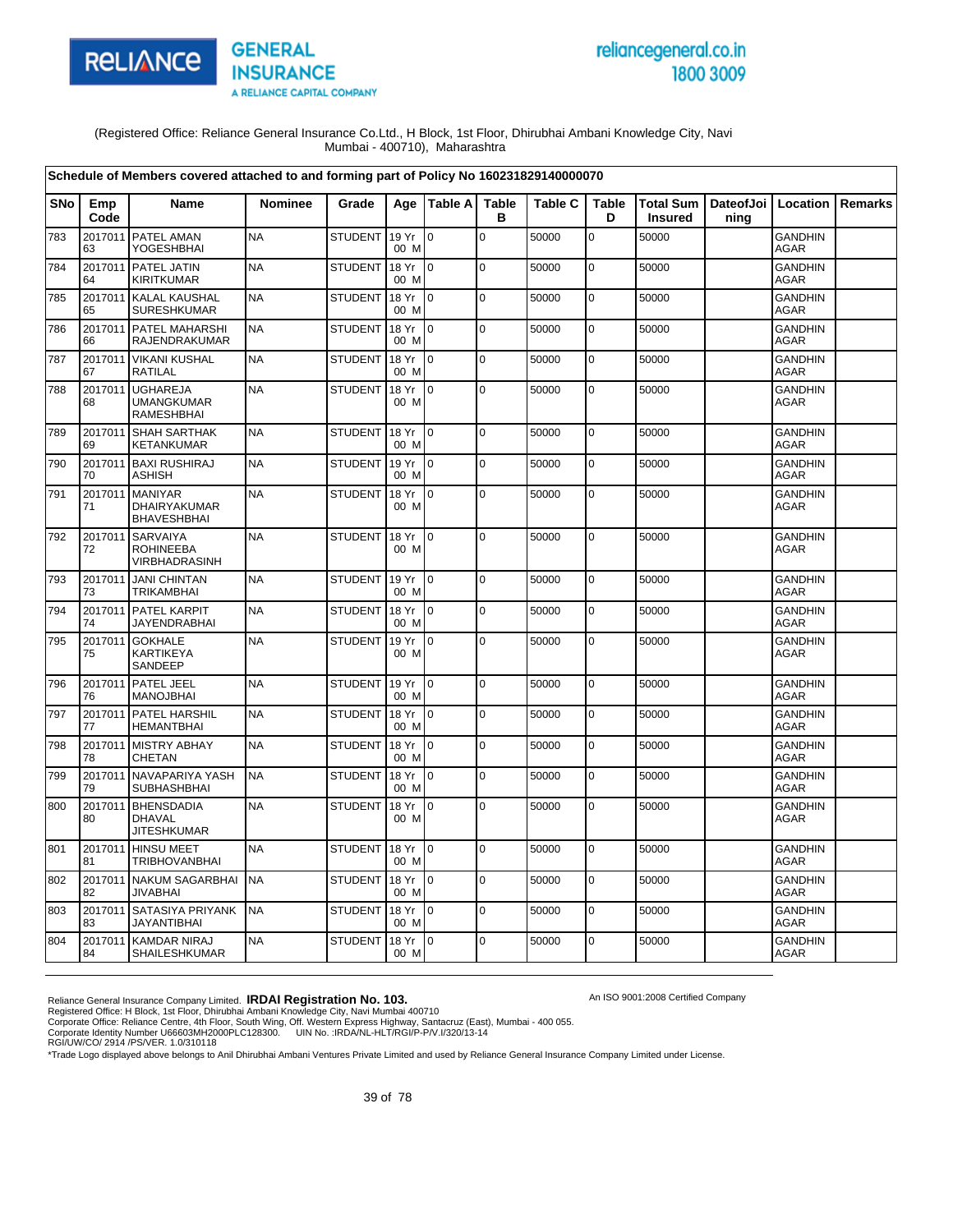

# reliancegeneral.co.in 1800 3009

An ISO 9001:2008 Certified Company

(Registered Office: Reliance General Insurance Co.Ltd., H Block, 1st Floor, Dhirubhai Ambani Knowledge City, Navi Mumbai - 400710), Maharashtra

|     |               | Schedule of Members covered attached to and forming part of Policy No 160231829140000070 |           |                |               |                 |                   |                |                   |                |                                          |                               |                |
|-----|---------------|------------------------------------------------------------------------------------------|-----------|----------------|---------------|-----------------|-------------------|----------------|-------------------|----------------|------------------------------------------|-------------------------------|----------------|
| SNo | Emp<br>Code   | Name                                                                                     | Nominee   | Grade          |               | Age   Table A   | <b>Table</b><br>в | <b>Table C</b> | <b>Table</b><br>D | <b>Insured</b> | Total Sum   DateofJoi   Location<br>ning |                               | <b>Remarks</b> |
| 805 | 2017011<br>85 | <b>BHUT HARSH</b><br><b>KISHORBHAI</b>                                                   | <b>NA</b> | <b>STUDENT</b> | 19 Yr<br>00 M | $\Omega$        | $\Omega$          | 50000          | $\mathbf 0$       | 50000          |                                          | <b>GANDHIN</b><br><b>AGAR</b> |                |
| 806 | 2017011<br>86 | <b>BHIMANI KESHVI</b><br><b>BIPINBHAI</b>                                                | <b>NA</b> | <b>STUDENT</b> | 18 Yr<br>00 M | $\mathsf{I}$    | 0                 | 50000          | 0                 | 50000          |                                          | <b>GANDHIN</b><br><b>AGAR</b> |                |
| 807 | 87            | 2017011 SHAH NIL<br>PARESHKUMAR                                                          | <b>NA</b> | <b>STUDENT</b> | 18 Yr<br>00 M | lo.             | $\pmb{0}$         | 50000          | $\mathbf 0$       | 50000          |                                          | <b>GANDHIN</b><br><b>AGAR</b> |                |
| 808 | 2017011<br>88 | <b>MAKWANA</b><br><b>JAYKUMAR</b><br><b>DINESHBHAI</b>                                   | <b>NA</b> | <b>STUDENT</b> | 19 Yr<br>00 M | $\overline{10}$ | $\mathbf 0$       | 50000          | $\mathbf 0$       | 50000          |                                          | <b>GANDHIN</b><br><b>AGAR</b> |                |
| 809 | 89            | 2017011 TALAVIYA JAYDIP<br><b>DINESHBHAI</b>                                             | <b>NA</b> | <b>STUDENT</b> | 19 Yr<br>00 M | I0              | $\mathbf 0$       | 50000          | 0                 | 50000          |                                          | <b>GANDHIN</b><br><b>AGAR</b> |                |
| 810 | 90            | 2017011 KHATRI MITUL<br><b>AMITKUMAR</b>                                                 | <b>NA</b> | <b>STUDENT</b> | 19 Yr<br>00 M | l 0             | $\Omega$          | 50000          | $\mathbf 0$       | 50000          |                                          | <b>GANDHIN</b><br><b>AGAR</b> |                |
| 811 | 91            | 2017011 KAMBARIYA NIKUNJ<br><b>RAJUBHAI</b>                                              | <b>NA</b> | <b>STUDENT</b> | 18 Yr<br>00 M | Io.             | $\mathbf 0$       | 50000          | $\mathbf 0$       | 50000          |                                          | <b>GANDHIN</b><br><b>AGAR</b> |                |
| 812 | 92            | 2017011 BHINGARADIYA<br><b>VINAY VIJAYBHAI</b>                                           | <b>NA</b> | <b>STUDENT</b> | 18 Yr<br>00 M | lo.             | $\mathbf 0$       | 50000          | 0                 | 50000          |                                          | <b>GANDHIN</b><br>AGAR        |                |
| 813 | 2017011<br>93 | <b>PATEL</b><br>NIRMALKUMAR<br><b>MANOJKUMAR</b>                                         | <b>NA</b> | <b>STUDENT</b> | 19 Yr<br>00 M | l o             | $\mathbf 0$       | 50000          | 0                 | 50000          |                                          | <b>GANDHIN</b><br>AGAR        |                |
| 814 | 94            | 2017011 PATEL HARSH<br><b>RAJESHKUMAR</b>                                                | <b>NA</b> | <b>STUDENT</b> | 18 Yr<br>00 M | $\overline{0}$  | $\mathbf 0$       | 50000          | $\mathbf 0$       | 50000          |                                          | <b>GANDHIN</b><br>AGAR        |                |
| 815 | 2017011<br>95 | PATEL VAIDIK<br><b>RAJESHBHAI</b>                                                        | <b>NA</b> | <b>STUDENT</b> | 18 Yr<br>00 M | $\overline{10}$ | $\Omega$          | 50000          | $\pmb{0}$         | 50000          |                                          | <b>GANDHIN</b><br><b>AGAR</b> |                |
| 816 | 2017011<br>96 | <b>BALDANIYA PAVAN</b><br><b>JAGDISHBHAI</b>                                             | <b>NA</b> | <b>STUDENT</b> | 18 Yr<br>00 M | I0              | $\pmb{0}$         | 50000          | 0                 | 50000          |                                          | <b>GANDHIN</b><br>AGAR        |                |
| 817 | 2017011<br>97 | PRAJAPATI<br><b>DARSHAN</b><br>SHAILESHBHAI                                              | <b>NA</b> | <b>STUDENT</b> | 18 Yr<br>00 M | $\overline{10}$ | $\overline{0}$    | 50000          | 0                 | 50000          |                                          | <b>GANDHIN</b><br><b>AGAR</b> |                |
| 818 | 2017011<br>98 | <b>SOLANKI</b><br>DHARMINKUMAR<br><b>RATILAL</b>                                         | <b>NA</b> | <b>STUDENT</b> | 19 Yr<br>00 M | I <sub>0</sub>  | $\Omega$          | 50000          | $\mathbf 0$       | 50000          |                                          | <b>GANDHIN</b><br><b>AGAR</b> |                |
| 819 | 2017011<br>99 | <b>SOLANKI RUCHIT</b><br><b>HIRABHAI</b>                                                 | <b>NA</b> | <b>STUDENT</b> | 18 Yr<br>00 M | $\mathsf{I}$    | $\pmb{0}$         | 50000          | $\mathbf 0$       | 50000          |                                          | <b>GANDHIN</b><br><b>AGAR</b> |                |
| 820 | 2017012<br>00 | <b>CHHTRALIYA</b><br><b>RAHULKUMAR</b><br><b>SHANKARBHAI</b>                             | <b>NA</b> | <b>STUDENT</b> | 19 Yr<br>00 M | $\overline{10}$ | $\mathbf 0$       | 50000          | 0                 | 50000          |                                          | <b>GANDHIN</b><br><b>AGAR</b> |                |
| 821 | 03            | 2017012 PARMAR JAYMIN<br>NARESHKUMAR                                                     | <b>NA</b> | <b>STUDENT</b> | 18 Yr<br>00 M | $\overline{10}$ | $\mathbf 0$       | 50000          | 0                 | 50000          |                                          | <b>GANDHIN</b><br><b>AGAR</b> |                |
| 822 | 04            | 2017012 DAVE JAYKUMAR<br>PRAVINCHANDRA                                                   | <b>NA</b> | <b>STUDENT</b> | 18 Yr<br>00 M | $\overline{0}$  | $\mathbf 0$       | 50000          | $\mathbf 0$       | 50000          |                                          | <b>GANDHIN</b><br><b>AGAR</b> |                |
| 823 | 05            | 2017012 PARMAR VINAY<br><b>BHARATBHAI</b>                                                | <b>NA</b> | <b>STUDENT</b> | 18 Yr<br>00 M | Io.             | $\mathbf 0$       | 50000          | 0                 | 50000          |                                          | <b>GANDHIN</b><br><b>AGAR</b> |                |
| 824 | 06            | 2017012 CHAUDHARY<br>AKSHAY MULJIBHAI                                                    | <b>NA</b> | <b>STUDENT</b> | 18 Yr<br>00 M | l 0             | $\mathbf 0$       | 50000          | $\mathbf 0$       | 50000          |                                          | <b>GANDHIN</b><br><b>AGAR</b> |                |
| 825 | 07            | 2017012 GAJJAR YASHPAL<br>SHRIPAL                                                        | <b>NA</b> | <b>STUDENT</b> | 18 Yr<br>00 M | $\overline{0}$  | $\mathbf 0$       | 50000          | 0                 | 50000          |                                          | <b>GANDHIN</b><br>AGAR        |                |
| 826 | 08            | 2017012 MODI JAINIL<br>RAVINDRAKUMAR                                                     | <b>NA</b> | <b>STUDENT</b> | 18 Yr<br>00 M | I0              | $\Omega$          | 50000          | $\overline{0}$    | 50000          |                                          | <b>GANDHIN</b><br>AGAR        |                |

Reliance General Insurance Company Limited. **IRDAI Registration No. 103.**<br>Registered Office: H Block, 1st Floor, Dhirubhai Ambani Knowledge City, Navi Mumbai 400710<br>Corporate Office: Reliance Centre, 4th Floor, South Wing,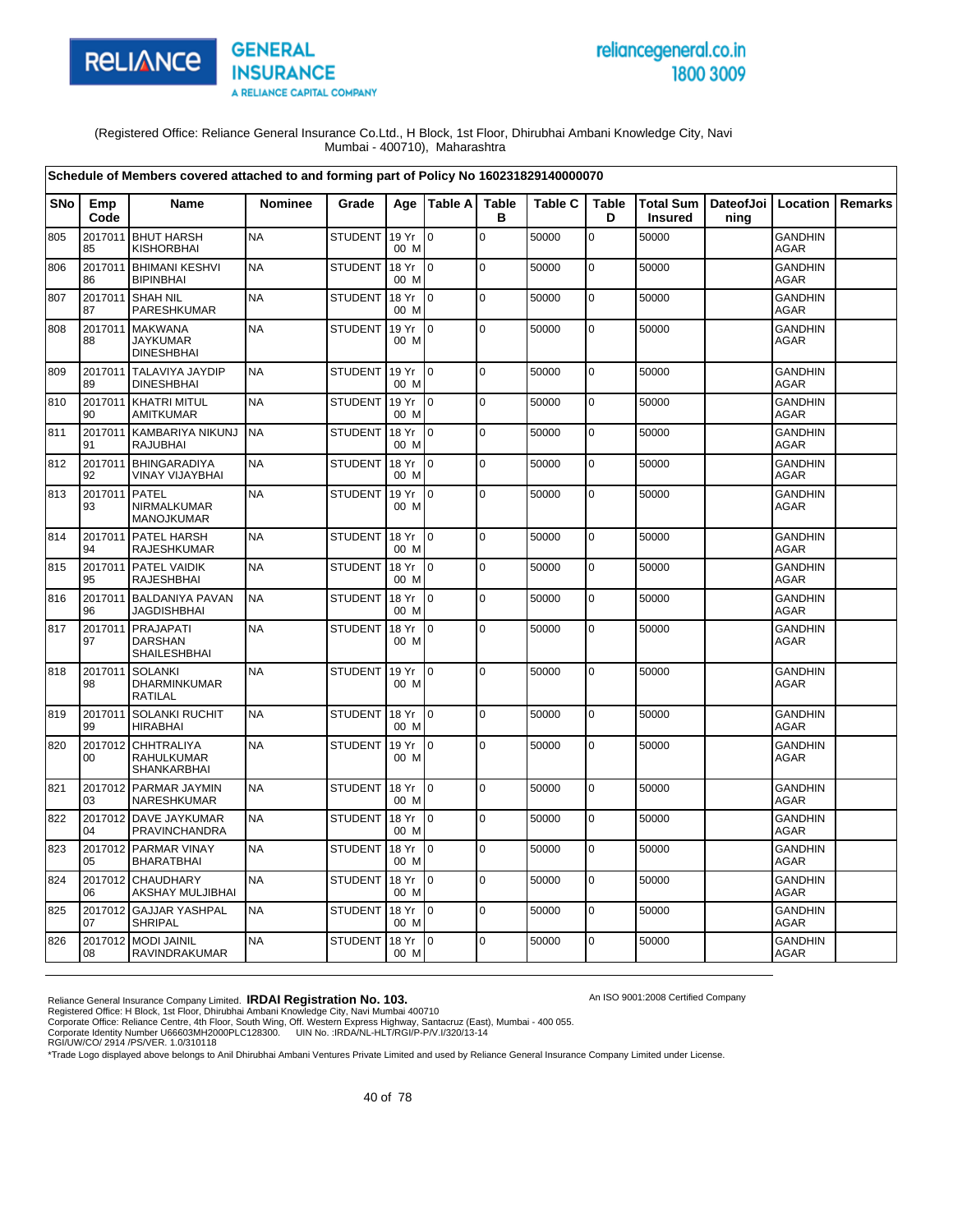

# reliancegeneral.co.in 1800 3009

An ISO 9001:2008 Certified Company

(Registered Office: Reliance General Insurance Co.Ltd., H Block, 1st Floor, Dhirubhai Ambani Knowledge City, Navi Mumbai - 400710), Maharashtra

|            |                    | Schedule of Members covered attached to and forming part of Policy No 160231829140000070 |                |                |               |                |                   |                |                   |                                    |      |                               |         |
|------------|--------------------|------------------------------------------------------------------------------------------|----------------|----------------|---------------|----------------|-------------------|----------------|-------------------|------------------------------------|------|-------------------------------|---------|
| <b>SNo</b> | Emp<br>Code        | Name                                                                                     | <b>Nominee</b> | Grade          |               | Age Table A    | <b>Table</b><br>в | <b>Table C</b> | <b>Table</b><br>D | <b>Total Sum</b><br><b>Insured</b> | ning | DateofJoi   Location          | Remarks |
| 827        | 2017012<br>09      | <b>SOLANKI MANAN</b><br>RAKESHKUMAR                                                      | <b>NA</b>      | <b>STUDENT</b> | 18 Yr<br>00 M | l o            | $\Omega$          | 50000          | $\overline{0}$    | 50000                              |      | <b>GANDHIN</b><br><b>AGAR</b> |         |
| 828        | 2017012<br>10      | <b>CHAUHAN PARTH</b><br><b>PRAFULBHAI</b>                                                | <b>NA</b>      | <b>STUDENT</b> | 18 Yr<br>00 M | lo.            | $\mathbf 0$       | 50000          | $\mathbf 0$       | 50000                              |      | <b>GANDHIN</b><br><b>AGAR</b> |         |
| 829        | 2017012<br>11      | <b>GOHEL DHARMANG</b><br><b>MANOJKUMAR</b>                                               | <b>NA</b>      | <b>STUDENT</b> | 18 Yr<br>00 M | $\overline{0}$ | $\pmb{0}$         | 50000          | $\mathbf 0$       | 50000                              |      | <b>GANDHIN</b><br>AGAR        |         |
| 830        | 12                 | 2017012 SOLANKI MOHIT<br><b>AJAYBHAI</b>                                                 | <b>NA</b>      | <b>STUDENT</b> | 18 Yr<br>00 M | lo.            | $\mathbf 0$       | 50000          | $\mathbf 0$       | 50000                              |      | GANDHIN<br><b>AGAR</b>        |         |
| 831        | 2017012<br>13      | <b>MANDALIYA</b><br>SAHILBHAI<br><b>MANOJBHAI</b>                                        | <b>NA</b>      | <b>STUDENT</b> | 18 Yr<br>00 M | I0             | $\mathbf 0$       | 50000          | $\mathbf 0$       | 50000                              |      | <b>GANDHIN</b><br><b>AGAR</b> |         |
| 832        | 14                 | 2017012 MODI ABHISHEK<br><b>HITENDRAKUMAR</b>                                            | <b>NA</b>      | <b>STUDENT</b> | 18 Yr<br>00 M | lo.            | $\mathbf 0$       | 50000          | $\mathbf 0$       | 50000                              |      | <b>GANDHIN</b><br><b>AGAR</b> |         |
| 833        | 2017012<br>15      | <b>MAKWANA</b><br>PANKAJBHAI<br><b>PRAVINBHAI</b>                                        | <b>NA</b>      | <b>STUDENT</b> | 19 Yr<br>00 M | I0             | $\mathbf 0$       | 50000          | $\mathbf 0$       | 50000                              |      | <b>GANDHIN</b><br><b>AGAR</b> |         |
| 834        | 2017012<br>16      | PALSANAWALA OM<br><b>MUKESH</b>                                                          | <b>NA</b>      | <b>STUDENT</b> | 18 Yr<br>00 M | I0             | $\pmb{0}$         | 50000          | $\pmb{0}$         | 50000                              |      | <b>GANDHIN</b><br><b>AGAR</b> |         |
| 835        | 2017012<br>17      | CHHOTALA<br><b>BHAVIKKUMAR</b><br><b>MANUBHAI</b>                                        | <b>NA</b>      | <b>STUDENT</b> | 18 Yr<br>00 M | I0             | $\mathbf 0$       | 50000          | $\overline{0}$    | 50000                              |      | <b>GANDHIN</b><br><b>AGAR</b> |         |
| 836        | 2017012<br>18      | PRAJAPATI<br><b>ROHANKUMAR</b><br><b>BHAVESHBHAI</b>                                     | <b>NA</b>      | <b>STUDENT</b> | 18 Yr<br>00 M | $\Omega$       | $\mathbf 0$       | 50000          | $\mathsf 0$       | 50000                              |      | <b>GANDHIN</b><br>AGAR        |         |
| 837        | 2017012<br>19      | <b>NANDANIYA</b><br><b>GAURANG</b><br><b>RAJESHBHAI</b>                                  | <b>NA</b>      | <b>STUDENT</b> | 18 Yr<br>00 M | $\Omega$       | $\Omega$          | 50000          | $\mathbf 0$       | 50000                              |      | <b>GANDHIN</b><br>AGAR        |         |
| 838        | 2017012<br>20      | <b>VAGHELA AXIL</b><br>GHANSHYAMBHAI                                                     | <b>NA</b>      | <b>STUDENT</b> | 19 Yr<br>00 M | $\Omega$       | $\mathbf 0$       | 50000          | $\mathbf 0$       | 50000                              |      | <b>GANDHIN</b><br><b>AGAR</b> |         |
| 839        | 2017012<br>21      | <b>CHAUHAN VAIBHAV</b><br><b>MAVJIBHAI</b>                                               | <b>NA</b>      | <b>STUDENT</b> | 18 Yr<br>00 M | I0             | $\mathbf 0$       | 50000          | $\pmb{0}$         | 50000                              |      | <b>GANDHIN</b><br><b>AGAR</b> |         |
| 840        | 22                 | 2017012 MODI RUTVIK ASHIK                                                                | <b>NA</b>      | <b>STUDENT</b> | 18 Yr<br>00 M | lo.            | $\overline{0}$    | 50000          | $\overline{0}$    | 50000                              |      | <b>GANDHIN</b><br>AGAR        |         |
| 841        | 23                 | 2017012 BHARAD HITARTH<br><b>BHAVESHBHAI</b>                                             | <b>NA</b>      | <b>STUDENT</b> | 18 Yr<br>00 M | l o            | $\mathbf 0$       | 50000          | $\mathbf 0$       | 50000                              |      | <b>GANDHIN</b><br><b>AGAR</b> |         |
| 842        | 2017012 BERA<br>24 | <b>JASVINKUMAR</b><br><b>MANISHBHAI</b>                                                  | <b>NA</b>      | <b>STUDENT</b> | 18 Yr<br>00 M | I٥             | 0                 | 50000          | $\mathbf 0$       | 50000                              |      | <b>GANDHIN</b><br><b>AGAR</b> |         |
| 843        | 2017012<br>25      | <b>KADIA JAY</b><br>DHARMENDRAKUMA<br>R                                                  | <b>NA</b>      | <b>STUDENT</b> | 18 Yr<br>00 M | I٥             | $\pmb{0}$         | 50000          | $\mathbf 0$       | 50000                              |      | <b>GANDHIN</b><br>AGAR        |         |
| 844        | 2017012<br>26      | <b>CHAUDHARY</b><br><b>BHAVIK RAMJIBHAI</b>                                              | <b>NA</b>      | <b>STUDENT</b> | 20 Yr<br>00 M | $\Omega$       | $\Omega$          | 50000          | $\mathsf 0$       | 50000                              |      | <b>GANDHIN</b><br>AGAR        |         |
| 845        | 2017012<br>27      | <b>MOMIN</b><br><b>MOHAMADSOHIL</b><br><b>JAFARHUSEN</b>                                 | <b>NA</b>      | <b>STUDENT</b> | 18 Yr<br>00 M | l o            | $\mathbf 0$       | 50000          | $\mathbf 0$       | 50000                              |      | <b>GANDHIN</b><br>AGAR        |         |
| 846        | 2017012<br>28      | <b>PRAJAPATI</b><br><b>JAIMINKUMAR</b><br>KANTIBHAI                                      | <b>NA</b>      | <b>STUDENT</b> | 18 Yr<br>00 M | l o            | $\Omega$          | 50000          | $\mathbf 0$       | 50000                              |      | <b>GANDHIN</b><br>AGAR        |         |

Reliance General Insurance Company Limited. **IRDAI Registration No. 103.**<br>Registered Office: H Block, 1st Floor, Dhirubhai Ambani Knowledge City, Navi Mumbai 400710<br>Corporate Office: Reliance Centre, 4th Floor, South Wing,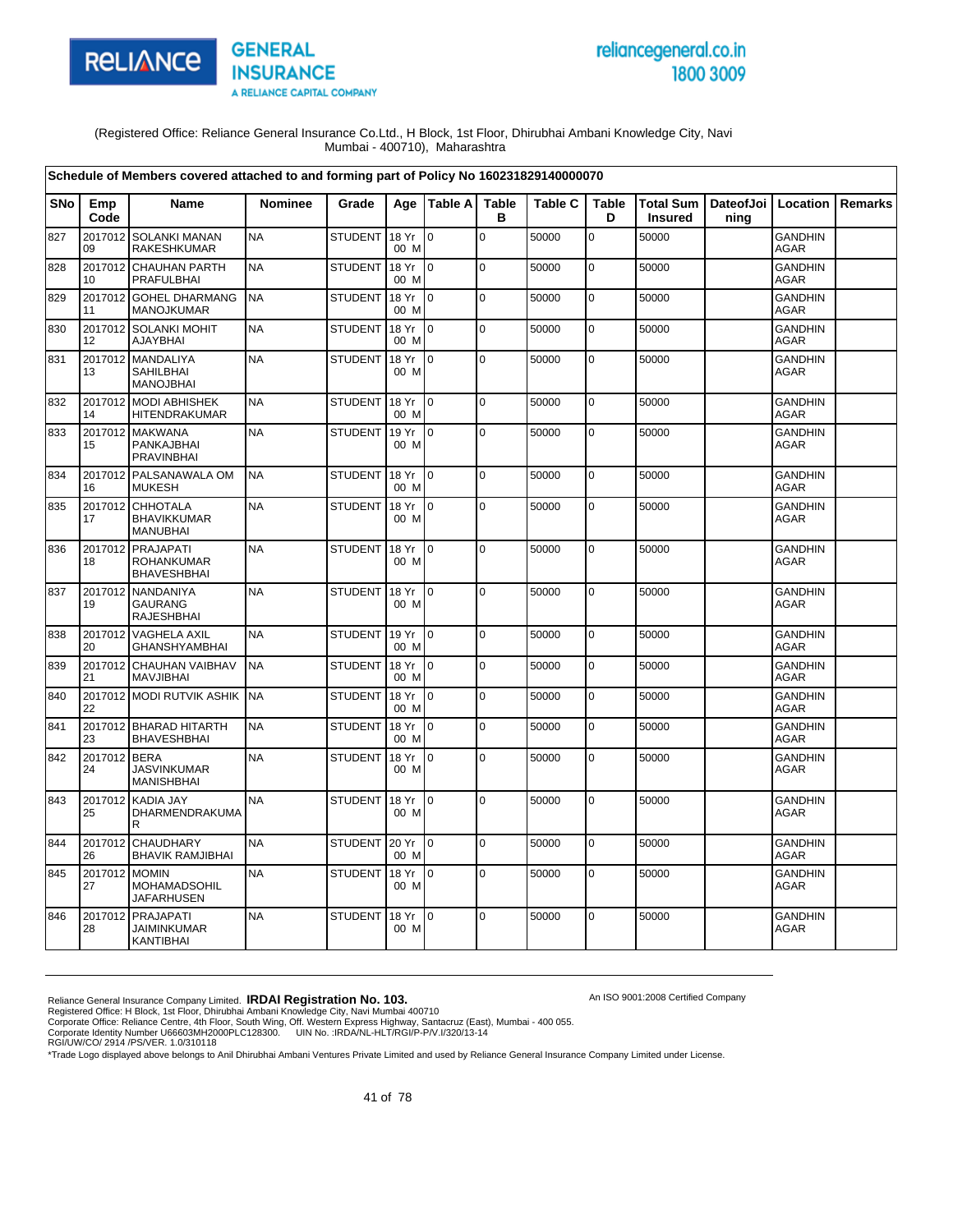

# reliancegeneral.co.in 1800 3009

An ISO 9001:2008 Certified Company

(Registered Office: Reliance General Insurance Co.Ltd., H Block, 1st Floor, Dhirubhai Ambani Knowledge City, Navi Mumbai - 400710), Maharashtra

|            |                     | Schedule of Members covered attached to and forming part of Policy No 160231829140000070 |                |                |               |                 |                   |                |                   |                |                                          |                               |         |
|------------|---------------------|------------------------------------------------------------------------------------------|----------------|----------------|---------------|-----------------|-------------------|----------------|-------------------|----------------|------------------------------------------|-------------------------------|---------|
| <b>SNo</b> | Emp<br>Code         | <b>Name</b>                                                                              | <b>Nominee</b> | Grade          |               | Age   Table A   | <b>Table</b><br>в | <b>Table C</b> | <b>Table</b><br>D | <b>Insured</b> | Total Sum   DateofJoi   Location<br>ning |                               | Remarks |
| 847        | 2017012<br>29       | <b>SOLANKI JAY</b><br>SANJAYBHAI                                                         | <b>NA</b>      | <b>STUDENT</b> | 18 Yr<br>00 M | $\mathbf 0$     | $\mathbf 0$       | 50000          | $\mathbf 0$       | 50000          |                                          | <b>GANDHIN</b><br><b>AGAR</b> |         |
| 848        | 2017012<br>30       | <b>CHAUHAN PARTH</b><br><b>PRAVINBHAI</b>                                                | <b>NA</b>      | <b>STUDENT</b> | 18 Yr<br>00 M | $\mathsf{I}$    | 0                 | 50000          | 0                 | 50000          |                                          | <b>GANDHIN</b><br><b>AGAR</b> |         |
| 849        | 31                  | 2017012 PATEL JESICA<br><b>SUNILBHAI</b>                                                 | <b>NA</b>      | <b>STUDENT</b> | 18 Yr<br>00 M | I0              | $\pmb{0}$         | 50000          | $\mathbf 0$       | 50000          |                                          | <b>GANDHIN</b><br><b>AGAR</b> |         |
| 850        | 2017012<br>32       | <b>DARJI</b><br>PARTHKUMAR<br>SANJAYBHAI                                                 | <b>NA</b>      | <b>STUDENT</b> | 18 Yr<br>00 M | I <sub>0</sub>  | $\Omega$          | 50000          | 0                 | 50000          |                                          | <b>GANDHIN</b><br><b>AGAR</b> |         |
| 851        | 34                  | 2017012 BHAGAT SMIT<br>SANJAYBHAI                                                        | <b>NA</b>      | <b>STUDENT</b> | 18 Yr<br>00 M | I <sub>0</sub>  | $\Omega$          | 50000          | $\mathbf 0$       | 50000          |                                          | <b>GANDHIN</b><br><b>AGAR</b> |         |
| 852        | 35                  | 2017012 VASAVA TEJAS<br><b>DINESHBHAI</b>                                                | <b>NA</b>      | <b>STUDENT</b> | 18 Yr<br>00 M | $\overline{10}$ | $\mathbf 0$       | 50000          | 0                 | 50000          |                                          | <b>GANDHIN</b><br><b>AGAR</b> |         |
| 853        | 36                  | 2017012 VASAVA RAKSHIT<br>AKSHAY V VASAVA                                                | <b>NA</b>      | <b>STUDENT</b> | 19 Yr<br>00 M | I0              | $\mathbf 0$       | 50000          | $\mathbf 0$       | 50000          |                                          | <b>GANDHIN</b><br><b>AGAR</b> |         |
| 854        | 37                  | 2017012 PATEL RAJKUMAR<br><b>MADHUBHAI</b>                                               | <b>NA</b>      | <b>STUDENT</b> | 18 Yr<br>00 M | $\overline{10}$ | $\pmb{0}$         | 50000          | $\pmb{0}$         | 50000          |                                          | <b>GANDHIN</b><br>AGAR        |         |
| 855        | 2017012<br>38       | PATEL RISHABH<br><b>GULABBHAI</b>                                                        | <b>NA</b>      | <b>STUDENT</b> | 20 Yr<br>00 M | $\overline{0}$  | $\Omega$          | 50000          | $\mathbf 0$       | 50000          |                                          | <b>GANDHIN</b><br><b>AGAR</b> |         |
| 856        | 2017012<br>39       | <b>PARMAR</b><br>MAULIKKUMAR<br><b>BHARATSINH</b>                                        | <b>NA</b>      | <b>STUDENT</b> | 18 Yr<br>00 M | $\overline{10}$ | $\mathbf 0$       | 50000          | 0                 | 50000          |                                          | <b>GANDHIN</b><br>AGAR        |         |
| 857        | 40                  | 2017012 VAGADIA SHIVANGI<br><b>BHAVESHBHAI</b>                                           | <b>NA</b>      | <b>STUDENT</b> | 18 Yr<br>00 M | I <sub>0</sub>  | $\mathbf 0$       | 50000          | 0                 | 50000          |                                          | <b>GANDHIN</b><br><b>AGAR</b> |         |
| 858        | 41                  | 2017012 PATEL ANERI<br><b>ROHITBHAI</b>                                                  | <b>NA</b>      | <b>STUDENT</b> | 18 Yr<br>00 M | lo.             | $\mathbf 0$       | 50000          | 0                 | 50000          |                                          | <b>GANDHIN</b><br><b>AGAR</b> |         |
| 859        | 42                  | 2017012 PATEL ANVI<br><b>DIVYESHKUMAR</b>                                                | <b>NA</b>      | <b>STUDENT</b> | 19 Yr<br>00 M | $\overline{10}$ | 0                 | 50000          | 0                 | 50000          |                                          | <b>GANDHIN</b><br><b>AGAR</b> |         |
| 860        | 43                  | 2017012 SANGADA JAYDEEP<br><b>VIKRAMSIGH</b>                                             | <b>NA</b>      | <b>STUDENT</b> | 18 Yr<br>00 M | l 0             | $\Omega$          | 50000          | 0                 | 50000          |                                          | <b>GANDHIN</b><br><b>AGAR</b> |         |
| 861        | 2017012 KAMOL<br>45 | VALAYKUMAR<br>VIMALBHAI                                                                  | <b>NA</b>      | <b>STUDENT</b> | 19 Yr<br>00 M | 0               | 0                 | 50000          | 0                 | 50000          |                                          | <b>GANDHIN</b><br><b>AGAR</b> |         |
| 862        | 46                  | 2017012 PATEL KINJAL<br><b>ASHOKBHAI</b>                                                 | <b>NA</b>      | <b>STUDENT</b> | 18 Yr<br>00 M | I0              | $\mathbf 0$       | 50000          | $\mathbf 0$       | 50000          |                                          | <b>GANDHIN</b><br><b>AGAR</b> |         |
| 863        | 2017012<br>47       | <b>CHAUDHARI</b><br>SANKET ANILBHAI                                                      | <b>NA</b>      | <b>STUDENT</b> | 18 Yr<br>00 M | I0              | $\mathbf 0$       | 50000          | 0                 | 50000          |                                          | <b>GANDHIN</b><br>AGAR        |         |
| 864        | 2017012<br>48       | <b>MURI TAHIR</b><br>SABBIRBHAI                                                          | <b>NA</b>      | <b>STUDENT</b> | 18 Yr<br>00 M | $\Omega$        | $\mathbf 0$       | 50000          | $\mathbf 0$       | 50000          |                                          | <b>GANDHIN</b><br><b>AGAR</b> |         |
| 865        | 49                  | 2017012 KACHA TUSHAL<br><b>SURESHBHAI</b>                                                | <b>NA</b>      | <b>STUDENT</b> | 18 Yr<br>00 M | $\overline{10}$ | $\Omega$          | 50000          | $\mathbf 0$       | 50000          |                                          | <b>GANDHIN</b><br><b>AGAR</b> |         |
| 866        | 2017012<br>50       | SHETH CHIRAYU<br><b>TUSHARBHAI</b>                                                       | <b>NA</b>      | <b>STUDENT</b> | 18 Yr<br>00 M | I0              | $\mathbf 0$       | 50000          | 0                 | 50000          |                                          | <b>GANDHIN</b><br><b>AGAR</b> |         |
| 867        | 51                  | 2017012 SHAH KUSHAL<br><b>DHARMESHBHAI</b>                                               | <b>NA</b>      | <b>STUDENT</b> | 18 Yr<br>00 M | $\overline{10}$ | $\mathbf 0$       | 50000          | 0                 | 50000          |                                          | <b>GANDHIN</b><br><b>AGAR</b> |         |
| 868        | 52                  | 2017012 SOJITRA CHINTAN<br><b>MAGANBHAI</b>                                              | <b>NA</b>      | <b>STUDENT</b> | 18 Yr<br>00 M | $\overline{10}$ | $\Omega$          | 50000          | 0                 | 50000          |                                          | <b>GANDHIN</b><br><b>AGAR</b> |         |
| 869        | 53                  | 2017012 NAGRANI SIMRAN<br><b>RAJKUMAR</b>                                                | <b>NA</b>      | <b>STUDENT</b> | 19 Yr<br>00 M | $\overline{10}$ | $\mathbf 0$       | 50000          | 0                 | 50000          |                                          | <b>GANDHIN</b><br>AGAR        |         |

Reliance General Insurance Company Limited. **IRDAI Registration No. 103.**<br>Registered Office: H Block, 1st Floor, Dhirubhai Ambani Knowledge City, Navi Mumbai 400710<br>Corporate Office: Reliance Centre, 4th Floor, South Wing,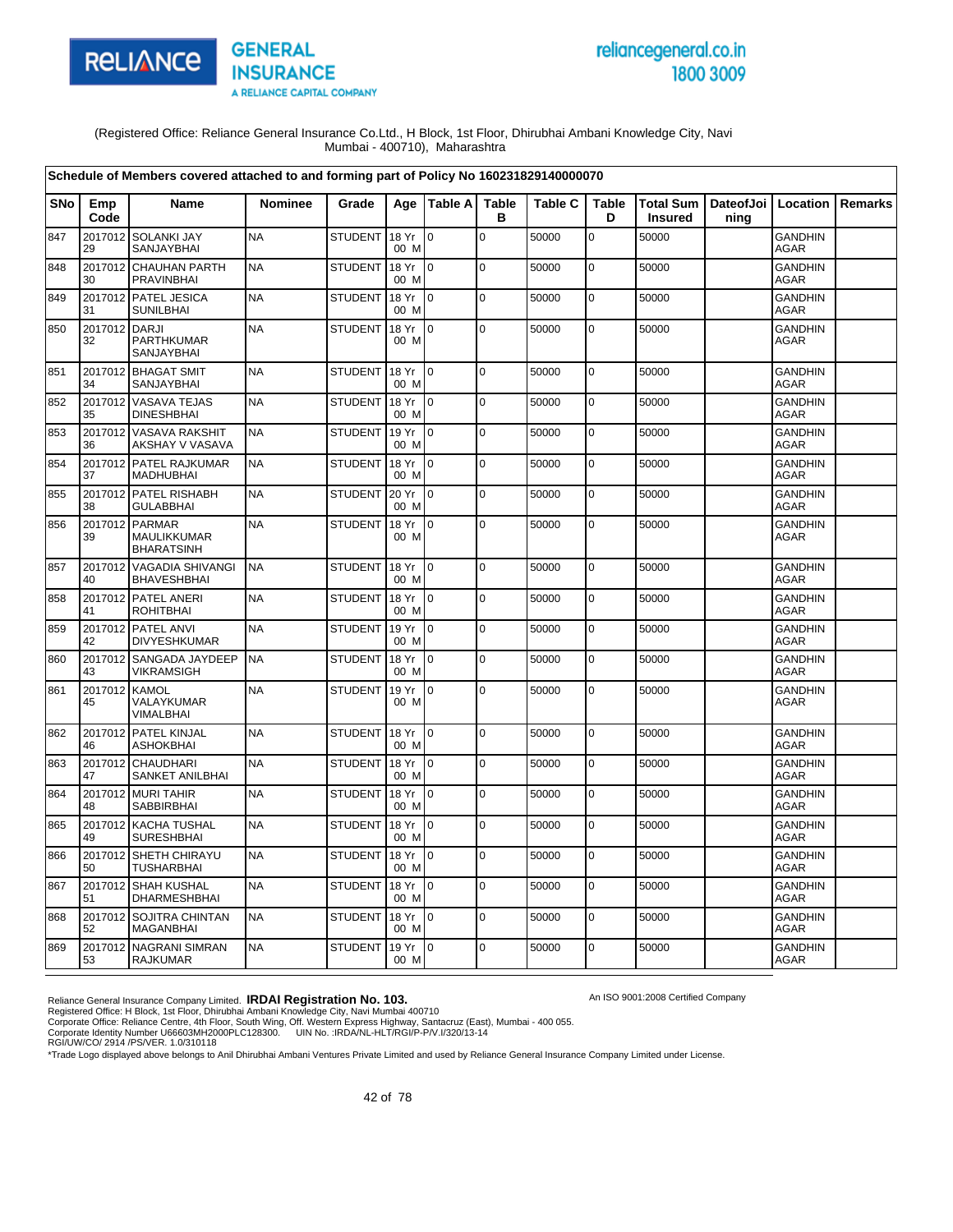

# reliancegeneral.co.in 1800 3009

An ISO 9001:2008 Certified Company

(Registered Office: Reliance General Insurance Co.Ltd., H Block, 1st Floor, Dhirubhai Ambani Knowledge City, Navi Mumbai - 400710), Maharashtra

|     |                     | Schedule of Members covered attached to and forming part of Policy No 160231829140000070 |                |                |               |                 |                   |                |                   |                                                    |      |                               |                |
|-----|---------------------|------------------------------------------------------------------------------------------|----------------|----------------|---------------|-----------------|-------------------|----------------|-------------------|----------------------------------------------------|------|-------------------------------|----------------|
| SNo | Emp<br>Code         | <b>Name</b>                                                                              | <b>Nominee</b> | Grade          | Age           | Table A         | <b>Table</b><br>в | <b>Table C</b> | <b>Table</b><br>D | Total Sum   DateofJoi   Location<br><b>Insured</b> | ning |                               | <b>Remarks</b> |
| 870 | 54                  | 2017012 ILASARIYA CHINTAN<br><b>DINESHBHAI</b>                                           | <b>NA</b>      | <b>STUDENT</b> | 18 Yr<br>00 M | $\mathbf 0$     | $\mathbf 0$       | 50000          | 0                 | 50000                                              |      | <b>GANDHIN</b><br><b>AGAR</b> |                |
| 871 | 55                  | 2017012 KUMBHANI YASH<br>RAMESHBHAI                                                      | <b>NA</b>      | <b>STUDENT</b> | 18 Yr<br>00 M | I0              | $\mathbf 0$       | 50000          | $\mathbf 0$       | 50000                                              |      | <b>GANDHIN</b><br><b>AGAR</b> |                |
| 872 | 2017012<br>56       | <b>BHAGIYA JANVI</b><br><b>SHAILESH</b>                                                  | <b>NA</b>      | <b>STUDENT</b> | 18 Yr<br>00 M | $\overline{0}$  | $\mathbf 0$       | 50000          | $\mathbf 0$       | 50000                                              |      | <b>GANDHIN</b><br><b>AGAR</b> |                |
| 873 | 57                  | 2017012 MONSARA PRAYAG<br><b>RAMESHBHAI</b>                                              | <b>NA</b>      | <b>STUDENT</b> | 18 Yr<br>00 M | $\overline{10}$ | $\pmb{0}$         | 50000          | $\mathbf 0$       | 50000                                              |      | <b>GANDHIN</b><br><b>AGAR</b> |                |
| 874 | 58                  | 2017012 HARSHIL AJADIYA<br><b>UMESHBHAI</b>                                              | <b>NA</b>      | <b>STUDENT</b> | 18 Yr<br>00 M | $\overline{10}$ | $\Omega$          | 50000          | 0                 | 50000                                              |      | <b>GANDHIN</b><br><b>AGAR</b> |                |
| 875 | 59                  | 2017012 PRAJAPATI YOGESH NA<br><b>TRIBHUVANBHAI</b>                                      |                | <b>STUDENT</b> | 18 Yr<br>00 M | Io.             | $\mathbf 0$       | 50000          | $\mathbf 0$       | 50000                                              |      | <b>GANDHIN</b><br><b>AGAR</b> |                |
| 876 | 61                  | 2017012 PANDITA SHIVAM<br><b>SURINDER</b>                                                | <b>NA</b>      | <b>STUDENT</b> | 19 Yr<br>00 M | $\overline{10}$ | $\mathbf 0$       | 50000          | $\mathbf 0$       | 50000                                              |      | <b>GANDHIN</b><br><b>AGAR</b> |                |
| 877 | 2017012<br>62       | <b>PATEL ROM</b><br><b>RAJESHKUMAR</b>                                                   | <b>NA</b>      | <b>STUDENT</b> | 18 Yr<br>00 M | l o             | $\pmb{0}$         | 50000          | $\mathbf 0$       | 50000                                              |      | <b>GANDHIN</b><br><b>AGAR</b> |                |
| 878 | 63                  | 2017012 PIPALIYA DHVANIL<br>MEHULKUMAR                                                   | <b>NA</b>      | <b>STUDENT</b> | 18 Yr<br>00 M | I0              | $\mathbf 0$       | 50000          | 0                 | 50000                                              |      | <b>GANDHIN</b><br>AGAR        |                |
| 879 | 2017012<br>64       | <b>JAIN AKASH</b><br><b>GANPATLAL</b>                                                    | <b>NA</b>      | <b>STUDENT</b> | 18 Yr<br>00 M | $\Omega$        | $\mathbf 0$       | 50000          | 0                 | 50000                                              |      | <b>GANDHIN</b><br><b>AGAR</b> |                |
| 880 | 65                  | 2017012 PATEL RUTUL<br><b>NITESHBHAI</b>                                                 | <b>NA</b>      | <b>STUDENT</b> | 18 Yr<br>00 M | I0.             | $\mathbf 0$       | 50000          | $\mathbf 0$       | 50000                                              |      | <b>GANDHIN</b><br><b>AGAR</b> |                |
| 881 | 2017012<br>66       | <b>VIRADIYA</b><br>YASHKUMAR<br><b>DINESHBHAI</b>                                        | <b>NA</b>      | <b>STUDENT</b> | 19 Yr<br>00 M | I0.             | $\Omega$          | 50000          | $\mathbf 0$       | 50000                                              |      | <b>GANDHIN</b><br><b>AGAR</b> |                |
| 882 | 67                  | 2017012 LATHIYA JASMIT<br><b>SURESHBHAI</b>                                              | <b>NA</b>      | <b>STUDENT</b> | 18 Yr<br>00 M | I0              | $\mathbf 0$       | 50000          | $\mathbf 0$       | 50000                                              |      | <b>GANDHIN</b><br><b>AGAR</b> |                |
| 883 | 2017012<br>68       | KAKADIYA JAYDEEP<br><b>ANILBHAI</b>                                                      | <b>NA</b>      | <b>STUDENT</b> | 18 Yr<br>00 M | $\overline{0}$  | $\mathbf 0$       | 50000          | 0                 | 50000                                              |      | <b>GANDHIN</b><br><b>AGAR</b> |                |
| 884 | 2017012 PATEL<br>69 | <b>DHRUVKUMAR</b><br>PANKAJBHAI                                                          | <b>NA</b>      | <b>STUDENT</b> | 18 Yr<br>00 M | $\overline{10}$ | $\mathbf 0$       | 50000          | 0                 | 50000                                              |      | <b>GANDHIN</b><br><b>AGAR</b> |                |
| 885 | 70                  | 2017012 PATEL MIHIR<br>CHETANBHAI                                                        | <b>NA</b>      | <b>STUDENT</b> | 19 Yr<br>00 M | $\overline{10}$ | $\mathbf 0$       | 50000          | 0                 | 50000                                              |      | <b>GANDHIN</b><br><b>AGAR</b> |                |
| 886 | 71                  | 2017012 PATEL DEVAM<br><b>SAMIRBHAI</b>                                                  | <b>NA</b>      | <b>STUDENT</b> | 19 Yr<br>00 M | I <sub>0</sub>  | $\mathbf 0$       | 50000          | 0                 | 50000                                              |      | <b>GANDHIN</b><br><b>AGAR</b> |                |
| 887 | 72                  | 2017012 PATEL PARTH<br><b>ASHVINBHAI</b>                                                 | <b>NA</b>      | <b>STUDENT</b> | 18 Yr<br>00 M | l 0             | $\mathbf 0$       | 50000          | 0                 | 50000                                              |      | <b>GANDHIN</b><br><b>AGAR</b> |                |
| 888 | 73                  | 2017012 PATEL RHYTHM<br><b>RAKESH</b>                                                    | <b>NA</b>      | <b>STUDENT</b> | 19 Yr<br>00 M | $\overline{10}$ | $\mathbf 0$       | 50000          | $\mathbf 0$       | 50000                                              |      | <b>GANDHIN</b><br><b>AGAR</b> |                |
| 889 | 74                  | 2017012 DUBARIYA KISHAN<br>RAMESHBHAI                                                    | <b>NA</b>      | <b>STUDENT</b> | 18 Yr<br>00 M | I0              | $\mathbf 0$       | 50000          | 0                 | 50000                                              |      | <b>GANDHIN</b><br>AGAR        |                |
| 890 | 2017014<br>01       | <b>JUI BHAVESH SHAH</b>                                                                  | <b>NA</b>      | <b>STUDENT</b> | 18 Yr<br>00 M | l0              | $\mathbf 0$       | 50000          | 0                 | 50000                                              |      | <b>GANDHIN</b><br>AGAR        |                |
| 891 | 2017014<br>02       | AARSH PRAVINBHAI<br><b>FEFAR</b>                                                         | <b>NA</b>      | <b>STUDENT</b> | 18 Yr<br>00 M | l 0             | $\Omega$          | 50000          | 0                 | 50000                                              |      | <b>GANDHIN</b><br><b>AGAR</b> |                |
| 892 | 03                  | 2017014 MEGH SHAH                                                                        | <b>NA</b>      | <b>STUDENT</b> | 19 Yr<br>00 M | I0              | $\mathbf 0$       | 50000          | 0                 | 50000                                              |      | <b>GANDHIN</b><br><b>AGAR</b> |                |

Reliance General Insurance Company Limited. **IRDAI Registration No. 103.**<br>Registered Office: H Block, 1st Floor, Dhirubhai Ambani Knowledge City, Navi Mumbai 400710<br>Corporate Office: Reliance Centre, 4th Floor, South Wing,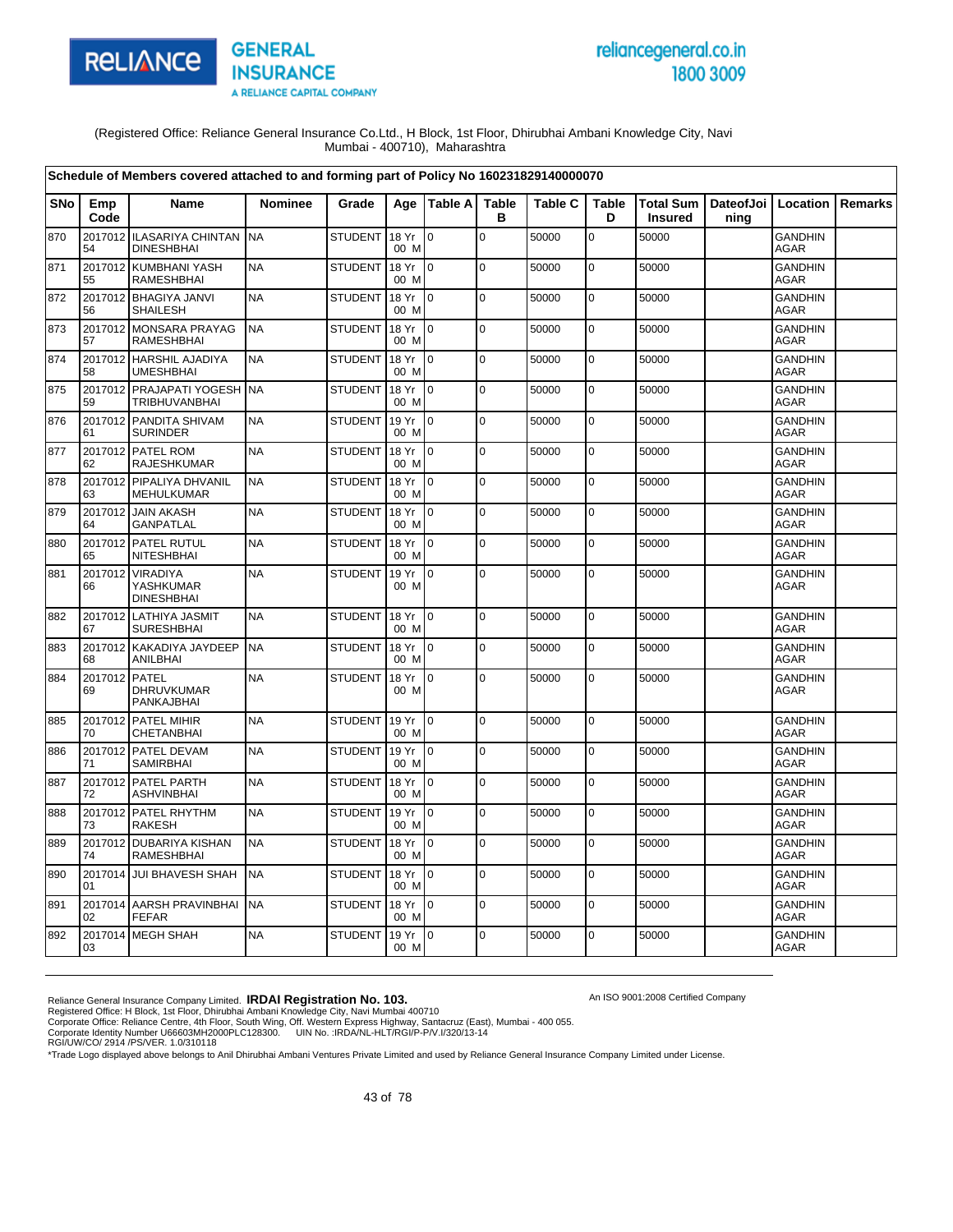

# reliancegeneral.co.in 1800 3009

An ISO 9001:2008 Certified Company

(Registered Office: Reliance General Insurance Co.Ltd., H Block, 1st Floor, Dhirubhai Ambani Knowledge City, Navi Mumbai - 400710), Maharashtra

|            |               | Schedule of Members covered attached to and forming part of Policy No 160231829140000070 |                |                |               |                 |                   |                |                   |                             |                              |                               |                |
|------------|---------------|------------------------------------------------------------------------------------------|----------------|----------------|---------------|-----------------|-------------------|----------------|-------------------|-----------------------------|------------------------------|-------------------------------|----------------|
| <b>SNo</b> | Emp<br>Code   | <b>Name</b>                                                                              | <b>Nominee</b> | Grade          |               | Age   Table A   | <b>Table</b><br>в | <b>Table C</b> | <b>Table</b><br>D | <b>Total Sum</b><br>Insured | DateofJoi   Location<br>ning |                               | <b>Remarks</b> |
| 893        | 2017014<br>04 | <b>KATARIA YASH</b><br><b>INDER</b>                                                      | <b>NA</b>      | <b>STUDENT</b> | 18 Yr<br>00 M | lo.             | $\mathbf 0$       | 50000          | 0                 | 50000                       |                              | <b>GANDHIN</b><br><b>AGAR</b> |                |
| 894        | 2017014<br>06 | <b>RATHVA</b><br>RAJESHKUMAR<br><b>JETSINH</b>                                           | <b>NA</b>      | <b>STUDENT</b> | 18 Yr<br>00 M | $\overline{10}$ | $\mathbf 0$       | 50000          | $\mathbf 0$       | 50000                       |                              | <b>GANDHIN</b><br>AGAR        |                |
| 895        | 2017014<br>07 | <b>BHATT HARSH</b><br>GOPALBHAI                                                          | <b>NA</b>      | <b>STUDENT</b> | 18 Yr<br>00 M | $\overline{10}$ | $\mathbf 0$       | 50000          | 0                 | 50000                       |                              | <b>GANDHIN</b><br>AGAR        |                |
| 896        | 2017014<br>08 | <b>SHAH DWISH</b><br>HIMANSHU                                                            | <b>NA</b>      | <b>STUDENT</b> | 18 Yr<br>00 M | $\overline{10}$ | $\mathbf 0$       | 50000          | $\mathbf 0$       | 50000                       |                              | <b>GANDHIN</b><br><b>AGAR</b> |                |
| 897        | 2017014<br>09 | <b>KHENI KAVIT</b><br>HASMUKHBHAI                                                        | <b>NA</b>      | <b>STUDENT</b> | 18 Yr<br>00 M | $\overline{10}$ | $\Omega$          | 50000          | 0                 | 50000                       |                              | <b>GANDHIN</b><br><b>AGAR</b> |                |
| 898        | 2017014<br>10 | <b>RUSHABHY</b><br>AGRAWAL                                                               | <b>NA</b>      | <b>STUDENT</b> | 18 Yr<br>00 M | $\overline{0}$  | $\mathbf 0$       | 50000          | $\mathbf 0$       | 50000                       |                              | <b>GANDHIN</b><br><b>AGAR</b> |                |
| 899        | 11            | 2017014 KASHYAPKUMAR<br>GOPALBHAI DAXINI                                                 | <b>NA</b>      | <b>STUDENT</b> | 18 Yr<br>00 M | $\overline{10}$ | $\mathbf 0$       | 50000          | $\mathbf 0$       | 50000                       |                              | <b>GANDHIN</b><br>AGAR        |                |
| 900        | 2017014<br>12 | <b>NASIT DARSHIT</b><br>JAYSUKHBHAI                                                      | <b>NA</b>      | <b>STUDENT</b> | 19 Yr<br>00 M | I o             | $\mathbf 0$       | 50000          | 0                 | 50000                       |                              | <b>GANDHIN</b><br><b>AGAR</b> |                |
| 901        | 13            | 2017014 PARAM AMIT SHAH                                                                  | <b>NA</b>      | <b>STUDENT</b> | 19 Yr<br>00 M | I <sub>0</sub>  | $\mathbf 0$       | 50000          | 0                 | 50000                       |                              | <b>GANDHIN</b><br><b>AGAR</b> |                |
| 902        | 14            | 2017014 SHAH HARSHIL<br>VIPULKUMAR                                                       | <b>NA</b>      | <b>STUDENT</b> | 18 Yr<br>00 M | l 0             | $\mathbf 0$       | 50000          | $\mathbf 0$       | 50000                       |                              | <b>GANDHIN</b><br>AGAR        |                |
| 903        | 15            | 2017014 RAHIL VASUDEV<br><b>PATEL</b>                                                    | <b>NA</b>      | <b>STUDENT</b> | 19 Yr<br>00 M | $\overline{10}$ | $\mathbf 0$       | 50000          | 0                 | 50000                       |                              | <b>GANDHIN</b><br><b>AGAR</b> |                |
| 904        | 2017014<br>16 | <b>RONAK SANJAY</b><br><b>NAHATA</b>                                                     | <b>NA</b>      | <b>STUDENT</b> | 19 Yr<br>00 M | $\overline{10}$ | 0                 | 50000          | $\mathbf 0$       | 50000                       |                              | <b>GANDHIN</b><br>AGAR        |                |
| 905        | 17            | 2017014 MANAS KAUL                                                                       | <b>NA</b>      | <b>STUDENT</b> | 18 Yr<br>00 M | $\overline{10}$ | $\Omega$          | 50000          | 0                 | 50000                       |                              | <b>GANDHIN</b><br><b>AGAR</b> |                |
| 906        | 18            | 2017014 GODHANI DEEP<br><b>ASHWIN</b>                                                    | <b>NA</b>      | <b>STUDENT</b> | 18 Yr<br>00 M | I <sub>0</sub>  | $\mathbf 0$       | 50000          | $\mathbf 0$       | 50000                       |                              | <b>GANDHIN</b><br><b>AGAR</b> |                |
| 907        | 19            | 2017014 RONAK JAIN                                                                       | <b>NA</b>      | <b>STUDENT</b> | 19 Yr<br>00 M | $\overline{10}$ | $\mathbf 0$       | 50000          | $\mathbf 0$       | 50000                       |                              | <b>GANDHIN</b><br><b>AGAR</b> |                |
| 908        | 20            | 2017014 MAKASANA NIRAV<br><b>MAHESHBHAI</b>                                              | <b>NA</b>      | <b>STUDENT</b> | 19 Yr<br>00 M | l 0             | $\mathbf 0$       | 50000          | 0                 | 50000                       |                              | <b>GANDHIN</b><br><b>AGAR</b> |                |
| 909        | 21            | 2017014 JANI HARIN HIREN                                                                 | <b>NA</b>      | <b>STUDENT</b> | 18 Yr<br>00 M | Io.             | $\mathbf 0$       | 50000          | $\mathbf 0$       | 50000                       |                              | <b>GANDHIN</b><br><b>AGAR</b> |                |
| 910        | 22            | 2017014 RAJ PATEL                                                                        | <b>NA</b>      | <b>STUDENT</b> | 19 Yr<br>00 M | $\mathbf{I}$    | $\overline{0}$    | 50000          | 0                 | 50000                       |                              | <b>GANDHIN</b><br><b>AGAR</b> |                |
| 911        | 23            | 2017014 JASH AJAY VITHLANI                                                               | <b>NA</b>      | <b>STUDENT</b> | 19 Yr<br>00 M | Io.             | $\mathbf 0$       | 50000          | 0                 | 50000                       |                              | <b>GANDHIN</b><br><b>AGAR</b> |                |
| 912        | 24            | 2017014 KAPADIA JIGAR<br><b>JITENDRA</b>                                                 | <b>NA</b>      | <b>STUDENT</b> | 18 Yr<br>00 M | Io.             | $\mathbf 0$       | 50000          | $\mathbf 0$       | 50000                       |                              | <b>GANDHIN</b><br>AGAR        |                |
| 913        | 25            | 2017014 DEV JAY<br>TAPANKUMAR                                                            | <b>NA</b>      | <b>STUDENT</b> | 18 Yr<br>00 M | $\overline{10}$ | $\mathbf 0$       | 50000          | 0                 | 50000                       |                              | <b>GANDHIN</b><br>AGAR        |                |
| 914        | 27            | 2017014 KAPADIA KIRTAN<br><b>MUKHESH</b>                                                 | <b>NA</b>      | <b>STUDENT</b> | 18 Yr<br>00 M | $\overline{10}$ | $\mathbf 0$       | 50000          | $\mathbf 0$       | 50000                       |                              | <b>GANDHIN</b><br><b>AGAR</b> |                |
| 915        | 2017014<br>28 | <b>PATEL BRINDA</b><br><b>MAHESHBHAI</b>                                                 | <b>NA</b>      | <b>STUDENT</b> | 18 Yr<br>00 M | I <sub>0</sub>  | $\overline{0}$    | 50000          | $\mathbf 0$       | 50000                       |                              | <b>GANDHIN</b><br>AGAR        |                |

Reliance General Insurance Company Limited. **IRDAI Registration No. 103.**<br>Registered Office: H Block, 1st Floor, Dhirubhai Ambani Knowledge City, Navi Mumbai 400710<br>Corporate Office: Reliance Centre, 4th Floor, South Wing,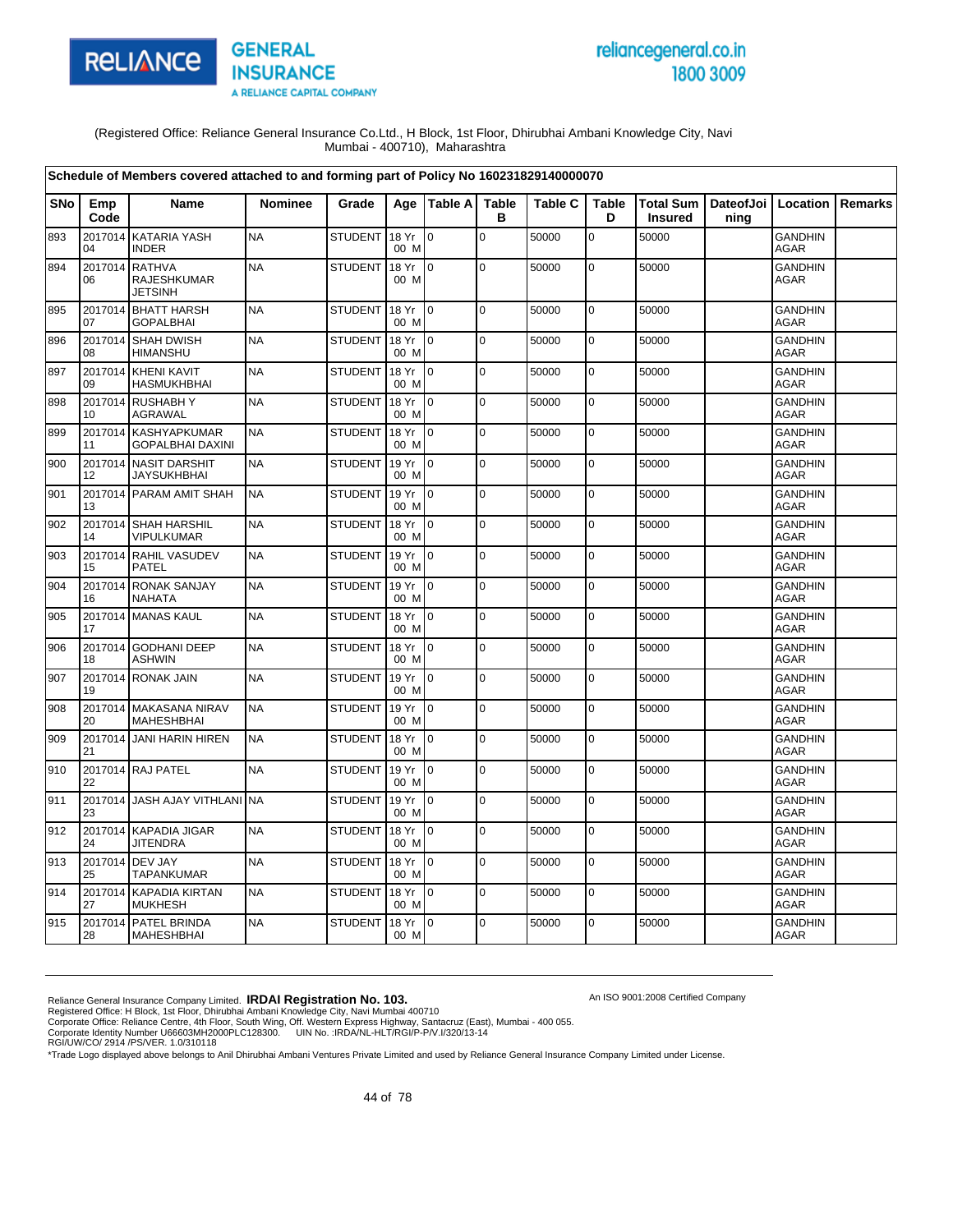

# reliancegeneral.co.in 1800 3009

An ISO 9001:2008 Certified Company

(Registered Office: Reliance General Insurance Co.Ltd., H Block, 1st Floor, Dhirubhai Ambani Knowledge City, Navi Mumbai - 400710), Maharashtra

|            |               | Schedule of Members covered attached to and forming part of Policy No 160231829140000070 |                |                  |               |                |                   |                |             |                                    |      |                               |         |
|------------|---------------|------------------------------------------------------------------------------------------|----------------|------------------|---------------|----------------|-------------------|----------------|-------------|------------------------------------|------|-------------------------------|---------|
| <b>SNo</b> | Emp<br>Code   | Name                                                                                     | <b>Nominee</b> | Grade            | Age           | Table A        | <b>Table</b><br>в | <b>Table C</b> | Table<br>D  | <b>Total Sum</b><br><b>Insured</b> | ning | DateofJoi   Location          | Remarks |
| 916        | 2017014<br>29 | <b>DHAVALKUMAR</b><br><b>HASMUKHBHAI</b><br><b>SOLANKI</b>                               | <b>NA</b>      | <b>STUDENT</b>   | 19 Yr<br>00 M | ۱o             | $\mathbf 0$       | 50000          | 0           | 50000                              |      | <b>GANDHIN</b><br>AGAR        |         |
| 917        | 2017014<br>32 | <b>RUSHABH JATIN</b><br><b>GAJAB</b>                                                     | <b>NA</b>      | <b>STUDENT</b>   | 19 Yr<br>00 M | l o            | l o               | 50000          | $\mathbf 0$ | 50000                              |      | <b>GANDHIN</b><br><b>AGAR</b> |         |
| 918        | 2017014<br>33 | <b>SAIRAM</b><br>VENKATACHALAM                                                           | <b>NA</b>      | <b>STUDENT</b>   | 18 Yr<br>00 M | I٥             | $\pmb{0}$         | 50000          | $\mathbf 0$ | 50000                              |      | <b>GANDHIN</b><br>AGAR        |         |
| 919        | 2017014<br>35 | <b>SHAH RUCHIT</b><br><b>JIGNESHBHAI</b>                                                 | <b>NA</b>      | <b>STUDENT</b>   | 19 Yr<br>00 M | $\overline{0}$ | $\pmb{0}$         | 50000          | $\mathbf 0$ | 50000                              |      | <b>GANDHIN</b><br><b>AGAR</b> |         |
| 920        | 36            | 2017014 PATEL DARSHAN<br><b>JASHVANTBHAI</b>                                             | <b>NA</b>      | <b>STUDENT</b>   | 18 Yr<br>00 M | I0             | $\Omega$          | 50000          | $\mathbf 0$ | 50000                              |      | <b>GANDHIN</b><br><b>AGAR</b> |         |
| 921        | 37            | 2017014 PANCHAL KISHAN<br>KALPESHBHAI                                                    | <b>NA</b>      | <b>STUDENT</b>   | 18 Yr<br>00 M | I0             | $\mathbf 0$       | 50000          | $\pmb{0}$   | 50000                              |      | <b>GANDHIN</b><br>AGAR        |         |
| 922        | 2017014<br>38 | <b>DALSANIA NIHARIKA</b><br>KAILESHKUMAR                                                 | <b>NA</b>      | <b>STUDENT</b>   | 19 Yr<br>00 M | I٥             | $\mathbf 0$       | 50000          | $\pmb{0}$   | 50000                              |      | GANDHIN<br><b>AGAR</b>        |         |
| 923        | 2017014<br>39 | PATEL VIRAJ<br>NRUPALKUMAR                                                               | <b>NA</b>      | <b>STUDENT</b>   | 18 Yr<br>00 M | I0             | $\mathbf 0$       | 50000          | $\mathbf 0$ | 50000                              |      | <b>GANDHIN</b><br>AGAR        |         |
| 924        | 2017014<br>40 | <b>PATEL</b><br><b>KAUSHALKUMAR</b><br><b>JITENDRABHAI</b>                               | <b>NA</b>      | <b>STUDENT</b>   | 18 Yr<br>00 M | $\overline{0}$ | $\mathbf 0$       | 50000          | $\pmb{0}$   | 50000                              |      | <b>GANDHIN</b><br>AGAR        |         |
| 925        | 2017014<br>41 | <b>SAPOLIYA JAHANVI</b><br><b>BHARATBHAI</b>                                             | <b>NA</b>      | <b>STUDENT</b>   | 18 Yr<br>00 M | $\overline{0}$ | $\Omega$          | 50000          | $\mathbf 0$ | 50000                              |      | <b>GANDHIN</b><br>AGAR        |         |
| 926        | 2017014<br>42 | <b>SHAH SAUMYA</b><br>SAURABHBHAI                                                        | <b>NA</b>      | <b>STUDENT</b>   | 18 Yr<br>00 M | I0             | l o               | 50000          | $\pmb{0}$   | 50000                              |      | <b>GANDHIN</b><br>AGAR        |         |
| 927        | 2017014<br>43 | <b>PATEL ZEEL</b><br><b>SURESHBHAI</b>                                                   | <b>NA</b>      | <b>STUDENT</b>   | 18 Yr<br>00 M | $\Omega$       | $\mathbf 0$       | 50000          | $\mathbf 0$ | 50000                              |      | <b>GANDHIN</b><br><b>AGAR</b> |         |
| 928        | 44            | 2017014 PATEL SHREY<br>NARESHBHAI                                                        | <b>NA</b>      | <b>STUDENT</b>   | 18 Yr<br>00 M | I0             | $\mathbf 0$       | 50000          | $\mathbf 0$ | 50000                              |      | <b>GANDHIN</b><br><b>AGAR</b> |         |
| 929        | 45            | 2017014 CHAUHAN JHANVI<br><b>JIGNASU</b>                                                 | <b>NA</b>      | <b>STUDENT</b>   | 19 Yr<br>00 M | $\overline{0}$ | $\mathbf 0$       | 50000          | $\mathbf 0$ | 50000                              |      | <b>GANDHIN</b><br><b>AGAR</b> |         |
| 930        | 46            | 2017014 MEHTA JAY<br>ARVINDKUMAR                                                         | <b>NA</b>      | <b>STUDENT</b>   | 18 Yr<br>00 M | I٥             | $\mathbf 0$       | 50000          | $\mathbf 0$ | 50000                              |      | <b>GANDHIN</b><br><b>AGAR</b> |         |
| 931        | 47            | 2017014 PATEL KARAN<br><b>PINTUSH</b>                                                    | <b>NA</b>      | <b>STUDENT</b>   | 18 Yr<br>00 M | l o            | $\Omega$          | 50000          | $\mathbf 0$ | 50000                              |      | <b>GANDHIN</b><br>AGAR        |         |
| 932        | 2017014<br>48 | <b>HIRANI HUSAIN</b><br><b>MOHAMMEDBHAI</b>                                              | <b>NA</b>      | <b>STUDENT</b>   | 17 Yr<br>00 M | l0             | $\pmb{0}$         | 50000          | $\pmb{0}$   | 50000                              |      | <b>GANDHIN</b><br><b>AGAR</b> |         |
| 933        | 2017014<br>49 | PARIKH ROMIL<br>NILESHKUMAR                                                              | <b>NA</b>      | <b>STUDENT</b>   | 18 Yr<br>00 M | I0             | $\Omega$          | 50000          | $\mathbf 0$ | 50000                              |      | <b>GANDHIN</b><br>AGAR        |         |
| 934        | 2017014<br>50 | <b>JASOLIYA PRANAV</b><br><b>MEHULBHAI</b>                                               | <b>NA</b>      | <b>STUDENT</b>   | 18 Yr<br>00 M | $\overline{0}$ | $\pmb{0}$         | 50000          | $\pmb{0}$   | 50000                              |      | <b>GANDHIN</b><br>AGAR        |         |
| 935        | 2017014<br>51 | <b>SHAH NIKUNJ</b><br><b>CHIRAGBHAI</b>                                                  | <b>NA</b>      | <b>STUDENT</b>   | 18 Yr<br>00 M | I0             | $\mathbf 0$       | 50000          | 0           | 50000                              |      | <b>GANDHIN</b><br><b>AGAR</b> |         |
| 936        | 52            | 2017014 CHHATBAR HARSH<br><b>ANILKUMAR</b>                                               | <b>NA</b>      | <b>STUDENT</b>   | 18 Yr<br>00 M | l o            | $\Omega$          | 50000          | $\mathbf 0$ | 50000                              |      | <b>GANDHIN</b><br><b>AGAR</b> |         |
| 937        | 2017014<br>53 | <b>SAVANI</b><br><b>KRUSHIKBHAI</b><br><b>JAYANTIBHAI</b>                                | <b>NA</b>      | <b>STUDENT</b>   | 18 Yr<br>00 M | l O            | $\mathbf 0$       | 50000          | $\mathbf 0$ | 50000                              |      | <b>GANDHIN</b><br>AGAR        |         |
| 938        | 54            | 2017014 BHALODI YASH<br><b>BHARATBHAI</b>                                                | <b>NA</b>      | STUDENT 21 Yr 10 | 00 M          |                | $\mathbf 0$       | 50000          | 0           | 50000                              |      | <b>GANDHIN</b><br><b>AGAR</b> |         |

Reliance General Insurance Company Limited. **IRDAI Registration No. 103.**<br>Registered Office: H Block, 1st Floor, Dhirubhai Ambani Knowledge City, Navi Mumbai 400710<br>Corporate Office: Reliance Centre, 4th Floor, South Wing,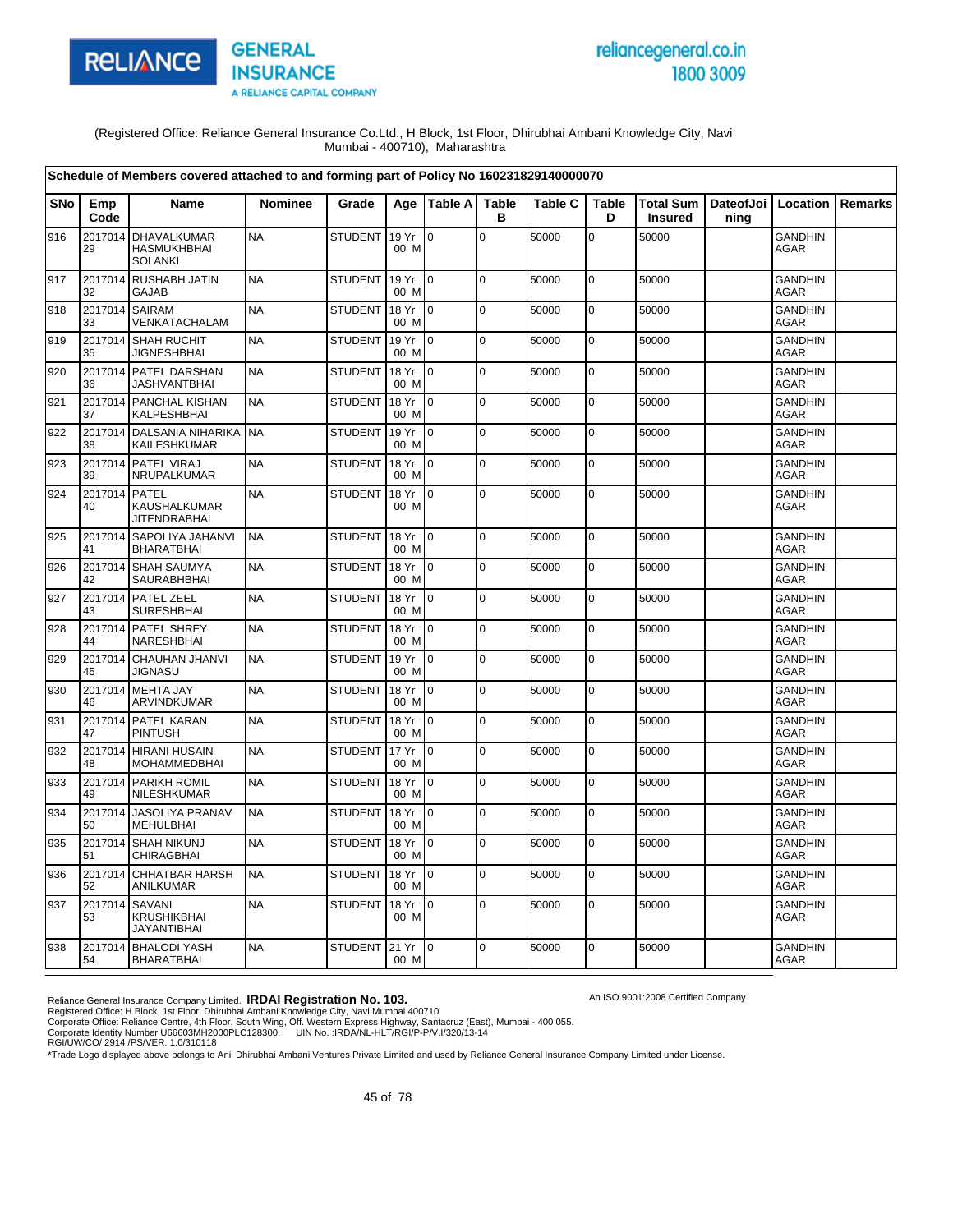

# reliancegeneral.co.in 1800 3009

An ISO 9001:2008 Certified Company

(Registered Office: Reliance General Insurance Co.Ltd., H Block, 1st Floor, Dhirubhai Ambani Knowledge City, Navi Mumbai - 400710), Maharashtra

|            |               | Schedule of Members covered attached to and forming part of Policy No 160231829140000070 |                |                |               |                |                   |                |                   |                             |                   |                               |                |
|------------|---------------|------------------------------------------------------------------------------------------|----------------|----------------|---------------|----------------|-------------------|----------------|-------------------|-----------------------------|-------------------|-------------------------------|----------------|
| <b>SNo</b> | Emp<br>Code   | <b>Name</b>                                                                              | <b>Nominee</b> | Grade          |               | Age   Table A  | <b>Table</b><br>в | <b>Table C</b> | <b>Table</b><br>D | Total Sum<br><b>Insured</b> | DateofJoi<br>ning | Location                      | <b>Remarks</b> |
| 939        | 2017014<br>55 | <b>DHARVA SALONI</b><br><b>KISHORKUMAR</b>                                               | <b>NA</b>      | <b>STUDENT</b> | 17 Yr<br>00 M | $\mathbf 0$    | $\mathsf 0$       | 50000          | 0                 | 50000                       |                   | <b>GANDHIN</b><br><b>AGAR</b> |                |
| 940        | 2017014<br>56 | <b>KALIYANI CHINTAN</b><br>CHANDRAKANTBHAI                                               | <b>NA</b>      | <b>STUDENT</b> | 18 Yr<br>00 M | $\overline{0}$ | 0                 | 50000          | 0                 | 50000                       |                   | <b>GANDHIN</b><br><b>AGAR</b> |                |
| 941        | 2017014<br>57 | <b>KARENA BIREN</b><br>NARANBHAI                                                         | <b>NA</b>      | <b>STUDENT</b> | 18 Yr<br>00 M | $\overline{0}$ | 0                 | 50000          | 0                 | 50000                       |                   | <b>GANDHIN</b><br>AGAR        |                |
| 942        | 58            | 2017014 VALIYA DILIP<br>KHIMJIBHAI                                                       | <b>NA</b>      | <b>STUDENT</b> | 18 Yr<br>00 M | lo.            | $\pmb{0}$         | 50000          | $\mathbf 0$       | 50000                       |                   | <b>GANDHIN</b><br><b>AGAR</b> |                |
| 943        | 59            | 2017014 PATEL DARSHAK<br>AKASHBHAI                                                       | <b>NA</b>      | <b>STUDENT</b> | 18 Yr<br>00 M | l 0            | $\mathbf 0$       | 50000          | $\overline{0}$    | 50000                       |                   | <b>GANDHIN</b><br><b>AGAR</b> |                |
| 944        | 2017014<br>60 | <b>TANK HARSH</b><br><b>ASHOKBHAI</b>                                                    | <b>NA</b>      | <b>STUDENT</b> | 18 Yr<br>00 M | $\overline{0}$ | $\pmb{0}$         | 50000          | $\mathbf 0$       | 50000                       |                   | <b>GANDHIN</b><br>AGAR        |                |
| 945        | 2017014<br>61 | BERIYA ANIRUDHDH NA<br><b>VIRAMBHAI</b>                                                  |                | <b>STUDENT</b> | 18 Yr<br>00 M | $\Omega$       | $\mathbf 0$       | 50000          | $\mathbf 0$       | 50000                       |                   | <b>GANDHIN</b><br><b>AGAR</b> |                |
| 946        | 2017014<br>62 | PRAJAPATI<br><b>MEETKUMAR</b><br>PRAHALADBHAI                                            | <b>NA</b>      | <b>STUDENT</b> | 18 Yr<br>00 M | Io.            | $\mathbf 0$       | 50000          | 0                 | 50000                       |                   | <b>GANDHIN</b><br>AGAR        |                |
| 947        | 2017014<br>63 | <b>KATAKIYA</b><br><b>HARDIKKUMAR</b><br>MANASUKHBHAI                                    | <b>NA</b>      | <b>STUDENT</b> | 18 Yr<br>00 M | Io.            | $\mathbf 0$       | 50000          | 0                 | 50000                       |                   | <b>GANDHIN</b><br>AGAR        |                |
| 948        | 2017014<br>64 | <b>MACHHAR</b><br><b>KULDIPKUMAR</b><br><b>MUKESHBHAI</b>                                | <b>NA</b>      | <b>STUDENT</b> | 18 Yr<br>00 M | $\overline{0}$ | $\pmb{0}$         | 50000          | $\mathbf 0$       | 50000                       |                   | <b>GANDHIN</b><br><b>AGAR</b> |                |
| 949        | 2017014<br>65 | <b>RATHVA</b><br><b>DIVYESHKUMAR</b><br><b>ISHWARBHAI</b>                                | <b>NA</b>      | <b>STUDENT</b> | 19 Yr<br>00 M | $\mathbf 0$    | $\mathbf 0$       | 50000          | 0                 | 50000                       |                   | <b>GANDHIN</b><br>AGAR        |                |
| 950        | 2017014<br>66 | <b>DESAI SHUBH</b><br><b>HETALBHAI</b>                                                   | <b>NA</b>      | <b>STUDENT</b> | 18 Yr<br>00 M | $\mathbf 0$    | $\mathbf 0$       | 50000          | 0                 | 50000                       |                   | <b>GANDHIN</b><br>AGAR        |                |
| 951        | 67            | 2017014 BHATT BHAVYA<br><b>HITESHBHAI</b>                                                | <b>NA</b>      | <b>STUDENT</b> | 18 Yr<br>00 M | $\overline{0}$ | $\mathbf 0$       | 50000          | 0                 | 50000                       |                   | <b>GANDHIN</b><br><b>AGAR</b> |                |
| 952        | 2017014<br>68 | <b>SUTARIYA DHRUVIL</b><br><b>ASHOKBHAI</b>                                              | <b>NA</b>      | <b>STUDENT</b> | 18 Yr<br>00 M | $\overline{0}$ | 0                 | 50000          | 0                 | 50000                       |                   | <b>GANDHIN</b><br><b>AGAR</b> |                |
| 953        | 2017110<br>01 | <b>SHAH DIMPLE</b><br><b>JAYENDRABHAI</b>                                                | <b>NA</b>      | <b>STUDENT</b> | 22 Yr<br>00 M | lo.            | $\mathbf 0$       | 50000          | 0                 | 50000                       |                   | <b>GANDHIN</b><br><b>AGAR</b> |                |
| 954        | 02            | 2017110 RISHABH GUPTA                                                                    | <b>NA</b>      | <b>STUDENT</b> | 24 Yr<br>00 M | $\overline{0}$ | $\Omega$          | 50000          | $\mathbf 0$       | 50000                       |                   | <b>GANDHIN</b><br><b>AGAR</b> |                |
| 955        | 2017110<br>04 | PRAJAPATI<br><b>PRATIKKUMAR</b><br><b>KAMLESH</b>                                        | <b>NA</b>      | <b>STUDENT</b> | 25 Yr<br>00 M | $\mathbf 0$    | $\mathbf 0$       | 50000          | $\overline{0}$    | 50000                       |                   | <b>GANDHIN</b><br><b>AGAR</b> |                |
| 956        | 2017110<br>06 | <b>UDIT PRATAP SINGH NA</b><br><b>SENGAR</b>                                             |                | <b>STUDENT</b> | 24 Yr<br>00 M | $\Omega$       | $\mathbf 0$       | 50000          | $\overline{0}$    | 50000                       |                   | <b>GANDHIN</b><br><b>AGAR</b> |                |
| 957        | 07            | 2017110 PULAVWALA<br><b>TASNEEM SHABBIR</b>                                              | <b>NA</b>      | <b>STUDENT</b> | 22 Yr<br>00 M | 0              | 0                 | 50000          | 0                 | 50000                       |                   | <b>GANDHIN</b><br>AGAR        |                |
| 958        | 2017110<br>08 | <b>BHATT PRANJALBEN</b><br><b>KETANBHAI</b>                                              | <b>NA</b>      | <b>STUDENT</b> | 24 Yr<br>00 M | $\Omega$       | $\overline{0}$    | 50000          | $\mathbf 0$       | 50000                       |                   | <b>GANDHIN</b><br><b>AGAR</b> |                |
| 959        | 09            | 2017110 BARANWAL SWEETY NA                                                               |                | <b>STUDENT</b> | 25 Yr<br>00 M | $\overline{0}$ | $\mathbf 0$       | 50000          | 0                 | 50000                       |                   | <b>GANDHIN</b><br>AGAR        |                |
| 960        | 2017110<br>10 | SHAH JAINAM<br><b>VIRENDRABHAI</b>                                                       | <b>NA</b>      | <b>STUDENT</b> | 23 Yr<br>00 M | I0             | 0                 | 50000          | 0                 | 50000                       |                   | <b>GANDHIN</b><br><b>AGAR</b> |                |

Reliance General Insurance Company Limited. **IRDAI Registration No. 103.**<br>Registered Office: H Block, 1st Floor, Dhirubhai Ambani Knowledge City, Navi Mumbai 400710<br>Corporate Office: Reliance Centre, 4th Floor, South Wing,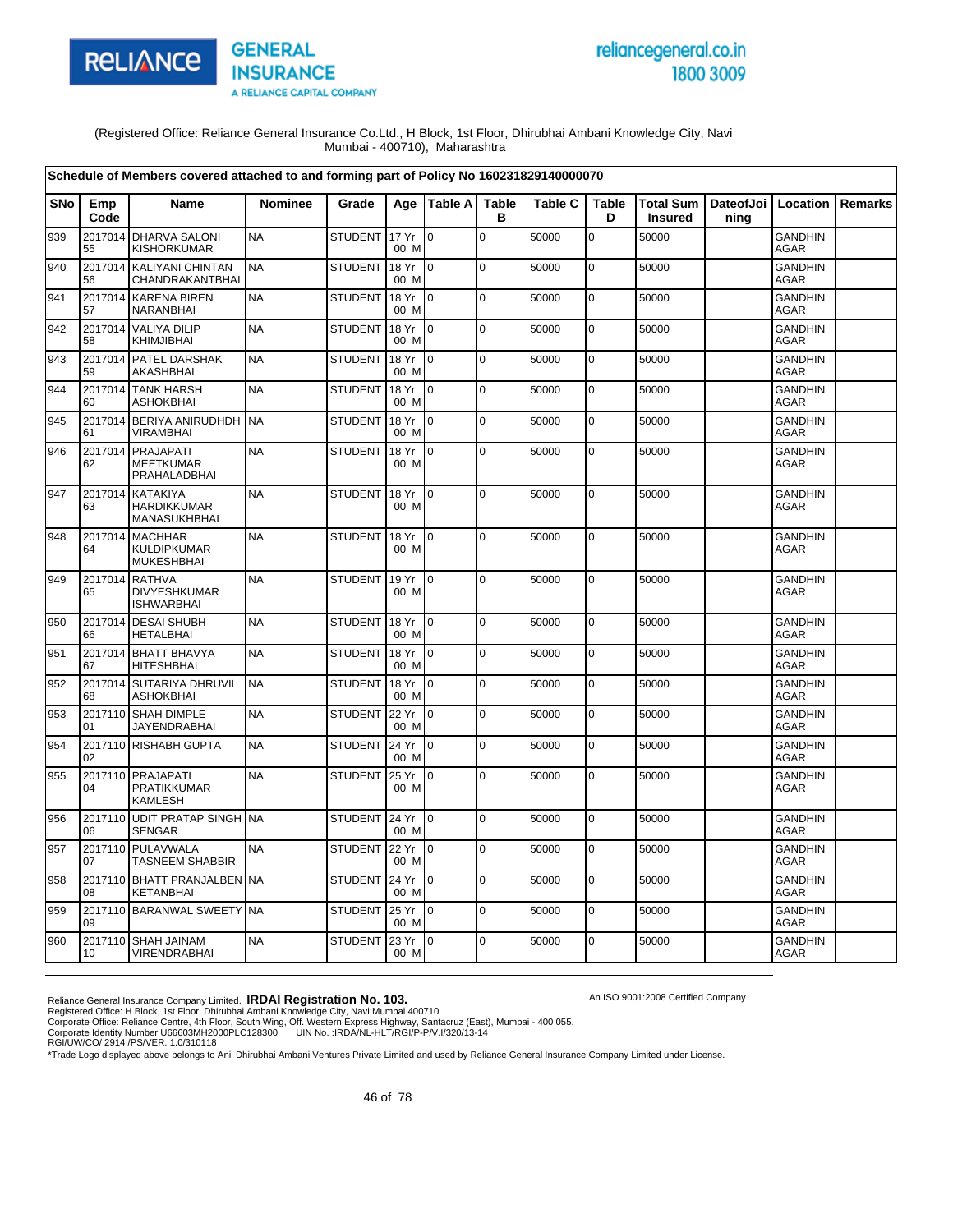

# reliancegeneral.co.in 1800 3009

An ISO 9001:2008 Certified Company

(Registered Office: Reliance General Insurance Co.Ltd., H Block, 1st Floor, Dhirubhai Ambani Knowledge City, Navi Mumbai - 400710), Maharashtra

|            |                      | Schedule of Members covered attached to and forming part of Policy No 160231829140000070 |                |                |               |                 |                   |                |                   |                                                      |      |                               |                |
|------------|----------------------|------------------------------------------------------------------------------------------|----------------|----------------|---------------|-----------------|-------------------|----------------|-------------------|------------------------------------------------------|------|-------------------------------|----------------|
| <b>SNo</b> | Emp<br>Code          | <b>Name</b>                                                                              | <b>Nominee</b> | Grade          |               | Age   Table A   | <b>Table</b><br>B | <b>Table C</b> | <b>Table</b><br>D | Total Sum   DateofJoi   Location  <br><b>Insured</b> | ning |                               | <b>Remarks</b> |
| 961        | 12                   | 2017110 JIVANI FORAM<br><b>PRAFULBHAI</b>                                                | <b>NA</b>      | <b>STUDENT</b> | 26 Yr<br>00 M | lo.             | $\pmb{0}$         | 50000          | $\mathbf 0$       | 50000                                                |      | <b>GANDHIN</b><br><b>AGAR</b> |                |
| 962        | 2017110<br>13        | <b>THAKER VANDAN</b><br><b>BHARAT</b>                                                    | <b>NA</b>      | <b>STUDENT</b> | 23 Yr<br>00 M | lo.             | $\mathbf 0$       | 50000          | $\mathbf 0$       | 50000                                                |      | <b>GANDHIN</b><br><b>AGAR</b> |                |
| 963        | 14                   | 2017110 MEHTA ARCHAN<br><b>DEVANG</b>                                                    | <b>NA</b>      | <b>STUDENT</b> | 23 Yr<br>00 M | $\overline{10}$ | $\mathbf 0$       | 50000          | $\mathbf 0$       | 50000                                                |      | <b>GANDHIN</b><br><b>AGAR</b> |                |
| 964        | 15                   | 2017110 SHINGALA MITALEE<br>RAMESHBHAI                                                   | <b>NA</b>      | <b>STUDENT</b> | 22 Yr<br>00 M | $\overline{10}$ | $\mathsf 0$       | 50000          | $\mathbf 0$       | 50000                                                |      | <b>GANDHIN</b><br><b>AGAR</b> |                |
| 965        | 16                   | 2017110 PRIYA AHUJA                                                                      | <b>NA</b>      | <b>STUDENT</b> | 25 Yr<br>00 M | $\overline{0}$  | $\mathbf 0$       | 50000          | 0                 | 50000                                                |      | <b>GANDHIN</b><br>AGAR        |                |
| 966        | 2017110<br>17        | <b>SHAH KETUL</b><br><b>TEJASBHAI</b>                                                    | <b>NA</b>      | <b>STUDENT</b> | 24 Yr<br>00 M | $\overline{0}$  | $\mathbf 0$       | 50000          | $\mathbf 0$       | 50000                                                |      | <b>GANDHIN</b><br>AGAR        |                |
| 967        | 18                   | 2017110 ETI MAHESHWARI                                                                   | <b>NA</b>      | <b>STUDENT</b> | 22 Yr<br>00 M | $\overline{10}$ | $\mathbf 0$       | 50000          | $\pmb{0}$         | 50000                                                |      | <b>GANDHIN</b><br><b>AGAR</b> |                |
| 968        | 2017110 SMRITI<br>19 | CHANGULANI                                                                               | <b>NA</b>      | <b>STUDENT</b> | 25 Yr<br>00 M | lo.             | $\mathbf 0$       | 50000          | $\mathbf 0$       | 50000                                                |      | <b>GANDHIN</b><br><b>AGAR</b> |                |
| 969        | 20                   | 2017110 UPASANI ASHWINI<br><b>PARAG</b>                                                  | <b>NA</b>      | <b>STUDENT</b> | 23 Yr<br>00 M | $\overline{10}$ | $\mathbf 0$       | 50000          | 0                 | 50000                                                |      | <b>GANDHIN</b><br><b>AGAR</b> |                |
| 970        | 21                   | 2017110 SHAH VIRAL<br>ANILKUMAR                                                          | <b>NA</b>      | <b>STUDENT</b> | 24 Yr<br>00 M | I0              | $\mathbf 0$       | 50000          | 0                 | 50000                                                |      | <b>GANDHIN</b><br><b>AGAR</b> |                |
| 971        | 22                   | 2017110 PARIKH DHARIT<br><b>TUSHARBHAI</b>                                               | <b>NA</b>      | <b>STUDENT</b> | 23 Yr<br>00 M | $\overline{10}$ | $\overline{0}$    | 50000          | 0                 | 50000                                                |      | <b>GANDHIN</b><br><b>AGAR</b> |                |
| 972        | 23                   | 2017110 MACWAN RINOY<br><b>RAVIKANT</b>                                                  | <b>NA</b>      | <b>STUDENT</b> | 22 Yr<br>00 M | $\overline{0}$  | $\mathbf 0$       | 50000          | $\mathbf 0$       | 50000                                                |      | <b>GANDHIN</b><br>AGAR        |                |
| 973        | 24                   | 2017110 SHAH DHRUVA<br><b>HIMANSHUBHAI</b>                                               | <b>NA</b>      | <b>STUDENT</b> | 22 Yr<br>00 M | lo.             | $\mathbf 0$       | 50000          | $\mathbf 0$       | 50000                                                |      | <b>GANDHIN</b><br><b>AGAR</b> |                |
| 974        | 25                   | 2017110 MALAVIYA<br><b>SHUBHAMKUMAR</b><br><b>MUKESHBHAI</b>                             | <b>NA</b>      | <b>STUDENT</b> | 22 Yr<br>00 M | $\mathsf{I}$    | $\mathbf 0$       | 50000          | 0                 | 50000                                                |      | <b>GANDHIN</b><br><b>AGAR</b> |                |
| 975        | 26                   | 2017110 DIVYANSHU DIMRI                                                                  | <b>NA</b>      | <b>STUDENT</b> | 24 Yr<br>00 M | $\mathsf{I}$    | $\mathbf 0$       | 50000          | $\mathbf 0$       | 50000                                                |      | <b>GANDHIN</b><br><b>AGAR</b> |                |
| 976        | 27                   | 2017110 DOSHI TIRTH<br><b>ALKESHKUMAR</b>                                                | <b>NA</b>      | <b>STUDENT</b> | 22 Yr<br>00 M | Io.             | $\mathbf 0$       | 50000          | 0                 | 50000                                                |      | <b>GANDHIN</b><br>AGAR        |                |
| 977        | 28                   | 2017110 PRANAV SINGH                                                                     | <b>NA</b>      | <b>STUDENT</b> | 25 Yr<br>00 M | $\overline{10}$ | $\mathbf 0$       | 50000          | $\mathbf 0$       | 50000                                                |      | <b>GANDHIN</b><br><b>AGAR</b> |                |
| 978        | 29                   | 2017110 PATEL KETUL<br><b>RAJESHKUMAR</b>                                                | <b>NA</b>      | <b>STUDENT</b> | 24 Yr<br>00 M | $\overline{0}$  | $\mathbf 0$       | 50000          | 0                 | 50000                                                |      | <b>GANDHIN</b><br><b>AGAR</b> |                |
| 979        | 30                   | 2017110 VIDHIBEN RABADIYA                                                                | <b>NA</b>      | <b>STUDENT</b> | 24 Yr<br>00 M | I0              | $\mathbf 0$       | 50000          | $\pmb{0}$         | 50000                                                |      | <b>GANDHIN</b><br>AGAR        |                |
| 980        | 31                   | 2017110 BHATIA AAKASH<br><b>JAGDISH</b>                                                  | <b>NA</b>      | <b>STUDENT</b> | 22 Yr<br>00 M | $\overline{10}$ | $\mathbf 0$       | 50000          | $\mathbf 0$       | 50000                                                |      | <b>GANDHIN</b><br>AGAR        |                |
| 981        | 32                   | 2017110 PANDAT AMIBEN<br>JITENDRAKUMAR                                                   | <b>NA</b>      | <b>STUDENT</b> | 22 Yr<br>00 M | $\overline{10}$ | $\pmb{0}$         | 50000          | 0                 | 50000                                                |      | <b>GANDHIN</b><br>AGAR        |                |
| 982        | 33                   | 2017110 DAVE DHATRI<br>ASHISHKUMAR                                                       | <b>NA</b>      | <b>STUDENT</b> | 22 Yr<br>00 M | lo.             | $\mathbf 0$       | 50000          | 0                 | 50000                                                |      | <b>GANDHIN</b><br><b>AGAR</b> |                |
| 983        | 34                   | 2017110 ANKUR SHARMA                                                                     | <b>NA</b>      | <b>STUDENT</b> | 27 Yr<br>00 M | $10^{-1}$       | $\mathbf 0$       | 50000          | 0                 | 50000                                                |      | <b>GANDHIN</b><br><b>AGAR</b> |                |
| 984        | 35                   | 2017110 LAD PINAL<br><b>BHARATBHAI</b>                                                   | <b>NA</b>      | <b>STUDENT</b> | 22 Yr<br>00 M | $\overline{10}$ | $\mathbf 0$       | 50000          | 0                 | 50000                                                |      | <b>GANDHIN</b><br>AGAR        |                |

Reliance General Insurance Company Limited. **IRDAI Registration No. 103.**<br>Registered Office: H Block, 1st Floor, Dhirubhai Ambani Knowledge City, Navi Mumbai 400710<br>Corporate Office: Reliance Centre, 4th Floor, South Wing,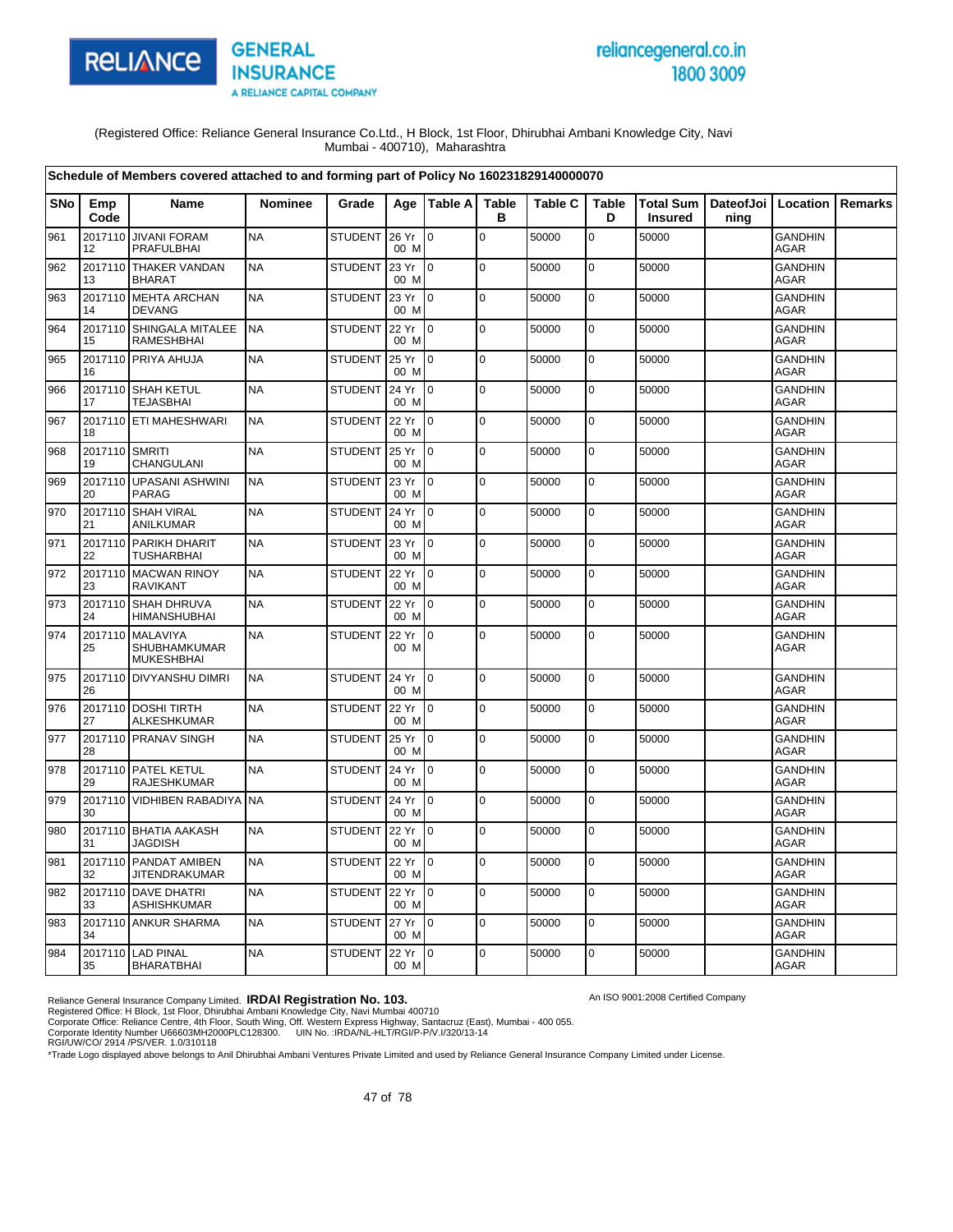

# reliancegeneral.co.in 1800 3009

An ISO 9001:2008 Certified Company

(Registered Office: Reliance General Insurance Co.Ltd., H Block, 1st Floor, Dhirubhai Ambani Knowledge City, Navi Mumbai - 400710), Maharashtra

|            |                     | Schedule of Members covered attached to and forming part of Policy No 160231829140000070 |                |                |               |                 |                   |                |                   |                |                                          |                               |         |
|------------|---------------------|------------------------------------------------------------------------------------------|----------------|----------------|---------------|-----------------|-------------------|----------------|-------------------|----------------|------------------------------------------|-------------------------------|---------|
| <b>SNo</b> | Emp<br>Code         | Name                                                                                     | <b>Nominee</b> | Grade          |               | Age   Table A   | <b>Table</b><br>в | <b>Table C</b> | <b>Table</b><br>D | <b>Insured</b> | Total Sum   DateofJoi   Location<br>ning |                               | Remarks |
| 985        | 2017110<br>36       | <b>JAIN JIKET</b><br><b>VIKRAMKUMAR</b>                                                  | <b>NA</b>      | STUDENT        | 23 Yr<br>00 M | $\Omega$        | $\overline{0}$    | 50000          | $\overline{0}$    | 50000          |                                          | <b>GANDHIN</b><br>AGAR        |         |
| 986        | 37                  | 2017110 SHAH URMI<br><b>MINESHKUMAR</b>                                                  | <b>NA</b>      | <b>STUDENT</b> | 22 Yr<br>00 M | $\overline{10}$ | $\mathbf 0$       | 50000          | $\mathbf 0$       | 50000          |                                          | <b>GANDHIN</b><br><b>AGAR</b> |         |
| 987        | 2017110<br>38       | <b>THAKRAR AKASH</b><br><b>RAJESH</b>                                                    | <b>NA</b>      | <b>STUDENT</b> | 22 Yr<br>00 M | $\Omega$        | $\mathbf 0$       | 50000          | 0                 | 50000          |                                          | <b>GANDHIN</b><br><b>AGAR</b> |         |
| 988        | 39                  | 2017110 RACHESH TRIVEDI                                                                  | <b>NA</b>      | <b>STUDENT</b> | 26 Yr<br>00 M | $\overline{10}$ | $\mathbf 0$       | 50000          | 0                 | 50000          |                                          | <b>GANDHIN</b><br><b>AGAR</b> |         |
| 989        | 40                  | 2017110 GANGOPADHYAY<br><b>SURUPENDU</b><br><b>PRAKASH</b>                               | <b>NA</b>      | <b>STUDENT</b> | 24 Yr<br>00 M | $\overline{10}$ | $\mathbf 0$       | 50000          | 0                 | 50000          |                                          | <b>GANDHIN</b><br><b>AGAR</b> |         |
| 990        | 2017110<br>41       | <b>SANGHAMITRA</b><br><b>BANIK</b>                                                       | <b>NA</b>      | <b>STUDENT</b> | 22 Yr<br>00 M | $\overline{10}$ | $\mathbf 0$       | 50000          | $\mathbf 0$       | 50000          |                                          | <b>GANDHIN</b><br><b>AGAR</b> |         |
| 991        | 42                  | 2017110 ABHIJEET<br><b>GHODGAONKAR</b>                                                   | <b>NA</b>      | <b>STUDENT</b> | 22 Yr<br>00 M | I0              | $\mathbf 0$       | 50000          | 0                 | 50000          |                                          | <b>GANDHIN</b><br><b>AGAR</b> |         |
| 992        | 2017110<br>43       | <b>VORA YASH</b><br>AMITBHAI                                                             | <b>NA</b>      | <b>STUDENT</b> | 22 Yr<br>00 M | lo.             | $\mathbf 0$       | 50000          | $\mathbf 0$       | 50000          |                                          | <b>GANDHIN</b><br><b>AGAR</b> |         |
| 993        | 44                  | 2017110 OZA URVI<br><b>ARUNBHAI</b>                                                      | <b>NA</b>      | <b>STUDENT</b> | 22 Yr<br>00 M | I <sub>0</sub>  | $\mathbf 0$       | 50000          | 0                 | 50000          |                                          | <b>GANDHIN</b><br><b>AGAR</b> |         |
| 994        | 45                  | 2017110 PATEL VENUS<br><b>ROHITKUMAR</b>                                                 | <b>NA</b>      | <b>STUDENT</b> | 24 Yr<br>00 M | I0.             | $\mathbf 0$       | 50000          | 0                 | 50000          |                                          | <b>GANDHIN</b><br><b>AGAR</b> |         |
| 995        | 46                  | 2017110 BATADA ARLENE<br>PARVIZ                                                          | <b>NA</b>      | <b>STUDENT</b> | 25 Yr<br>00 M | $\overline{10}$ | $\Omega$          | 50000          | $\mathbf 0$       | 50000          |                                          | <b>GANDHIN</b><br><b>AGAR</b> |         |
| 996        | 47                  | 2017110 BHOOMITI KAKRAN                                                                  | <b>NA</b>      | <b>STUDENT</b> | 24 Yr<br>00 M | Io.             | $\mathbf 0$       | 50000          | 0                 | 50000          |                                          | <b>GANDHIN</b><br><b>AGAR</b> |         |
| 997        | 49                  | 2017110 ESHA NAGAICH                                                                     | <b>NA</b>      | <b>STUDENT</b> | 25 Yr<br>00 M | Io.             | $\mathbf 0$       | 50000          | 0                 | 50000          |                                          | <b>GANDHIN</b><br><b>AGAR</b> |         |
| 998        | 50                  | 2017110 SHARMA CHINMAY<br>SHASHIKANT                                                     | <b>NA</b>      | <b>STUDENT</b> | 24 Yr<br>00 M | $\overline{10}$ | $\overline{0}$    | 50000          | $\mathbf 0$       | 50000          |                                          | <b>GANDHIN</b><br>AGAR        |         |
| 999        | 51                  | 2017110 PATEL MAITRI<br><b>BHAVESHKUMAR</b>                                              | <b>NA</b>      | <b>STUDENT</b> | 22 Yr<br>00 M | lo.             | $\mathbf 0$       | 50000          | $\mathbf 0$       | 50000          |                                          | <b>GANDHIN</b><br>AGAR        |         |
| 1000       | 52                  | 2017110 KOTADIA DHRUMIL<br>SANDIPKUMAR                                                   | <b>NA</b>      | <b>STUDENT</b> | 22 Yr<br>00 M | $\overline{0}$  | $\mathbf 0$       | 50000          | $\pmb{0}$         | 50000          |                                          | <b>GANDHIN</b><br>AGAR        |         |
| 1001       | 2017110<br>54       | SOMAIYA ISHA<br>NALINBHAI                                                                | <b>NA</b>      | <b>STUDENT</b> | 22 Yr<br>00 M | $10^{-1}$       | $\Omega$          | 50000          | $\mathbf 0$       | 50000          |                                          | <b>GANDHIN</b><br>AGAR        |         |
| 1002       | 55                  | 2017110 SANGANI CHINTAN<br><b>PRAFULBHAI</b>                                             | <b>NA</b>      | STUDENT        | 22 Yr<br>00 M | $\overline{10}$ | $\mathbf 0$       | 50000          | $\mathbf 0$       | 50000          |                                          | <b>GANDHIN</b><br>AGAR        |         |
| 1003       | 2017110 PATEL<br>56 | <b>MAUSAMEEBEN</b><br>PARESHKUMAR                                                        | <b>NA</b>      | <b>STUDENT</b> | 22 Yr<br>00 M | $\overline{10}$ | $\mathbf 0$       | 50000          | 0                 | 50000          |                                          | <b>GANDHIN</b><br>AGAR        |         |
| 1004       | 57                  | 2017110 VIJAY VINAY<br>CHAVDA                                                            | <b>NA</b>      | <b>STUDENT</b> | 22 Yr<br>00 M | I o             | $\mathbf 0$       | 50000          | $\mathbf 0$       | 50000          |                                          | <b>GANDHIN</b><br><b>AGAR</b> |         |
| 1005       | 58                  | 2017110 PANCHAL<br><b>KARISHMA</b><br><b>VINODBHAI</b>                                   | <b>NA</b>      | STUDENT 24 Yr  | 00 M          | $\overline{10}$ | $\Omega$          | 50000          | $\mathbf 0$       | 50000          |                                          | <b>GANDHIN</b><br>AGAR        |         |
| 1006       | 2017110<br>59       | <b>MITALI</b><br><b>SHARADKUMAR</b><br><b>NANDANI</b>                                    | <b>NA</b>      | <b>STUDENT</b> | 23 Yr<br>00 M | $\overline{0}$  | $\Omega$          | 50000          | 0                 | 50000          |                                          | <b>GANDHIN</b><br>AGAR        |         |

Reliance General Insurance Company Limited. **IRDAI Registration No. 103.**<br>Registered Office: H Block, 1st Floor, Dhirubhai Ambani Knowledge City, Navi Mumbai 400710<br>Corporate Office: Reliance Centre, 4th Floor, South Wing,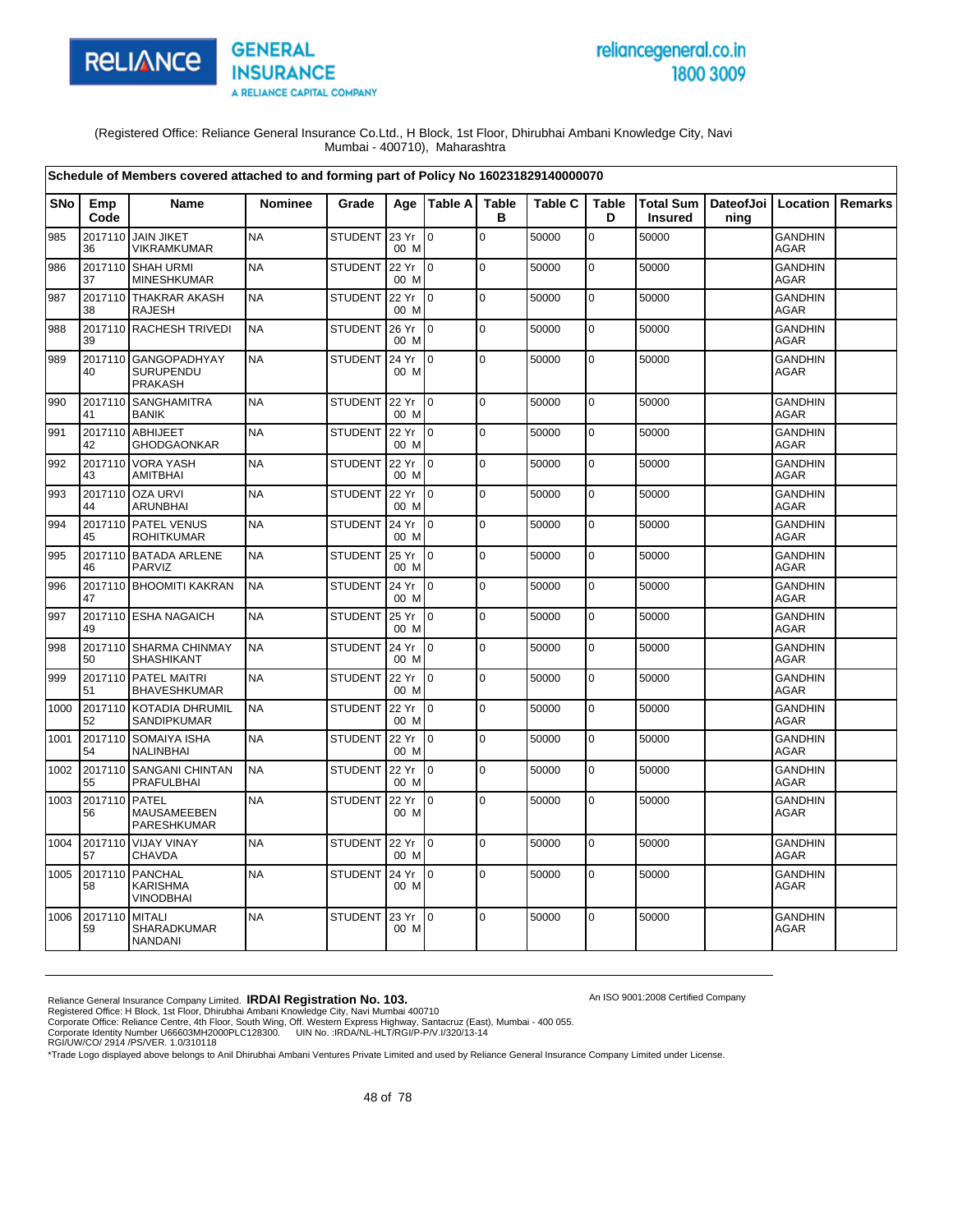

# reliancegeneral.co.in 1800 3009

An ISO 9001:2008 Certified Company

(Registered Office: Reliance General Insurance Co.Ltd., H Block, 1st Floor, Dhirubhai Ambani Knowledge City, Navi Mumbai - 400710), Maharashtra

|            |               | Schedule of Members covered attached to and forming part of Policy No 160231829140000070 |                |                |                 |                 |                   |                |                   |                                    |                              |                               |                |
|------------|---------------|------------------------------------------------------------------------------------------|----------------|----------------|-----------------|-----------------|-------------------|----------------|-------------------|------------------------------------|------------------------------|-------------------------------|----------------|
| <b>SNo</b> | Emp<br>Code   | <b>Name</b>                                                                              | <b>Nominee</b> | Grade          |                 | Age Table A     | <b>Table</b><br>в | <b>Table C</b> | <b>Table</b><br>D | <b>Total Sum</b><br><b>Insured</b> | DateofJoi   Location<br>ning |                               | <b>Remarks</b> |
| 1007       | 60            | 2017110 MANIAR SHAILJA<br><b>APURVABHAI</b>                                              | <b>NA</b>      | <b>STUDENT</b> | 22 Yr<br>00 M   | l 0             | $\pmb{0}$         | 50000          | 0                 | 50000                              |                              | <b>GANDHIN</b><br><b>AGAR</b> |                |
| 1008       | 2017110<br>61 | <b>BITU KUMAR</b>                                                                        | <b>NA</b>      | <b>STUDENT</b> | 25 Yr<br>00 M   | lo.             | 0                 | 50000          | 0                 | 50000                              |                              | <b>GANDHIN</b><br><b>AGAR</b> |                |
| 1009       | 63            | 2017110 SHAH RAJAT<br><b>JATINBHAI</b>                                                   | <b>NA</b>      | <b>STUDENT</b> | 23 Yr<br>00 M   | I0              | $\Omega$          | 50000          | $\mathbf 0$       | 50000                              |                              | <b>GANDHIN</b><br><b>AGAR</b> |                |
| 1010       | 65            | 2017110 GRISHMA SHAW                                                                     | <b>NA</b>      | <b>STUDENT</b> | 27 Yr<br>00 M   | $\overline{10}$ | $\mathbf 0$       | 50000          | 0                 | 50000                              |                              | <b>GANDHIN</b><br><b>AGAR</b> |                |
| 1011       | 2017110<br>66 | AISHWARYA DINKAR<br><b>UPHAD</b>                                                         | <b>NA</b>      | <b>STUDENT</b> | 23 Yr<br>00 M   | I O             | $\Omega$          | 50000          | 0                 | 50000                              |                              | <b>GANDHIN</b><br><b>AGAR</b> |                |
| 1012       | 2017110<br>67 | PUSHPENDRA<br>PRATAP SINGH                                                               | <b>NA</b>      | <b>STUDENT</b> | 24 Yr<br>00 M   | l o             | $\mathbf 0$       | 50000          | $\pmb{0}$         | 50000                              |                              | <b>GANDHIN</b><br>AGAR        |                |
| 1013       | 2017110<br>68 | <b>MAHAVADIA</b><br>KRUTIKA<br><b>JAYDEVKUMAR</b>                                        | <b>NA</b>      | <b>STUDENT</b> | 22 Yr<br>00 M   | $\overline{10}$ | $\mathbf 0$       | 50000          | $\mathbf 0$       | 50000                              |                              | <b>GANDHIN</b><br>AGAR        |                |
| 1014       | 2017110<br>70 | <b>NANDAGIRI</b><br>KRISHNA TEJA                                                         | <b>NA</b>      | <b>STUDENT</b> | 30 Yr<br>00 M   | $\overline{10}$ | l o               | 50000          | $\pmb{0}$         | 50000                              |                              | <b>GANDHIN</b><br><b>AGAR</b> |                |
| 1015       | 2017120<br>01 | RANADE ARCHAN<br>CHANDRASHEKHAR                                                          | <b>NA</b>      | <b>STUDENT</b> | 21 Yr<br>00 M   | Io.             | $\pmb{0}$         | 50000          | $\mathbf 0$       | 50000                              |                              | <b>GANDHIN</b><br><b>AGAR</b> |                |
| 1016       | 2017120<br>02 | <b>SHAH DHRUVIL</b>                                                                      | <b>NA</b>      | <b>STUDENT</b> | 21 Yr<br>00 M   | I <sub>0</sub>  | $\pmb{0}$         | 50000          | $\mathbf 0$       | 50000                              |                              | <b>GANDHIN</b><br><b>AGAR</b> |                |
| 1017       | 03            | 2017120 RAI SAHIL SANJAY                                                                 | <b>NA</b>      | <b>STUDENT</b> | 22 Yr<br>00 M   | $\overline{10}$ | $\Omega$          | 50000          | 0                 | 50000                              |                              | <b>GANDHIN</b><br><b>AGAR</b> |                |
| 1018       | 04            | 2017120 VANZARA YASH<br>NILESHKUMAR                                                      | <b>NA</b>      | <b>STUDENT</b> | 21 Yr<br>00 M   | l 0             | $\mathbf 0$       | 50000          | 0                 | 50000                              |                              | <b>GANDHIN</b><br><b>AGAR</b> |                |
| 1019       | 2017120<br>05 | <b>ACHARYA DHRUV</b><br>ROHITBHAI                                                        | <b>NA</b>      | <b>STUDENT</b> | 21 Yr<br>00 M   | lo.             | $\mathbf 0$       | 50000          | 0                 | 50000                              |                              | <b>GANDHIN</b><br><b>AGAR</b> |                |
| 1020       | 2017120<br>06 | <b>HIMANSHU KUMAR</b><br>SAHU                                                            | <b>NA</b>      | <b>STUDENT</b> | 25 Yr<br>00 M   | I0              | $\mathbf 0$       | 50000          | $\mathbf 0$       | 50000                              |                              | <b>GANDHIN</b><br>AGAR        |                |
| 1021       | 2017120<br>07 | <b>SHAH KISHAN</b><br>ASHWINBHAI                                                         | <b>NA</b>      | STUDENT        | 21 Yr<br>00 M   | $\overline{10}$ | $\mathbf 0$       | 50000          | $\pmb{0}$         | 50000                              |                              | <b>GANDHIN</b><br>AGAR        |                |
| 1022       | 2017120<br>08 | <b>MEHTA YASH</b><br>ANILBHAI                                                            | <b>NA</b>      | <b>STUDENT</b> | 21 Yr<br>00 M   | I0              | $\mathbf 0$       | 50000          | 0                 | 50000                              |                              | <b>GANDHIN</b><br><b>AGAR</b> |                |
| 1023       | 09            | 2017120 PRABHU RASHMI<br><b>JAIDEV</b>                                                   | <b>NA</b>      | <b>STUDENT</b> | 21 Yr<br>00 M   | $\overline{10}$ | $\mathbf 0$       | 50000          | 0                 | 50000                              |                              | <b>GANDHIN</b><br><b>AGAR</b> |                |
| 1024       | 10            | 2017120 DHYANI SHASHANK<br><b>KESHAV</b>                                                 | <b>NA</b>      | STUDENT 21 Yr  | 00 M            | $\overline{0}$  | $\mathbf 0$       | 50000          | $\mathbf 0$       | 50000                              |                              | <b>GANDHIN</b><br>AGAR        |                |
| 1025       | 2017120<br>11 | <b>VALBHANI JAYESH</b><br>ASHOK                                                          | <b>NA</b>      | <b>STUDENT</b> | 21 Yr<br>00 M   | $\overline{0}$  | $\mathbf 0$       | 50000          | $\mathbf 0$       | 50000                              |                              | <b>GANDHIN</b><br><b>AGAR</b> |                |
| 1026       | 2017120<br>13 | <b>KOCHAR RISHABH</b><br><b>MAHENDRA</b>                                                 | <b>NA</b>      | STUDENT 21 Yr  | 00 M            | $\overline{0}$  | $\mathbf 0$       | 50000          | $\pmb{0}$         | 50000                              |                              | <b>GANDHIN</b><br>AGAR        |                |
| 1027       | 2017120<br>14 | <b>BAGADIA KRISHMA</b><br>CHIRAG                                                         | <b>NA</b>      | <b>STUDENT</b> | 21 Yr<br>00 M   | $\overline{0}$  | $\mathbf 0$       | 50000          | $\mathbf 0$       | 50000                              |                              | <b>GANDHIN</b><br>AGAR        |                |
| 1028       | 16            | 2017120 BUCH VIDVATA<br><b>KIRAN</b>                                                     | <b>NA</b>      | <b>STUDENT</b> | 21 Yr<br>00 M   | $\overline{10}$ | $\pmb{0}$         | 50000          | 0                 | 50000                              |                              | <b>GANDHIN</b><br><b>AGAR</b> |                |
| 1029       | 2017120<br>17 | <b>JAIN HARSH</b><br>LOKESH                                                              | <b>NA</b>      | <b>STUDENT</b> | 21 Yr<br>00 M   | lo.             | $\mathbf 0$       | 50000          | 0                 | 50000                              |                              | <b>GANDHIN</b><br><b>AGAR</b> |                |
| 1030       | 18            | 2017120 ADITYA PERIWAL                                                                   | <b>NA</b>      | <b>STUDENT</b> | 19 Yr 0<br>00 M |                 | $\Omega$          | 50000          | $\mathbf 0$       | 50000                              |                              | <b>GANDHIN</b><br><b>AGAR</b> |                |

Reliance General Insurance Company Limited. **IRDAI Registration No. 103.**<br>Registered Office: H Block, 1st Floor, Dhirubhai Ambani Knowledge City, Navi Mumbai 400710<br>Corporate Office: Reliance Centre, 4th Floor, South Wing,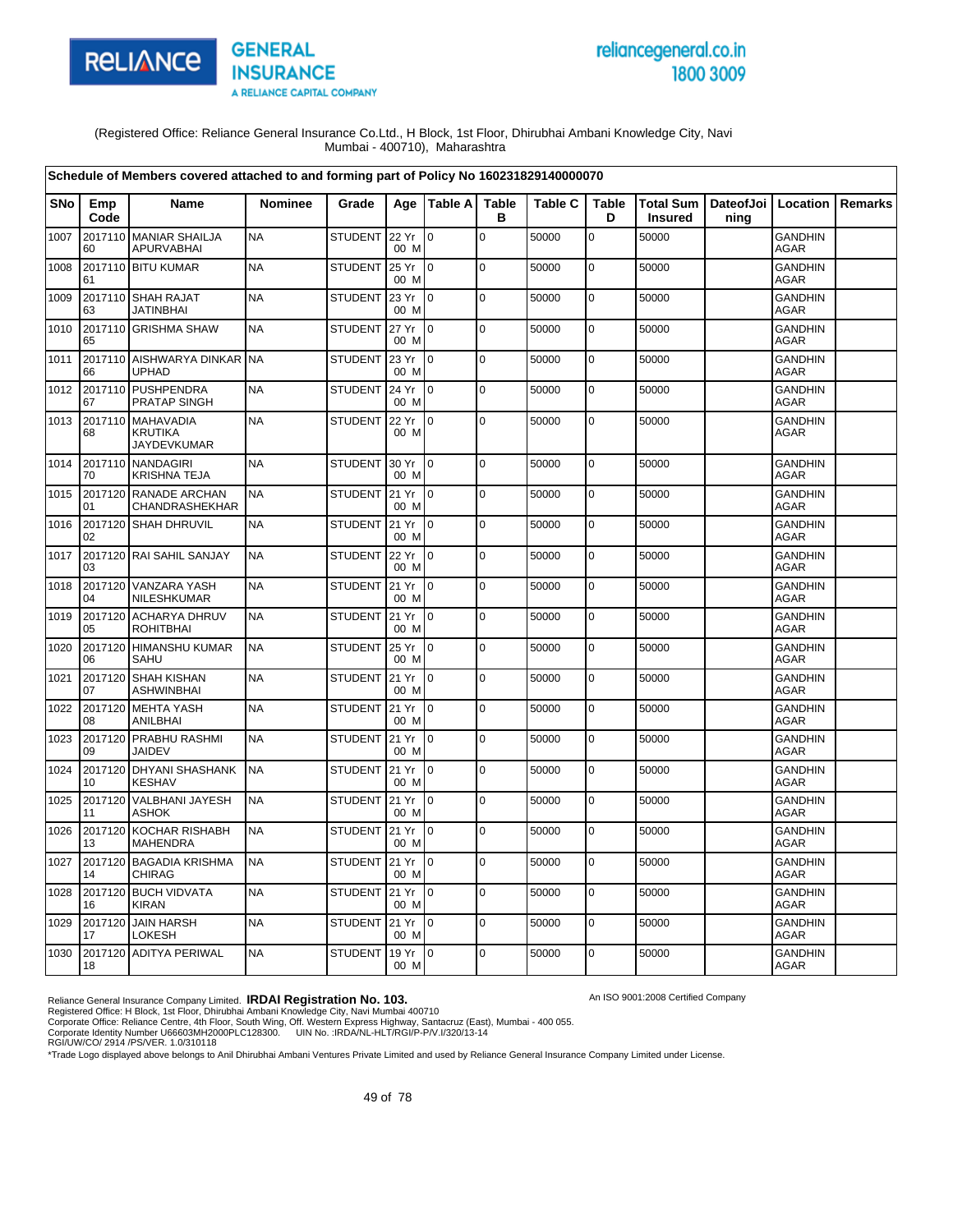

# reliancegeneral.co.in 1800 3009

An ISO 9001:2008 Certified Company

(Registered Office: Reliance General Insurance Co.Ltd., H Block, 1st Floor, Dhirubhai Ambani Knowledge City, Navi Mumbai - 400710), Maharashtra

|            |                      | Schedule of Members covered attached to and forming part of Policy No 160231829140000070 |                |                |                 |                 |                   |                |                   |                                    |      |                               |         |
|------------|----------------------|------------------------------------------------------------------------------------------|----------------|----------------|-----------------|-----------------|-------------------|----------------|-------------------|------------------------------------|------|-------------------------------|---------|
| <b>SNo</b> | Emp<br>Code          | <b>Name</b>                                                                              | <b>Nominee</b> | Grade          |                 | Age   Table A   | <b>Table</b><br>в | <b>Table C</b> | <b>Table</b><br>D | <b>Total Sum</b><br><b>Insured</b> | ning | DateofJoi   Location          | Remarks |
| 1031       | 2017120<br>19        | <b>SHAIKH</b><br>SHAGUFTAANJUM<br>SHAKILAHEMAD                                           | <b>NA</b>      | <b>STUDENT</b> | 23 Yr<br>00 M   | lo.             | $\mathbf 0$       | 50000          | $\overline{0}$    | 50000                              |      | <b>GANDHIN</b><br><b>AGAR</b> |         |
| 1032       | 2017120<br>20        | <b>DUTTA MRINAL</b><br><b>ARUP</b>                                                       | <b>NA</b>      | <b>STUDENT</b> | 21 Yr<br>00 M   | $\overline{0}$  | l o               | 50000          | $\overline{0}$    | 50000                              |      | <b>GANDHIN</b><br><b>AGAR</b> |         |
| 1033       | 2017120<br>21        | <b>JAIN SURABHI</b><br>SANJAYKUMAR                                                       | <b>NA</b>      | <b>STUDENT</b> | 21 Yr<br>00 M   | $\mathsf{I}$    | l o               | 50000          | $\overline{0}$    | 50000                              |      | <b>GANDHIN</b><br><b>AGAR</b> |         |
| 1034       | 2017120<br>22        | MALVIYA VANEETA<br><b>MULCHAND</b>                                                       | <b>NA</b>      | <b>STUDENT</b> | 22 Yr<br>00 M   | $\overline{0}$  | 0                 | 50000          | 0                 | 50000                              |      | <b>GANDHIN</b><br><b>AGAR</b> |         |
| 1035       | 23                   | 2017120 BHOOTRA PALAK<br>ANILKUMAR                                                       | <b>NA</b>      | <b>STUDENT</b> | 21 Yr<br>00 M   | $10^{-1}$       | $\overline{0}$    | 50000          | $\mathbf 0$       | 50000                              |      | <b>GANDHIN</b><br><b>AGAR</b> |         |
| 1036       | 2017120<br>24        | <b>HINGORANI</b><br><b>ABHISHEK</b><br>SHANKARLAL                                        | <b>NA</b>      | <b>STUDENT</b> | 22 Yr<br>00 M   | ۱o              | l o               | 50000          | $\mathbf 0$       | 50000                              |      | <b>GANDHIN</b><br>AGAR        |         |
| 1037       | 25                   | 2017120 PATHAK CHARVI<br><b>PARESH</b>                                                   | <b>NA</b>      | <b>STUDENT</b> | 22 Yr<br>00 M   | $\overline{10}$ | $\overline{0}$    | 50000          | 0                 | 50000                              |      | <b>GANDHIN</b><br><b>AGAR</b> |         |
| 1038       | 2017120<br>26        | <b>JAFRI</b><br>SHEHBAZHAIDER<br>ZIAHAIDER                                               | <b>NA</b>      | <b>STUDENT</b> | 22 Yr<br>00 M   | l 0             | l o               | 50000          | $\overline{0}$    | 50000                              |      | <b>GANDHIN</b><br><b>AGAR</b> |         |
| 1039       | 27                   | 2017120 PRIYA HANDEKAR                                                                   | <b>NA</b>      | <b>STUDENT</b> | 23 Yr<br>00 M   | $\mathsf{I}$    | $\mathbf 0$       | 50000          | 0                 | 50000                              |      | <b>GANDHIN</b><br><b>AGAR</b> |         |
| 1040       | 2017120<br>29        | <b>CHEVLI CHIRAG</b><br><b>URESHKUMAR</b>                                                | <b>NA</b>      | <b>STUDENT</b> | 21 Yr<br>00 M   | $\overline{0}$  | l o               | 50000          | 0                 | 50000                              |      | <b>GANDHIN</b><br><b>AGAR</b> |         |
| 1041       | 2017120<br>30        | <b>SACHDEV HITESH</b><br>RAMNIKLAL                                                       | <b>NA</b>      | <b>STUDENT</b> | 21 Yr<br>00 M   | l o             | $\overline{0}$    | 50000          | $\mathbf 0$       | 50000                              |      | <b>GANDHIN</b><br><b>AGAR</b> |         |
| 1042       | 2017120<br>31        | PANCHAL MAYUR<br><b>DINESHBHAI</b>                                                       | <b>NA</b>      | STUDENT 21 Yr  | 00 M            | $\overline{0}$  | $\overline{0}$    | 50000          | 0                 | 50000                              |      | <b>GANDHIN</b><br><b>AGAR</b> |         |
| 1043       | 32                   | 2017120 YATRI DHOLAKIA                                                                   | <b>NA</b>      | <b>STUDENT</b> | 21 Yr<br>00 M   | $\overline{0}$  | l o               | 50000          | 0                 | 50000                              |      | <b>GANDHIN</b><br><b>AGAR</b> |         |
| 1044       | 33                   | 2017120 SHAH BHAKTI                                                                      | <b>NA</b>      | <b>STUDENT</b> | 22 Yr<br>00 M   | l 0             | l o               | 50000          | 0                 | 50000                              |      | <b>GANDHIN</b><br><b>AGAR</b> |         |
| 1045       | 34                   | 2017120 PRIYANSH CHINTAN<br><b>SHETH</b>                                                 | <b>NA</b>      | <b>STUDENT</b> | 21 Yr<br>00 M   | 0               | l o               | 50000          | $\mathbf 0$       | 50000                              |      | <b>GANDHIN</b><br><b>AGAR</b> |         |
| 1046       | 2017120<br>35        | AMI VIJAYKUMAR<br><b>BHATT</b>                                                           | <b>NA</b>      | <b>STUDENT</b> | 22 Yr<br>00 M   | $\overline{10}$ | l o               | 50000          | $\overline{0}$    | 50000                              |      | GANDHIN<br><b>AGAR</b>        |         |
| 1047       | 2017120 TULIKA<br>36 |                                                                                          | <b>NA</b>      | <b>STUDENT</b> | 24 Yr<br>00 M   | ۱o              | l o               | 50000          | $\overline{0}$    | 50000                              |      | <b>GANDHIN</b><br><b>AGAR</b> |         |
| 1048       | 2017120<br>37        | <b>CHRISTIAN RICHA</b><br><b>ROBIN</b>                                                   | <b>NA</b>      | <b>STUDENT</b> | 23 Yr<br>00 M   | l o             | $\overline{0}$    | 50000          | $\mathbf 0$       | 50000                              |      | <b>GANDHIN</b><br><b>AGAR</b> |         |
| 1049       | 2017120<br>38        | <b>DAVE NUPUR</b><br>SANJAY                                                              | <b>NA</b>      | STUDENT 21 Yr  | 00 M            | $\overline{10}$ | l o               | 50000          | $\overline{0}$    | 50000                              |      | <b>GANDHIN</b><br><b>AGAR</b> |         |
| 1050       | 2017120<br>39        | <b>SHAH RUTVI</b><br><b>BIRENKUMAR</b>                                                   | <b>NA</b>      | <b>STUDENT</b> | 21 Yr<br>00 M   | l 0             | l o               | 50000          | 0                 | 50000                              |      | <b>GANDHIN</b><br><b>AGAR</b> |         |
| 1051       | 2017120<br>40        | <b>TAILOR RITESH</b><br>DAKSHESHKUMAR                                                    | <b>NA</b>      | <b>STUDENT</b> | 22 Yr<br>00 M   | $\mathsf{I}$    | 0                 | 50000          | 0                 | 50000                              |      | <b>GANDHIN</b><br><b>AGAR</b> |         |
| 1052       | 41                   | 2017120 LALWANI DEEPAK<br><b>RAMESH</b>                                                  | <b>NA</b>      | STUDENT        | 21 Yr<br>00 M   | $10^{-1}$       | $\overline{0}$    | 50000          | $\mathbf 0$       | 50000                              |      | <b>GANDHIN</b><br><b>AGAR</b> |         |
| 1053       | 2017120<br>42        | PRIYANSHI<br>PATSARIA                                                                    | <b>NA</b>      | <b>STUDENT</b> | 23 Yr 0<br>00 M |                 | l o               | 50000          | $\overline{0}$    | 50000                              |      | <b>GANDHIN</b><br>AGAR        |         |

Reliance General Insurance Company Limited. **IRDAI Registration No. 103.**<br>Registered Office: H Block, 1st Floor, Dhirubhai Ambani Knowledge City, Navi Mumbai 400710<br>Corporate Office: Reliance Centre, 4th Floor, South Wing,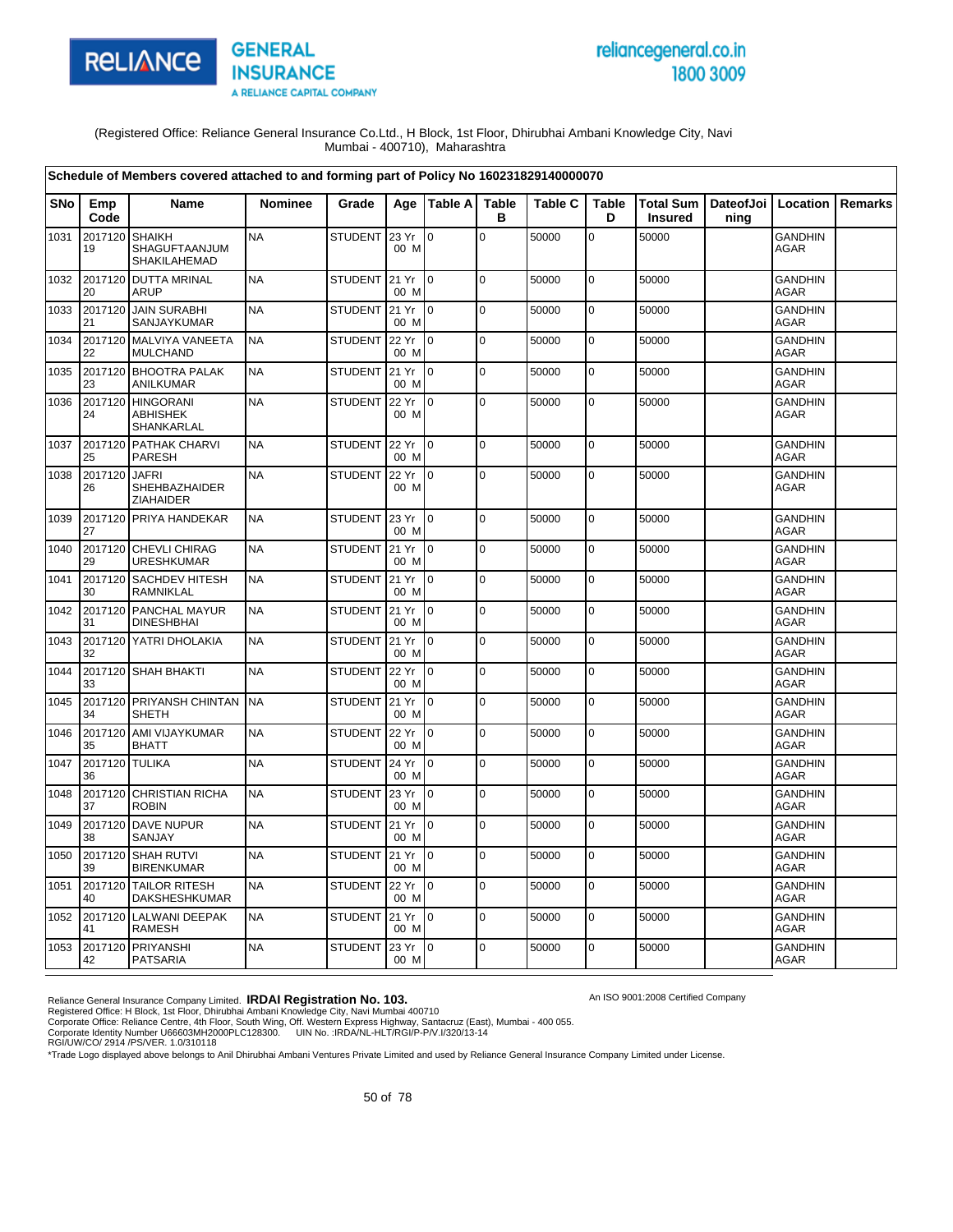

# reliancegeneral.co.in 1800 3009

An ISO 9001:2008 Certified Company

(Registered Office: Reliance General Insurance Co.Ltd., H Block, 1st Floor, Dhirubhai Ambani Knowledge City, Navi Mumbai - 400710), Maharashtra

|            |               | Schedule of Members covered attached to and forming part of Policy No 160231829140000070 |                |                |               |                 |                   |                |                   |                |                                            |                               |         |
|------------|---------------|------------------------------------------------------------------------------------------|----------------|----------------|---------------|-----------------|-------------------|----------------|-------------------|----------------|--------------------------------------------|-------------------------------|---------|
| <b>SNo</b> | Emp<br>Code   | Name                                                                                     | <b>Nominee</b> | Grade          |               | Age   Table A   | <b>Table</b><br>в | <b>Table C</b> | <b>Table</b><br>D | <b>Insured</b> | Total Sum   DateofJoi   Location  <br>ning |                               | Remarks |
| 1054       | 2017120<br>43 | <b>SURANI SAHIL</b><br><b>SIRAJBHAI</b>                                                  | <b>NA</b>      | STUDENT        | 21 Yr<br>00 M | $\mathbf 0$     | $\mathbf 0$       | 50000          | $\mathbf 0$       | 50000          |                                            | <b>GANDHIN</b><br><b>AGAR</b> |         |
| 1055       | 2017120<br>44 | <b>AMISHA FARKYA</b>                                                                     | <b>NA</b>      | <b>STUDENT</b> | 22 Yr<br>00 M | lo.             | $\mathbf 0$       | 50000          | $\mathbf 0$       | 50000          |                                            | <b>GANDHIN</b><br><b>AGAR</b> |         |
| 1056       | 45            | 2017120 DOSHI SAHIL<br><b>JITENDRAKUMAR</b>                                              | <b>NA</b>      | <b>STUDENT</b> | 21 Yr<br>00 M | I0              | $\mathbf 0$       | 50000          | $\mathbf 0$       | 50000          |                                            | <b>GANDHIN</b><br><b>AGAR</b> |         |
| 1057       | 46            | 2017120 SHAH KRUPALI<br><b>SUNILKUMAR</b>                                                | <b>NA</b>      | <b>STUDENT</b> | 21 Yr<br>00 M | $\overline{10}$ | $\mathbf 0$       | 50000          | 0                 | 50000          |                                            | <b>GANDHIN</b><br><b>AGAR</b> |         |
| 1058       | 47            | 2017120 SHAH PARTH KINJAL                                                                | <b>NA</b>      | <b>STUDENT</b> | 22 Yr<br>00 M | $\overline{0}$  | $\pmb{0}$         | 50000          | $\mathbf 0$       | 50000          |                                            | <b>GANDHIN</b><br><b>AGAR</b> |         |
| 1059       | 2017120<br>48 | <b>NIKHIL JETHALAL</b><br>PATEL                                                          | <b>NA</b>      | <b>STUDENT</b> | 22 Yr<br>00 M | $\overline{0}$  | $\mathbf 0$       | 50000          | 0                 | 50000          |                                            | <b>GANDHIN</b><br>AGAR        |         |
| 1060       | 2017120<br>49 | SOLANKI ADITI<br>PIYUSHBHAI                                                              | <b>NA</b>      | <b>STUDENT</b> | 20 Yr<br>00 M | l 0             | $\mathbf 0$       | 50000          | 0                 | 50000          |                                            | <b>GANDHIN</b><br>AGAR        |         |
| 1061       | 2017120<br>50 | <b>SHAH AYUSHI</b><br><b>APURVA</b>                                                      | <b>NA</b>      | <b>STUDENT</b> | 21 Yr<br>00 M | $\mathbf 0$     | $\mathbf 0$       | 50000          | $\mathbf 0$       | 50000          |                                            | <b>GANDHIN</b><br><b>AGAR</b> |         |
| 1062       | 51            | 2017120 SONI SHILPI<br>NAINESHKUMAR                                                      | <b>NA</b>      | STUDENT        | 21 Yr<br>00 M | $\overline{10}$ | $\pmb{0}$         | 50000          | $\mathbf 0$       | 50000          |                                            | <b>GANDHIN</b><br><b>AGAR</b> |         |
| 1063       | 52            | 2017120 PARIKH NISHA<br><b>AMITBHAI</b>                                                  | <b>NA</b>      | <b>STUDENT</b> | 21 Yr<br>00 M | I0              | $\mathbf 0$       | 50000          | 0                 | 50000          |                                            | <b>GANDHIN</b><br>AGAR        |         |
| 1064       | 2017120<br>54 | <b>BACHANI</b><br>KAMLESHKUMAR<br><b>THAKURBHAI</b>                                      | <b>NA</b>      | <b>STUDENT</b> | 21 Yr<br>00 M | I <sub>0</sub>  | $\mathbf 0$       | 50000          | 0                 | 50000          |                                            | <b>GANDHIN</b><br><b>AGAR</b> |         |
| 1065       | 55            | 2017120 SHAH DEEP<br><b>MANISHBHAI</b>                                                   | <b>NA</b>      | <b>STUDENT</b> | 21 Yr<br>00 M | I <sub>0</sub>  | $\mathbf 0$       | 50000          | $\mathbf 0$       | 50000          |                                            | <b>GANDHIN</b><br><b>AGAR</b> |         |
| 1066       | 56            | 2017120 DEEPAK KUMAR                                                                     | <b>NA</b>      | <b>STUDENT</b> | 22 Yr<br>00 M | Io.             | $\mathbf 0$       | 50000          | 0                 | 50000          |                                            | <b>GANDHIN</b><br><b>AGAR</b> |         |
| 1067       | 57            | 2017120 DARJI RUTUL<br><b>MANISHBHAI</b>                                                 | <b>NA</b>      | <b>STUDENT</b> | 21 Yr<br>00 M | l o             | $\overline{0}$    | 50000          | $\mathbf 0$       | 50000          |                                            | <b>GANDHIN</b><br><b>AGAR</b> |         |
| 1068       | 2017120<br>58 | <b>CHINIWALA</b><br>MOHAMED AQUIB<br>MIYAMOHAMED                                         | <b>NA</b>      | <b>STUDENT</b> | 22 Yr<br>00 M | l0              | $\mathbf 0$       | 50000          | $\mathbf 0$       | 50000          |                                            | <b>GANDHIN</b><br>AGAR        |         |
| 1069       | 2017120<br>59 | <b>JARIWALA</b><br><b>PRIYANSHI</b><br><b>HITESHBHAI</b>                                 | <b>NA</b>      | <b>STUDENT</b> | 21 Yr<br>00 M | l0              | $\mathbf 0$       | 50000          | $\mathbf 0$       | 50000          |                                            | <b>GANDHIN</b><br>AGAR        |         |
| 1070       | 60            | 2017120 SAHIL KOTHARI                                                                    | <b>NA</b>      | <b>STUDENT</b> | 23 Yr<br>00 M | Io.             | $\mathbf 0$       | 50000          | $\mathbf 0$       | 50000          |                                            | <b>GANDHIN</b><br>AGAR        |         |
| 1071       | 61            | 2017120 AVIK SEN                                                                         | <b>NA</b>      | <b>STUDENT</b> | 32 Yr<br>00 M | I0.             | $\Omega$          | 50000          | $\mathbf 0$       | 50000          |                                            | <b>GANDHIN</b><br><b>AGAR</b> |         |
| 1072       | 62            | 2017120 GUPTA HARSH<br>PRAKASHBHAI                                                       | <b>NA</b>      | <b>STUDENT</b> | 21 Yr<br>00 M | $\overline{10}$ | $\mathbf 0$       | 50000          | $\mathbf 0$       | 50000          |                                            | <b>GANDHIN</b><br><b>AGAR</b> |         |
| 1073       | 2017120<br>63 | SHAH AASHKA<br><b>SAMIRBHAI</b>                                                          | <b>NA</b>      | <b>STUDENT</b> | 21 Yr<br>00 M | lo.             | $\mathbf 0$       | 50000          | 0                 | 50000          |                                            | <b>GANDHIN</b><br>AGAR        |         |
| 1074       | 65            | 2017120 VORA RAJVEE<br><b>APOORVA</b>                                                    | <b>NA</b>      | <b>STUDENT</b> | 21 Yr<br>00 M | $\overline{10}$ | $\mathbf 0$       | 50000          | $\mathbf 0$       | 50000          |                                            | <b>GANDHIN</b><br><b>AGAR</b> |         |
| 1075       | 66            | 2017120 SONI PRIT<br><b>MANISHBHAI</b>                                                   | <b>NA</b>      | <b>STUDENT</b> | 21 Yr<br>00 M | $\overline{10}$ | $\Omega$          | 50000          | 0                 | 50000          |                                            | <b>GANDHIN</b><br><b>AGAR</b> |         |
| 1076       | 67            | 2017120 AMAN KUMAR<br><b>GUPTA</b>                                                       | <b>NA</b>      | <b>STUDENT</b> | 20 Yr<br>00 M | $\overline{10}$ | $\mathbf 0$       | 50000          | 0                 | 50000          |                                            | <b>GANDHIN</b><br>AGAR        |         |

Reliance General Insurance Company Limited. **IRDAI Registration No. 103.**<br>Registered Office: H Block, 1st Floor, Dhirubhai Ambani Knowledge City, Navi Mumbai 400710<br>Corporate Office: Reliance Centre, 4th Floor, South Wing,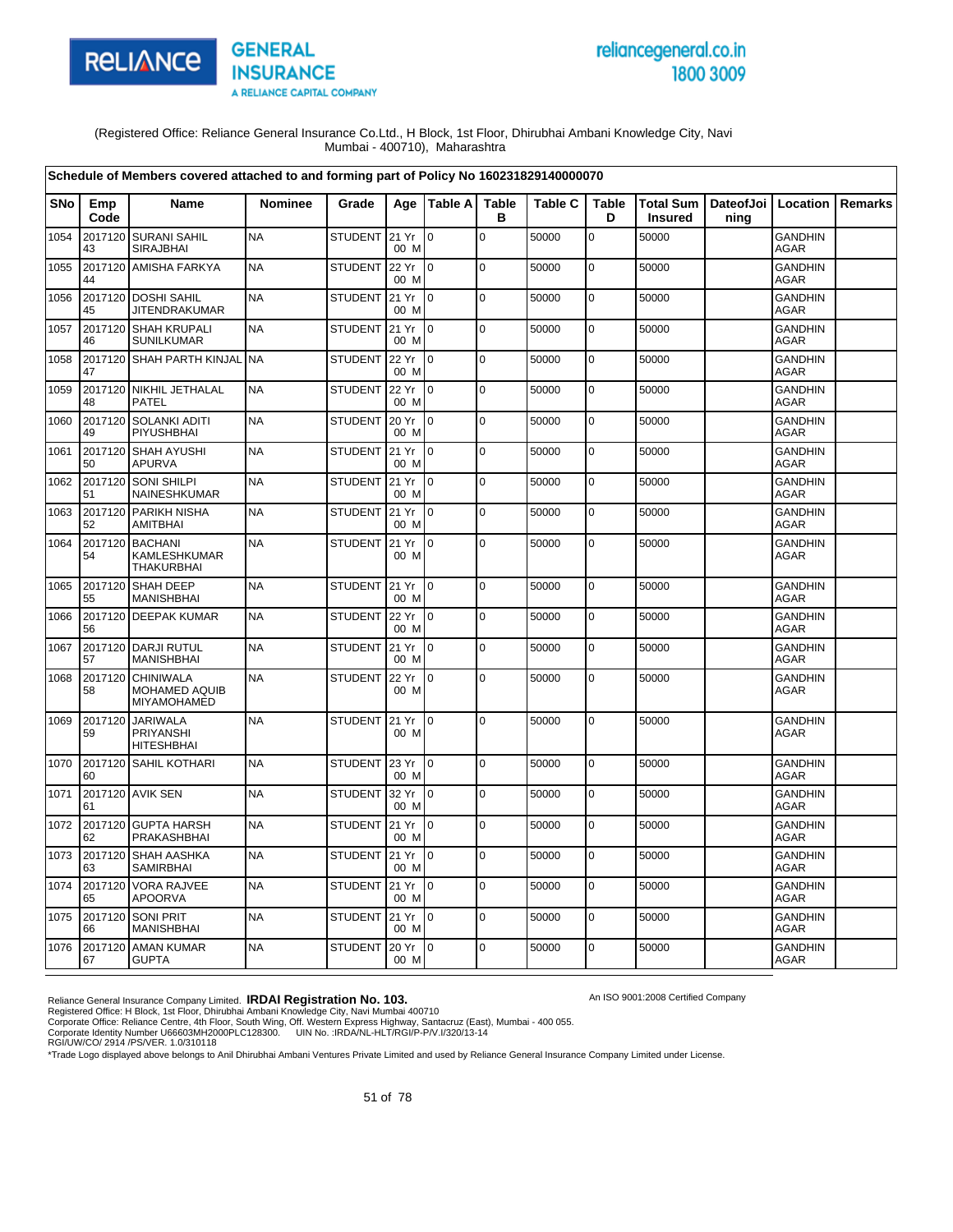

# reliancegeneral.co.in 1800 3009

An ISO 9001:2008 Certified Company

(Registered Office: Reliance General Insurance Co.Ltd., H Block, 1st Floor, Dhirubhai Ambani Knowledge City, Navi Mumbai - 400710), Maharashtra

|            |               | Schedule of Members covered attached to and forming part of Policy No 160231829140000070 |                |                |               |                 |                   |                |                   |                |                                            |                               |                |
|------------|---------------|------------------------------------------------------------------------------------------|----------------|----------------|---------------|-----------------|-------------------|----------------|-------------------|----------------|--------------------------------------------|-------------------------------|----------------|
| <b>SNo</b> | Emp<br>Code   | <b>Name</b>                                                                              | <b>Nominee</b> | Grade          |               | Age   Table A   | <b>Table</b><br>B | <b>Table C</b> | <b>Table</b><br>D | <b>Insured</b> | Total Sum   DateofJoi   Location  <br>ning |                               | <b>Remarks</b> |
| 1077       | 2017120<br>68 | CHINIWALA SAMINA<br><b>MOHAMED AQUIB</b>                                                 | <b>NA</b>      | <b>STUDENT</b> | 22 Yr<br>00 M | lo.             | $\pmb{0}$         | 50000          | 0                 | 50000          |                                            | <b>GANDHIN</b><br><b>AGAR</b> |                |
| 1078       | 2017120<br>69 | SHILPI KANUBHAI<br><b>SHARMA</b>                                                         | <b>NA</b>      | <b>STUDENT</b> | 21 Yr<br>00 M | l o             | 0                 | 50000          | $\mathbf 0$       | 50000          |                                            | <b>GANDHIN</b><br><b>AGAR</b> |                |
| 1079       | 70            | 2017120 SHIMPA SHARMA                                                                    | <b>NA</b>      | <b>STUDENT</b> | 23 Yr<br>00 M | $\overline{10}$ | $\mathbf 0$       | 50000          | $\mathbf 0$       | 50000          |                                            | <b>GANDHIN</b><br><b>AGAR</b> |                |
| 1080       | 71            | 2017120 DODIYA PRIYANKA<br><b>KETANBHAI</b>                                              | <b>NA</b>      | <b>STUDENT</b> | 20 Yr<br>00 M | $\overline{10}$ | $\pmb{0}$         | 50000          | $\mathbf 0$       | 50000          |                                            | <b>GANDHIN</b><br><b>AGAR</b> |                |
| 1081       | 72            | 2017120 MAYUR LALWANI                                                                    | <b>NA</b>      | <b>STUDENT</b> | 23 Yr<br>00 M | 0               | $\mathbf 0$       | 50000          | 0                 | 50000          |                                            | <b>GANDHIN</b><br>AGAR        |                |
| 1082       | 2017120<br>73 | SHAH JANUSHI<br>PARAGBHAI                                                                | <b>NA</b>      | <b>STUDENT</b> | 21 Yr<br>00 M | $\Omega$        | $\mathbf 0$       | 50000          | $\mathbf 0$       | 50000          |                                            | <b>GANDHIN</b><br>AGAR        |                |
| 1083       | 2017120<br>74 | <b>SHAH PRASHAM</b><br>NILESHKUMAR                                                       | <b>NA</b>      | STUDENT 21 Yr  | 00 M          | $\overline{10}$ | $\mathbf 0$       | 50000          | $\pmb{0}$         | 50000          |                                            | <b>GANDHIN</b><br><b>AGAR</b> |                |
| 1084       | 2017120<br>75 | <b>MAHESHWARI</b><br><b>AKSHITA</b><br>MANOHARLAL                                        | <b>NA</b>      | <b>STUDENT</b> | 23 Yr<br>00 M | lo.             | $\mathbf 0$       | 50000          | $\mathbf 0$       | 50000          |                                            | <b>GANDHIN</b><br><b>AGAR</b> |                |
| 1085       | 2017120<br>76 | <b>RAJVIR UTSAV</b><br>CHANDRAKANT                                                       | <b>NA</b>      | <b>STUDENT</b> | 22 Yr<br>00 M | $\overline{10}$ | $\mathbf 0$       | 50000          | $\mathbf 0$       | 50000          |                                            | <b>GANDHIN</b><br><b>AGAR</b> |                |
| 1086       | 77            | 2017120 THAKKAR GAURAV<br><b>MANSUKHBHAI</b>                                             | <b>NA</b>      | <b>STUDENT</b> | 21 Yr<br>00 M | $\mathsf{I}$    | $\mathbf 0$       | 50000          | $\mathbf 0$       | 50000          |                                            | <b>GANDHIN</b><br><b>AGAR</b> |                |
| 1087       | 78            | 2017120 NEBHANI LALIT<br>SHANKARLAL                                                      | <b>NA</b>      | <b>STUDENT</b> | 23 Yr<br>00 M | $\overline{0}$  | $\mathbf 0$       | 50000          | $\mathbf 0$       | 50000          |                                            | <b>GANDHIN</b><br><b>AGAR</b> |                |
| 1088       | 2017120<br>80 | <b>SAKSHI MITTAL</b>                                                                     | <b>NA</b>      | <b>STUDENT</b> | 22 Yr<br>00 M | $\overline{0}$  | $\mathbf 0$       | 50000          | $\mathbf 0$       | 50000          |                                            | <b>GANDHIN</b><br><b>AGAR</b> |                |
| 1089       | 2017120<br>81 | <b>CHAUHAN TUFEL</b><br><b>RAFIKBHAI</b>                                                 | <b>NA</b>      | <b>STUDENT</b> | 21 Yr<br>00 M | $\overline{10}$ | $\mathbf 0$       | 50000          | $\mathbf 0$       | 50000          |                                            | <b>GANDHIN</b><br>AGAR        |                |
| 1090       | 2017120<br>82 | SHIKHA ASHISH<br><b>MANIAR</b>                                                           | <b>NA</b>      | STUDENT        | 21 Yr<br>00 M | lo.             | $\mathbf 0$       | 50000          | $\mathbf 0$       | 50000          |                                            | <b>GANDHIN</b><br><b>AGAR</b> |                |
| 1091       | 2017120<br>83 | <b>PATEL PARTH</b><br><b>NITESHBHAI</b>                                                  | <b>NA</b>      | STUDENT 21 Yr  | 00 M          | $\mathsf{I}$    | $\mathbf 0$       | 50000          | $\mathbf 0$       | 50000          |                                            | <b>GANDHIN</b><br><b>AGAR</b> |                |
| 1092       | 84            | 2017120 KIRTI PURSWANI                                                                   | <b>NA</b>      | <b>STUDENT</b> | 21 Yr<br>00 M | l 0             | $\mathbf 0$       | 50000          | 0                 | 50000          |                                            | <b>GANDHIN</b><br>AGAR        |                |
| 1093       | 85            | 2017120 GAJJAR MADHAVI<br><b>MILAPBHAI</b>                                               | <b>NA</b>      | <b>STUDENT</b> | 21 Yr<br>00 M | $\overline{10}$ | $\mathbf 0$       | 50000          | $\mathbf 0$       | 50000          |                                            | <b>GANDHIN</b><br><b>AGAR</b> |                |
| 1094       | 86            | 2017120 MENGHANI ANKITA<br><b>JAIKISHAN</b>                                              | <b>NA</b>      | <b>STUDENT</b> | 21 Yr<br>00 M | I0              | $\mathbf 0$       | 50000          | 0                 | 50000          |                                            | <b>GANDHIN</b><br><b>AGAR</b> |                |
| 1095       | 2017120<br>87 | <b>BHALALA ANKIT</b><br>PARESHBHAI                                                       | <b>NA</b>      | <b>STUDENT</b> | 22 Yr<br>00 M | I0              | $\mathbf 0$       | 50000          | $\mathbf 0$       | 50000          |                                            | <b>GANDHIN</b><br>AGAR        |                |
| 1096       | 2017120<br>88 | <b>SHUKLA PIYUSH</b><br>KAMLESHBHAI                                                      | <b>NA</b>      | <b>STUDENT</b> | 22 Yr<br>00 M | $\overline{10}$ | $\mathbf 0$       | 50000          | 0                 | 50000          |                                            | <b>GANDHIN</b><br>AGAR        |                |
| 1097       | 2017120<br>89 | <b>VYAS NIDHI</b><br><b>MAYURKUMAR</b>                                                   | <b>NA</b>      | <b>STUDENT</b> | 21 Yr<br>00 M | l 0             | $\pmb{0}$         | 50000          | 0                 | 50000          |                                            | <b>GANDHIN</b><br>AGAR        |                |
| 1098       | 2017120<br>90 | MS. SHEJAL<br><b>AGRAWAL</b>                                                             | <b>NA</b>      | <b>STUDENT</b> | 20 Yr<br>00 M | lo.             | $\mathbf 0$       | 50000          | 0                 | 50000          |                                            | <b>GANDHIN</b><br><b>AGAR</b> |                |
| 1099       | 91            | 2017120 ABHIJNA PATHAK                                                                   | <b>NA</b>      | STUDENT        | 21 Yr<br>00 M | $10^{-1}$       | $\mathbf 0$       | 50000          | 0                 | 50000          |                                            | <b>GANDHIN</b><br><b>AGAR</b> |                |
| 1100       | 92            | 2017120 SONI PRIYANK<br><b>BHAVIKKUMAR</b>                                               | <b>NA</b>      | <b>STUDENT</b> | 21 Yr<br>00 M | $\overline{10}$ | $\mathbf 0$       | 50000          | 0                 | 50000          |                                            | <b>GANDHIN</b><br>AGAR        |                |

Reliance General Insurance Company Limited. **IRDAI Registration No. 103.**<br>Registered Office: H Block, 1st Floor, Dhirubhai Ambani Knowledge City, Navi Mumbai 400710<br>Corporate Office: Reliance Centre, 4th Floor, South Wing,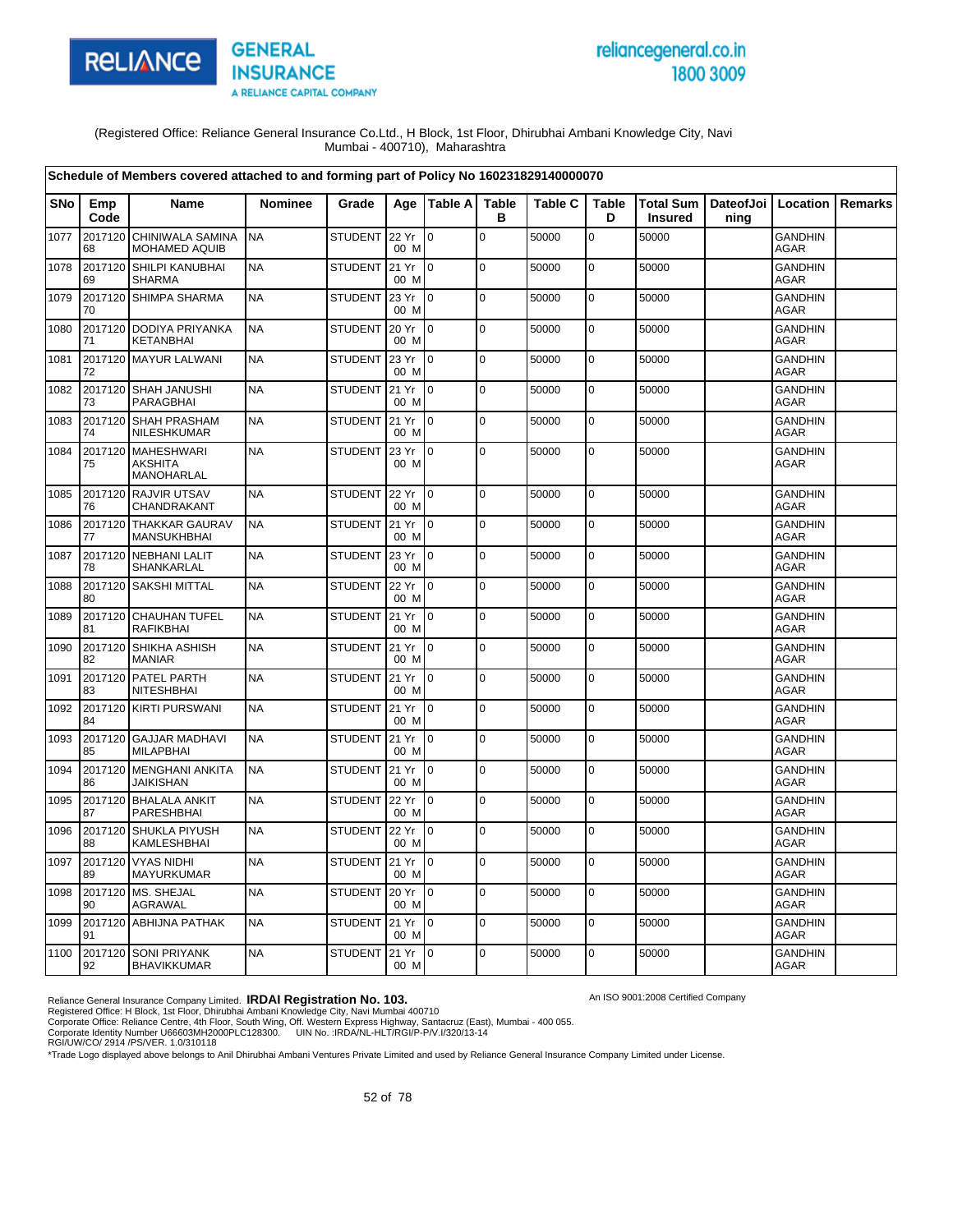

# reliancegeneral.co.in 1800 3009

(Registered Office: Reliance General Insurance Co.Ltd., H Block, 1st Floor, Dhirubhai Ambani Knowledge City, Navi Mumbai - 400710), Maharashtra

|      |                    | Schedule of Members covered attached to and forming part of Policy No 160231829140000070 |                |                |               |                 |                   |                |             |                                    |                   |                               |                |
|------|--------------------|------------------------------------------------------------------------------------------|----------------|----------------|---------------|-----------------|-------------------|----------------|-------------|------------------------------------|-------------------|-------------------------------|----------------|
| SNo  | Emp<br>Code        | Name                                                                                     | <b>Nominee</b> | Grade          | Age           | <b>Table A</b>  | <b>Table</b><br>в | <b>Table C</b> | Table<br>D  | <b>Total Sum</b><br><b>Insured</b> | DateofJoi<br>ning | Location                      | <b>Remarks</b> |
| 1101 | 93                 | 2017120 DYER STUTI<br>NIKUNJBHAI                                                         | <b>NA</b>      | STUDENT 21 Yr  | 00 M          | lo.             | $\Omega$          | 50000          | $\Omega$    | 50000                              |                   | <b>GANDHIN</b><br><b>AGAR</b> |                |
| 1102 | 2017120<br>94      | <b>MAGNANI MANISH</b><br>NARENDRABHAI                                                    | <b>NA</b>      | <b>STUDENT</b> | 20 Yr<br>00 M | l 0             | $\mathbf 0$       | 50000          | $\mathbf 0$ | 50000                              |                   | <b>GANDHIN</b><br><b>AGAR</b> |                |
| 1103 | 2017120<br>95      | SHAH ANSHUL<br><b>KAUSHAL</b>                                                            | <b>NA</b>      | <b>STUDENT</b> | 21 Yr<br>00 M | l n             | $\pmb{0}$         | 50000          | 0           | 50000                              |                   | <b>GANDHIN</b><br><b>AGAR</b> |                |
| 1104 | 2017120<br>96      | <b>BAGGA NAVDEEP</b><br><b>SINGH AMARJEET</b><br><b>SINGH</b>                            | <b>NA</b>      | <b>STUDENT</b> | 22 Yr<br>00 M | Io.             | $\mathbf 0$       | 50000          | $\mathbf 0$ | 50000                              |                   | <b>GANDHIN</b><br><b>AGAR</b> |                |
| 1105 | 2017120<br>97      | <b>JAKHAR NISHA</b><br>RAJENDRASINGH                                                     | <b>NA</b>      | <b>STUDENT</b> | 22 Yr<br>00 M | Io.             | $\mathbf 0$       | 50000          | $\mathbf 0$ | 50000                              |                   | <b>GANDHIN</b><br>AGAR        |                |
| 1106 | 2017120<br>99      | <b>KHATRI NILESH</b><br><b>SURESH</b>                                                    | <b>NA</b>      | <b>STUDENT</b> | 21 Yr<br>00 M | $\Omega$        | $\pmb{0}$         | 50000          | 0           | 50000                              |                   | <b>GANDHIN</b><br><b>AGAR</b> |                |
| 1107 | 2017121<br>$00 \,$ | SHAH KUNJAN<br>SHAILESHBHAI                                                              | <b>NA</b>      | <b>STUDENT</b> | 21 Yr<br>00 M | Io.             | $\mathbf 0$       | 50000          | $\mathbf 0$ | 50000                              |                   | <b>GANDHIN</b><br><b>AGAR</b> |                |
| 1108 | 2017121<br>01      | <b>MEHTA DARSHIL</b><br>KALPESHBHAI                                                      | <b>NA</b>      | <b>STUDENT</b> | 21 Yr<br>00 M | Io.             | $\mathbf 0$       | 50000          | 0           | 50000                              |                   | <b>GANDHIN</b><br><b>AGAR</b> |                |
| 1109 | 2017121<br>02      | <b>SURTI DEVISHA</b><br>VINAYBHAI                                                        | <b>NA</b>      | <b>STUDENT</b> | 21 Yr<br>00 M | I0.             | $\Omega$          | 50000          | $\pmb{0}$   | 50000                              |                   | <b>GANDHIN</b><br><b>AGAR</b> |                |
| 1110 | 2017121<br>03      | <b>BHAVSAR ASTHA</b><br><b>BIRENKUMAR</b>                                                | <b>NA</b>      | <b>STUDENT</b> | 21 Yr<br>00 M | Io.             | $\Omega$          | 50000          | $\mathbf 0$ | 50000                              |                   | <b>GANDHIN</b><br>AGAR        |                |
| 1111 | 2017121<br>04      | AKHANI<br><b>VISHANTKUMAR</b><br><b>RAMESHCHANDRA</b>                                    | <b>NA</b>      | <b>STUDENT</b> | 21 Yr<br>00 M | $\overline{0}$  | $\mathbf 0$       | 50000          | $\mathbf 0$ | 50000                              |                   | <b>GANDHIN</b><br>AGAR        |                |
| 1112 | 2017121<br>07      | <b>AABADANI</b><br><b>ALIASGAR</b><br>SAIFUDDINBHAI                                      | <b>NA</b>      | STUDENT 21 Yr  | 00 M          | $\overline{10}$ | $\mathbf 0$       | 50000          | $\mathbf 0$ | 50000                              |                   | GANDHIN<br><b>AGAR</b>        |                |
| 1113 | 2017121<br>08      | MALIVAD KANU<br><b>BABUBHAI</b>                                                          | <b>NA</b>      | STUDENT 21 Yr  | 00 M          | $\overline{10}$ | $\pmb{0}$         | 50000          | 0           | 50000                              |                   | <b>GANDHIN</b><br><b>AGAR</b> |                |
| 1114 | 2017121<br>09      | DHANDHUKIYA<br><b>DARSHAN YOGESH</b>                                                     | <b>NA</b>      | <b>STUDENT</b> | 21 Yr<br>00 M | l 0             | $\Omega$          | 50000          | $\mathbf 0$ | 50000                              |                   | <b>GANDHIN</b><br><b>AGAR</b> |                |
| 1115 | 10                 | 2017121 SHAH KRUSHANG<br><b>MAYANKBHAI</b>                                               | <b>NA</b>      | <b>STUDENT</b> | 22 Yr<br>00 M | $\overline{10}$ | $\mathbf 0$       | 50000          | $\mathbf 0$ | 50000                              |                   | <b>GANDHIN</b><br><b>AGAR</b> |                |
| 1116 | 2017121<br>11      | <b>SONI NIRVISHA</b><br><b>KISHORBHAI</b>                                                | <b>NA</b>      | <b>STUDENT</b> | 21 Yr<br>00 M | $\overline{0}$  | $\Omega$          | 50000          | $\mathbf 0$ | 50000                              |                   | <b>GANDHIN</b><br><b>AGAR</b> |                |
| 1117 | 2017121<br>12      | KALOLIYA PARTH<br><b>DIPTESHBHAI</b>                                                     | <b>NA</b>      | <b>STUDENT</b> | 21 Yr<br>00 M | l 0             | $\mathbf 0$       | 50000          | $\mathbf 0$ | 50000                              |                   | <b>GANDHIN</b><br>AGAR        |                |
| 1118 | 2017121<br>13      | <b>SHAH AAYUSHI</b><br><b>DHARMESHBHAI</b>                                               | <b>NA</b>      | <b>STUDENT</b> | 21 Yr<br>00 M | $\overline{0}$  | $\mathbf 0$       | 50000          | 0           | 50000                              |                   | GANDHIN<br><b>AGAR</b>        |                |
| 1119 | 2017121<br>14      | CHAUHAN DRASHTI<br><b>JANAKBHAI</b>                                                      | <b>NA</b>      | <b>STUDENT</b> | 21 Yr<br>00 M | $\overline{0}$  | $\mathbf 0$       | 50000          | $\mathbf 0$ | 50000                              |                   | <b>GANDHIN</b><br><b>AGAR</b> |                |
| 1120 | 2017121<br>15      | <b>SONI MIHIR</b><br><b>DIPAKKUMAR</b>                                                   | <b>NA</b>      | <b>STUDENT</b> | 21 Yr<br>00 M | $\overline{0}$  | $\mathbf 0$       | 50000          | $\mathbf 0$ | 50000                              |                   | <b>GANDHIN</b><br><b>AGAR</b> |                |
| 1121 | 2017121<br>16      | PRAJAPATI LIPIBEN<br>SANJAYKUMAR                                                         | <b>NA</b>      | <b>STUDENT</b> | 21 Yr<br>00 M | $\Omega$        | $\pmb{0}$         | 50000          | 0           | 50000                              |                   | <b>GANDHIN</b><br><b>AGAR</b> |                |
| 1122 | 2017121<br>17      | ANKITKUMAR<br><b>PANKAJBHAI</b><br><b>BOGHRA</b>                                         | <b>NA</b>      | <b>STUDENT</b> | 21 Yr<br>00 M | $\Omega$        | $\Omega$          | 50000          | $\mathbf 0$ | 50000                              |                   | <b>GANDHIN</b><br><b>AGAR</b> |                |

An ISO 9001:2008 Certified Company

Reliance General Insurance Company Limited. **IRDAI Registration No. 103.**<br>Registered Office: H Block, 1st Floor, Dhirubhai Ambani Knowledge City, Navi Mumbai 400710<br>Corporate Office: Reliance Centre, 4th Floor, South Wing,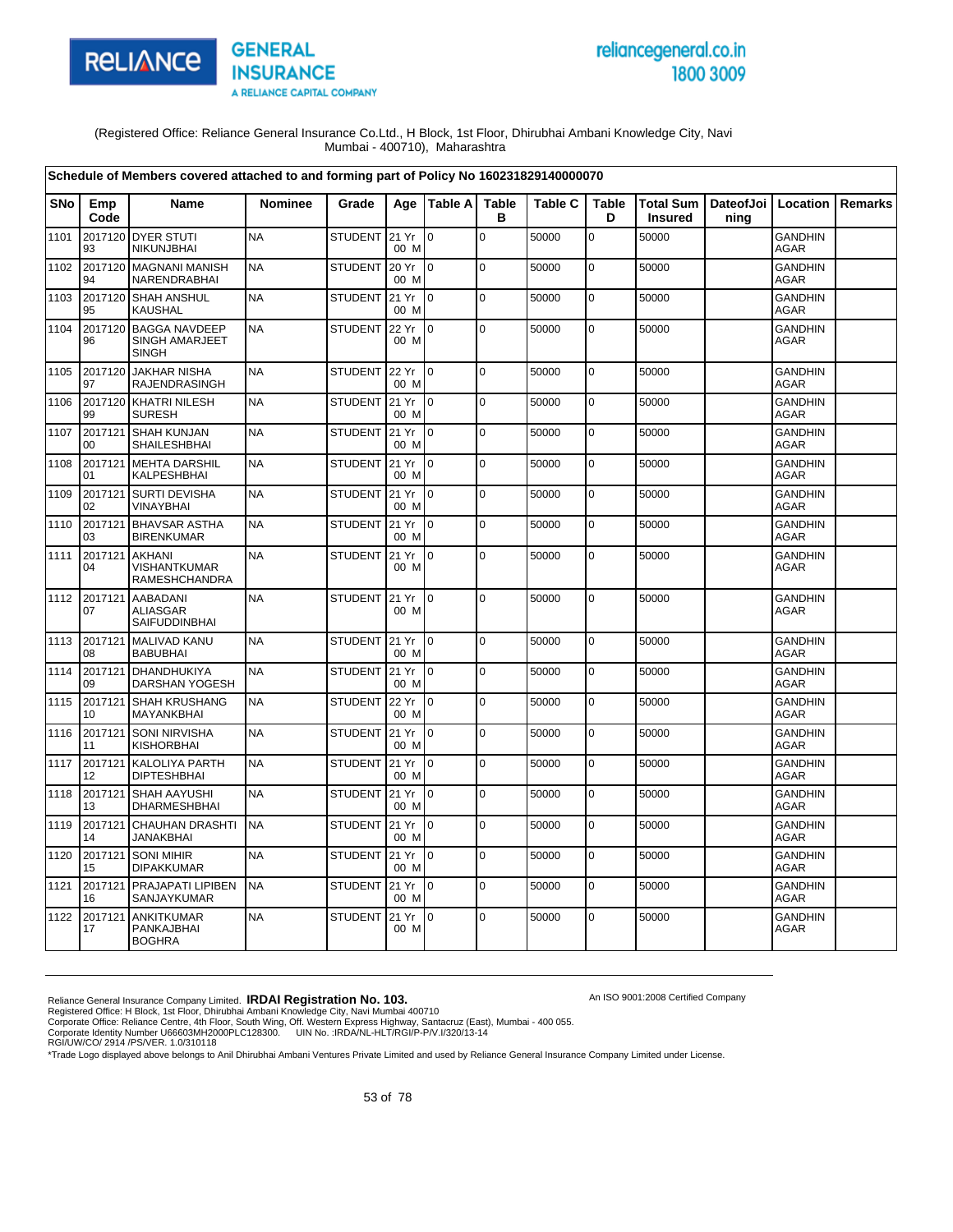

# reliancegeneral.co.in 1800 3009

An ISO 9001:2008 Certified Company

(Registered Office: Reliance General Insurance Co.Ltd., H Block, 1st Floor, Dhirubhai Ambani Knowledge City, Navi Mumbai - 400710), Maharashtra

|      |               | Schedule of Members covered attached to and forming part of Policy No 160231829140000070 |                |                |               |                 |                   |                |                   |                                    |                              |                               |                |
|------|---------------|------------------------------------------------------------------------------------------|----------------|----------------|---------------|-----------------|-------------------|----------------|-------------------|------------------------------------|------------------------------|-------------------------------|----------------|
| SNo  | Emp<br>Code   | <b>Name</b>                                                                              | <b>Nominee</b> | Grade          |               | Age   Table A   | <b>Table</b><br>в | <b>Table C</b> | <b>Table</b><br>D | <b>Total Sum</b><br><b>Insured</b> | DateofJoi   Location<br>ning |                               | <b>Remarks</b> |
| 1123 | 2017121<br>18 | PATEL BHUMI<br><b>DHARMENDRABHAI</b>                                                     | <b>NA</b>      | STUDENT 21 Yr  | 00 M          | l 0             | $\mathbf 0$       | 50000          | $\mathbf 0$       | 50000                              |                              | <b>GANDHIN</b><br><b>AGAR</b> |                |
| 1124 | 2017121<br>19 | <b>SHAH RIYA</b><br><b>MINESHKUMAR</b>                                                   | <b>NA</b>      | STUDENT        | 21 Yr<br>00 M | I <sub>0</sub>  | $\mathbf 0$       | 50000          | 0                 | 50000                              |                              | <b>GANDHIN</b><br><b>AGAR</b> |                |
| 1125 | 2017121<br>20 | <b>DEEPAK KUMAR</b><br><b>SINGH</b>                                                      | <b>NA</b>      | STUDENT 24 Yr  | 00 M          | $\overline{10}$ | $\mathbf 0$       | 50000          | $\mathbf 0$       | 50000                              |                              | <b>GANDHIN</b><br><b>AGAR</b> |                |
| 1126 | 2017121<br>21 | <b>MITTAL PALAK</b><br>KAMALNAYAN                                                        | <b>NA</b>      | STUDENT        | 21 Yr<br>00 M | I <sub>0</sub>  | $\Omega$          | 50000          | $\mathbf 0$       | 50000                              |                              | <b>GANDHIN</b><br><b>AGAR</b> |                |
| 1127 | 22            | 2017121 SOURABH KOTHARI                                                                  | <b>NA</b>      | STUDENT        | 22 Yr<br>00 M | $\overline{10}$ | $\mathbf 0$       | 50000          | $\mathbf 0$       | 50000                              |                              | <b>GANDHIN</b><br><b>AGAR</b> |                |
| 1128 | 02            | 2017140 PATEL PARTH SUNIL                                                                | <b>NA</b>      | <b>STUDENT</b> | 25 Yr<br>00 M | I0              | $\mathbf 0$       | 50000          | 0                 | 50000                              |                              | <b>GANDHIN</b><br><b>AGAR</b> |                |
| 1129 | 2017140<br>04 | <b>ANUPRIYA</b><br><b>AGNIHOTRI</b>                                                      | <b>NA</b>      | <b>STUDENT</b> | 25 Yr<br>00 M | $\overline{10}$ | $\mathbf 0$       | 50000          | $\mathbf 0$       | 50000                              |                              | <b>GANDHIN</b><br><b>AGAR</b> |                |
| 1130 | 2017140<br>05 | <b>VIKAS YADAV</b>                                                                       | <b>NA</b>      | <b>STUDENT</b> | 24 Yr<br>00 M | I0              | $\mathbf 0$       | 50000          | 0                 | 50000                              |                              | <b>GANDHIN</b><br><b>AGAR</b> |                |
| 1131 | 2017140<br>08 | <b>DISHANT CHIRAG</b><br><b>SHAH</b>                                                     | <b>NA</b>      | STUDENT        | 23 Yr<br>00 M | I <sub>0</sub>  | $\mathbf 0$       | 50000          | $\pmb{0}$         | 50000                              |                              | <b>GANDHIN</b><br><b>AGAR</b> |                |
| 1132 | 2017140<br>09 | <b>SHWETA SINWAL</b>                                                                     | <b>NA</b>      | <b>STUDENT</b> | 24 Yr<br>00 M | I0              | $\mathbf 0$       | 50000          | 0                 | 50000                              |                              | <b>GANDHIN</b><br><b>AGAR</b> |                |
| 1133 | 10            | 2017140 AAKANKSHA A<br><b>AGARWAL</b>                                                    | <b>NA</b>      | STUDENT        | 24 Yr<br>00 M | I <sub>0</sub>  | $\mathbf 0$       | 50000          | 0                 | 50000                              |                              | <b>GANDHIN</b><br>AGAR        |                |
| 1134 | 11            | 2017140 KADEGIA BHAVIK<br><b>JETHABHAI</b>                                               | <b>NA</b>      | <b>STUDENT</b> | 24 Yr<br>00 M | I O             | $\Omega$          | 50000          | $\mathbf 0$       | 50000                              |                              | <b>GANDHIN</b><br><b>AGAR</b> |                |
| 1135 | 01            | 2017210 PRIYANKA GUPTA                                                                   | <b>NA</b>      | <b>STUDENT</b> | 26 Yr<br>00 M | $\overline{10}$ | $\mathbf 0$       | 50000          | 0                 | 50000                              |                              | <b>GANDHIN</b><br>AGAR        |                |
| 1136 | 02            | 2017210 SURYA PRAKASH                                                                    | <b>NA</b>      | <b>STUDENT</b> | 31 Yr<br>00 M | $\overline{10}$ | $\mathbf 0$       | 50000          | $\mathbf 0$       | 50000                              |                              | <b>GANDHIN</b><br><b>AGAR</b> |                |
| 1137 | 03            | 2017210 PRAMOD TRIPATHI                                                                  | <b>NA</b>      | <b>STUDENT</b> | 30 Yr<br>00 M | l0              | $\mathbf 0$       | 50000          | 0                 | 50000                              |                              | <b>GANDHIN</b><br>AGAR        |                |
| 1138 | 04            | 2017210 KALGI GANDHI                                                                     | <b>NA</b>      | <b>STUDENT</b> | 26 Yr<br>00 M | $\overline{10}$ | $\Omega$          | 50000          | $\mathbf 0$       | 50000                              |                              | <b>GANDHIN</b><br>AGAR        |                |
| 1139 | 2017210<br>05 | <b>VAGHELA MAITRI</b><br>MAHENDRAKUMAR                                                   | <b>NA</b>      | <b>STUDENT</b> | 25 Yr<br>00 M | Io.             | $\mathbf 0$       | 50000          | $\pmb{0}$         | 50000                              |                              | <b>GANDHIN</b><br>AGAR        |                |
| 1140 | 06            | 2017210 MEVADA PRATIK<br><b>BABULAL</b>                                                  | <b>NA</b>      | <b>STUDENT</b> | 29 Yr<br>00 M | $\overline{10}$ | $\mathbf 0$       | 50000          | $\mathbf 0$       | 50000                              |                              | <b>GANDHIN</b><br><b>AGAR</b> |                |
| 1141 | 2017210<br>07 | <b>NEHA ARORA</b>                                                                        | <b>NA</b>      | <b>STUDENT</b> | 32 Yr<br>00 M | Io.             | $\mathbf 0$       | 50000          | 0                 | 50000                              |                              | <b>GANDHIN</b><br>AGAR        |                |
| 1142 | 10            | 2017210 PRATIK GHOSH                                                                     | <b>NA</b>      | <b>STUDENT</b> | 28 Yr<br>00 M | $\overline{10}$ | $\Omega$          | 50000          | $\mathbf 0$       | 50000                              |                              | <b>GANDHIN</b><br><b>AGAR</b> |                |
| 1143 | 11            | 2017210 RAMRAKHIYANI<br><b>MADHVI NITIN</b>                                              | <b>NA</b>      | STUDENT 31 Yr  | 00 M          | $\overline{0}$  | $\mathbf 0$       | 50000          | 0                 | 50000                              |                              | <b>GANDHIN</b><br>AGAR        |                |
| 1144 | 12            | 2017210 SOURAV DEB                                                                       | <b>NA</b>      | <b>STUDENT</b> | 26 Yr<br>00 M | $\overline{10}$ | $\mathbf 0$       | 50000          | $\mathbf 0$       | 50000                              |                              | GANDHIN<br><b>AGAR</b>        |                |
| 1145 | 13            | 2017210 ANKITA MEHROTRA                                                                  | <b>NA</b>      | <b>STUDENT</b> | 28 Yr<br>00 M | $\overline{10}$ | $\mathbf 0$       | 50000          | 0                 | 50000                              |                              | <b>GANDHIN</b><br>AGAR        |                |
| 1146 | 15            | 2017210 DAVE VIRALKUMAR<br><b>ASHOKKUMAR</b>                                             | <b>NA</b>      | STUDENT        | 30 Yr<br>00 M | I <sub>0</sub>  | $\Omega$          | 50000          | $\mathbf 0$       | 50000                              |                              | <b>GANDHIN</b><br>AGAR        |                |

Reliance General Insurance Company Limited. **IRDAI Registration No. 103.**<br>Registered Office: H Block, 1st Floor, Dhirubhai Ambani Knowledge City, Navi Mumbai 400710<br>Corporate Office: Reliance Centre, 4th Floor, South Wing,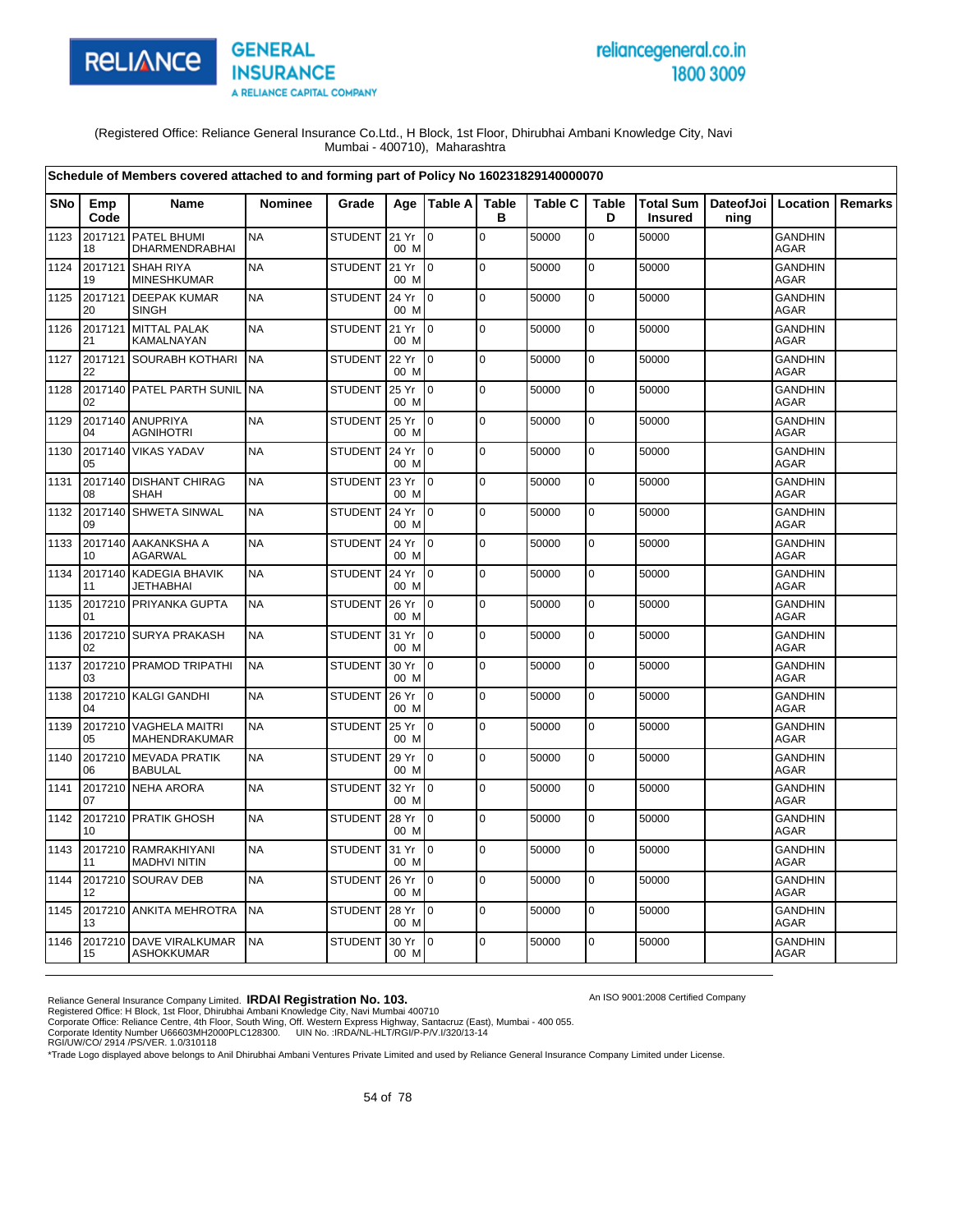

# reliancegeneral.co.in 1800 3009

An ISO 9001:2008 Certified Company

(Registered Office: Reliance General Insurance Co.Ltd., H Block, 1st Floor, Dhirubhai Ambani Knowledge City, Navi Mumbai - 400710), Maharashtra

|            |               | Schedule of Members covered attached to and forming part of Policy No 160231829140000070 |                |                |               |                           |                   |                |                   |                |                                          |                               |         |
|------------|---------------|------------------------------------------------------------------------------------------|----------------|----------------|---------------|---------------------------|-------------------|----------------|-------------------|----------------|------------------------------------------|-------------------------------|---------|
| <b>SNo</b> | Emp<br>Code   | Name                                                                                     | <b>Nominee</b> | Grade          |               | Age   Table A             | <b>Table</b><br>в | <b>Table C</b> | <b>Table</b><br>D | <b>Insured</b> | Total Sum   DateofJoi   Location<br>ning |                               | Remarks |
| 1147       | 16            | 2017210 SHANTI SWAROOP<br><b>MOHARANA</b>                                                | <b>NA</b>      | <b>STUDENT</b> | 28 Yr<br>00 M | $\mathbf 0$               | $\mathbf 0$       | 50000          | 0                 | 50000          |                                          | <b>GANDHIN</b><br>AGAR        |         |
| 1148       | 17            | 2017210 BIBIN BABY JOHN                                                                  | <b>NA</b>      | <b>STUDENT</b> | 28 Yr<br>00 M | $\overline{10}$           | $\pmb{0}$         | 50000          | $\mathbf 0$       | 50000          |                                          | <b>GANDHIN</b><br><b>AGAR</b> |         |
| 1149       | 01            | 2018010 ASHISH SHARMA                                                                    | <b>NA</b>      | <b>STUDENT</b> | 17 Yr<br>00 M | l 0                       | $\mathbf 0$       | 50000          | $\mathbf 0$       | 50000          |                                          | <b>GANDHIN</b><br><b>AGAR</b> |         |
| 1150       | 02            | 2018010 MADDURI SRIRAM                                                                   | <b>NA</b>      | <b>STUDENT</b> | 18 Yr<br>00 M | $\overline{10}$           | $\mathbf 0$       | 50000          | 0                 | 50000          |                                          | <b>GANDHIN</b><br><b>AGAR</b> |         |
| 1151       | 03            | 2018010 POPAT JAYESH<br>CHANDRESHKUMAR                                                   | <b>NA</b>      | <b>STUDENT</b> | 17 Yr<br>00 M | $\overline{10}$           | $\Omega$          | 50000          | 0                 | 50000          |                                          | <b>GANDHIN</b><br><b>AGAR</b> |         |
| 1152       | 04            | 2018010 RATANPARA MAHIR<br><b>YOGESHBHAI</b>                                             | <b>NA</b>      | <b>STUDENT</b> | 17 Yr<br>00 M | I0                        | $\mathbf 0$       | 50000          | $\mathbf 0$       | 50000          |                                          | <b>GANDHIN</b><br><b>AGAR</b> |         |
| 1153       | 05            | 2018010 KUSHAGRA PATHAK NA                                                               |                | <b>STUDENT</b> | 17 Yr<br>00 M | $\overline{10}$           | $\mathbf 0$       | 50000          | $\mathbf 0$       | 50000          |                                          | <b>GANDHIN</b><br>AGAR        |         |
| 1154       | 2018010<br>06 | <b>SUVAGIYA RIDHAM</b><br><b>RAJESHBHAI</b>                                              | <b>NA</b>      | <b>STUDENT</b> | 17 Yr<br>00 M | I0                        | $\mathbf 0$       | 50000          | $\mathbf 0$       | 50000          |                                          | <b>GANDHIN</b><br>AGAR        |         |
| 1155       | 08            | 2018010 SHAH ADITYA ARPIT                                                                | <b>NA</b>      | <b>STUDENT</b> | 18 Yr<br>00 M | $\overline{10}$           | $\mathbf 0$       | 50000          | 0                 | 50000          |                                          | <b>GANDHIN</b><br><b>AGAR</b> |         |
| 1156       | 09            | 2018010 RAMANI NAYAN<br><b>GOBARBHAI</b>                                                 | <b>NA</b>      | <b>STUDENT</b> | 17 Yr<br>00 M | $\overline{10}$           | $\mathbf 0$       | 50000          | $\mathbf 0$       | 50000          |                                          | <b>GANDHIN</b><br><b>AGAR</b> |         |
| 1157       | 10            | 2018010 SANKET JAIN                                                                      | <b>NA</b>      | <b>STUDENT</b> | 18 Yr<br>00 M | $\mathsf{I}^{\mathsf{0}}$ | $\mathbf 0$       | 50000          | $\mathbf 0$       | 50000          |                                          | <b>GANDHIN</b><br><b>AGAR</b> |         |
| 1158       | 11            | 2018010 PRASHANTH<br>VEJANDLA                                                            | <b>NA</b>      | <b>STUDENT</b> | 17 Yr<br>00 M | $\overline{10}$           | $\mathbf 0$       | 50000          | $\mathbf 0$       | 50000          |                                          | <b>GANDHIN</b><br><b>AGAR</b> |         |
| 1159       | 12            | 2018010 DIVYANSH KHATRI                                                                  | <b>NA</b>      | <b>STUDENT</b> | 18 Yr<br>00 M | $\overline{10}$           | $\mathbf 0$       | 50000          | $\mathbf 0$       | 50000          |                                          | <b>GANDHIN</b><br><b>AGAR</b> |         |
| 1160       | 13            | 2018010 PATEL NISARG<br><b>HIMANSHUKUMAR</b>                                             | <b>NA</b>      | <b>STUDENT</b> | 18 Yr<br>00 M | l 0                       | $\mathbf 0$       | 50000          | $\mathbf 0$       | 50000          |                                          | <b>GANDHIN</b><br>AGAR        |         |
| 1161       | 14            | 2018010 MARGI HINGRAJIA                                                                  | <b>NA</b>      | <b>STUDENT</b> | 19 Yr<br>00 M | $\overline{10}$           | $\pmb{0}$         | 50000          | $\mathbf 0$       | 50000          |                                          | <b>GANDHIN</b><br>AGAR        |         |
| 1162       | 15            | 2018010 SHANTANU TYAGI                                                                   | <b>NA</b>      | <b>STUDENT</b> | 18 Yr<br>00 M | $\overline{10}$           | $\Omega$          | 50000          | $\mathbf 0$       | 50000          |                                          | <b>GANDHIN</b><br>AGAR        |         |
| 1163       | 16            | 2018010 VISAJ NIRAV SHAH                                                                 | <b>NA</b>      | <b>STUDENT</b> | 18 Yr<br>00 M | l 0                       | $\pmb{0}$         | 50000          | 0                 | 50000          |                                          | <b>GANDHIN</b><br><b>AGAR</b> |         |
| 1164       | 17            | 2018010 KORADIA MITESH<br><b>HITESHBHAI</b>                                              | <b>NA</b>      | <b>STUDENT</b> | 17 Yr<br>00 M | $\overline{10}$           | 0                 | 50000          | $\mathbf 0$       | 50000          |                                          | <b>GANDHIN</b><br><b>AGAR</b> |         |
| 1165       | 18            | 2018010 MAHAVEER BOHRA                                                                   | <b>NA</b>      | <b>STUDENT</b> | 18 Yr<br>00 M | l 0                       | $\mathbf 0$       | 50000          | 0                 | 50000          |                                          | <b>GANDHIN</b><br><b>AGAR</b> |         |
| 1166       | 19            | 2018010 ROHAN JASORIA                                                                    | <b>NA</b>      | <b>STUDENT</b> | 17 Yr<br>00 M | $\overline{10}$           | $\mathbf 0$       | 50000          | $\mathbf 0$       | 50000          |                                          | <b>GANDHIN</b><br><b>AGAR</b> |         |
| 1167       | 20            | 2018010 KIRTAN HITESH<br><b>DELWADIA</b>                                                 | <b>NA</b>      | <b>STUDENT</b> | 18 Yr<br>00 M | $\overline{10}$           | $\mathbf 0$       | 50000          | $\mathbf 0$       | 50000          |                                          | <b>GANDHIN</b><br>AGAR        |         |
| 1168       | 21            | 2018010 DAVE PRAYUSH<br><b>MANISH</b>                                                    | <b>NA</b>      | <b>STUDENT</b> | 17 Yr<br>00 M | $\overline{0}$            | $\mathbf 0$       | 50000          | 0                 | 50000          |                                          | <b>GANDHIN</b><br>AGAR        |         |
| 1169       | 2018010<br>22 | <b>JOSHI HARSHIL</b><br><b>MANISHKUMAR</b>                                               | <b>NA</b>      | <b>STUDENT</b> | 18 Yr<br>00 M | l 0                       | $\Omega$          | 50000          | $\mathbf 0$       | 50000          |                                          | <b>GANDHIN</b><br>AGAR        |         |
| 1170       | 23            | 2018010 ARIHANT PRATAP<br><b>SINGH</b>                                                   | <b>NA</b>      | <b>STUDENT</b> | 17 Yr<br>00 M | $\overline{10}$           | $\mathbf 0$       | 50000          | 0                 | 50000          |                                          | GANDHIN<br>AGAR               |         |

Reliance General Insurance Company Limited. **IRDAI Registration No. 103.**<br>Registered Office: H Block, 1st Floor, Dhirubhai Ambani Knowledge City, Navi Mumbai 400710<br>Corporate Office: Reliance Centre, 4th Floor, South Wing,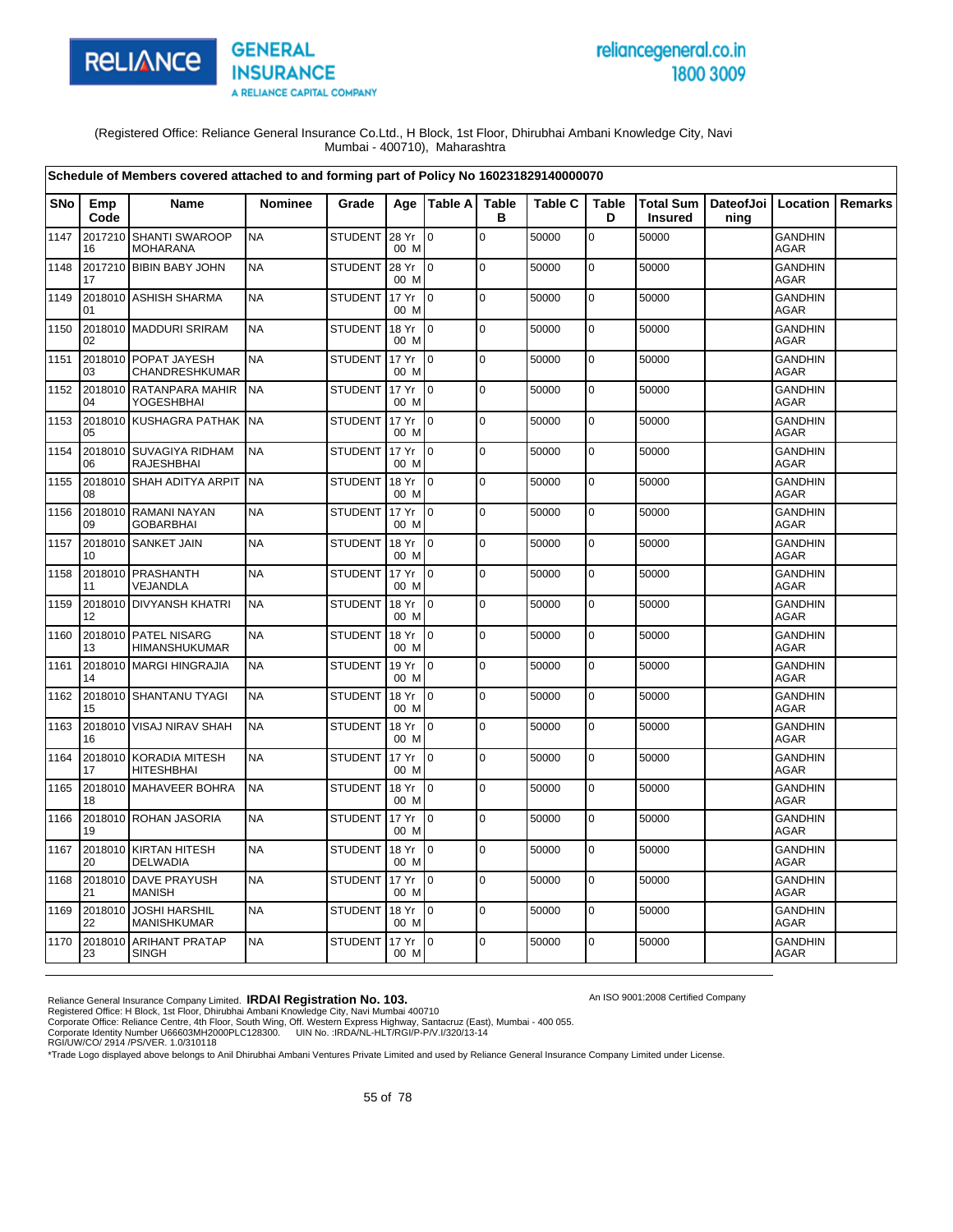

# reliancegeneral.co.in 1800 3009

An ISO 9001:2008 Certified Company

(Registered Office: Reliance General Insurance Co.Ltd., H Block, 1st Floor, Dhirubhai Ambani Knowledge City, Navi Mumbai - 400710), Maharashtra

|            |               | Schedule of Members covered attached to and forming part of Policy No 160231829140000070 |                |                |                 |                |                   |                |                   |                |                                          |                               |         |
|------------|---------------|------------------------------------------------------------------------------------------|----------------|----------------|-----------------|----------------|-------------------|----------------|-------------------|----------------|------------------------------------------|-------------------------------|---------|
| <b>SNo</b> | Emp<br>Code   | <b>Name</b>                                                                              | <b>Nominee</b> | Grade          |                 | Age   Table A  | <b>Table</b><br>в | <b>Table C</b> | <b>Table</b><br>D | <b>Insured</b> | Total Sum   DateofJoi   Location<br>ning |                               | Remarks |
| 1171       | 2018010<br>24 | <b>AKSHAY</b><br><b>ASHVINBHAI</b><br>MUNGALPARA                                         | <b>NA</b>      | <b>STUDENT</b> | 17 Yr<br>00 M   | $\overline{0}$ | $\pmb{0}$         | 50000          | 0                 | 50000          |                                          | <b>GANDHIN</b><br><b>AGAR</b> |         |
| 1172       | 25            | 2018010 HEMANG SHRIMALI                                                                  | <b>NA</b>      | <b>STUDENT</b> | 18 Yr<br>00 M   | l 0            | $\mathbf 0$       | 50000          | $\pmb{0}$         | 50000          |                                          | <b>GANDHIN</b><br><b>AGAR</b> |         |
| 1173       | 26            | 2018010 HARSHIL MANISH<br><b>GANDHI</b>                                                  | <b>NA</b>      | <b>STUDENT</b> | 18 Yr<br>00 M   | $\overline{0}$ | $\mathbf 0$       | 50000          | $\pmb{0}$         | 50000          |                                          | <b>GANDHIN</b><br><b>AGAR</b> |         |
| 1174       | 27            | 2018010 JAGETIA NISHIT<br>VASANTKUMAR                                                    | <b>NA</b>      | <b>STUDENT</b> | 17 Yr<br>00 M   | I0             | $\Omega$          | 50000          | $\mathbf 0$       | 50000          |                                          | <b>GANDHIN</b><br><b>AGAR</b> |         |
| 1175       | 28            | 2018010 AKSHYA GARG                                                                      | <b>NA</b>      | <b>STUDENT</b> | 17 Yr<br>00 M   | $\overline{0}$ | $\mathbf 0$       | 50000          | 0                 | 50000          |                                          | <b>GANDHIN</b><br><b>AGAR</b> |         |
| 1176       | 29            | 2018010 MODI HARSH<br><b>PARAG</b>                                                       | <b>NA</b>      | <b>STUDENT</b> | 18 Yr<br>00 M   | $\overline{0}$ | $\mathbf 0$       | 50000          | $\mathbf 0$       | 50000          |                                          | <b>GANDHIN</b><br>AGAR        |         |
| 1177       | 2018010<br>30 | <b>NIKHIL DINESH</b><br><b>MEHTA</b>                                                     | <b>NA</b>      | <b>STUDENT</b> | 18 Yr<br>00 M   | $\overline{0}$ | $\mathbf 0$       | 50000          | $\pmb{0}$         | 50000          |                                          | <b>GANDHIN</b><br>AGAR        |         |
| 1178       | 31            | 2018010 SRISHTI KALRA                                                                    | <b>NA</b>      | <b>STUDENT</b> | 18 Yr<br>00 M   | $\overline{0}$ | l o               | 50000          | $\pmb{0}$         | 50000          |                                          | <b>GANDHIN</b><br><b>AGAR</b> |         |
| 1179       | 2018010<br>32 | <b>HEMANT JAIN</b>                                                                       | <b>NA</b>      | <b>STUDENT</b> | 19 Yr<br>00 M   | $\Omega$       | $\pmb{0}$         | 50000          | 0                 | 50000          |                                          | <b>GANDHIN</b><br><b>AGAR</b> |         |
| 1180       | 33            | 2018010 DESAI MIHIR<br><b>SHIRISH</b>                                                    | <b>NA</b>      | <b>STUDENT</b> | 17 Yr<br>00 M   | Io.            | $\pmb{0}$         | 50000          | $\pmb{0}$         | 50000          |                                          | <b>GANDHIN</b><br><b>AGAR</b> |         |
| 1181       | 34            | 2018010 DEVANSHU ANAND<br><b>VITHLANI</b>                                                | <b>NA</b>      | <b>STUDENT</b> | 18 Yr<br>00 M   | $\overline{0}$ | $\Omega$          | 50000          | $\pmb{0}$         | 50000          |                                          | <b>GANDHIN</b><br><b>AGAR</b> |         |
| 1182       | 35            | 2018010 THAKKAR VEDANT<br><b>DIPENKUMAR</b>                                              | <b>NA</b>      | <b>STUDENT</b> | 18 Yr<br>00 M   | $\overline{0}$ | $\mathbf 0$       | 50000          | 0                 | 50000          |                                          | GANDHIN<br><b>AGAR</b>        |         |
| 1183       | 2018010<br>36 | <b>SHAH VISHWA</b><br>DHARMENDRA                                                         | <b>NA</b>      | <b>STUDENT</b> | 18 Yr<br>00 M   | $\overline{0}$ | $\mathbf 0$       | 50000          | $\mathbf 0$       | 50000          |                                          | <b>GANDHIN</b><br>AGAR        |         |
| 1184       | 2018010<br>37 | <b>PUSHPANG SINGH</b><br>RATHORE                                                         | <b>NA</b>      | <b>STUDENT</b> | 18 Yr<br>00 M   | $\Omega$       | $\mathbf 0$       | 50000          | $\mathbf 0$       | 50000          |                                          | <b>GANDHIN</b><br>AGAR        |         |
| 1185       | 38            | 2018010 CHIRAYU CHAPLOT                                                                  | <b>NA</b>      | <b>STUDENT</b> | 19 Yr<br>00 M   | $\overline{0}$ | l o               | 50000          | $\pmb{0}$         | 50000          |                                          | <b>GANDHIN</b><br><b>AGAR</b> |         |
| 1186       | 2018010<br>39 | <b>MAHI HARSHADBHAI</b><br><b>PATEL</b>                                                  | <b>NA</b>      | <b>STUDENT</b> | 18 Yr<br>00 M   | $\overline{0}$ | $\mathbf 0$       | 50000          | 0                 | 50000          |                                          | <b>GANDHIN</b><br><b>AGAR</b> |         |
| 1187       | 2018010<br>40 | <b>CHAITANYA PATEL</b>                                                                   | <b>NA</b>      | <b>STUDENT</b> | 17 Yr<br>00 M   | $\overline{0}$ | $\mathbf 0$       | 50000          | $\pmb{0}$         | 50000          |                                          | <b>GANDHIN</b><br><b>AGAR</b> |         |
| 1188       | 41            | 2018010 AKARSH JAIN                                                                      | <b>NA</b>      | <b>STUDENT</b> | 19 Yr<br>00 M   | $\overline{0}$ | $\mathbf 0$       | 50000          | $\mathbf 0$       | 50000          |                                          | <b>GANDHIN</b><br><b>AGAR</b> |         |
| 1189       | 42            | 2018010 GHAGHADA YASH<br><b>JITESHBHAI</b>                                               | <b>NA</b>      | <b>STUDENT</b> | 17 Yr<br>00 M   | $\overline{0}$ | $\mathbf 0$       | 50000          | $\pmb{0}$         | 50000          |                                          | <b>GANDHIN</b><br><b>AGAR</b> |         |
| 1190       | 2018010<br>43 | <b>AGRAWAL ARCHIT</b><br>RAKESHKUMAR                                                     | <b>NA</b>      | <b>STUDENT</b> | 18 Yr<br>00 M   | $\overline{0}$ | $\pmb{0}$         | 50000          | $\pmb{0}$         | 50000          |                                          | <b>GANDHIN</b><br>AGAR        |         |
| 1191       | 2018010<br>44 | <b>AGRAWAL MOHIT</b><br>PANKAJBHAI                                                       | <b>NA</b>      | <b>STUDENT</b> | 17 Yr<br>00 M   | l 0            | $\mathbf 0$       | 50000          | $\mathbf 0$       | 50000          |                                          | <b>GANDHIN</b><br>AGAR        |         |
| 1192       | 2018010<br>45 | <b>TANAYA</b><br>ALPESHBHAI SHAH                                                         | <b>NA</b>      | <b>STUDENT</b> | 17 Yr<br>00 M   | l 0            | $\pmb{0}$         | 50000          | 0                 | 50000          |                                          | <b>GANDHIN</b><br><b>AGAR</b> |         |
| 1193       | 2018010<br>46 | <b>PATEL RAVI</b><br><b>HITENDRABHAI</b>                                                 | <b>NA</b>      | <b>STUDENT</b> | 17 Yr<br>00 M   | $\overline{0}$ | $\mathbf 0$       | 50000          | $\mathbf 0$       | 50000          |                                          | <b>GANDHIN</b><br><b>AGAR</b> |         |
| 1194       | 47            | 2018010 BHAGYESH<br><b>GANATRA</b>                                                       | <b>NA</b>      | <b>STUDENT</b> | 18 Yr 0<br>00 M |                | $\Omega$          | 50000          | 0                 | 50000          |                                          | <b>GANDHIN</b><br><b>AGAR</b> |         |

Reliance General Insurance Company Limited. **IRDAI Registration No. 103.**<br>Registered Office: H Block, 1st Floor, Dhirubhai Ambani Knowledge City, Navi Mumbai 400710<br>Corporate Office: Reliance Centre, 4th Floor, South Wing,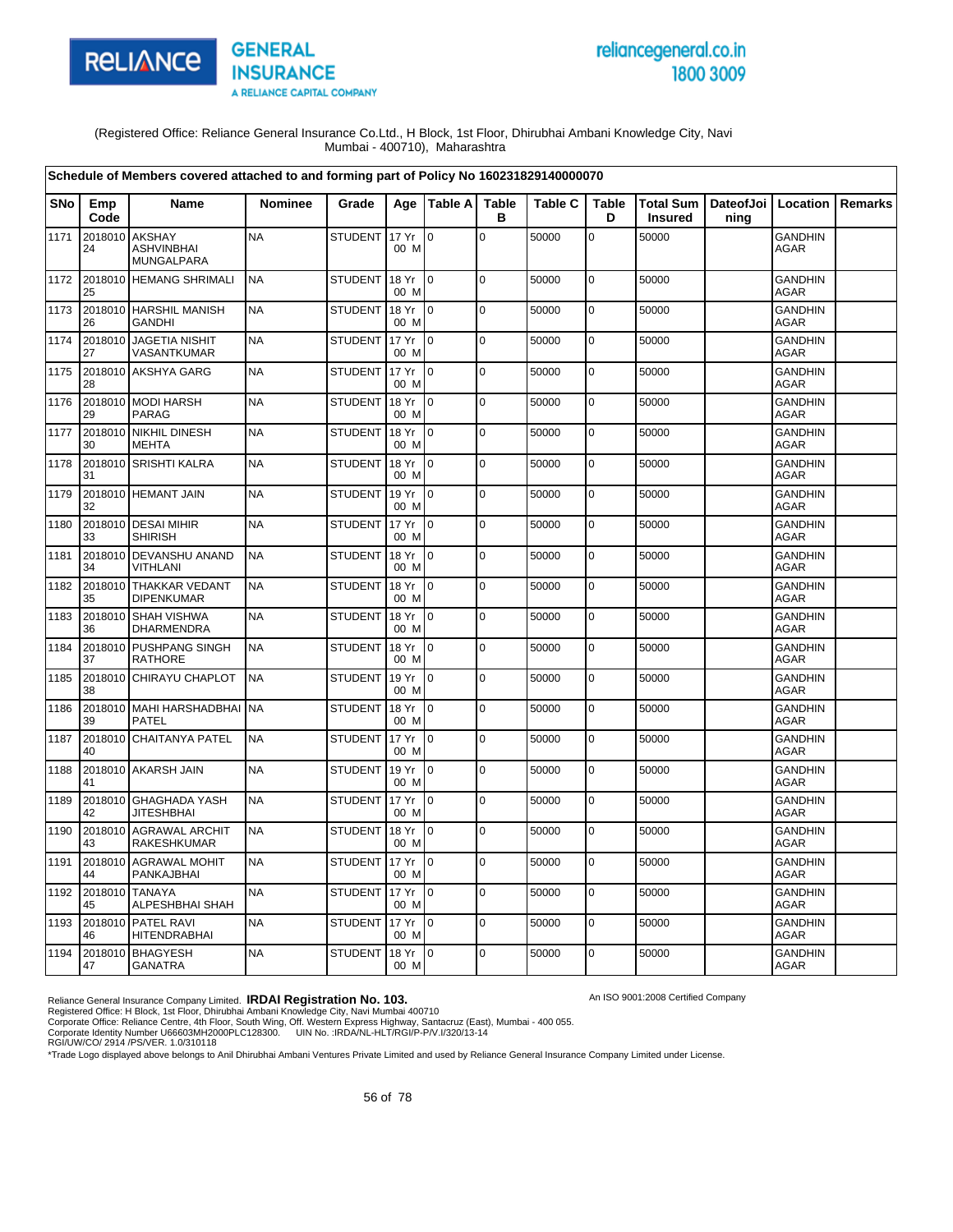

# reliancegeneral.co.in 1800 3009

An ISO 9001:2008 Certified Company

(Registered Office: Reliance General Insurance Co.Ltd., H Block, 1st Floor, Dhirubhai Ambani Knowledge City, Navi Mumbai - 400710), Maharashtra

|      |                     | Schedule of Members covered attached to and forming part of Policy No 160231829140000070 |                |                |               |                           |                   |                |                   |                             |                              |                               |                |
|------|---------------------|------------------------------------------------------------------------------------------|----------------|----------------|---------------|---------------------------|-------------------|----------------|-------------------|-----------------------------|------------------------------|-------------------------------|----------------|
| SNo  | Emp<br>Code         | Name                                                                                     | <b>Nominee</b> | Grade          |               | Age   Table A             | <b>Table</b><br>в | <b>Table C</b> | <b>Table</b><br>D | Total Sum<br><b>Insured</b> | DateofJoi   Location<br>ning |                               | <b>Remarks</b> |
| 1195 | 48                  | 2018010 AYUSH KRISHAN<br><b>MOHAN</b>                                                    | <b>NA</b>      | STUDENT        | 17 Yr<br>00 M | lo.                       | $\mathsf 0$       | 50000          | $\mathbf 0$       | 50000                       |                              | <b>GANDHIN</b><br><b>AGAR</b> |                |
| 1196 | 49                  | 2018010 BADODARIYA<br><b>DARSH BIPINBHAI</b>                                             | <b>NA</b>      | <b>STUDENT</b> | 18 Yr<br>00 M | I <sub>0</sub>            | $\mathbf 0$       | 50000          | 0                 | 50000                       |                              | <b>GANDHIN</b><br><b>AGAR</b> |                |
| 1197 | 50                  | 2018010 IYENGAR ANIRUDH<br><b>VIJAY</b>                                                  | <b>NA</b>      | <b>STUDENT</b> | 18 Yr<br>00 M | $\mathsf{I}^{\mathsf{0}}$ | $\mathbf 0$       | 50000          | $\mathbf 0$       | 50000                       |                              | <b>GANDHIN</b><br><b>AGAR</b> |                |
| 1198 | 2018010<br>51       | <b>AMIN PREET</b><br><b>PRAKASH</b>                                                      | <b>NA</b>      | <b>STUDENT</b> | 18 Yr<br>00 M | I <sub>0</sub>            | $\mathbf 0$       | 50000          | $\mathbf 0$       | 50000                       |                              | <b>GANDHIN</b><br><b>AGAR</b> |                |
| 1199 | 52                  | 2018010 HITESH GOYAL                                                                     | <b>NA</b>      | <b>STUDENT</b> | 18 Yr<br>00 M | $\overline{10}$           | $\mathbf 0$       | 50000          | $\mathbf 0$       | 50000                       |                              | <b>GANDHIN</b><br><b>AGAR</b> |                |
| 1200 | 53                  | 2018010 AGRAWAL VATSAL<br>DEVENDRABHAI                                                   | <b>NA</b>      | <b>STUDENT</b> | 18 Yr<br>00 M | $\overline{10}$           | $\mathbf 0$       | 50000          | $\overline{0}$    | 50000                       |                              | <b>GANDHIN</b><br>AGAR        |                |
| 1201 | 54                  | 2018010 TEJASWA ALIA                                                                     | <b>NA</b>      | <b>STUDENT</b> | 18 Yr<br>00 M | $\overline{10}$           | $\mathbf 0$       | 50000          | $\mathbf 0$       | 50000                       |                              | <b>GANDHIN</b><br><b>AGAR</b> |                |
| 1202 | 2018010<br>55       | <b>KHATRI RAHUL</b><br><b>NARAIN</b>                                                     | <b>NA</b>      | <b>STUDENT</b> | 18 Yr<br>00 M | $\overline{10}$           | $\mathbf 0$       | 50000          | $\mathbf 0$       | 50000                       |                              | <b>GANDHIN</b><br><b>AGAR</b> |                |
| 1203 | 56                  | 2018010 DHRUVIL BHATT                                                                    | <b>NA</b>      | <b>STUDENT</b> | 18 Yr<br>00 M | I <sub>0</sub>            | $\overline{0}$    | 50000          | $\pmb{0}$         | 50000                       |                              | <b>GANDHIN</b><br><b>AGAR</b> |                |
| 1204 | 57                  | 2018010 KHOKHAR AYAN<br>ABBASALI                                                         | <b>NA</b>      | <b>STUDENT</b> | 17 Yr<br>00 M | $\overline{10}$           | $\mathbf 0$       | 50000          | 0                 | 50000                       |                              | <b>GANDHIN</b><br><b>AGAR</b> |                |
| 1205 | 58                  | 2018010 SHUBHAM SHARMA                                                                   | <b>NA</b>      | <b>STUDENT</b> | 20 Yr<br>00 M | $\overline{10}$           | $\pmb{0}$         | 50000          | 0                 | 50000                       |                              | <b>GANDHIN</b><br>AGAR        |                |
| 1206 | 59                  | 2018010 MANAN JOSHI                                                                      | <b>NA</b>      | <b>STUDENT</b> | 18 Yr<br>00 M | $\overline{10}$           | $\Omega$          | 50000          | $\mathbf 0$       | 50000                       |                              | <b>GANDHIN</b><br><b>AGAR</b> |                |
| 1207 | 60                  | 2018010 AAYUSH SAURIN<br><b>DESAI</b>                                                    | <b>NA</b>      | <b>STUDENT</b> | 17 Yr<br>00 M | I <sub>0</sub>            | $\mathbf 0$       | 50000          | 0                 | 50000                       |                              | <b>GANDHIN</b><br>AGAR        |                |
| 1208 | 61                  | 2018010 MEHTA ISHAN<br><b>DARSHANKUMAR</b>                                               | <b>NA</b>      | <b>STUDENT</b> | 17 Yr<br>00 M | $\overline{10}$           | $\mathbf 0$       | 50000          | $\mathbf 0$       | 50000                       |                              | <b>GANDHIN</b><br><b>AGAR</b> |                |
| 1209 | 62                  | 2018010 VYOM SARAF                                                                       | <b>NA</b>      | <b>STUDENT</b> | 17 Yr<br>00 M | l0                        | $\mathbf 0$       | 50000          | $\mathbf 0$       | 50000                       |                              | <b>GANDHIN</b><br>AGAR        |                |
| 1210 | 2018010<br>63       | <b>SAMBHAV</b><br>AGRAWAL                                                                | <b>NA</b>      | <b>STUDENT</b> | 16 Yr<br>00 M | $\overline{10}$           | $\Omega$          | 50000          | $\mathbf 0$       | 50000                       |                              | <b>GANDHIN</b><br><b>AGAR</b> |                |
| 1211 | 64                  | 2018010 SHREYASH LADDHA                                                                  | <b>NA</b>      | <b>STUDENT</b> | 17 Yr<br>00 M | I0                        | $\mathbf 0$       | 50000          | $\pmb{0}$         | 50000                       |                              | <b>GANDHIN</b><br>AGAR        |                |
| 1212 | 2018010 NAMAN<br>65 | KHANDELWAL                                                                               | <b>NA</b>      | <b>STUDENT</b> | 17 Yr<br>00 M | I <sub>0</sub>            | $\mathbf 0$       | 50000          | 0                 | 50000                       |                              | <b>GANDHIN</b><br><b>AGAR</b> |                |
| 1213 | 66                  | 2018010 KOUSHIK AGARWAL                                                                  | <b>NA</b>      | <b>STUDENT</b> | 17 Yr<br>00 M | $\overline{10}$           | $\mathbf 0$       | 50000          | $\mathbf 0$       | 50000                       |                              | <b>GANDHIN</b><br>AGAR        |                |
| 1214 | 67                  | 2018010 AAKASH GOYAL                                                                     | <b>NA</b>      | <b>STUDENT</b> | 18 Yr<br>00 M | $\overline{10}$           | $\Omega$          | 50000          | $\mathbf 0$       | 50000                       |                              | <b>GANDHIN</b><br><b>AGAR</b> |                |
| 1215 | 68                  | 2018010 TANU AGRAWAL                                                                     | <b>NA</b>      | <b>STUDENT</b> | 19 Yr<br>00 M | $\overline{0}$            | $\mathbf 0$       | 50000          | 0                 | 50000                       |                              | <b>GANDHIN</b><br>AGAR        |                |
| 1216 | 69                  | 2018010 JILLA AMRUTHSAI                                                                  | <b>NA</b>      | STUDENT        | 17 Yr<br>00 M | $\overline{10}$           | $\mathbf 0$       | 50000          | $\mathbf 0$       | 50000                       |                              | GANDHIN<br><b>AGAR</b>        |                |
| 1217 | 70                  | 2018010 MAYANI HIREN<br>SANJAYBHAI                                                       | <b>NA</b>      | <b>STUDENT</b> | 16 Yr<br>00 M | $\overline{10}$           | $\mathbf 0$       | 50000          | $\pmb{0}$         | 50000                       |                              | <b>GANDHIN</b><br>AGAR        |                |
| 1218 | 71                  | 2018010 ISHANG KUMAR                                                                     | <b>NA</b>      | <b>STUDENT</b> | 18 Yr<br>00 M | I <sub>0</sub>            | $\Omega$          | 50000          | $\mathbf 0$       | 50000                       |                              | <b>GANDHIN</b><br><b>AGAR</b> |                |

Reliance General Insurance Company Limited. **IRDAI Registration No. 103.**<br>Registered Office: H Block, 1st Floor, Dhirubhai Ambani Knowledge City, Navi Mumbai 400710<br>Corporate Office: Reliance Centre, 4th Floor, South Wing,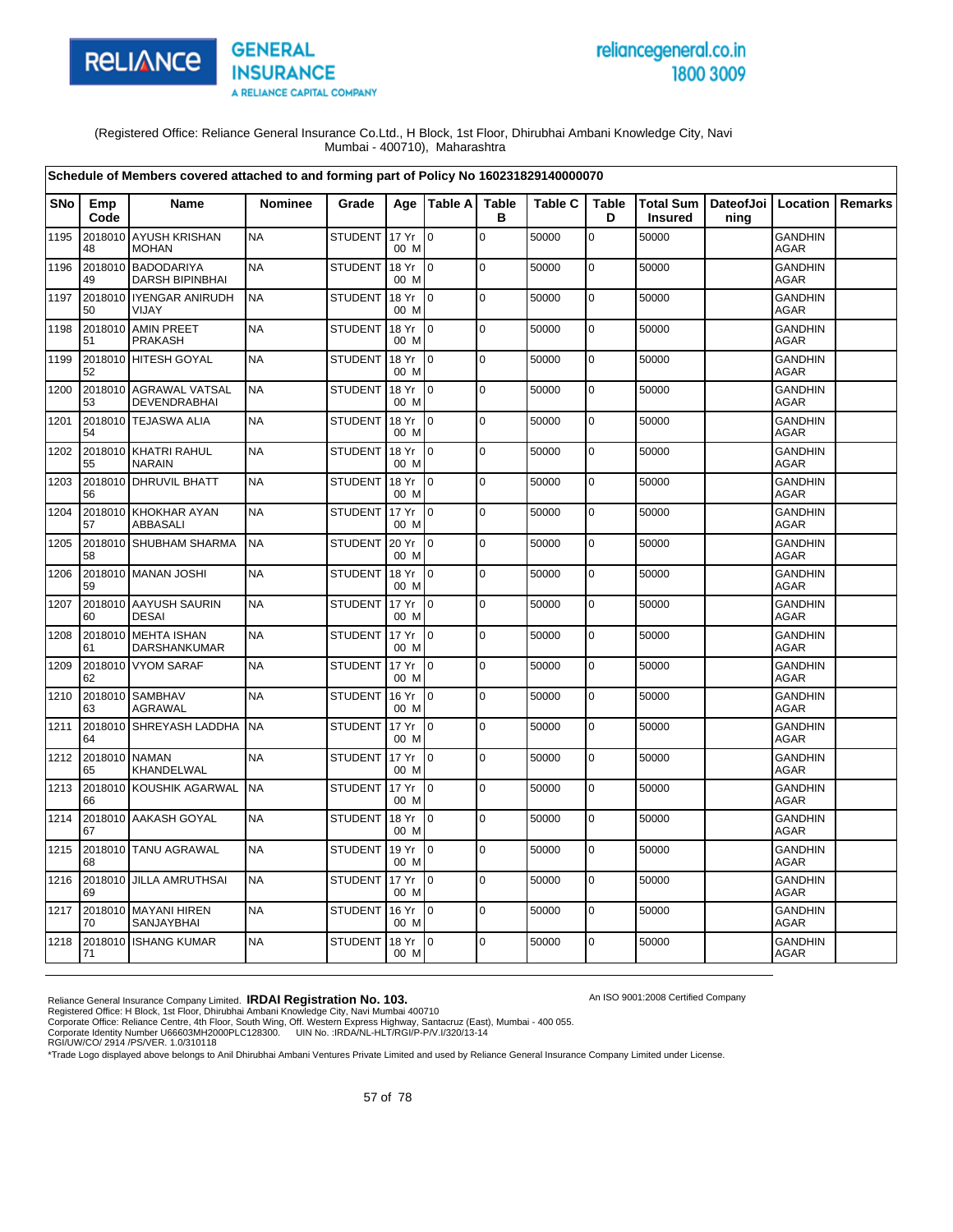

# reliancegeneral.co.in 1800 3009

An ISO 9001:2008 Certified Company

(Registered Office: Reliance General Insurance Co.Ltd., H Block, 1st Floor, Dhirubhai Ambani Knowledge City, Navi Mumbai - 400710), Maharashtra

|            |               | Schedule of Members covered attached to and forming part of Policy No 160231829140000070 |                |                |               |                 |                   |                |                   |                                    |                              |                               |         |
|------------|---------------|------------------------------------------------------------------------------------------|----------------|----------------|---------------|-----------------|-------------------|----------------|-------------------|------------------------------------|------------------------------|-------------------------------|---------|
| <b>SNo</b> | Emp<br>Code   | <b>Name</b>                                                                              | <b>Nominee</b> | Grade          | Age           | Table A         | <b>Table</b><br>в | <b>Table C</b> | <b>Table</b><br>D | <b>Total Sum</b><br><b>Insured</b> | DateofJoi   Location<br>ning |                               | Remarks |
| 1219       | 72            | 2018010 RUSHIL BANGIA                                                                    | <b>NA</b>      | STUDENT        | 19 Yr<br>00 M | l 0             | $\mathbf 0$       | 50000          | $\overline{0}$    | 50000                              |                              | <b>GANDHIN</b><br><b>AGAR</b> |         |
| 1220       | 73            | 2018010 RISHI SHIVANI                                                                    | <b>NA</b>      | <b>STUDENT</b> | 18 Yr<br>00 M | l 0             | $\mathbf 0$       | 50000          | $\mathbf 0$       | 50000                              |                              | <b>GANDHIN</b><br><b>AGAR</b> |         |
| 1221       | 74            | 2018010 RITIK MALAVIYA                                                                   | <b>NA</b>      | <b>STUDENT</b> | 18 Yr<br>00 M | l 0             | $\mathbf 0$       | 50000          | $\mathbf 0$       | 50000                              |                              | <b>GANDHIN</b><br><b>AGAR</b> |         |
| 1222       | 75            | 2018010 AKASH KUMAR<br><b>SINGH</b>                                                      | <b>NA</b>      | <b>STUDENT</b> | 19 Yr<br>00 M | Io.             | l o               | 50000          | $\mathbf 0$       | 50000                              |                              | <b>GANDHIN</b><br>AGAR        |         |
| 1223       | 76            | 2018010 NANDANI SHIVANI                                                                  | <b>NA</b>      | <b>STUDENT</b> | 18 Yr<br>00 M | $\Omega$        | $\Omega$          | 50000          | $\pmb{0}$         | 50000                              |                              | <b>GANDHIN</b><br>AGAR        |         |
| 1224       | 77            | 2018010 SHRUTI AGRAWAL                                                                   | <b>NA</b>      | <b>STUDENT</b> | 17 Yr<br>00 M | $\Omega$        | $\pmb{0}$         | 50000          | $\pmb{0}$         | 50000                              |                              | <b>GANDHIN</b><br>AGAR        |         |
| 1225       | 78            | 2018010 GUNANK GARG                                                                      | <b>NA</b>      | <b>STUDENT</b> | 17 Yr<br>00 M | Io.             | l o               | 50000          | $\pmb{0}$         | 50000                              |                              | <b>GANDHIN</b><br>AGAR        |         |
| 1226       | 79            | 2018010 YAMSANI ROHITH                                                                   | <b>NA</b>      | <b>STUDENT</b> | 17 Yr<br>00 M | lo.             | $\pmb{0}$         | 50000          | $\pmb{0}$         | 50000                              |                              | GANDHIN<br><b>AGAR</b>        |         |
| 1227       | 80            | 2018010 SHUBHAM KUMAR                                                                    | <b>NA</b>      | <b>STUDENT</b> | 18 Yr<br>00 M | I0.             | $\pmb{0}$         | 50000          | $\pmb{0}$         | 50000                              |                              | <b>GANDHIN</b><br>AGAR        |         |
| 1228       | 81            | 2018010 KAPADIYA KAUSHAL NA<br><b>GAUTAMBHAI</b>                                         |                | <b>STUDENT</b> | 17 Yr<br>00 M | $\overline{0}$  | $\mathbf 0$       | 50000          | $\mathbf 0$       | 50000                              |                              | <b>GANDHIN</b><br><b>AGAR</b> |         |
| 1229       | 2018010<br>82 | <b>VINJORA BHAVYA</b><br><b>HARESH</b>                                                   | <b>NA</b>      | <b>STUDENT</b> | 17 Yr<br>00 M | $\overline{0}$  | $\mathbf 0$       | 50000          | $\pmb{0}$         | 50000                              |                              | <b>GANDHIN</b><br><b>AGAR</b> |         |
| 1230       | 2018010<br>83 | <b>NANAVATI SWAPNIL</b><br><b>DIPANSHU</b>                                               | <b>NA</b>      | <b>STUDENT</b> | 17 Yr<br>00 M | $\overline{0}$  | $\mathbf 0$       | 50000          | $\pmb{0}$         | 50000                              |                              | <b>GANDHIN</b><br>AGAR        |         |
| 1231       | 2018010<br>84 | <b>MAKWANA</b><br>KETULKUMAR<br>LALITKUMAR                                               | <b>NA</b>      | <b>STUDENT</b> | 18 Yr<br>00 M | $\overline{0}$  | $\Omega$          | 50000          | $\mathbf 0$       | 50000                              |                              | <b>GANDHIN</b><br><b>AGAR</b> |         |
| 1232       | 2018010<br>85 | <b>KAPADIYA ZEAL</b><br>HARSHADKUMAR                                                     | <b>NA</b>      | <b>STUDENT</b> | 17 Yr<br>00 M | $\overline{0}$  | $\Omega$          | 50000          | $\mathbf 0$       | 50000                              |                              | <b>GANDHIN</b><br>AGAR        |         |
| 1233       | 2018010<br>86 | <b>DIVYESH MANUBHAI</b><br><b>ROHIT</b>                                                  | <b>NA</b>      | <b>STUDENT</b> | 18 Yr<br>00 M | Io.             | $\mathbf 0$       | 50000          | $\pmb{0}$         | 50000                              |                              | <b>GANDHIN</b><br><b>AGAR</b> |         |
| 1234       | 2018010<br>87 | <b>RISHABH PRAVIN</b><br><b>RATHOD</b>                                                   | <b>NA</b>      | <b>STUDENT</b> | 17 Yr<br>00 M | $\overline{0}$  | $\mathbf 0$       | 50000          | 0                 | 50000                              |                              | <b>GANDHIN</b><br><b>AGAR</b> |         |
| 1235       | 2018010<br>88 | <b>SOLANKI ABHISHEK</b><br>PRIYAKANT                                                     | <b>NA</b>      | <b>STUDENT</b> | 18 Yr<br>00 M | l 0             | $\Omega$          | 50000          | $\mathbf 0$       | 50000                              |                              | <b>GANDHIN</b><br><b>AGAR</b> |         |
| 1236       | 89            | 2018010 DIPANKAR SUGAT<br><b>NIKESH</b>                                                  | <b>NA</b>      | <b>STUDENT</b> | 18 Yr<br>00 M | $\overline{0}$  | $\pmb{0}$         | 50000          | 0                 | 50000                              |                              | <b>GANDHIN</b><br><b>AGAR</b> |         |
| 1237       | 2018010<br>90 | <b>RISHABH MAKWANA</b>                                                                   | <b>NA</b>      | <b>STUDENT</b> | 19 Yr<br>00 M | $\Omega$        | $\pmb{0}$         | 50000          | $\pmb{0}$         | 50000                              |                              | <b>GANDHIN</b><br>AGAR        |         |
| 1238       | 91            | 2018010 TIPSI JADAV                                                                      | <b>NA</b>      | <b>STUDENT</b> | 17 Yr<br>00 M | $\overline{0}$  | $\mathbf 0$       | 50000          | $\mathbf 0$       | 50000                              |                              | <b>GANDHIN</b><br><b>AGAR</b> |         |
| 1239       | 2018010<br>92 | <b>SHAH ARPIT</b><br>JAYESHKUMAR                                                         | <b>NA</b>      | <b>STUDENT</b> | 17 Yr<br>00 M | lo.             | $\pmb{0}$         | 50000          | $\pmb{0}$         | 50000                              |                              | GANDHIN<br><b>AGAR</b>        |         |
| 1240       | 93            | 2018010 MANISH B CHOPRA                                                                  | <b>NA</b>      | <b>STUDENT</b> | 17 Yr<br>00 M | 0               | $\mathbf 0$       | 50000          | $\mathsf 0$       | 50000                              |                              | <b>GANDHIN</b><br><b>AGAR</b> |         |
| 1241       | 94            | 2018010 SOLANKI OMKUMAR<br><b>DHIRENBHAI</b>                                             | <b>NA</b>      | <b>STUDENT</b> | 18 Yr<br>00 M | I0              | $\mathbf 0$       | 50000          | $\mathbf 0$       | 50000                              |                              | <b>GANDHIN</b><br><b>AGAR</b> |         |
| 1242       | 95            | 2018010 UDIT S MEENA                                                                     | <b>NA</b>      | <b>STUDENT</b> | 18 Yr<br>00 M | $\overline{10}$ | $\mathbf 0$       | 50000          | 0                 | 50000                              |                              | <b>GANDHIN</b><br><b>AGAR</b> |         |

Reliance General Insurance Company Limited. **IRDAI Registration No. 103.**<br>Registered Office: H Block, 1st Floor, Dhirubhai Ambani Knowledge City, Navi Mumbai 400710<br>Corporate Office: Reliance Centre, 4th Floor, South Wing,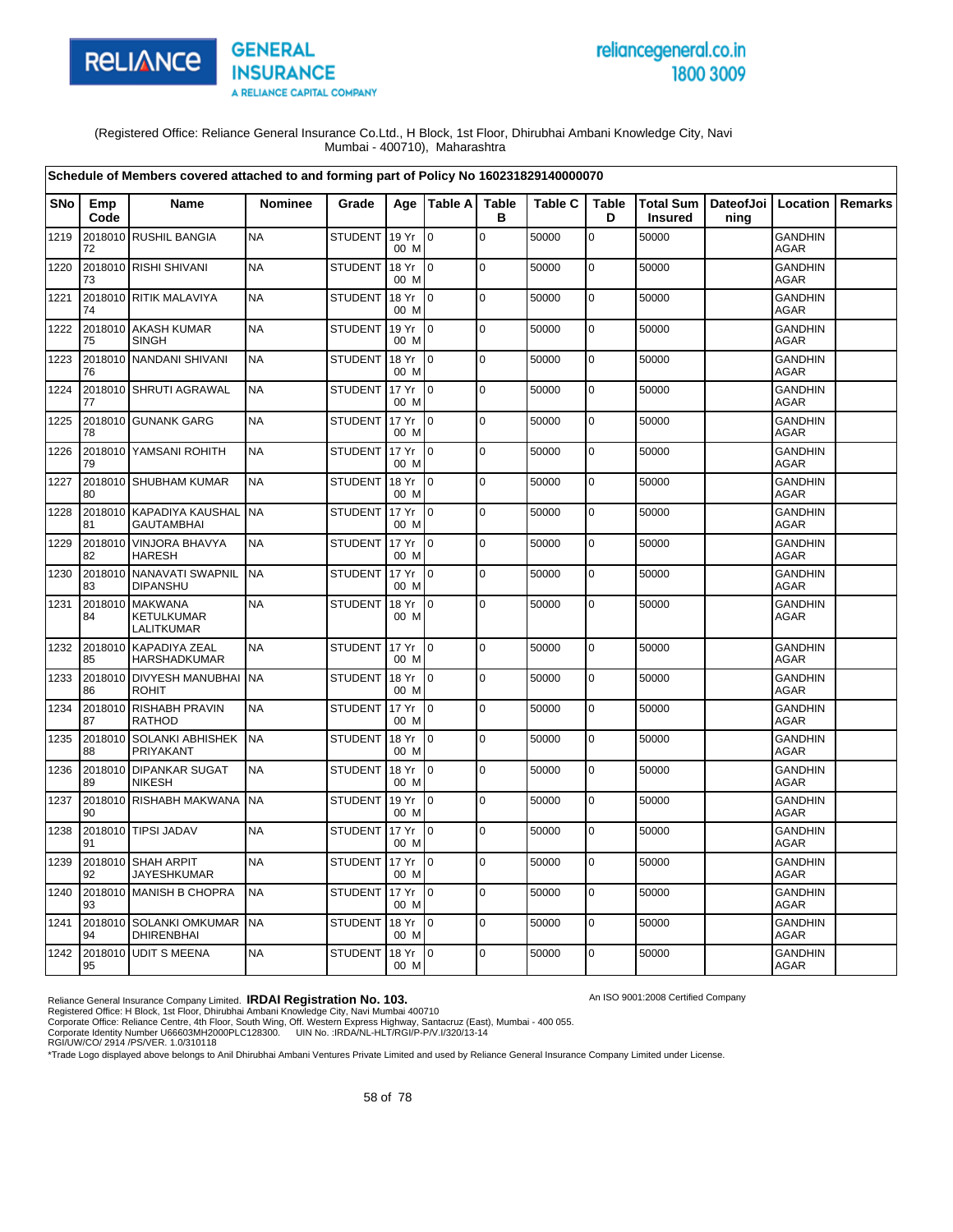

# reliancegeneral.co.in 1800 3009

An ISO 9001:2008 Certified Company

(Registered Office: Reliance General Insurance Co.Ltd., H Block, 1st Floor, Dhirubhai Ambani Knowledge City, Navi Mumbai - 400710), Maharashtra

|      |                      | Schedule of Members covered attached to and forming part of Policy No 160231829140000070 |                |                |                 |                           |                   |                |                   |                |                                            |                               |         |
|------|----------------------|------------------------------------------------------------------------------------------|----------------|----------------|-----------------|---------------------------|-------------------|----------------|-------------------|----------------|--------------------------------------------|-------------------------------|---------|
| SNo  | Emp<br>Code          | <b>Name</b>                                                                              | <b>Nominee</b> | Grade          |                 | Age   Table A             | <b>Table</b><br>в | <b>Table C</b> | <b>Table</b><br>D | <b>Insured</b> | Total Sum   DateofJoi   Location  <br>ning |                               | Remarks |
| 1243 | 96                   | 2018010 RISHIRAJ MEENA                                                                   | <b>NA</b>      | <b>STUDENT</b> | 18 Yr<br>00 M   | $\mathbf 0$               | $\mathbf 0$       | 50000          | $\mathbf 0$       | 50000          |                                            | <b>GANDHIN</b><br><b>AGAR</b> |         |
| 1244 | 97                   | 2018010 VIVEK RAJ EKKA                                                                   | <b>NA</b>      | <b>STUDENT</b> | 19 Yr<br>00 M   | $\overline{10}$           | $\mathbf 0$       | 50000          | $\pmb{0}$         | 50000          |                                            | <b>GANDHIN</b><br><b>AGAR</b> |         |
| 1245 | 98                   | 2018010 GOURAV DAMOR                                                                     | <b>NA</b>      | <b>STUDENT</b> | 18 Yr<br>00 M   | $\overline{10}$           | $\mathbf 0$       | 50000          | $\mathbf 0$       | 50000          |                                            | <b>GANDHIN</b><br><b>AGAR</b> |         |
| 1246 | 99                   | 2018010 DEVANSHU<br><b>CHICHOLIKAR</b>                                                   | <b>NA</b>      | <b>STUDENT</b> | 18 Yr<br>00 M   | I <sub>0</sub>            | $\mathbf 0$       | 50000          | 0                 | 50000          |                                            | <b>GANDHIN</b><br><b>AGAR</b> |         |
| 1247 | 00                   | 2018011 NUNAVATH SOUMYA                                                                  | <b>NA</b>      | <b>STUDENT</b> | 17 Yr<br>00 M   | $\overline{10}$           | $\mathbf 0$       | 50000          | $\mathbf 0$       | 50000          |                                            | <b>GANDHIN</b><br>AGAR        |         |
| 1248 | 2018011 AGRIM<br>01  |                                                                                          | <b>NA</b>      | <b>STUDENT</b> | 17 Yr<br>00 M   | l 0                       | $\mathbf 0$       | 50000          | $\mathbf 0$       | 50000          |                                            | <b>GANDHIN</b><br>AGAR        |         |
| 1249 | 2018011 ISHANI<br>02 | BANDYOPADHYAY                                                                            | <b>NA</b>      | <b>STUDENT</b> | 18 Yr<br>00 M   | I <sub>0</sub>            | $\mathbf 0$       | 50000          | 0                 | 50000          |                                            | <b>GANDHIN</b><br>AGAR        |         |
| 1250 | 2018011<br>03        | <b>AADITI ROY</b>                                                                        | <b>NA</b>      | <b>STUDENT</b> | 18 Yr<br>00 M   | I0                        | $\mathbf 0$       | 50000          | $\mathbf 0$       | 50000          |                                            | <b>GANDHIN</b><br><b>AGAR</b> |         |
| 1251 | 04                   | 2018011 VANSHIKA<br><b>KOCHHAR</b>                                                       | <b>NA</b>      | <b>STUDENT</b> | 18 Yr<br>00 M   | $\mathsf{I}^{\mathsf{0}}$ | $\mathbf 0$       | 50000          | $\mathbf 0$       | 50000          |                                            | <b>GANDHIN</b><br><b>AGAR</b> |         |
| 1252 | 05                   | 2018011 JIYA KANUBHAI<br><b>PATEL</b>                                                    | <b>NA</b>      | <b>STUDENT</b> | 17 Yr<br>00 M   | $\overline{10}$           | $\mathbf 0$       | 50000          | 0                 | 50000          |                                            | <b>GANDHIN</b><br><b>AGAR</b> |         |
| 1253 | 2018011 PRIYAL<br>06 | SURESHBHAI RAJ                                                                           | <b>NA</b>      | <b>STUDENT</b> | 17 Yr<br>00 M   | l 0                       | $\mathbf 0$       | 50000          | 0                 | 50000          |                                            | GANDHIN<br><b>AGAR</b>        |         |
| 1254 | 07                   | 2018011 DESAI ISHA<br><b>HITESHBHAI</b>                                                  | <b>NA</b>      | <b>STUDENT</b> | 18 Yr<br>00 M   | $\overline{0}$            | $\pmb{0}$         | 50000          | $\mathbf 0$       | 50000          |                                            | <b>GANDHIN</b><br>AGAR        |         |
| 1255 | 2018011<br>08        | <b>ROHIN PRANIT</b><br>NANAVATI                                                          | <b>NA</b>      | <b>STUDENT</b> | 18 Yr<br>00 M   | $\overline{0}$            | $\Omega$          | 50000          | $\mathbf 0$       | 50000          |                                            | <b>GANDHIN</b><br>AGAR        |         |
| 1256 | 09                   | 2018011 RISHI SHARMA                                                                     | <b>NA</b>      | <b>STUDENT</b> | 17 Yr<br>00 M   | $\mathsf{I}^{\mathsf{0}}$ | $\pmb{0}$         | 50000          | $\mathbf 0$       | 50000          |                                            | <b>GANDHIN</b><br><b>AGAR</b> |         |
| 1257 | 10                   | 2018011 ANSH AGRAWAL                                                                     | <b>NA</b>      | <b>STUDENT</b> | 17 Yr<br>00 M   | I0                        | $\pmb{0}$         | 50000          | 0                 | 50000          |                                            | <b>GANDHIN</b><br><b>AGAR</b> |         |
| 1258 | 11                   | 2018011 BODIWALA SHIVAM<br><b>MILIND</b>                                                 | <b>NA</b>      | <b>STUDENT</b> | 18 Yr<br>00 M   | $\overline{10}$           | $\mathbf 0$       | 50000          | $\mathbf 0$       | 50000          |                                            | <b>GANDHIN</b><br><b>AGAR</b> |         |
| 1259 | 12                   | 2018011 UJAS THAKKAR                                                                     | <b>NA</b>      | <b>STUDENT</b> | 18 Yr<br>00 M   | $\overline{10}$           | $\mathbf 0$       | 50000          | $\mathbf 0$       | 50000          |                                            | <b>GANDHIN</b><br><b>AGAR</b> |         |
| 1260 | 2018011 RUTVIK<br>13 | DHAVALKUMAR<br><b>SHAH</b>                                                               | <b>NA</b>      | <b>STUDENT</b> | 18 Yr<br>00 M   | $\overline{0}$            | 0                 | 50000          | 0                 | 50000          |                                            | <b>GANDHIN</b><br>AGAR        |         |
| 1261 | 2018011<br>14        | SUDHANSHU<br><b>MISHRA</b>                                                               | <b>NA</b>      | <b>STUDENT</b> | 18 Yr<br>00 M   | I٥                        | $\mathbf 0$       | 50000          | $\mathbf 0$       | 50000          |                                            | <b>GANDHIN</b><br>AGAR        |         |
| 1262 | 15                   | 2018011 JIMIL DIPESHKUMAR NA                                                             |                | <b>STUDENT</b> | 18 Yr<br>00 M   | $\overline{10}$           | $\mathbf 0$       | 50000          | $\mathbf 0$       | 50000          |                                            | <b>GANDHIN</b><br>AGAR        |         |
| 1263 | 16                   | 2018011 HARSH ASHOK                                                                      | <b>NA</b>      | <b>STUDENT</b> | 18 Yr<br>00 M   | $\overline{10}$           | $\pmb{0}$         | 50000          | $\mathbf 0$       | 50000          |                                            | GANDHIN<br><b>AGAR</b>        |         |
| 1264 | 2018011<br>17        | <b>URMIK MAKANI</b>                                                                      | <b>NA</b>      | <b>STUDENT</b> | 18 Yr<br>00 M   | Io.                       | $\mathbf 0$       | 50000          | 0                 | 50000          |                                            | <b>GANDHIN</b><br><b>AGAR</b> |         |
| 1265 | 18                   | 2018011 SANAPAREDDY<br><b>MANALI</b>                                                     | <b>NA</b>      | <b>STUDENT</b> | 18 Yr<br>00 M   | $\overline{10}$           | $\mathbf 0$       | 50000          | $\mathbf 0$       | 50000          |                                            | <b>GANDHIN</b><br><b>AGAR</b> |         |
| 1266 | 19                   | 2018011 KHYATI VIPUL<br><b>BHUVA</b>                                                     | <b>NA</b>      | <b>STUDENT</b> | 18 Yr 0<br>00 M |                           | $\mathbf 0$       | 50000          | 0                 | 50000          |                                            | <b>GANDHIN</b><br>AGAR        |         |

Reliance General Insurance Company Limited. **IRDAI Registration No. 103.**<br>Registered Office: H Block, 1st Floor, Dhirubhai Ambani Knowledge City, Navi Mumbai 400710<br>Corporate Office: Reliance Centre, 4th Floor, South Wing,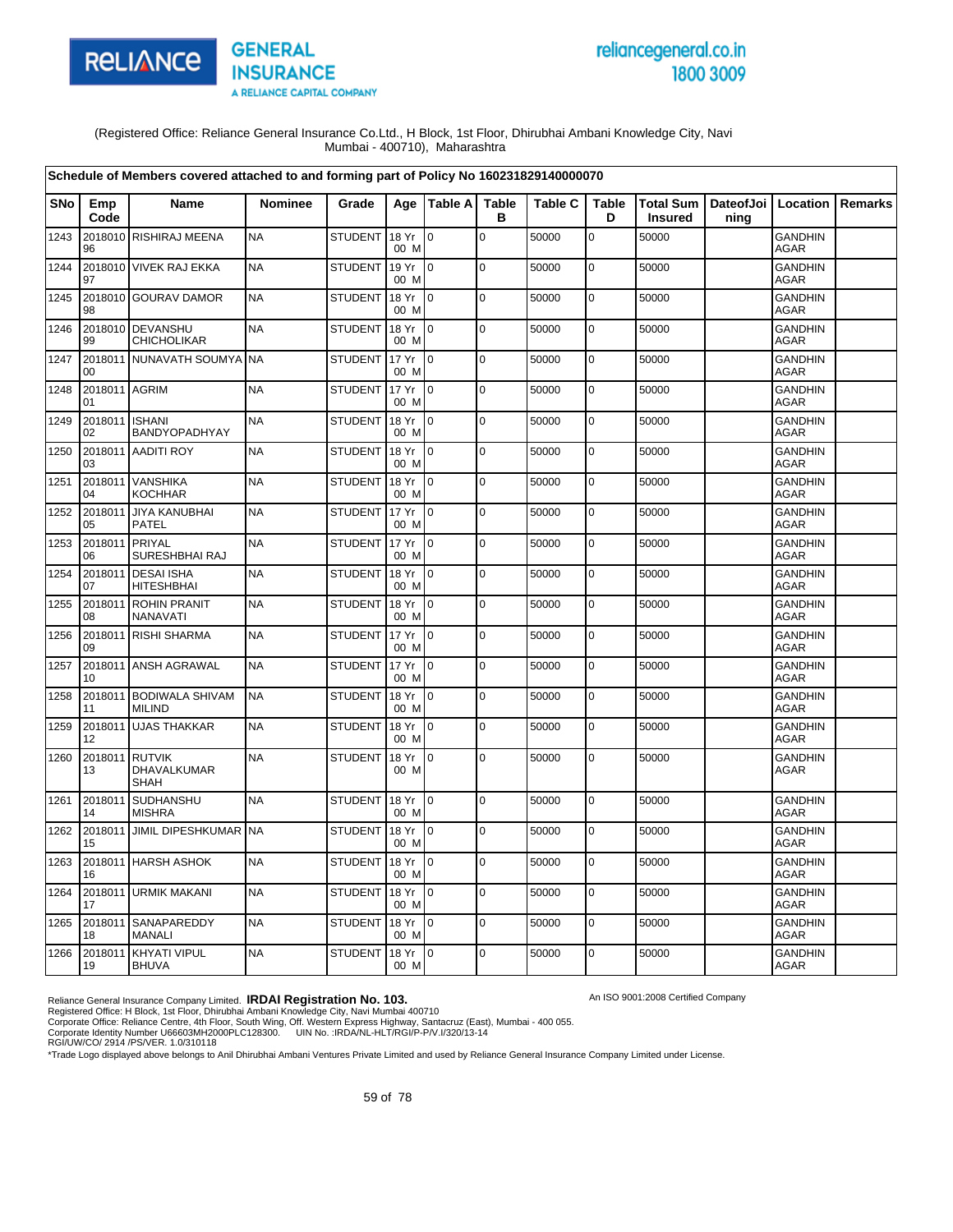

# reliancegeneral.co.in 1800 3009

An ISO 9001:2008 Certified Company

(Registered Office: Reliance General Insurance Co.Ltd., H Block, 1st Floor, Dhirubhai Ambani Knowledge City, Navi Mumbai - 400710), Maharashtra

|            |               | Schedule of Members covered attached to and forming part of Policy No 160231829140000070 |                |                |               |                |                   |                |                   |                             |                              |                               |         |
|------------|---------------|------------------------------------------------------------------------------------------|----------------|----------------|---------------|----------------|-------------------|----------------|-------------------|-----------------------------|------------------------------|-------------------------------|---------|
| <b>SNo</b> | Emp<br>Code   | <b>Name</b>                                                                              | <b>Nominee</b> | Grade          | Age           | Table A        | <b>Table</b><br>в | <b>Table C</b> | <b>Table</b><br>D | Total Sum<br><b>Insured</b> | DateofJoi   Location<br>ning |                               | Remarks |
| 1267       | 2018011<br>20 | <b>KOTAK PAVAN</b><br><b>BHAVESH</b>                                                     | <b>NA</b>      | <b>STUDENT</b> | 18 Yr<br>00 M | $\Omega$       | $\Omega$          | 50000          | $\overline{0}$    | 50000                       |                              | <b>GANDHIN</b><br><b>AGAR</b> |         |
| 1268       | 2018011<br>21 | <b>SINGH MANU</b><br>AWADHESH                                                            | <b>NA</b>      | <b>STUDENT</b> | 18 Yr<br>00 M | $\overline{0}$ | $\mathbf 0$       | 50000          | $\mathbf 0$       | 50000                       |                              | <b>GANDHIN</b><br><b>AGAR</b> |         |
| 1269       | 2018011<br>22 | PRAJAPATI SMIT<br>AMRUTKUMAR                                                             | <b>NA</b>      | <b>STUDENT</b> | 18 Yr<br>00 M | lo.            | l o               | 50000          | $\pmb{0}$         | 50000                       |                              | <b>GANDHIN</b><br>AGAR        |         |
| 1270       | 2018011<br>23 | <b>GAMI DHYEY</b><br>KANTIBHAI                                                           | <b>NA</b>      | <b>STUDENT</b> | 17 Yr<br>00 M | lo.            | $\mathbf 0$       | 50000          | $\mathbf 0$       | 50000                       |                              | <b>GANDHIN</b><br><b>AGAR</b> |         |
| 1271       | 2018011<br>24 | <b>MENDPARA NILAY</b><br>ARVINDBHAI                                                      | <b>NA</b>      | <b>STUDENT</b> | 18 Yr<br>00 M | l n            | $\pmb{0}$         | 50000          | 0                 | 50000                       |                              | <b>GANDHIN</b><br><b>AGAR</b> |         |
| 1272       | 2018011<br>25 | <b>MISTRY MILIN</b><br><b>HEMANTKUMAR</b>                                                | <b>NA</b>      | <b>STUDENT</b> | 17 Yr<br>00 M | $\overline{0}$ | $\mathbf 0$       | 50000          | $\mathbf 0$       | 50000                       |                              | <b>GANDHIN</b><br><b>AGAR</b> |         |
| 1273       | 2018011<br>26 | PATEL TIRTHKUMAR<br><b>ATULKUMAR</b>                                                     | <b>NA</b>      | <b>STUDENT</b> | 17 Yr<br>00 M | $\overline{0}$ | $\mathbf 0$       | 50000          | 0                 | 50000                       |                              | <b>GANDHIN</b><br><b>AGAR</b> |         |
| 1274       | 2018011<br>27 | <b>PATEL YASH</b><br><b>ASHVINBHAI</b>                                                   | <b>NA</b>      | <b>STUDENT</b> | 17 Yr<br>00 M | $\Omega$       | $\mathbf 0$       | 50000          | $\mathbf 0$       | 50000                       |                              | <b>GANDHIN</b><br><b>AGAR</b> |         |
| 1275       | 2018011<br>28 | <b>KOTHARI ZENIL</b><br><b>SAMIR</b>                                                     | <b>NA</b>      | <b>STUDENT</b> | 17 Yr<br>00 M | l 0            | $\mathbf 0$       | 50000          | 0                 | 50000                       |                              | <b>GANDHIN</b><br><b>AGAR</b> |         |
| 1276       | 2018011<br>29 | MANGROLIYA HIREN<br><b>GHANSHYAMBHAI</b>                                                 | <b>NA</b>      | <b>STUDENT</b> | 17 Yr<br>00 M | $\Omega$       | $\mathbf 0$       | 50000          | $\pmb{0}$         | 50000                       |                              | <b>GANDHIN</b><br><b>AGAR</b> |         |
| 1277       | 2018011<br>30 | <b>GOTI HARSHIL</b><br><b>ARVINDBHAI</b>                                                 | <b>NA</b>      | <b>STUDENT</b> | 17 Yr<br>00 M | Io.            | $\Omega$          | 50000          | $\overline{0}$    | 50000                       |                              | <b>GANDHIN</b><br><b>AGAR</b> |         |
| 1278       | 2018011<br>31 | <b>SHAH YASH</b><br>PARESHKUMAR                                                          | <b>NA</b>      | <b>STUDENT</b> | 17 Yr<br>00 M | $\Omega$       | $\Omega$          | 50000          | $\mathbf 0$       | 50000                       |                              | <b>GANDHIN</b><br><b>AGAR</b> |         |
| 1279       | 2018011<br>32 | PANCHAL DEVYANI<br>KANAIYALAL                                                            | <b>NA</b>      | <b>STUDENT</b> | 18 Yr<br>00 M | $\overline{0}$ | $\mathbf 0$       | 50000          | $\mathbf 0$       | 50000                       |                              | <b>GANDHIN</b><br><b>AGAR</b> |         |
| 1280       | 2018011<br>33 | <b>SHAH JAY</b><br><b>RUPESHBHAI</b>                                                     | <b>NA</b>      | <b>STUDENT</b> | 17 Yr<br>00 M | $\overline{0}$ | $\mathbf 0$       | 50000          | $\overline{0}$    | 50000                       |                              | <b>GANDHIN</b><br><b>AGAR</b> |         |
| 1281       | 2018011<br>34 | <b>PATEL YASH</b><br>ALPESHKUMAR                                                         | <b>NA</b>      | <b>STUDENT</b> | 17 Yr<br>00 M | $\overline{0}$ | $\mathbf 0$       | 50000          | $\overline{0}$    | 50000                       |                              | <b>GANDHIN</b><br><b>AGAR</b> |         |
| 1282       | 2018011<br>35 | <b>HIRAPARA DHARMIN</b><br>NILESHKUMAR                                                   | <b>NA</b>      | <b>STUDENT</b> | 17 Yr<br>00 M | 0              | $\pmb{0}$         | 50000          | 0                 | 50000                       |                              | <b>GANDHIN</b><br><b>AGAR</b> |         |
| 1283       | 2018011<br>36 | <b>VORA HARSH</b><br><b>DIPAKBHAI</b>                                                    | <b>NA</b>      | <b>STUDENT</b> | 17 Yr<br>00 M | $\overline{0}$ | $\mathbf 0$       | 50000          | $\overline{0}$    | 50000                       |                              | <b>GANDHIN</b><br><b>AGAR</b> |         |
| 1284       | 2018011<br>37 | <b>DHOLA VRUSHTI</b><br>ARVINDBHAI                                                       | <b>NA</b>      | <b>STUDENT</b> | 17 Yr<br>00 M | $\overline{0}$ | $\mathbf 0$       | 50000          | $\overline{0}$    | 50000                       |                              | <b>GANDHIN</b><br><b>AGAR</b> |         |
| 1285       | 2018011<br>38 | <b>TEJANI ROHIT</b><br><b>GHANSHYAMBHAI</b>                                              | <b>NA</b>      | <b>STUDENT</b> | 18 Yr<br>00 M | $\overline{0}$ | $\mathbf 0$       | 50000          | $\mathbf 0$       | 50000                       |                              | <b>GANDHIN</b><br>AGAR        |         |
| 1286       | 2018011<br>39 | <b>TANISHQA</b><br>SUBHASH LALWANI                                                       | <b>NA</b>      | <b>STUDENT</b> | 17 Yr<br>00 M | ۱o             | $\mathbf 0$       | 50000          | 0                 | 50000                       |                              | <b>GANDHIN</b><br>AGAR        |         |
| 1287       | 2018011<br>40 | KUNDNANI<br>SUDARSHAN<br><b>JAGDISHBHAI</b>                                              | <b>NA</b>      | <b>STUDENT</b> | 17 Yr<br>00 M | 0              | $\mathbf 0$       | 50000          | $\mathbf 0$       | 50000                       |                              | <b>GANDHIN</b><br><b>AGAR</b> |         |
| 1288       | 2018011<br>41 | <b>SHAH JAY</b><br>NITINKUMAR                                                            | <b>NA</b>      | <b>STUDENT</b> | 17 Yr<br>00 M | $\Omega$       | $\Omega$          | 50000          | $\mathbf 0$       | 50000                       |                              | <b>GANDHIN</b><br><b>AGAR</b> |         |
| 1289       | 2018011<br>42 | PARIKH ACHAL<br>RAKESHBHAI                                                               | <b>NA</b>      | <b>STUDENT</b> | 17 Yr<br>00 M | $\Omega$       | $\Omega$          | 50000          | 0                 | 50000                       |                              | <b>GANDHIN</b><br>AGAR        |         |

Reliance General Insurance Company Limited. **IRDAI Registration No. 103.**<br>Registered Office: H Block, 1st Floor, Dhirubhai Ambani Knowledge City, Navi Mumbai 400710<br>Corporate Office: Reliance Centre, 4th Floor, South Wing,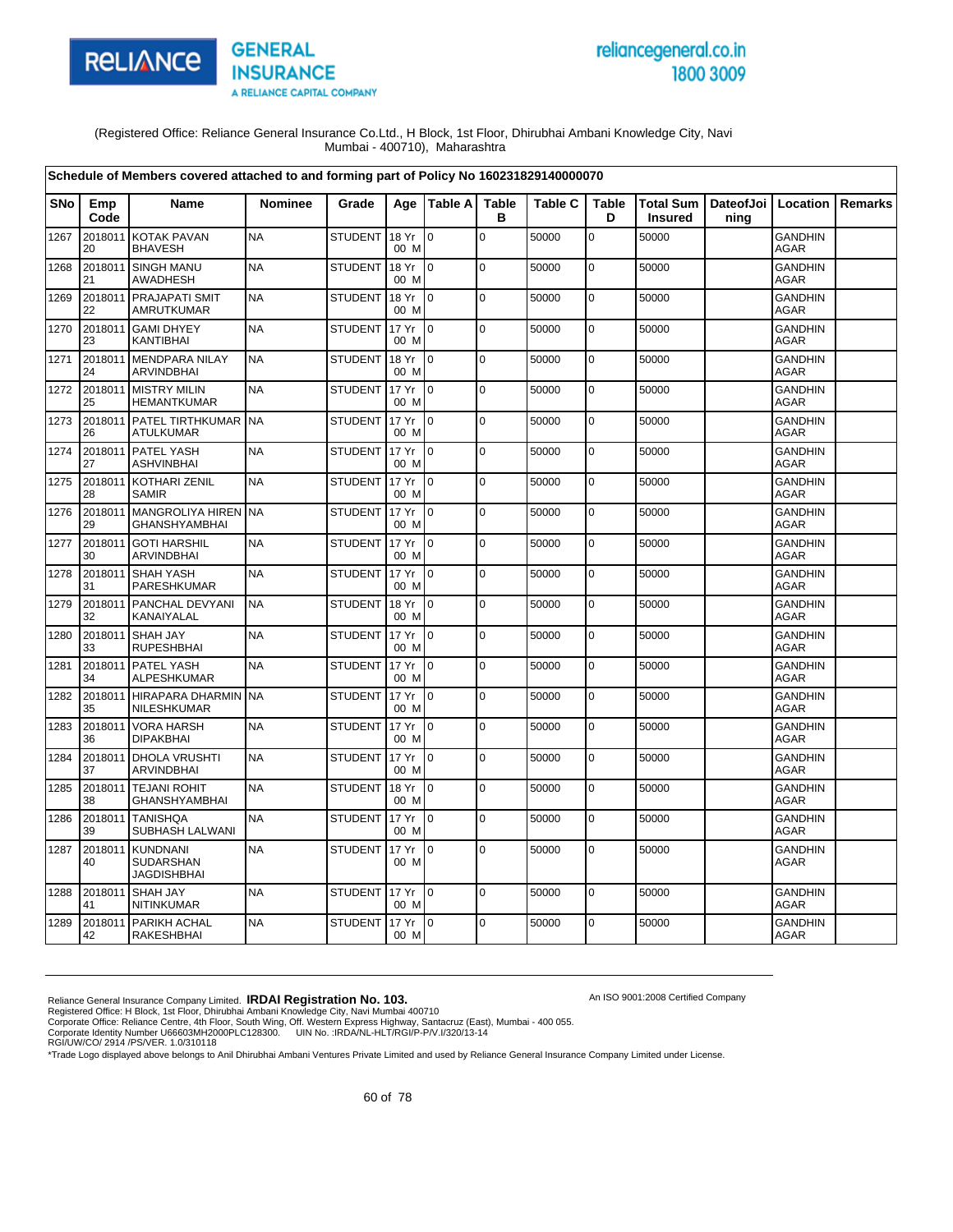



An ISO 9001:2008 Certified Company

(Registered Office: Reliance General Insurance Co.Ltd., H Block, 1st Floor, Dhirubhai Ambani Knowledge City, Navi Mumbai - 400710), Maharashtra

|            |               | Schedule of Members covered attached to and forming part of Policy No 160231829140000070 |                |                |               |                           |                   |                |                   |                             |                   |                               |         |
|------------|---------------|------------------------------------------------------------------------------------------|----------------|----------------|---------------|---------------------------|-------------------|----------------|-------------------|-----------------------------|-------------------|-------------------------------|---------|
| <b>SNo</b> | Emp<br>Code   | <b>Name</b>                                                                              | <b>Nominee</b> | Grade          |               | Age   Table A             | <b>Table</b><br>в | <b>Table C</b> | <b>Table</b><br>D | Total Sum<br><b>Insured</b> | DateofJoi<br>nina | Location                      | Remarks |
| 1290       | 2018011<br>43 | <b>MARKANA</b><br>HARSHALKUMAR<br><b>GIRISHBHAI</b>                                      | <b>NA</b>      | <b>STUDENT</b> | 17 Yr<br>00 M | lo.                       | $\mathbf 0$       | 50000          | $\overline{0}$    | 50000                       |                   | <b>GANDHIN</b><br><b>AGAR</b> |         |
| 1291       | 2018011<br>44 | <b>VAGHELA DARSHAN</b><br><b>RAJESHBHAI</b>                                              | <b>NA</b>      | <b>STUDENT</b> | 16 Yr<br>00 M | $\Omega$                  | $\overline{0}$    | 50000          | $\overline{0}$    | 50000                       |                   | <b>GANDHIN</b><br><b>AGAR</b> |         |
| 1292       | 2018011<br>45 | <b>KANSAGRA</b><br>PARTHAV<br><b>SHAILESHBHAI</b>                                        | <b>NA</b>      | <b>STUDENT</b> | 17 Yr<br>00 M | $\overline{10}$           | l o               | 50000          | 0                 | 50000                       |                   | <b>GANDHIN</b><br><b>AGAR</b> |         |
| 1293       | 2018011<br>46 | <b>PRAJAPATI</b><br><b>DARSHANKUMAR</b><br>PRAKASHBHAI                                   | <b>NA</b>      | <b>STUDENT</b> | 17 Yr<br>00 M | l O                       | $\overline{0}$    | 50000          | $\overline{0}$    | 50000                       |                   | <b>GANDHIN</b><br>AGAR        |         |
| 1294       | 2018011<br>47 | <b>GADHIYA KISHAN</b><br><b>BHARATBHAI</b>                                               | <b>NA</b>      | <b>STUDENT</b> | 17 Yr<br>00 M | ۱o                        | $\overline{0}$    | 50000          | $\overline{0}$    | 50000                       |                   | <b>GANDHIN</b><br><b>AGAR</b> |         |
| 1295       | 2018011<br>48 | PATEL UTSAV<br><b>JAYESHBHAI</b>                                                         | <b>NA</b>      | <b>STUDENT</b> | 17 Yr<br>00 M | lo.                       | l o               | 50000          | $\mathbf 0$       | 50000                       |                   | <b>GANDHIN</b><br><b>AGAR</b> |         |
| 1296       | 2018011<br>49 | <b>RUGHANI AKSHAR</b><br>LALITBHAI                                                       | <b>NA</b>      | <b>STUDENT</b> | 17 Yr<br>00 M | l 0                       | l o               | 50000          | 0                 | 50000                       |                   | <b>GANDHIN</b><br><b>AGAR</b> |         |
| 1297       | 2018011<br>50 | KATRODIYA PARTH<br><b>ALPESHBHAI</b>                                                     | <b>NA</b>      | <b>STUDENT</b> | 18 Yr<br>00 M | l 0                       | 0                 | 50000          | 0                 | 50000                       |                   | <b>GANDHIN</b><br><b>AGAR</b> |         |
| 1298       | 2018011<br>51 | <b>CHAVDA DHRUV</b><br>MAYURKUMAR                                                        | <b>NA</b>      | <b>STUDENT</b> | 17 Yr<br>00 M | I٥                        | l o               | 50000          | 0                 | 50000                       |                   | <b>GANDHIN</b><br><b>AGAR</b> |         |
| 1299       | 2018011<br>52 | <b>DOSHI MIHIR</b><br>CHETANBHAI                                                         | <b>NA</b>      | <b>STUDENT</b> | 17 Yr<br>00 M | $\Omega$                  | 0                 | 50000          | 0                 | 50000                       |                   | <b>GANDHIN</b><br>AGAR        |         |
| 1300       | 2018011<br>53 | PATEL KIRANKUMAR NA<br><b>MAHESHBHAI</b>                                                 |                | <b>STUDENT</b> | 17 Yr<br>00 M | $\overline{10}$           | $\overline{0}$    | 50000          | $\mathbf 0$       | 50000                       |                   | <b>GANDHIN</b><br><b>AGAR</b> |         |
| 1301       | 2018011<br>54 | <b>RAJANI HARSH</b><br><b>ASHOKBHAI</b>                                                  | <b>NA</b>      | <b>STUDENT</b> | 17 Yr<br>00 M | I0.                       | $\overline{0}$    | 50000          | $\overline{0}$    | 50000                       |                   | <b>GANDHIN</b><br><b>AGAR</b> |         |
| 1302       | 2018011<br>55 | <b>MEHTA SOHAM</b><br><b>RAJESHBHAI</b>                                                  | <b>NA</b>      | <b>STUDENT</b> | 17 Yr<br>00 M | lo.                       | $\mathbf 0$       | 50000          | 0                 | 50000                       |                   | <b>GANDHIN</b><br><b>AGAR</b> |         |
| 1303       | 2018011<br>56 | <b>RAMOLIYA</b><br><b>HIMANSHU</b><br><b>RAJESHBHAI</b>                                  | <b>NA</b>      | <b>STUDENT</b> | 17 Yr<br>00 M | l o                       | $\Omega$          | 50000          | $\overline{0}$    | 50000                       |                   | <b>GANDHIN</b><br><b>AGAR</b> |         |
| 1304       | 2018011<br>57 | <b>THAKARAR KEVAL</b><br>KAMLESHBHAI                                                     | <b>NA</b>      | <b>STUDENT</b> | 16 Yr<br>00 M | I <sub>0</sub>            | l o               | 50000          | 0                 | 50000                       |                   | <b>GANDHIN</b><br><b>AGAR</b> |         |
| 1305       | 2018011<br>58 | <b>NAKARANI HEMANG</b><br>VALLABHBHAI                                                    | <b>NA</b>      | <b>STUDENT</b> | 17 Yr<br>00 M | l O                       | $\overline{0}$    | 50000          | 0                 | 50000                       |                   | <b>GANDHIN</b><br><b>AGAR</b> |         |
| 1306       | 2018011<br>59 | <b>JOSHI DIKSHEN</b><br><b>RIPAL</b>                                                     | <b>NA</b>      | <b>STUDENT</b> | 17 Yr<br>00 M | l o                       | $\overline{0}$    | 50000          | 0                 | 50000                       |                   | <b>GANDHIN</b><br><b>AGAR</b> |         |
| 1307       | 2018011<br>60 | <b>TRIVEDI DAKSH</b><br><b>BHARATKUMAR</b>                                               | <b>NA</b>      | <b>STUDENT</b> | 17 Yr<br>00 M | l o                       | $\overline{0}$    | 50000          | $\overline{0}$    | 50000                       |                   | <b>GANDHIN</b><br><b>AGAR</b> |         |
| 1308       | 2018011<br>61 | <b>VERMA PALAK</b><br>NARENDRAKUMAR                                                      | <b>NA</b>      | <b>STUDENT</b> | 18 Yr<br>00 M | lo.                       | $\overline{0}$    | 50000          | $\overline{0}$    | 50000                       |                   | <b>GANDHIN</b><br><b>AGAR</b> |         |
| 1309       | 2018011<br>62 | <b>GUJARATI VATSAL</b><br><b>ALPESHBHAI</b>                                              | <b>NA</b>      | <b>STUDENT</b> | 18 Yr<br>00 M | lo.                       | l o               | 50000          | 0                 | 50000                       |                   | <b>GANDHIN</b><br>AGAR        |         |
| 1310       | 2018011<br>63 | <b>DHOLA SWAPNIL</b><br><b>JITENDRABHAI</b>                                              | <b>NA</b>      | <b>STUDENT</b> | 17 Yr<br>00 M | $\mathsf{I}^{\mathsf{0}}$ | l o               | 50000          | $\overline{0}$    | 50000                       |                   | <b>GANDHIN</b><br><b>AGAR</b> |         |
| 1311       | 2018011<br>64 | <b>BHATT PRAYAG</b><br>PRASHANTBHAI                                                      | <b>NA</b>      | <b>STUDENT</b> | 17 Yr<br>00 M | ۱o                        | $\mathbf 0$       | 50000          | 0                 | 50000                       |                   | <b>GANDHIN</b><br><b>AGAR</b> |         |

Reliance General Insurance Company Limited. **IRDAI Registration No. 103.**<br>Registered Office: H Block, 1st Floor, Dhirubhai Ambani Knowledge City, Navi Mumbai 400710<br>Corporate Office: Reliance Centre, 4th Floor, South Wing,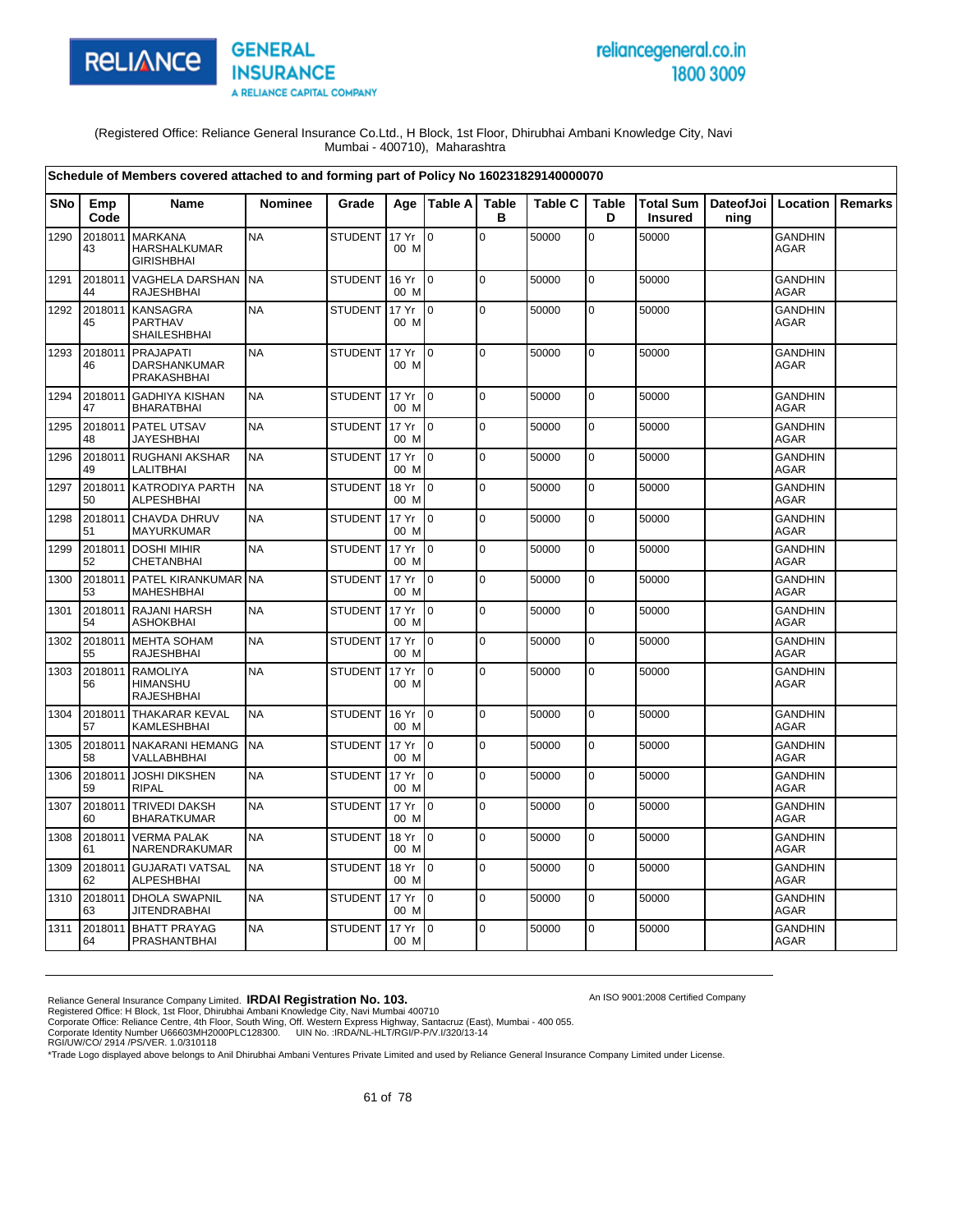

# reliancegeneral.co.in 1800 3009

An ISO 9001:2008 Certified Company

(Registered Office: Reliance General Insurance Co.Ltd., H Block, 1st Floor, Dhirubhai Ambani Knowledge City, Navi Mumbai - 400710), Maharashtra

|      |                     | Schedule of Members covered attached to and forming part of Policy No 160231829140000070 |                |                |               |                 |                   |                |                   |                                    |                              |                               |         |
|------|---------------------|------------------------------------------------------------------------------------------|----------------|----------------|---------------|-----------------|-------------------|----------------|-------------------|------------------------------------|------------------------------|-------------------------------|---------|
| SNo  | Emp<br>Code         | Name                                                                                     | <b>Nominee</b> | Grade          | Age           | Table A         | <b>Table</b><br>в | <b>Table C</b> | <b>Table</b><br>D | <b>Total Sum</b><br><b>Insured</b> | DateofJoi   Location<br>ning |                               | Remarks |
| 1312 | 2018011<br>65       | <b>VAZIRANI DIVYA</b><br><b>RAJESH</b>                                                   | <b>NA</b>      | <b>STUDENT</b> | 17 Yr<br>00 M | $\Omega$        | $\Omega$          | 50000          | $\mathbf 0$       | 50000                              |                              | <b>GANDHIN</b><br><b>AGAR</b> |         |
| 1313 | 2018011<br>66       | PATEL RUSHI<br><b>RAJESH</b>                                                             | <b>NA</b>      | <b>STUDENT</b> | 17 Yr<br>00 M | $\overline{10}$ | $\pmb{0}$         | 50000          | $\pmb{0}$         | 50000                              |                              | <b>GANDHIN</b><br><b>AGAR</b> |         |
| 1314 | 2018011<br>67       | SHAH DHANVI<br>SWETAL                                                                    | <b>NA</b>      | <b>STUDENT</b> | 17 Yr<br>00 M | I0              | $\mathbf 0$       | 50000          | 0                 | 50000                              |                              | <b>GANDHIN</b><br><b>AGAR</b> |         |
| 1315 | 68                  | 2018011 MODI PARAM<br><b>JAGDISHKUMAR</b>                                                | <b>NA</b>      | <b>STUDENT</b> | 17 Yr<br>00 M | $\mathsf{I}$    | $\mathbf 0$       | 50000          | $\mathbf 0$       | 50000                              |                              | <b>GANDHIN</b><br><b>AGAR</b> |         |
| 1316 | 69                  | 2018011 SHAH ASTHA<br>KIRANBHAI                                                          | <b>NA</b>      | <b>STUDENT</b> | 17 Yr<br>00 M | I <sub>0</sub>  | $\Omega$          | 50000          | $\mathbf 0$       | 50000                              |                              | <b>GANDHIN</b><br><b>AGAR</b> |         |
| 1317 | 70                  | 2018011 PANDYA URVISH<br><b>DILIPKUMAR</b>                                               | <b>NA</b>      | <b>STUDENT</b> | 17 Yr<br>00 M | Io.             | $\mathbf 0$       | 50000          | 0                 | 50000                              |                              | <b>GANDHIN</b><br><b>AGAR</b> |         |
| 1318 | 2018011<br>71       | <b>JOSHI VED</b><br>BHUPENDRAKUMAR                                                       | <b>NA</b>      | <b>STUDENT</b> | 17 Yr<br>00 M | I O             | $\mathbf 0$       | 50000          | 0                 | 50000                              |                              | <b>GANDHIN</b><br><b>AGAR</b> |         |
| 1319 | 2018011<br>72       | <b>PATEL JAINIT</b><br><b>ROHITBHAI</b>                                                  | <b>NA</b>      | <b>STUDENT</b> | 17 Yr<br>00 M | $\Omega$        | $\mathbf 0$       | 50000          | 0                 | 50000                              |                              | <b>GANDHIN</b><br>AGAR        |         |
| 1320 | 73                  | 2018011 MANGUKIYA ARSHIT<br><b>DIPAKBHAI</b>                                             | <b>NA</b>      | <b>STUDENT</b> | 17 Yr<br>00 M | $\overline{0}$  | $\mathbf 0$       | 50000          | 0                 | 50000                              |                              | <b>GANDHIN</b><br>AGAR        |         |
| 1321 | 2018011<br>74       | <b>JOSHI SHREYA</b><br><b>RAJESHBHAI</b>                                                 | <b>NA</b>      | <b>STUDENT</b> | 17 Yr<br>00 M | $\mathbf 0$     | $\mathbf 0$       | 50000          | 0                 | 50000                              |                              | <b>GANDHIN</b><br><b>AGAR</b> |         |
| 1322 | 2018011<br>75       | <b>SAKHIYA YAGNIK</b><br><b>PRAVINBHAI</b>                                               | <b>NA</b>      | <b>STUDENT</b> | 17 Yr<br>00 M | $\overline{10}$ | $\mathbf 0$       | 50000          | $\mathbf 0$       | 50000                              |                              | <b>GANDHIN</b><br><b>AGAR</b> |         |
| 1323 | 2018011<br>76       | <b>NAGHERA PARTH</b><br>MERAMANBHAI                                                      | <b>NA</b>      | <b>STUDENT</b> | 18 Yr<br>00 M | lo.             | $\mathbf 0$       | 50000          | $\mathbf 0$       | 50000                              |                              | <b>GANDHIN</b><br><b>AGAR</b> |         |
| 1324 | 2018011<br>77       | <b>DABHI</b><br>AAKASHKUMAR<br><b>LABHUBHAI</b>                                          | <b>NA</b>      | <b>STUDENT</b> | 17 Yr<br>00 M | I <sub>0</sub>  | $\mathbf 0$       | 50000          | 0                 | 50000                              |                              | <b>GANDHIN</b><br><b>AGAR</b> |         |
| 1325 | 2018011<br>78       | PATEL JANVI<br><b>DASHARATHBHAI</b>                                                      | <b>NA</b>      | <b>STUDENT</b> | 17 Yr<br>00 M | $\overline{10}$ | $\mathbf 0$       | 50000          | 0                 | 50000                              |                              | <b>GANDHIN</b><br><b>AGAR</b> |         |
| 1326 | 2018011<br>79       | <b>GONDALIYA MANN</b><br><b>LALITBHAI</b>                                                | <b>NA</b>      | <b>STUDENT</b> | 18 Yr<br>00 M | $\overline{10}$ | $\Omega$          | 50000          | $\mathbf 0$       | 50000                              |                              | <b>GANDHIN</b><br><b>AGAR</b> |         |
| 1327 | 80                  | 2018011 SHAH TULSI<br><b>MITESHKUMAR</b>                                                 | <b>NA</b>      | <b>STUDENT</b> | 17 Yr<br>00 M | $\overline{10}$ | $\Omega$          | 50000          | $\mathbf 0$       | 50000                              |                              | <b>GANDHIN</b><br><b>AGAR</b> |         |
| 1328 | 2018011 PATEL<br>81 | HIMANSHUKUMAR<br>PARESHKUMAR                                                             | <b>NA</b>      | <b>STUDENT</b> | 17 Yr<br>00 M | $\mathbf 0$     | 0                 | 50000          | 0                 | 50000                              |                              | <b>GANDHIN</b><br><b>AGAR</b> |         |
| 1329 | 82                  | 2018011 KHENI KEYUR<br><b>ASHOKBHAI</b>                                                  | <b>NA</b>      | <b>STUDENT</b> | 17 Yr<br>00 M | $\overline{0}$  | $\mathbf 0$       | 50000          | $\pmb{0}$         | 50000                              |                              | <b>GANDHIN</b><br><b>AGAR</b> |         |
| 1330 | 83                  | 2018011 DESAI RAJ JIGNESH                                                                | <b>NA</b>      | <b>STUDENT</b> | 17 Yr<br>00 M | I0              | $\mathbf 0$       | 50000          | 0                 | 50000                              |                              | <b>GANDHIN</b><br><b>AGAR</b> |         |
| 1331 | 2018011<br>84       | <b>MALANI DEEP</b><br>PRAKASH                                                            | <b>NA</b>      | <b>STUDENT</b> | 17 Yr<br>00 M | $\overline{10}$ | $\mathbf 0$       | 50000          | $\mathbf 0$       | 50000                              |                              | <b>GANDHIN</b><br>AGAR        |         |
| 1332 | 2018011<br>85       | <b>ASARI UTKARSH</b><br><b>KILYON</b>                                                    | <b>NA</b>      | <b>STUDENT</b> | 19 Yr<br>00 M | I0              | $\Omega$          | 50000          | $\mathbf 0$       | 50000                              |                              | <b>GANDHIN</b><br>AGAR        |         |
| 1333 | 86                  | 2018011 MAULINA RAINA                                                                    | <b>NA</b>      | <b>STUDENT</b> | 17 Yr<br>00 M | Io.             | $\overline{0}$    | 50000          | $\mathbf 0$       | 50000                              |                              | <b>GANDHIN</b><br><b>AGAR</b> |         |
| 1334 | 2018011<br>87       | JASAPARA DHRUMIT NA<br><b>NANDLAL</b>                                                    |                | <b>STUDENT</b> | 17 Yr<br>00 M | I0              | $\mathbf 0$       | 50000          | $\mathbf 0$       | 50000                              |                              | <b>GANDHIN</b><br><b>AGAR</b> |         |

Reliance General Insurance Company Limited. **IRDAI Registration No. 103.**<br>Registered Office: H Block, 1st Floor, Dhirubhai Ambani Knowledge City, Navi Mumbai 400710<br>Corporate Office: Reliance Centre, 4th Floor, South Wing,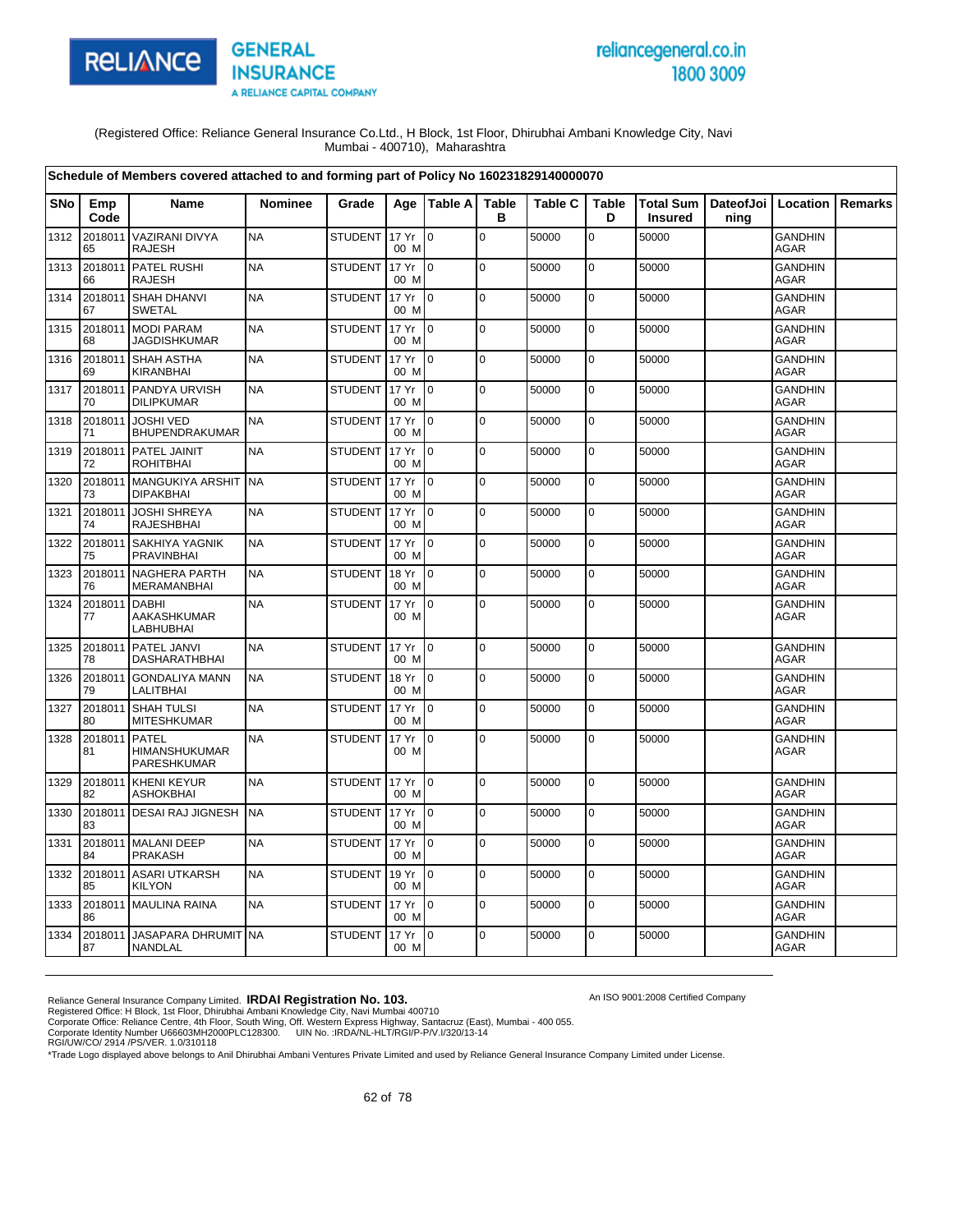

# reliancegeneral.co.in 1800 3009

An ISO 9001:2008 Certified Company

(Registered Office: Reliance General Insurance Co.Ltd., H Block, 1st Floor, Dhirubhai Ambani Knowledge City, Navi Mumbai - 400710), Maharashtra

|      |               | Schedule of Members covered attached to and forming part of Policy No 160231829140000070 |                |                |               |                 |                   |                |                   |                             |                   |                               |                |
|------|---------------|------------------------------------------------------------------------------------------|----------------|----------------|---------------|-----------------|-------------------|----------------|-------------------|-----------------------------|-------------------|-------------------------------|----------------|
| SNo  | Emp<br>Code   | Name                                                                                     | <b>Nominee</b> | Grade          | Age           | Table A         | <b>Table</b><br>в | <b>Table C</b> | <b>Table</b><br>D | Total Sum<br><b>Insured</b> | DateofJoi<br>ning | Location                      | <b>Remarks</b> |
| 1335 | 2018011<br>88 | <b>GUPTA CHIRAG</b><br><b>DURGESHKUMAR</b>                                               | <b>NA</b>      | <b>STUDENT</b> | 17 Yr<br>00 M | lo.             | $\mathsf 0$       | 50000          | 0                 | 50000                       |                   | <b>GANDHIN</b><br><b>AGAR</b> |                |
| 1336 | 2018011<br>89 | SAVALIYA UMESH<br>NARESHBHAI                                                             | <b>NA</b>      | <b>STUDENT</b> | 17 Yr<br>00 M | l 0             | $\mathbf 0$       | 50000          | $\mathbf 0$       | 50000                       |                   | <b>GANDHIN</b><br><b>AGAR</b> |                |
| 1337 | 2018011<br>90 | <b>MAKADIYA NEEL</b><br>NARENDRABHAI                                                     | <b>NA</b>      | <b>STUDENT</b> | 18 Yr<br>00 M | $\overline{0}$  | $\pmb{0}$         | 50000          | $\mathbf 0$       | 50000                       |                   | <b>GANDHIN</b><br><b>AGAR</b> |                |
| 1338 | 2018011<br>91 | <b>MANGUKIYA SMIT</b><br><b>RAMESHBHAI</b>                                               | <b>NA</b>      | <b>STUDENT</b> | 17 Yr<br>00 M | Io.             | $\mathbf 0$       | 50000          | $\mathbf 0$       | 50000                       |                   | <b>GANDHIN</b><br><b>AGAR</b> |                |
| 1339 | 2018011<br>92 | NADPARA ANAND<br><b>RAJNIBHAI</b>                                                        | <b>NA</b>      | <b>STUDENT</b> | 17 Yr<br>00 M | $\overline{0}$  | $\mathbf 0$       | 50000          | $\mathbf 0$       | 50000                       |                   | <b>GANDHIN</b><br><b>AGAR</b> |                |
| 1340 | 2018011<br>93 | PATEL PARITA<br><b>HITESHBHAI</b>                                                        | <b>NA</b>      | <b>STUDENT</b> | 18 Yr<br>00 M | $\overline{0}$  | $\mathbf 0$       | 50000          | $\mathbf 0$       | 50000                       |                   | <b>GANDHIN</b><br><b>AGAR</b> |                |
| 1341 | 94            | 2018011 PARASKAR KUNJ<br><b>JAYESHBHAI</b>                                               | <b>NA</b>      | <b>STUDENT</b> | 17 Yr<br>00 M | $\overline{0}$  | $\pmb{0}$         | 50000          | $\mathbf 0$       | 50000                       |                   | <b>GANDHIN</b><br><b>AGAR</b> |                |
| 1342 | 2018011<br>95 | PARMAR MEETBHAI<br><b>MANUBHAI</b>                                                       | <b>NA</b>      | <b>STUDENT</b> | 17 Yr<br>00 M | l o             | $\mathbf 0$       | 50000          | $\mathbf 0$       | 50000                       |                   | <b>GANDHIN</b><br><b>AGAR</b> |                |
| 1343 | 2018011<br>96 | <b>CHAUHAN</b><br><b>SIDDHARTH</b><br><b>DINESHBHAI</b>                                  | <b>NA</b>      | <b>STUDENT</b> | 17 Yr<br>00 M | $\overline{0}$  | $\mathbf 0$       | 50000          | 0                 | 50000                       |                   | <b>GANDHIN</b><br><b>AGAR</b> |                |
| 1344 | 2018011<br>97 | <b>VAGHELA YAGNIK</b><br>MANOJKUMAR                                                      | <b>NA</b>      | <b>STUDENT</b> | 17 Yr<br>00 M | Io.             | l o               | 50000          | $\pmb{0}$         | 50000                       |                   | <b>GANDHIN</b><br>AGAR        |                |
| 1345 | 2018011<br>98 | SHROFF JHANVI<br>SANJAYKUMAR                                                             | <b>NA</b>      | <b>STUDENT</b> | 17 Yr<br>00 M | $\overline{0}$  | $\mathbf 0$       | 50000          | $\mathbf 0$       | 50000                       |                   | <b>GANDHIN</b><br><b>AGAR</b> |                |
| 1346 | 2018011<br>99 | <b>PARMAR</b><br><b>KRUTIKKUMAR</b><br><b>MAHESHBHAI</b>                                 | <b>NA</b>      | <b>STUDENT</b> | 17 Yr<br>00 M | Io.             | $\mathbf 0$       | 50000          | 0                 | 50000                       |                   | <b>GANDHIN</b><br>AGAR        |                |
| 1347 | 2018012<br>00 | <b>CHAUHAN</b><br>PARESHKUMAR<br><b>YASHVANTBHAI</b>                                     | <b>NA</b>      | <b>STUDENT</b> | 17 Yr<br>00 M | $\overline{10}$ | $\mathbf 0$       | 50000          | $\mathbf 0$       | 50000                       |                   | <b>GANDHIN</b><br>AGAR        |                |
| 1348 | 2018012<br>01 | <b>MAKWANA PINANK</b><br><b>NARSIBHAI</b>                                                | <b>NA</b>      | <b>STUDENT</b> | 17 Yr<br>00 M | $\overline{10}$ | $\mathbf 0$       | 50000          | $\mathbf 0$       | 50000                       |                   | <b>GANDHIN</b><br><b>AGAR</b> |                |
| 1349 | 02            | 2018012 DHRUV PRATHAM<br><b>ISHWARBHAI</b>                                               | <b>NA</b>      | <b>STUDENT</b> | 17 Yr<br>00 M | I O             | $\pmb{0}$         | 50000          | 0                 | 50000                       |                   | <b>GANDHIN</b><br><b>AGAR</b> |                |
| 1350 | 03            | 2018012 PATEL AYUSHI<br><b>YOGESHBHAI</b>                                                | <b>NA</b>      | <b>STUDENT</b> | 17 Yr<br>00 M | $\overline{0}$  | $\mathbf 0$       | 50000          | $\mathbf 0$       | 50000                       |                   | <b>GANDHIN</b><br><b>AGAR</b> |                |
| 1351 | 04            | 2018012 KATARIA<br>ANANTKUMAR<br><b>HARIBHAI</b>                                         | <b>NA</b>      | STUDENT        | 18 Yr<br>00 M | lo.             | $\pmb{0}$         | 50000          | $\mathbf 0$       | 50000                       |                   | <b>GANDHIN</b><br><b>AGAR</b> |                |
| 1352 | 05            | 2018012 RAMI RUTWA<br><b>HITESHBHAI</b>                                                  | <b>NA</b>      | <b>STUDENT</b> | 18 Yr<br>00 M | l 0             | $\pmb{0}$         | 50000          | $\mathbf 0$       | 50000                       |                   | <b>GANDHIN</b><br><b>AGAR</b> |                |
| 1353 | 2018012<br>07 | <b>BHUT VANDIT</b><br>SHAMJIBHAI                                                         | <b>NA</b>      | <b>STUDENT</b> | 17 Yr<br>00 M | l o             | $\mathbf 0$       | 50000          | $\mathbf 0$       | 50000                       |                   | GANDHIN<br><b>AGAR</b>        |                |
| 1354 | 2018012<br>08 | <b>CHAUHAN</b><br><b>PARTHRAJ</b><br><b>ALKESHBHAI</b>                                   | <b>NA</b>      | <b>STUDENT</b> | 17 Yr<br>00 M | lo.             | $\mathbf 0$       | 50000          | $\pmb{0}$         | 50000                       |                   | <b>GANDHIN</b><br>AGAR        |                |
| 1355 | 2018012<br>09 | <b>CHAUHAN RAHUL</b><br><b>BABUBHAI</b>                                                  | <b>NA</b>      | <b>STUDENT</b> | 17 Yr<br>00 M | $\overline{0}$  | $\mathbf 0$       | 50000          | 0                 | 50000                       |                   | <b>GANDHIN</b><br>AGAR        |                |
| 1356 | 2018012<br>10 | <b>VALA SKAND</b><br><b>ARSIBHAI</b>                                                     | <b>NA</b>      | <b>STUDENT</b> | 17 Yr<br>00 M | Io.             | $\Omega$          | 50000          | $\mathbf 0$       | 50000                       |                   | <b>GANDHIN</b><br><b>AGAR</b> |                |

Reliance General Insurance Company Limited. **IRDAI Registration No. 103.**<br>Registered Office: H Block, 1st Floor, Dhirubhai Ambani Knowledge City, Navi Mumbai 400710<br>Corporate Office: Reliance Centre, 4th Floor, South Wing,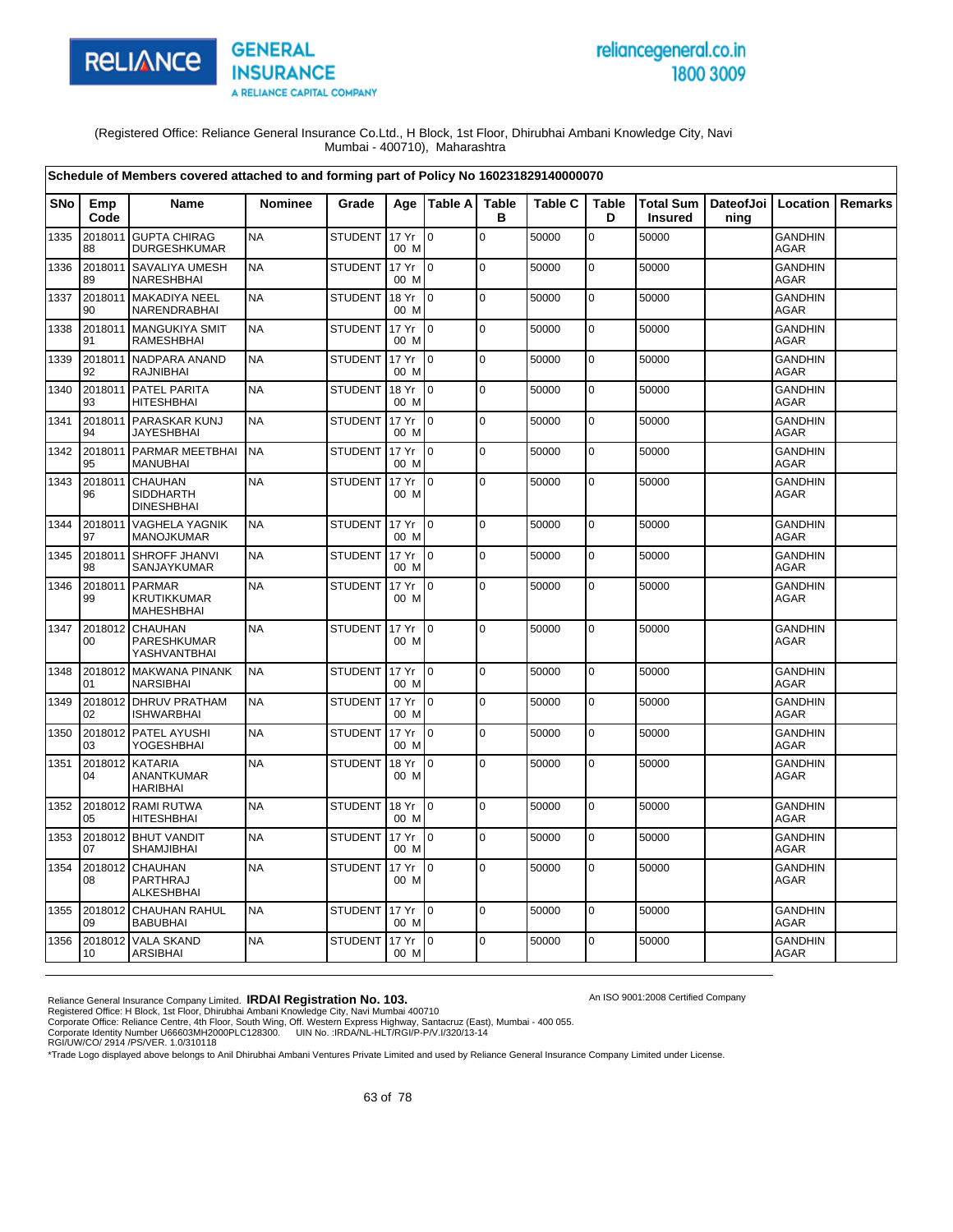

# reliancegeneral.co.in 1800 3009

An ISO 9001:2008 Certified Company

(Registered Office: Reliance General Insurance Co.Ltd., H Block, 1st Floor, Dhirubhai Ambani Knowledge City, Navi Mumbai - 400710), Maharashtra

|            |               | Schedule of Members covered attached to and forming part of Policy No 160231829140000070 |                |                |                          |                  |                   |                |                   |                             |                   |                               |         |
|------------|---------------|------------------------------------------------------------------------------------------|----------------|----------------|--------------------------|------------------|-------------------|----------------|-------------------|-----------------------------|-------------------|-------------------------------|---------|
| <b>SNo</b> | Emp<br>Code   | Name                                                                                     | <b>Nominee</b> | Grade          | Age                      | <b>ITable Al</b> | <b>Table</b><br>в | <b>Table C</b> | <b>Table</b><br>D | Total Sum<br><b>Insured</b> | DateofJoi<br>ning | Location                      | Remarks |
| 1357       | 2018012<br>11 | <b>PARMAR</b><br>PRATIKKUMAR<br><b>NANJIBHAI</b>                                         | <b>NA</b>      | <b>STUDENT</b> | 17 Yr<br>00 M            | l o              | $\mathbf 0$       | 50000          | 0                 | 50000                       |                   | <b>GANDHIN</b><br>AGAR        |         |
| 1358       | 2018012<br>12 | PARAMAR AKASH<br>AMRUTLAL                                                                | <b>NA</b>      | <b>STUDENT</b> | 17 Yr<br>00 M            | l o              | $\mathbf 0$       | 50000          | $\mathbf 0$       | 50000                       |                   | <b>GANDHIN</b><br>AGAR        |         |
| 1359       | 2018012<br>13 | <b>MAKWANA</b><br><b>SHUBHAM</b><br><b>BHAVESHBHAI</b>                                   | <b>NA</b>      | <b>STUDENT</b> | 17 Yr<br>00 M            | lo.              | $\mathbf 0$       | 50000          | $\mathbf 0$       | 50000                       |                   | <b>GANDHIN</b><br><b>AGAR</b> |         |
| 1360       | 2018012<br>14 | <b>VAGHELA</b><br>SHYAMKUMAR<br>PARSOTTAMBHAI                                            | <b>NA</b>      | <b>STUDENT</b> | 18 Yr<br>00 M            | I0               | $\mathbf 0$       | 50000          | $\mathbf 0$       | 50000                       |                   | GANDHIN<br><b>AGAR</b>        |         |
| 1361       | 2018012<br>15 | PADHIAR ADITYA<br><b>ROHIT</b>                                                           | <b>NA</b>      | <b>STUDENT</b> | 17 Yr<br>00 M            | I0               | $\pmb{0}$         | 50000          | $\mathsf 0$       | 50000                       |                   | GANDHIN<br><b>AGAR</b>        |         |
| 1362       | 2018012<br>16 | VAGHELA<br><b>MAHARSHI</b><br><b>ARVINDBHAI</b>                                          | <b>NA</b>      | <b>STUDENT</b> | 17 Yr<br>00 M            | lo.              | $\mathbf 0$       | 50000          | $\pmb{0}$         | 50000                       |                   | <b>GANDHIN</b><br><b>AGAR</b> |         |
| 1363       | 17            | 2018012 KHANDHARA JENIL<br>NILANGBHAI                                                    | <b>NA</b>      | STUDENT        | 17 Yr<br>00 M            | I0               | $\mathbf 0$       | 50000          | 0                 | 50000                       |                   | <b>GANDHIN</b><br>AGAR        |         |
| 1364       | 18            | 2018012 MODI ANIKET<br><b>JAYESHKUMAR</b>                                                | <b>NA</b>      | <b>STUDENT</b> | 17 Yr<br>00 M            | lo.              | $\Omega$          | 50000          | $\mathbf 0$       | 50000                       |                   | <b>GANDHIN</b><br><b>AGAR</b> |         |
| 1365       | 19            | 2018012 MODI VYOM<br>RAJESHKUMAR                                                         | <b>NA</b>      | <b>STUDENT</b> | 17 Yr<br>00 M            | I٥               | $\mathbf 0$       | 50000          | $\mathbf 0$       | 50000                       |                   | <b>GANDHIN</b><br><b>AGAR</b> |         |
| 1366       | 2018012<br>20 | <b>DANGAR MIHIR</b><br>RAJESHBHAI                                                        | <b>NA</b>      | <b>STUDENT</b> | 17 Yr<br>00 M            | $\overline{0}$   | $\mathbf 0$       | 50000          | $\mathbf 0$       | 50000                       |                   | <b>GANDHIN</b><br><b>AGAR</b> |         |
| 1367       | 2018012<br>21 | <b>JAKHOTRA</b><br><b>MILANBHAI</b><br><b>BHAGVANBHAI</b>                                | <b>NA</b>      | STUDENT        | 17 Yr<br>00 M            | l0               | $\Omega$          | 50000          | $\mathbf 0$       | 50000                       |                   | <b>GANDHIN</b><br><b>AGAR</b> |         |
| 1368       | 2018012<br>22 | <b>KHANDAR MANISH</b><br><b>DEVSHIBHAI</b>                                               | <b>NA</b>      | <b>STUDENT</b> | 17 Yr<br>00 M            | I٥               | $\mathbf 0$       | 50000          | $\mathbf 0$       | 50000                       |                   | <b>GANDHIN</b><br><b>AGAR</b> |         |
| 1369       | 2018012<br>23 | <b>HARNESHA MAYANK</b><br><b>MAHESHBHAI</b>                                              | <b>NA</b>      | <b>STUDENT</b> | 17 Yr<br>00 M            | $\Omega$         | $\Omega$          | 50000          | $\mathbf 0$       | 50000                       |                   | <b>GANDHIN</b><br><b>AGAR</b> |         |
| 1370       | 24            | 2018012 ZANZARUKIYA<br>JIGAR HEMUBHAI                                                    | <b>NA</b>      | <b>STUDENT</b> | 17 Yr<br>00 M            | lo.              | $\mathbf 0$       | 50000          | $\mathbf 0$       | 50000                       |                   | <b>GANDHIN</b><br><b>AGAR</b> |         |
| 1371       | 2018012<br>25 | <b>PATEL</b><br>CHIRAGKUMAR<br><b>SANJAYBHAI</b>                                         | <b>NA</b>      | <b>STUDENT</b> | 17 Yr<br>00 M            | I٥               | 0                 | 50000          | 0                 | 50000                       |                   | <b>GANDHIN</b><br>AGAR        |         |
| 1372       | 2018012<br>26 | <b>LAKDAWALA RITIKA</b><br>ANILKUMAR                                                     | <b>NA</b>      | <b>STUDENT</b> | 18 Yr<br>00 M            | I0               | $\mathbf 0$       | 50000          | $\mathbf 0$       | 50000                       |                   | <b>GANDHIN</b><br><b>AGAR</b> |         |
| 1373       | 2018012<br>27 | <b>PANCHAL</b><br><b>KRUTARTH</b><br><b>BHAVESHBHAI</b>                                  | <b>NA</b>      | <b>STUDENT</b> | 17 Yr<br>00 M            | I0               | $\mathbf 0$       | 50000          | $\mathbf 0$       | 50000                       |                   | <b>GANDHIN</b><br><b>AGAR</b> |         |
| 1374       | 28            | 2018012 TANDEL VISMAY<br><b>VINODBHAI</b>                                                | <b>NA</b>      | <b>STUDENT</b> | 17 Yr<br>00 M            | I0               | $\mathbf 0$       | 50000          | $\mathbf 0$       | 50000                       |                   | <b>GANDHIN</b><br><b>AGAR</b> |         |
| 1375       | 2018012<br>29 | <b>MISTRY</b><br>SANKETKUMAR<br>KIRANKUMAR                                               | <b>NA</b>      | <b>STUDENT</b> | 17 Yr<br>00 M            | l O              | $\mathbf 0$       | 50000          | $\mathbf 0$       | 50000                       |                   | <b>GANDHIN</b><br>AGAR        |         |
| 1376       | 30            | 2018012 ASMANI DHRUVIK<br>CHETANKUMAR                                                    | <b>NA</b>      | <b>STUDENT</b> | 18 Yr<br>00 M            | I0               | $\mathbf 0$       | 50000          | $\mathbf 0$       | 50000                       |                   | <b>GANDHIN</b><br>AGAR        |         |
| 1377       | 2018012<br>31 | <b>PARMAR MANISH</b><br><b>DILIPBHAI</b>                                                 | <b>NA</b>      | <b>STUDENT</b> | $18 \text{Yr}$ 0<br>00 M |                  | $\mathbf 0$       | 50000          | $\mathbf 0$       | 50000                       |                   | GANDHIN<br><b>AGAR</b>        |         |

Reliance General Insurance Company Limited. **IRDAI Registration No. 103.**<br>Registered Office: H Block, 1st Floor, Dhirubhai Ambani Knowledge City, Navi Mumbai 400710<br>Corporate Office: Reliance Centre, 4th Floor, South Wing,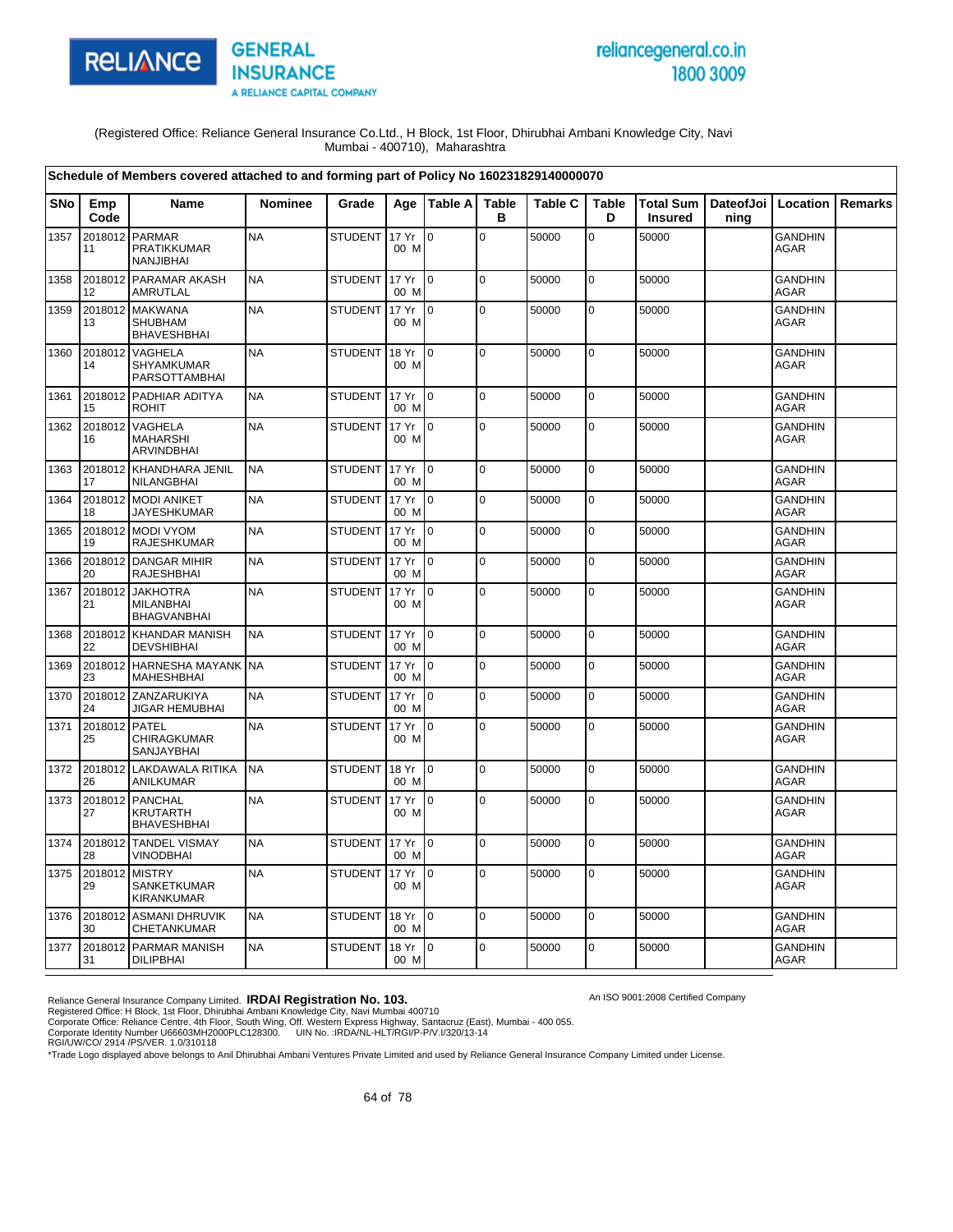

# reliancegeneral.co.in 1800 3009

An ISO 9001:2008 Certified Company

(Registered Office: Reliance General Insurance Co.Ltd., H Block, 1st Floor, Dhirubhai Ambani Knowledge City, Navi Mumbai - 400710), Maharashtra

|            |               | Schedule of Members covered attached to and forming part of Policy No 160231829140000070 |                |                |               |                |                   |                |                   |                                    |                              |                               |                |
|------------|---------------|------------------------------------------------------------------------------------------|----------------|----------------|---------------|----------------|-------------------|----------------|-------------------|------------------------------------|------------------------------|-------------------------------|----------------|
| <b>SNo</b> | Emp<br>Code   | Name                                                                                     | <b>Nominee</b> | Grade          | Aae           | <b>Table A</b> | <b>Table</b><br>в | <b>Table C</b> | <b>Table</b><br>D | <b>Total Sum</b><br><b>Insured</b> | DateofJoi   Location<br>ning |                               | <b>Remarks</b> |
| 1378       | 2018012<br>32 | <b>UMAT JEET</b><br><b>BHARATSINH</b>                                                    | <b>NA</b>      | <b>STUDENT</b> | 18 Yr<br>00 M | $\overline{0}$ | $\pmb{0}$         | 50000          | 0                 | 50000                              |                              | <b>GANDHIN</b><br>AGAR        |                |
| 1379       | 2018012<br>33 | <b>MAKWANA MANAN</b><br>VISHALBHAI                                                       | <b>NA</b>      | <b>STUDENT</b> | 17 Yr<br>00 M | $\overline{0}$ | $\mathbf 0$       | 50000          | $\mathbf 0$       | 50000                              |                              | <b>GANDHIN</b><br>AGAR        |                |
| 1380       | 2018012<br>34 | <b>PATEL</b><br>NIPUNKUMAR<br><b>RAJANIKANT</b>                                          | <b>NA</b>      | <b>STUDENT</b> | 17 Yr<br>00 M | $\Omega$       | $\mathbf 0$       | 50000          | $\mathbf 0$       | 50000                              |                              | <b>GANDHIN</b><br>AGAR        |                |
| 1381       | 2018012<br>35 | <b>CHAUDHARY</b><br><b>NISHTHA</b><br>KUBERBHAI                                          | <b>NA</b>      | <b>STUDENT</b> | 17 Yr<br>00 M | $\mathbf 0$    | $\mathbf 0$       | 50000          | $\mathbf 0$       | 50000                              |                              | <b>GANDHIN</b><br>AGAR        |                |
| 1382       | 2018012<br>36 | SANGADA ASUTOSH NA<br><b>DINESHBHAI</b>                                                  |                | <b>STUDENT</b> | 17 Yr<br>00 M | I0             | $\pmb{0}$         | 50000          | 0                 | 50000                              |                              | <b>GANDHIN</b><br><b>AGAR</b> |                |
| 1383       | 37            | 2018012 NISARG BHAMAT<br><b>HARSHADBHAI</b>                                              | <b>NA</b>      | <b>STUDENT</b> | 17 Yr<br>00 M | I٥             | $\mathbf 0$       | 50000          | $\mathbf 0$       | 50000                              |                              | <b>GANDHIN</b><br>AGAR        |                |
| 1384       | 38            | 2018012 PATEL YASHANG<br><b>HARSHADBHAI</b>                                              | <b>NA</b>      | <b>STUDENT</b> | 17 Yr<br>00 M | l 0            | $\pmb{0}$         | 50000          | 0                 | 50000                              |                              | <b>GANDHIN</b><br><b>AGAR</b> |                |
| 1385       | 39            | 2018012 VISAT SMIT<br>NARAYANBHAI                                                        | <b>NA</b>      | <b>STUDENT</b> | 17 Yr<br>00 M | I0             | $\mathbf 0$       | 50000          | 0                 | 50000                              |                              | <b>GANDHIN</b><br><b>AGAR</b> |                |
| 1386       | 2018012<br>40 | <b>NALVAYA UTKARSH</b><br>NANJIBHAI                                                      | <b>NA</b>      | <b>STUDENT</b> | 18 Yr<br>00 M | I٥             | $\mathbf 0$       | 50000          | $\mathbf 0$       | 50000                              |                              | <b>GANDHIN</b><br><b>AGAR</b> |                |
| 1387       | 2018012<br>41 | <b>GAMIT</b><br><b>JEETESHKUMAR</b>                                                      | <b>NA</b>      | <b>STUDENT</b> | 17 Yr<br>00 M | I0             | $\mathbf 0$       | 50000          | $\mathbf 0$       | 50000                              |                              | <b>GANDHIN</b><br><b>AGAR</b> |                |
| 1388       | 2018012<br>42 | PATEL PRIYA<br><b>HARSHADBHAI</b>                                                        | <b>NA</b>      | <b>STUDENT</b> | 17 Yr<br>00 M | ۱o             | $\pmb{0}$         | 50000          | $\mathbf 0$       | 50000                              |                              | <b>GANDHIN</b><br>AGAR        |                |
| 1389       | 2018012<br>43 | <b>MAHLA RAJ</b><br>RAMANBHAI                                                            | <b>NA</b>      | <b>STUDENT</b> | 18 Yr<br>00 M | l 0            | $\pmb{0}$         | 50000          | $\mathbf 0$       | 50000                              |                              | <b>GANDHIN</b><br>AGAR        |                |
| 1390       | 2018012<br>44 | PATEL SIDDHI<br><b>DILIPBHAI</b>                                                         | <b>NA</b>      | <b>STUDENT</b> | 17 Yr<br>00 M | I٥             | $\pmb{0}$         | 50000          | $\mathbf 0$       | 50000                              |                              | <b>GANDHIN</b><br>AGAR        |                |
| 1391       | 2018012<br>45 | PATEL RICHA<br><b>SUNILBHAI</b>                                                          | <b>NA</b>      | <b>STUDENT</b> | 17 Yr<br>00 M | I٥             | $\Omega$          | 50000          | $\overline{0}$    | 50000                              |                              | <b>GANDHIN</b><br>AGAR        |                |
| 1392       | 2018012<br>46 | <b>DAMOR JEEL</b><br>MAHESHKUMAR                                                         | <b>NA</b>      | <b>STUDENT</b> | 17 Yr<br>00 M | l n            | $\Omega$          | 50000          | $\mathbf 0$       | 50000                              |                              | <b>GANDHIN</b><br>AGAR        |                |
| 1393       | 2018012<br>47 | KHARADI<br>ALAYKUMAR<br><b>NARSINHBHAI</b>                                               | <b>NA</b>      | <b>STUDENT</b> | 17 Yr<br>00 M | I٥             | $\mathbf 0$       | 50000          | $\mathbf 0$       | 50000                              |                              | GANDHIN<br>AGAR               |                |
| 1394       | 2018012<br>48 | <b>TALAVIA YAKSH</b><br><b>BHAVESHBHAI</b>                                               | <b>NA</b>      | STUDENT        | 17 Yr<br>00 M | $\overline{0}$ | $\Omega$          | 50000          | $\mathbf 0$       | 50000                              |                              | <b>GANDHIN</b><br>AGAR        |                |
| 1395       | 2018012<br>49 | <b>UMAT YASHKUMAR</b><br>NARESHBHAI                                                      | <b>NA</b>      | <b>STUDENT</b> | 17 Yr<br>00 M | $\overline{0}$ | $\pmb{0}$         | 50000          | $\mathbf 0$       | 50000                              |                              | <b>GANDHIN</b><br>AGAR        |                |
| 1396       | 2018012<br>50 | <b>NAIK HARIT</b><br><b>BHARATKUMAR</b>                                                  | <b>NA</b>      | <b>STUDENT</b> | 17 Yr<br>00 M | l 0            | $\pmb{0}$         | 50000          | $\mathbf 0$       | 50000                              |                              | <b>GANDHIN</b><br>AGAR        |                |
| 1397       | 2018012<br>51 | <b>TANISHQ NAGPAL</b>                                                                    | <b>NA</b>      | <b>STUDENT</b> | 18 Yr<br>00 M | l 0            | $\mathbf 0$       | 50000          | 0                 | 50000                              |                              | <b>GANDHIN</b><br><b>AGAR</b> |                |
| 1398       | 2018012<br>52 | <b>SHAH RAHIL</b><br>ASHISHBHAI                                                          | <b>NA</b>      | <b>STUDENT</b> | 17 Yr<br>00 M | lo.            | $\Omega$          | 50000          | $\mathbf 0$       | 50000                              |                              | <b>GANDHIN</b><br>AGAR        |                |
| 1399       | 2018012<br>53 | <b>ADITYA GOYAL</b>                                                                      | <b>NA</b>      | <b>STUDENT</b> | 18 Yr<br>00 M | I٥             | $\Omega$          | 50000          | $\Omega$          | 50000                              |                              | <b>GANDHIN</b><br>AGAR        |                |

Reliance General Insurance Company Limited. **IRDAI Registration No. 103.**<br>Registered Office: H Block, 1st Floor, Dhirubhai Ambani Knowledge City, Navi Mumbai 400710<br>Corporate Office: Reliance Centre, 4th Floor, South Wing,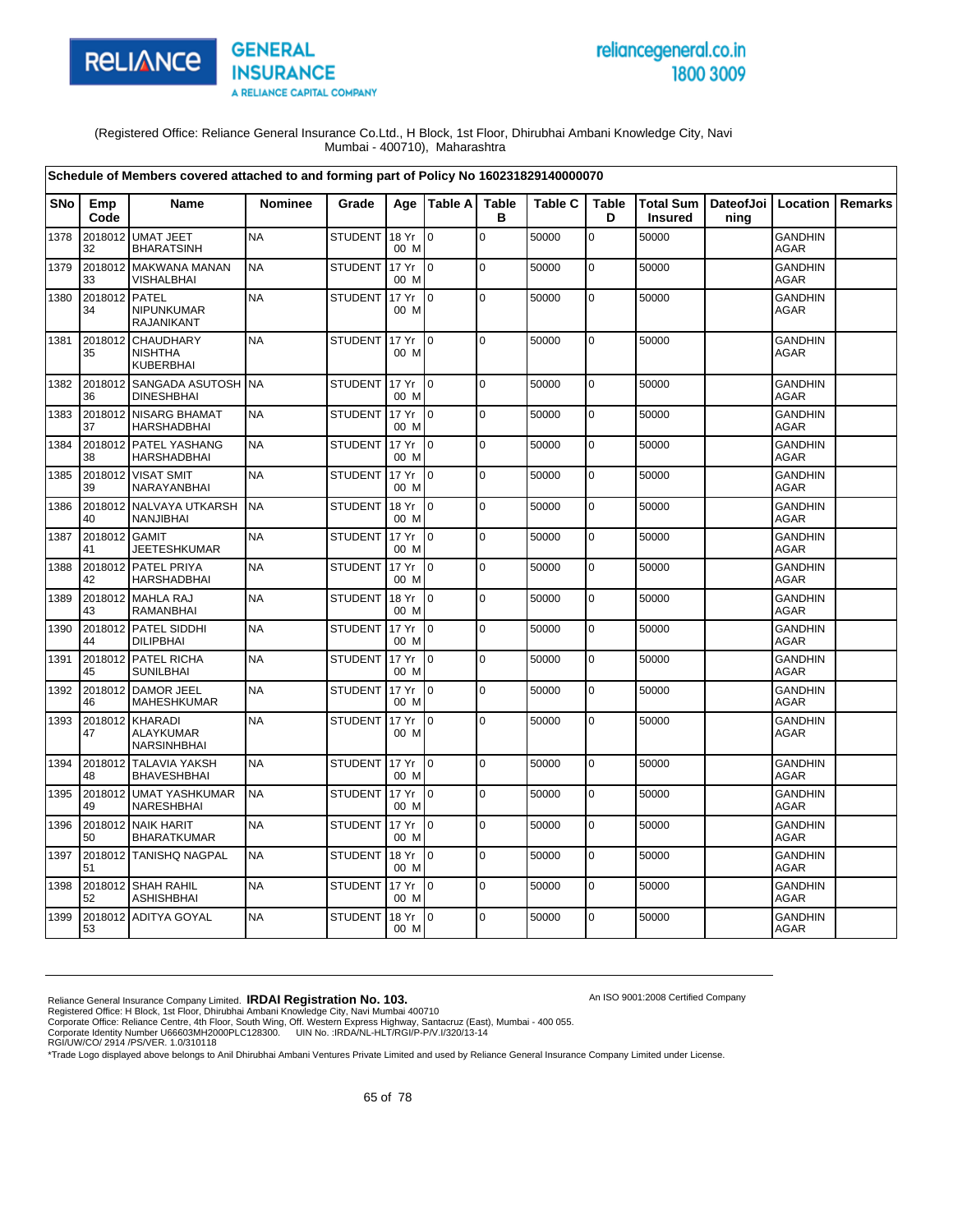



An ISO 9001:2008 Certified Company

(Registered Office: Reliance General Insurance Co.Ltd., H Block, 1st Floor, Dhirubhai Ambani Knowledge City, Navi Mumbai - 400710), Maharashtra

|            |               | Schedule of Members covered attached to and forming part of Policy No 160231829140000070 |                |                |               |                 |                   |         |                   |                                    |                   |                               |                |
|------------|---------------|------------------------------------------------------------------------------------------|----------------|----------------|---------------|-----------------|-------------------|---------|-------------------|------------------------------------|-------------------|-------------------------------|----------------|
| <b>SNo</b> | Emp<br>Code   | <b>Name</b>                                                                              | <b>Nominee</b> | Grade          |               | Age   Table A   | <b>Table</b><br>B | Table C | <b>Table</b><br>D | <b>Total Sum</b><br><b>Insured</b> | DateofJoi<br>ning | Location                      | <b>Remarks</b> |
| 1400       | 2018012<br>54 | <b>DADHANIA</b><br><b>MEETKUMAR</b><br>SANJAYBHAI                                        | <b>NA</b>      | <b>STUDENT</b> | 17 Yr<br>00 M | $\overline{0}$  | $\mathbf 0$       | 50000   | 0                 | 50000                              |                   | <b>GANDHIN</b><br><b>AGAR</b> |                |
| 1401       | 2018012<br>55 | MADHAVENDRA<br>PANKAJKUMAR<br><b>CHOKSI</b>                                              | <b>NA</b>      | <b>STUDENT</b> | 18 Yr<br>00 M | $\overline{10}$ | l O               | 50000   | 0                 | 50000                              |                   | <b>GANDHIN</b><br><b>AGAR</b> |                |
| 1402       | 2018012<br>56 | VAGHASIYA<br>HARSHAD MAN<br><b>SUKHBHAI</b>                                              | <b>NA</b>      | <b>STUDENT</b> | 17 Yr<br>00 M | $\overline{10}$ | l O               | 50000   | 0                 | 50000                              |                   | <b>GANDHIN</b><br><b>AGAR</b> |                |
| 1403       | 2018012<br>57 | <b>SANTOKI</b><br>PARTHKUMAR<br><b>NAVNITBHAI</b>                                        | <b>NA</b>      | <b>STUDENT</b> | 17 Yr<br>00 M | $\overline{10}$ | $\overline{0}$    | 50000   | 0                 | 50000                              |                   | <b>GANDHIN</b><br><b>AGAR</b> |                |
| 1404       | 2018012<br>58 | <b>GAJERA DEEP</b><br>NALINKUMAR                                                         | <b>NA</b>      | <b>STUDENT</b> | 17 Yr<br>00 M | $\overline{10}$ | $\overline{0}$    | 50000   | 0                 | 50000                              |                   | <b>GANDHIN</b><br><b>AGAR</b> |                |
| 1405       | 2018012<br>59 | PATEL AAYUSH<br><b>TEJASKUMAR</b>                                                        | <b>NA</b>      | <b>STUDENT</b> | 17 Yr<br>00 M | $\mathsf{I}$    | $\overline{0}$    | 50000   | $\mathbf 0$       | 50000                              |                   | <b>GANDHIN</b><br><b>AGAR</b> |                |
| 1406       | 2018012<br>60 | <b>VACHHANI</b><br>DEVENKUMAR<br><b>DINESHBHAI</b>                                       | <b>NA</b>      | <b>STUDENT</b> | 17 Yr<br>00 M | 0               | l O               | 50000   | 0                 | 50000                              |                   | <b>GANDHIN</b><br><b>AGAR</b> |                |
| 1407       | 61            | 2018012 PATEL PRITKUMAR<br><b>DINESHKUMAR</b>                                            | <b>NA</b>      | STUDENT 17 Yr  | 00 M          | $\overline{10}$ | $\overline{0}$    | 50000   | 0                 | 50000                              |                   | <b>GANDHIN</b><br><b>AGAR</b> |                |
| 1408       | 2018012<br>62 | PAGHADAR HET<br><b>KISHORBHAI</b>                                                        | <b>NA</b>      | <b>STUDENT</b> | 17 Yr<br>00 M | l o             | $\overline{0}$    | 50000   | 0                 | 50000                              |                   | <b>GANDHIN</b><br><b>AGAR</b> |                |
| 1409       | 2018012<br>63 | <b>GODBOLE SHREEYA</b><br>AJIT                                                           | <b>NA</b>      | <b>STUDENT</b> | 18 Yr<br>00 M | l 0             | l O               | 50000   | $\overline{0}$    | 50000                              |                   | <b>GANDHIN</b><br><b>AGAR</b> |                |
| 1410       | 2018012<br>64 | SHAH KHUSHALI<br><b>BHAVIN</b>                                                           | <b>NA</b>      | <b>STUDENT</b> | 17 Yr<br>00 M | $\overline{0}$  | $\overline{0}$    | 50000   | 0                 | 50000                              |                   | <b>GANDHIN</b><br><b>AGAR</b> |                |
| 1411       | 2018014<br>01 | DAVE BHRUGU<br><b>AMITKUMAR</b>                                                          | <b>NA</b>      | <b>STUDENT</b> | 17 Yr<br>00 M | ۱o              | l o               | 50000   | 0                 | 50000                              |                   | <b>GANDHIN</b><br><b>AGAR</b> |                |
| 1412       | 02            | 2018014 DAVE BHARGAV<br><b>RISHIKESH</b>                                                 | <b>NA</b>      | <b>STUDENT</b> | 18 Yr<br>00 M | $\overline{0}$  | l o               | 50000   | 0                 | 50000                              |                   | <b>GANDHIN</b><br><b>AGAR</b> |                |
| 1413       | 2018014<br>03 | <b>SHAH NISHANT</b><br><b>KETANKUMAR</b>                                                 | <b>NA</b>      | <b>STUDENT</b> | 17 Yr<br>00 M | $\overline{10}$ | l O               | 50000   | $\mathbf 0$       | 50000                              |                   | <b>GANDHIN</b><br><b>AGAR</b> |                |
| 1414       | 2018014<br>04 | <b>SMIT ANILBHAI</b><br><b>KUMBHANI</b>                                                  | <b>NA</b>      | <b>STUDENT</b> | 17 Yr<br>00 M | ۱o              | $\overline{0}$    | 50000   | $\overline{0}$    | 50000                              |                   | <b>GANDHIN</b><br><b>AGAR</b> |                |
| 1415       | 06            | 2018014 TALNIKAR SRINIVAS                                                                | <b>NA</b>      | <b>STUDENT</b> | 18 Yr<br>00 M | l o             | $\overline{0}$    | 50000   | $\mathbf 0$       | 50000                              |                   | <b>GANDHIN</b><br><b>AGAR</b> |                |
| 1416       | 07            | 2018014 PRATVI SHAH                                                                      | <b>NA</b>      | STUDENT        | 17 Yr<br>00 M | $\overline{10}$ | l O               | 50000   | $\overline{0}$    | 50000                              |                   | <b>GANDHIN</b><br>AGAR        |                |
| 1417       | 2018014<br>08 | ARKAPRABHA<br><b>BANERJEE</b>                                                            | <b>NA</b>      | <b>STUDENT</b> | 17 Yr<br>00 M | l o             | l O               | 50000   | 0                 | 50000                              |                   | <b>GANDHIN</b><br><b>AGAR</b> |                |
| 1418       | 2018014<br>09 | <b>HARDIK</b><br><b>HARISHKUMAR</b><br><b>MADHWANI</b>                                   | <b>NA</b>      | <b>STUDENT</b> | 18 Yr<br>00 M | $\overline{0}$  | $\overline{0}$    | 50000   | 0                 | 50000                              |                   | <b>GANDHIN</b><br><b>AGAR</b> |                |
| 1419       | 10            | 2018014 RAJPARA RUSHI<br><b>HARSHADBHAI</b>                                              | <b>NA</b>      | STUDENT 17 Yr  | 00 M          | $\overline{10}$ | l O               | 50000   | $\pmb{0}$         | 50000                              |                   | <b>GANDHIN</b><br><b>AGAR</b> |                |
| 1420       | 11            | 2018014 PATEL HARSH<br><b>DIPAKKUMAR</b>                                                 | <b>NA</b>      | <b>STUDENT</b> | 17 Yr<br>00 M | $\overline{0}$  | $\overline{0}$    | 50000   | $\mathbf 0$       | 50000                              |                   | <b>GANDHIN</b><br>AGAR        |                |
| 1421       | 12            | 2018014 SANJAY NAIR                                                                      | <b>NA</b>      | <b>STUDENT</b> | 18 Yr<br>00 M | $\overline{10}$ | $\overline{0}$    | 50000   | 0                 | 50000                              |                   | <b>GANDHIN</b><br><b>AGAR</b> |                |

Reliance General Insurance Company Limited. **IRDAI Registration No. 103.**<br>Registered Office: H Block, 1st Floor, Dhirubhai Ambani Knowledge City, Navi Mumbai 400710<br>Corporate Office: Reliance Centre, 4th Floor, South Wing,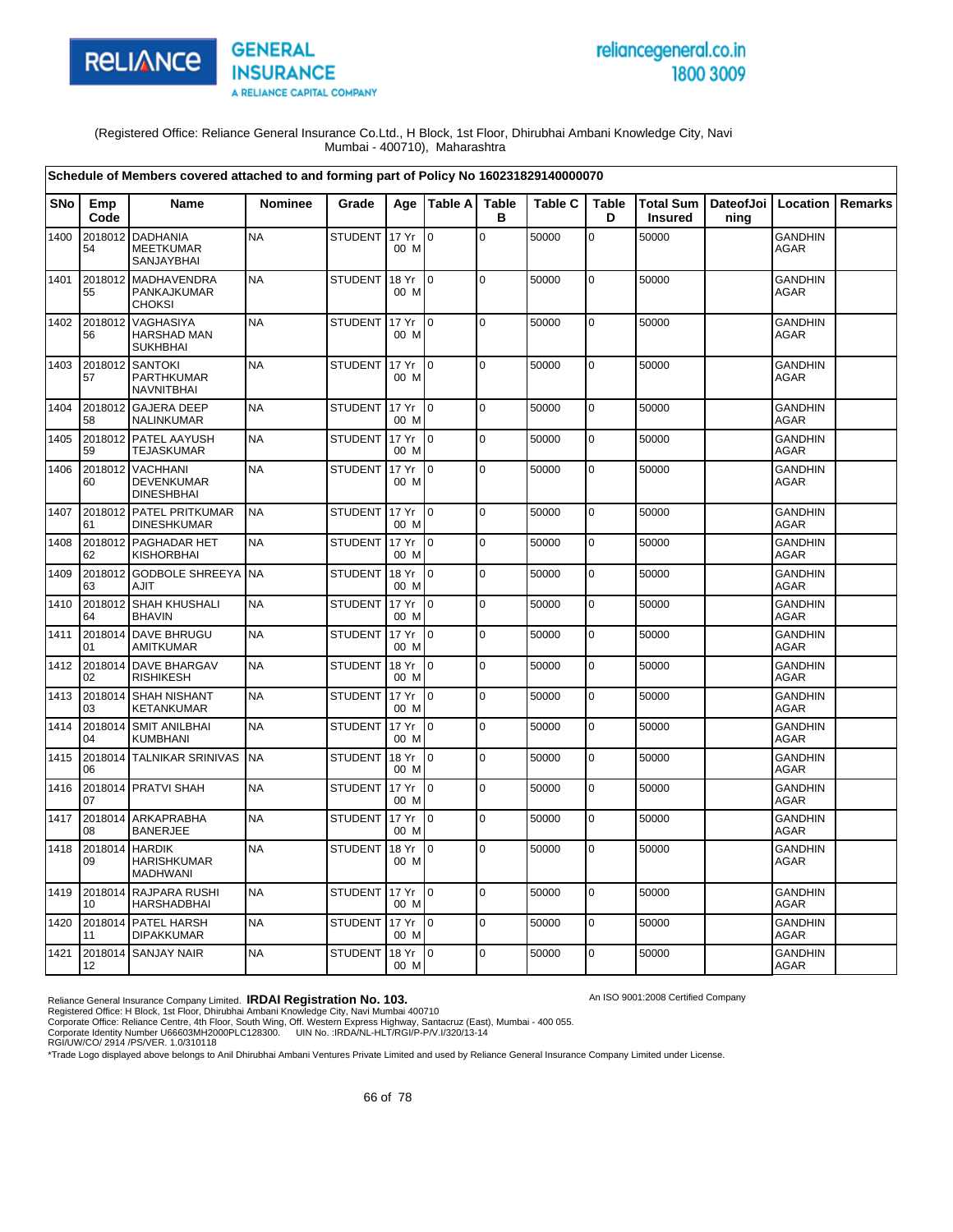

# reliancegeneral.co.in 1800 3009

An ISO 9001:2008 Certified Company

(Registered Office: Reliance General Insurance Co.Ltd., H Block, 1st Floor, Dhirubhai Ambani Knowledge City, Navi Mumbai - 400710), Maharashtra

|            |                     | Schedule of Members covered attached to and forming part of Policy No 160231829140000070 |                |                |               |                 |                   |                |                   |                                    |                              |                               |                |
|------------|---------------------|------------------------------------------------------------------------------------------|----------------|----------------|---------------|-----------------|-------------------|----------------|-------------------|------------------------------------|------------------------------|-------------------------------|----------------|
| <b>SNo</b> | Emp<br>Code         | Name                                                                                     | <b>Nominee</b> | Grade          | Age           | Table A         | <b>Table</b><br>в | <b>Table C</b> | <b>Table</b><br>D | <b>Total Sum</b><br><b>Insured</b> | DateofJoi   Location<br>ning |                               | <b>Remarks</b> |
| 1422       | 13                  | 2018014 SAI RITHWIK M                                                                    | <b>NA</b>      | <b>STUDENT</b> | 18 Yr<br>00 M | l 0             | $\mathbf 0$       | 50000          | $\mathbf 0$       | 50000                              |                              | <b>GANDHIN</b><br><b>AGAR</b> |                |
| 1423       | 14                  | 2018014 AJAY K VALA                                                                      | <b>NA</b>      | <b>STUDENT</b> | 18 Yr<br>00 M | $\overline{10}$ | $\pmb{0}$         | 50000          | $\pmb{0}$         | 50000                              |                              | <b>GANDHIN</b><br><b>AGAR</b> |                |
| 1424       | 15                  | 2018014 PATEL MEET<br><b>ARVINDBHAI</b>                                                  | <b>NA</b>      | <b>STUDENT</b> | 17 Yr<br>00 M | I0              | $\mathbf 0$       | 50000          | 0                 | 50000                              |                              | <b>GANDHIN</b><br><b>AGAR</b> |                |
| 1425       | 16                  | 2018014 KHIMANI MOHIL<br><b>DEVAN</b>                                                    | <b>NA</b>      | <b>STUDENT</b> | 18 Yr<br>00 M | I <sub>0</sub>  | $\mathbf 0$       | 50000          | 0                 | 50000                              |                              | <b>GANDHIN</b><br><b>AGAR</b> |                |
| 1426       | 17                  | 2018014 BHATIA KARAN<br><b>ASHOK</b>                                                     | <b>NA</b>      | <b>STUDENT</b> | 17 Yr<br>00 M | I <sub>0</sub>  | $\Omega$          | 50000          | 0                 | 50000                              |                              | <b>GANDHIN</b><br><b>AGAR</b> |                |
| 1427       | 18                  | 2018014 TRIVEDI MAHAKSH<br>KANHAIYALAL                                                   | <b>NA</b>      | <b>STUDENT</b> | 18 Yr<br>00 M | $\overline{10}$ | $\mathbf 0$       | 50000          | 0                 | 50000                              |                              | <b>GANDHIN</b><br><b>AGAR</b> |                |
| 1428       | 19                  | 2018014 SONI VRAJ<br><b>JANAKKUMAR</b>                                                   | <b>NA</b>      | <b>STUDENT</b> | 18 Yr<br>00 M | $\overline{10}$ | $\mathbf 0$       | 50000          | 0                 | 50000                              |                              | <b>GANDHIN</b><br>AGAR        |                |
| 1429       | 2018014<br>20       | <b>KASHYAP ANANY</b><br>JAYANTKUMAR                                                      | <b>NA</b>      | <b>STUDENT</b> | 17 Yr<br>00 M | lo.             | $\mathbf 0$       | 50000          | 0                 | 50000                              |                              | <b>GANDHIN</b><br>AGAR        |                |
| 1430       | 21                  | 2018014 RAVURI VENKATA<br><b>KIRAN</b>                                                   | <b>NA</b>      | <b>STUDENT</b> | 17 Yr<br>00 M | $\overline{0}$  | $\mathbf 0$       | 50000          | $\pmb{0}$         | 50000                              |                              | <b>GANDHIN</b><br>AGAR        |                |
| 1431       | 2018014<br>22       | <b>MEETKUMAR</b><br>NATVARBHAI SALVI                                                     | <b>NA</b>      | <b>STUDENT</b> | 18 Yr<br>00 M | $\overline{0}$  | $\mathbf 0$       | 50000          | $\pmb{0}$         | 50000                              |                              | <b>GANDHIN</b><br>AGAR        |                |
| 1432       | 23                  | 2018014 SHIV SHAILESH RAJ                                                                | <b>NA</b>      | <b>STUDENT</b> | 17 Yr<br>00 M | $\overline{10}$ | $\mathbf 0$       | 50000          | $\mathbf 0$       | 50000                              |                              | <b>GANDHIN</b><br><b>AGAR</b> |                |
| 1433       | 2018014<br>24       | SHROFF SHIVAM<br><b>PRAKASH</b>                                                          | <b>NA</b>      | <b>STUDENT</b> | 17 Yr<br>00 M | $\overline{0}$  | $\mathbf 0$       | 50000          | $\mathbf 0$       | 50000                              |                              | <b>GANDHIN</b><br><b>AGAR</b> |                |
| 1434       | 25                  | 2018014 DEELIP SINGH                                                                     | <b>NA</b>      | <b>STUDENT</b> | 18 Yr<br>00 M | I <sub>0</sub>  | $\mathbf 0$       | 50000          | 0                 | 50000                              |                              | <b>GANDHIN</b><br>AGAR        |                |
| 1435       | 26                  | 2018014 KARTAVI SHAH                                                                     | <b>NA</b>      | <b>STUDENT</b> | 18 Yr<br>00 M | I <sub>0</sub>  | $\Omega$          | 50000          | $\mathbf 0$       | 50000                              |                              | <b>GANDHIN</b><br><b>AGAR</b> |                |
| 1436       | 27                  | 2018014 RIDDHI ATUL TANNA                                                                | <b>NA</b>      | <b>STUDENT</b> | 18 Yr<br>00 M | $\overline{10}$ | $\mathbf 0$       | 50000          | $\pmb{0}$         | 50000                              |                              | <b>GANDHIN</b><br><b>AGAR</b> |                |
| 1437       | 28                  | 2018014 SHABBIR MURTAZA                                                                  | <b>NA</b>      | <b>STUDENT</b> | 17 Yr<br>00 M | $\overline{0}$  | $\mathbf 0$       | 50000          | 0                 | 50000                              |                              | <b>GANDHIN</b><br>AGAR        |                |
| 1438       | 2018014 PATEL<br>29 | KRUTARTHKUMAR<br><b>MANISHKUMAR</b>                                                      | <b>NA</b>      | <b>STUDENT</b> | 18 Yr<br>00 M | $\overline{0}$  | $\mathbf 0$       | 50000          | 0                 | 50000                              |                              | <b>GANDHIN</b><br>AGAR        |                |
| 1439       | 2018014<br>30       | <b>JIGARKUMAR</b><br><b>DHARMENDRA</b><br>MARVANIYA                                      | <b>NA</b>      | <b>STUDENT</b> | 18 Yr<br>00 M | l0              | 0                 | 50000          | 0                 | 50000                              |                              | <b>GANDHIN</b><br><b>AGAR</b> |                |
| 1440       | 31                  | 2018014 MARMIK S<br>PRAJAPATI                                                            | <b>NA</b>      | <b>STUDENT</b> | 18 Yr<br>00 M | I0              | $\mathbf 0$       | 50000          | 0                 | 50000                              |                              | <b>GANDHIN</b><br><b>AGAR</b> |                |
| 1441       | 32                  | 2018014 PRAKHAR<br>MAHESHWARI                                                            | <b>NA</b>      | <b>STUDENT</b> | 18 Yr<br>00 M | I O             | $\mathbf 0$       | 50000          | $\mathbf 0$       | 50000                              |                              | <b>GANDHIN</b><br>AGAR        |                |
| 1442       | 33                  | 2018014 S SAKETH RAM                                                                     | <b>NA</b>      | <b>STUDENT</b> | 18 Yr<br>00 M | I0              | $\Omega$          | 50000          | $\pmb{0}$         | 50000                              |                              | <b>GANDHIN</b><br><b>AGAR</b> |                |
| 1443       | 34                  | 2018014 SHAH MEET<br>JIGISHKUMAR                                                         | <b>NA</b>      | <b>STUDENT</b> | 17 Yr<br>00 M | $\overline{10}$ | l o               | 50000          | $\pmb{0}$         | 50000                              |                              | <b>GANDHIN</b><br>AGAR        |                |
| 1444       | 2018014<br>35       | PATEL SARTHAK<br><b>KIRTIKUMAR</b>                                                       | <b>NA</b>      | <b>STUDENT</b> | 18 Yr<br>00 M | I0              | $\mathbf 0$       | 50000          | 0                 | 50000                              |                              | <b>GANDHIN</b><br><b>AGAR</b> |                |

Reliance General Insurance Company Limited. **IRDAI Registration No. 103.**<br>Registered Office: H Block, 1st Floor, Dhirubhai Ambani Knowledge City, Navi Mumbai 400710<br>Corporate Office: Reliance Centre, 4th Floor, South Wing,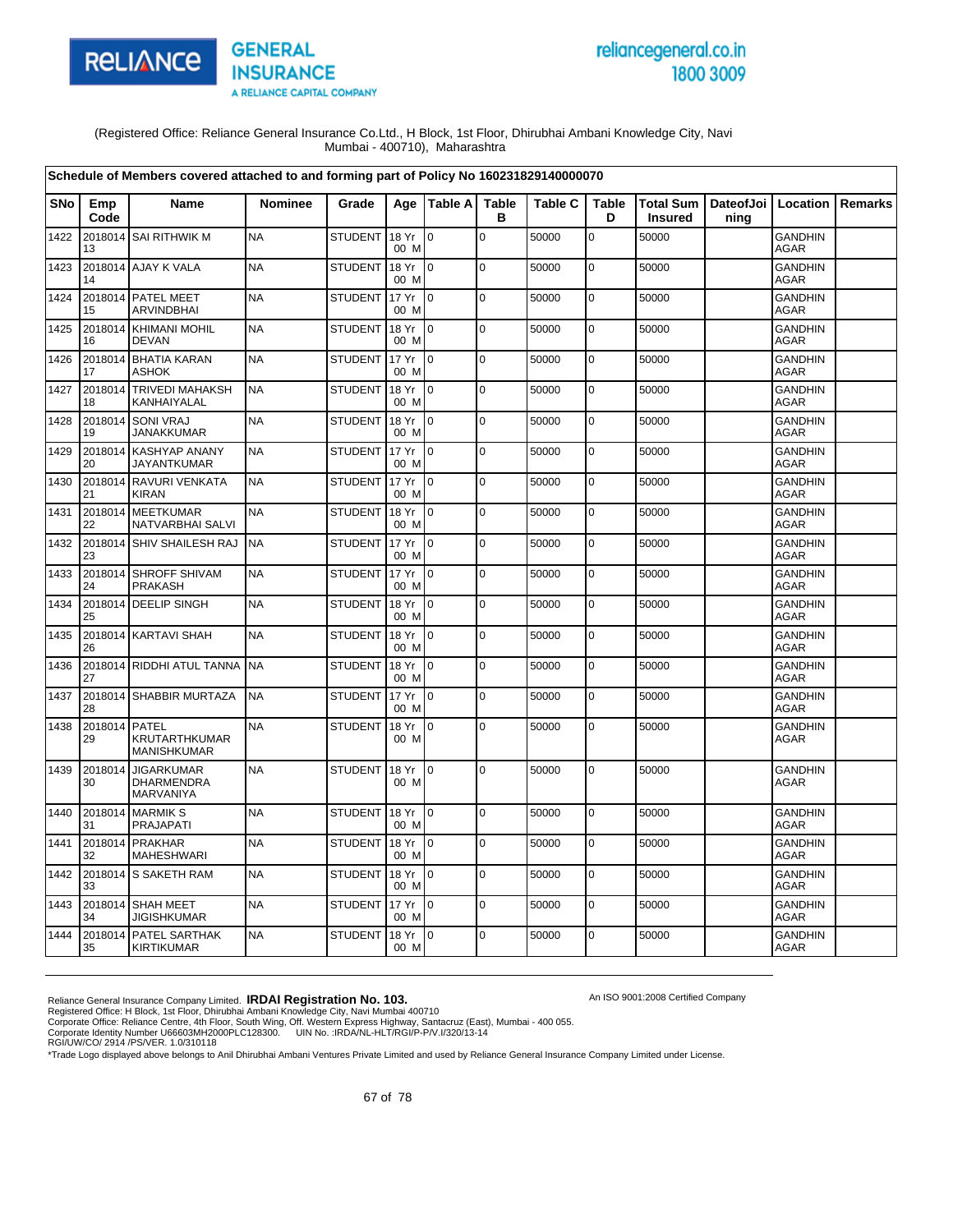

# reliancegeneral.co.in 1800 3009

An ISO 9001:2008 Certified Company

(Registered Office: Reliance General Insurance Co.Ltd., H Block, 1st Floor, Dhirubhai Ambani Knowledge City, Navi Mumbai - 400710), Maharashtra

|            |               | Schedule of Members covered attached to and forming part of Policy No 160231829140000070 |                |                |               |                |                   |                |                   |                             |                   |                               |         |
|------------|---------------|------------------------------------------------------------------------------------------|----------------|----------------|---------------|----------------|-------------------|----------------|-------------------|-----------------------------|-------------------|-------------------------------|---------|
| <b>SNo</b> | Emp<br>Code   | Name                                                                                     | <b>Nominee</b> | Grade          |               | Age Table A    | <b>Table</b><br>в | <b>Table C</b> | <b>Table</b><br>D | Total Sum<br><b>Insured</b> | DateofJoi<br>ning | Location                      | Remarks |
| 1445       | 2018014<br>36 | <b>PATEL</b><br>VISHALKUMAR<br><b>DILIPBHAI</b>                                          | <b>NA</b>      | <b>STUDENT</b> | 17 Yr<br>00 M | l o            | $\mathbf 0$       | 50000          | $\overline{0}$    | 50000                       |                   | <b>GANDHIN</b><br>AGAR        |         |
| 1446       | 2018014<br>37 | <b>BHAVSAR RAJ</b><br><b>DIPAKKUMAR</b>                                                  | <b>NA</b>      | <b>STUDENT</b> | 17 Yr<br>00 M | l o            | $\mathbf 0$       | 50000          | $\mathbf 0$       | 50000                       |                   | <b>GANDHIN</b><br><b>AGAR</b> |         |
| 1447       | 2018014<br>38 | <b>CHAUDHARY HIREN</b><br><b>KIRANKUMAR</b>                                              | <b>NA</b>      | <b>STUDENT</b> | 17 Yr<br>00 M | lo.            | $\mathbf 0$       | 50000          | $\mathbf 0$       | 50000                       |                   | <b>GANDHIN</b><br><b>AGAR</b> |         |
| 1448       | 39            | 2018014 DAVE NAMAN<br>YAGNESHBHAI                                                        | <b>NA</b>      | <b>STUDENT</b> | 17 Yr<br>00 M | $\overline{0}$ | $\mathbf 0$       | 50000          | 0                 | 50000                       |                   | GANDHIN<br>AGAR               |         |
| 1449       | 40            | 2018014 PATIL TUSHAR<br><b>RAOSAHEB</b>                                                  | <b>NA</b>      | <b>STUDENT</b> | 17 Yr<br>00 M | $\overline{0}$ | $\mathbf 0$       | 50000          | $\mathbf 0$       | 50000                       |                   | GANDHIN<br><b>AGAR</b>        |         |
| 1450       | 41            | 2018014 BHALODI MEET<br><b>KISHORBHAI</b>                                                | <b>NA</b>      | <b>STUDENT</b> | 19 Yr<br>00 M | lo.            | $\mathbf 0$       | 50000          | $\mathbf 0$       | 50000                       |                   | <b>GANDHIN</b><br><b>AGAR</b> |         |
| 1451       | 2018014<br>42 | <b>THAKER DISHITA</b><br><b>ASHISH</b>                                                   | <b>NA</b>      | <b>STUDENT</b> | 17 Yr<br>00 M | l 0            | $\mathbf 0$       | 50000          | $\mathbf 0$       | 50000                       |                   | <b>GANDHIN</b><br>AGAR        |         |
| 1452       | 2018014<br>43 | PATEL DEEP<br><b>SURESHBHAI</b>                                                          | <b>NA</b>      | <b>STUDENT</b> | 17 Yr<br>00 M | $\overline{0}$ | $\mathbf 0$       | 50000          | $\mathbf 0$       | 50000                       |                   | <b>GANDHIN</b><br><b>AGAR</b> |         |
| 1453       | 2018014<br>44 | <b>GANATRA BHAVYA</b><br><b>HITESHKUMAR</b>                                              | <b>NA</b>      | <b>STUDENT</b> | 16 Yr<br>00 M | $\Omega$       | $\overline{0}$    | 50000          | $\mathbf 0$       | 50000                       |                   | <b>GANDHIN</b><br><b>AGAR</b> |         |
| 1454       | 2018014<br>45 | <b>BHATT ISHWA</b><br><b>HETASKUMAR</b>                                                  | <b>NA</b>      | <b>STUDENT</b> | 17 Yr<br>00 M | I٥             | $\mathbf 0$       | 50000          | $\mathbf 0$       | 50000                       |                   | <b>GANDHIN</b><br><b>AGAR</b> |         |
| 1455       | 2018014<br>46 | <b>GOHIL RAJVIBA</b><br>SHAILENDRASINH                                                   | <b>NA</b>      | <b>STUDENT</b> | 17 Yr<br>00 M | I٥             | $\mathbf 0$       | 50000          | 0                 | 50000                       |                   | <b>GANDHIN</b><br>AGAR        |         |
| 1456       | 47            | 2018014 BORAD ADHISH<br><b>HIMMATBHAI</b>                                                | <b>NA</b>      | <b>STUDENT</b> | 17 Yr<br>00 M | I0             | $\Omega$          | 50000          | $\mathbf 0$       | 50000                       |                   | <b>GANDHIN</b><br><b>AGAR</b> |         |
| 1457       | 48            | 2018014 BHIMANI DHRUV<br><b>BALABHAI</b>                                                 | <b>NA</b>      | <b>STUDENT</b> | 17 Yr<br>00 M | lo.            | $\mathbf 0$       | 50000          | $\mathbf 0$       | 50000                       |                   | <b>GANDHIN</b><br><b>AGAR</b> |         |
| 1458       | 2018014<br>49 | <b>GOTI DISHANT</b><br><b>PRAVINBHAI</b>                                                 | <b>NA</b>      | <b>STUDENT</b> | 17 Yr<br>00 M | $\Omega$       | $\mathbf 0$       | 50000          | $\mathbf 0$       | 50000                       |                   | GANDHIN<br>AGAR               |         |
| 1459       | 2018014<br>50 | <b>SONANI DEVAL</b><br>ARVINDBHAI                                                        | <b>NA</b>      | <b>STUDENT</b> | 17 Yr<br>00 M | I0             | $\mathbf 0$       | 50000          | $\overline{0}$    | 50000                       |                   | <b>GANDHIN</b><br><b>AGAR</b> |         |
| 1460       | 2018014<br>51 | POPATIA AMAN<br><b>ANAND</b>                                                             | <b>NA</b>      | <b>STUDENT</b> | 17 Yr<br>00 M | l o            | $\Omega$          | 50000          | $\mathbf 0$       | 50000                       |                   | <b>GANDHIN</b><br><b>AGAR</b> |         |
| 1461       | 2018014<br>52 | <b>MACHHI JAYDEEP</b><br><b>RAMANBHAI</b>                                                | <b>NA</b>      | <b>STUDENT</b> | 18 Yr<br>00 M | lo.            | $\mathbf 0$       | 50000          | $\mathbf 0$       | 50000                       |                   | <b>GANDHIN</b><br><b>AGAR</b> |         |
| 1462       | 2018014<br>53 | PANCHAL PRATIK<br><b>RAMESHBHAI</b>                                                      | <b>NA</b>      | <b>STUDENT</b> | 17 Yr<br>00 M | $\overline{0}$ | $\mathbf 0$       | 50000          | 0                 | 50000                       |                   | <b>GANDHIN</b><br>AGAR        |         |
| 1463       | 54            | 2018014 CHAUHAN JAYMIN<br><b>MAGABHAI</b>                                                | <b>NA</b>      | <b>STUDENT</b> | 17 Yr<br>00 M | I0             | $\mathbf 0$       | 50000          | $\mathbf 0$       | 50000                       |                   | GANDHIN<br><b>AGAR</b>        |         |
| 1464       | 2018014<br>55 | <b>MAISURIYA</b><br><b>VARSHITKUMAR</b><br><b>BAKULBHAI</b>                              | <b>NA</b>      | <b>STUDENT</b> | 17 Yr<br>00 M | l O            | $\mathbf 0$       | 50000          | $\mathbf 0$       | 50000                       |                   | <b>GANDHIN</b><br>AGAR        |         |
| 1465       | 56            | 2018014 RATHOD MAHIRAJ<br><b>GIRISHBHAI</b>                                              | <b>NA</b>      | <b>STUDENT</b> | 18 Yr<br>00 M | I0             | $\mathbf 0$       | 50000          | $\pmb{0}$         | 50000                       |                   | <b>GANDHIN</b><br>AGAR        |         |
| 1466       | 57            | 2018014 ZALA SHIVANGI<br><b>TULSIBHAI</b>                                                | <b>NA</b>      | <b>STUDENT</b> | 17 Yr<br>00 M | I0             | $\mathbf 0$       | 50000          | $\mathbf 0$       | 50000                       |                   | GANDHIN<br><b>AGAR</b>        |         |
| 1467       | 2018014<br>59 | <b>PANCHAL</b><br>AAKASHKUMAR<br>KAMLESHKUMAR                                            | <b>NA</b>      | <b>STUDENT</b> | 17 Yr<br>00 M | $\Omega$       | $\mathbf 0$       | 50000          | $\overline{0}$    | 50000                       |                   | <b>GANDHIN</b><br>AGAR        |         |

Reliance General Insurance Company Limited. **IRDAI Registration No. 103.**<br>Registered Office: H Block, 1st Floor, Dhirubhai Ambani Knowledge City, Navi Mumbai 400710<br>Corporate Office: Reliance Centre, 4th Floor, South Wing,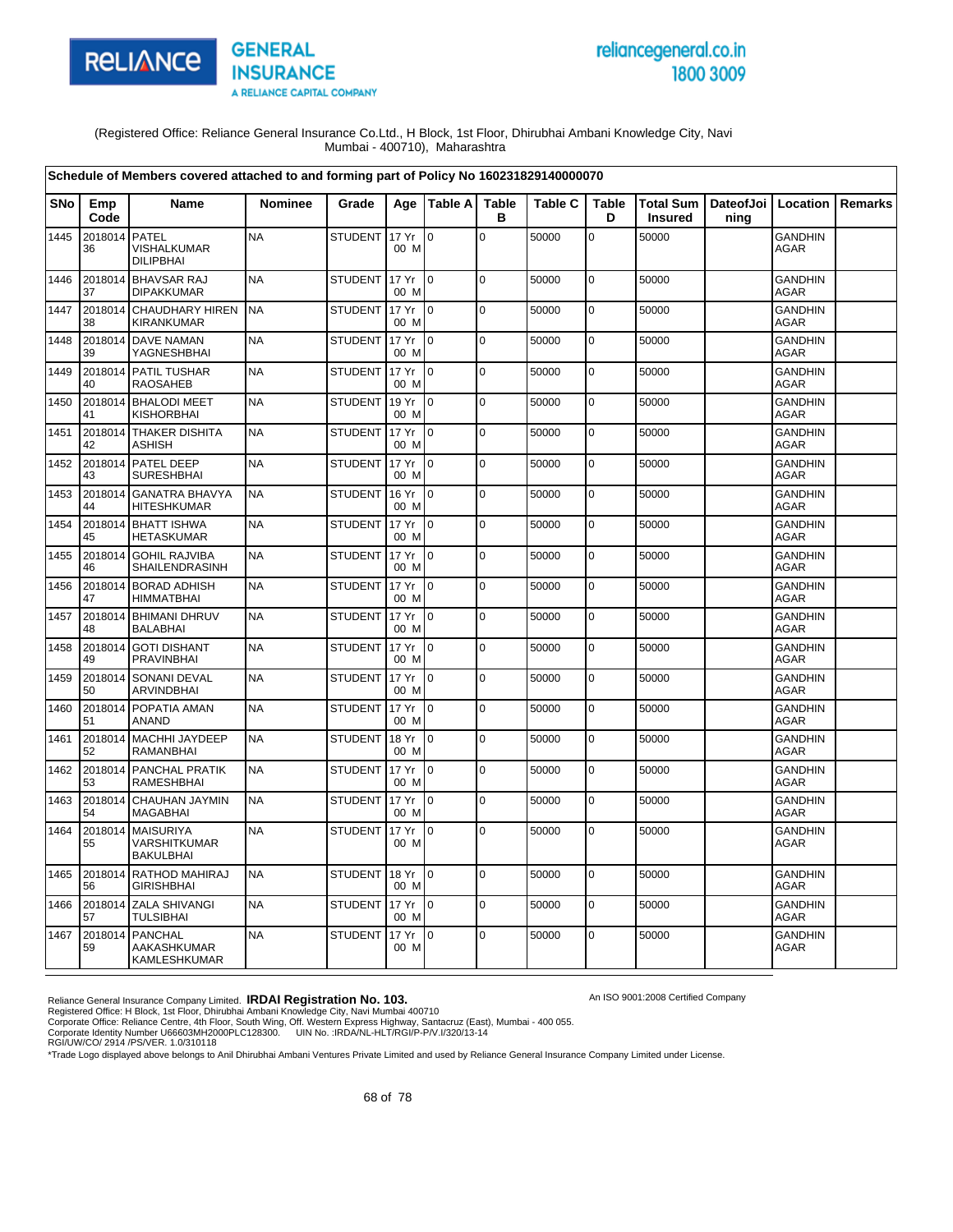

# reliancegeneral.co.in 1800 3009

An ISO 9001:2008 Certified Company

(Registered Office: Reliance General Insurance Co.Ltd., H Block, 1st Floor, Dhirubhai Ambani Knowledge City, Navi Mumbai - 400710), Maharashtra

|            |               | Schedule of Members covered attached to and forming part of Policy No 160231829140000070 |                |                |               |                 |                   |                |                   |                             |      |                               |                |
|------------|---------------|------------------------------------------------------------------------------------------|----------------|----------------|---------------|-----------------|-------------------|----------------|-------------------|-----------------------------|------|-------------------------------|----------------|
| <b>SNo</b> | Emp<br>Code   | Name                                                                                     | <b>Nominee</b> | Grade          | Age           | <b>Table A</b>  | <b>Table</b><br>в | <b>Table C</b> | <b>Table</b><br>D | Total Sum<br><b>Insured</b> | ning | DateofJoi   Location          | <b>Remarks</b> |
| 1468       | 2018014<br>60 | <b>DARJI JAYKUMAR</b><br><b>DINESHBHAI</b>                                               | <b>NA</b>      | <b>STUDENT</b> | 17 Yr<br>00 M | $\mathbf 0$     | $\mathbf 0$       | 50000          | $\overline{0}$    | 50000                       |      | <b>GANDHIN</b><br><b>AGAR</b> |                |
| 1469       | 2018014<br>61 | <b>MAKWANA RAVI</b><br><b>GIRISHKUMAR</b>                                                | <b>NA</b>      | <b>STUDENT</b> | 17 Yr<br>00 M | $\overline{0}$  | $\mathbf 0$       | 50000          | $\mathbf 0$       | 50000                       |      | <b>GANDHIN</b><br><b>AGAR</b> |                |
| 1470       | 62            | 2018014 RANA DARSHIL<br><b>JITENDRAKUMAR</b>                                             | <b>NA</b>      | <b>STUDENT</b> | 17 Yr<br>00 M | $\overline{0}$  | $\pmb{0}$         | 50000          | 0                 | 50000                       |      | <b>GANDHIN</b><br>AGAR        |                |
| 1471       | 2018014<br>63 | PATEL PARTHIV<br><b>MAHESHBHAI</b>                                                       | <b>NA</b>      | <b>STUDENT</b> | 17 Yr<br>00 M | Io.             | $\Omega$          | 50000          | $\mathbf 0$       | 50000                       |      | <b>GANDHIN</b><br><b>AGAR</b> |                |
| 1472       | 64            | 2018014 BHOI PARTH<br><b>MAHESHKUMAR</b>                                                 | <b>NA</b>      | <b>STUDENT</b> | 17 Yr<br>00 M | l 0             | $\mathbf 0$       | 50000          | $\mathbf 0$       | 50000                       |      | GANDHIN<br><b>AGAR</b>        |                |
| 1473       | 2018014<br>65 | PATEL BHARGAV<br>RAMESHBHAI                                                              | <b>NA</b>      | <b>STUDENT</b> | 17 Yr<br>00 M | lo.             | $\mathbf 0$       | 50000          | 0                 | 50000                       |      | <b>GANDHIN</b><br>AGAR        |                |
| 1474       | 2018014<br>66 | <b>PARMAR SIDDHRAJ</b><br><b>YOGESHBHAI</b>                                              | <b>NA</b>      | <b>STUDENT</b> | 18 Yr<br>00 M | $\overline{0}$  | $\mathbf 0$       | 50000          | $\pmb{0}$         | 50000                       |      | <b>GANDHIN</b><br><b>AGAR</b> |                |
| 1475       | 2018014<br>67 | <b>NISARTA TIRTHRAJ</b><br>VALUBHAI                                                      | <b>NA</b>      | <b>STUDENT</b> | 17 Yr<br>00 M | $\Omega$        | $\pmb{0}$         | 50000          | $\pmb{0}$         | 50000                       |      | <b>GANDHIN</b><br><b>AGAR</b> |                |
| 1476       | 2018014<br>68 | KHARADI<br>MEHULKUMAR<br>ARVINDBHAI                                                      | <b>NA</b>      | <b>STUDENT</b> | 17 Yr<br>00 M | l o             | $\mathbf 0$       | 50000          | $\mathbf 0$       | 50000                       |      | <b>GANDHIN</b><br>AGAR        |                |
| 1477       | 69            | 2018014 SUDIKSHA THUSU                                                                   | <b>NA</b>      | <b>STUDENT</b> | 18 Yr<br>00 M | $\overline{0}$  | $\pmb{0}$         | 50000          | $\mathbf 0$       | 50000                       |      | GANDHIN<br><b>AGAR</b>        |                |
| 1478       | 70            | 2018014 MORADIYA<br><b>SIDDHARTH</b><br><b>ASHVINBHAI</b>                                | <b>NA</b>      | <b>STUDENT</b> | 17 Yr<br>00 M | Io.             | $\pmb{0}$         | 50000          | 0                 | 50000                       |      | <b>GANDHIN</b><br><b>AGAR</b> |                |
| 1479       | 71            | 2018014 MORADIYA SHIVAM<br><b>JAYESHBHAI</b>                                             | <b>NA</b>      | <b>STUDENT</b> | 17 Yr<br>00 M | $\overline{10}$ | $\mathbf 0$       | 50000          | $\pmb{0}$         | 50000                       |      | <b>GANDHIN</b><br>AGAR        |                |
| 1480       | 72            | 2018014 KAMANI MITAL<br><b>SHARDABEN</b>                                                 | <b>NA</b>      | <b>STUDENT</b> | 17 Yr<br>00 M | $\mathsf{I}$    | $\mathbf 0$       | 50000          | $\mathbf 0$       | 50000                       |      | <b>GANDHIN</b><br><b>AGAR</b> |                |
| 1481       | 01            | 2018110 NANAVATI TILAK<br><b>DIGANTKUMAR</b>                                             | <b>NA</b>      | <b>STUDENT</b> | 23 Yr<br>00 M | $\overline{0}$  | $\mathbf 0$       | 50000          | $\mathbf 0$       | 50000                       |      | <b>GANDHIN</b><br><b>AGAR</b> |                |
| 1482       | 2018110<br>02 | <b>NAIK KRISHNA</b><br><b>KEYURBHAI</b>                                                  | <b>NA</b>      | <b>STUDENT</b> | 21 Yr<br>00 M | $\overline{0}$  | $\Omega$          | 50000          | $\mathbf 0$       | 50000                       |      | <b>GANDHIN</b><br><b>AGAR</b> |                |
| 1483       | 03            | 2018110 BHATT DHRUV<br><b>KETANBHAI</b>                                                  | <b>NA</b>      | <b>STUDENT</b> | 21 Yr<br>00 M | $\overline{0}$  | $\mathbf 0$       | 50000          | $\mathbf 0$       | 50000                       |      | <b>GANDHIN</b><br>AGAR        |                |
| 1484       | 2018110<br>04 | PATEL PRINCE<br><b>RAKESHBHAI</b>                                                        | <b>NA</b>      | <b>STUDENT</b> | 22 Yr<br>00 M | $\overline{0}$  | $\mathbf 0$       | 50000          | $\mathbf 0$       | 50000                       |      | <b>GANDHIN</b><br>AGAR        |                |
| 1485       | 05            | 2018110 AYUSH MATHUR                                                                     | <b>NA</b>      | <b>STUDENT</b> | 23 Yr<br>00 M | Io.             | $\pmb{0}$         | 50000          | 0                 | 50000                       |      | <b>GANDHIN</b><br><b>AGAR</b> |                |
| 1486       | 2018110<br>06 | <b>SIDDHAPURA</b><br><b>ABHIJIT KIRITBHAI</b>                                            | <b>NA</b>      | <b>STUDENT</b> | 22 Yr<br>00 M | $\overline{0}$  | $\mathbf 0$       | 50000          | $\mathbf 0$       | 50000                       |      | <b>GANDHIN</b><br><b>AGAR</b> |                |
| 1487       | 07            | 2018110 LANGHNODA POOJA<br><b>RANCHHODBHAI</b>                                           | <b>NA</b>      | <b>STUDENT</b> | 21 Yr<br>00 M | I O             | $\mathbf 0$       | 50000          | 0                 | 50000                       |      | <b>GANDHIN</b><br><b>AGAR</b> |                |
| 1488       | 08            | 2018110 SHERASHIYA<br><b>SHYAM</b><br>PRANJIVANBHAI                                      | <b>NA</b>      | <b>STUDENT</b> | 21 Yr<br>00 M | lo.             | $\mathbf 0$       | 50000          | 0                 | 50000                       |      | <b>GANDHIN</b><br>AGAR        |                |
| 1489       | 09            | 2018110 PARIKH APURVA<br><b>KETANBHAI</b>                                                | <b>NA</b>      | STUDENT 21 Yr  | 00 M          | $\overline{0}$  | $\mathbf 0$       | 50000          | $\mathbf 0$       | 50000                       |      | <b>GANDHIN</b><br>AGAR        |                |
| 1490       | 10            | 2018110 TANVI LAKKAD                                                                     | <b>NA</b>      | <b>STUDENT</b> | 22 Yr<br>00 M | $\overline{10}$ | $\mathbf 0$       | 50000          | $\mathbf 0$       | 50000                       |      | GANDHIN<br><b>AGAR</b>        |                |

Reliance General Insurance Company Limited. **IRDAI Registration No. 103.**<br>Registered Office: H Block, 1st Floor, Dhirubhai Ambani Knowledge City, Navi Mumbai 400710<br>Corporate Office: Reliance Centre, 4th Floor, South Wing,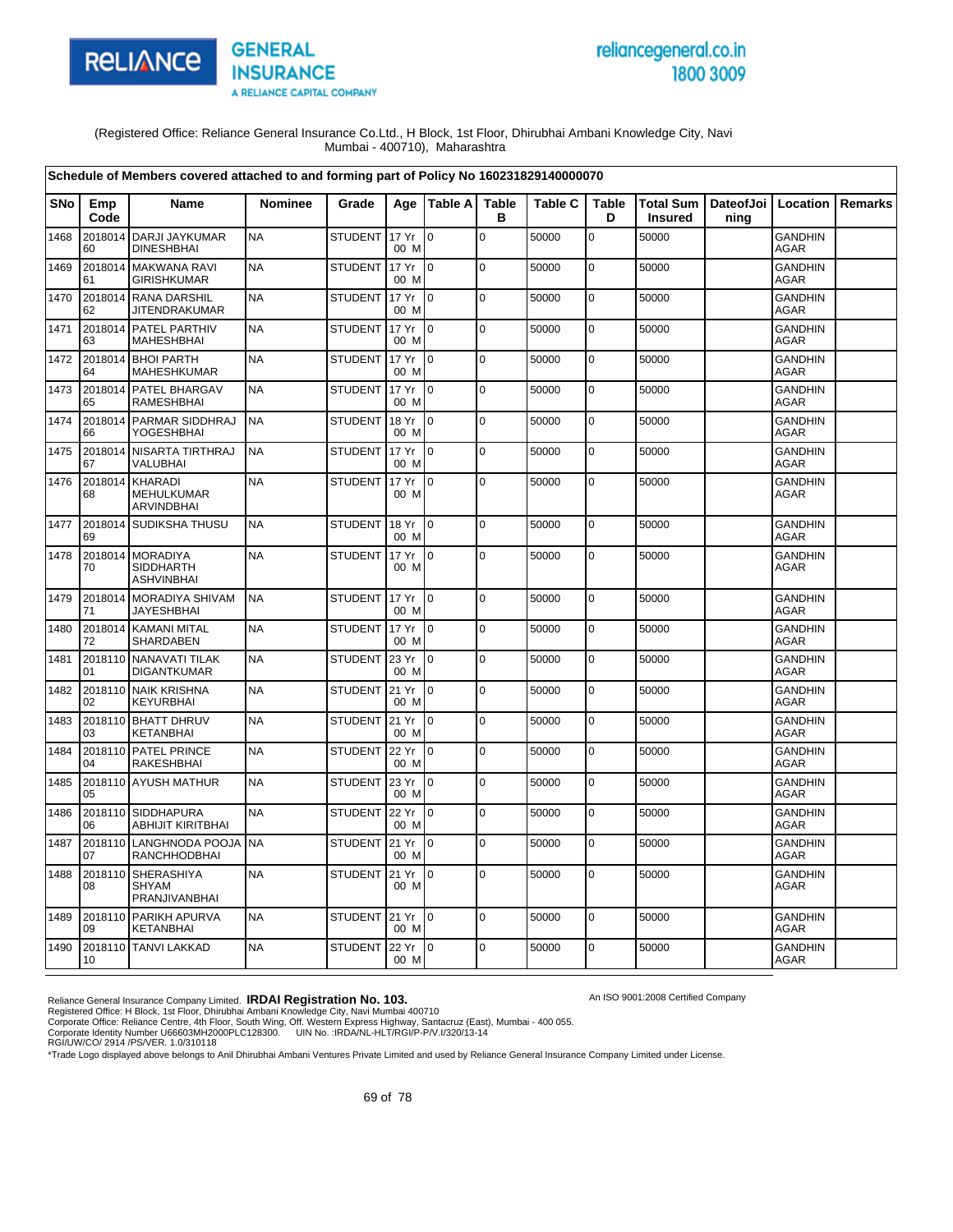

# reliancegeneral.co.in 1800 3009

An ISO 9001:2008 Certified Company

(Registered Office: Reliance General Insurance Co.Ltd., H Block, 1st Floor, Dhirubhai Ambani Knowledge City, Navi Mumbai - 400710), Maharashtra

|            |               | Schedule of Members covered attached to and forming part of Policy No 160231829140000070 |           |                |               |                           |                   |                |                   |                                    |                   |                               |                |
|------------|---------------|------------------------------------------------------------------------------------------|-----------|----------------|---------------|---------------------------|-------------------|----------------|-------------------|------------------------------------|-------------------|-------------------------------|----------------|
| <b>SNo</b> | Emp<br>Code   | Name                                                                                     | Nominee   | Grade          |               | Age   Table A             | <b>Table</b><br>в | <b>Table C</b> | <b>Table</b><br>D | <b>Total Sum</b><br><b>Insured</b> | DateofJoi<br>ning | Location                      | <b>Remarks</b> |
| 1491       | 2018110<br>11 | <b>HARSH</b><br>SANJAYKUMAR<br><b>DESAI</b>                                              | <b>NA</b> | <b>STUDENT</b> | 21 Yr<br>00 M | $\overline{0}$            | $\mathbf 0$       | 50000          | 0                 | 50000                              |                   | <b>GANDHIN</b><br><b>AGAR</b> |                |
| 1492       | 2018110<br>12 | <b>GAMI</b><br>SHRADHAKUMARI<br>JAYANTILAL                                               | <b>NA</b> | <b>STUDENT</b> | 22 Yr<br>00 M | $\mathsf{I}^{\mathsf{0}}$ | $\overline{0}$    | 50000          | $\mathbf 0$       | 50000                              |                   | <b>GANDHIN</b><br><b>AGAR</b> |                |
| 1493       | 2018110<br>13 | PATEL CHARMY<br><b>BHARATBHAI</b>                                                        | <b>NA</b> | <b>STUDENT</b> | 22 Yr<br>00 M | lo.                       | l o               | 50000          | 0                 | 50000                              |                   | <b>GANDHIN</b><br><b>AGAR</b> |                |
| 1494       | 2018110<br>14 | <b>CHAVDA PARITA</b><br><b>HEMENDRABHAI</b>                                              | <b>NA</b> | <b>STUDENT</b> | 21 Yr<br>00 M | $\mathsf{I}$              | l o               | 50000          | $\overline{0}$    | 50000                              |                   | <b>GANDHIN</b><br><b>AGAR</b> |                |
| 1495       | 2018110<br>15 | PRIYABRATA<br><b>MISHRA</b>                                                              | <b>NA</b> | <b>STUDENT</b> | 22 Yr<br>00 M | ۱o                        | l o               | 50000          | 0                 | 50000                              |                   | <b>GANDHIN</b><br>AGAR        |                |
| 1496       | 2018110<br>16 | <b>RITESH GUPTA</b>                                                                      | <b>NA</b> | <b>STUDENT</b> | 20 Yr<br>00 M | I <sub>0</sub>            | $\overline{0}$    | 50000          | $\mathbf 0$       | 50000                              |                   | <b>GANDHIN</b><br><b>AGAR</b> |                |
| 1497       | 2018110<br>17 | <b>BHAISAHEB</b><br>SHABBIRHUSSAIN<br><b>HAMID</b>                                       | <b>NA</b> | <b>STUDENT</b> | 21 Yr<br>00 M | lo.                       | l o               | 50000          | 0                 | 50000                              |                   | <b>GANDHIN</b><br>AGAR        |                |
| 1498       | 2018110<br>18 | <b>METHANIYA</b><br>DHRUVKUMAR<br><b>BHARATKUMAR</b>                                     | <b>NA</b> | <b>STUDENT</b> | 21 Yr<br>00 M | lo.                       | l o               | 50000          | 0                 | 50000                              |                   | <b>GANDHIN</b><br>AGAR        |                |
| 1499       | 19            | 2018110 RAJUL ACHARYA                                                                    | <b>NA</b> | STUDENT        | 23 Yr<br>00 M | $\overline{10}$           | $\overline{0}$    | 50000          | $\mathbf 0$       | 50000                              |                   | <b>GANDHIN</b><br><b>AGAR</b> |                |
| 1500       | 20            | 2018110 MUNGALPARA<br><b>ANKITABEN</b><br><b>BHARATBHAI</b>                              | <b>NA</b> | <b>STUDENT</b> | 22 Yr<br>00 M | $\overline{0}$            | $\overline{0}$    | 50000          | 0                 | 50000                              |                   | <b>GANDHIN</b><br><b>AGAR</b> |                |
| 1501       | 2018110<br>21 | <b>PRAVEEN KUMAR</b><br><b>SINGH</b>                                                     | <b>NA</b> | STUDENT 23 Yr  | 00 M          | I <sub>0</sub>            | l o               | 50000          | 0                 | 50000                              |                   | <b>GANDHIN</b><br><b>AGAR</b> |                |
| 1502       | 2018110<br>22 | <b>SOHANI SHUBHAM</b><br>NARESHCHANDRA                                                   | <b>NA</b> | <b>STUDENT</b> | 25 Yr<br>00 M | $\mathsf{I}$              | $\overline{0}$    | 50000          | $\overline{0}$    | 50000                              |                   | <b>GANDHIN</b><br><b>AGAR</b> |                |
| 1503       | 2018110<br>23 | <b>ANKUR KOSTA</b>                                                                       | <b>NA</b> | <b>STUDENT</b> | 22 Yr<br>00 M | l 0                       | $\overline{0}$    | 50000          | 0                 | 50000                              |                   | <b>GANDHIN</b><br><b>AGAR</b> |                |
| 1504       | 24            | 2018110 RAJAT KUMAR                                                                      | <b>NA</b> | <b>STUDENT</b> | 22 Yr<br>00 M | $\overline{0}$            | $\overline{0}$    | 50000          | $\overline{0}$    | 50000                              |                   | <b>GANDHIN</b><br><b>AGAR</b> |                |
| 1505       | 25            | 2018110 BHATIA DIVYA                                                                     | <b>NA</b> | <b>STUDENT</b> | 21 Yr<br>00 M | $\overline{10}$           | $\overline{0}$    | 50000          | $\mathbf 0$       | 50000                              |                   | <b>GANDHIN</b><br><b>AGAR</b> |                |
| 1506       | 2018110<br>26 | PATIL KIRTIRAJ<br>SAMADHAN                                                               | <b>NA</b> | <b>STUDENT</b> | 22 Yr<br>00 M | $\mathsf{I}$              | l o               | 50000          | $\overline{0}$    | 50000                              |                   | <b>GANDHIN</b><br><b>AGAR</b> |                |
| 1507       | 2018110<br>27 | PATEL CHINTAN<br>RAJESHKUMAR                                                             | <b>NA</b> | <b>STUDENT</b> | 21 Yr<br>00 M | $\overline{0}$            | 0                 | 50000          | 0                 | 50000                              |                   | <b>GANDHIN</b><br>AGAR        |                |
| 1508       | 28            | 2018110 AMRUTIYA ADITYA<br>SHANTILAL                                                     | <b>NA</b> | <b>STUDENT</b> | 22 Yr<br>00 M | $\overline{10}$           | $\overline{0}$    | 50000          | $\mathbf 0$       | 50000                              |                   | <b>GANDHIN</b><br><b>AGAR</b> |                |
| 1509       | 2018110<br>29 | PANDYA HIMADRI<br>SHAILESHKUMAR                                                          | <b>NA</b> | <b>STUDENT</b> | 22 Yr<br>00 M | $\overline{10}$           | l o               | 50000          | $\mathbf 0$       | 50000                              |                   | <b>GANDHIN</b><br><b>AGAR</b> |                |
| 1510       | 2018110<br>30 | <b>SUTHAR SHUBHAM</b><br>LALITKUMAR                                                      | <b>NA</b> | <b>STUDENT</b> | 21 Yr<br>00 M | $\overline{0}$            | l o               | 50000          | $\overline{0}$    | 50000                              |                   | <b>GANDHIN</b><br><b>AGAR</b> |                |
| 1511       | 2018110<br>31 | <b>MAKDA TAHER</b><br><b>MUSTFABHAI</b>                                                  | <b>NA</b> | <b>STUDENT</b> | 21 Yr<br>00 M | l 0                       | l o               | 50000          | 0                 | 50000                              |                   | <b>GANDHIN</b><br>AGAR        |                |
| 1512       | 2018110<br>32 | <b>RAJPURA DIVYESH</b><br><b>GIRISHKUMAR</b>                                             | <b>NA</b> | <b>STUDENT</b> | 21 Yr<br>00 M | I <sub>0</sub>            | $\overline{0}$    | 50000          | $\overline{0}$    | 50000                              |                   | <b>GANDHIN</b><br><b>AGAR</b> |                |

Reliance General Insurance Company Limited. **IRDAI Registration No. 103.**<br>Registered Office: H Block, 1st Floor, Dhirubhai Ambani Knowledge City, Navi Mumbai 400710<br>Corporate Office: Reliance Centre, 4th Floor, South Wing,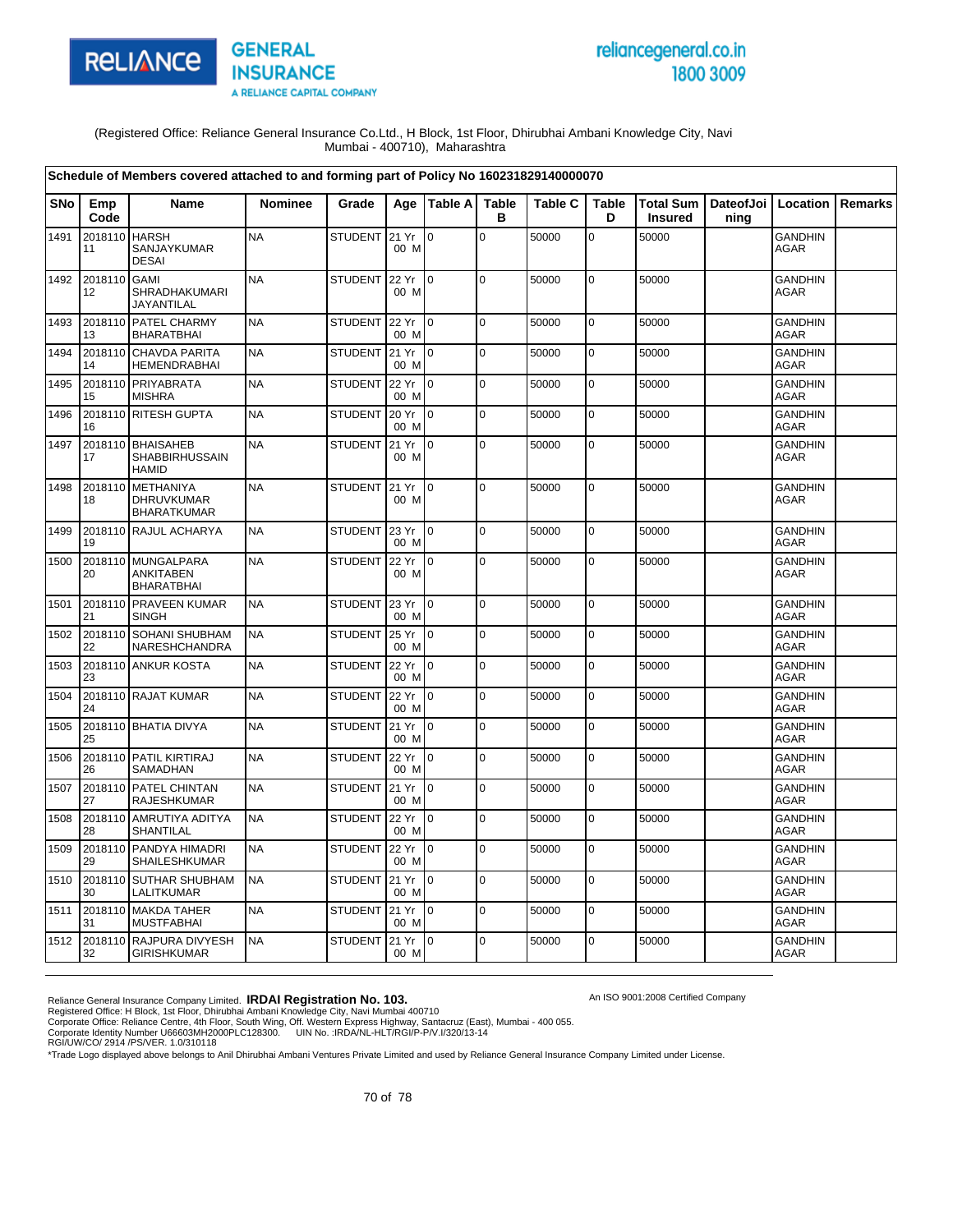

# reliancegeneral.co.in 1800 3009

An ISO 9001:2008 Certified Company

(Registered Office: Reliance General Insurance Co.Ltd., H Block, 1st Floor, Dhirubhai Ambani Knowledge City, Navi Mumbai - 400710), Maharashtra

|            |               | Schedule of Members covered attached to and forming part of Policy No 160231829140000070 |                |                |               |                  |                   |                |                   |                                    |                   |                               |         |
|------------|---------------|------------------------------------------------------------------------------------------|----------------|----------------|---------------|------------------|-------------------|----------------|-------------------|------------------------------------|-------------------|-------------------------------|---------|
| <b>SNo</b> | Emp<br>Code   | Name                                                                                     | <b>Nominee</b> | Grade          | Age           | <b>Table All</b> | <b>Table</b><br>в | <b>Table C</b> | <b>Table</b><br>D | <b>Total Sum</b><br><b>Insured</b> | DateofJoi<br>ning | Location                      | Remarks |
| 1513       | 2018110<br>33 | <b>KAKADIYA ANKIT</b><br><b>DINESHBHAI</b>                                               | <b>NA</b>      | <b>STUDENT</b> | 22 Yr<br>00 M | lo.              | $\mathbf 0$       | 50000          | 0                 | 50000                              |                   | <b>GANDHIN</b><br>AGAR        |         |
| 1514       | 2018110<br>34 | PATEL PANKTI<br><b>YOGESHCHANDRA</b>                                                     | <b>NA</b>      | <b>STUDENT</b> | 21 Yr<br>00 M | lo.              | $\mathbf 0$       | 50000          | $\mathbf 0$       | 50000                              |                   | <b>GANDHIN</b><br><b>AGAR</b> |         |
| 1515       | 2018110<br>35 | <b>NAIK PRACHI</b><br><b>CHETANBHAI</b>                                                  | <b>NA</b>      | <b>STUDENT</b> | 22 Yr<br>00 M | I O              | $\mathbf 0$       | 50000          | $\mathbf 0$       | 50000                              |                   | <b>GANDHIN</b><br>AGAR        |         |
| 1516       | 36            | 2018110 SIVA SRAVANA<br><b>KUMAR NEELI</b>                                               | <b>NA</b>      | <b>STUDENT</b> | 23 Yr<br>00 M | $\overline{0}$   | $\mathbf 0$       | 50000          | $\mathbf 0$       | 50000                              |                   | <b>GANDHIN</b><br><b>AGAR</b> |         |
| 1517       | 37            | 2018110 LAHERI VISHAL<br><b>BHARATKUMAR</b>                                              | <b>NA</b>      | <b>STUDENT</b> | 22 Yr<br>00 M | 0                | $\pmb{0}$         | 50000          | $\mathbf 0$       | 50000                              |                   | <b>GANDHIN</b><br><b>AGAR</b> |         |
| 1518       | 38            | 2018110 AJITA MISRA                                                                      | <b>NA</b>      | <b>STUDENT</b> | 21 Yr<br>00 M | $\overline{0}$   | $\mathbf 0$       | 50000          | $\mathbf 0$       | 50000                              |                   | <b>GANDHIN</b><br><b>AGAR</b> |         |
| 1519       | 39            | 2018110 NEHA GARG                                                                        | <b>NA</b>      | <b>STUDENT</b> | 34 Yr<br>00 M | $\overline{0}$   | $\mathbf 0$       | 50000          | $\mathbf 0$       | 50000                              |                   | <b>GANDHIN</b><br>AGAR        |         |
| 1520       | 2018110<br>40 | <b>ADITYA B MOHANTA</b>                                                                  | <b>NA</b>      | <b>STUDENT</b> | 22 Yr<br>00 M | lo.              | $\mathbf 0$       | 50000          | $\mathbf 0$       | 50000                              |                   | <b>GANDHIN</b><br>AGAR        |         |
| 1521       | 2018110<br>41 | <b>KHENI</b><br><b>DENISHKUMAR</b><br><b>HIRABHAI</b>                                    | <b>NA</b>      | <b>STUDENT</b> | 22 Yr<br>00 M | $\overline{0}$   | $\pmb{0}$         | 50000          | $\mathbf 0$       | 50000                              |                   | <b>GANDHIN</b><br>AGAR        |         |
| 1522       | 42            | 2018110 MAYANK JHA                                                                       | <b>NA</b>      | <b>STUDENT</b> | 24 Yr<br>00 M | $\mathsf{I}$     | $\pmb{0}$         | 50000          | 0                 | 50000                              |                   | GANDHIN<br><b>AGAR</b>        |         |
| 1523       | 43            | 2018110 V V VINAY                                                                        | <b>NA</b>      | <b>STUDENT</b> | 21 Yr<br>00 M | l 0              | $\pmb{0}$         | 50000          | 0                 | 50000                              |                   | <b>GANDHIN</b><br><b>AGAR</b> |         |
| 1524       | 44            | 2018110 SHAH ISHIT<br><b>RAJIVKUMAR</b>                                                  | <b>NA</b>      | <b>STUDENT</b> | 23 Yr<br>00 M | I O              | $\Omega$          | 50000          | $\mathbf 0$       | 50000                              |                   | <b>GANDHIN</b><br><b>AGAR</b> |         |
| 1525       | 45            | 2018110 RAJAT SHARMA                                                                     | <b>NA</b>      | <b>STUDENT</b> | 21 Yr<br>00 M | $\overline{0}$   | $\mathbf 0$       | 50000          | 0                 | 50000                              |                   | <b>GANDHIN</b><br>AGAR        |         |
| 1526       | 46            | 2018110 SHARMA ROHAN<br><b>RAJESHKUMAR</b>                                               | <b>NA</b>      | <b>STUDENT</b> | 22 Yr<br>00 M | Io.              | $\mathbf 0$       | 50000          | $\mathbf 0$       | 50000                              |                   | <b>GANDHIN</b><br><b>AGAR</b> |         |
| 1527       | 47            | 2018110 MEHTA NISHI<br><b>RAJESH</b>                                                     | <b>NA</b>      | <b>STUDENT</b> | 21 Yr<br>00 M | $\overline{0}$   | $\mathbf 0$       | 50000          | $\mathbf 0$       | 50000                              |                   | <b>GANDHIN</b><br>AGAR        |         |
| 1528       | 2018110<br>48 | <b>MAULVI</b><br>MOHAMMEDNADEE<br>M GULAMMUSTUFA                                         | <b>NA</b>      | <b>STUDENT</b> | 21 Yr<br>00 M | l 0              | $\mathbf 0$       | 50000          | $\mathbf 0$       | 50000                              |                   | <b>GANDHIN</b><br>AGAR        |         |
| 1529       | 49            | 2018110 DAVE BHARGAV<br><b>DEVEN</b>                                                     | <b>NA</b>      | <b>STUDENT</b> | 22 Yr<br>00 M | <u>lo</u>        | $\Omega$          | 50000          | $\mathbf 0$       | 50000                              |                   | <b>GANDHIN</b><br><b>AGAR</b> |         |
| 1530       | 50            | 2018110 PATEL CHARIN<br>PIYUSHBHAI                                                       | <b>NA</b>      | STUDENT        | 21 Yr<br>00 M | Io.              | l o               | 50000          | $\mathbf 0$       | 50000                              |                   | <b>GANDHIN</b><br>AGAR        |         |
| 1531       | 2018110<br>51 | <b>ABHIMANYU SINGH</b><br><b>BISHT</b>                                                   | <b>NA</b>      | STUDENT        | 26 Yr<br>00 M | 0                | $\mathbf 0$       | 50000          | $\mathbf 0$       | 50000                              |                   | <b>GANDHIN</b><br><b>AGAR</b> |         |
| 1532       | 2018110<br>52 | <b>KAPADIYA</b><br><b>ASHIKKUMAR</b><br><b>KISHORBHAI</b>                                | <b>NA</b>      | <b>STUDENT</b> | 22 Yr<br>00 M | $\overline{10}$  | $\mathbf 0$       | 50000          | 0                 | 50000                              |                   | <b>GANDHIN</b><br>AGAR        |         |
| 1533       | 53            | 2018110 ANWESHA DATTA                                                                    | <b>NA</b>      | <b>STUDENT</b> | 25 Yr<br>00 M | $\overline{10}$  | $\mathsf 0$       | 50000          | 0                 | 50000                              |                   | <b>GANDHIN</b><br><b>AGAR</b> |         |
| 1534       | 54            | 2018110 ATUL RAIZADA                                                                     | <b>NA</b>      | <b>STUDENT</b> | 22 Yr<br>00 M | Io.              | $\Omega$          | 50000          | $\mathbf 0$       | 50000                              |                   | <b>GANDHIN</b><br>AGAR        |         |
| 1535       | 55            | 2018110 NAIMISHI GUPTA                                                                   | <b>NA</b>      | <b>STUDENT</b> | 22 Yr<br>00 M | $\overline{10}$  | $\mathbf 0$       | 50000          | $\mathbf 0$       | 50000                              |                   | GANDHIN<br><b>AGAR</b>        |         |

Reliance General Insurance Company Limited. **IRDAI Registration No. 103.**<br>Registered Office: H Block, 1st Floor, Dhirubhai Ambani Knowledge City, Navi Mumbai 400710<br>Corporate Office: Reliance Centre, 4th Floor, South Wing,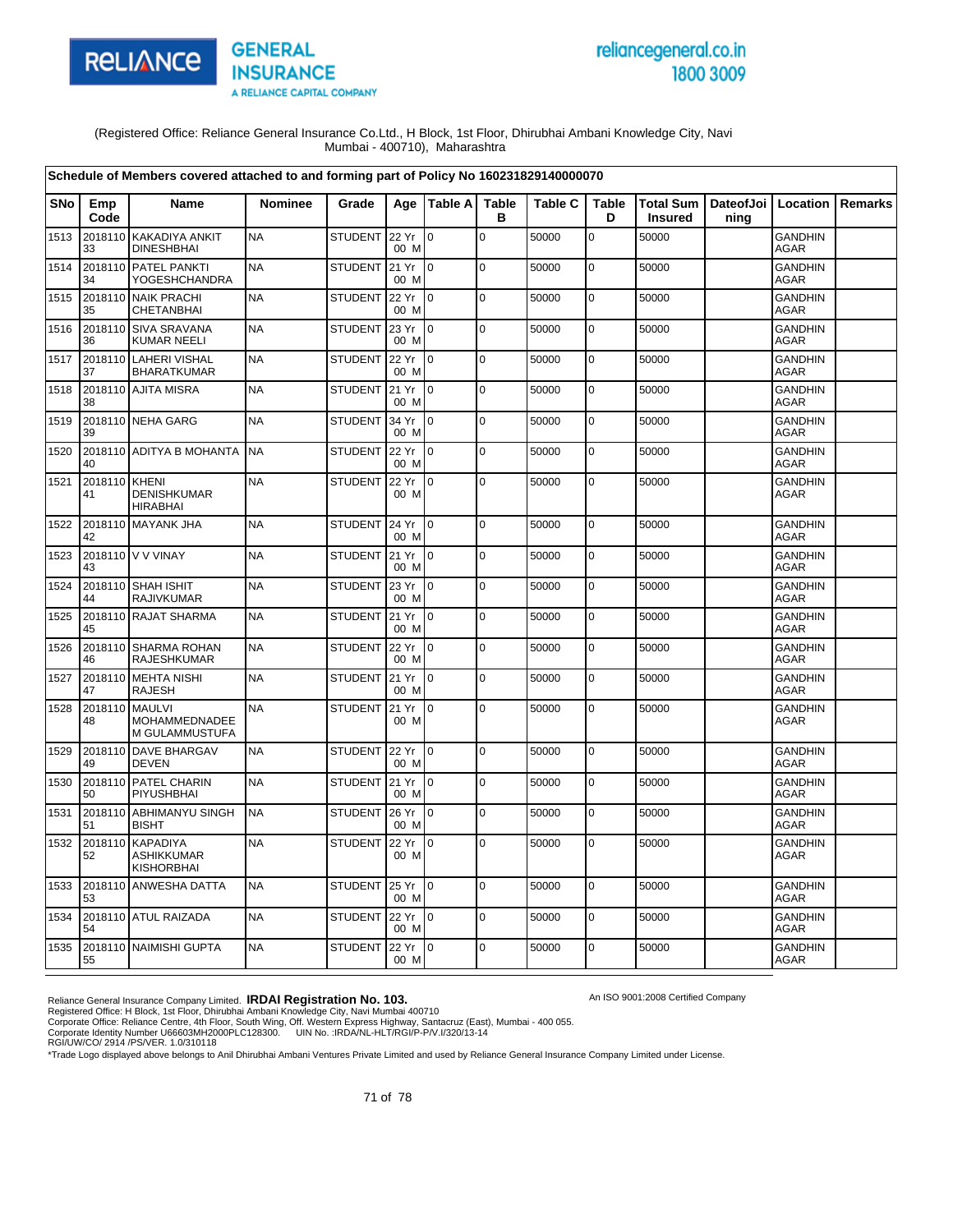

# reliancegeneral.co.in 1800 3009

An ISO 9001:2008 Certified Company

(Registered Office: Reliance General Insurance Co.Ltd., H Block, 1st Floor, Dhirubhai Ambani Knowledge City, Navi Mumbai - 400710), Maharashtra

|      |               | Schedule of Members covered attached to and forming part of Policy No 160231829140000070 |                |                |               |                 |                   |                |                   |                                                    |      |                               |                |
|------|---------------|------------------------------------------------------------------------------------------|----------------|----------------|---------------|-----------------|-------------------|----------------|-------------------|----------------------------------------------------|------|-------------------------------|----------------|
| SNo  | Emp<br>Code   | Name                                                                                     | <b>Nominee</b> | Grade          |               | Age   Table A   | <b>Table</b><br>в | <b>Table C</b> | <b>Table</b><br>D | Total Sum   DateofJoi   Location<br><b>Insured</b> | ning |                               | <b>Remarks</b> |
| 1536 | 2018110<br>56 | <b>VAKHARIA HINAL</b><br>AMITBHAI                                                        | <b>NA</b>      | STUDENT 21 Yr  | 00 M          | l 0             | $\mathbf 0$       | 50000          | $\mathbf 0$       | 50000                                              |      | <b>GANDHIN</b><br><b>AGAR</b> |                |
| 1537 | 2018110<br>57 | <b>SONI MAULIK</b><br><b>SURESHBHAI</b>                                                  | <b>NA</b>      | STUDENT 21 Yr  | 00 M          | I <sub>0</sub>  | $\mathbf 0$       | 50000          | 0                 | 50000                                              |      | <b>GANDHIN</b><br><b>AGAR</b> |                |
| 1538 | 58            | 2018110 SADRANI RIYA<br><b>DILIPBHAI</b>                                                 | <b>NA</b>      | STUDENT 21 Yr  | 00 M          | $\overline{10}$ | $\mathbf 0$       | 50000          | $\mathbf 0$       | 50000                                              |      | <b>GANDHIN</b><br><b>AGAR</b> |                |
| 1539 | 59            | 2018110 PATEL URMI<br><b>BHIKHABHAI</b>                                                  | <b>NA</b>      | <b>STUDENT</b> | 22 Yr<br>00 M | I <sub>0</sub>  | $\mathbf 0$       | 50000          | $\mathbf 0$       | 50000                                              |      | <b>GANDHIN</b><br><b>AGAR</b> |                |
| 1540 | 60            | 2018110 MAKWANA VIVEK<br><b>HARESHBHAI</b>                                               | <b>NA</b>      | STUDENT 24 Yr  | 00 M          | $\overline{10}$ | $\mathbf 0$       | 50000          | $\mathbf 0$       | 50000                                              |      | <b>GANDHIN</b><br><b>AGAR</b> |                |
| 1541 | 61            | 2018110 INDRA KUMAR<br><b>PATHAK</b>                                                     | <b>NA</b>      | <b>STUDENT</b> | 24 Yr<br>00 M | I0              | $\mathbf 0$       | 50000          | 0                 | 50000                                              |      | <b>GANDHIN</b><br>AGAR        |                |
| 1542 | 62            | 2018110 SHWETA SURESH                                                                    | <b>NA</b>      | STUDENT        | 23 Yr<br>00 M | $\overline{10}$ | $\mathbf 0$       | 50000          | $\mathbf 0$       | 50000                                              |      | <b>GANDHIN</b><br><b>AGAR</b> |                |
| 1543 | 63            | 2018110 AKANSHA TYAGI                                                                    | <b>NA</b>      | <b>STUDENT</b> | 22 Yr<br>00 M | I0              | $\mathbf 0$       | 50000          | 0                 | 50000                                              |      | <b>GANDHIN</b><br><b>AGAR</b> |                |
| 1544 | 64            | 2018110 ANUJ BAJPAI                                                                      | <b>NA</b>      | STUDENT 24 Yr  | 00 M          | I <sub>0</sub>  | $\mathbf 0$       | 50000          | $\pmb{0}$         | 50000                                              |      | <b>GANDHIN</b><br><b>AGAR</b> |                |
| 1545 | 65            | 2018110 AJAY THAKKAR                                                                     | <b>NA</b>      | <b>STUDENT</b> | 22 Yr<br>00 M | I0              | $\mathbf 0$       | 50000          | 0                 | 50000                                              |      | <b>GANDHIN</b><br><b>AGAR</b> |                |
| 1546 | 66            | 2018110 SHAH PUSHYA<br><b>MAHESHBHAI</b>                                                 | <b>NA</b>      | STUDENT 21 Yr  | 00 M          | I <sub>0</sub>  | $\pmb{0}$         | 50000          | 0                 | 50000                                              |      | <b>GANDHIN</b><br>AGAR        |                |
| 1547 | 67            | 2018110 PUROHIT MIRALI<br><b>VIRENDRABHAI</b>                                            | <b>NA</b>      | STUDENT 121 Yr | 00 M          | $\overline{10}$ | $\Omega$          | 50000          | $\mathbf 0$       | 50000                                              |      | <b>GANDHIN</b><br><b>AGAR</b> |                |
| 1548 | 68            | 2018110 PUROHIT SAURABH<br><b>KUMAR</b>                                                  | <b>NA</b>      | <b>STUDENT</b> | 22 Yr<br>00 M | $\overline{10}$ | $\mathbf 0$       | 50000          | 0                 | 50000                                              |      | <b>GANDHIN</b><br>AGAR        |                |
| 1549 | 69            | 2018110 SUESHA GUPTA                                                                     | <b>NA</b>      | <b>STUDENT</b> | 24 Yr<br>00 M | $\overline{10}$ | $\mathbf 0$       | 50000          | $\mathbf 0$       | 50000                                              |      | <b>GANDHIN</b><br><b>AGAR</b> |                |
| 1550 | 70            | 2018110 SHUBHAM LATA                                                                     | <b>NA</b>      | <b>STUDENT</b> | 28 Yr<br>00 M | l0              | $\mathbf 0$       | 50000          | 0                 | 50000                                              |      | <b>GANDHIN</b><br>AGAR        |                |
| 1551 | 2018110<br>71 | SOMPURA JIGAR<br>PRAHLADBHAI                                                             | <b>NA</b>      | <b>STUDENT</b> | 22 Yr<br>00 M | $\overline{10}$ | $\Omega$          | 50000          | $\mathbf 0$       | 50000                                              |      | <b>GANDHIN</b><br><b>AGAR</b> |                |
| 1552 | 2018110<br>72 | <b>VAGHANI SHRUTI</b><br><b>BHIMJIBHAI</b>                                               | <b>NA</b>      | STUDENT        | 22 Yr<br>00 M | Io.             | $\mathbf 0$       | 50000          | $\pmb{0}$         | 50000                                              |      | <b>GANDHIN</b><br>AGAR        |                |
| 1553 | 73            | 2018110 DAVE RISHI<br>MAULESHKUMAR                                                       | <b>NA</b>      | <b>STUDENT</b> | 25 Yr<br>00 M | I <sub>0</sub>  | $\mathbf 0$       | 50000          | $\mathbf 0$       | 50000                                              |      | <b>GANDHIN</b><br><b>AGAR</b> |                |
| 1554 | 74            | 2018110 KRATIKA VARSHNEY                                                                 | <b>NA</b>      | <b>STUDENT</b> | 24 Yr<br>00 M | Io.             | $\mathbf 0$       | 50000          | 0                 | 50000                                              |      | <b>GANDHIN</b><br>AGAR        |                |
| 1555 | 75            | 2018110 MANMOHAN                                                                         | <b>NA</b>      | <b>STUDENT</b> | 24 Yr<br>00 M | I <sub>0</sub>  | $\Omega$          | 50000          | $\mathbf 0$       | 50000                                              |      | <b>GANDHIN</b><br><b>AGAR</b> |                |
| 1556 | 76            | 2018110 RUCHI CHOURASIA                                                                  | <b>NA</b>      | STUDENT        | 22 Yr<br>00 M | Io.             | $\mathbf 0$       | 50000          | 0                 | 50000                                              |      | <b>GANDHIN</b><br>AGAR        |                |
| 1557 | 77            | 2018110 NAITIK PAREKH                                                                    | <b>NA</b>      | STUDENT        | 24 Yr<br>00 M | $\overline{10}$ | $\mathbf 0$       | 50000          | $\mathbf 0$       | 50000                                              |      | GANDHIN<br><b>AGAR</b>        |                |
| 1558 | 78            | 2018110 MARAKANA MEET<br>RAJESHBHAI                                                      | <b>NA</b>      | STUDENT        | 21 Yr<br>00 M | $\overline{10}$ | $\mathbf 0$       | 50000          | 0                 | 50000                                              |      | <b>GANDHIN</b><br>AGAR        |                |
| 1559 | 79            | 2018110 CHHABLANI REENA<br><b>MAHESHKUMAR</b>                                            | <b>NA</b>      | <b>STUDENT</b> | 21 Yr<br>00 M | I <sub>0</sub>  | $\Omega$          | 50000          | $\mathbf 0$       | 50000                                              |      | <b>GANDHIN</b><br><b>AGAR</b> |                |

Reliance General Insurance Company Limited. **IRDAI Registration No. 103.**<br>Registered Office: H Block, 1st Floor, Dhirubhai Ambani Knowledge City, Navi Mumbai 400710<br>Corporate Office: Reliance Centre, 4th Floor, South Wing,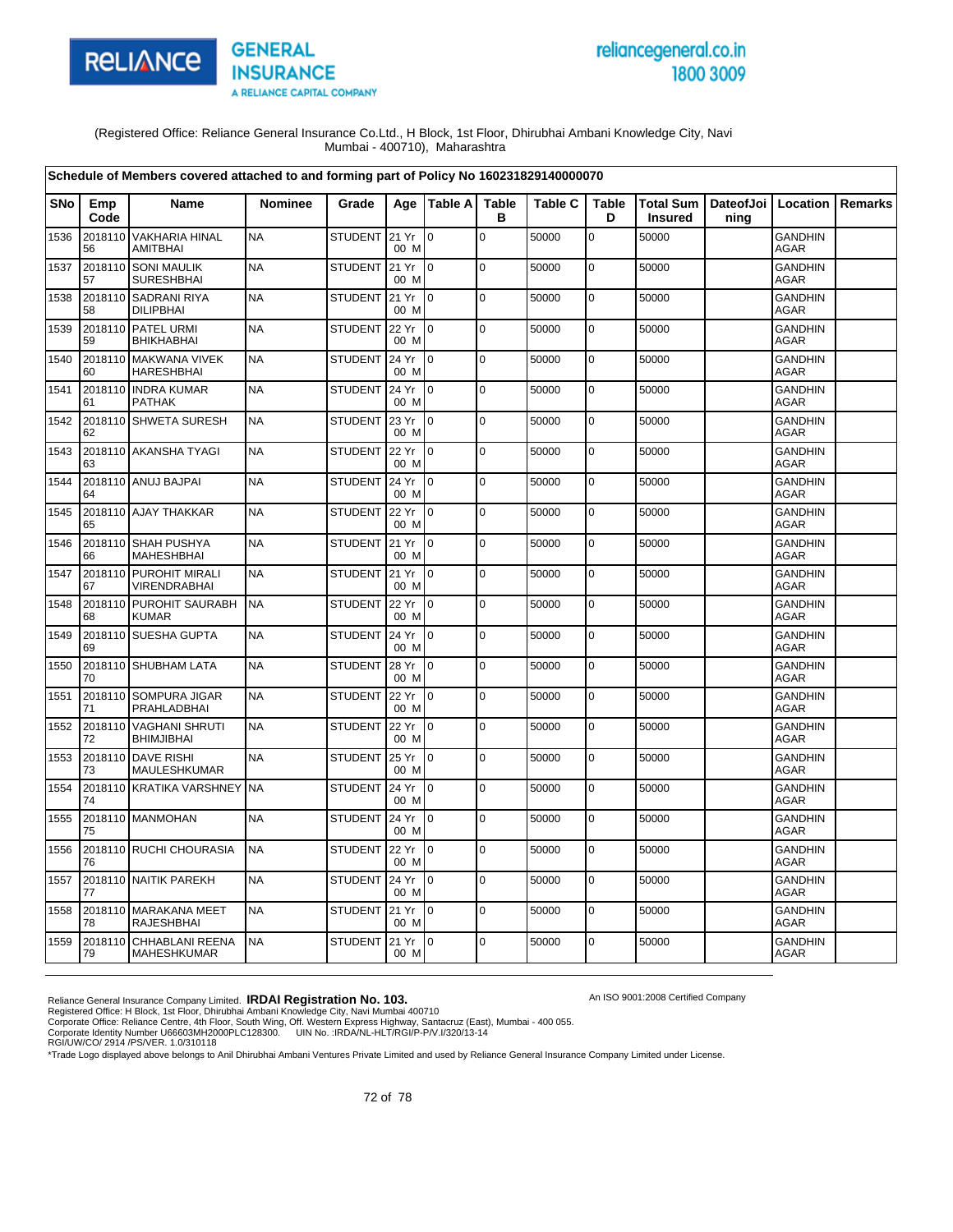

# reliancegeneral.co.in 1800 3009

An ISO 9001:2008 Certified Company

(Registered Office: Reliance General Insurance Co.Ltd., H Block, 1st Floor, Dhirubhai Ambani Knowledge City, Navi Mumbai - 400710), Maharashtra

|            |                      | Schedule of Members covered attached to and forming part of Policy No 160231829140000070 |                |                |                   |                  |                   |                |                   |                |                                          |                               |                |
|------------|----------------------|------------------------------------------------------------------------------------------|----------------|----------------|-------------------|------------------|-------------------|----------------|-------------------|----------------|------------------------------------------|-------------------------------|----------------|
| <b>SNo</b> | Emp<br>Code          | <b>Name</b>                                                                              | <b>Nominee</b> | Grade          | Age               | <b>Table All</b> | <b>Table</b><br>в | <b>Table C</b> | <b>Table</b><br>D | <b>Insured</b> | Total Sum   DateofJoi   Location<br>ning |                               | <b>Remarks</b> |
| 1560       | 2018110<br>80        | <b>MEHTA KAVISHA</b><br><b>BHASMANG</b>                                                  | <b>NA</b>      | STUDENT 22 Yr  | 00 M              | l 0              | $\mathbf 0$       | 50000          | 0                 | 50000          |                                          | <b>GANDHIN</b><br><b>AGAR</b> |                |
| 1561       | 2018110<br>81        | <b>CH SWARNLATA</b>                                                                      | <b>NA</b>      | <b>STUDENT</b> | 21 Yr<br>00 M     | lo.              | $\mathbf 0$       | 50000          | $\pmb{0}$         | 50000          |                                          | <b>GANDHIN</b><br><b>AGAR</b> |                |
| 1562       | 82                   | 2018110 ADARSH SHIVHARE                                                                  | <b>NA</b>      | <b>STUDENT</b> | 22 Yr<br>00 M     | $\overline{0}$   | $\pmb{0}$         | 50000          | 0                 | 50000          |                                          | <b>GANDHIN</b><br><b>AGAR</b> |                |
| 1563       | 83                   | 2018110 SAPARA DHARA<br>LAVKUMAR                                                         | <b>NA</b>      | <b>STUDENT</b> | 21 Yr<br>00 M     | $\overline{0}$   | $\pmb{0}$         | 50000          | $\pmb{0}$         | 50000          |                                          | <b>GANDHIN</b><br><b>AGAR</b> |                |
| 1564       | 2018110 DIKSHA<br>84 |                                                                                          | <b>NA</b>      | <b>STUDENT</b> | 22 Yr<br>00 M     | $\Omega$         | $\Omega$          | 50000          | 0                 | 50000          |                                          | <b>GANDHIN</b><br><b>AGAR</b> |                |
| 1565       | 85                   | 2018110 MANISH KUMAR                                                                     | <b>NA</b>      | <b>STUDENT</b> | 25 Yr<br>00 M     | $\Omega$         | $\pmb{0}$         | 50000          | $\pmb{0}$         | 50000          |                                          | <b>GANDHIN</b><br>AGAR        |                |
| 1566       | 86                   | 2018110 CHANDAN GAUTAM                                                                   | <b>NA</b>      | <b>STUDENT</b> | 31 Yr<br>00 M     | $\overline{0}$   | $\Omega$          | 50000          | $\pmb{0}$         | 50000          |                                          | <b>GANDHIN</b><br><b>AGAR</b> |                |
| 1567       | 01                   | 2018120 AKSHAY JAIN                                                                      | <b>NA</b>      | <b>STUDENT</b> | 21 Yr<br>00 M     | $\overline{0}$   | $\mathbf 0$       | 50000          | 0                 | 50000          |                                          | <b>GANDHIN</b><br><b>AGAR</b> |                |
| 1568       | 2018120<br>02        | <b>AMAN KUMAR</b>                                                                        | <b>NA</b>      | <b>STUDENT</b> | 20 Yr<br>00 M     | Io.              | $\mathbf 0$       | 50000          | $\mathbf 0$       | 50000          |                                          | <b>GANDHIN</b><br><b>AGAR</b> |                |
| 1569       | 03                   | 2018120 SHAH ROMIL<br><b>HEMENDRA</b>                                                    | <b>NA</b>      | <b>STUDENT</b> | 20 Yr<br>00 M     | $\Omega$         | $\Omega$          | 50000          | $\mathbf 0$       | 50000          |                                          | <b>GANDHIN</b><br><b>AGAR</b> |                |
| 1570       | 2018120<br>04        | <b>GAJJAR ANIKET</b><br>VINODBHAI                                                        | <b>NA</b>      | <b>STUDENT</b> | 20 Yr<br>00 M     | l 0              | $\mathbf 0$       | 50000          | $\mathbf 0$       | 50000          |                                          | <b>GANDHIN</b><br><b>AGAR</b> |                |
| 1571       | 2018120<br>05        | <b>TRIVEDI SARTHAK</b><br>VIPULKUMAR                                                     | <b>NA</b>      | <b>STUDENT</b> | 20 Yr<br>00 M     | $\overline{0}$   | $\mathbf 0$       | 50000          | $\mathbf 0$       | 50000          |                                          | <b>GANDHIN</b><br>AGAR        |                |
| 1572       | 2018120<br>06        | <b>DESAI KHYATI</b><br>RAJENDRABHAI                                                      | <b>NA</b>      | <b>STUDENT</b> | 21 Yr<br>00 M     | $\Omega$         | $\mathbf 0$       | 50000          | $\mathbf 0$       | 50000          |                                          | <b>GANDHIN</b><br>AGAR        |                |
| 1573       | 2018120<br>07        | <b>HOTWANI PRATIBHA</b><br><b>SUNIL</b>                                                  | <b>NA</b>      | STUDENT        | 20 Yr<br>00 M     | $\overline{0}$   | l o               | 50000          | $\mathbf 0$       | 50000          |                                          | <b>GANDHIN</b><br>AGAR        |                |
| 1574       | 2018120<br>08        | RATHI JAYVIR<br>YUDHISHTIR                                                               | <b>NA</b>      | <b>STUDENT</b> | 20 Yr<br>00 M     | $\overline{0}$   | $\mathbf 0$       | 50000          | 0                 | 50000          |                                          | <b>GANDHIN</b><br><b>AGAR</b> |                |
| 1575       | 2018120<br>09        | DEEPANSHU<br><b>RAJPUT</b>                                                               | <b>NA</b>      | <b>STUDENT</b> | 22 Yr<br>00 M     | $\overline{0}$   | $\mathbf 0$       | 50000          | $\pmb{0}$         | 50000          |                                          | <b>GANDHIN</b><br><b>AGAR</b> |                |
| 1576       | 10                   | 2018120 MAKAWANA BRIJEN<br><b>MAGANLAL</b>                                               | <b>NA</b>      | <b>STUDENT</b> | 22 Yr<br>00 M     | $\overline{0}$   | $\mathbf 0$       | 50000          | $\mathbf 0$       | 50000          |                                          | <b>GANDHIN</b><br><b>AGAR</b> |                |
| 1577       | 11                   | 2018120 ASHITA PHULWANI                                                                  | <b>NA</b>      | <b>STUDENT</b> | 20 Yr<br>00 M     | $\overline{0}$   | $\pmb{0}$         | 50000          | 0                 | 50000          |                                          | <b>GANDHIN</b><br><b>AGAR</b> |                |
| 1578       | 2018120<br>12        | <b>KAPADIA RITU</b><br><b>MAHESHBHAI</b>                                                 | <b>NA</b>      | <b>STUDENT</b> | 20 Yr<br>00 M     | $\overline{0}$   | $\mathbf 0$       | 50000          | $\pmb{0}$         | 50000          |                                          | <b>GANDHIN</b><br>AGAR        |                |
| 1579       | 2018120<br>13        | <b>CHAWLA YOGESH</b><br><b>NARAIN</b>                                                    | <b>NA</b>      | <b>STUDENT</b> | 19 Yr<br>00 M     | $\Omega$         | $\mathbf 0$       | 50000          | $\mathbf 0$       | 50000          |                                          | <b>GANDHIN</b><br>AGAR        |                |
| 1580       | 2018120<br>14        | <b>MANGUKIYA</b><br><b>PARTHKUMAR</b><br><b>ARVINDBHAI</b>                               | <b>NA</b>      | <b>STUDENT</b> | 20 Yr<br>00 M     | $\overline{0}$   | $\mathbf 0$       | 50000          | $\pmb{0}$         | 50000          |                                          | <b>GANDHIN</b><br><b>AGAR</b> |                |
| 1581       | 2018120<br>15        | <b>RUPERA KRUT</b><br>YOGESHKUMAR                                                        | <b>NA</b>      | <b>STUDENT</b> | 20 Yr<br>00 M     | $\overline{0}$   | $\pmb{0}$         | 50000          | $\pmb{0}$         | 50000          |                                          | <b>GANDHIN</b><br><b>AGAR</b> |                |
| 1582       | 2018120<br>16        | <b>JAIDEEP VIJAYAN</b><br><b>WARRIER</b>                                                 | <b>NA</b>      | <b>STUDENT</b> | 20 Yr<br>00 M     | $\overline{0}$   | $\mathbf 0$       | 50000          | $\mathbf 0$       | 50000          |                                          | <b>GANDHIN</b><br><b>AGAR</b> |                |
| 1583       | 17                   | 2018120 GUPTA PRATIK<br><b>PRAVINKUMAR</b>                                               | <b>NA</b>      | <b>STUDENT</b> | $21 Yr$ 0<br>00 M |                  | $\Omega$          | 50000          | 0                 | 50000          |                                          | <b>GANDHIN</b><br>AGAR        |                |

Reliance General Insurance Company Limited. **IRDAI Registration No. 103.**<br>Registered Office: H Block, 1st Floor, Dhirubhai Ambani Knowledge City, Navi Mumbai 400710<br>Corporate Office: Reliance Centre, 4th Floor, South Wing,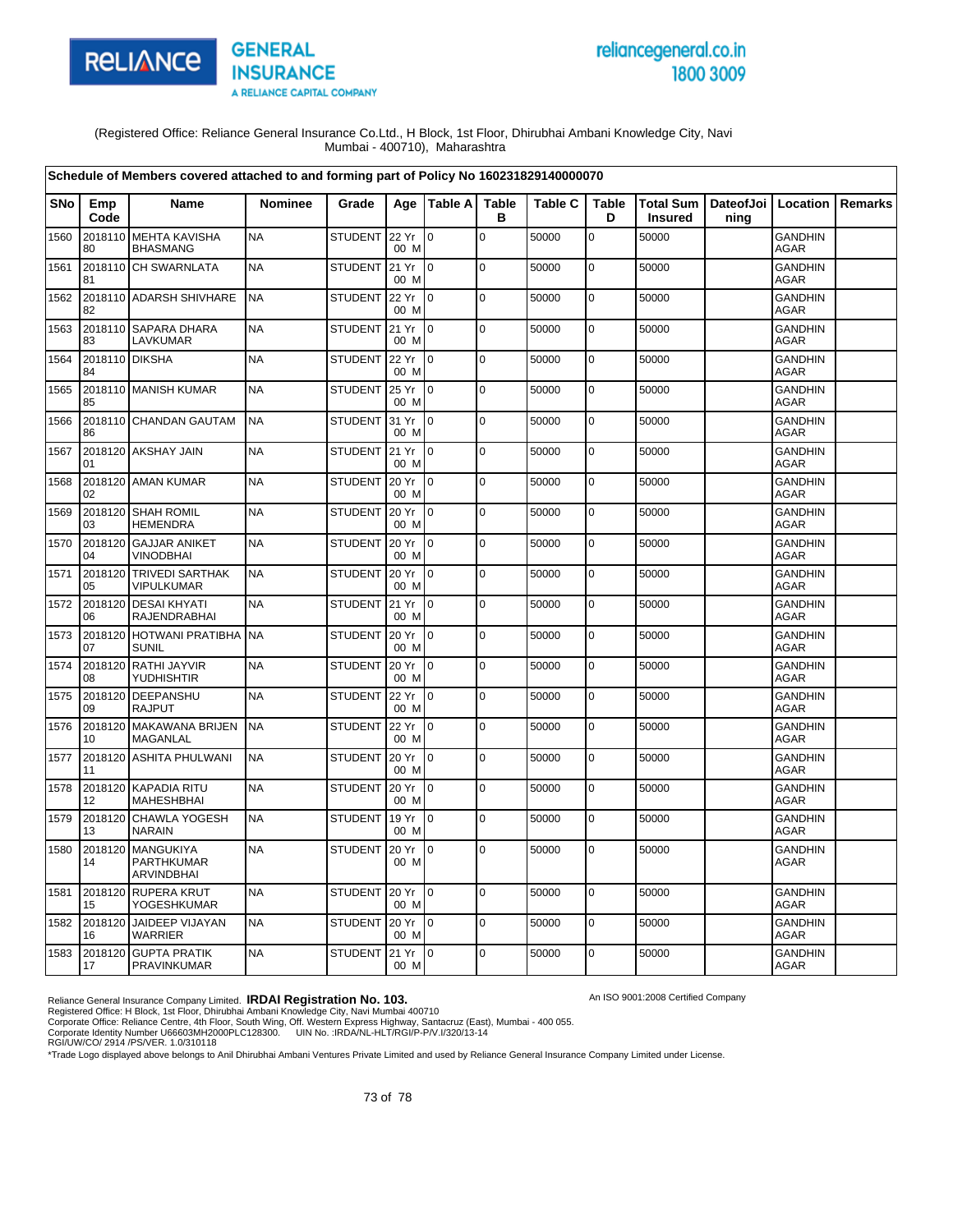

# reliancegeneral.co.in 1800 3009

An ISO 9001:2008 Certified Company

(Registered Office: Reliance General Insurance Co.Ltd., H Block, 1st Floor, Dhirubhai Ambani Knowledge City, Navi Mumbai - 400710), Maharashtra

| Schedule of Members covered attached to and forming part of Policy No 160231829140000070 |               |                                              |                |                |               |                 |                   |                |                   |                |                                            |                               |         |
|------------------------------------------------------------------------------------------|---------------|----------------------------------------------|----------------|----------------|---------------|-----------------|-------------------|----------------|-------------------|----------------|--------------------------------------------|-------------------------------|---------|
| SNo                                                                                      | Emp<br>Code   | Name                                         | <b>Nominee</b> | Grade          |               | Age   Table A   | <b>Table</b><br>в | <b>Table C</b> | <b>Table</b><br>D | <b>Insured</b> | Total Sum   DateofJoi   Location  <br>ning |                               | Remarks |
| 1584                                                                                     | 18            | 2018120 AGRAWAL ARCHITA<br><b>ASHOKKUMAR</b> | <b>NA</b>      | STUDENT 21 Yr  | 00 M          | $\mathbf 0$     | $\mathbf 0$       | 50000          | $\mathbf 0$       | 50000          |                                            | <b>GANDHIN</b><br><b>AGAR</b> |         |
| 1585                                                                                     | 2018120<br>19 | <b>DEEP RAJESH</b><br><b>GANDHI</b>          | <b>NA</b>      | <b>STUDENT</b> | 22 Yr<br>00 M | I <sub>0</sub>  | 0                 | 50000          | 0                 | 50000          |                                            | <b>GANDHIN</b><br><b>AGAR</b> |         |
| 1586                                                                                     | 20            | 2018120 SHIVAM SAXENA                        | <b>NA</b>      | <b>STUDENT</b> | 19 Yr<br>00 M | $\overline{10}$ | $\mathbf 0$       | 50000          | $\mathbf 0$       | 50000          |                                            | <b>GANDHIN</b><br><b>AGAR</b> |         |
| 1587                                                                                     | 21            | 2018120 SHAH MALAV<br><b>DEVANGBHAI</b>      | <b>NA</b>      | <b>STUDENT</b> | 20 Yr<br>00 M | I <sub>0</sub>  | $\Omega$          | 50000          | 0                 | 50000          |                                            | <b>GANDHIN</b><br><b>AGAR</b> |         |
| 1588                                                                                     | 22            | 2018120 ZEEL JIGNESH MODI NA                 |                | <b>STUDENT</b> | 20 Yr<br>00 M | $\overline{0}$  | $\mathbf 0$       | 50000          | $\mathbf 0$       | 50000          |                                            | <b>GANDHIN</b><br><b>AGAR</b> |         |
| 1589                                                                                     | 2018120<br>23 | <b>TANWANI MOHIT</b><br><b>MURLIDHAR</b>     | <b>NA</b>      | <b>STUDENT</b> | 20 Yr<br>00 M | I0              | $\mathbf 0$       | 50000          | $\mathbf 0$       | 50000          |                                            | <b>GANDHIN</b><br><b>AGAR</b> |         |
| 1590                                                                                     | 24            | 2018120 NEETA KUMARI                         | <b>NA</b>      | STUDENT        | 22 Yr<br>00 M | $\overline{0}$  | $\mathbf 0$       | 50000          | $\mathbf 0$       | 50000          |                                            | <b>GANDHIN</b><br>AGAR        |         |
| 1591                                                                                     | 2018120<br>25 | <b>SONI PARTH</b><br><b>JITENDRAKUNAR</b>    | <b>NA</b>      | <b>STUDENT</b> | 20 Yr<br>00 M | I0              | $\mathbf 0$       | 50000          | $\mathbf 0$       | 50000          |                                            | <b>GANDHIN</b><br>AGAR        |         |
| 1592                                                                                     | 26            | 2018120 BANSIKUMAR<br>KANANI                 | <b>NA</b>      | STUDENT 21 Yr  | 00 M          | $\overline{10}$ | $\mathbf 0$       | 50000          | 0                 | 50000          |                                            | <b>GANDHIN</b><br><b>AGAR</b> |         |
| 1593                                                                                     | 2018120<br>27 | <b>ABHISHEK SHARMA</b>                       | <b>NA</b>      | <b>STUDENT</b> | 22 Yr<br>00 M | I0              | $\mathbf 0$       | 50000          | $\mathbf 0$       | 50000          |                                            | <b>GANDHIN</b><br><b>AGAR</b> |         |
| 1594                                                                                     | 28            | 2018120 GUNDECHA HARSH<br><b>AMRITLAL</b>    | <b>NA</b>      | STUDENT 21 Yr  | 00 M          | I <sub>0</sub>  | $\mathbf 0$       | 50000          | 0                 | 50000          |                                            | <b>GANDHIN</b><br><b>AGAR</b> |         |
| 1595                                                                                     | 29            | 2018120 PATEL AYUSH<br>KHILANKUMAR           | <b>NA</b>      | <b>STUDENT</b> | 20 Yr<br>00 M | $\overline{10}$ | $\Omega$          | 50000          | 0                 | 50000          |                                            | <b>GANDHIN</b><br><b>AGAR</b> |         |
| 1596                                                                                     | 30            | 2018120 PRIYA KUMARI                         | <b>NA</b>      | <b>STUDENT</b> | 21 Yr<br>00 M | Io.             | $\mathbf 0$       | 50000          | 0                 | 50000          |                                            | <b>GANDHIN</b><br><b>AGAR</b> |         |
| 1597                                                                                     | 31            | 2018120 SHAH PALAK<br><b>DAMODAR</b>         | <b>NA</b>      | <b>STUDENT</b> | 20 Yr<br>00 M | $\overline{10}$ | $\mathbf 0$       | 50000          | $\mathbf 0$       | 50000          |                                            | <b>GANDHIN</b><br>AGAR        |         |
| 1598                                                                                     | 32            | 2018120 DHAWAL MEHTA                         | <b>NA</b>      | <b>STUDENT</b> | 21 Yr<br>00 M | l0              | $\mathbf 0$       | 50000          | $\mathbf 0$       | 50000          |                                            | <b>GANDHIN</b><br>AGAR        |         |
| 1599                                                                                     | 33            | 2018120 BHATT NIDHAN<br><b>SUDHIR</b>        | <b>NA</b>      | <b>STUDENT</b> | 20 Yr<br>00 M | $\overline{10}$ | $\Omega$          | 50000          | $\mathbf 0$       | 50000          |                                            | <b>GANDHIN</b><br>AGAR        |         |
| 1600                                                                                     | 2018120<br>34 | <b>MODI DHRUMIL</b><br>KALPESHKUMAR          | <b>NA</b>      | <b>STUDENT</b> | 20 Yr<br>00 M | Io.             | $\mathbf 0$       | 50000          | 0                 | 50000          |                                            | <b>GANDHIN</b><br><b>AGAR</b> |         |
| 1601                                                                                     | 35            | 2018120 MEHTA KEVAL<br><b>JAYESHBHAI</b>     | <b>NA</b>      | STUDENT        | 20 Yr<br>00 M | I <sub>0</sub>  | $\mathbf 0$       | 50000          | $\mathbf 0$       | 50000          |                                            | <b>GANDHIN</b><br><b>AGAR</b> |         |
| 1602                                                                                     | 36            | 2018120 CHIRAG Y.<br><b>CHATWANI</b>         | <b>NA</b>      | <b>STUDENT</b> | 21 Yr<br>00 M | $\overline{10}$ | $\mathbf 0$       | 50000          | $\mathbf 0$       | 50000          |                                            | <b>GANDHIN</b><br>AGAR        |         |
| 1603                                                                                     | 37            | 2018120 SHAH ANERI<br><b>BAKULESHBHAI</b>    | <b>NA</b>      | <b>STUDENT</b> | 20 Yr<br>00 M | $\overline{10}$ | $\Omega$          | 50000          | $\mathbf 0$       | 50000          |                                            | <b>GANDHIN</b><br><b>AGAR</b> |         |
| 1604                                                                                     | 38            | 2018120 SHAH RUCHA<br><b>JAGATKUMAR</b>      | <b>NA</b>      | <b>STUDENT</b> | 20 Yr<br>00 M | Io.             | $\mathbf 0$       | 50000          | 0                 | 50000          |                                            | <b>GANDHIN</b><br><b>AGAR</b> |         |
| 1605                                                                                     | 39            | 2018120 SHALINI PUROHIT                      | <b>NA</b>      | <b>STUDENT</b> | 22 Yr<br>00 M | $\overline{10}$ | $\mathbf 0$       | 50000          | $\mathbf 0$       | 50000          |                                            | GANDHIN<br><b>AGAR</b>        |         |
| 1606                                                                                     | 40            | 2018120 SHIVANI THAKKAR                      | <b>NA</b>      | <b>STUDENT</b> | 20 Yr<br>00 M | $\overline{10}$ | $\mathbf 0$       | 50000          | $\pmb{0}$         | 50000          |                                            | <b>GANDHIN</b><br>AGAR        |         |
| 1607                                                                                     | 41            | 2018120 NIRAJ LAHORI                         | <b>NA</b>      | <b>STUDENT</b> | 20 Yr<br>00 M | I <sub>0</sub>  | $\Omega$          | 50000          | $\overline{0}$    | 50000          |                                            | <b>GANDHIN</b><br>AGAR        |         |

Reliance General Insurance Company Limited. **IRDAI Registration No. 103.**<br>Registered Office: H Block, 1st Floor, Dhirubhai Ambani Knowledge City, Navi Mumbai 400710<br>Corporate Office: Reliance Centre, 4th Floor, South Wing,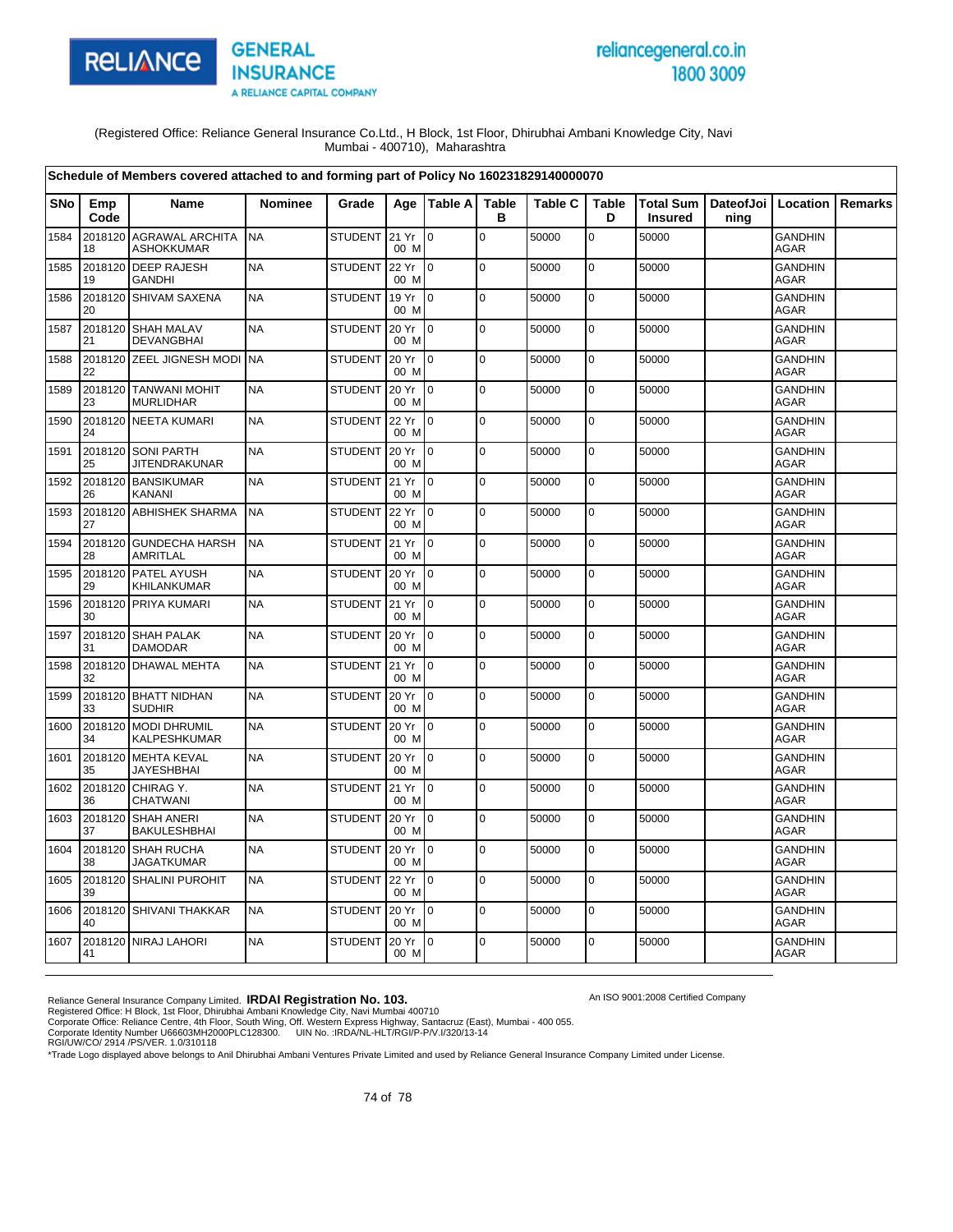

# reliancegeneral.co.in 1800 3009

An ISO 9001:2008 Certified Company

(Registered Office: Reliance General Insurance Co.Ltd., H Block, 1st Floor, Dhirubhai Ambani Knowledge City, Navi Mumbai - 400710), Maharashtra

|      |               | Schedule of Members covered attached to and forming part of Policy No 160231829140000070 |                |                |                  |                |                   |                |                   |                                    |                   |                               |         |
|------|---------------|------------------------------------------------------------------------------------------|----------------|----------------|------------------|----------------|-------------------|----------------|-------------------|------------------------------------|-------------------|-------------------------------|---------|
| SNo  | Emp<br>Code   | Name                                                                                     | <b>Nominee</b> | Grade          | Age              | Table A        | <b>Table</b><br>в | <b>Table C</b> | <b>Table</b><br>D | <b>Total Sum</b><br><b>Insured</b> | DateofJoi<br>ning | Location                      | Remarks |
| 1608 | 2018120<br>42 | SHAH JAYSWEE<br>NIRAJKUMAR                                                               | <b>NA</b>      | STUDENT        | 20 Yr<br>00 M    | $\overline{0}$ | $\mathbf 0$       | 50000          | $\overline{0}$    | 50000                              |                   | <b>GANDHIN</b><br>AGAR        |         |
| 1609 | 2018120<br>43 | <b>KARTIK LAKHANI</b>                                                                    | <b>NA</b>      | <b>STUDENT</b> | 21 Yr<br>00 M    | I٥             | $\mathbf 0$       | 50000          | $\mathbf 0$       | 50000                              |                   | <b>GANDHIN</b><br><b>AGAR</b> |         |
| 1610 | 44            | 2018120 BRIJ HITESHBHAI<br><b>SHINGALA</b>                                               | <b>NA</b>      | <b>STUDENT</b> | 21 Yr<br>00 M    | l 0            | $\mathbf 0$       | 50000          | $\mathbf 0$       | 50000                              |                   | <b>GANDHIN</b><br>AGAR        |         |
| 1611 | 45            | 2018120 AGRAWAL KANIKA                                                                   | <b>NA</b>      | <b>STUDENT</b> | 21 Yr<br>00 M    | I0             | $\mathbf 0$       | 50000          | $\pmb{0}$         | 50000                              |                   | <b>GANDHIN</b><br><b>AGAR</b> |         |
| 1612 | 2018120<br>46 | VADALIYA<br><b>ALVISKUMAR</b><br>DHIRAJLAL                                               | <b>NA</b>      | <b>STUDENT</b> | 20 Yr<br>00 M    | $\overline{0}$ | $\Omega$          | 50000          | $\mathbf 0$       | 50000                              |                   | <b>GANDHIN</b><br><b>AGAR</b> |         |
| 1613 | 47            | 2018120 ANKIT CHAWLA                                                                     | <b>NA</b>      | <b>STUDENT</b> | 20 Yr<br>00 M    | l0             | $\mathbf 0$       | 50000          | $\mathbf 0$       | 50000                              |                   | <b>GANDHIN</b><br>AGAR        |         |
| 1614 | 2018120<br>48 | <b>DAVE VATSAL</b><br>MAULIKBHAI                                                         | <b>NA</b>      | <b>STUDENT</b> | 20 Yr<br>00 M    | l 0            | $\mathbf 0$       | 50000          | $\mathbf 0$       | 50000                              |                   | <b>GANDHIN</b><br>AGAR        |         |
| 1615 | 2018120<br>49 | <b>VIRANI JINAL</b><br>AAMBABHAI                                                         | <b>NA</b>      | <b>STUDENT</b> | 20 Yr<br>00 M    | I0             | l o               | 50000          | $\pmb{0}$         | 50000                              |                   | <b>GANDHIN</b><br>AGAR        |         |
| 1616 | 2018120<br>50 | <b>PRAJAPATI AKSHAY</b><br><b>HITESHKUMAR</b>                                            | <b>NA</b>      | <b>STUDENT</b> | 20 Yr<br>00 M    | $\Omega$       | $\mathbf 0$       | 50000          | $\mathbf 0$       | 50000                              |                   | <b>GANDHIN</b><br><b>AGAR</b> |         |
| 1617 | 51            | 2018120 DUDHANI PARITA<br><b>GIRISHBHAI</b>                                              | <b>NA</b>      | <b>STUDENT</b> | 21 Yr<br>00 M    | l 0            | $\mathbf 0$       | 50000          | 0                 | 50000                              |                   | <b>GANDHIN</b><br><b>AGAR</b> |         |
| 1618 | 52            | 2018120 CHAUHAN DHWANI<br><b>ASHOK KUMAR</b>                                             | <b>NA</b>      | <b>STUDENT</b> | 20 Yr<br>00 M    | $\overline{0}$ | $\mathbf 0$       | 50000          | $\mathbf 0$       | 50000                              |                   | <b>GANDHIN</b><br><b>AGAR</b> |         |
| 1619 | 2018120<br>53 | RAHUL<br>KHANCHANDANI                                                                    | <b>NA</b>      | <b>STUDENT</b> | 21 Yr<br>00 M    | lo.            | $\mathbf 0$       | 50000          | $\mathbf 0$       | 50000                              |                   | <b>GANDHIN</b><br><b>AGAR</b> |         |
| 1620 | 2018120<br>54 | CHAVDA RAJANBHAI<br>KANTIBHAI                                                            | <b>NA</b>      | <b>STUDENT</b> | 21 Yr<br>00 M    | I٥             | $\mathbf 0$       | 50000          | $\mathbf 0$       | 50000                              |                   | <b>GANDHIN</b><br>AGAR        |         |
| 1621 | 2018120<br>55 | <b>SHAH ROHAN</b><br><b>DHANESHBHAI</b>                                                  | <b>NA</b>      | <b>STUDENT</b> | 20 Yr<br>00 M    | lo.            | $\Omega$          | 50000          | $\mathbf 0$       | 50000                              |                   | <b>GANDHIN</b><br><b>AGAR</b> |         |
| 1622 | 56            | 2018120 BHAVSAR JAISHIL<br><b>PRAFULKUMAR</b>                                            | <b>NA</b>      | STUDENT        | 20 Yr<br>00 M    | lo.            | $\mathbf 0$       | 50000          | $\pmb{0}$         | 50000                              |                   | <b>GANDHIN</b><br><b>AGAR</b> |         |
| 1623 | 2018120<br>57 | VAISHALI<br><b>MANDOWARA</b>                                                             | <b>NA</b>      | <b>STUDENT</b> | 21 Yr<br>00 M    | I٥             | $\mathbf 0$       | 50000          | $\mathbf 0$       | 50000                              |                   | <b>GANDHIN</b><br><b>AGAR</b> |         |
| 1624 | 2018120<br>58 | SNEHA SINGH                                                                              | <b>NA</b>      | <b>STUDENT</b> | 21 Yr<br>00 M    | lo.            | $\Omega$          | 50000          | $\pmb{0}$         | 50000                              |                   | <b>GANDHIN</b><br>AGAR        |         |
| 1625 | 59            | 2018120 GHAI SHIVAM<br>RAKESH                                                            | <b>NA</b>      | <b>STUDENT</b> | 21 Yr<br>00 M    | I0             | $\mathbf 0$       | 50000          | $\mathbf 0$       | 50000                              |                   | GANDHIN<br><b>AGAR</b>        |         |
| 1626 | 2018120<br>60 | SHAH SURAJ<br>PARASBHAI                                                                  | <b>NA</b>      | <b>STUDENT</b> | 20 Yr<br>00 M    | I0             | $\mathbf 0$       | 50000          | $\mathbf 0$       | 50000                              |                   | <b>GANDHIN</b><br>AGAR        |         |
| 1627 | 2018120<br>61 | <b>NEEL DHIRAJBHAI</b><br><b>PRAJAPATI</b>                                               | <b>NA</b>      | <b>STUDENT</b> | 21 Yr<br>00 M    | l0             | $\mathbf 0$       | 50000          | $\mathsf 0$       | 50000                              |                   | <b>GANDHIN</b><br>AGAR        |         |
| 1628 | 2018120<br>62 | <b>GAJIWALA MAHIMA</b><br>NIRENKUMAR                                                     | <b>NA</b>      | <b>STUDENT</b> | 20 Yr<br>00 M    | $\overline{0}$ | $\pmb{0}$         | 50000          | $\mathbf 0$       | 50000                              |                   | <b>GANDHIN</b><br><b>AGAR</b> |         |
| 1629 | 2018120<br>63 | <b>KAKKAD MEGHA</b><br>SANJAYBHAI                                                        | <b>NA</b>      | <b>STUDENT</b> | 20 Yr<br>00 M    | $\overline{0}$ | $\pmb{0}$         | 50000          | 0                 | 50000                              |                   | <b>GANDHIN</b><br>AGAR        |         |
| 1630 | 64            | 2018120 SHAH JAINAM<br><b>BHAVIKKUMAR</b>                                                | <b>NA</b>      | <b>STUDENT</b> | 20 Yr<br>00 M    | I0             | $\mathbf 0$       | 50000          | $\mathbf 0$       | 50000                              |                   | GANDHIN<br>AGAR               |         |
| 1631 | 2018120<br>65 | <b>TOLAT KHUSHBOO</b><br><b>RAJESH</b>                                                   | <b>NA</b>      | <b>STUDENT</b> | 20 Yr 10<br>00 M |                | $\mathbf 0$       | 50000          | 0                 | 50000                              |                   | <b>GANDHIN</b><br><b>AGAR</b> |         |

Reliance General Insurance Company Limited. **IRDAI Registration No. 103.**<br>Registered Office: H Block, 1st Floor, Dhirubhai Ambani Knowledge City, Navi Mumbai 400710<br>Corporate Office: Reliance Centre, 4th Floor, South Wing,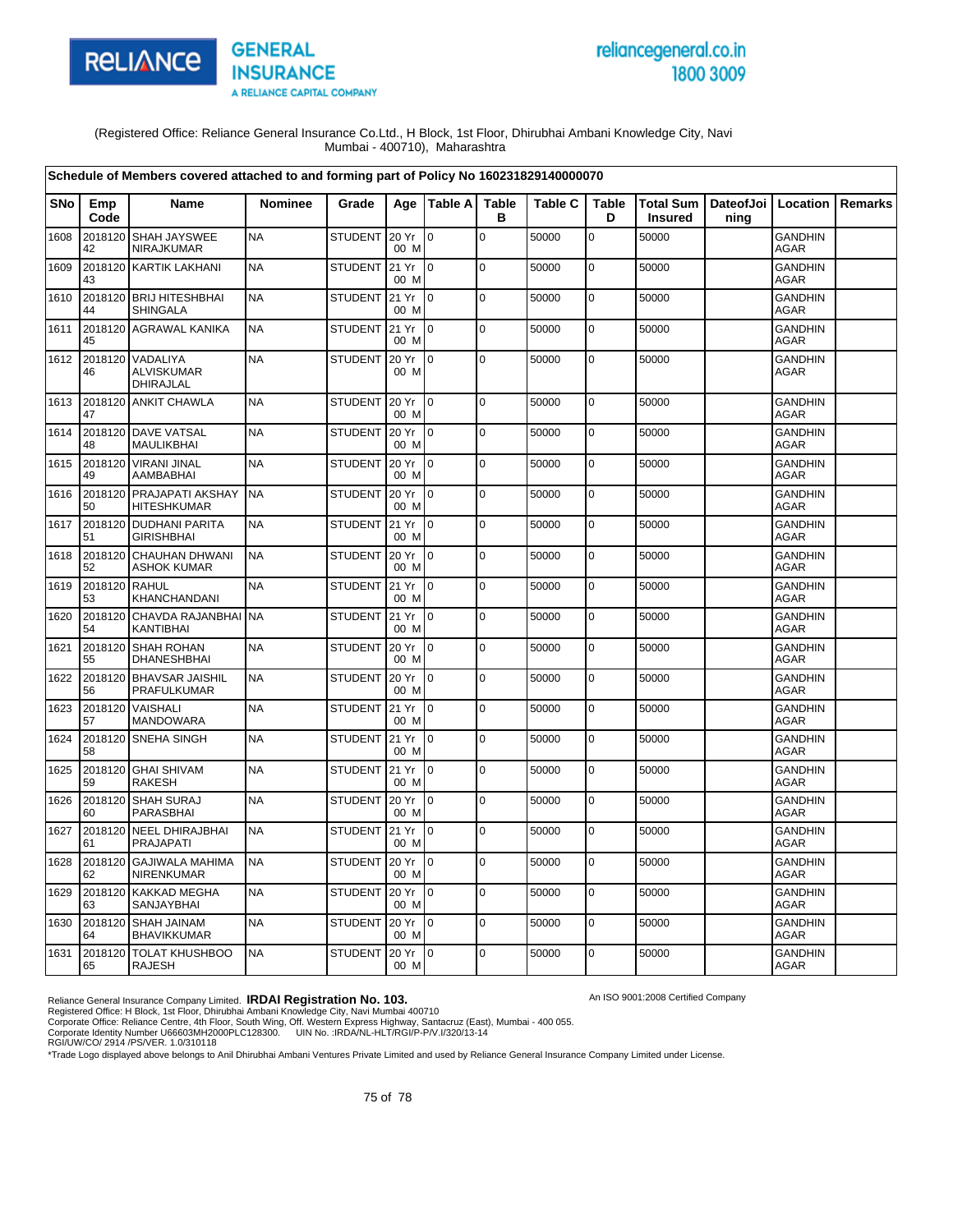

# reliancegeneral.co.in 1800 3009

An ISO 9001:2008 Certified Company

(Registered Office: Reliance General Insurance Co.Ltd., H Block, 1st Floor, Dhirubhai Ambani Knowledge City, Navi Mumbai - 400710), Maharashtra

| Schedule of Members covered attached to and forming part of Policy No 160231829140000070 |               |                                             |                |                |               |                |                   |                |             |                                    |                              |                               |                |
|------------------------------------------------------------------------------------------|---------------|---------------------------------------------|----------------|----------------|---------------|----------------|-------------------|----------------|-------------|------------------------------------|------------------------------|-------------------------------|----------------|
| <b>SNo</b>                                                                               | Emp<br>Code   | <b>Name</b>                                 | <b>Nominee</b> | Grade          | Age           | Table A        | <b>Table</b><br>В | <b>Table C</b> | Table<br>D  | <b>Total Sum</b><br><b>Insured</b> | DateofJoi   Location<br>ning |                               | <b>Remarks</b> |
| 1632                                                                                     | 2018120<br>66 | <b>PATEL KIRAN</b><br><b>BHARATBHAI</b>     | <b>NA</b>      | STUDENT 21 Yr  | 00 M          | $\mathbf 0$    | $\mathbf 0$       | 50000          | 0           | 50000                              |                              | <b>GANDHIN</b><br>AGAR        |                |
| 1633                                                                                     | 2018120<br>67 | <b>MUNDRA MEGHA</b><br><b>KISHANGOPAL</b>   | <b>NA</b>      | <b>STUDENT</b> | 20 Yr<br>00 M | I0             | $\mathbf 0$       | 50000          | 0           | 50000                              |                              | <b>GANDHIN</b><br><b>AGAR</b> |                |
| 1634                                                                                     | 2018120<br>68 | <b>THAKORE DHYEY</b><br><b>RAVINKUMAR</b>   | <b>NA</b>      | <b>STUDENT</b> | 20 Yr<br>00 M | $\overline{0}$ | $\mathbf 0$       | 50000          | 0           | 50000                              |                              | <b>GANDHIN</b><br>AGAR        |                |
| 1635                                                                                     | 2018120<br>69 | <b>DEVVRAT</b><br>PARASHAR                  | <b>NA</b>      | <b>STUDENT</b> | 20 Yr<br>00 M | I0             | $\Omega$          | 50000          | $\mathbf 0$ | 50000                              |                              | <b>GANDHIN</b><br><b>AGAR</b> |                |
| 1636                                                                                     | 70            | 2018120 PRACHI KAPURBHAI<br>JAIN            | <b>NA</b>      | <b>STUDENT</b> | 20 Yr<br>00 M | I O            | $\mathbf 0$       | 50000          | 0           | 50000                              |                              | <b>GANDHIN</b><br>AGAR        |                |
| 1637                                                                                     | 2018120<br>71 | <b>SHAH DHRUMIL</b><br>DHARMENDRABHAI       | <b>NA</b>      | <b>STUDENT</b> | 20 Yr<br>00 M | $\overline{0}$ | $\mathbf 0$       | 50000          | $\mathbf 0$ | 50000                              |                              | GANDHIN<br><b>AGAR</b>        |                |
| 1638                                                                                     | 2018120<br>72 | <b>VYAS BHUMIL VIJAY</b>                    | <b>NA</b>      | <b>STUDENT</b> | 20 Yr<br>00 M | $\overline{0}$ | $\mathbf 0$       | 50000          | 0           | 50000                              |                              | <b>GANDHIN</b><br>AGAR        |                |
| 1639                                                                                     | 2018120<br>73 | <b>SHAH FENIL</b><br><b>MANISHKUMAR</b>     | <b>NA</b>      | <b>STUDENT</b> | 20 Yr<br>00 M | $\Omega$       | $\Omega$          | 50000          | $\mathbf 0$ | 50000                              |                              | <b>GANDHIN</b><br>AGAR        |                |
| 1640                                                                                     | 2018120<br>74 | <b>SHAH VIDISHA</b><br><b>MANISHKUMAR</b>   | <b>NA</b>      | STUDENT 21 Yr  | 00 M          | Io.            | $\mathbf 0$       | 50000          | $\mathbf 0$ | 50000                              |                              | <b>GANDHIN</b><br>AGAR        |                |
| 1641                                                                                     | 2018120<br>75 | <b>SHARMA AASTHA</b><br><b>AJAY</b>         | <b>NA</b>      | <b>STUDENT</b> | 20 Yr<br>00 M | $\Omega$       | $\pmb{0}$         | 50000          | $\mathbf 0$ | 50000                              |                              | <b>GANDHIN</b><br><b>AGAR</b> |                |
| 1642                                                                                     | 2018120<br>76 | <b>KALAL KRUSHAL</b><br><b>ROSHANBHAI</b>   | <b>NA</b>      | <b>STUDENT</b> | 20 Yr<br>00 M | lo.            | $\mathbf 0$       | 50000          | 0           | 50000                              |                              | <b>GANDHIN</b><br><b>AGAR</b> |                |
| 1643                                                                                     | 2018120<br>77 | <b>KSHATRIYA DHWANI</b><br><b>PULINBHAI</b> | <b>NA</b>      | <b>STUDENT</b> | 20 Yr<br>00 M | I0             | $\mathbf 0$       | 50000          | 0           | 50000                              |                              | <b>GANDHIN</b><br><b>AGAR</b> |                |
| 1644                                                                                     | 2018120<br>78 | <b>VORA KARAN</b><br>KIRANKUMAR             | <b>NA</b>      | <b>STUDENT</b> | 20 Yr<br>00 M | l 0            | $\Omega$          | 50000          | 0           | 50000                              |                              | <b>GANDHIN</b><br><b>AGAR</b> |                |
| 1645                                                                                     | 79            | 2018120 AVKASH MANISH<br><b>CHEVLI</b>      | <b>NA</b>      | <b>STUDENT</b> | 20 Yr<br>00 M | I O            | $\mathbf 0$       | 50000          | 0           | 50000                              |                              | <b>GANDHIN</b><br>AGAR        |                |
| 1646                                                                                     | 2018120<br>80 | <b>SALOMI EDWARD</b>                        | <b>NA</b>      | STUDENT        | 21 Yr<br>00 M | $\Omega$       | $\pmb{0}$         | 50000          | $\mathbf 0$ | 50000                              |                              | <b>GANDHIN</b><br><b>AGAR</b> |                |
| 1647                                                                                     | 2018120<br>81 | <b>SIDDHARTH MISHRA</b>                     | <b>NA</b>      | <b>STUDENT</b> | 20 Yr<br>00 M | I0             | $\mathbf 0$       | 50000          | $\mathbf 0$ | 50000                              |                              | <b>GANDHIN</b><br>AGAR        |                |
| 1648                                                                                     | 82            | 2018120 RICHA CHOPRA                        | <b>NA</b>      | <b>STUDENT</b> | 20 Yr<br>00 M | lo.            | $\Omega$          | 50000          | $\pmb{0}$   | 50000                              |                              | <b>GANDHIN</b><br><b>AGAR</b> |                |
| 1649                                                                                     | 2018120<br>83 | <b>UPASANA TRIVEDI</b>                      | <b>NA</b>      | <b>STUDENT</b> | 23 Yr<br>00 M | I0             | $\mathbf 0$       | 50000          | 0           | 50000                              |                              | <b>GANDHIN</b><br><b>AGAR</b> |                |
| 1650                                                                                     | 2018120<br>84 | PATIL DINESH<br>MANIKCHAND                  | <b>NA</b>      | <b>STUDENT</b> | 19 Yr<br>00 M | I0             | $\mathbf 0$       | 50000          | $\mathbf 0$ | 50000                              |                              | <b>GANDHIN</b><br><b>AGAR</b> |                |
| 1651                                                                                     | 85            | 2018120 MEHTA YASH<br><b>GAUTAMKUMAR</b>    | <b>NA</b>      | <b>STUDENT</b> | 22 Yr<br>00 M | $10^{-1}$      | $\Omega$          | 50000          | $\mathbf 0$ | 50000                              |                              | GANDHIN<br><b>AGAR</b>        |                |
| 1652                                                                                     | 86            | 2018120 SHAH VRUSHTI<br><b>MEHULBHAI</b>    | <b>NA</b>      | <b>STUDENT</b> | 20 Yr<br>00 M | $\overline{0}$ | $\mathbf 0$       | 50000          | 0           | 50000                              |                              | <b>GANDHIN</b><br><b>AGAR</b> |                |
| 1653                                                                                     | 2018120<br>87 | <b>AVAIYA LALEET</b><br><b>MAHESHBHAI</b>   | <b>NA</b>      | <b>STUDENT</b> | 22 Yr<br>00 M | I0             | $\mathbf 0$       | 50000          | $\mathbf 0$ | 50000                              |                              | <b>GANDHIN</b><br><b>AGAR</b> |                |
| 1654                                                                                     | 2018120<br>88 | <b>TANWANI VISHAL</b><br>DHARMENDERBHAI     | <b>NA</b>      | <b>STUDENT</b> | 20 Yr<br>00 M | $\overline{0}$ | $\mathbf 0$       | 50000          | 0           | 50000                              |                              | <b>GANDHIN</b><br>AGAR        |                |
| 1655                                                                                     | 89            | 2018120 MAKWANA VIVEK<br><b>PRATAPBHAI</b>  | <b>NA</b>      | <b>STUDENT</b> | 22 Yr<br>00 M | $10^{-1}$      | $\Omega$          | 50000          | 0           | 50000                              |                              | <b>GANDHIN</b><br>AGAR        |                |

Reliance General Insurance Company Limited. **IRDAI Registration No. 103.**<br>Registered Office: H Block, 1st Floor, Dhirubhai Ambani Knowledge City, Navi Mumbai 400710<br>Corporate Office: Reliance Centre, 4th Floor, South Wing,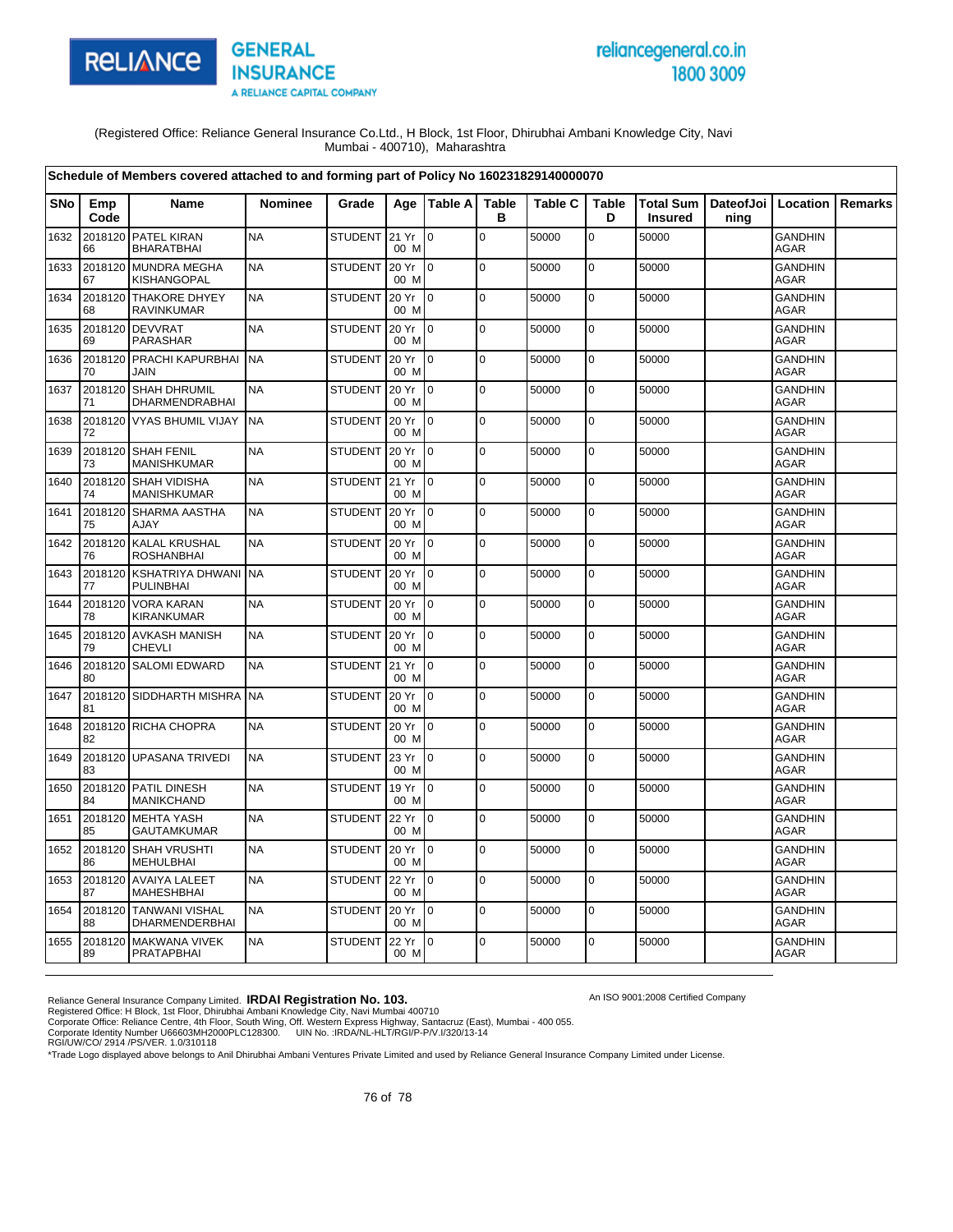

# reliancegeneral.co.in 1800 3009

An ISO 9001:2008 Certified Company

(Registered Office: Reliance General Insurance Co.Ltd., H Block, 1st Floor, Dhirubhai Ambani Knowledge City, Navi Mumbai - 400710), Maharashtra

|            | Schedule of Members covered attached to and forming part of Policy No 160231829140000070 |                                                |                |                 |               |                 |                   |                |                   |                |                                          |                               |                |
|------------|------------------------------------------------------------------------------------------|------------------------------------------------|----------------|-----------------|---------------|-----------------|-------------------|----------------|-------------------|----------------|------------------------------------------|-------------------------------|----------------|
| <b>SNo</b> | Emp<br>Code                                                                              | <b>Name</b>                                    | <b>Nominee</b> | Grade           |               | Age   Table A   | <b>Table</b><br>в | <b>Table C</b> | <b>Table</b><br>D | <b>Insured</b> | Total Sum   DateofJoi   Location<br>ning |                               | <b>Remarks</b> |
| 1656       | 2018120<br>90                                                                            | CHANCHAL<br>SINGHAL                            | <b>NA</b>      | STUDENT 21 Yr   | 00 M          | $\mathbf 0$     | $\mathbf 0$       | 50000          | $\mathbf 0$       | 50000          |                                          | <b>GANDHIN</b><br><b>AGAR</b> |                |
| 1657       | 2018120<br>91                                                                            | <b>DESAI SHIVANI</b><br><b>MINESHKUMAR</b>     | <b>NA</b>      | <b>STUDENT</b>  | 20 Yr<br>00 M | lo.             | $\mathbf 0$       | 50000          | $\mathbf 0$       | 50000          |                                          | <b>GANDHIN</b><br><b>AGAR</b> |                |
| 1658       | 92                                                                                       | 2018120 SAMNANI HARESH<br>LAXMANDAS            | <b>NA</b>      | <b>STUDENT</b>  | 21 Yr<br>00 M | I o             | $\mathbf 0$       | 50000          | $\mathbf 0$       | 50000          |                                          | <b>GANDHIN</b><br><b>AGAR</b> |                |
| 1659       | 93                                                                                       | 2018120 SHAH MOHIT<br>KALPESHKUMAR             | <b>NA</b>      | <b>STUDENT</b>  | 20 Yr<br>00 M | $\overline{10}$ | $\Omega$          | 50000          | $\mathbf 0$       | 50000          |                                          | <b>GANDHIN</b><br><b>AGAR</b> |                |
| 1660       | 94                                                                                       | 2018120 SHAH DEVARSHI<br><b>BHARATBHAI</b>     | <b>NA</b>      | <b>STUDENT</b>  | 20 Yr<br>00 M | I0              | $\overline{0}$    | 50000          | $\mathbf 0$       | 50000          |                                          | <b>GANDHIN</b><br><b>AGAR</b> |                |
| 1661       | 95                                                                                       | 2018120 DAVE YASHVI<br><b>BHARATBHAI</b>       | <b>NA</b>      | <b>STUDENT</b>  | 21 Yr<br>00 M | I٥              | $\pmb{0}$         | 50000          | $\mathbf 0$       | 50000          |                                          | <b>GANDHIN</b><br>AGAR        |                |
| 1662       | 96                                                                                       | 2018120 BADIYANI YASH<br><b>GOPALBHAI</b>      | <b>NA</b>      | STUDENT 21 Yr   | 00 M          | I0              | $\Omega$          | 50000          | $\mathbf 0$       | 50000          |                                          | <b>GANDHIN</b><br>AGAR        |                |
| 1663       | 2018120<br>97                                                                            | <b>MEHTA ISHAN</b><br><b>NIRENKUMAR</b>        | <b>NA</b>      | <b>STUDENT</b>  | 20 Yr<br>00 M | I0              | $\mathbf 0$       | 50000          | 0                 | 50000          |                                          | GANDHIN<br><b>AGAR</b>        |                |
| 1664       | 2018120<br>98                                                                            | <b>SHAH URJIT</b><br><b>RAJESHBHAI</b>         | <b>NA</b>      | <b>STUDENT</b>  | 20 Yr<br>00 M | $\overline{10}$ | $\mathbf 0$       | 50000          | 0                 | 50000          |                                          | <b>GANDHIN</b><br><b>AGAR</b> |                |
| 1665       | 99                                                                                       | 2018120 DHINOJA MEERA<br><b>SHASHIKANTBHAI</b> | <b>NA</b>      | <b>STUDENT</b>  | 20 Yr<br>00 M | $10^{-1}$       | $\Omega$          | 50000          | $\mathbf 0$       | 50000          |                                          | <b>GANDHIN</b><br><b>AGAR</b> |                |
| 1666       | 2018121<br>00                                                                            | KOSHTI KRUPA<br><b>PRAVINBHAI</b>              | <b>NA</b>      | <b>STUDENT</b>  | 20 Yr<br>00 M | l 0             | $\mathbf 0$       | 50000          | 0                 | 50000          |                                          | <b>GANDHIN</b><br><b>AGAR</b> |                |
| 1667       | 2018121<br>01                                                                            | <b>SONI VISHWESH</b><br><b>JIGNESHBHAI</b>     | <b>NA</b>      | <b>STUDENT</b>  | 21 Yr<br>00 M | lo.             | $\Omega$          | 50000          | $\mathbf 0$       | 50000          |                                          | <b>GANDHIN</b><br>AGAR        |                |
| 1668       | 2018121<br>02                                                                            | <b>SHAH RUTVI</b><br><b>SWETALBHAI</b>         | <b>NA</b>      | <b>STUDENT</b>  | 20 Yr<br>00 M | I0              | $\mathbf 0$       | 50000          | $\mathbf 0$       | 50000          |                                          | <b>GANDHIN</b><br>AGAR        |                |
| 1669       | 2018121<br>03                                                                            | <b>MANDAPWALA</b><br><b>TAHER SAMOIL</b>       | <b>NA</b>      | STUDENT 21 Yr   | 00 M          | $\overline{10}$ | $\mathbf 0$       | 50000          | 0                 | 50000          |                                          | <b>GANDHIN</b><br><b>AGAR</b> |                |
| 1670       | 2018121<br>04                                                                            | <b>HAPANI SAVAN</b><br><b>DILIPBHAI</b>        | <b>NA</b>      | <b>STUDENT</b>  | 20 Yr<br>00 M | I0              | $\mathbf 0$       | 50000          | 0                 | 50000          |                                          | <b>GANDHIN</b><br><b>AGAR</b> |                |
| 1671       | 2018121<br>05                                                                            | SONIYA GOPALDAS<br>VASYANI                     | <b>NA</b>      | <b>STUDENT</b>  | 20 Yr<br>00 M | $\overline{10}$ | $\mathbf 0$       | 50000          | 0                 | 50000          |                                          | <b>GANDHIN</b><br><b>AGAR</b> |                |
| 1672       | 2018121<br>06                                                                            | <b>SHAH YASH</b><br><b>HARESHKUMAR</b>         | <b>NA</b>      | <b>STUDENT</b>  | 20 Yr<br>00 M | Io.             | $\mathbf 0$       | 50000          | 0                 | 50000          |                                          | <b>GANDHIN</b><br><b>AGAR</b> |                |
| 1673       | 07                                                                                       | 2018121 HARSHI SHARMA                          | <b>NA</b>      | <b>STUDENT</b>  | 21 Yr<br>00 M | $\Omega$        | $\overline{0}$    | 50000          | 0                 | 50000          |                                          | <b>GANDHIN</b><br><b>AGAR</b> |                |
| 1674       | 2018121<br>08                                                                            | <b>VAIDYA VISHAL</b><br><b>UDAYANBHAI</b>      | <b>NA</b>      | <b>STUDENT</b>  | 20 Yr<br>00 M | $\overline{0}$  | $\mathbf 0$       | 50000          | $\pmb{0}$         | 50000          |                                          | <b>GANDHIN</b><br>AGAR        |                |
| 1675       | 2018121<br>09                                                                            | <b>SUTARIYA BHAUTIK</b><br>KANTILAL            | <b>NA</b>      | <b>STUDENT</b>  | 20 Yr<br>00 M | I0              | $\mathbf 0$       | 50000          | 0                 | 50000          |                                          | <b>GANDHIN</b><br>AGAR        |                |
| 1676       | 10                                                                                       | 2018121 DHWANI SAGAR                           | <b>NA</b>      | <b>STUDENT</b>  | 20 Yr<br>00 M | $\overline{10}$ | $\pmb{0}$         | 50000          | $\mathbf 0$       | 50000          |                                          | <b>GANDHIN</b><br><b>AGAR</b> |                |
| 1677       | 2018121<br>11                                                                            | <b>RIYA SHARMA</b>                             | <b>NA</b>      | <b>STUDENT</b>  | 21 Yr<br>00 M | $\overline{0}$  | $\mathbf 0$       | 50000          | $\mathbf 0$       | 50000          |                                          | <b>GANDHIN</b><br><b>AGAR</b> |                |
| 1678       | 2018121 OJHA<br>12                                                                       | <b>HARSHVARDHAN</b><br><b>RAJKUMAR</b>         | <b>NA</b>      | STUDENT         | 21 Yr<br>00 M | $\overline{10}$ | $\mathbf 0$       | 50000          | $\mathbf 0$       | 50000          |                                          | <b>GANDHIN</b><br><b>AGAR</b> |                |
| 1679       | 13                                                                                       | 2018121 VAIDYA SONIYA<br><b>RAJESHBHAI</b>     | <b>NA</b>      | STUDENT 20 Yr 0 | 00 M          |                 | $\Omega$          | 50000          | $\mathbf 0$       | 50000          |                                          | <b>GANDHIN</b><br>AGAR        |                |

Reliance General Insurance Company Limited. **IRDAI Registration No. 103.**<br>Registered Office: H Block, 1st Floor, Dhirubhai Ambani Knowledge City, Navi Mumbai 400710<br>Corporate Office: Reliance Centre, 4th Floor, South Wing,